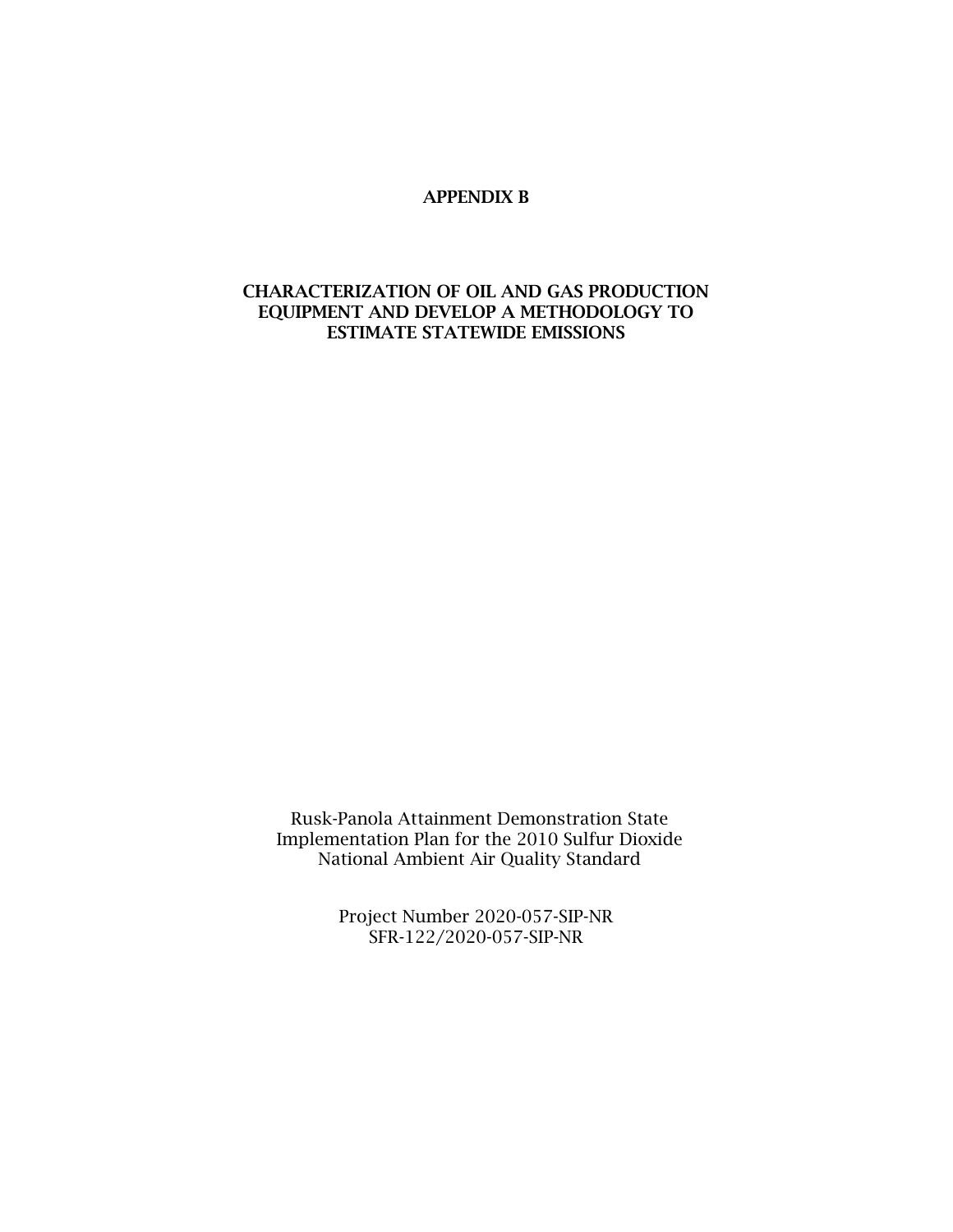ERG No. 0227.03.026 TCEQ Contract No. 582-7-84003 Work Order No. 582-7-84003-FY10-26

# **Characterization of Oil and Gas Production Equipment and Develop a Methodology to Estimate Statewide Emissions**

# **FINAL REPORT**

TCEQ Contract No. 582-7-84003 Work Order No. 582-7-84003-FY10-26

Prepared by: Mike Pring, Daryl Hudson, Jason Renzaglia, Brandon Smith, and Stephen Treimel Eastern Research Group, Inc. 1600 Perimeter Park Drive Morrisville, NC 27560

Prepared for:

Martha Maldonado Texas Commission on Environmental Quality Air Quality Division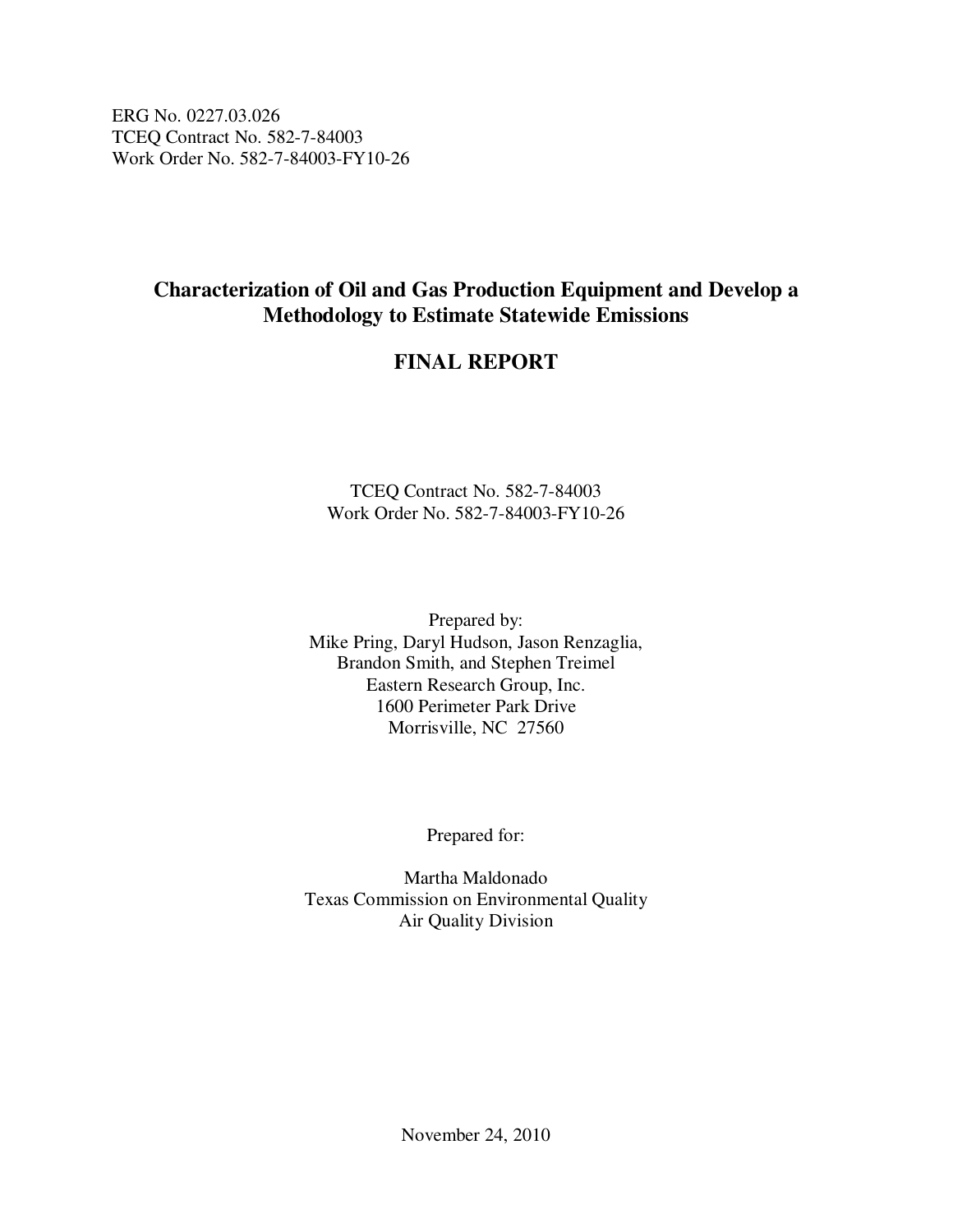## **TABLE OF CONTENTS**

| 1.0 |      |                                                              |  |  |  |  |  |
|-----|------|--------------------------------------------------------------|--|--|--|--|--|
| 2.0 |      |                                                              |  |  |  |  |  |
| 3.0 |      | IDENTIFICATION OF OIL AND GAS OWNERS/OPERATORS AND SURVEY    |  |  |  |  |  |
|     |      |                                                              |  |  |  |  |  |
| 4.0 |      |                                                              |  |  |  |  |  |
|     | 4.1  |                                                              |  |  |  |  |  |
|     | 4.2  |                                                              |  |  |  |  |  |
|     | 4.3  |                                                              |  |  |  |  |  |
|     |      | Dehydrator Flash Vessels and Regenerator Vents 4-21<br>4.3.1 |  |  |  |  |  |
|     |      | 4.3.2                                                        |  |  |  |  |  |
|     |      |                                                              |  |  |  |  |  |
|     | 4.4  |                                                              |  |  |  |  |  |
|     | 4.5  |                                                              |  |  |  |  |  |
|     | 4.6  |                                                              |  |  |  |  |  |
|     | 4.7  |                                                              |  |  |  |  |  |
|     | 4.8  |                                                              |  |  |  |  |  |
|     | 4.9  |                                                              |  |  |  |  |  |
|     | 4.10 |                                                              |  |  |  |  |  |
| 5.0 |      |                                                              |  |  |  |  |  |
| 6.0 |      |                                                              |  |  |  |  |  |
| 7.0 |      |                                                              |  |  |  |  |  |
| 8.0 |      |                                                              |  |  |  |  |  |

Appendix A – Task 2 Memorandum

Appendix B – Task 3 Memorandum

Appendix C – VOC and PM HAP Speciation Data

Appendix D – Compressor Engine Workbook

Appendix  $E - T$ exas Oil and Gas Emissions Inventory

Appendix  $F -$  Formatted TexAer Files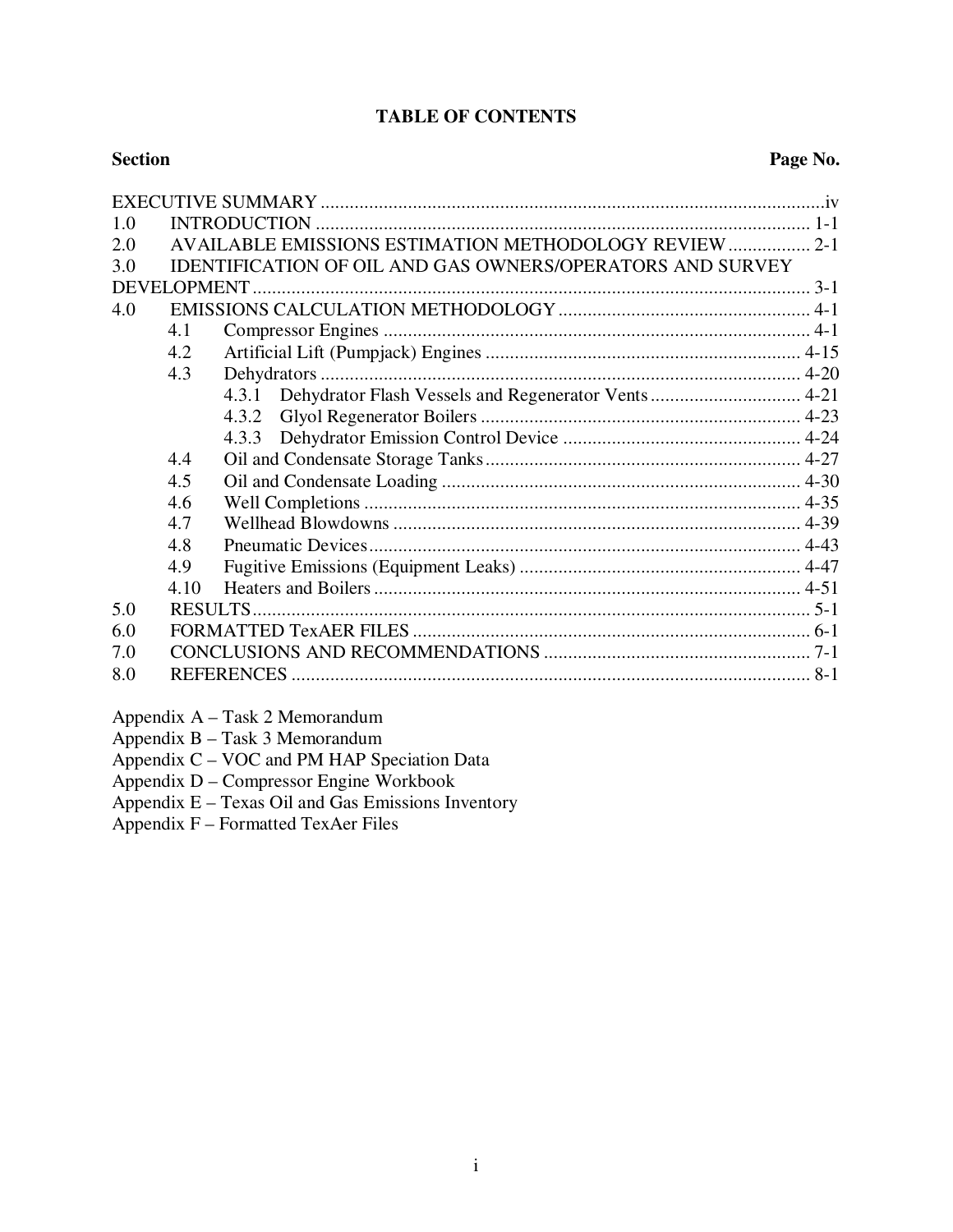## **LIST OF TABLES**

| Table 1-2. State-wide Emissions Inventory for 2008 by Source Category 1-4                      |
|------------------------------------------------------------------------------------------------|
|                                                                                                |
|                                                                                                |
|                                                                                                |
|                                                                                                |
|                                                                                                |
|                                                                                                |
|                                                                                                |
| Table 4-7. Distribution of Compressor Engine Emissions by SCC for Texas Attainment Counties    |
| Table 4-8. Distribution of Compressor Engine Emissions by SCC for Dallas Nonattainment         |
|                                                                                                |
| Table 4-9. Distribution of Compressor Engine Emissions by SCC for Houston Nonattainment        |
|                                                                                                |
|                                                                                                |
|                                                                                                |
| Table 4-12. Statewide Emission Factors for VOC, Benzene, Toluene, Ethylbenzene, and Xylene     |
|                                                                                                |
| Table 4-13. Emission Factors for $NOx$ and CO Emissions from Dehydrator Regenerator Boilers    |
|                                                                                                |
| Table 4-14. Emission Factors for $NOx$ and CO Emissions from Dehydrator Controls (Flares) 4-26 |
| Table 4-15. Emission Factors for VOC, Benzene, Toluene, Ethylbenzene, and Xylene from Oil      |
|                                                                                                |
| Table 4-16. Molecular Weight and True Vapor Pressure of Selected Petroleum Liquids 4-32        |
|                                                                                                |
| Table 4-17. Emission Factors for Benzene, Toluene, Ethylbenzene, and Xylene from Oil and       |
|                                                                                                |
| Table 4-18. 2008 CENRAP Data for Volume of Gas Vented per Completion 4-36                      |
| Table 4-19. 2008 CENRAP Data for Volume of Gas Vented per Blowdown per Wellhead  4-40          |
|                                                                                                |
| Table 4-21. CENRAP Basin-Level Data for Pneumatic Devices at Gas Wells  4-45                   |
|                                                                                                |
|                                                                                                |
|                                                                                                |
|                                                                                                |
|                                                                                                |
|                                                                                                |
|                                                                                                |
| Table 5-3. State-wide Speciated HAP Emissions by Source Category  5-14                         |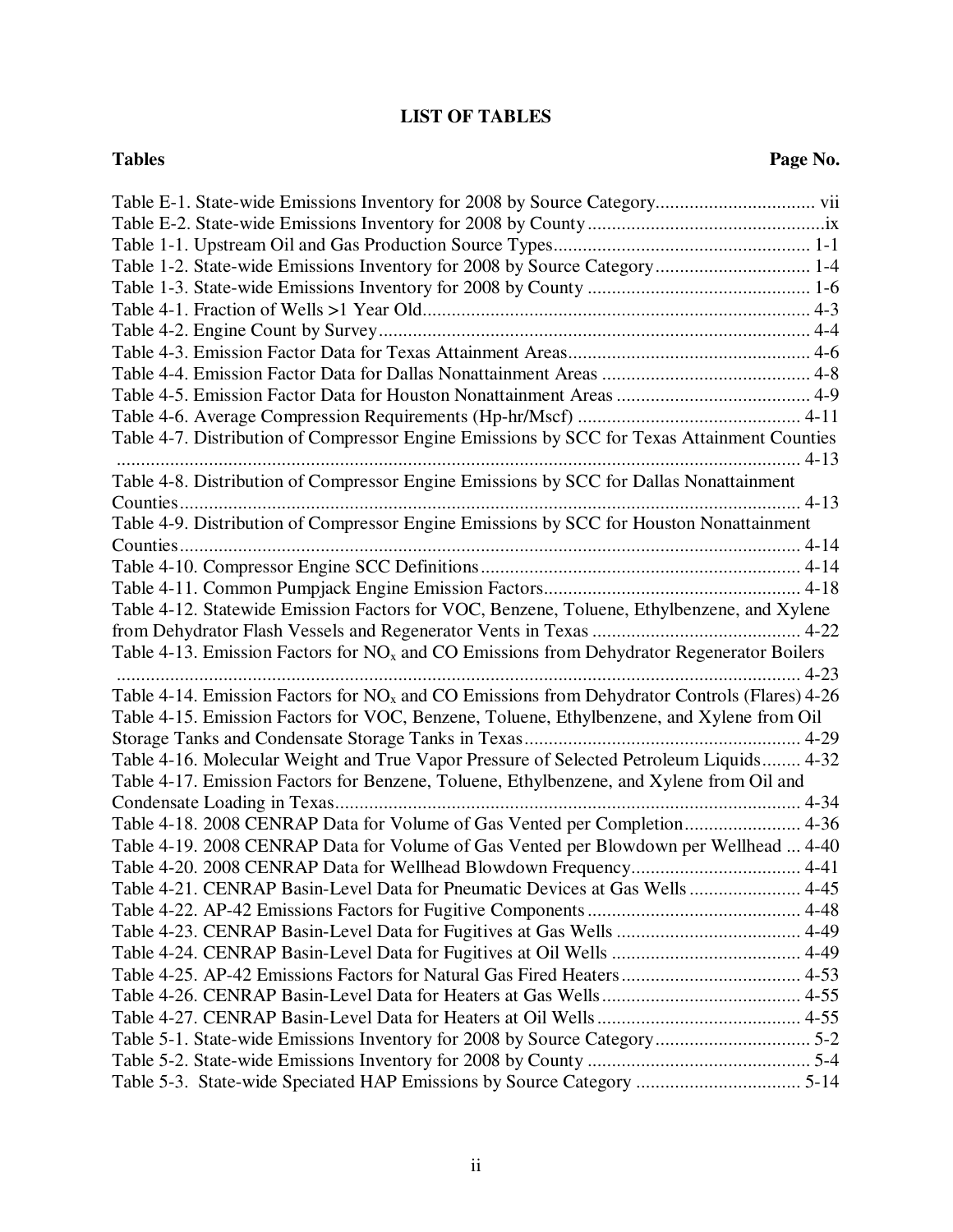# **List of Acronyms**

| Acronym         | <b>Definition</b>                                            |
|-----------------|--------------------------------------------------------------|
| <b>BBL</b>      | <b>Barrels</b>                                               |
| <b>CENRAP</b>   | Central Regional Air Planning Association                    |
| CO              | Carbon Monoxide                                              |
| <b>DFW</b>      | Dallas-Fort Worth                                            |
| <b>EPA</b>      | U.S. Environmental Protection Agency                         |
| <b>EPRI</b>     | <b>Electric Power Research Institute</b>                     |
| <b>ERG</b>      | <b>Eastern Research Group</b>                                |
| <b>HAP</b>      | <b>Hazardous Air Pollutants</b>                              |
| <b>HARC</b>     | <b>Houston Advanced Research Center</b>                      |
| Hp-Hr           | Horsepower Hour                                              |
| Hp              | Horsepower                                                   |
| hr/yr           | Hours per year                                               |
| <b>lbs</b>      | Pounds                                                       |
| MMBtu/hr        | Million British Thermal Units per hour                       |
| <b>MMscf</b>    | Million standard cubic feet                                  |
| Mscf            | Thousand standard cubic feet                                 |
| <b>NEI</b>      | <b>National Emissions Inventory</b>                          |
| <b>NIF</b>      | <b>NEI Input Format</b>                                      |
| NO <sub>x</sub> | Nitrogen Oxides                                              |
| <b>NSCR</b>     | Non selective catalytic reduction                            |
| <b>NSPS</b>     | <b>New Source Performance Standard</b>                       |
| $PM_{2.5}$      | particulate matter with an aerodynamic diameter less than or |
|                 | equal to 2.5 microns                                         |
| $PM_{10}$       | particulate matter with an aerodynamic diameter less than or |
|                 | equal to 10 microns                                          |
| <b>RVP</b>      | Reid Vapor Pressure                                          |
| <b>SCC</b>      | <b>Source Classification Code</b>                            |
| scf             | Standard cubic feet                                          |
| <b>SIP</b>      | <b>State Implementation Plan</b>                             |
| SO <sub>2</sub> | <b>Sulfur Dioxide</b>                                        |
| <b>STP</b>      | Standard temperature and pressure                            |
| TAC             | Texas Administrative Code                                    |
| <b>TCEQ</b>     | <b>Texas Commission on Environmental Quality</b>             |
| <b>TERC</b>     | <b>Texas Environmental Research Consortium</b>               |
| <b>TexAER</b>   | <b>Texas Air Emissions Repository</b>                        |
| <b>TOC</b>      | <b>Total Organic Carbon</b>                                  |
| <b>TRC</b>      | <b>Texas Railroad Commission</b>                             |
| <b>VOC</b>      | Volatile Organic Compound                                    |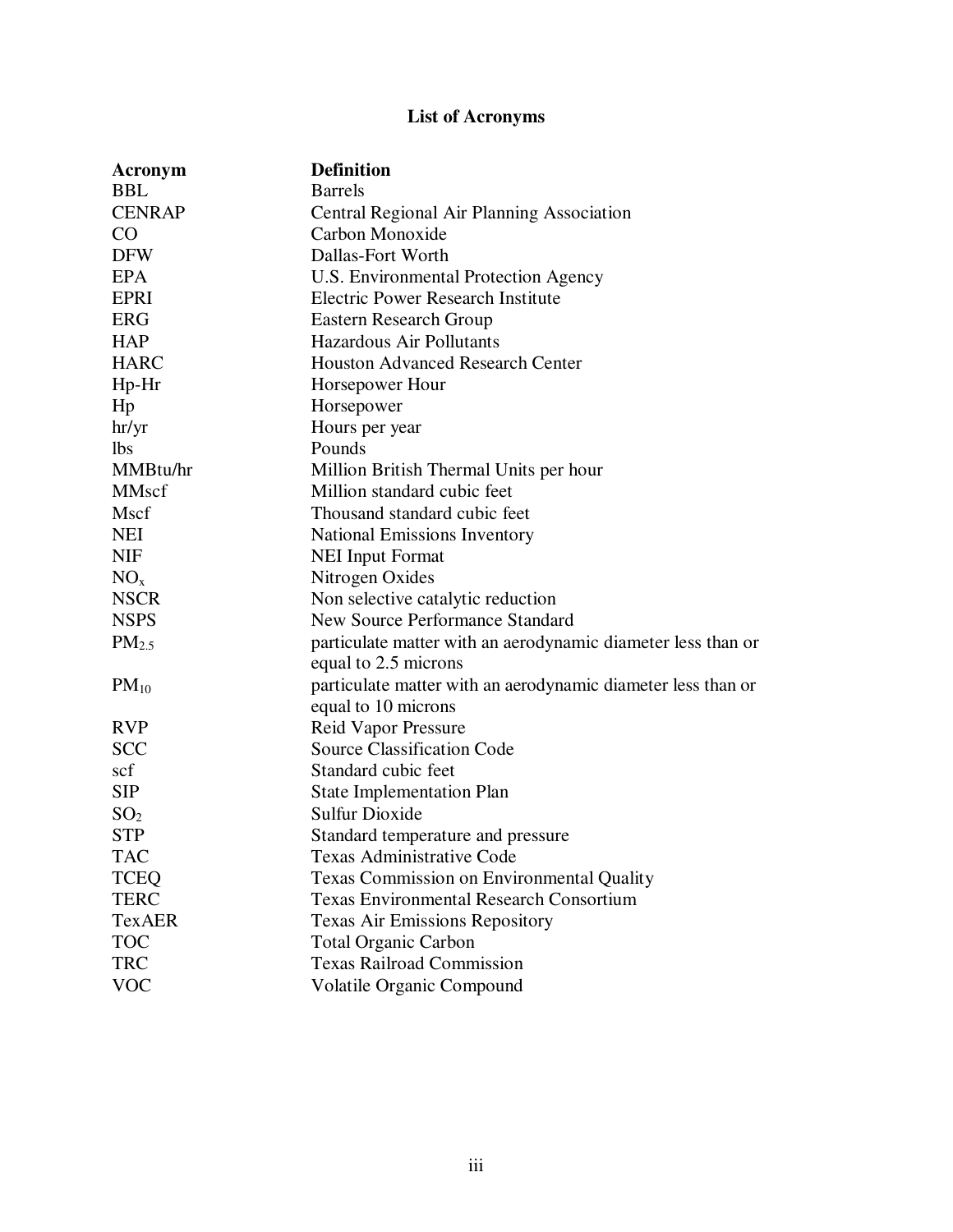#### **EXECUTIVE SUMMARY**

 This report is a deliverable for Texas Commission on Environmental Quality (TCEQ) Work Order No. 582-07-84003-FY10-26 to better identify and characterize area source emissions from upstream onshore oil and gas production sites that operated in Texas in 2008, and to develop a 2008 base year air emissions inventory from these sites. On an individual basis, emissions from any single oil and gas production site are likely minimal as there may only be a few pieces of equipment at any one site. This equipment could include storage tanks, dehydrators, oil and gas piping, or small natural gas fired engines. However, with over 90,000 gas wells and 150,000 oil wells in Texas, the cumulative magnitude of these emissions may be significant. In particular, due to recent advancements in exploration and production technology such as the hydraulic fracturing of natural gas wells, this activity is increasingly taking place in populated areas, including ozone nonattainment areas. Therefore, closer scrutiny and evaluation of this area source category is warranted.

 Emissions estimates developed from this inventory project may be used for improved input data to photochemical air quality dispersion modeling, emissions sensitivity analyses, State Implementation Plan (SIP) development, and other agency activities.

 The emissions inventory developed under this project addresses area source criteria pollutant emissions of volatile organic compounds (VOC), nitrogen oxides  $(NO_x)$ , carbon monoxide (CO), particulate matter with an aerodynamic diameter less than or equal to 10 microns  $(PM_{10})$ , particulate matter with an aerodynamic diameter less than or equal to 2.5 microns  $(PM<sub>2.5</sub>)$ , and sulfur dioxide  $(SO<sub>2</sub>)$ ; certain Hazardous Air Pollutant (HAPs) emissions such as benzene, toluene, ethylbenzene, and xylene from dehydrators, oil and condensate storage tanks, and oil and condensate loading racks; and a variety of HAPs from combustion sources.

 This study builds on three previous studies ERG conducted for TCEQ to estimate emissions from oil and gas exploration and production activities. The first, implemented in 2007, focused on compiling a state-wide emissions inventory (including both onshore and offshore sources) for oil and gas exploration and production for a 2005 base year (TCEQ, 2007). The second study, conducted in 2009 for a 2008 base year, focused only on emissions from onshore oil and gas well drilling rig engines (TCEQ, 2009). The third study, which was just

iv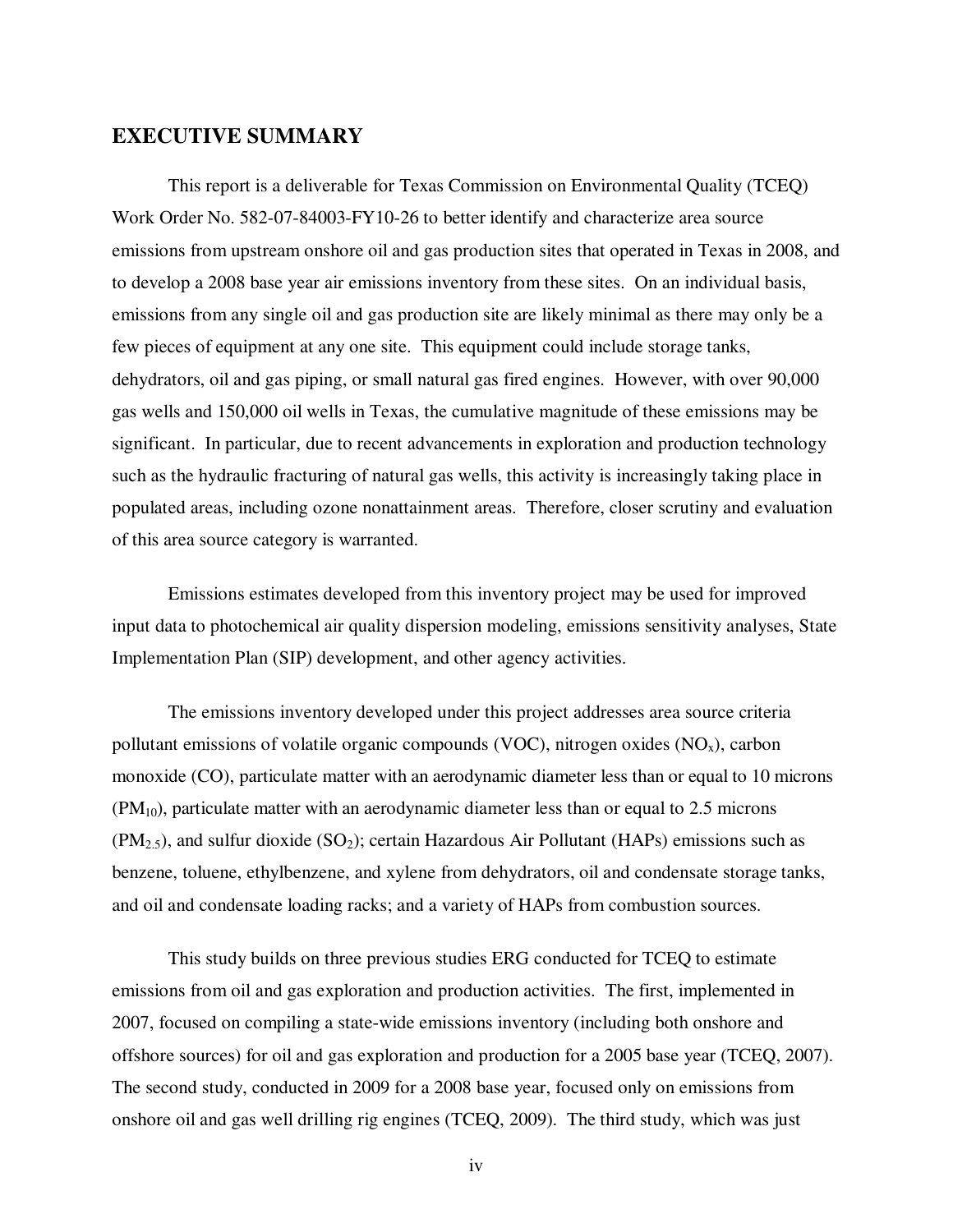completed, developed an emissions inventory for offshore oil and gas platforms (TCEQ, 2010). In contrast, this current study addresses onshore area sources (those not included in the Texas point source inventory). Collectively, these studies provide a comprehensive emissions inventory from onshore area sources, offshore oil and gas platforms, and onshore drilling rig activities.

 In addition to compiling the emissions inventory, other objectives of this project were to identify the emission source types operating at oil and gas production sites, to develop a methodology for estimating area source emissions from oil and gas production sites based on the oil and gas produced at the county level, to develop survey materials that may be used to obtain detailed information needed to estimate emissions, and to identify the producers of oil and gas for each county. In conjunction with these activities, an emissions calculator was developed in Microsoft Excel that will allow TCEQ to update the emissions inventory for future years by providing updated county-level activity data. Finally, the emissions inventory was compiled into National Emissions Inventory Input Format (NIF) 3.0 text files for import into the Texas Air Emissions Repository (TexAER).

 ERG was able to compile the 2008 area source emissions inventory from upstream onshore oil and gas production sites by obtaining both county-level activity data, and specific emissions and emission factor data for each source type. This data was obtained from a variety of sources, including existing databases (such as the Texas Railroad Commission (TRC) oil and gas production data), point source emissions inventory reports submitted to TCEQ (for dehydrators), vendor data (for compression engines and pumpjack engines), and published emission factor and activity data from the Houston Advanced Research Center (HARC), the Central Regional Air Planning Association (CENRAP), and the U.S. Environmental Protection Agency (EPA).

 Table E-1 presents a state-wide summary of criteria pollutant (and total HAP) emissions by source category, and Table E-2 presents a summary of criteria pollutant (and total HAP) emissions for each county. As can be seen in these tables, emissions from area source upstream oil and gas production sites on a state-wide basis are significant with over  $200,000$  tons of NO<sub>x</sub>, 1,500,000 tons of VOC, and 30,000 tons of HAPs emitted in 2008. The main source of  $NO<sub>x</sub>$ 

v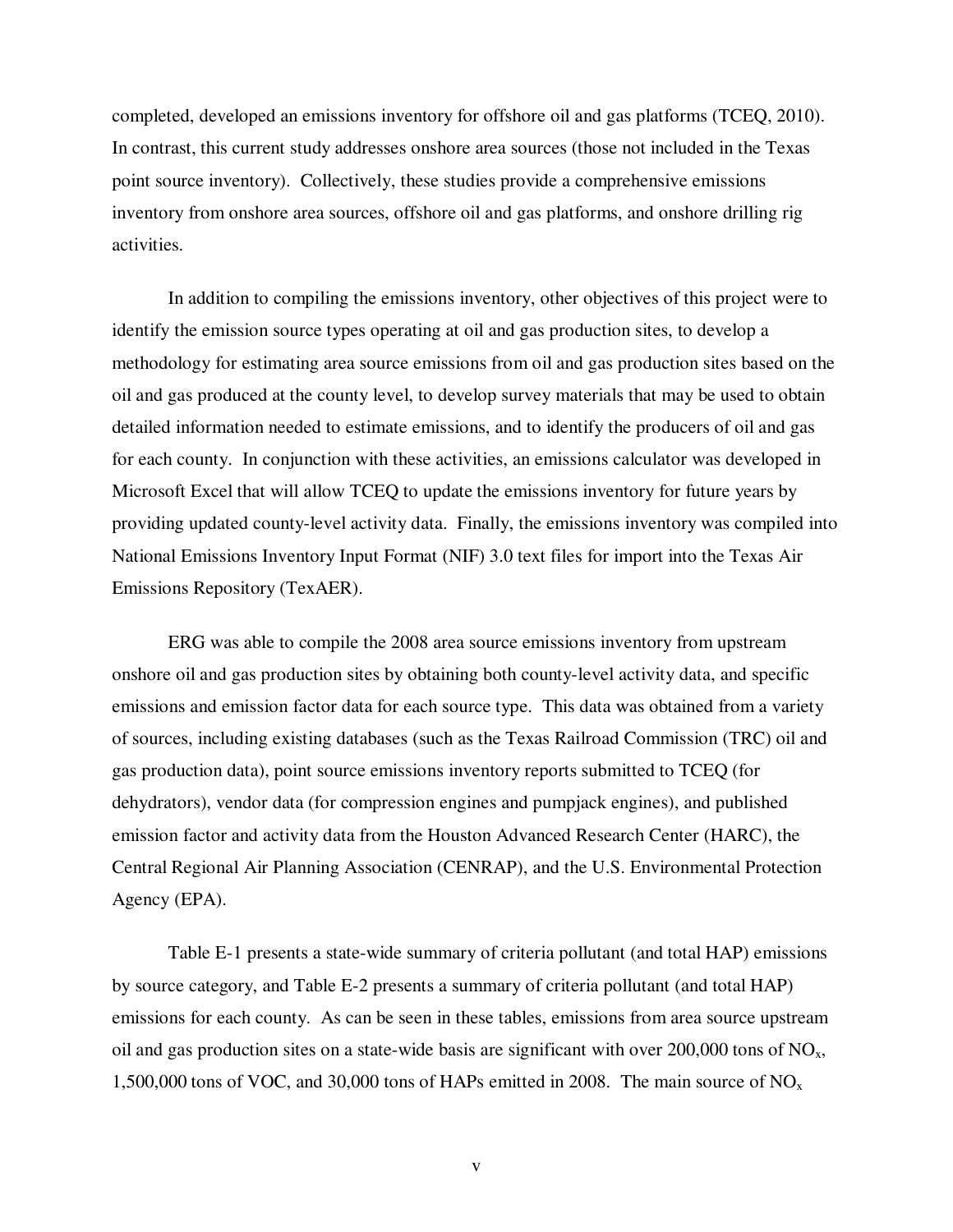emissions are compressor engines, while the main source of VOC and HAP emissions are oil and condensate storage tanks.

 It should be noted that the emission estimates provided in this report were based on available data and do not take into account more specific emission information such as countyspecific gas composition data, or the extent that control devices that may be used on certain source types (such as well completions) to reduce emissions. More accurate emissions estimates would require a comprehensive survey of upstream oil and gas site operators to obtain information such as county-level gas composition data, quantification of the use of control devices, updated equipment profiles (such as the number and size of heater treaters used on a typical well pad), and updated equipment characteristics and counts.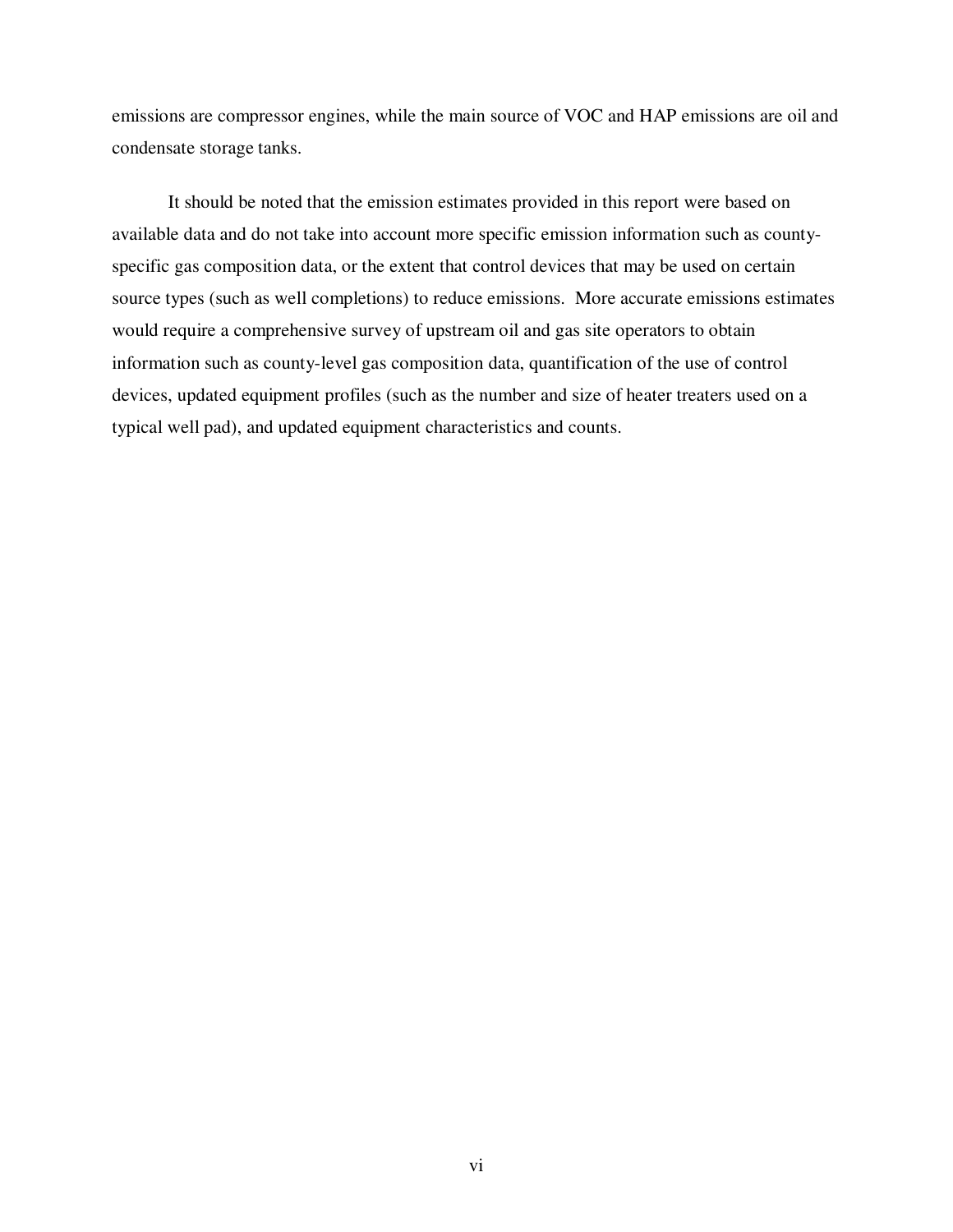| <b>SCC</b> | <b>Source Category Description</b>                                               | CO<br>(tons/yr) | NO <sub>x</sub><br>(tons/yr) | $PM_{10}$<br>(tons/yr) | $PM_{2.5}$<br>(tons/yr) | SO <sub>2</sub><br>(tons/yr) | <b>VOC</b><br>(tons/yr) | <b>Total</b><br><b>HAP</b><br>(tons/yr) |
|------------|----------------------------------------------------------------------------------|-----------------|------------------------------|------------------------|-------------------------|------------------------------|-------------------------|-----------------------------------------|
| 2310000330 | <b>Artificial Lift</b>                                                           | 23,169.14       | 46,369.72                    | 154.04                 | 154.04                  | 9.56                         | 440.12                  | 140.49                                  |
| 2310011020 | Storage Tanks: Crude Oil                                                         |                 |                              |                        |                         |                              | 282,420.05              | 5,060.01                                |
| 2310011100 | <b>Heater Treater</b>                                                            | 9,267.25        | 11,032.44                    | 838.47                 | 838.47                  | 21.32                        | 606.78                  | 208.67                                  |
| 2310011201 | Tank Truck/Railcar Loading:<br>Crude Oil                                         |                 |                              |                        |                         |                              | 26,810.72               | 479.91                                  |
| 2310011450 | Wellhead                                                                         |                 |                              |                        |                         |                              | 116,245.65              |                                         |
| 2310011501 | <b>Fugitives: Connectors</b>                                                     |                 |                              |                        |                         |                              | 2,956.39                |                                         |
| 2310011502 | <b>Fugitives: Flanges</b>                                                        |                 |                              |                        |                         |                              | 135.46                  |                                         |
| 2310011503 | <b>Fugitives: Open Ended Lines</b>                                               |                 |                              |                        |                         |                              | 605.72                  |                                         |
| 2310011504 | <b>Fugitives: Pumps</b>                                                          |                 |                              |                        |                         |                              | 4,326.59                |                                         |
| 2310011505 | <b>Fugitives: Valves</b>                                                         |                 |                              |                        |                         |                              | 7,821.14                |                                         |
| 2310011506 | Fugitives: Other                                                                 |                 |                              |                        |                         |                              | 12,480.55               |                                         |
| 2310020600 | <b>Compressor Engines</b>                                                        | 133.77          | 464.56                       | 13.58                  | 13.58                   | 0.21                         | 81.40                   | 29.00                                   |
| 2310021010 | <b>Storage Tanks: Condensate</b>                                                 |                 |                              |                        |                         |                              | 864,087.90              | 17,281.71                               |
| 2310021030 | <b>Tank Truck/Railcar Loading</b><br>Condensate                                  |                 |                              |                        |                         |                              | 7,235.50                | 144.71                                  |
| 2310021100 | <b>Gas Well Heaters</b>                                                          | 7,564.83        | 9,005.75                     | 684.44                 | 684.44                  | 0.04                         | 495.32                  | 170.34                                  |
| 2310021101 | Natural Gas Fired 2-Cycle Lean<br>Burn Compressor Engines <50 Hp                 | 140.52          | 209.25                       | 9.72                   | 9.72                    | 0.16                         | 43.38                   | 15.46                                   |
| 2310021102 | Natural Gas Fired 2-Cycle Lean<br>Burn Compressor Engines 50 To<br>499 Hp        | 2,907.93        | 13,776.30                    | 352.37                 | 352.37                  | 5.71                         | 2,012.02                | 716.78                                  |
| 2310021203 | Natural Gas Fired 4-Cycle Lean<br>Burn Compressor Engines 500+<br>H <sub>p</sub> | 14,746.41       | 27,288.73                    | 76.95                  | 76.95                   | 15.94                        | 3,817.42                | 2,337.58                                |
| 2310021301 | Natural Gas Fired 4-Cycle Rich<br>Burn Compressor Engines <50 Hp                 | 93.37           | 1,175.69                     | 3.86                   | 3.86                    | 0.25                         | 5.61                    | 5.50                                    |

### **Table E-1. State-wide Emissions Inventory for 2008 by Source Category**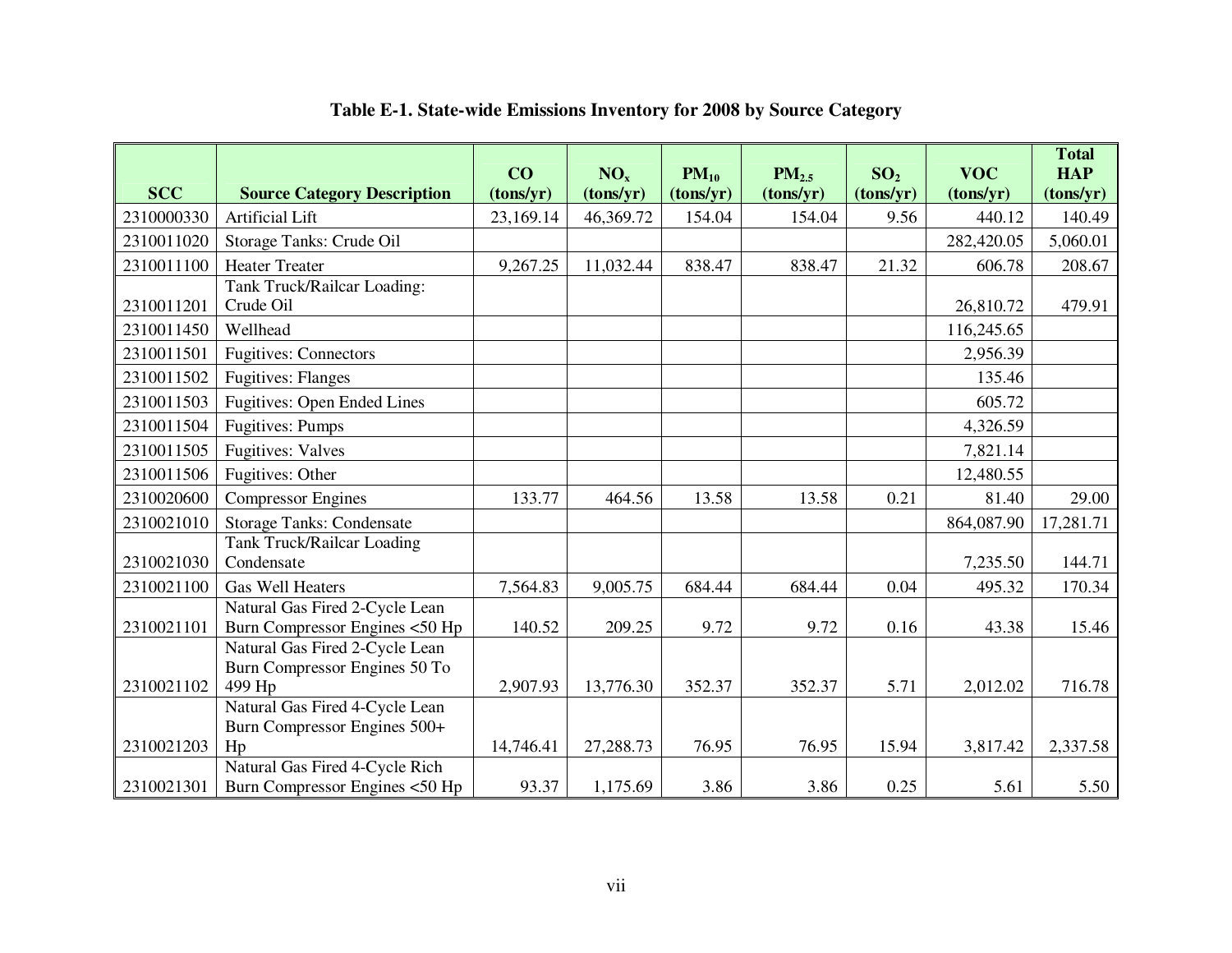|            |                                    | CO         | NO <sub>x</sub> | $PM_{10}$ | $PM_{2.5}$ | SO <sub>2</sub> | <b>VOC</b>   | <b>Total</b><br><b>HAP</b> |
|------------|------------------------------------|------------|-----------------|-----------|------------|-----------------|--------------|----------------------------|
| <b>SCC</b> | <b>Source Category Description</b> | (tons/yr)  | (tons/yr)       | (tons/yr) | (tons/yr)  | (tons/yr)       | (tons/yr)    | (tons/yr)                  |
|            | Natural Gas Fired 4-Cycle Rich     |            |                 |           |            |                 |              |                            |
|            | Burn Compressor Engines 50 To      |            |                 |           |            |                 |              |                            |
| 2310021302 | 499hp                              | 38,988.69  | 86,462.54       | 226.24    | 226.24     | 14.83           | 1,487.26     | 1,451.93                   |
| 2310021400 | Gas Well Dehydrators               | 904.59     | 293.36          |           |            |                 | 6,344.85     | 5,255.17                   |
|            | Natural Gas Fired 4-Cycle Rich     |            |                 |           |            |                 |              |                            |
|            | Burn Compressor Engines 50-        |            |                 |           |            |                 |              |                            |
| 2310021402 | 499hp W/Nscr                       | 767.55     | 3,321.00        | 35.02     | 35.02      | 2.05            | 17.73        | 17.46                      |
|            | Natural Gas Fired 4-Cycle Rich     |            |                 |           |            |                 |              |                            |
|            | Burn Compressor Engines 500+       |            |                 |           |            |                 |              |                            |
| 2310021403 | Hp W/ Nscr                         | 29,646.80  | 47,837.57       | 175.33    | 175.33     | 11.26           | 794.33       | 775.73                     |
| 2310021501 | <b>Fugitives: Connectors</b>       |            |                 |           |            |                 | 1,161.52     |                            |
| 2310021502 | <b>Fugitives: Flanges</b>          |            |                 |           |            |                 | 1,199.68     |                            |
| 2310021503 | <b>Fugitives: Open Ended Lines</b> |            |                 |           |            |                 | 916.82       |                            |
| 2310021504 | <b>Fugitives: Pumps</b>            |            |                 |           |            |                 | 476.31       |                            |
| 2310021505 | <b>Fugitives: Valves</b>           |            |                 |           |            |                 | 7,387.52     |                            |
| 2310021506 | Fugitives: Other                   |            |                 |           |            |                 | 8,732.37     |                            |
| 2310021600 | Gas Well Venting                   |            |                 |           |            |                 | 8,601.78     |                            |
|            | Gas Well Completion: All           |            |                 |           |            |                 |              |                            |
| 2310121700 | Processes                          |            |                 |           |            |                 | 10,139.56    |                            |
|            | Oil Well Completion: All           |            |                 |           |            |                 |              |                            |
| 2310111700 | Processes                          |            |                 |           |            |                 | 19,425.44    |                            |
| 2310121401 | <b>Gas Well Pneumatic Pumps</b>    |            |                 |           |            |                 | 169,209.86   |                            |
|            | Total:                             | 128,330.85 | 247,236.91      | 2,570.01  | 2,570.01   | 81.34           | 1,568,522.73 | 34,090.45                  |

#### **Table E-1. State-wide Emissions Inventory for 2008 by Source Category (Cont.)**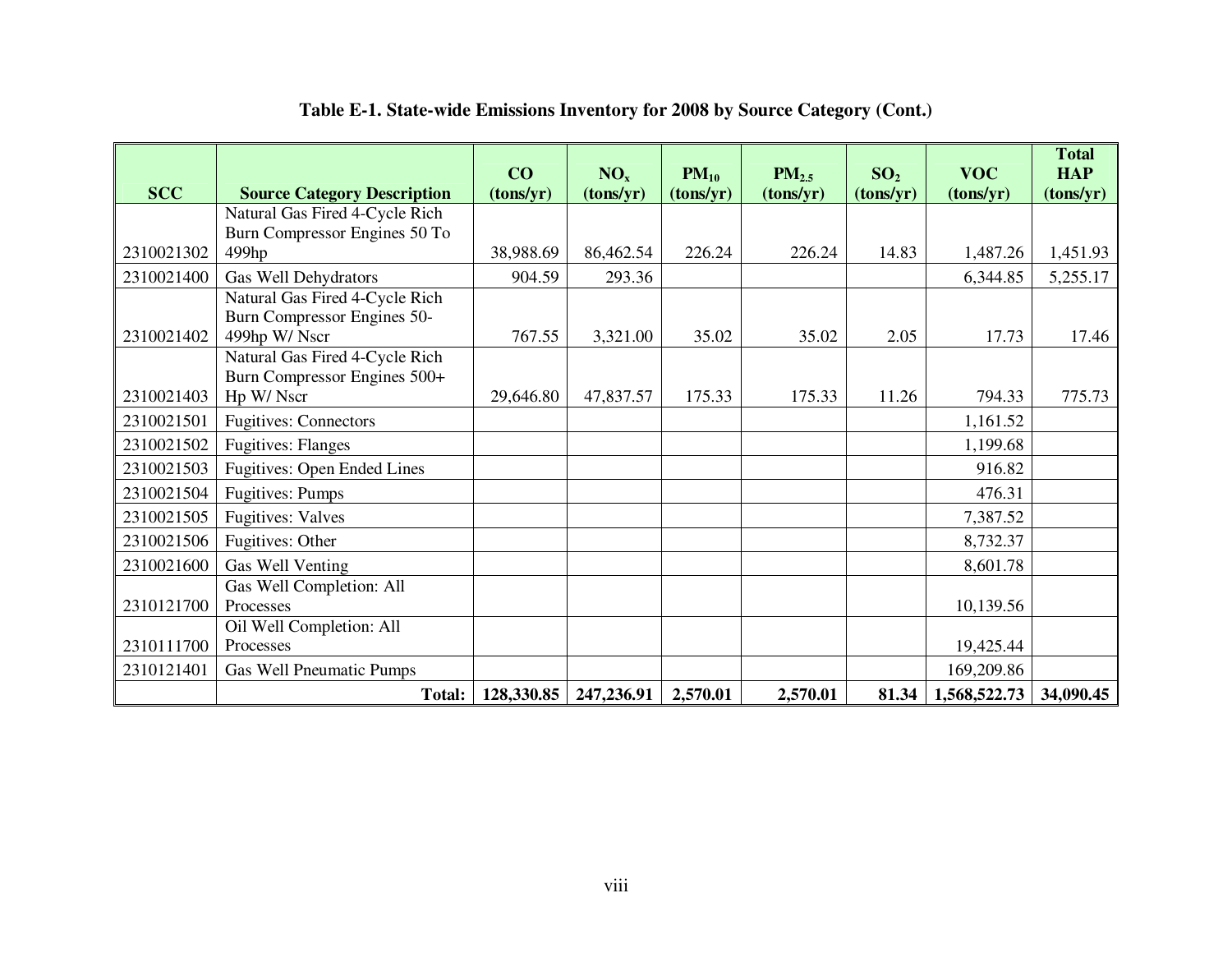|                 |                |                 |                     | $PM_{2.5}$ |                 | <b>VOC</b> | <b>Total HAP</b> |
|-----------------|----------------|-----------------|---------------------|------------|-----------------|------------|------------------|
| <b>County</b>   | $CO$ (tons/yr) | $NOx$ (tons/yr) | $PM_{10}$ (tons/yr) | (tons/yr)  | $SO2$ (tons/yr) | (tons/yr)  | (tons/yr)        |
| Anderson        | 241.28         | 444.72          | 5.31                | 5.31       | 0.16            | 2,858.24   | 52.77            |
| Andrews         | 1,825.99       | 3,291.18        | 49.14               | 49.14      | 1.57            | 31,691.46  | 444.20           |
| Angelina        | 161.97         | 311.11          | 2.15                | 2.15       | 0.08            | 629.30     | 25.94            |
| Aransas         | 165.25         | 317.00          | 2.28                | 2.28       | 0.09            | 6,574.04   | 144.42           |
| Archer          | 614.91         | 1,088.88        | 18.74               | 18.74      | 0.58            | 2,719.03   | 24.45            |
| Armstrong       | 0.00           | 0.00            | 0.00                | 0.00       | 0.00            | 0.00       | 0.00             |
| Atascosa        | 321.56         | 578.81          | 8.71                | 8.71       | 0.27            | 2,237.28   | 31.44            |
| Austin          | 127.18         | 237.83          | 2.42                | 2.42       | 0.07            | 2,040.58   | 43.74            |
| <b>Bailey</b>   | 0.00           | 0.00            | 0.00                | 0.00       | 0.00            | 0.00       | 0.00             |
| Bandera         | 0.21           | 0.37            | 0.01                | 0.01       | 0.00            | 5.14       | 0.03             |
| <b>Bastrop</b>  | 74.21          | 128.49          | 2.56                | 2.56       | 0.06            | 1,286.18   | 16.32            |
| Baylor          | 26.78          | 47.39           | 0.82                | 0.82       | 0.03            | 189.33     | 1.96             |
| Bee             | 581.15         | 1,101.85        | 9.42                | 9.42       | 0.31            | 4,717.44   | 125.89           |
| Bell            | 0.00           | 0.00            | 0.00                | 0.00       | 0.00            | 0.00       | 0.00             |
| Bexar           | 531.99         | 941.46          | 16.28               | 16.28      | 0.51            | 2,120.86   | 7.60             |
| Blanco          | 0.00           | 0.00            | 0.00                | 0.00       | 0.00            | 0.00       | 0.00             |
| Borden          | 166.31         | 300.48          | 4.40                | 4.40       | 0.14            | 4,107.39   | 62.92            |
| <b>Bosque</b>   | 3.45           | 6.30            | 0.08                | 0.08       | 0.00            | 17.43      | 0.34             |
| Bowie           | 5.13           | 9.25            | 0.14                | 0.14       | 0.00            | 148.70     | 2.69             |
| Brazoria        | 207.73         | 199.95          | 6.59                | 6.59       | 0.28            | 14,003.43  | 292.15           |
| <b>Brazos</b>   | 240.26         | 444.10          | 5.18                | 5.18       | 0.16            | 3,781.19   | 74.41            |
| <b>Brewster</b> | 0.00           | 0.00            | 0.00                | 0.00       | 0.00            | 5.88       | 0.00             |
| <b>Briscoe</b>  | 0.00           | 0.00            | 0.00                | 0.00       | 0.00            | 12.33      | 0.01             |
| <b>Brooks</b>   | 690.71         | 1,318.85        | 10.17               | 10.17      | 0.35            | 16,242.00  | 374.16           |
| <b>Brown</b>    | 204.73         | 339.96          | 8.55                | 8.55       | 0.14            | 1,626.85   | 6.71             |
| Burleson        | 366.21         | 669.08          | 8.80                | 8.80       | 0.28            | 3,881.39   | 67.20            |
| <b>Burnet</b>   | 0.00           | 0.00            | 0.00                | 0.00       | 0.00            | 0.00       | 0.00             |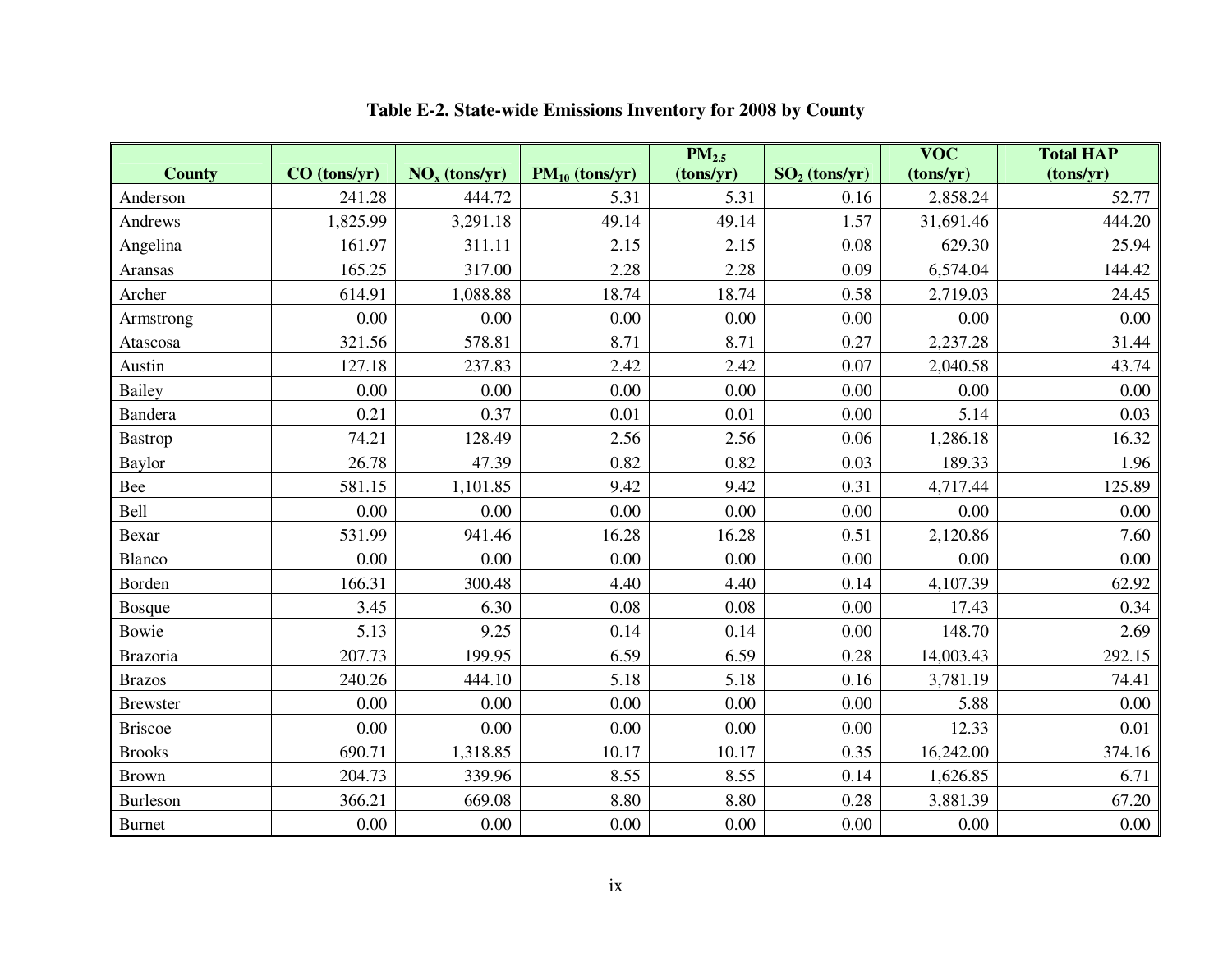|               |                |                 |                     | PM <sub>2.5</sub> |                 | $\overline{\text{VOC}}$ | <b>Total HAP</b> |
|---------------|----------------|-----------------|---------------------|-------------------|-----------------|-------------------------|------------------|
| <b>County</b> | $CO$ (tons/yr) | $NOx$ (tons/yr) | $PM_{10}$ (tons/yr) | (tons/yr)         | $SO2$ (tons/yr) | (tons/yr)               | (tons/yr)        |
| Caldwell      | 676.24         | 1,197.43        | 20.61               | 20.61             | 0.64            | 3,452.64                | 22.69            |
| Calhoun       | 189.99         | 360.25          | 3.07                | 3.07              | 0.10            | 7,473.42                | 160.35           |
| Callahan      | 182.61         | 321.30          | 5.76                | 5.76              | 0.16            | 983.48                  | 9.65             |
| Cameron       | 1.68           | 3.12            | 0.03                | 0.03              | 0.00            | 10.26                   | 0.20             |
| Camp          | 30.41          | 55.01           | 0.79                | 0.79              | 0.03            | 259.21                  | 4.96             |
| Carson        | 569.73         | 1,021.51        | 15.74               | 15.74             | 0.41            | 1,954.76                | 34.12            |
| Cass          | 54.95          | 98.13           | 1.55                | 1.55              | 0.04            | 662.46                  | 11.89            |
| Castro        | 0.00           | 0.00            | 0.00                | 0.00              | 0.00            | 0.00                    | 0.00             |
| Chambers      | 84.76          | 94.63           | 2.75                | 2.75              | 0.11            | 4,424.08                | 90.13            |
| Cherokee      | 364.58         | 682.18          | 6.78                | 6.78              | 0.18            | 2,911.32                | 72.93            |
| Childress     | 1.69           | 2.99            | 0.05                | 0.05              | 0.00            | 57.40                   | 0.71             |
| Clay          | 231.82         | 409.65          | 7.14                | 7.14              | 0.21            | 1,476.89                | 16.60            |
| Cochran       | 445.16         | 791.68          | 13.17               | 13.17             | 0.41            | 6,168.35                | 67.45            |
| Coke          | 109.55         | 200.99          | 2.54                | 2.54              | 0.08            | 1,010.20                | 15.88            |
| Coleman       | 173.73         | 295.58          | 6.51                | 6.51              | 0.13            | 1,363.81                | 9.92             |
| Collin        | 0.00           | 0.00            | 0.00                | 0.00              | 0.00            | 0.00                    | 0.00             |
| Collingsworth | 50.04          | 76.34           | 2.77                | 2.77              | 0.02            | 742.63                  | 2.58             |
| Colorado      | 319.38         | 601.84          | 5.54                | 5.54              | 0.16            | 4,980.62                | 115.78           |
| Comal         | 0.00           | 0.00            | 0.00                | 0.00              | 0.00            | 0.00                    | 0.00             |
| Comanche      | 34.22          | 53.57           | 1.76                | 1.76              | 0.02            | 438.42                  | 1.97             |
| Concho        | 72.58          | 128.12          | 2.23                | 2.23              | 0.06            | 821.04                  | 9.65             |
| Cooke         | 495.43         | 884.64          | 14.25               | 14.25             | 0.45            | 3,467.02                | 50.26            |
| Coryell       | 0.00           | 0.00            | 0.00                | 0.00              | 0.00            | 3.13                    | 0.00             |
| Cottle        | 95.67          | 180.55          | 1.63                | 1.63              | 0.05            | 2,376.44                | 52.30            |
| Crane         | 1,739.98       | 3,208.47        | 38.61               | 38.61             | 1.26            | 17,274.91               | 291.73           |
| Crockett      | 2,274.88       | 4,015.15        | 68.61               | 68.61             | 1.15            | 28,501.91               | 414.45           |
| Crosby        | 85.55          | 151.51          | 2.61                | 2.61              | 0.08            | 1,056.14                | 9.67             |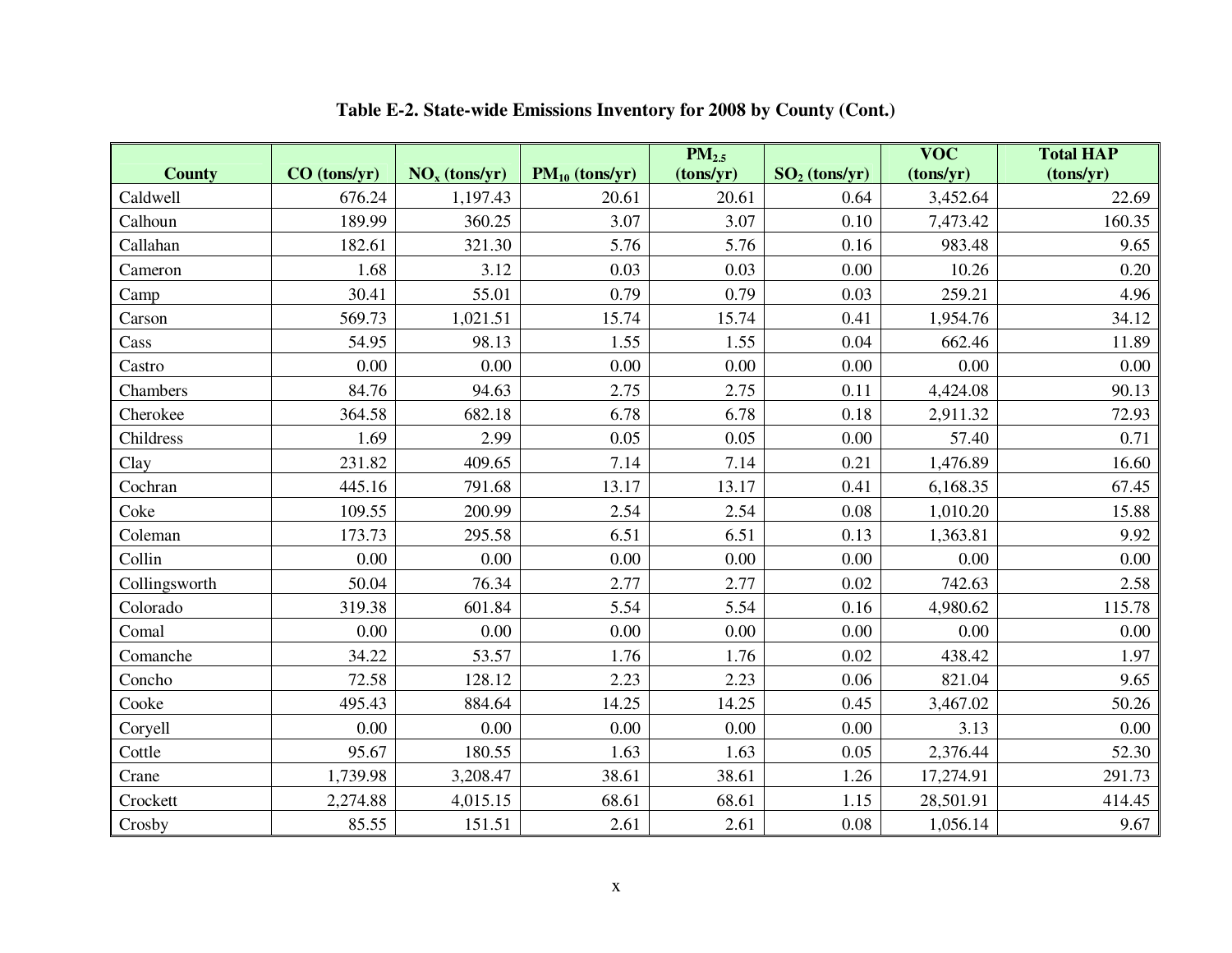|                |                |                 |                     | PM <sub>2.5</sub> |                 | <b>VOC</b> | <b>Total HAP</b> |
|----------------|----------------|-----------------|---------------------|-------------------|-----------------|------------|------------------|
| <b>County</b>  | $CO$ (tons/yr) | $NOx$ (tons/yr) | $PM_{10}$ (tons/yr) | (tons/yr)         | $SO2$ (tons/yr) | (tons/yr)  | (tons/yr)        |
| Culberson      | 72.79          | 137.98          | 1.20                | 1.20              | 0.04            | 284.44     | 8.75             |
| Dallam         | 0.00           | 0.00            | 0.00                | 0.00              | 0.00            | 0.00       | 0.00             |
| Dallas         | 28.04          | 80.04           | 0.21                | 0.21              | 0.02            | 24.60      | 4.23             |
| Dawson         | 275.48         | 492.78          | 7.84                | 7.84              | 0.25            | 5,344.51   | 72.02            |
| Deaf Smith     | 0.00           | 0.00            | 0.00                | 0.00              | 0.00            | 0.00       | 0.00             |
| Delta          | 0.00           | 0.00            | 0.00                | 0.00              | 0.00            | 0.00       | 0.00             |
| Denton         | 1,763.52       | 4,690.36        | 29.51               | 29.51             | 1.14            | 13,254.59  | 416.58           |
| Dewitt         | 676.49         | 1,300.83        | 9.00                | 9.00              | 0.35            | 11,617.04  | 287.72           |
| <b>Dickens</b> | 49.70          | 88.22           | 1.49                | 1.49              | 0.05            | 1,446.43   | 20.78            |
| Dimmit         | 197.89         | 353.20          | 5.65                | 5.65              | 0.15            | 2,515.16   | 31.86            |
| Donley         | 0.53           | 0.77            | 0.03                | 0.03              | 0.00            | 15.82      | 0.17             |
| Duval          | 1,111.17       | 2,101.02        | 18.70               | 18.70             | 0.63            | 12,897.27  | 314.00           |
| Eastland       | 285.26         | 476.94          | 11.51               | 11.51             | 0.18            | 3,654.84   | 39.72            |
| Ector          | 1,798.24       | 3,277.22        | 44.40               | 44.40             | 1.47            | 26,211.12  | 388.97           |
| Edwards        | 270.78         | 492.35          | 6.60                | 6.60              | 0.13            | 1,377.01   | 25.49            |
| El Paso        | 0.00           | 0.00            | 0.00                | 0.00              | 0.00            | 0.00       | 0.00             |
| Ellis          | 51.17          | 144.09          | 0.47                | 0.47              | 0.04            | 52.43      | 7.56             |
| Erath          | 161.14         | 295.43          | 3.68                | 3.68              | 0.07            | 1,556.95   | 32.84            |
| Falls          | 4.01           | 7.09            | 0.12                | 0.12              | 0.00            | 21.49      | 0.09             |
| Fannin         | 0.00           | 0.00            | 0.00                | 0.00              | 0.00            | 11.86      | 0.00             |
| Fayette        | 356.62         | 659.40          | 7.64                | 7.64              | 0.23            | 5,607.61   | 115.67           |
| Fisher         | 107.82         | 193.50          | 2.99                | 2.99              | 0.09            | 1,365.54   | 16.44            |
| Floyd          | 0.42           | 0.75            | 0.01                | 0.01              | 0.00            | 2.97       | 0.03             |
| Foard          | 27.94          | 43.90           | 1.42                | 1.42              | 0.01            | 414.38     | 2.57             |
| Fort Bend      | 169.68         | 171.80          | 5.51                | 5.51              | 0.22            | 8,072.59   | 166.58           |
| Franklin       | 69.40          | 127.99          | 1.52                | 1.52              | 0.05            | 1,389.52   | 28.31            |
| Freestone      | 3,821.60       | 7,289.51        | 56.95               | 56.95             | 1.93            | 9,858.72   | 475.09           |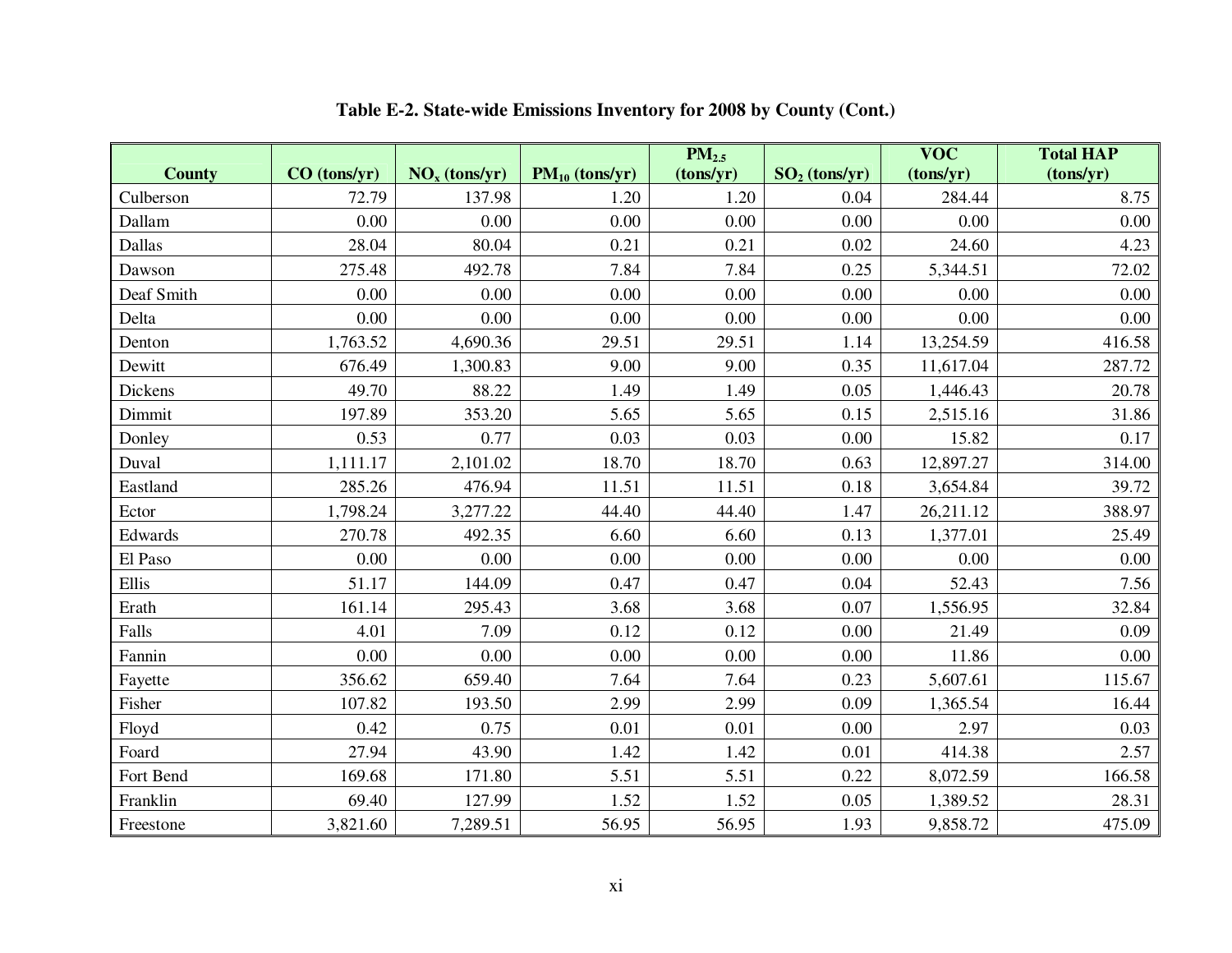|               |                |                 |                     | PM <sub>2.5</sub> |                 | <b>VOC</b> | <b>Total HAP</b> |
|---------------|----------------|-----------------|---------------------|-------------------|-----------------|------------|------------------|
| <b>County</b> | $CO$ (tons/yr) | $NOx$ (tons/yr) | $PM_{10}$ (tons/yr) | (tons/yr)         | $SO2$ (tons/yr) | (tons/yr)  | (tons/yr)        |
| Frio          | 139.12         | 246.28          | 4.21                | 4.21              | 0.12            | 1,393.74   | 14.40            |
| Gaines        | 1,165.52       | 2,133.47        | 27.65               | 27.65             | 0.92            | 27,788.32  | 460.84           |
| Galveston     | 86.46          | 76.28           | 2.61                | 2.61              | 0.12            | 17,475.45  | 358.12           |
| Garza         | 445.72         | 790.41          | 13.45               | 13.45             | 0.42            | 6,133.80   | 63.01            |
| Gillespie     | 0.00           | 0.00            | 0.00                | 0.00              | 0.00            | 0.00       | 0.00             |
| Glasscock     | 416.67         | 761.54          | 10.00               | 10.00             | 0.32            | 5,431.20   | 84.49            |
| Goliad        | 731.21         | 1,386.08        | 11.85               | 11.85             | 0.37            | 7,851.72   | 199.63           |
| Gonzales      | 51.40          | 92.76           | 1.37                | 1.37              | 0.04            | 578.12     | 8.62             |
| Gray          | 825.55         | 1,440.69        | 27.11               | 27.11             | 0.64            | 4,163.88   | 45.84            |
| Grayson       | 201.98         | 365.62          | 5.22                | 5.22              | 0.16            | 1,707.03   | 31.65            |
| Gregg         | 1,423.90       | 2,592.32        | 34.92               | 34.92             | 1.00            | 10,980.44  | 227.68           |
| Grimes        | 334.10         | 638.29          | 4.87                | 4.87              | 0.17            | 1,264.12   | 50.60            |
| Guadalupe     | 402.11         | 711.73          | 12.29               | 12.29             | 0.38            | 2,576.45   | 22.66            |
| Hale          | 62.99          | 114.67          | 1.57                | 1.57              | 0.05            | 2,698.37   | 46.20            |
| Hall          | 0.00           | 0.00            | 0.00                | 0.00              | 0.00            | 0.00       | 0.00             |
| Hamilton      | 3.12           | 5.33            | 0.11                | 0.11              | 0.00            | 36.47      | 0.47             |
| Hansford      | 377.68         | 676.20          | 10.32               | 10.32             | 0.17            | 2,601.06   | 43.25            |
| Hardeman      | 52.13          | 92.68           | 1.54                | 1.54              | 0.05            | 1,230.36   | 19.89            |
| Hardin        | 258.68         | 348.83          | 7.85                | 7.85              | 0.30            | 22,648.65  | 447.94           |
| Harris        | 176.00         | 181.67          | 5.65                | 5.65              | 0.23            | 8,801.29   | 184.44           |
| Harrison      | 1,879.59       | 3,514.48        | 35.19               | 35.19             | 0.93            | 25,383.90  | 583.58           |
| Hartley       | 39.06          | 70.27           | 1.04                | 1.04              | 0.02            | 399.51     | 6.56             |
| Haskell       | 53.83          | 95.30           | 1.64                | 1.64              | 0.05            | 443.81     | 5.44             |
| Hays          | 0.00           | 0.00            | 0.00                | 0.00              | 0.00            | 0.00       | 0.00             |
| Hemphill      | 2,092.63       | 3,936.72        | 37.08               | 37.08             | 1.03            | 32,774.76  | 754.74           |
| Henderson     | 453.75         | 854.13          | 7.99                | 7.99              | 0.24            | 2,535.12   | 73.92            |
| Hidalgo       | 3,264.69       | 6,276.64        | 43.49               | 43.49             | 1.68            | 56,554.95  | 1,407.72         |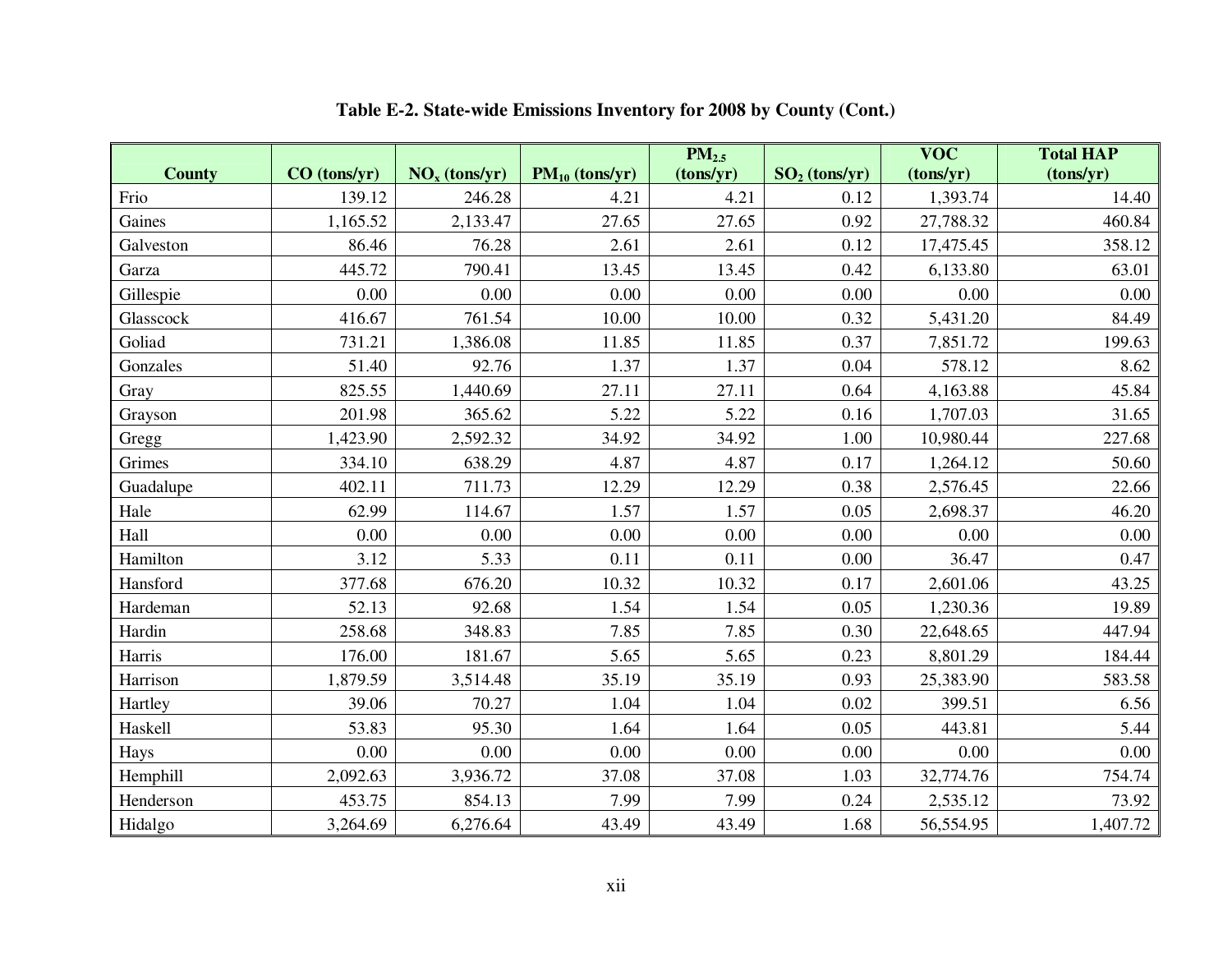|                   |                |                 |                     | PM <sub>2.5</sub> |                 | <b>VOC</b> | <b>Total HAP</b> |
|-------------------|----------------|-----------------|---------------------|-------------------|-----------------|------------|------------------|
| <b>County</b>     | $CO$ (tons/yr) | $NOx$ (tons/yr) | $PM_{10}$ (tons/yr) | (tons/yr)         | $SO2$ (tons/yr) | (tons/yr)  | (tons/yr)        |
| Hill              | 308.20         | 597.97          | 3.53                | 3.53              | 0.16            | 233.61     | 34.41            |
| Hockley           | 1,004.10       | 1,795.93        | 28.58               | 28.58             | 0.91            | 22,011.88  | 308.12           |
| Hood              | 926.80         | 1,777.59        | 12.89               | 12.89             | 0.47            | 9,914.41   | 269.97           |
| Hopkins           | 20.84          | 37.79           | 0.53                | 0.53              | 0.02            | 298.78     | 5.06             |
| Houston           | 164.62         | 308.00          | 3.11                | 3.11              | 0.10            | 1,587.91   | 35.84            |
| Howard            | 803.87         | 1,436.74        | 23.00               | 23.00             | 0.73            | 9,904.95   | 107.63           |
| Hudspeth          | 0.12           | 0.17            | 0.01                | 0.01              | 0.00            | 3.29       | 0.03             |
| Hunt              | 0.00           | 0.00            | 0.00                | 0.00              | 0.00            | 0.00       | 0.00             |
| Hutchinson        | 903.43         | 1,601.32        | 27.09               | 27.09             | 0.72            | 4,039.66   | 49.29            |
| Irion             | 531.51         | 961.89          | 13.77               | 13.77             | 0.40            | 5,877.27   | 82.51            |
| Jack              | 646.65         | 1,121.02        | 21.80               | 21.80             | 0.42            | 6,701.91   | 92.20            |
| Jackson           | 303.15         | 569.09          | 5.55                | 5.55              | 0.17            | 9,879.64   | 204.59           |
| Jasper            | 205.58         | 394.00          | 2.87                | 2.87              | 0.11            | 6,405.78   | 143.58           |
| <b>Jeff Davis</b> | 0.00           | 0.00            | 0.00                | 0.00              | 0.00            | 1.29       | 0.03             |
| Jefferson         | 287.19         | 182.64          | 8.05                | 8.05              | 0.46            | 55,659.21  | 1,163.27         |
| Jim Hogg          | 266.50         | 500.41          | 4.83                | 4.83              | 0.14            | 4,021.10   | 92.33            |
| Jim Wells         | 127.37         | 226.90          | 3.61                | 3.61              | 0.06            | 1,576.61   | 26.20            |
| Johnson           | 4,495.48       | 12,647.53       | 43.01               | 43.01             | 3.19            | 5,209.18   | 684.81           |
| Jones             | 167.32         | 296.69          | 5.05                | 5.05              | 0.16            | 1,277.91   | 14.79            |
| Karnes            | 171.32         | 323.25          | 2.95                | 2.95              | 0.10            | 3,454.12   | 76.12            |
| Kaufman           | 4.50           | 8.03            | 0.14                | 0.14              | 0.00            | 62.82      | 1.05             |
| Kendall           | 0.00           | 0.00            | 0.00                | 0.00              | 0.00            | 0.00       | 0.00             |
| Kenedy            | 665.44         | 1,286.34        | 8.13                | 8.13              | 0.35            | 4,087.71   | 143.43           |
| Kent              | 203.51         | 375.70          | 4.48                | 4.48              | 0.16            | 4,304.19   | 73.92            |
| Kerr              | 0.00           | 0.00            | 0.00                | 0.00              | 0.00            | 0.00       | 0.00             |
| Kimble            | 2.94           | 4.50            | 0.16                | 0.16              | 0.00            | 41.29      | 0.17             |
| King              | 112.59         | 198.82          | 3.47                | 3.47              | 0.10            | 2,010.47   | 35.20            |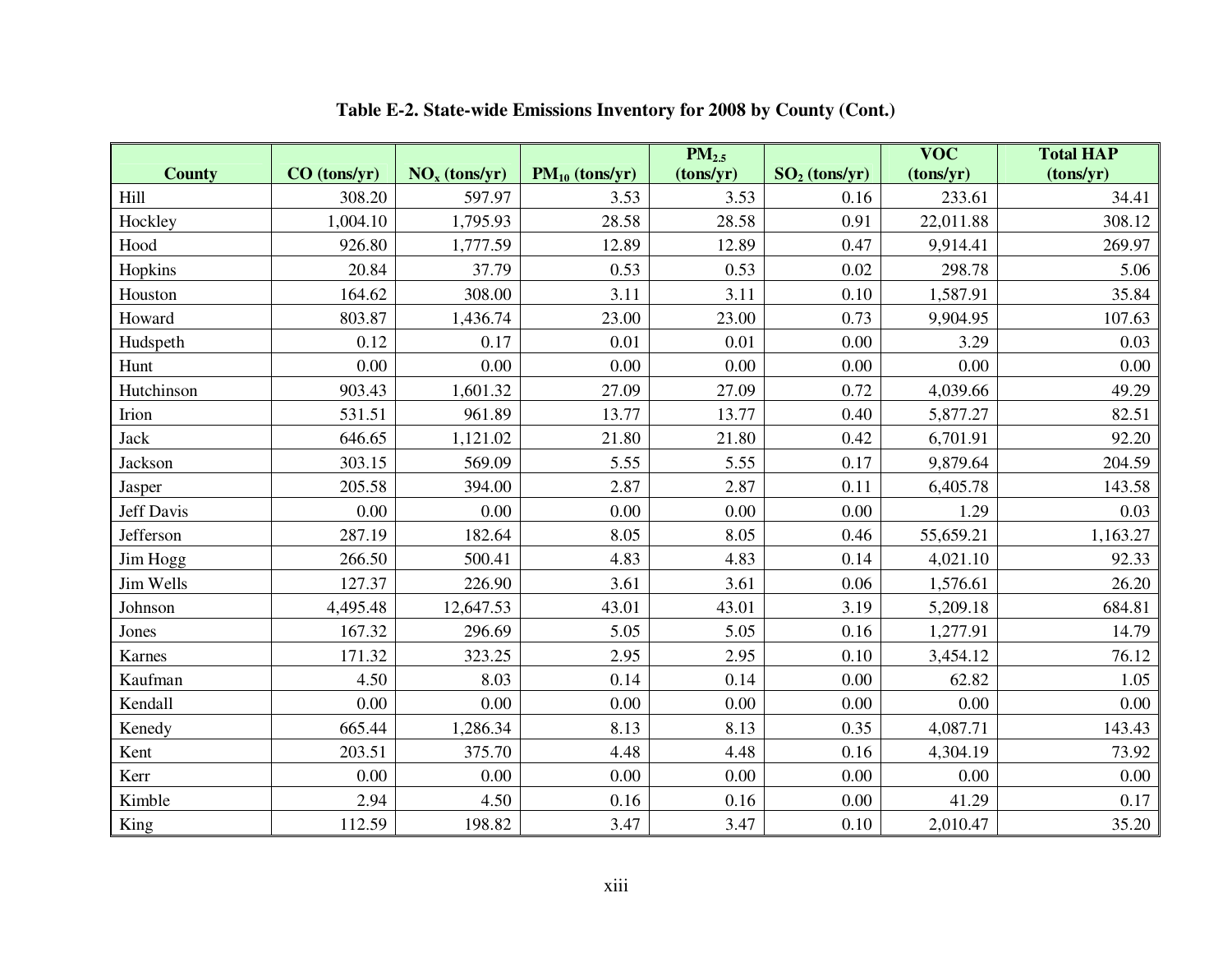|               |                |                 |                     | PM <sub>2.5</sub> |                 | <b>VOC</b> | <b>Total HAP</b> |
|---------------|----------------|-----------------|---------------------|-------------------|-----------------|------------|------------------|
| <b>County</b> | $CO$ (tons/yr) | $NOx$ (tons/yr) | $PM_{10}$ (tons/yr) | (tons/yr)         | $SO2$ (tons/yr) | (tons/yr)  | (tons/yr)        |
| Kinney        | 0.00           | 0.00            | 0.00                | 0.00              | 0.00            | 0.00       | 0.00             |
| Kleberg       | 494.21         | 948.96          | 6.71                | 6.71              | 0.25            | 8,845.84   | 217.77           |
| Knox          | 46.18          | 81.72           | 1.41                | 1.41              | 0.04            | 354.81     | 4.00             |
| La Salle      | 259.22         | 470.95          | 6.38                | 6.38              | 0.13            | 4,078.69   | 76.37            |
| Lamar         | 0.00           | 0.00            | 0.00                | 0.00              | 0.00            | 0.00       | 0.00             |
| Lamb          | 15.10          | 27.13           | 0.42                | 0.42              | 0.01            | 686.85     | 11.01            |
| Lampasas      | 0.16           | 0.20            | 0.01                | 0.01              | 0.00            | 4.24       | 0.00             |
| Lavaca        | 924.67         | 1,764.89        | 13.68               | 13.68             | 0.47            | 12,277.67  | 311.64           |
| Lee           | 307.30         | 564.26          | 7.08                | 7.08              | 0.23            | 2,650.76   | 49.84            |
| Leon          | 1,079.72       | 2,070.29        | 15.01               | 15.01             | 0.58            | 5,733.49   | 197.49           |
| Liberty       | 331.40         | 341.24          | 9.92                | 9.92              | 0.45            | 27,316.75  | 570.30           |
| Limestone     | 1,393.87       | 2,655.14        | 21.17               | 21.17             | 0.71            | 4,377.56   | 180.91           |
| Lipscomb      | 1,125.34       | 2,104.13        | 21.36               | 21.36             | 0.58            | 17,104.94  | 381.52           |
| Live Oak      | 378.16         | 709.70          | 6.91                | 6.91              | 0.20            | 6,807.99   | 149.58           |
| Llano         | 0.00           | 0.00            | 0.00                | 0.00              | 0.00            | 0.00       | 0.00             |
| Loving        | 1,567.71       | 3,023.10        | 20.15               | 20.15             | 0.89            | 6,348.57   | 251.69           |
| Lubbock       | 89.19          | 158.04          | 2.71                | 2.71              | 0.08            | 1,825.32   | 23.15            |
| Lynn          | 18.52          | 33.00           | 0.54                | 0.54              | 0.02            | 350.40     | 4.52             |
| Madison       | 117.26         | 216.26          | 2.56                | 2.56              | 0.07            | 1,290.52   | 26.07            |
| Marion        | 96.78          | 174.38          | 2.56                | 2.56              | 0.06            | 1,407.02   | 25.69            |
| Martin        | 596.73         | 1,088.02        | 14.69               | 14.69             | 0.49            | 10,928.66  | 168.72           |
| Mason         | 0.00           | 0.00            | 0.00                | 0.00              | 0.00            | 0.00       | 0.00             |
| Matagorda     | 609.79         | 1,168.96        | 8.47                | 8.47              | 0.32            | 19,098.24  | 428.64           |
| Maverick      | 182.47         | 323.89          | 5.42                | 5.42              | 0.15            | 3,715.58   | 42.08            |
| McCulloch     | 14.65          | 25.47           | 0.50                | 0.50              | 0.01            | 109.65     | 1.15             |
| McLennan      | 8.65           | 15.30           | 0.26                | 0.26              | 0.01            | 27.43      | 0.12             |
| McMullen      | 493.90         | 900.42          | 11.92               | 11.92             | 0.29            | 6,027.42   | 110.63           |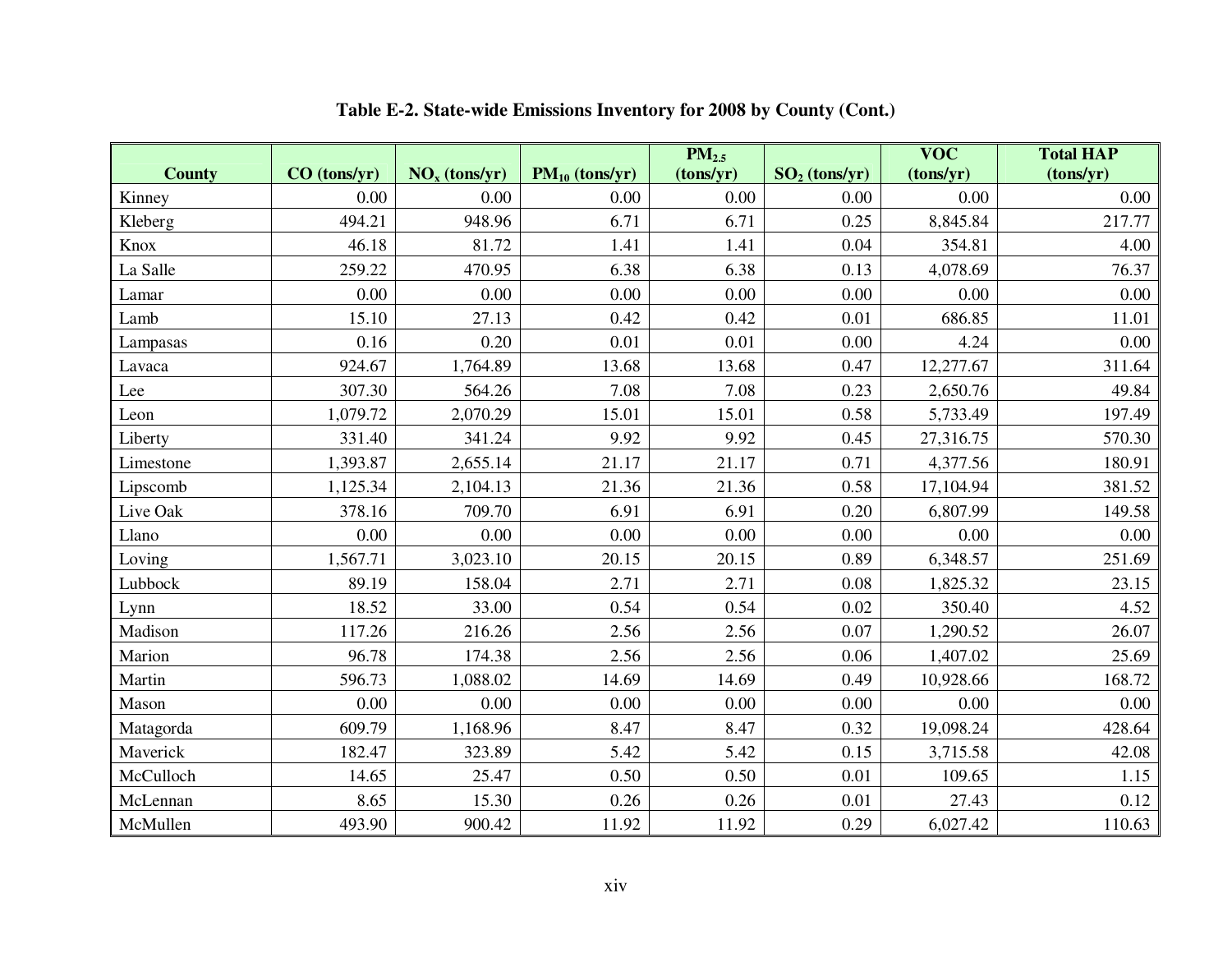|               |                |                 |                     | $PM_{2.5}$ |                 | <b>VOC</b> | <b>Total HAP</b> |
|---------------|----------------|-----------------|---------------------|------------|-----------------|------------|------------------|
| <b>County</b> | $CO$ (tons/yr) | $NOx$ (tons/yr) | $PM_{10}$ (tons/yr) | (tons/yr)  | $SO2$ (tons/yr) | (tons/yr)  | (tons/yr)        |
| Medina        | 275.72         | 487.25          | 8.50                | 8.50       | 0.26            | 1,235.77   | 4.54             |
| Menard        | 27.00          | 47.52           | 0.85                | 0.85       | 0.02            | 266.84     | 2.69             |
| Midland       | 1,610.04       | 2,951.97        | 37.75               | 37.75      | 1.27            | 20,938.23  | 333.93           |
| Milam         | 218.91         | 387.83          | 6.65                | 6.65       | 0.21            | 1,216.87   | 9.32             |
| Mills         | 0.36           | 0.51            | 0.02                | 0.02       | 0.00            | 6.38       | 0.02             |
| Mitchell      | 502.49         | 890.13          | 15.28               | 15.28      | 0.48            | 6,645.63   | 65.00            |
| Montague      | 551.48         | 987.06          | 15.59               | 15.59      | 0.49            | 3,448.92   | 48.39            |
| Montgomery    | 73.56          | 81.80           | 2.86                | 2.86       | 0.08            | 2,890.56   | 54.67            |
| Moore         | 744.02         | 1,343.19        | 19.29               | 19.29      | 0.40            | 3,502.87   | 63.64            |
| Morris        | 0.21           | 0.37            | 0.01                | 0.01       | 0.00            | 2.01       | 0.03             |
| Motley        | 3.80           | 6.72            | 0.12                | 0.12       | 0.00            | 52.75      | 0.49             |
| Nacogdoches   | 1,527.76       | 2,897.04        | 24.29               | 24.29      | 0.77            | 12,723.39  | 353.60           |
| Navarro       | 170.24         | 301.61          | 5.16                | 5.16       | 0.16            | 1,444.51   | 18.73            |
| Newton        | 78.50          | 145.69          | 1.63                | 1.63       | 0.05            | 1,601.94   | 31.72            |
| Nolan         | 133.50         | 240.21          | 3.63                | 3.63       | 0.11            | 1,931.63   | 25.88            |
| Nueces        | 605.47         | 1,127.23        | 11.99               | 11.99      | 0.31            | 15,740.17  | 332.51           |
| Ochiltree     | 561.88         | 1,020.35        | 13.94               | 13.94      | 0.31            | 5,760.68   | 108.67           |
| Oldham        | 5.68           | 10.02           | 0.17                | 0.17       | 0.00            | 247.24     | 3.74             |
| Orange        | 67.79          | 71.25           | 2.06                | 2.06       | 0.09            | 8,467.82   | 172.90           |
| Palo Pinto    | 455.72         | 785.82          | 15.70               | 15.70      | 0.21            | 7,033.45   | 105.26           |
| Panola        | 3,784.21       | 7,052.88        | 73.18               | 73.18      | 1.82            | 50,362.96  | 1,170.88         |
| Parker        | 1,225.52       | 3,294.01        | 19.49               | 19.49      | 0.80            | 9,840.76   | 290.06           |
| Parmer        | 0.00           | 0.00            | 0.00                | 0.00       | 0.00            | 0.00       | 0.00             |
| Pecos         | 4,534.56       | 8,670.50        | 66.30               | 66.30      | 2.63            | 21,760.89  | 703.44           |
| Polk          | 415.68         | 797.76          | 5.69                | 5.69       | 0.22            | 29,650.93  | 625.12           |
| Potter        | 350.79         | 632.33          | 9.25                | 9.25       | 0.21            | 1,799.21   | 27.27            |
| Presidio      | 0.00           | 0.00            | 0.00                | 0.00       | 0.00            | 0.00       | 0.00             |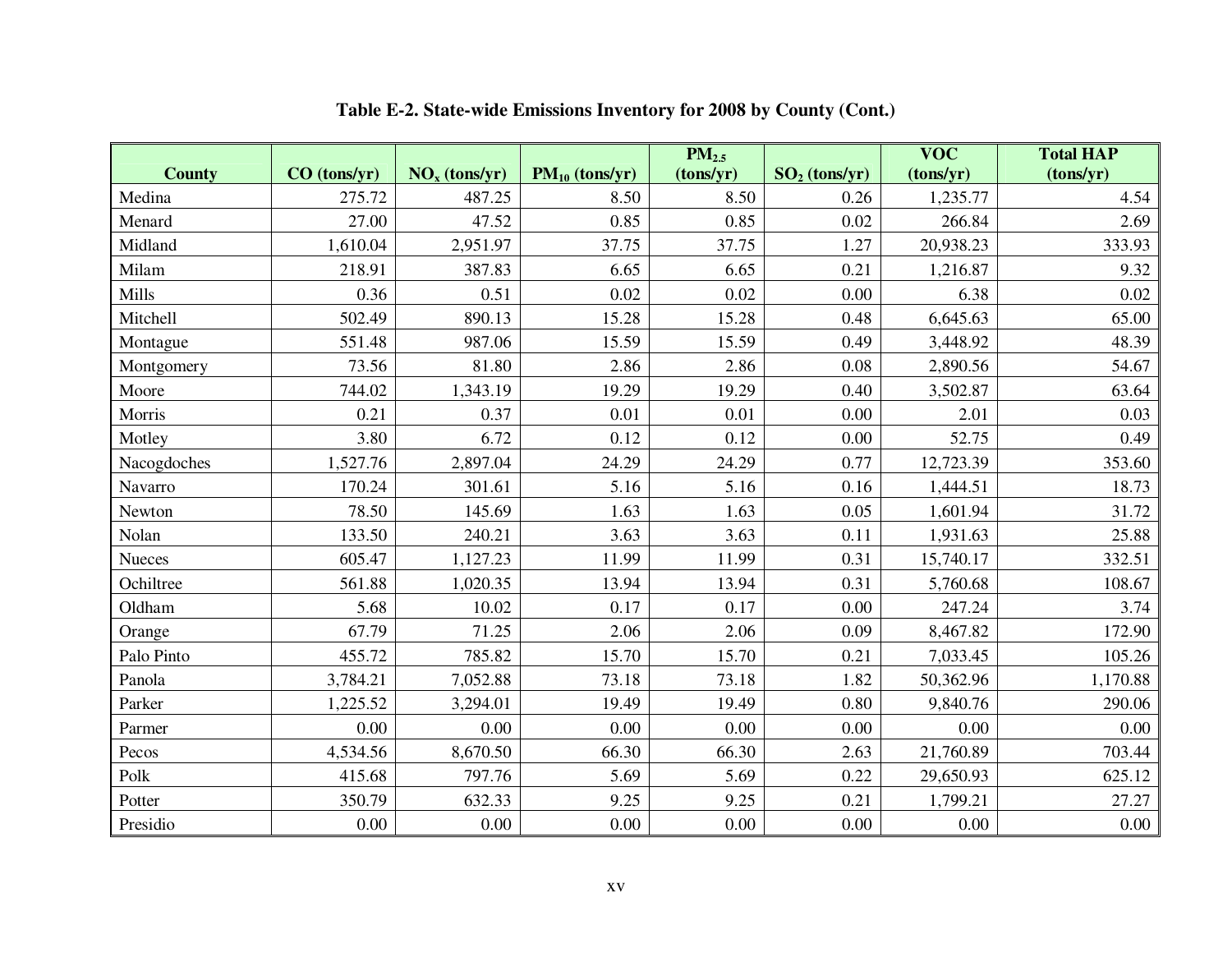|                  |                |                 |                     | PM <sub>2.5</sub> |                 | <b>VOC</b> | <b>Total HAP</b> |
|------------------|----------------|-----------------|---------------------|-------------------|-----------------|------------|------------------|
| <b>County</b>    | $CO$ (tons/yr) | $NOx$ (tons/yr) | $PM_{10}$ (tons/yr) | (tons/yr)         | $SO2$ (tons/yr) | (tons/yr)  | (tons/yr)        |
| Rains            | 59.61          | 115.43          | 0.71                | 0.71              | 0.03            | 38.47      | 6.62             |
| Randall          | 0.00           | 0.00            | 0.00                | 0.00              | 0.00            | 0.00       | 0.00             |
| Reagan           | 1,209.82       | 2,204.56        | 29.89               | 29.89             | 0.99            | 11,808.61  | 158.58           |
| Real             | 1.91           | 3.34            | 0.06                | 0.06              | 0.00            | 16.74      | 0.15             |
| <b>Red River</b> | 9.57           | 16.96           | 0.29                | 0.29              | 0.01            | 159.73     | 2.26             |
| Reeves           | 575.50         | 1,077.94        | 10.88               | 10.88             | 0.36            | 3,146.28   | 72.34            |
| Refugio          | 652.55         | 1,218.19        | 12.72               | 12.72             | 0.40            | 9,671.07   | 197.77           |
| Roberts          | 881.18         | 1,659.43        | 15.47               | 15.47             | 0.45            | 15,296.54  | 346.65           |
| Robertson        | 3,591.03       | 6,960.37        | 41.87               | 41.87             | 1.90            | 4,202.14   | 427.68           |
| Rockwall         | 0.00           | 0.00            | 0.00                | 0.00              | 0.00            | 0.00       | 0.00             |
| Runnels          | 145.66         | 262.06          | 3.96                | 3.96              | 0.12            | 1,177.54   | 15.82            |
| Rusk             | 2,394.04       | 4,447.78        | 48.27               | 48.27             | 1.34            | 26,428.99  | 597.16           |
| Sabine           | 2.04           | 3.67            | 0.06                | 0.06              | 0.00            | 19.20      | 0.14             |
| San Augustine    | 159.66         | 309.99          | 1.77                | 1.77              | 0.09            | 452.69     | 23.22            |
| San Jacinto      | 182.43         | 350.28          | 2.47                | 2.47              | 0.09            | 6,462.64   | 144.35           |
| San Patricio     | 303.08         | 570.53          | 5.36                | 5.36              | 0.16            | 12,721.07  | 267.75           |
| San Saba         | 0.00           | 0.00            | 0.00                | 0.00              | 0.00            | 0.00       | 0.00             |
| Schleicher       | 297.16         | 521.39          | 9.30                | 9.30              | 0.15            | 3,975.13   | 56.43            |
| Scurry           | 920.14         | 1,696.28        | 20.52               | 20.52             | 0.72            | 16,745.60  | 282.63           |
| Shackelford      | 446.66         | 787.83          | 13.87               | 13.87             | 0.39            | 2,584.60   | 27.41            |
| Shelby           | 788.21         | 1,506.84        | 11.24               | 11.24             | 0.40            | 4,681.48   | 153.59           |
| Sherman          | 382.36         | 689.34          | 9.93                | 9.93              | 0.17            | 2,226.58   | 38.78            |
| Smith            | 600.16         | 1,117.21        | 11.83               | 11.83             | 0.32            | 6,759.09   | 157.15           |
| Somervell        | 69.05          | 132.73          | 0.93                | 0.93              | 0.04            | 261.32     | 10.71            |
| <b>Starr</b>     | 1,801.98       | 3,435.69        | 27.08               | 27.08             | 0.92            | 39,905.70  | 922.75           |
| <b>Stephens</b>  | 548.00         | 962.55          | 17.22               | 17.22             | 0.36            | 6,028.28   | 86.04            |
| Sterling         | 507.62         | 898.57          | 15.24               | 15.24             | 0.35            | 5,045.87   | 54.84            |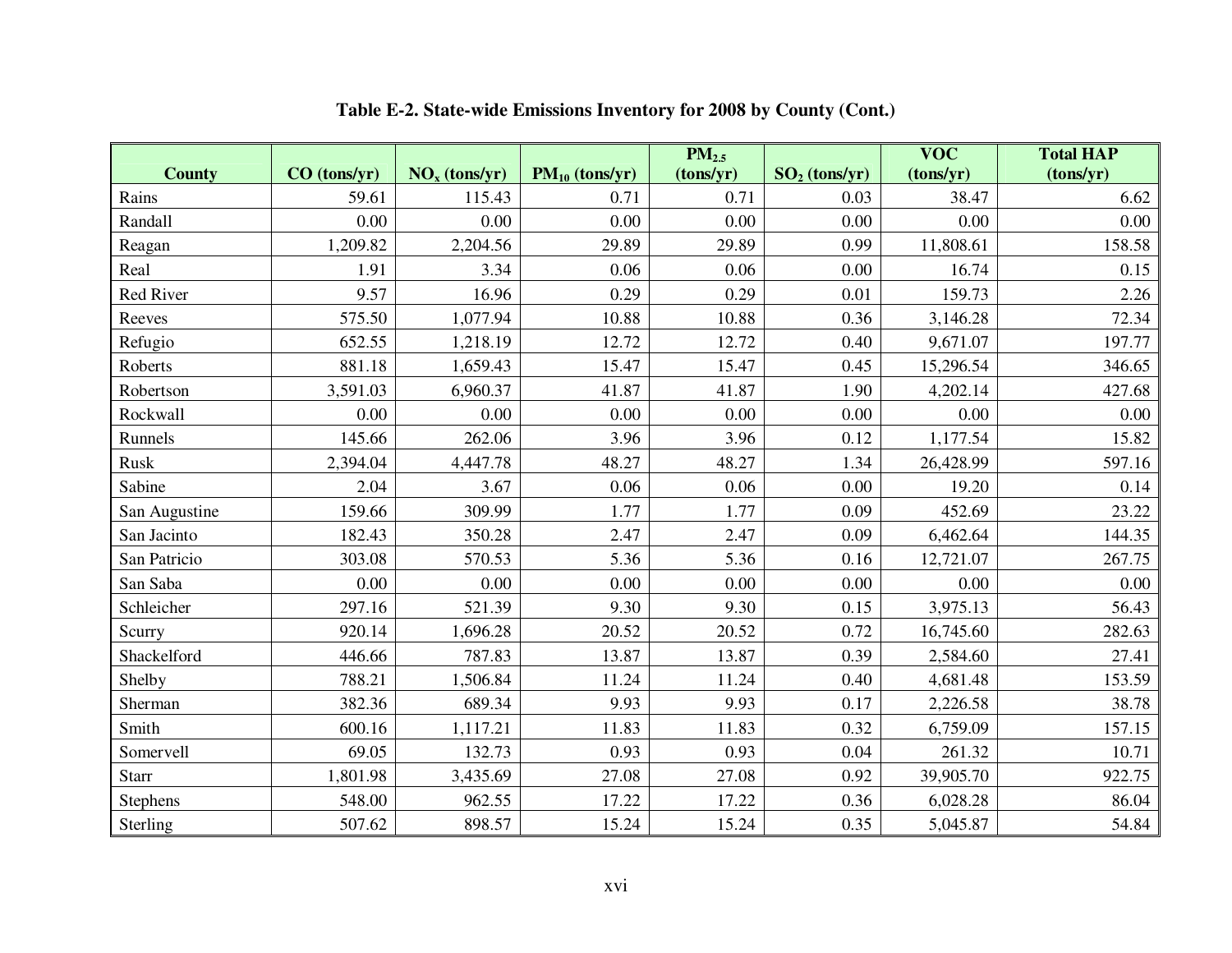|               |              |                 |                     | PM <sub>2.5</sub> |                 | <b>VOC</b> | <b>Total HAP</b> |
|---------------|--------------|-----------------|---------------------|-------------------|-----------------|------------|------------------|
| <b>County</b> | CO (tons/yr) | $NOx$ (tons/yr) | $PM_{10}$ (tons/yr) | (tons/yr)         | $SO2$ (tons/yr) | (tons/yr)  | (tons/yr)        |
| Stonewall     | 125.21       | 222.61          | 3.72                | 3.72              | 0.12            | 1,647.78   | 17.01            |
| Sutton        | 1,536.07     | 2,640.40        | 53.45               | 53.45             | 0.57            | 14,703.05  | 158.36           |
| Swisher       | 0.00         | 0.00            | 0.00                | 0.00              | 0.00            | 0.00       | 0.00             |
| Tarrant       | 4,070.91     | 11,441.36       | 39.54               | 39.54             | 2.88            | 4,929.92   | 620.02           |
| Taylor        | 92.16        | 163.25          | 2.80                | 2.80              | 0.09            | 693.08     | 8.42             |
| Terrell       | 890.56       | 1,697.22        | 13.46               | 13.46             | 0.45            | 4,554.08   | 153.52           |
| Terry         | 217.93       | 388.12          | 6.39                | 6.39              | 0.20            | 5,118.11   | 70.81            |
| Throckmorton  | 221.50       | 393.95          | 6.55                | 6.55              | 0.20            | 1,242.06   | 15.21            |
| <b>Titus</b>  | 42.19        | 74.68           | 1.29                | 1.29              | 0.04            | 506.68     | 8.03             |
| Tom Green     | 170.07       | 304.64          | 4.76                | 4.76              | 0.14            | 1,945.37   | 23.40            |
| Travis        | 3.37         | 5.97            | 0.10                | 0.10              | 0.00            | 14.43      | 0.07             |
| Trinity       | 10.94        | 19.88           | 0.27                | 0.27              | 0.01            | 193.38     | 3.42             |
| Tyler         | 463.76       | 896.18          | 5.69                | 5.69              | 0.25            | 57,953.39  | 1,201.05         |
| Upshur        | 604.48       | 1,126.42        | 11.73               | 11.73             | 0.30            | 10,582.53  | 238.20           |
| Upton         | 1,602.98     | 2,998.03        | 30.90               | 30.90             | 1.09            | 32,833.54  | 647.89           |
| Uvalde        | 0.20         | 0.26            | 0.02                | 0.02              | 0.00            | 4.37       | 0.01             |
| Val Verde     | 210.53       | 394.38          | 3.90                | 3.90              | 0.10            | 620.76     | 21.64            |
| Van Zandt     | 193.81       | 352.82          | 4.81                | 4.81              | 0.15            | 1,204.59   | 23.27            |
| Victoria      | 287.47       | 535.68          | 5.67                | 5.67              | 0.16            | 3,296.01   | 69.83            |
| Walker        | 13.49        | 24.74           | 0.31                | 0.31              | 0.01            | 85.26      | 1.73             |
| Waller        | 88.01        | 106.67          | 2.83                | 2.83              | 0.11            | 2,859.24   | 56.46            |
| Ward          | 1,288.64     | 2,381.97        | 28.00               | 28.00             | 0.94            | 9,588.88   | 230.25           |
| Washington    | 256.76       | 485.36          | 4.31                | 4.31              | 0.14            | 2,513.65   | 64.54            |
| Webb          | 3,123.82     | 5,806.41        | 62.66               | 62.66             | 1.48            | 28,275.41  | 664.71           |
| Wharton       | 692.11       | 1,309.84        | 11.43               | 11.43             | 0.37            | 15,986.48  | 354.54           |
| Wheeler       | 2,223.92     | 4,231.74        | 34.40               | 34.40             | 1.15            | 40,674.02  | 955.94           |
| Wichita       | 1,185.96     | 2,099.33        | 36.23               | 36.23             | 1.13            | 5,040.04   | 46.60            |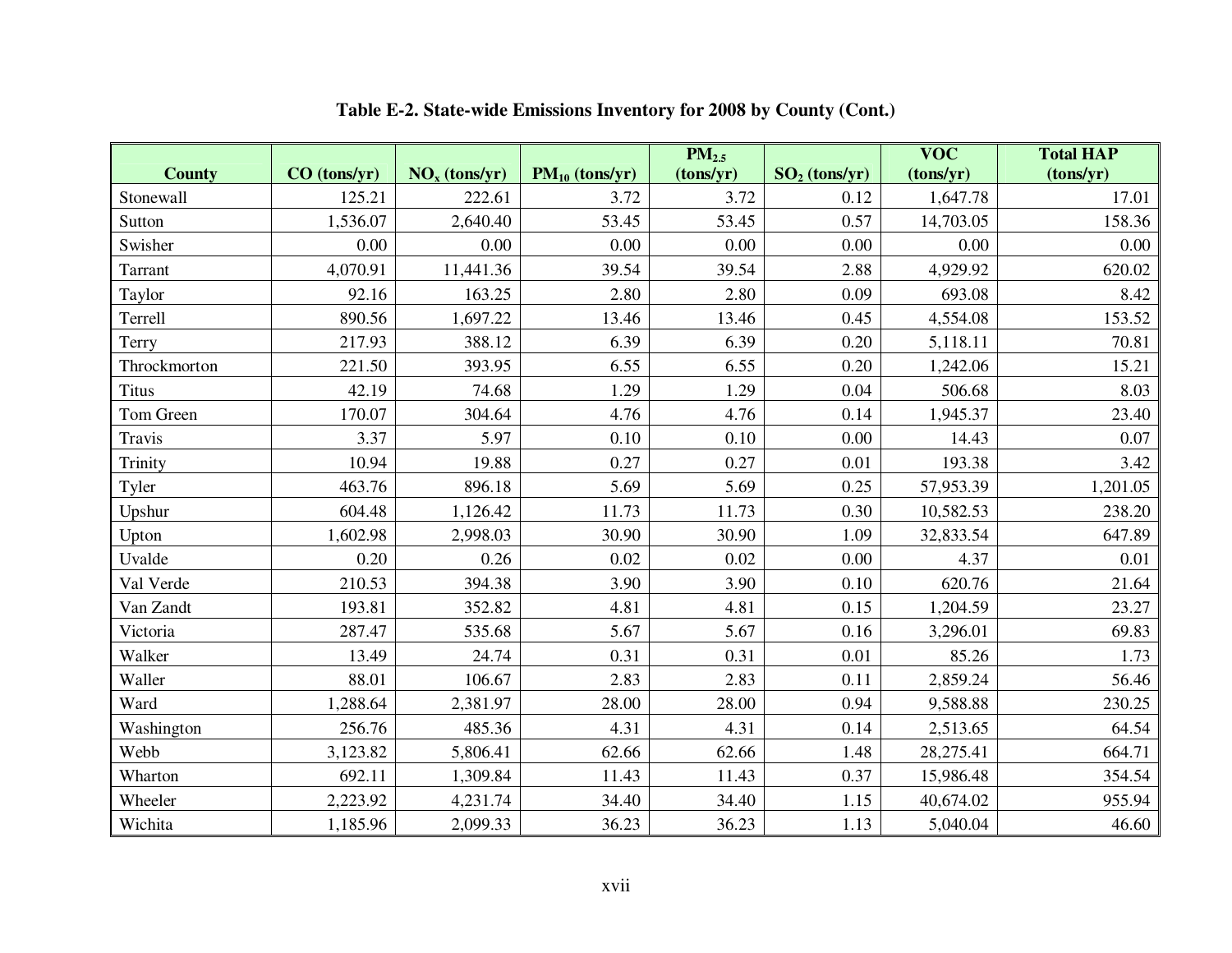| <b>County</b> | CO (tons/yr) | $NOx$ (tons/yr) | $PM_{10}$ (tons/yr) | $PM_{2.5}$<br>(tons/yr) | $SO2$ (tons/yr) | <b>VOC</b><br>(tons/yr) | <b>Total HAP</b><br>(tons/yr) |
|---------------|--------------|-----------------|---------------------|-------------------------|-----------------|-------------------------|-------------------------------|
| Wilbarger     | 174.53       | 308.95          | 5.33                | 5.33                    | 0.17            | 1,147.90                | 13.03                         |
| Willacy       | 353.53       | 681.05          | 4.59                | 4.59                    | 0.19            | 8,274.58                | 193.92                        |
| Williamson    | 9.07         | 16.05           | 0.28                | 0.28                    | 0.01            | 53.29                   | 0.33                          |
| Wilson        | 129.98       | 230.01          | 3.98                | 3.98                    | 0.12            | 757.55                  | 6.10                          |
| Winkler       | 917.14       | 1,698.44        | 19.52               | 19.52                   | 0.63            | 7,815.47                | 141.18                        |
| Wise          | 2,749.59     | 5,099.17        | 55.75               | 55.75                   | 1.35            | 24,225.59               | 597.53                        |
| Wood          | 239.16       | 438.82          | 5.52                | 5.52                    | 0.18            | 4,200.35                | 82.03                         |
| Yoakum        | 1,074.18     | 1,960.14        | 26.21               | 26.21                   | 0.88            | 25,649.46               | 414.59                        |
| Young         | 556.32       | 978.60          | 17.57               | 17.57                   | 0.50            | 3,394.26                | 35.11                         |
| Zapata        | 4,438.24     | 8,472.07        | 65.54               | 65.54                   | 2.24            | 13,384.86               | 594.31                        |
| Zavala        | 64.75        | 114.70          | 1.94                | 1.94                    | 0.05            | 1,016.76                | 14.24                         |
| Total:        | 128,330.85   | 247,236.91      | 2,570.01            | 2,570.01                | 81.34           | 1,568,522.73            | 34,090.45                     |

**Table E-2. State-wide Emissions Inventory for 2008 by County (Cont.)**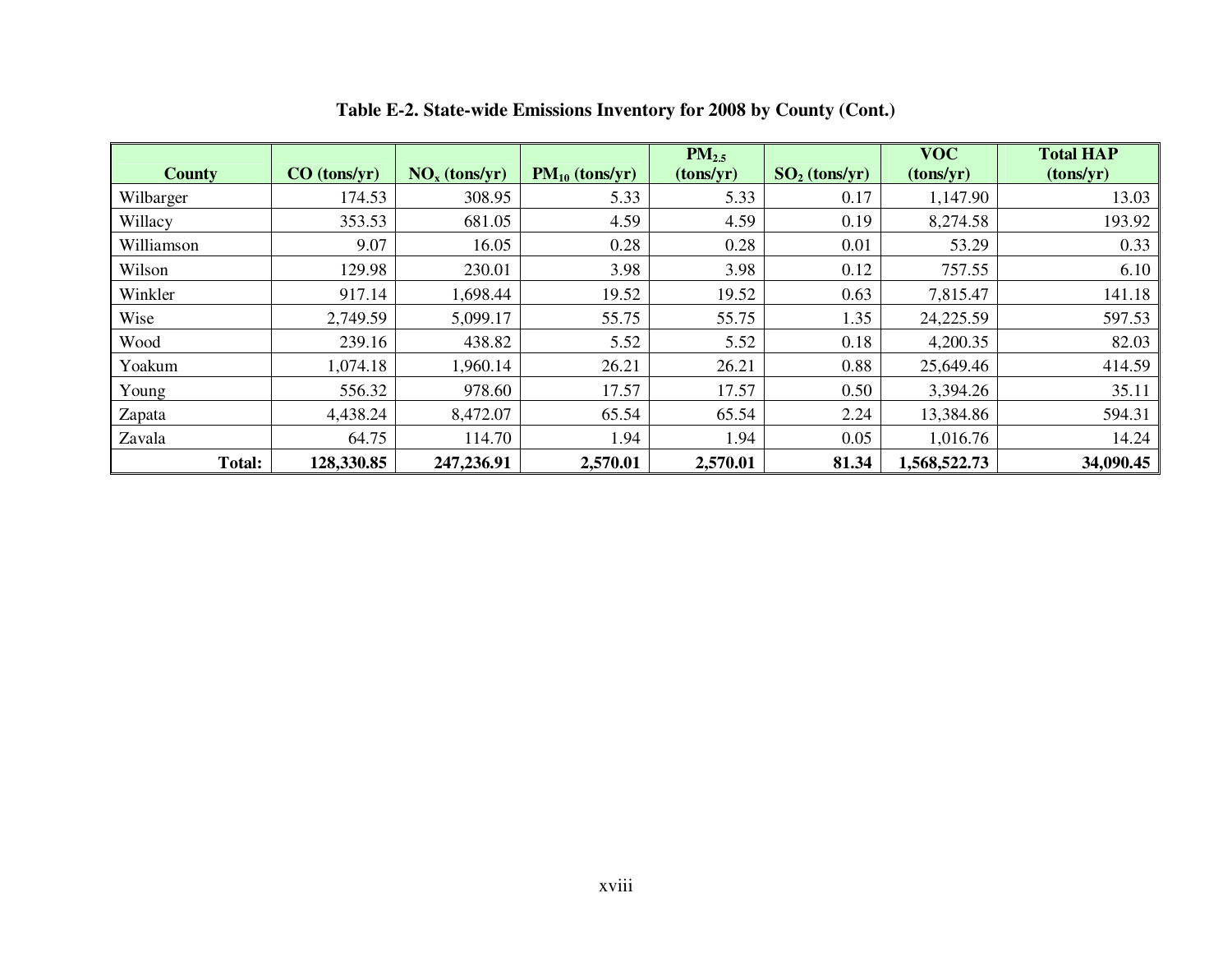# **1.0 INTRODUCTION**

This study was implemented for the Texas Commission on Environmental Quality (TCEQ) to identify and characterize area source emissions from upstream oil and gas production sites that operated in Texas in 2008, and to provide county level emission estimates for each of these source types.

This study was divided into four primary technical work tasks:

- Identification and review of existing studies pertaining to estimating emissions from oil and gas production sites and recommendation of a preferred emission estimation approach for each identified emissions source type;
- Development of survey materials that may be used to obtain detailed information needed to estimate emissions, and identification of the producers of oil and gas for each county;
- Development of a methodology and calculator to estimate county-level emissions from each identified source type; and
- Performance of emissions estimation calculations for a 2008 base year, including the preparation of emissions inventory calculation spreadsheets (including activity data and emission factors) and documentation of data, procedures, and results in a final project report. Additionally, the final emissions inventory was imported into National Emissions Inventory Input Format (NIF) 3.0 text files for import into the Texas Air Emissions Repository (TexAER).

This project required compilation of data for each emission source type found at

upstream oil and gas production sites. Table 1-1 presents a list of each source type, including their associated Source Classification Code (SCC).

| <b>SCC</b> | <b>Source Category Description</b>                                       |
|------------|--------------------------------------------------------------------------|
| 2310021101 | Natural Gas Fired 2-Cycle Lean Burn Compressor Engines <50 Hp            |
| 2310021102 | Natural Gas Fired 2-Cycle Lean Burn Compressor Engines 50 TO 499 Hp      |
| 2310020600 | Natural Gas Fired 2-Cycle Rich Burn Compressor Engines                   |
| 2310021203 | Natural Gas Fired 4-Cycle Lean Burn Compressor Engines 500+ Hp           |
| 2310021301 | Natural Gas Fired 4-Cycle Rich Burn Compressor Engines <50 Hp            |
| 2310021302 | Natural Gas Fired 4-Cycle Rich Burn Compressor Engines 50 TO 499 Hp      |
| 2310021402 | Natural Gas Fired 4-Cycle Rich Burn Compressor Engines 50-499 Hp W/ NSCR |
| 2310021403 | Natural Gas Fired 4-Cycle Rich Burn Compressor Engines 500+ Hp W/ NSCR   |
| 2310000330 | Oil and Gas Exploration and Production Artificial Lift Engines           |
| 2310021400 | Dehydrators                                                              |
| 2310011020 | Oil Storage Tanks                                                        |

|  | Table 1-1. Upstream Oil and Gas Production Source Types |  |  |  |  |  |
|--|---------------------------------------------------------|--|--|--|--|--|
|--|---------------------------------------------------------|--|--|--|--|--|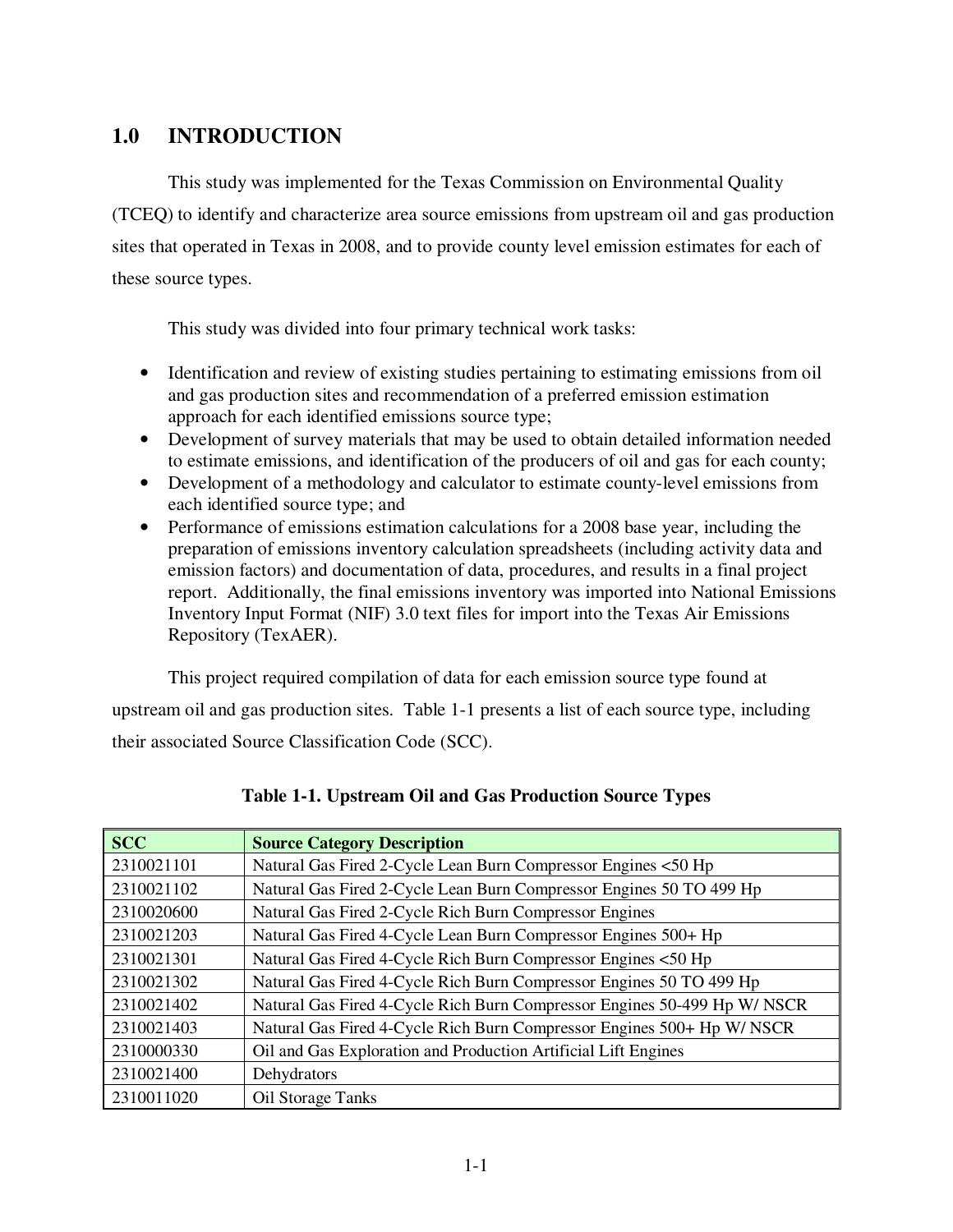| <b>SCC</b> | <b>Source Category Description</b>     |
|------------|----------------------------------------|
| 2310021010 | <b>Condensate Storage Tanks</b>        |
| 2310011201 | Oil Loading                            |
| 2310021030 | <b>Condensate Loading</b>              |
| 2310111700 | Oil Well Completions                   |
| 2310121700 | <b>Gas Well Completions</b>            |
| 2310011450 | Oil Wellhead Blowdowns                 |
| 2310021600 | Gas Wellhead Blowdowns                 |
| 2310121401 | <b>Pneumatic Devices</b>               |
| 2310011505 | Fugitives - Oil Well Valves            |
| 2310011504 | Fugitives - Oil Well Pumps             |
| 2310011506 | Fugitives - Oil Wells Other            |
| 2310011501 | Fugitives - Oil Well Connectors        |
| 2310011502 | Fugitives - Oil Well Flanges           |
| 2310011503 | Fugitives - Oil Well Open Ended Lines  |
| 2310021505 | Fugitives - Gas Well Valves            |
| 2310021504 | <b>Fugitives - Gas Well Pumps</b>      |
| 2310021506 | Fugitives - Gas Wells Other            |
| 2310021501 | <b>Fugitives - Gas Well Connectors</b> |
| 2310021502 | <b>Fugitives - Gas Well Flanges</b>    |
| 2310021503 | Fugitives - Gas Well Open Ended Lines  |
| 2310011100 | Heaters - Oil Wells                    |
| 2310021100 | Heaters - Gas Wells                    |

**Table 1-1. Upstream Oil and Gas Production Source Types (Cont.)** 

 Section 2 of this report provides a summary of the literature review task undertaken to identify existing studies pertaining to oil and gas production area sources. Section 3 provides a summary of the efforts implemented to identify oil and gas source operators and owners in each county, and the development of survey materials that may be used to obtain detailed information needed to estimate emissions. Section 4 presents detailed information on the emissions calculation method used for each category, including a discussion of all variables used in the emissions calculation and how data for each variable were obtained. The quantitative results of this project are presented in Section 5, discussion of preparation of TexAER input files is provided in Section 6, conclusions and recommendations based on the results of this project are presented in Section 7, and Section 8 provides a reference list of information sources used to prepare this report and the emissions inventory.

 Table 1-2 presents a state-wide summary of criteria pollutant (and total HAP) emissions by source category, and Table 1-3 presents a summary of criteria pollutant (and total HAP)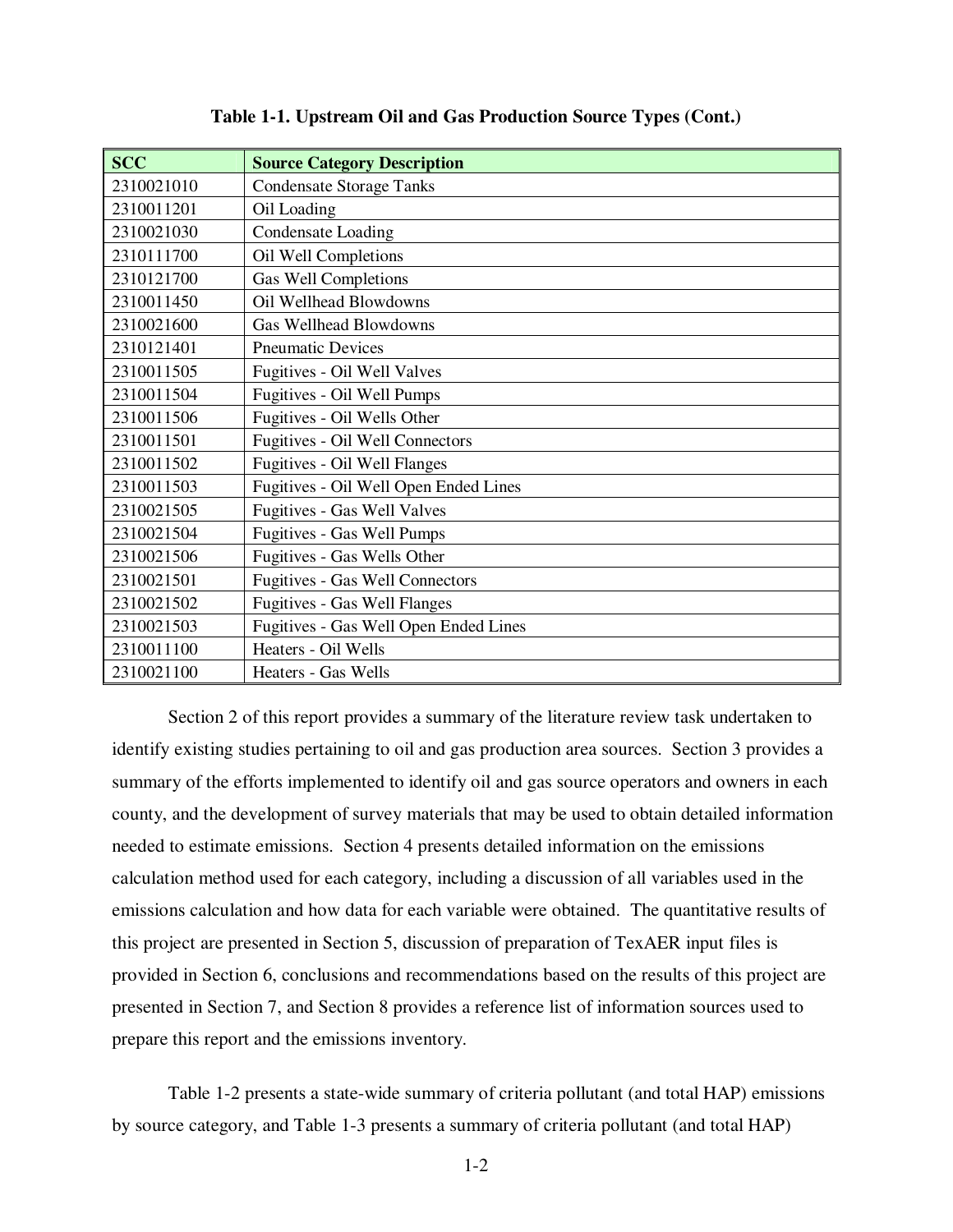emissions for each county. As can be seen in these tables, emissions in 2008 from this area source category on a state-wide basis are significant with over  $200,000$  tons of  $NO<sub>x</sub>$ , 1,500,000 tons of VOC, and 30,000 tons of HAP. The main source of  $NO<sub>x</sub>$  emissions are compressor engines, while the main source of VOC and HAP emissions are oil and condensate storage tanks.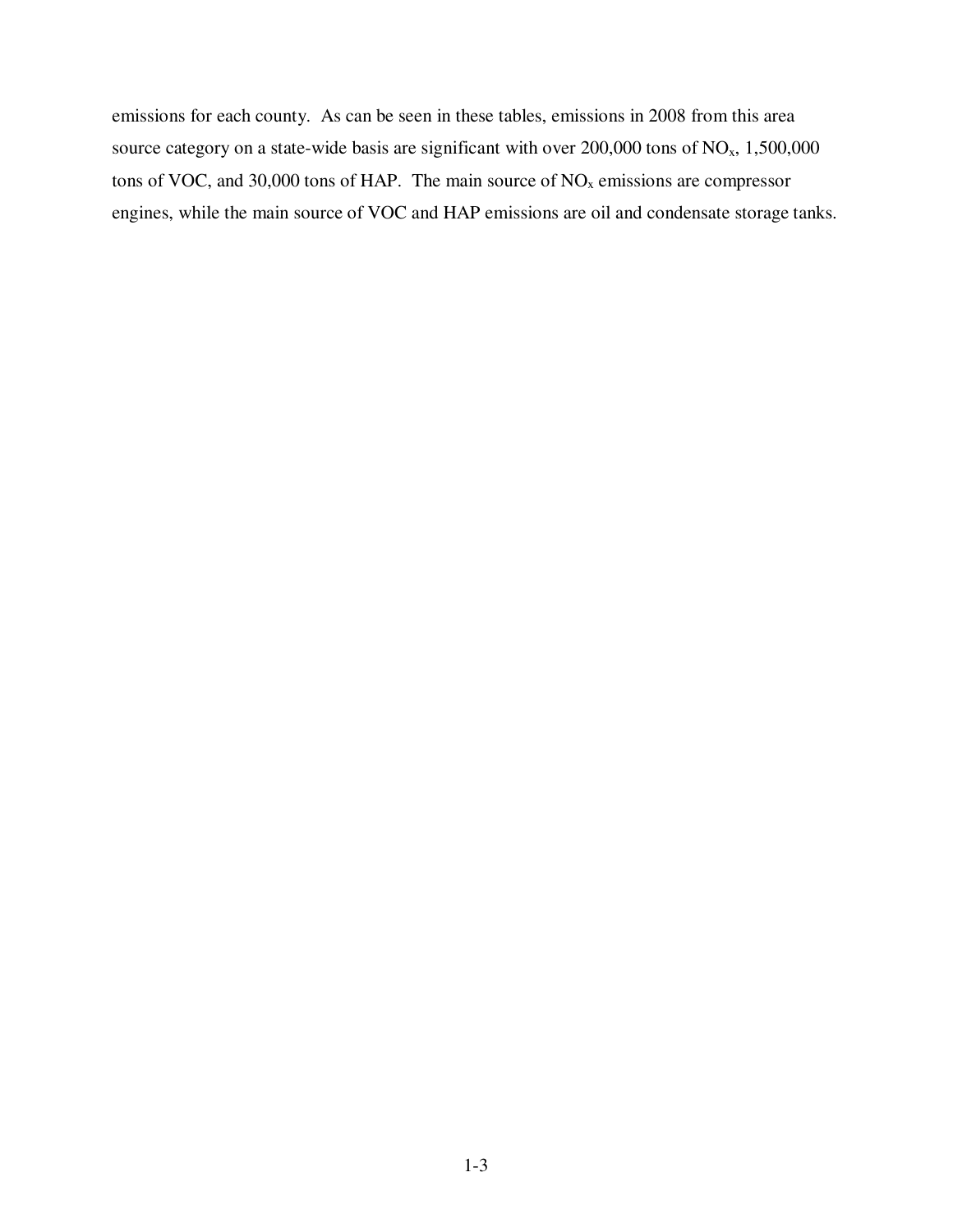| <b>SCC</b> | <b>Source Category Description</b>                                               | CO<br>(tons/yr) | NO <sub>x</sub><br>(tons/yr) | $PM_{10}$<br>(tons/yr) | $PM_{2.5}$<br>(tons/yr) | SO <sub>2</sub><br>(tons/yr) | <b>VOC</b><br>(tons/yr) | <b>Total</b><br><b>HAP</b><br>(tons/yr) |
|------------|----------------------------------------------------------------------------------|-----------------|------------------------------|------------------------|-------------------------|------------------------------|-------------------------|-----------------------------------------|
| 2310000330 | <b>Artificial Lift</b>                                                           | 23,169.14       | 46,369.72                    | 154.04                 | 154.04                  | 9.56                         | 440.12                  | 140.49                                  |
| 2310011020 | Storage Tanks: Crude Oil                                                         |                 |                              |                        |                         |                              | 282,420.05              | 5,060.01                                |
| 2310011100 | <b>Heater Treater</b>                                                            | 9,267.25        | 11,032.44                    | 838.47                 | 838.47                  | 21.32                        | 606.78                  | 208.67                                  |
| 2310011201 | Tank Truck/Railcar Loading:<br>Crude Oil                                         |                 |                              |                        |                         |                              | 26,810.72               | 479.91                                  |
| 2310011450 | Wellhead                                                                         |                 |                              |                        |                         |                              | 116,245.65              |                                         |
| 2310011501 | <b>Fugitives: Connectors</b>                                                     |                 |                              |                        |                         |                              | 2,956.39                |                                         |
| 2310011502 | <b>Fugitives: Flanges</b>                                                        |                 |                              |                        |                         |                              | 135.46                  |                                         |
| 2310011503 | <b>Fugitives: Open Ended Lines</b>                                               |                 |                              |                        |                         |                              | 605.72                  |                                         |
| 2310011504 | <b>Fugitives: Pumps</b>                                                          |                 |                              |                        |                         |                              | 4,326.59                |                                         |
| 2310011505 | <b>Fugitives: Valves</b>                                                         |                 |                              |                        |                         |                              | 7,821.14                |                                         |
| 2310011506 | Fugitives: Other                                                                 |                 |                              |                        |                         |                              | 12,480.55               |                                         |
| 2310020600 | <b>Compressor Engines</b>                                                        | 133.77          | 464.56                       | 13.58                  | 13.58                   | 0.21                         | 81.40                   | 29.00                                   |
| 2310021010 | <b>Storage Tanks: Condensate</b>                                                 |                 |                              |                        |                         |                              | 864,087.90              | 17,281.71                               |
| 2310021030 | <b>Tank Truck/Railcar Loading</b><br>Condensate                                  |                 |                              |                        |                         |                              | 7,235.50                | 144.71                                  |
| 2310021100 | <b>Gas Well Heaters</b>                                                          | 7,564.83        | 9,005.75                     | 684.44                 | 684.44                  | 0.04                         | 495.32                  | 170.34                                  |
| 2310021101 | Natural Gas Fired 2-Cycle Lean<br>Burn Compressor Engines <50 Hp                 | 140.52          | 209.25                       | 9.72                   | 9.72                    | 0.16                         | 43.38                   | 15.46                                   |
| 2310021102 | Natural Gas Fired 2-Cycle Lean<br>Burn Compressor Engines 50 To<br>499 Hp        | 2,907.93        | 13,776.30                    | 352.37                 | 352.37                  | 5.71                         | 2,012.02                | 716.78                                  |
| 2310021203 | Natural Gas Fired 4-Cycle Lean<br>Burn Compressor Engines 500+<br>H <sub>p</sub> | 14,746.41       | 27,288.73                    | 76.95                  | 76.95                   | 15.94                        | 3,817.42                | 2,337.58                                |
| 2310021301 | Natural Gas Fired 4-Cycle Rich<br>Burn Compressor Engines <50 Hp                 | 93.37           | 1,175.69                     | 3.86                   | 3.86                    | 0.25                         | 5.61                    | 5.50                                    |

### **Table 1-2. State-wide Emissions Inventory for 2008 by Source Category**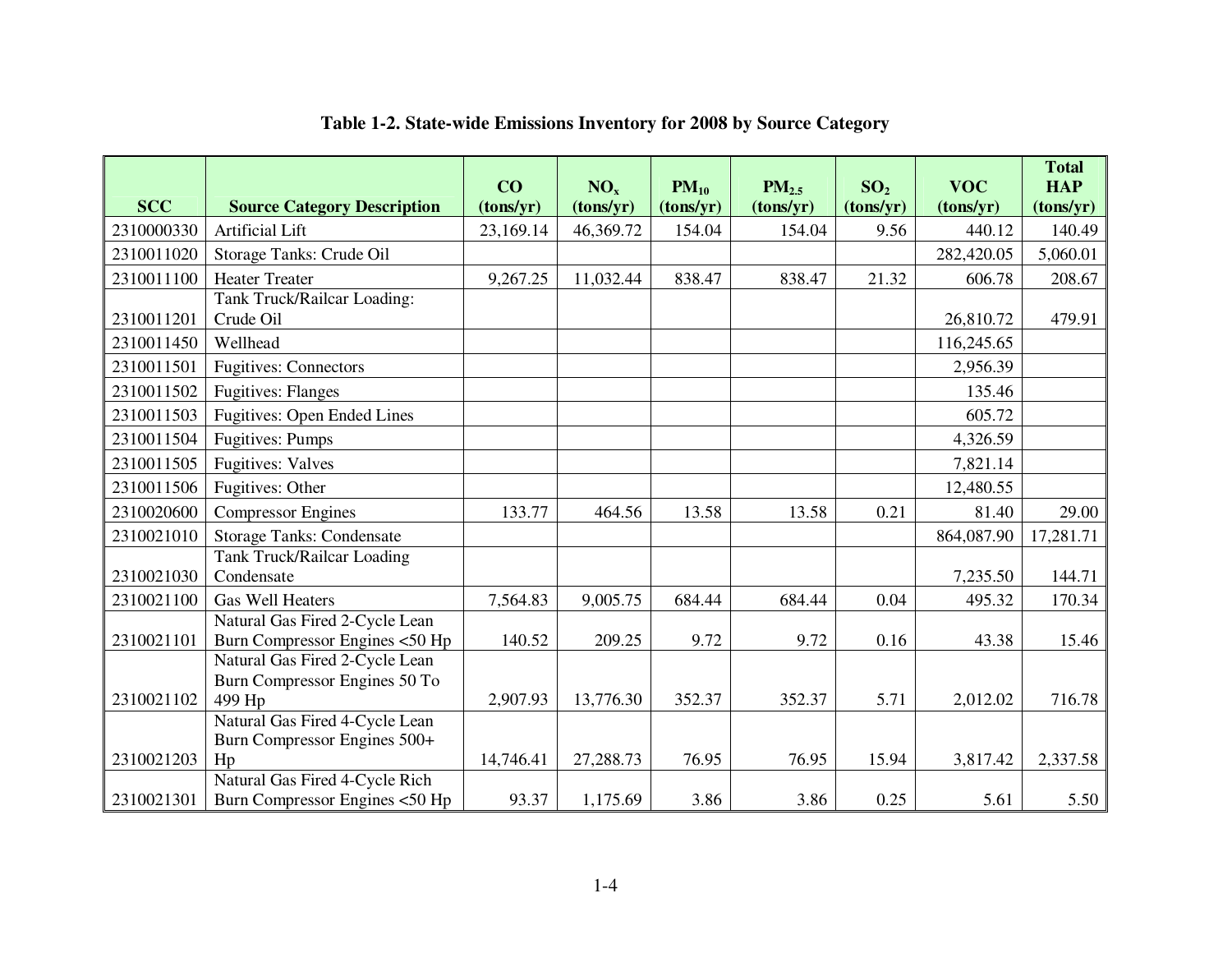|            |                                             | CO         | NO <sub>x</sub> | $PM_{10}$ | $PM_{2.5}$ | SO <sub>2</sub> | <b>VOC</b>   | <b>Total</b><br><b>HAP</b> |
|------------|---------------------------------------------|------------|-----------------|-----------|------------|-----------------|--------------|----------------------------|
| <b>SCC</b> | <b>Source Category Description</b>          | (tons/yr)  | (tons/yr)       | (tons/yr) | (tons/yr)  | (tons/yr)       | (tons/yr)    | (tons/yr)                  |
|            | Natural Gas Fired 4-Cycle Rich              |            |                 |           |            |                 |              |                            |
|            | Burn Compressor Engines 50 To               |            |                 |           |            |                 |              |                            |
| 2310021302 | 499hp                                       | 38,988.69  | 86,462.54       | 226.24    | 226.24     | 14.83           | 1,487.26     | 1,451.93                   |
| 2310021400 | Gas Well Dehydrators                        | 904.59     | 293.36          |           |            |                 | 6,344.85     | 5,255.17                   |
|            | Natural Gas Fired 4-Cycle Rich              |            |                 |           |            |                 |              |                            |
| 2310021402 | Burn Compressor Engines 50-<br>499hp W/Nscr | 767.55     | 3,321.00        | 35.02     | 35.02      | 2.05            | 17.73        | 17.46                      |
|            | Natural Gas Fired 4-Cycle Rich              |            |                 |           |            |                 |              |                            |
|            | Burn Compressor Engines 500+                |            |                 |           |            |                 |              |                            |
| 2310021403 | Hp W/ Nscr                                  | 29,646.80  | 47,837.57       | 175.33    | 175.33     | 11.26           | 794.33       | 775.73                     |
| 2310021501 | <b>Fugitives: Connectors</b>                |            |                 |           |            |                 | 1,161.52     |                            |
| 2310021502 | <b>Fugitives: Flanges</b>                   |            |                 |           |            |                 | 1,199.68     |                            |
| 2310021503 | <b>Fugitives: Open Ended Lines</b>          |            |                 |           |            |                 | 916.82       |                            |
| 2310021504 | <b>Fugitives: Pumps</b>                     |            |                 |           |            |                 | 476.31       |                            |
| 2310021505 | <b>Fugitives: Valves</b>                    |            |                 |           |            |                 | 7,387.52     |                            |
| 2310021506 | Fugitives: Other                            |            |                 |           |            |                 | 8,732.37     |                            |
| 2310021600 | Gas Well Venting                            |            |                 |           |            |                 | 8,601.78     |                            |
|            | Gas Well Completion: All                    |            |                 |           |            |                 |              |                            |
| 2310121700 | Processes                                   |            |                 |           |            |                 | 10,139.56    |                            |
|            | Oil Well Completion: All                    |            |                 |           |            |                 |              |                            |
| 2310111700 | Processes                                   |            |                 |           |            |                 | 19,425.44    |                            |
| 2310121401 | Gas Well Pneumatic Pumps                    |            |                 |           |            |                 | 169,209.86   |                            |
|            | Total:                                      | 128,330.85 | 247,236.91      | 2,570.01  | 2,570.01   | 81.34           | 1,568,522.73 | 34,090.45                  |

### **Table 1-2. State-wide Emissions Inventory for 2008 by Source Category (Cont.)**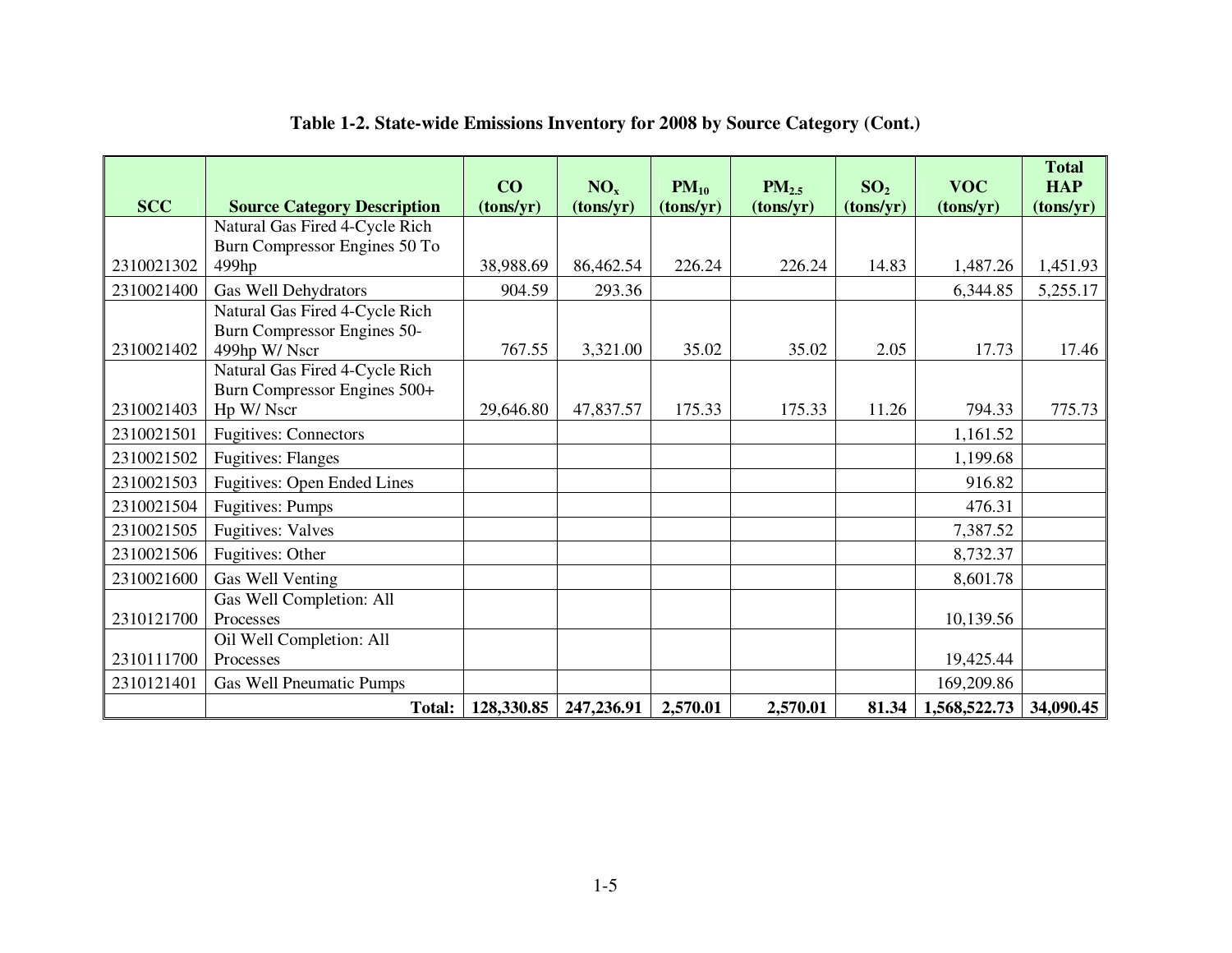|                 |              |                 |                     | PM <sub>2.5</sub> |                 | $\overline{\text{VOC}}$ | <b>Total HAP</b> |
|-----------------|--------------|-----------------|---------------------|-------------------|-----------------|-------------------------|------------------|
| <b>County</b>   | CO (tons/yr) | $NOx$ (tons/yr) | $PM_{10}$ (tons/yr) | (tons/yr)         | $SO2$ (tons/yr) | (tons/yr)               | (tons/yr)        |
| Anderson        | 241.28       | 444.72          | 5.31                | 5.31              | 0.16            | 2,858.24                | 52.77            |
| Andrews         | 1,825.99     | 3,291.18        | 49.14               | 49.14             | 1.57            | 31,691.46               | 444.20           |
| Angelina        | 161.97       | 311.11          | 2.15                | 2.15              | 0.08            | 629.30                  | 25.94            |
| Aransas         | 165.25       | 317.00          | 2.28                | 2.28              | 0.09            | 6,574.04                | 144.42           |
| Archer          | 614.91       | 1,088.88        | 18.74               | 18.74             | 0.58            | 2,719.03                | 24.45            |
| Armstrong       | 0.00         | 0.00            | 0.00                | 0.00              | 0.00            | 0.00                    | 0.00             |
| Atascosa        | 321.56       | 578.81          | 8.71                | 8.71              | 0.27            | 2,237.28                | 31.44            |
| Austin          | 127.18       | 237.83          | 2.42                | 2.42              | 0.07            | 2,040.58                | 43.74            |
| <b>Bailey</b>   | 0.00         | 0.00            | 0.00                | 0.00              | 0.00            | 0.00                    | 0.00             |
| Bandera         | 0.21         | 0.37            | 0.01                | 0.01              | 0.00            | 5.14                    | 0.03             |
| <b>Bastrop</b>  | 74.21        | 128.49          | 2.56                | 2.56              | 0.06            | 1,286.18                | 16.32            |
| <b>Baylor</b>   | 26.78        | 47.39           | 0.82                | 0.82              | 0.03            | 189.33                  | 1.96             |
| Bee             | 581.15       | 1,101.85        | 9.42                | 9.42              | 0.31            | 4,717.44                | 125.89           |
| Bell            | 0.00         | 0.00            | 0.00                | 0.00              | 0.00            | 0.00                    | 0.00             |
| Bexar           | 531.99       | 941.46          | 16.28               | 16.28             | 0.51            | 2,120.86                | 7.60             |
| Blanco          | 0.00         | 0.00            | 0.00                | 0.00              | 0.00            | 0.00                    | 0.00             |
| Borden          | 166.31       | 300.48          | 4.40                | 4.40              | 0.14            | 4,107.39                | 62.92            |
| <b>Bosque</b>   | 3.45         | 6.30            | 0.08                | 0.08              | 0.00            | 17.43                   | 0.34             |
| Bowie           | 5.13         | 9.25            | 0.14                | 0.14              | 0.00            | 148.70                  | 2.69             |
| Brazoria        | 207.73       | 199.95          | 6.59                | 6.59              | 0.28            | 14,003.43               | 292.15           |
| <b>Brazos</b>   | 240.26       | 444.10          | 5.18                | 5.18              | 0.16            | 3,781.19                | 74.41            |
| <b>Brewster</b> | 0.00         | 0.00            | 0.00                | 0.00              | 0.00            | 5.88                    | 0.00             |
| <b>Briscoe</b>  | 0.00         | 0.00            | 0.00                | 0.00              | 0.00            | 12.33                   | 0.01             |
| <b>Brooks</b>   | 690.71       | 1,318.85        | 10.17               | 10.17             | 0.35            | 16,242.00               | 374.16           |
| Brown           | 204.73       | 339.96          | 8.55                | 8.55              | 0.14            | 1,626.85                | 6.71             |
| Burleson        | 366.21       | 669.08          | 8.80                | 8.80              | 0.28            | 3,881.39                | 67.20            |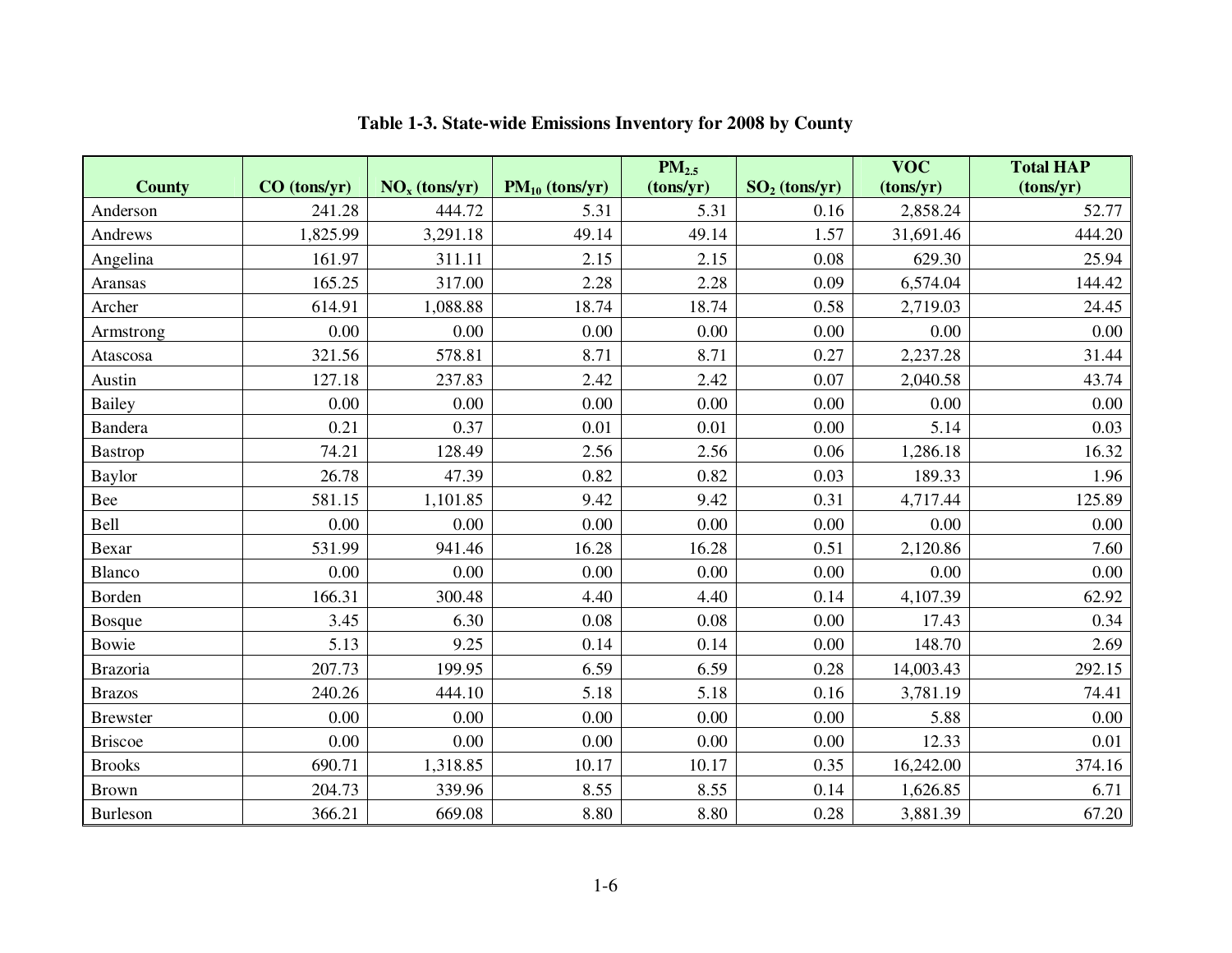|               |              |                 |                     | PM <sub>2.5</sub> |                 | $\overline{\text{VOC}}$ | <b>Total HAP</b> |
|---------------|--------------|-----------------|---------------------|-------------------|-----------------|-------------------------|------------------|
| <b>County</b> | CO (tons/yr) | $NOx$ (tons/yr) | $PM_{10}$ (tons/yr) | (tons/yr)         | $SO2$ (tons/yr) | (tons/yr)               | (tons/yr)        |
| Burnet        | 0.00         | 0.00            | 0.00                | 0.00              | 0.00            | 0.00                    | 0.00             |
| Caldwell      | 676.24       | 1,197.43        | 20.61               | 20.61             | 0.64            | 3,452.64                | 22.69            |
| Calhoun       | 189.99       | 360.25          | 3.07                | 3.07              | 0.10            | 7,473.42                | 160.35           |
| Callahan      | 182.61       | 321.30          | 5.76                | 5.76              | 0.16            | 983.48                  | 9.65             |
| Cameron       | 1.68         | 3.12            | 0.03                | 0.03              | 0.00            | 10.26                   | 0.20             |
| Camp          | 30.41        | 55.01           | 0.79                | 0.79              | 0.03            | 259.21                  | 4.96             |
| Carson        | 569.73       | 1,021.51        | 15.74               | 15.74             | 0.41            | 1,954.76                | 34.12            |
| Cass          | 54.95        | 98.13           | 1.55                | 1.55              | 0.04            | 662.46                  | 11.89            |
| Castro        | 0.00         | 0.00            | 0.00                | 0.00              | 0.00            | 0.00                    | 0.00             |
| Chambers      | 84.76        | 94.63           | 2.75                | 2.75              | 0.11            | 4,424.08                | 90.13            |
| Cherokee      | 364.58       | 682.18          | 6.78                | 6.78              | 0.18            | 2,911.32                | 72.93            |
| Childress     | 1.69         | 2.99            | 0.05                | 0.05              | 0.00            | 57.40                   | 0.71             |
| Clay          | 231.82       | 409.65          | 7.14                | 7.14              | 0.21            | 1,476.89                | 16.60            |
| Cochran       | 445.16       | 791.68          | 13.17               | 13.17             | 0.41            | 6,168.35                | 67.45            |
| Coke          | 109.55       | 200.99          | 2.54                | 2.54              | 0.08            | 1,010.20                | 15.88            |
| Coleman       | 173.73       | 295.58          | 6.51                | 6.51              | 0.13            | 1,363.81                | 9.92             |
| Collin        | 0.00         | 0.00            | 0.00                | 0.00              | 0.00            | 0.00                    | 0.00             |
| Collingsworth | 50.04        | 76.34           | 2.77                | 2.77              | 0.02            | 742.63                  | 2.58             |
| Colorado      | 319.38       | 601.84          | 5.54                | 5.54              | 0.16            | 4,980.62                | 115.78           |
| Comal         | 0.00         | 0.00            | 0.00                | 0.00              | 0.00            | 0.00                    | 0.00             |
| Comanche      | 34.22        | 53.57           | 1.76                | 1.76              | 0.02            | 438.42                  | 1.97             |
| Concho        | 72.58        | 128.12          | 2.23                | 2.23              | 0.06            | 821.04                  | 9.65             |
| Cooke         | 495.43       | 884.64          | 14.25               | 14.25             | 0.45            | 3,467.02                | 50.26            |
| Coryell       | 0.00         | 0.00            | 0.00                | 0.00              | 0.00            | 3.13                    | 0.00             |
| Cottle        | 95.67        | 180.55          | 1.63                | 1.63              | 0.05            | 2,376.44                | 52.30            |
| Crane         | 1,739.98     | 3,208.47        | 38.61               | 38.61             | 1.26            | 17,274.91               | 291.73           |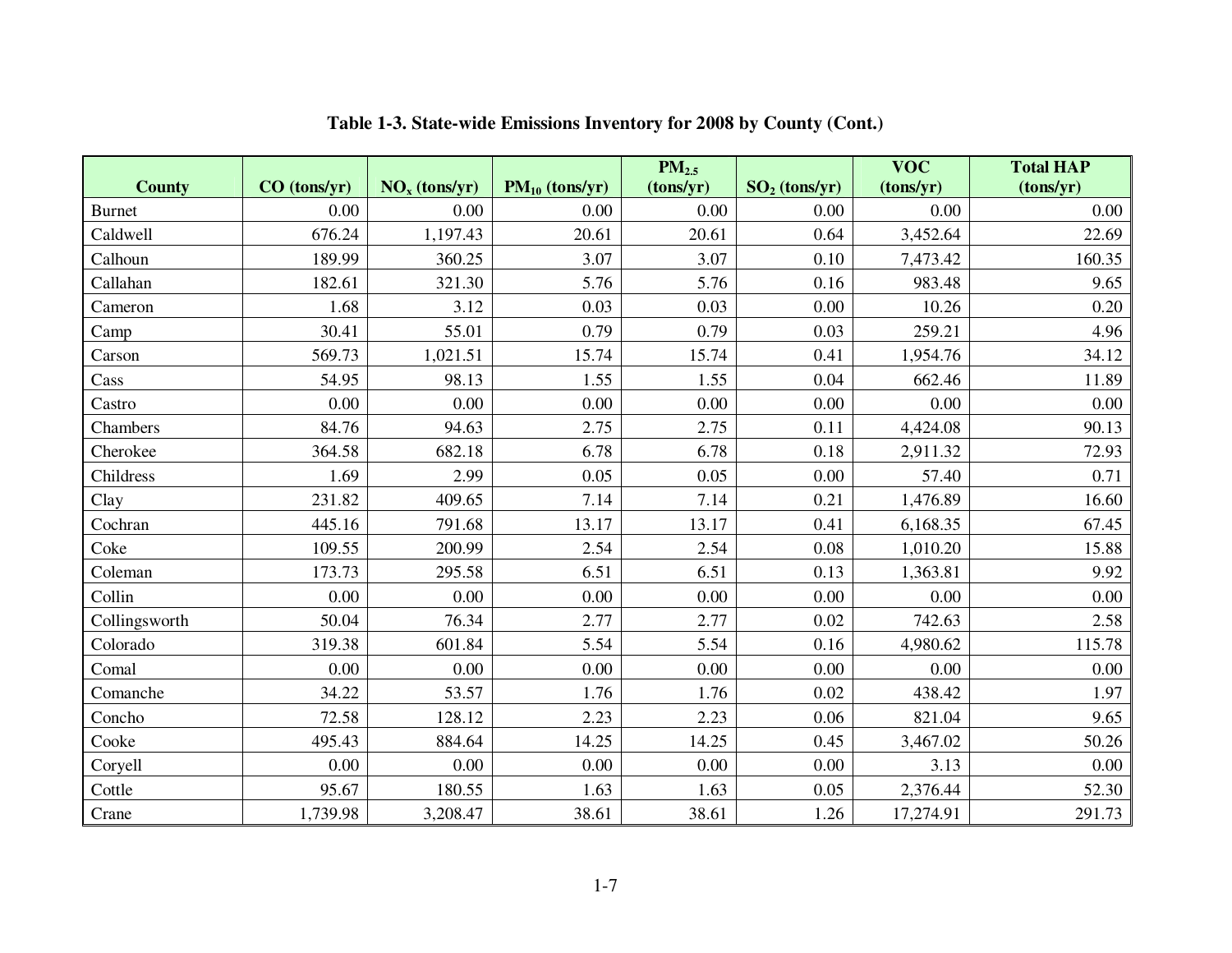|               |              |                 |                     | $PM_{2.5}$ |                 | $\overline{\text{VOC}}$ | <b>Total HAP</b> |
|---------------|--------------|-----------------|---------------------|------------|-----------------|-------------------------|------------------|
| <b>County</b> | CO (tons/yr) | $NOx$ (tons/yr) | $PM_{10}$ (tons/yr) | (tons/yr)  | $SO2$ (tons/yr) | (tons/yr)               | (tons/yr)        |
| Crockett      | 2,274.88     | 4,015.15        | 68.61               | 68.61      | 1.15            | 28,501.91               | 414.45           |
| Crosby        | 85.55        | 151.51          | 2.61                | 2.61       | 0.08            | 1,056.14                | 9.67             |
| Culberson     | 72.79        | 137.98          | 1.20                | 1.20       | 0.04            | 284.44                  | 8.75             |
| Dallam        | 0.00         | 0.00            | 0.00                | 0.00       | 0.00            | 0.00                    | 0.00             |
| Dallas        | 28.04        | 80.04           | 0.21                | 0.21       | 0.02            | 24.60                   | 4.23             |
| Dawson        | 275.48       | 492.78          | 7.84                | 7.84       | 0.25            | 5,344.51                | 72.02            |
| Deaf Smith    | 0.00         | 0.00            | 0.00                | 0.00       | 0.00            | 0.00                    | 0.00             |
| Delta         | 0.00         | 0.00            | 0.00                | 0.00       | 0.00            | 0.00                    | 0.00             |
| Denton        | 1,763.52     | 4,690.36        | 29.51               | 29.51      | 1.14            | 13,254.59               | 416.58           |
| Dewitt        | 676.49       | 1,300.83        | 9.00                | 9.00       | 0.35            | 11,617.04               | 287.72           |
| Dickens       | 49.70        | 88.22           | 1.49                | 1.49       | 0.05            | 1,446.43                | 20.78            |
| Dimmit        | 197.89       | 353.20          | 5.65                | 5.65       | 0.15            | 2,515.16                | 31.86            |
| Donley        | 0.53         | 0.77            | 0.03                | 0.03       | 0.00            | 15.82                   | 0.17             |
| Duval         | 1,111.17     | 2,101.02        | 18.70               | 18.70      | 0.63            | 12,897.27               | 314.00           |
| Eastland      | 285.26       | 476.94          | 11.51               | 11.51      | $0.18\,$        | 3,654.84                | 39.72            |
| Ector         | 1,798.24     | 3,277.22        | 44.40               | 44.40      | 1.47            | 26,211.12               | 388.97           |
| Edwards       | 270.78       | 492.35          | 6.60                | 6.60       | 0.13            | 1,377.01                | 25.49            |
| El Paso       | 0.00         | 0.00            | 0.00                | 0.00       | 0.00            | 0.00                    | 0.00             |
| Ellis         | 51.17        | 144.09          | 0.47                | 0.47       | 0.04            | 52.43                   | 7.56             |
| Erath         | 161.14       | 295.43          | 3.68                | 3.68       | 0.07            | 1,556.95                | 32.84            |
| Falls         | 4.01         | 7.09            | 0.12                | 0.12       | 0.00            | 21.49                   | 0.09             |
| Fannin        | 0.00         | 0.00            | 0.00                | 0.00       | 0.00            | 11.86                   | 0.00             |
| Fayette       | 356.62       | 659.40          | 7.64                | 7.64       | 0.23            | 5,607.61                | 115.67           |
| Fisher        | 107.82       | 193.50          | 2.99                | 2.99       | 0.09            | 1,365.54                | 16.44            |
| Floyd         | 0.42         | 0.75            | 0.01                | 0.01       | 0.00            | 2.97                    | 0.03             |
| Foard         | 27.94        | 43.90           | 1.42                | 1.42       | 0.01            | 414.38                  | 2.57             |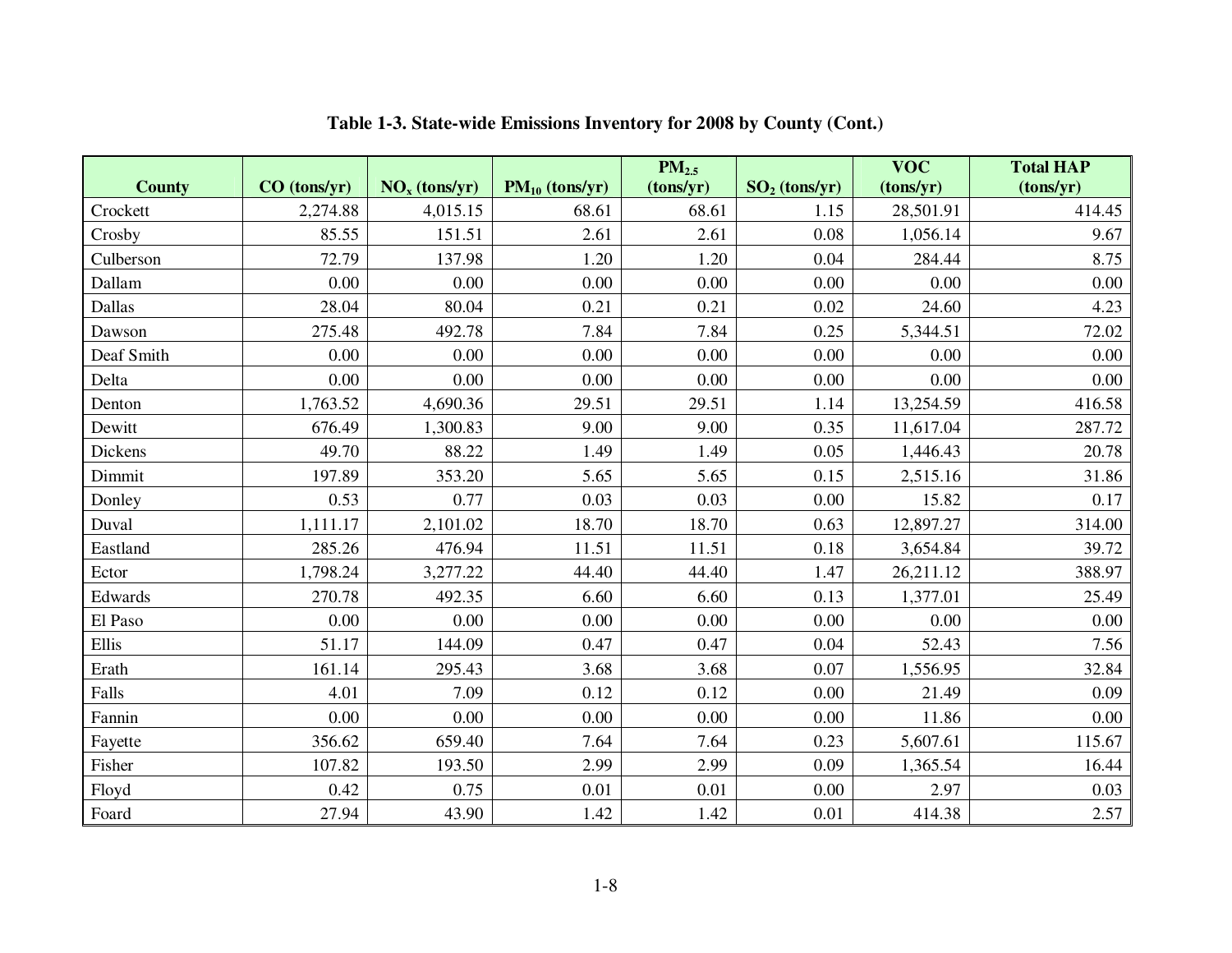|               |              |                                    |                     | PM <sub>2.5</sub> |                 | $\overline{\text{VOC}}$ | <b>Total HAP</b> |
|---------------|--------------|------------------------------------|---------------------|-------------------|-----------------|-------------------------|------------------|
| <b>County</b> | CO (tons/yr) | $\overline{\text{NO}_x}$ (tons/yr) | $PM_{10}$ (tons/yr) | (tons/yr)         | $SO2$ (tons/yr) | (tons/yr)               | (tons/yr)        |
| Fort Bend     | 169.68       | 171.80                             | 5.51                | 5.51              | 0.22            | 8,072.59                | 166.58           |
| Franklin      | 69.40        | 127.99                             | 1.52                | 1.52              | 0.05            | 1,389.52                | 28.31            |
| Freestone     | 3,821.60     | 7,289.51                           | 56.95               | 56.95             | 1.93            | 9,858.72                | 475.09           |
| Frio          | 139.12       | 246.28                             | 4.21                | 4.21              | 0.12            | 1,393.74                | 14.40            |
| Gaines        | 1,165.52     | 2,133.47                           | 27.65               | 27.65             | 0.92            | 27,788.32               | 460.84           |
| Galveston     | 86.46        | 76.28                              | 2.61                | 2.61              | 0.12            | 17,475.45               | 358.12           |
| Garza         | 445.72       | 790.41                             | 13.45               | 13.45             | 0.42            | 6,133.80                | 63.01            |
| Gillespie     | 0.00         | 0.00                               | 0.00                | 0.00              | 0.00            | 0.00                    | 0.00             |
| Glasscock     | 416.67       | 761.54                             | 10.00               | 10.00             | 0.32            | 5,431.20                | 84.49            |
| Goliad        | 731.21       | 1,386.08                           | 11.85               | 11.85             | 0.37            | 7,851.72                | 199.63           |
| Gonzales      | 51.40        | 92.76                              | 1.37                | 1.37              | 0.04            | 578.12                  | 8.62             |
| Gray          | 825.55       | 1,440.69                           | 27.11               | 27.11             | 0.64            | 4,163.88                | 45.84            |
| Grayson       | 201.98       | 365.62                             | 5.22                | 5.22              | 0.16            | 1,707.03                | 31.65            |
| Gregg         | 1,423.90     | 2,592.32                           | 34.92               | 34.92             | 1.00            | 10,980.44               | 227.68           |
| Grimes        | 334.10       | 638.29                             | 4.87                | 4.87              | 0.17            | 1,264.12                | 50.60            |
| Guadalupe     | 402.11       | 711.73                             | 12.29               | 12.29             | 0.38            | 2,576.45                | 22.66            |
| Hale          | 62.99        | 114.67                             | 1.57                | 1.57              | 0.05            | 2,698.37                | 46.20            |
| Hall          | 0.00         | 0.00                               | 0.00                | 0.00              | 0.00            | 0.00                    | 0.00             |
| Hamilton      | 3.12         | 5.33                               | 0.11                | 0.11              | 0.00            | 36.47                   | 0.47             |
| Hansford      | 377.68       | 676.20                             | 10.32               | 10.32             | 0.17            | 2,601.06                | 43.25            |
| Hardeman      | 52.13        | 92.68                              | 1.54                | 1.54              | 0.05            | 1,230.36                | 19.89            |
| Hardin        | 258.68       | 348.83                             | 7.85                | 7.85              | 0.30            | 22,648.65               | 447.94           |
| Harris        | 176.00       | 181.67                             | 5.65                | 5.65              | 0.23            | 8,801.29                | 184.44           |
| Harrison      | 1,879.59     | 3,514.48                           | 35.19               | 35.19             | 0.93            | 25,383.90               | 583.58           |
| Hartley       | 39.06        | 70.27                              | 1.04                | 1.04              | 0.02            | 399.51                  | 6.56             |
| Haskell       | 53.83        | 95.30                              | 1.64                | 1.64              | 0.05            | 443.81                  | 5.44             |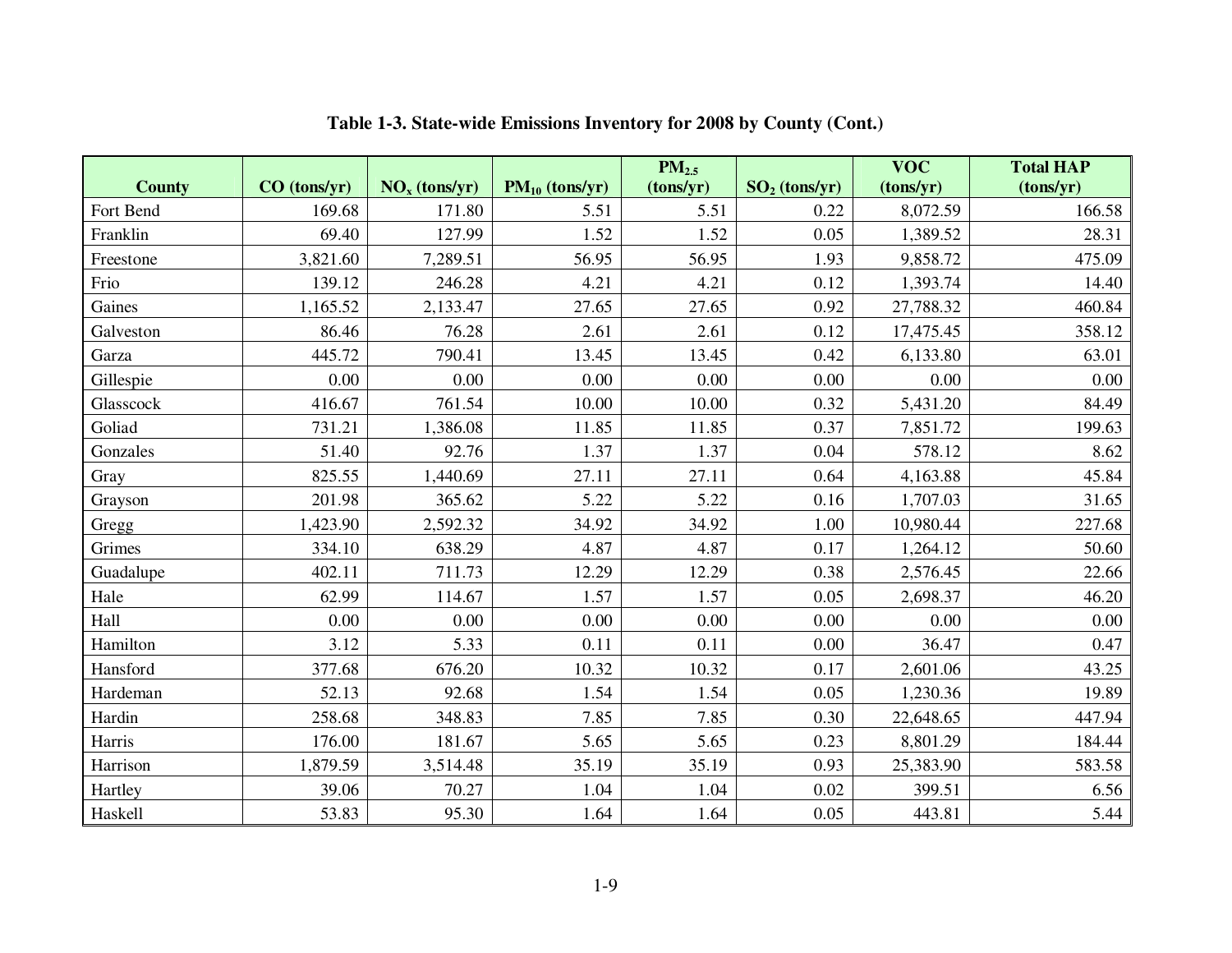|               |              |                 |                     | PM <sub>2.5</sub> |                 | <b>VOC</b> | <b>Total HAP</b> |
|---------------|--------------|-----------------|---------------------|-------------------|-----------------|------------|------------------|
| <b>County</b> | CO (tons/yr) | $NOx$ (tons/yr) | $PM_{10}$ (tons/yr) | (tons/yr)         | $SO2$ (tons/yr) | (tons/yr)  | (tons/yr)        |
| Hays          | 0.00         | 0.00            | 0.00                | 0.00              | 0.00            | 0.00       | 0.00             |
| Hemphill      | 2,092.63     | 3,936.72        | 37.08               | 37.08             | 1.03            | 32,774.76  | 754.74           |
| Henderson     | 453.75       | 854.13          | 7.99                | 7.99              | 0.24            | 2,535.12   | 73.92            |
| Hidalgo       | 3,264.69     | 6,276.64        | 43.49               | 43.49             | 1.68            | 56,554.95  | 1,407.72         |
| Hill          | 308.20       | 597.97          | 3.53                | 3.53              | 0.16            | 233.61     | 34.41            |
| Hockley       | 1,004.10     | 1,795.93        | 28.58               | 28.58             | 0.91            | 22,011.88  | 308.12           |
| Hood          | 926.80       | 1,777.59        | 12.89               | 12.89             | 0.47            | 9,914.41   | 269.97           |
| Hopkins       | 20.84        | 37.79           | 0.53                | 0.53              | 0.02            | 298.78     | 5.06             |
| Houston       | 164.62       | 308.00          | 3.11                | 3.11              | 0.10            | 1,587.91   | 35.84            |
| Howard        | 803.87       | 1,436.74        | 23.00               | 23.00             | 0.73            | 9,904.95   | 107.63           |
| Hudspeth      | 0.12         | 0.17            | 0.01                | 0.01              | 0.00            | 3.29       | 0.03             |
| Hunt          | $0.00\,$     | 0.00            | 0.00                | 0.00              | 0.00            | 0.00       | 0.00             |
| Hutchinson    | 903.43       | 1,601.32        | 27.09               | 27.09             | 0.72            | 4,039.66   | 49.29            |
| Irion         | 531.51       | 961.89          | 13.77               | 13.77             | 0.40            | 5,877.27   | 82.51            |
| Jack          | 646.65       | 1,121.02        | 21.80               | 21.80             | 0.42            | 6,701.91   | 92.20            |
| Jackson       | 303.15       | 569.09          | 5.55                | 5.55              | 0.17            | 9,879.64   | 204.59           |
| Jasper        | 205.58       | 394.00          | 2.87                | 2.87              | 0.11            | 6,405.78   | 143.58           |
| Jeff Davis    | 0.00         | 0.00            | 0.00                | 0.00              | 0.00            | 1.29       | 0.03             |
| Jefferson     | 287.19       | 182.64          | 8.05                | 8.05              | 0.46            | 55,659.21  | 1,163.27         |
| Jim Hogg      | 266.50       | 500.41          | 4.83                | 4.83              | 0.14            | 4,021.10   | 92.33            |
| Jim Wells     | 127.37       | 226.90          | 3.61                | 3.61              | 0.06            | 1,576.61   | 26.20            |
| Johnson       | 4,495.48     | 12,647.53       | 43.01               | 43.01             | 3.19            | 5,209.18   | 684.81           |
| Jones         | 167.32       | 296.69          | 5.05                | 5.05              | 0.16            | 1,277.91   | 14.79            |
| Karnes        | 171.32       | 323.25          | 2.95                | 2.95              | 0.10            | 3,454.12   | 76.12            |
| Kaufman       | 4.50         | 8.03            | 0.14                | 0.14              | 0.00            | 62.82      | 1.05             |
| Kendall       | $0.00\,$     | $0.00\,$        | 0.00                | 0.00              | 0.00            | 0.00       | 0.00             |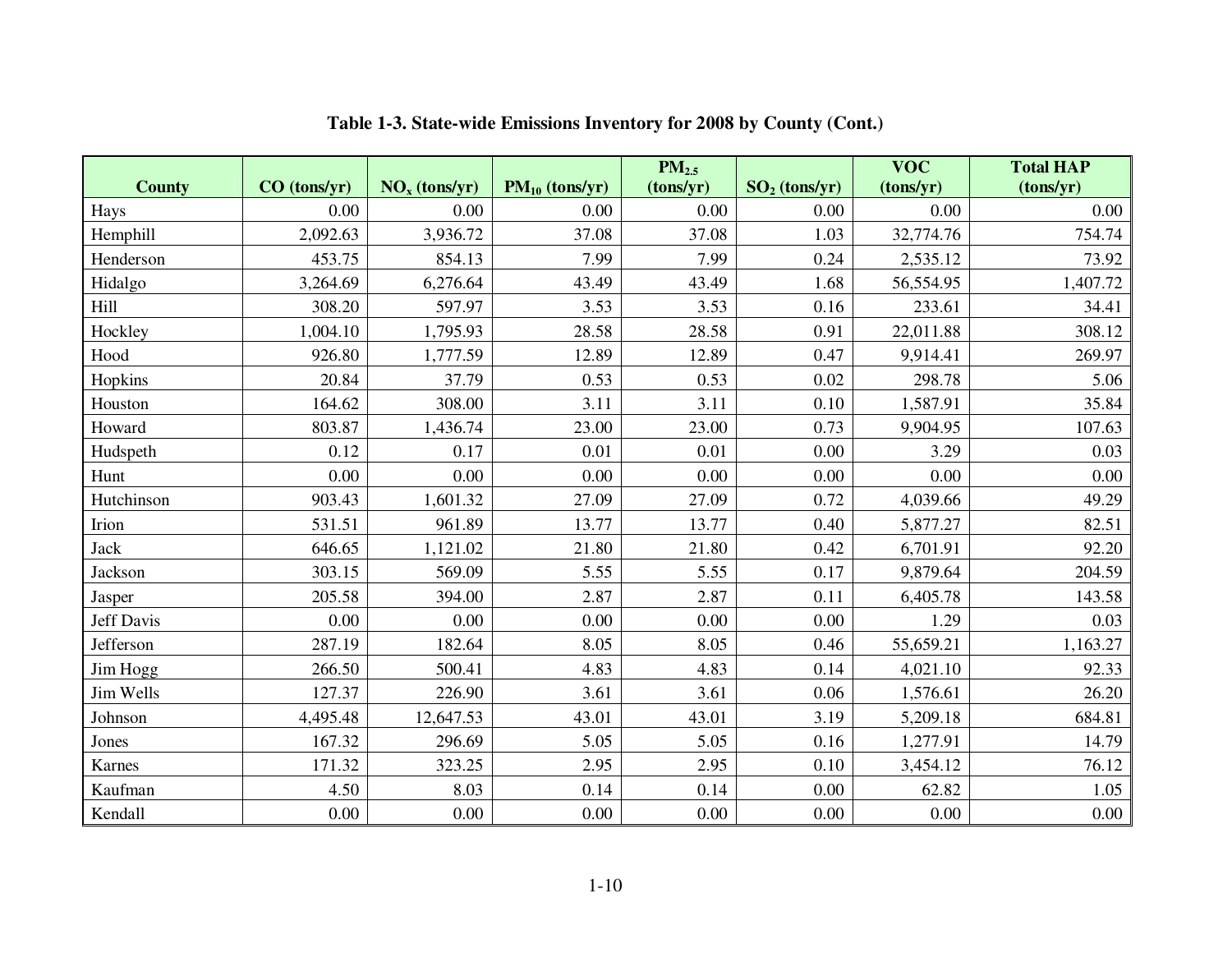|               |              |                 |                     | $PM_{2.5}$ |                 | $\overline{\text{VOC}}$ | <b>Total HAP</b> |
|---------------|--------------|-----------------|---------------------|------------|-----------------|-------------------------|------------------|
| <b>County</b> | CO (tons/yr) | $NOx$ (tons/yr) | $PM_{10}$ (tons/yr) | (tons/yr)  | $SO2$ (tons/yr) | (tons/yr)               | (tons/yr)        |
| Kenedy        | 665.44       | 1,286.34        | 8.13                | 8.13       | 0.35            | 4,087.71                | 143.43           |
| Kent          | 203.51       | 375.70          | 4.48                | 4.48       | 0.16            | 4,304.19                | 73.92            |
| Kerr          | 0.00         | 0.00            | 0.00                | 0.00       | 0.00            | 0.00                    | 0.00             |
| Kimble        | 2.94         | 4.50            | 0.16                | 0.16       | 0.00            | 41.29                   | 0.17             |
| King          | 112.59       | 198.82          | 3.47                | 3.47       | 0.10            | 2,010.47                | 35.20            |
| Kinney        | 0.00         | $0.00\,$        | 0.00                | 0.00       | 0.00            | 0.00                    | 0.00             |
| Kleberg       | 494.21       | 948.96          | 6.71                | 6.71       | 0.25            | 8,845.84                | 217.77           |
| Knox          | 46.18        | 81.72           | 1.41                | 1.41       | 0.04            | 354.81                  | 4.00             |
| La Salle      | 259.22       | 470.95          | 6.38                | 6.38       | 0.13            | 4,078.69                | 76.37            |
| Lamar         | 0.00         | 0.00            | 0.00                | 0.00       | 0.00            | 0.00                    | 0.00             |
| Lamb          | 15.10        | 27.13           | 0.42                | 0.42       | 0.01            | 686.85                  | 11.01            |
| Lampasas      | 0.16         | 0.20            | 0.01                | 0.01       | 0.00            | 4.24                    | 0.00             |
| Lavaca        | 924.67       | 1,764.89        | 13.68               | 13.68      | 0.47            | 12,277.67               | 311.64           |
| Lee           | 307.30       | 564.26          | 7.08                | 7.08       | 0.23            | 2,650.76                | 49.84            |
| Leon          | 1,079.72     | 2,070.29        | 15.01               | 15.01      | 0.58            | 5,733.49                | 197.49           |
| Liberty       | 331.40       | 341.24          | 9.92                | 9.92       | 0.45            | 27,316.75               | 570.30           |
| Limestone     | 1,393.87     | 2,655.14        | 21.17               | 21.17      | 0.71            | 4,377.56                | 180.91           |
| Lipscomb      | 1,125.34     | 2,104.13        | 21.36               | 21.36      | 0.58            | 17,104.94               | 381.52           |
| Live Oak      | 378.16       | 709.70          | 6.91                | 6.91       | 0.20            | 6,807.99                | 149.58           |
| Llano         | 0.00         | 0.00            | 0.00                | 0.00       | 0.00            | 0.00                    | 0.00             |
| Loving        | 1,567.71     | 3,023.10        | 20.15               | 20.15      | 0.89            | 6,348.57                | 251.69           |
| Lubbock       | 89.19        | 158.04          | 2.71                | 2.71       | 0.08            | 1,825.32                | 23.15            |
| Lynn          | 18.52        | 33.00           | 0.54                | 0.54       | 0.02            | 350.40                  | 4.52             |
| Madison       | 117.26       | 216.26          | 2.56                | 2.56       | 0.07            | 1,290.52                | 26.07            |
| Marion        | 96.78        | 174.38          | 2.56                | 2.56       | 0.06            | 1,407.02                | 25.69            |
| Martin        | 596.73       | 1,088.02        | 14.69               | 14.69      | 0.49            | 10,928.66               | 168.72           |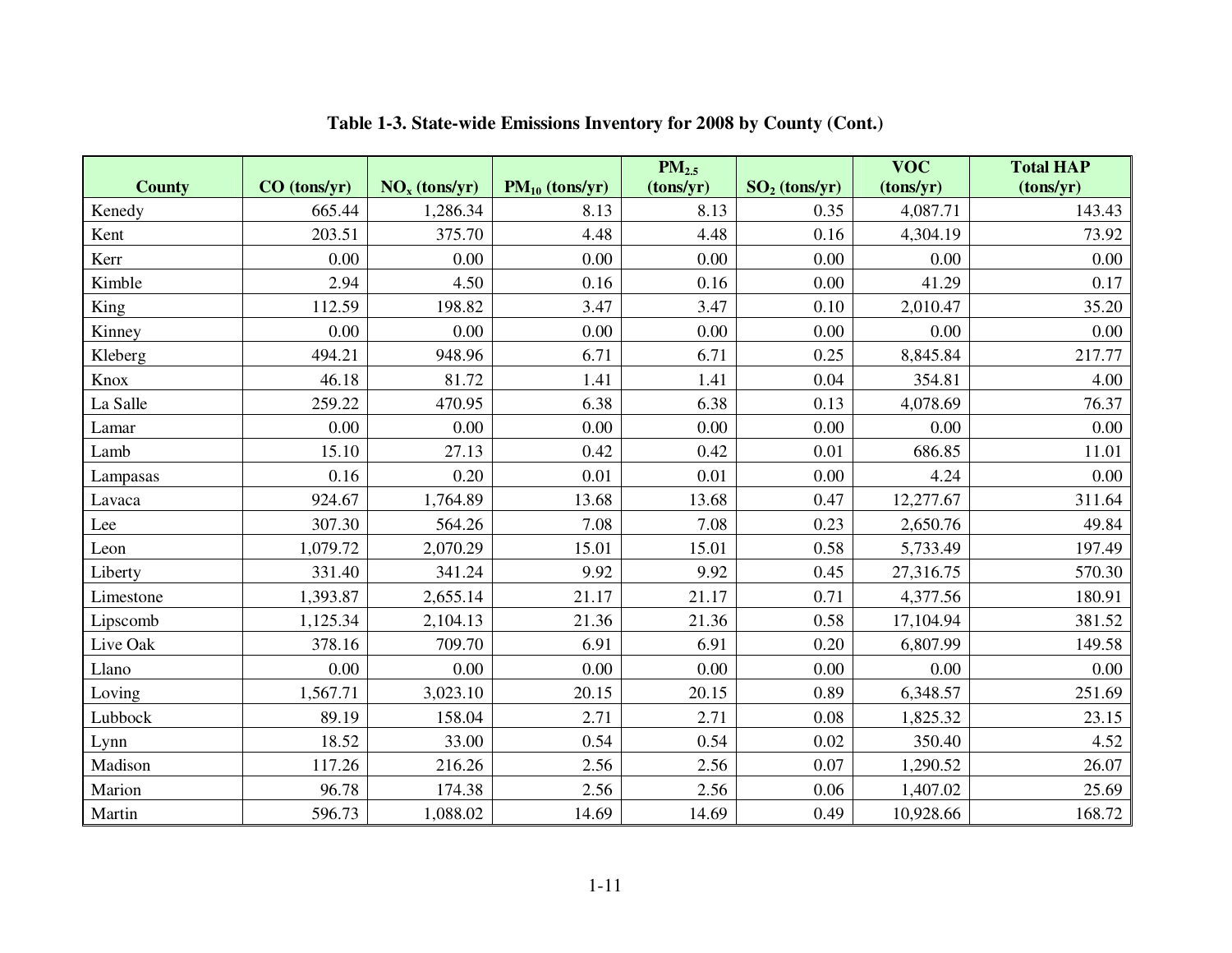|               |              |                                    |                     | PM <sub>2.5</sub> |                 | $\overline{\text{VOC}}$ | <b>Total HAP</b> |
|---------------|--------------|------------------------------------|---------------------|-------------------|-----------------|-------------------------|------------------|
| <b>County</b> | CO (tons/yr) | $\overline{\text{NO}_x}$ (tons/yr) | $PM_{10}$ (tons/yr) | (tons/yr)         | $SO2$ (tons/yr) | (tons/yr)               | (tons/yr)        |
| Mason         | 0.00         | 0.00                               | 0.00                | 0.00              | 0.00            | 0.00                    | 0.00             |
| Matagorda     | 609.79       | 1,168.96                           | 8.47                | 8.47              | 0.32            | 19,098.24               | 428.64           |
| Maverick      | 182.47       | 323.89                             | 5.42                | 5.42              | 0.15            | 3,715.58                | 42.08            |
| McCulloch     | 14.65        | 25.47                              | 0.50                | 0.50              | 0.01            | 109.65                  | 1.15             |
| McLennan      | 8.65         | 15.30                              | 0.26                | 0.26              | 0.01            | 27.43                   | 0.12             |
| McMullen      | 493.90       | 900.42                             | 11.92               | 11.92             | 0.29            | 6,027.42                | 110.63           |
| Medina        | 275.72       | 487.25                             | 8.50                | 8.50              | 0.26            | 1,235.77                | 4.54             |
| Menard        | 27.00        | 47.52                              | 0.85                | 0.85              | 0.02            | 266.84                  | 2.69             |
| Midland       | 1,610.04     | 2,951.97                           | 37.75               | 37.75             | 1.27            | 20,938.23               | 333.93           |
| Milam         | 218.91       | 387.83                             | 6.65                | 6.65              | 0.21            | 1,216.87                | 9.32             |
| Mills         | 0.36         | 0.51                               | 0.02                | 0.02              | $0.00\,$        | 6.38                    | 0.02             |
| Mitchell      | 502.49       | 890.13                             | 15.28               | 15.28             | 0.48            | 6,645.63                | 65.00            |
| Montague      | 551.48       | 987.06                             | 15.59               | 15.59             | 0.49            | 3,448.92                | 48.39            |
| Montgomery    | 73.56        | 81.80                              | 2.86                | 2.86              | 0.08            | 2,890.56                | 54.67            |
| Moore         | 744.02       | 1,343.19                           | 19.29               | 19.29             | 0.40            | 3,502.87                | 63.64            |
| Morris        | 0.21         | 0.37                               | 0.01                | 0.01              | 0.00            | 2.01                    | 0.03             |
| Motley        | 3.80         | 6.72                               | 0.12                | 0.12              | 0.00            | 52.75                   | 0.49             |
| Nacogdoches   | 1,527.76     | 2,897.04                           | 24.29               | 24.29             | 0.77            | 12,723.39               | 353.60           |
| Navarro       | 170.24       | 301.61                             | 5.16                | 5.16              | 0.16            | 1,444.51                | 18.73            |
| Newton        | 78.50        | 145.69                             | 1.63                | 1.63              | 0.05            | 1,601.94                | 31.72            |
| Nolan         | 133.50       | 240.21                             | 3.63                | 3.63              | 0.11            | 1,931.63                | 25.88            |
| <b>Nueces</b> | 605.47       | 1,127.23                           | 11.99               | 11.99             | 0.31            | 15,740.17               | 332.51           |
| Ochiltree     | 561.88       | 1,020.35                           | 13.94               | 13.94             | 0.31            | 5,760.68                | 108.67           |
| Oldham        | 5.68         | 10.02                              | 0.17                | 0.17              | 0.00            | 247.24                  | 3.74             |
| Orange        | 67.79        | 71.25                              | 2.06                | 2.06              | 0.09            | 8,467.82                | 172.90           |
| Palo Pinto    | 455.72       | 785.82                             | 15.70               | 15.70             | 0.21            | 7,033.45                | 105.26           |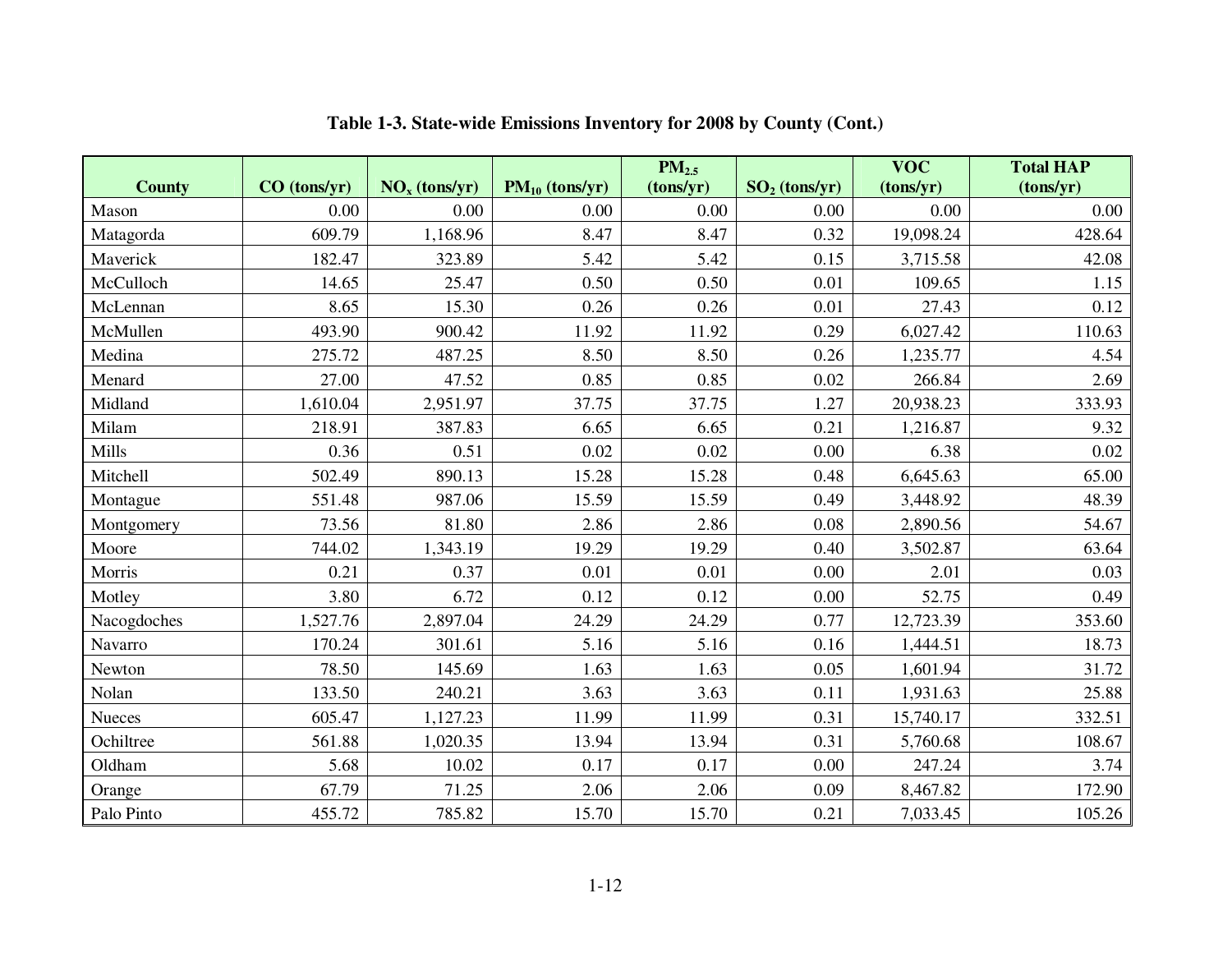|               |              |                 |                     | PM <sub>2.5</sub> |                 | $\overline{\text{VOC}}$ | <b>Total HAP</b> |
|---------------|--------------|-----------------|---------------------|-------------------|-----------------|-------------------------|------------------|
| <b>County</b> | CO (tons/yr) | $NOx$ (tons/yr) | $PM_{10}$ (tons/yr) | (tons/yr)         | $SO2$ (tons/yr) | (tons/yr)               | (tons/yr)        |
| Panola        | 3,784.21     | 7,052.88        | 73.18               | 73.18             | 1.82            | 50,362.96               | 1,170.88         |
| Parker        | 1,225.52     | 3,294.01        | 19.49               | 19.49             | 0.80            | 9,840.76                | 290.06           |
| Parmer        | 0.00         | 0.00            | 0.00                | 0.00              | 0.00            | 0.00                    | 0.00             |
| Pecos         | 4,534.56     | 8,670.50        | 66.30               | 66.30             | 2.63            | 21,760.89               | 703.44           |
| Polk          | 415.68       | 797.76          | 5.69                | 5.69              | 0.22            | 29,650.93               | 625.12           |
| Potter        | 350.79       | 632.33          | 9.25                | 9.25              | 0.21            | 1,799.21                | 27.27            |
| Presidio      | 0.00         | 0.00            | 0.00                | 0.00              | 0.00            | 0.00                    | 0.00             |
| Rains         | 59.61        | 115.43          | 0.71                | 0.71              | 0.03            | 38.47                   | 6.62             |
| Randall       | 0.00         | 0.00            | 0.00                | 0.00              | 0.00            | 0.00                    | 0.00             |
| Reagan        | 1,209.82     | 2,204.56        | 29.89               | 29.89             | 0.99            | 11,808.61               | 158.58           |
| Real          | 1.91         | 3.34            | 0.06                | 0.06              | 0.00            | 16.74                   | 0.15             |
| Red River     | 9.57         | 16.96           | 0.29                | 0.29              | 0.01            | 159.73                  | 2.26             |
| Reeves        | 575.50       | 1,077.94        | 10.88               | 10.88             | 0.36            | 3,146.28                | 72.34            |
| Refugio       | 652.55       | 1,218.19        | 12.72               | 12.72             | 0.40            | 9,671.07                | 197.77           |
| Roberts       | 881.18       | 1,659.43        | 15.47               | 15.47             | 0.45            | 15,296.54               | 346.65           |
| Robertson     | 3,591.03     | 6,960.37        | 41.87               | 41.87             | 1.90            | 4,202.14                | 427.68           |
| Rockwall      | 0.00         | 0.00            | 0.00                | 0.00              | 0.00            | 0.00                    | 0.00             |
| Runnels       | 145.66       | 262.06          | 3.96                | 3.96              | 0.12            | 1,177.54                | 15.82            |
| Rusk          | 2,394.04     | 4,447.78        | 48.27               | 48.27             | 1.34            | 26,428.99               | 597.16           |
| Sabine        | 2.04         | 3.67            | 0.06                | 0.06              | 0.00            | 19.20                   | 0.14             |
| San Augustine | 159.66       | 309.99          | 1.77                | 1.77              | 0.09            | 452.69                  | 23.22            |
| San Jacinto   | 182.43       | 350.28          | 2.47                | 2.47              | 0.09            | 6,462.64                | 144.35           |
| San Patricio  | 303.08       | 570.53          | 5.36                | 5.36              | 0.16            | 12,721.07               | 267.75           |
| San Saba      | $0.00\,$     | 0.00            | 0.00                | 0.00              | 0.00            | 0.00                    | 0.00             |
| Schleicher    | 297.16       | 521.39          | 9.30                | 9.30              | 0.15            | 3,975.13                | 56.43            |
| Scurry        | 920.14       | 1,696.28        | 20.52               | 20.52             | 0.72            | 16,745.60               | 282.63           |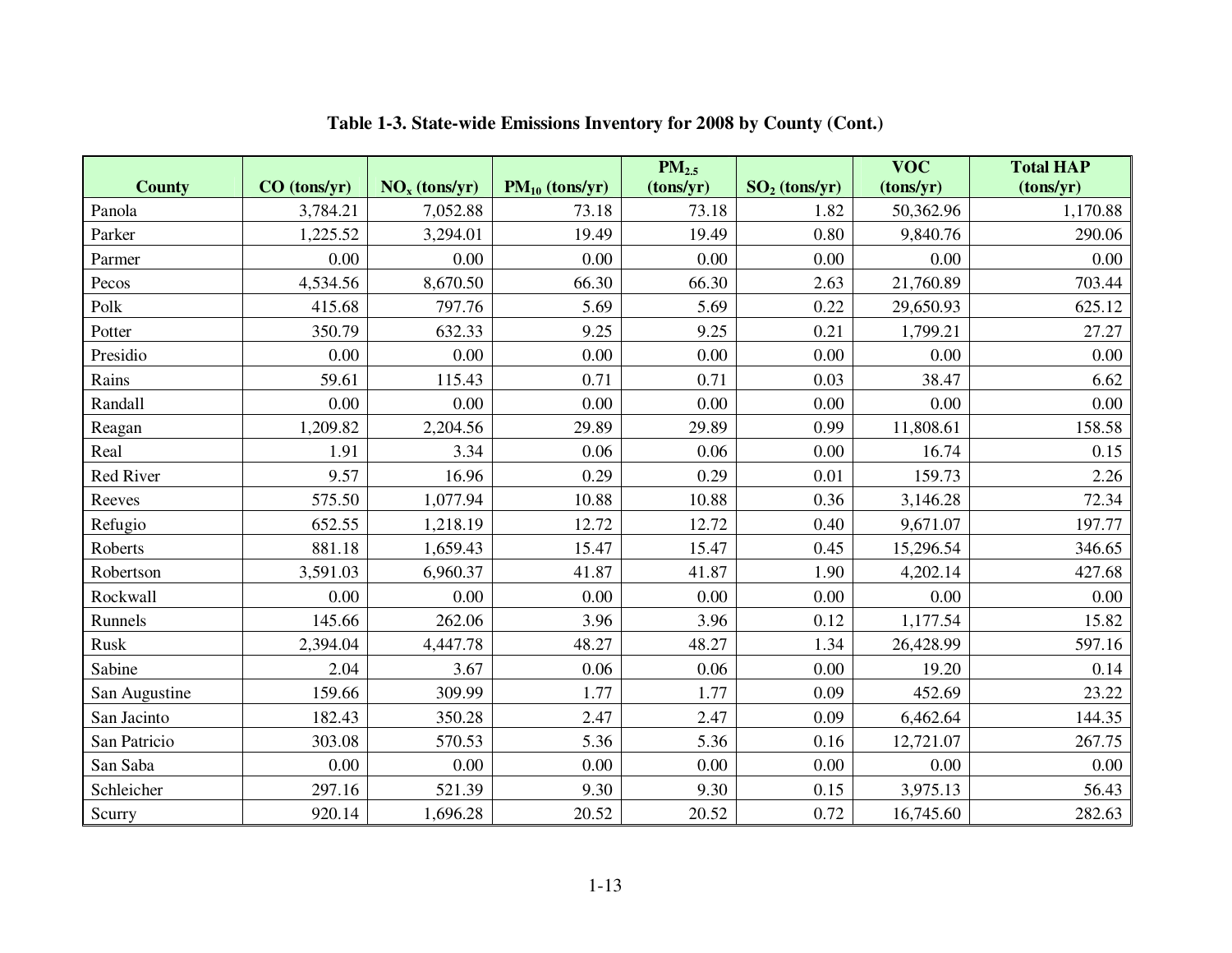|               |              |                                    |                     | PM <sub>2.5</sub> |                 | $\overline{\text{VOC}}$ | <b>Total HAP</b> |
|---------------|--------------|------------------------------------|---------------------|-------------------|-----------------|-------------------------|------------------|
| <b>County</b> | CO (tons/yr) | $\overline{\text{NO}_x}$ (tons/yr) | $PM_{10}$ (tons/yr) | (tons/yr)         | $SO2$ (tons/yr) | (tons/yr)               | (tons/yr)        |
| Shackelford   | 446.66       | 787.83                             | 13.87               | 13.87             | 0.39            | 2,584.60                | 27.41            |
| Shelby        | 788.21       | 1,506.84                           | 11.24               | 11.24             | 0.40            | 4,681.48                | 153.59           |
| Sherman       | 382.36       | 689.34                             | 9.93                | 9.93              | 0.17            | 2,226.58                | 38.78            |
| Smith         | 600.16       | 1,117.21                           | 11.83               | 11.83             | 0.32            | 6,759.09                | 157.15           |
| Somervell     | 69.05        | 132.73                             | 0.93                | 0.93              | 0.04            | 261.32                  | 10.71            |
| Starr         | 1,801.98     | 3,435.69                           | 27.08               | 27.08             | 0.92            | 39,905.70               | 922.75           |
| Stephens      | 548.00       | 962.55                             | 17.22               | 17.22             | 0.36            | 6,028.28                | 86.04            |
| Sterling      | 507.62       | 898.57                             | 15.24               | 15.24             | 0.35            | 5,045.87                | 54.84            |
| Stonewall     | 125.21       | 222.61                             | 3.72                | 3.72              | 0.12            | 1,647.78                | 17.01            |
| Sutton        | 1,536.07     | 2,640.40                           | 53.45               | 53.45             | 0.57            | 14,703.05               | 158.36           |
| Swisher       | 0.00         | 0.00                               | 0.00                | 0.00              | 0.00            | 0.00                    | 0.00             |
| Tarrant       | 4,070.91     | 11,441.36                          | 39.54               | 39.54             | 2.88            | 4,929.92                | 620.02           |
| Taylor        | 92.16        | 163.25                             | 2.80                | 2.80              | 0.09            | 693.08                  | 8.42             |
| Terrell       | 890.56       | 1,697.22                           | 13.46               | 13.46             | 0.45            | 4,554.08                | 153.52           |
| Terry         | 217.93       | 388.12                             | 6.39                | 6.39              | 0.20            | 5,118.11                | 70.81            |
| Throckmorton  | 221.50       | 393.95                             | 6.55                | 6.55              | 0.20            | 1,242.06                | 15.21            |
| <b>Titus</b>  | 42.19        | 74.68                              | 1.29                | 1.29              | 0.04            | 506.68                  | 8.03             |
| Tom Green     | 170.07       | 304.64                             | 4.76                | 4.76              | 0.14            | 1,945.37                | 23.40            |
| Travis        | 3.37         | 5.97                               | 0.10                | 0.10              | 0.00            | 14.43                   | 0.07             |
| Trinity       | 10.94        | 19.88                              | 0.27                | 0.27              | 0.01            | 193.38                  | 3.42             |
| Tyler         | 463.76       | 896.18                             | 5.69                | 5.69              | 0.25            | 57,953.39               | 1,201.05         |
| Upshur        | 604.48       | 1,126.42                           | 11.73               | 11.73             | 0.30            | 10,582.53               | 238.20           |
| Upton         | 1,602.98     | 2,998.03                           | 30.90               | 30.90             | 1.09            | 32,833.54               | 647.89           |
| Uvalde        | 0.20         | 0.26                               | 0.02                | 0.02              | 0.00            | 4.37                    | 0.01             |
| Val Verde     | 210.53       | 394.38                             | 3.90                | 3.90              | 0.10            | 620.76                  | 21.64            |
| Van Zandt     | 193.81       | 352.82                             | 4.81                | 4.81              | 0.15            | 1,204.59                | 23.27            |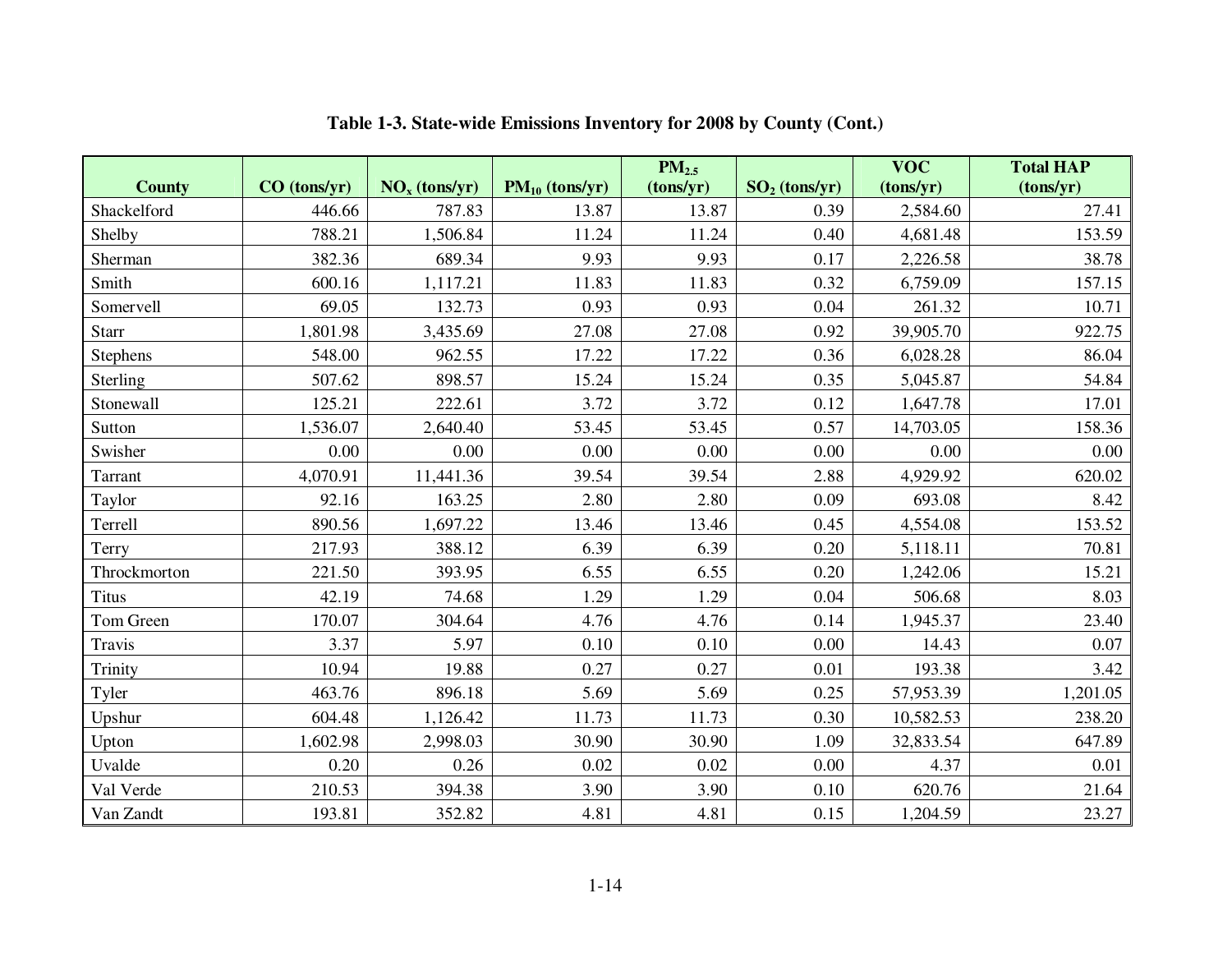|               |              |                 |                     | PM <sub>2.5</sub> |                 | <b>VOC</b>   | <b>Total HAP</b> |
|---------------|--------------|-----------------|---------------------|-------------------|-----------------|--------------|------------------|
| <b>County</b> | CO (tons/yr) | $NOx$ (tons/yr) | $PM_{10}$ (tons/yr) | (tons/yr)         | $SO2$ (tons/yr) | (tons/yr)    | (tons/yr)        |
| Victoria      | 287.47       | 535.68          | 5.67                | 5.67              | 0.16            | 3,296.01     | 69.83            |
| Walker        | 13.49        | 24.74           | 0.31                | 0.31              | 0.01            | 85.26        | 1.73             |
| Waller        | 88.01        | 106.67          | 2.83                | 2.83              | 0.11            | 2,859.24     | 56.46            |
| Ward          | 1,288.64     | 2,381.97        | 28.00               | 28.00             | 0.94            | 9,588.88     | 230.25           |
| Washington    | 256.76       | 485.36          | 4.31                | 4.31              | 0.14            | 2,513.65     | 64.54            |
| Webb          | 3,123.82     | 5,806.41        | 62.66               | 62.66             | 1.48            | 28,275.41    | 664.71           |
| Wharton       | 692.11       | 1,309.84        | 11.43               | 11.43             | 0.37            | 15,986.48    | 354.54           |
| Wheeler       | 2,223.92     | 4,231.74        | 34.40               | 34.40             | 1.15            | 40,674.02    | 955.94           |
| Wichita       | 1,185.96     | 2,099.33        | 36.23               | 36.23             | 1.13            | 5,040.04     | 46.60            |
| Wilbarger     | 174.53       | 308.95          | 5.33                | 5.33              | 0.17            | 1,147.90     | 13.03            |
| Willacy       | 353.53       | 681.05          | 4.59                | 4.59              | 0.19            | 8,274.58     | 193.92           |
| Williamson    | 9.07         | 16.05           | 0.28                | 0.28              | 0.01            | 53.29        | 0.33             |
| Wilson        | 129.98       | 230.01          | 3.98                | 3.98              | 0.12            | 757.55       | 6.10             |
| Winkler       | 917.14       | 1,698.44        | 19.52               | 19.52             | 0.63            | 7,815.47     | 141.18           |
| Wise          | 2,749.59     | 5,099.17        | 55.75               | 55.75             | 1.35            | 24,225.59    | 597.53           |
| Wood          | 239.16       | 438.82          | 5.52                | 5.52              | 0.18            | 4,200.35     | 82.03            |
| Yoakum        | 1,074.18     | 1,960.14        | 26.21               | 26.21             | 0.88            | 25,649.46    | 414.59           |
| Young         | 556.32       | 978.60          | 17.57               | 17.57             | 0.50            | 3,394.26     | 35.11            |
| Zapata        | 4,438.24     | 8,472.07        | 65.54               | 65.54             | 2.24            | 13,384.86    | 594.31           |
| Zavala        | 64.75        | 114.70          | 1.94                | 1.94              | 0.05            | 1,016.76     | 14.24            |
| <b>Total:</b> | 128,330.85   | 247,236.91      | 2,570.01            | 2,570.01          | 81.34           | 1,568,522.73 | 34,090.45        |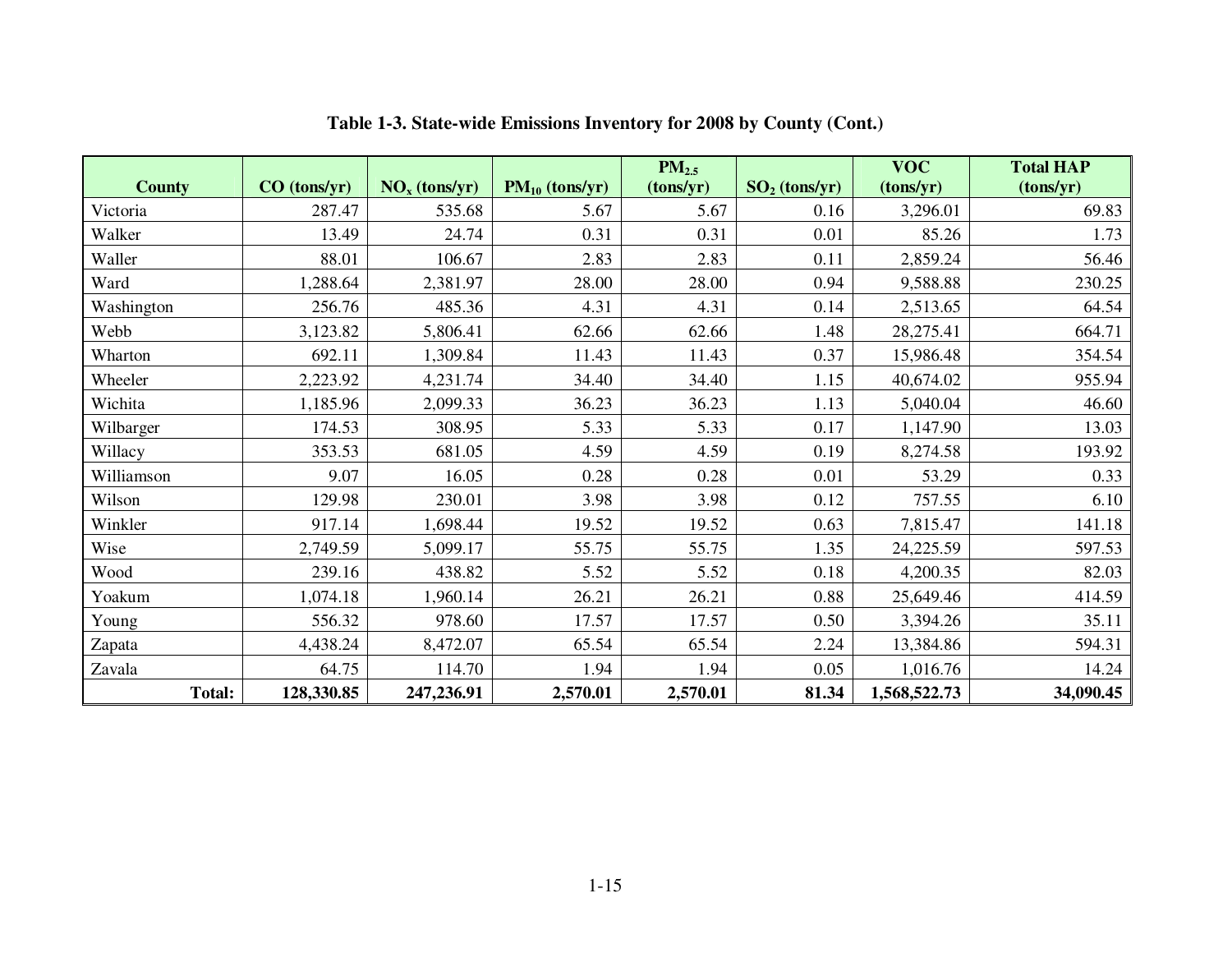## **2.0 AVAILABLE EMISSIONS ESTIMATION METHODOLOGY REVIEW**

 One of the objectives of this project was to conduct a literature review of available studies, reports, and research activities relevant to the development of a 2008 base year area source emissions inventory for upstream oil and gas production sites. From this review, a preferred emission estimation approach for each category was selected. In the project Work Plan, this work was referred to as Task 2. The existing studies which were reviewed, and a summary of the available and recommended emission estimation approaches for each source type were presented in a memo submitted to TCEQ on April 26, 2010. This memo included summaries of the data required to implement the preferred approach, and ERG's recommendations how best to obtain the needed data. In addition, any data gaps identified that impacted the ability to develop a 2008 inventory estimate for each source type were described and possible methods for addressing the data gaps (through the use of existing or default data) were presented.

 Appendix A contains a copy of this memo summarizing the activities conducted under this part of the project.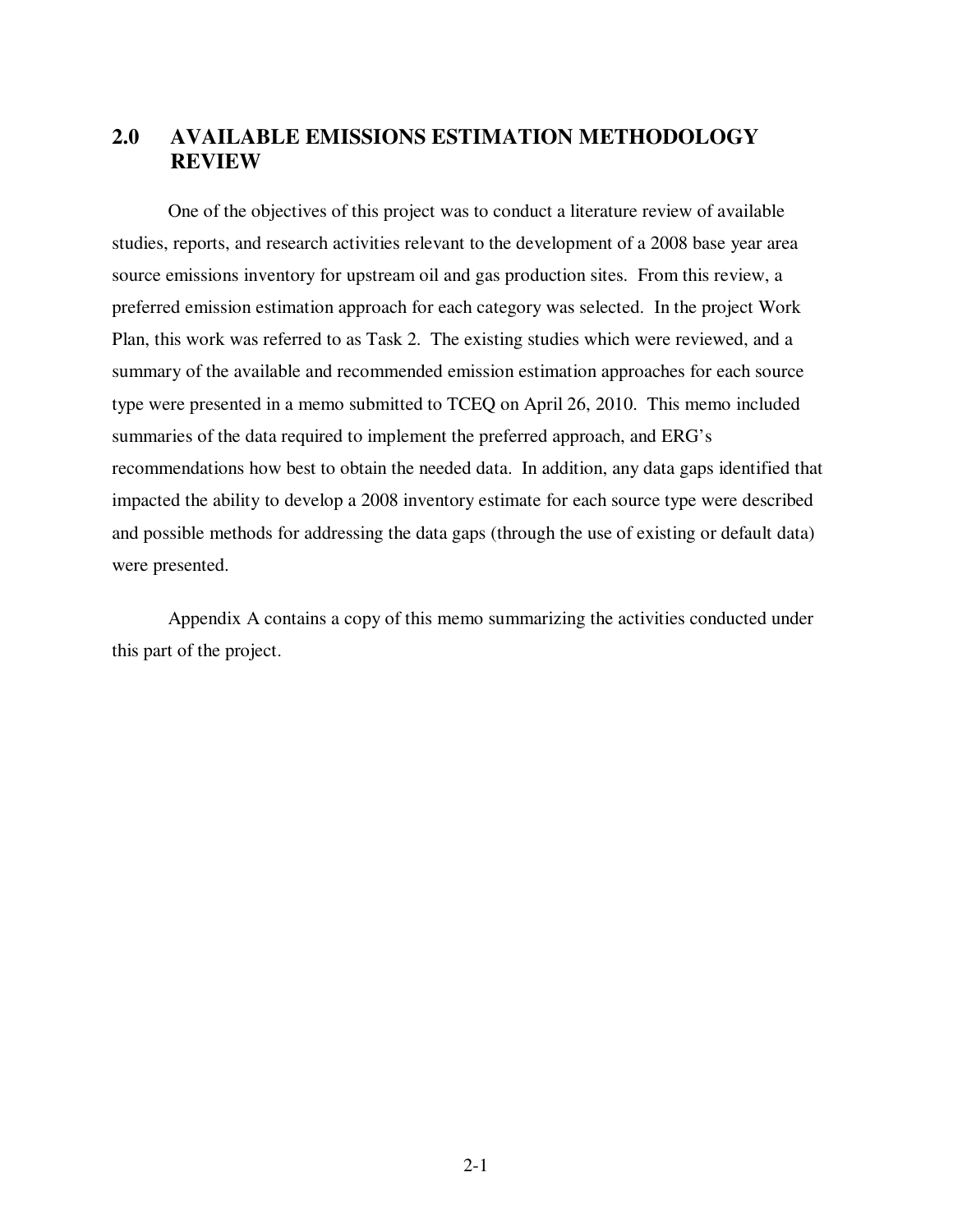# **3.0 IDENTIFICATION OF OIL AND GAS OWNERS/OPERATORS AND SURVEY DEVELOPMENT**

 As mentioned above, one of the objectives of this project was the development of survey materials that may be used to obtain the detailed, source-specific data needed to estimate countylevel emissions for each source type. Additionally, identification of the producers of oil and gas for each county was needed to assist in possible future implementation of a field survey to obtain the required data. In the project Work Plan, this work was referred to as Task 3. Both of these objectives were met and this information was provided to TCEQ in a memo submitted on July 9, 2010.

 Appendix B contains a copy of this memo summarizing the activities conducted under this part of the project.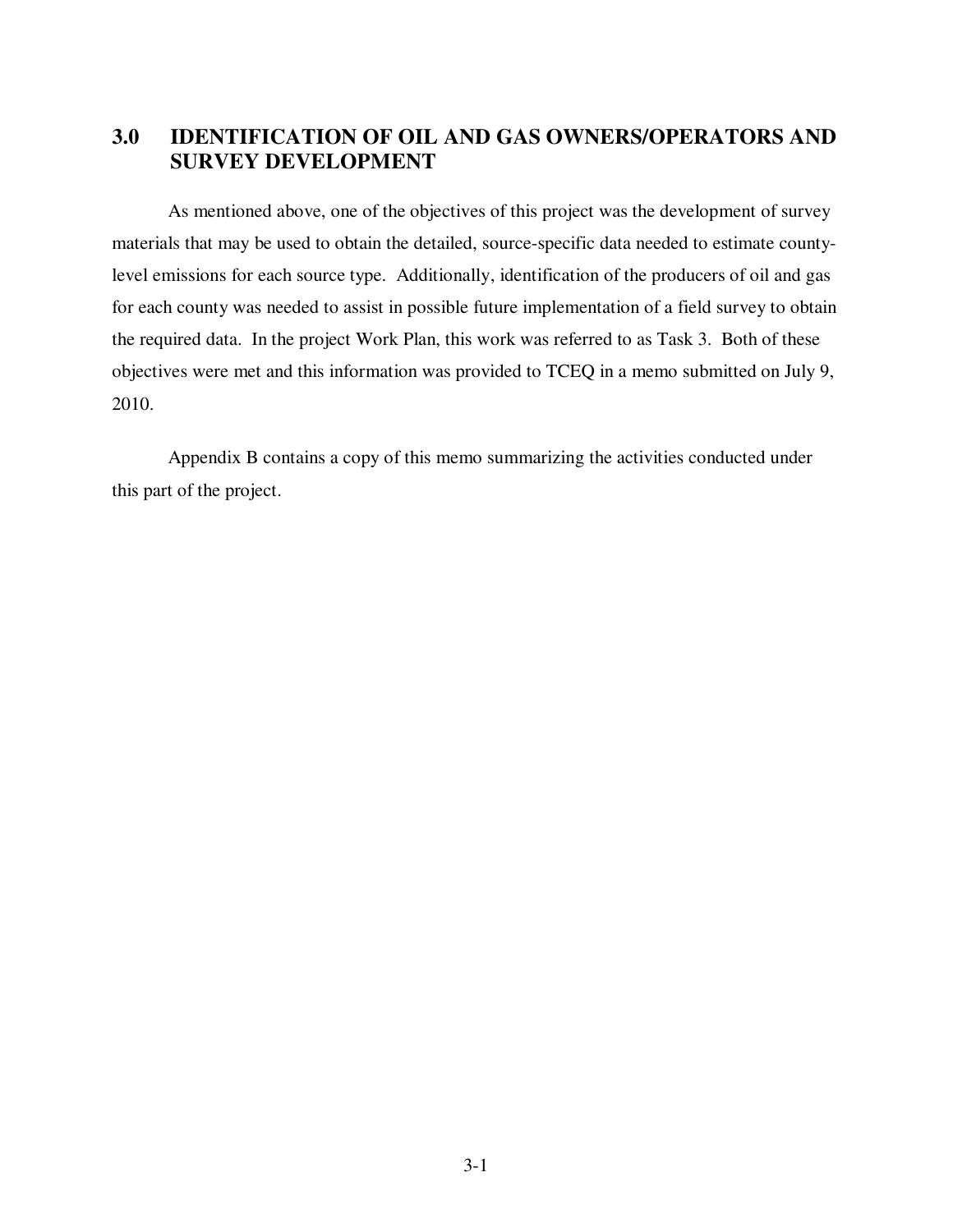# **4.0 EMISSIONS CALCULATION METHODOLOGY**

 This section presents a discussion of each source type included in the 2008 baseline area source emissions inventory of upstream oil and gas production sites. Each source type is discussed separately, including a process description, a description of the emissions estimation methodology used to calculate emissions, a description of the derivation of all activity data and input parameters used in the calculation, presentation of all data used in the calculation, the equations used to calculate emissions for each source type, and an example calculation for each source type.

#### **4.1 Compressor Engines**

 $\overline{a}$ 

 Natural gas fueled spark-ignited internal combustion engines are normally used to drive gas field compressors. The compressors are used to boost the pressure of well-head natural gas so that it can be injected into higher pressure gathering lines. These compressor engines burn well-head natural gas and can represent a significant  $NO<sub>x</sub>$  area emissions source category as they generally operate 8,760 hours per year with minimum down-time.

 Emissions from compressor engines were calculated using a methodology similar to that employed in the Houston Advanced Research Council's (HARC) study "Natural Gas Compressor Engine Survey and Engine  $NO<sub>x</sub>$  Emissions at Gas Production Facilities" (HARC,  $2005$ ).<sup>1</sup> For this 2008 inventory, the calculation methodology uses annual natural gas production by county along with vender-derived county-level emission factors to determine emissions from compressor engines at gas production facilities. ERG combined engine data from the HARC study with two 2007 TCEQ engine surveys conducted on the counties located in the Dallas - Forth Worth (DFW) metropolitan area and Southeast Texas. The two TCEQ surveys were completed as efforts to amend the state clean air plan for ozone. Engine operators reported engine models and sizes, and other data to TCEQ. Using these data, ERG calculated countylevel emissions from compressor engines with the following equation:

 $1$  The HARC 2005 report was updated in 2006 to include more engine size categories and to add the year 2000 to the previous inventory; however, these updates did not change the calculation methodology used in the original 2005 report.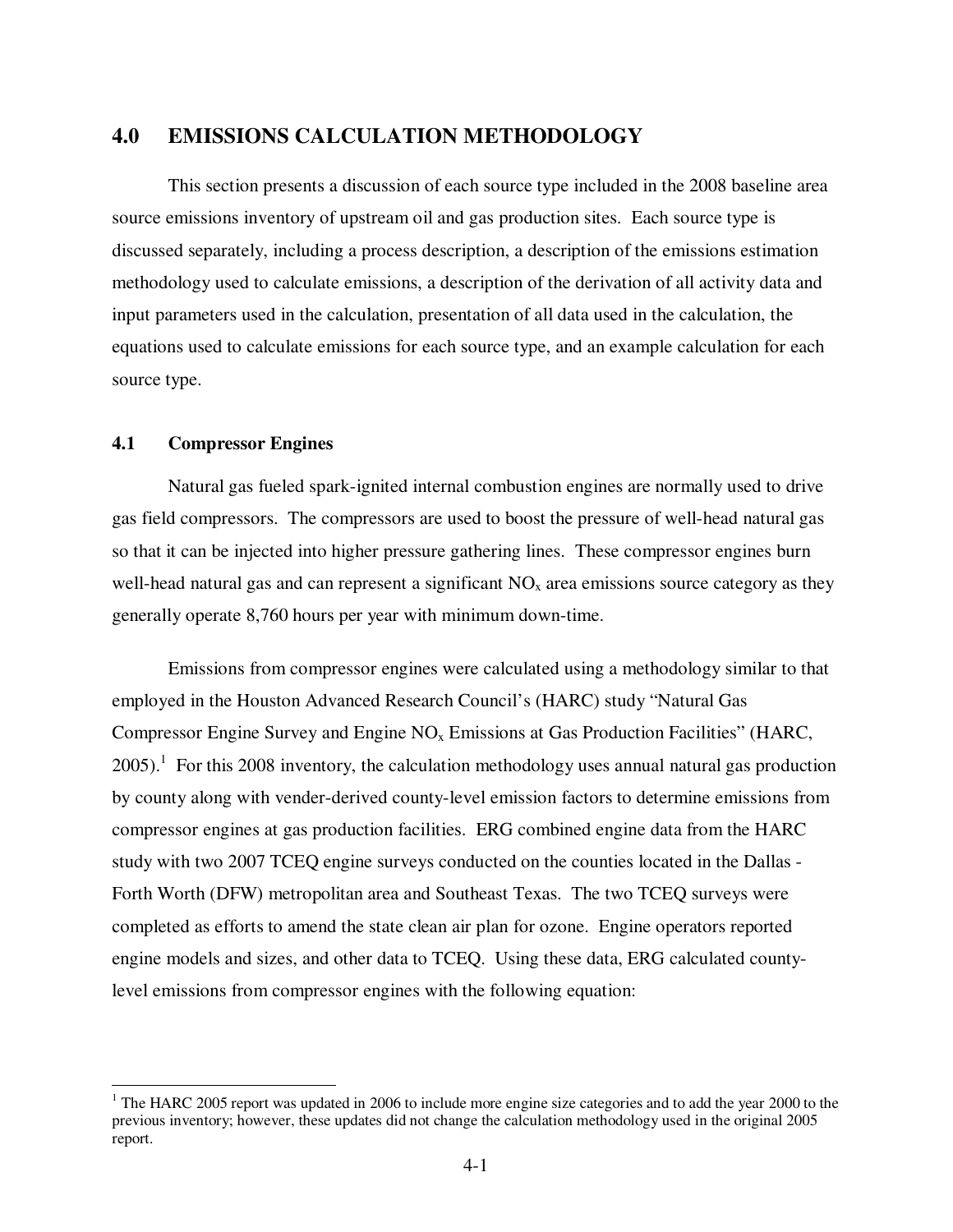$$
E_{ik} = TGP_i \times \left(\frac{F_{1i} * F_{2j} * EF_{jk} * C_i}{907,180}\right)
$$

where:

 $E_{ik}$  is the emissions for county i, and pollutant k  $[tons/yr]$  $TGP_i$  is the total gas production in county i [Mscf/yr]  $F_{1i}$  is the fraction of wells requiring compression in county i  $F_{2i}$  is the fraction of compression load represented by engines of type j  $EF_{ik}$  is the emission factor for engine type j, and pollutant k [g/Hp-hr]  $C_i$  is the compression requirements for county i [Hp-hr/Mscf] 907,180 is the conversion factor from grams to tons of emissions

#### Total gas production in county i, *TGPi*:

 Natural gas production data by county (*TGPi*) was provided for 2008 by the TRC for 241 counties. Burnet, Castro, Collin, Comal, Dallam, Deaf Smith, Delta, El Paso, Gillespie, Hall, Kendall, Lamar, Llano, Mason, Parmer, Presidio, Randall, San Saba, and Swisher counties had no gas or oil production in 2008.

### Fraction of wells requiring compression in county i, *F*1*<sup>i</sup>*:

 Upon initial well completion, not all wells require compression. Therefore, the fraction of wells requiring compression  $(F_{1i})$  was estimated in the HARC study as the fraction of active wells greater than one year old. Using the same assumption for this 2008 inventory, ERG determined the fraction of wells active in 2008 that were greater than one year old using the following equation:

Fraction of Wells > 1 Year Old = 
$$
1 - \left( \frac{\text{(Wells Complete in 2007)}}{\text{(Total Active Wells on February 5, 2008)}} \right)
$$

 For each Texas Railroad Commission (TRC) District, results are shown in Table 4-1. ERG determined the number of wells completed in 2007 using TRC annual drilling, completion, and plugging summaries which are available at:

http://www.rrc.state.tx.us/data/drilling/drillingsummary/index.php. Total active wells by district for January 1, 2008 are not readily available from the TRC website; therefore, in order to determine total active wells, ERG used gas well distribution data showing the number of regular producing gas wells by county. Gas well distribution data by county is only available from the TRC website on a bi-annual (February and September) basis and can be found at: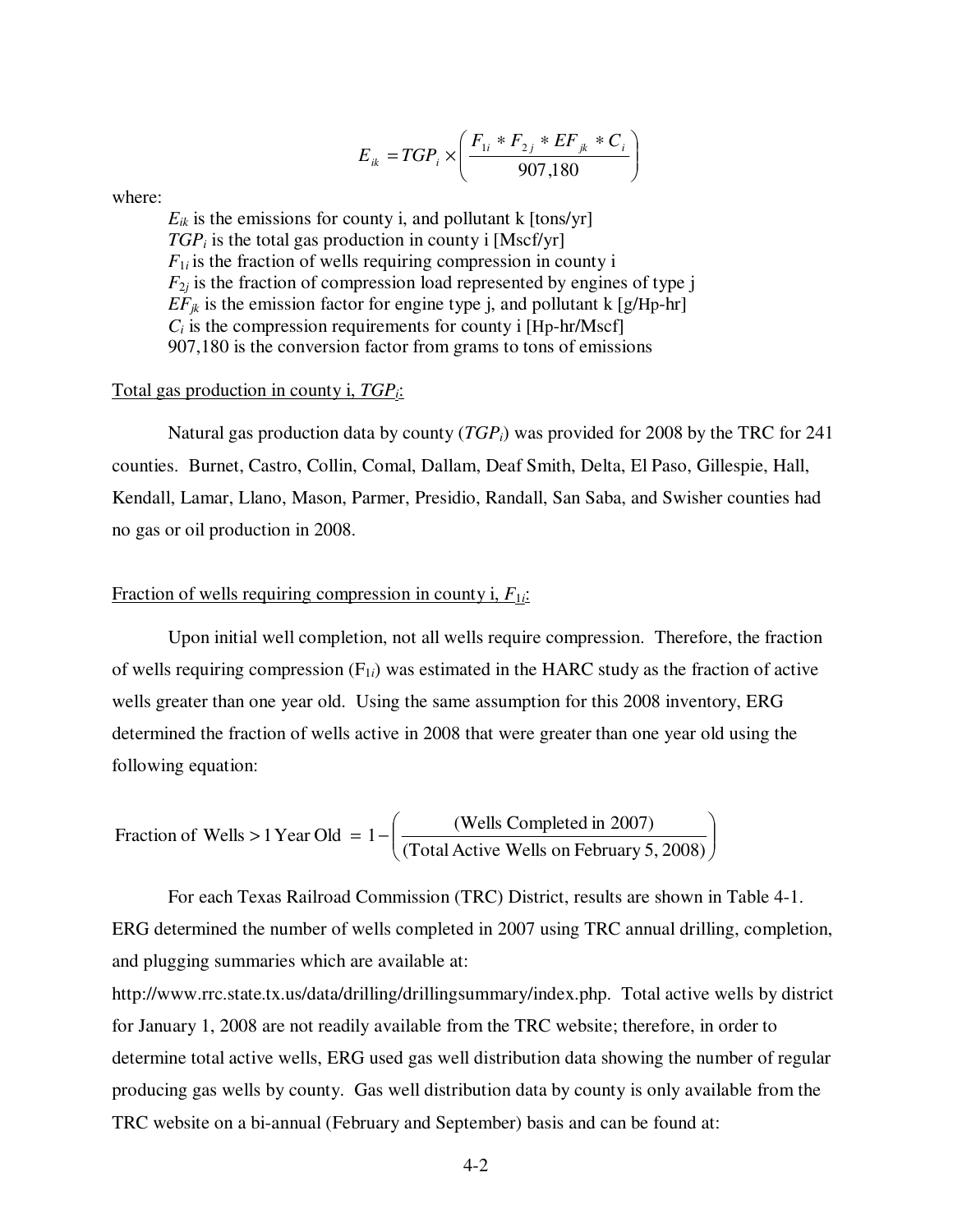http://www.rrc.state.tx.us/data/wells/wellcount/index.php. Using the February 2008 TRC report, ERG summed the county specific numbers for regular producing gas wells by TRC district.

 The fraction of wells greater than one year old are likely to be slightly different than what is shown below because each well that was completed in 2007 could have been completed on any day of that year. Using the methodology explained above, ERG has assumed that all wells completed in 2007 were completed on February 5, 2007. ERG applied the fractions shown in the Table 4-1 to the counties in each respective district.

| <b>TRC</b><br><b>District</b> | <b>Wells Completed</b><br>in 2007 | <b>Total Active Wells</b><br>on February 5, 2008 | <b>Fraction of Wells</b><br>$>1$ Year Old $(F_{1i})$ |
|-------------------------------|-----------------------------------|--------------------------------------------------|------------------------------------------------------|
|                               | 176                               | 2,513                                            | 0.9300                                               |
| $\overline{2}$                | 515                               | 3,293                                            | 0.8436                                               |
| 3                             | 317                               | 3,977                                            | 0.9203                                               |
| $\overline{4}$                | 1,070                             | 13,098                                           | 0.9183                                               |
| 5                             | 644                               | 7,008                                            | 0.9081                                               |
| 6                             | 1,957                             | 13,706                                           | 0.8572                                               |
| 7B                            | 121                               | 6,769                                            | 0.9821                                               |
| 7C                            | 947                               | 13,101                                           | 0.9277                                               |
| 8                             | 225                               | 3,909                                            | 0.9424                                               |
| <b>8A</b>                     | 36                                | 265                                              | 0.8642                                               |
| 9                             | 1,781                             | 7,739                                            | 0.7699                                               |
| 10                            | 854                               | 12,647                                           | 0.9325                                               |
| Total                         | 8,643                             | 88,025                                           | 0.9018                                               |

**Table 4-1. Fraction of Wells >1 Year Old** 

#### Fraction of compression load represented by engines of type j,  $F_{2i}$ :

Fraction of compression load by engine type  $(F_{2i})$  was determined by the HARC report for eight engine types (i.e. 2-cycle lean, 50-499 Hp; 4-cycle lean, 50-499 Hp; etc.) in three areas categorized by their attainment status, including the Texas attainment areas, the Houston nonattainment area, and the Dallas nonattainment area. For this 2008 inventory, in an effort to achieve more accurate emissions data results, ERG combined data from the two 2007 TCEQ engine surveys with the HARC survey data and determined the distribution or fraction of compression load by engine type for the most reported engines (comprising 80% of the population) for each of the three categories used in the HARC report.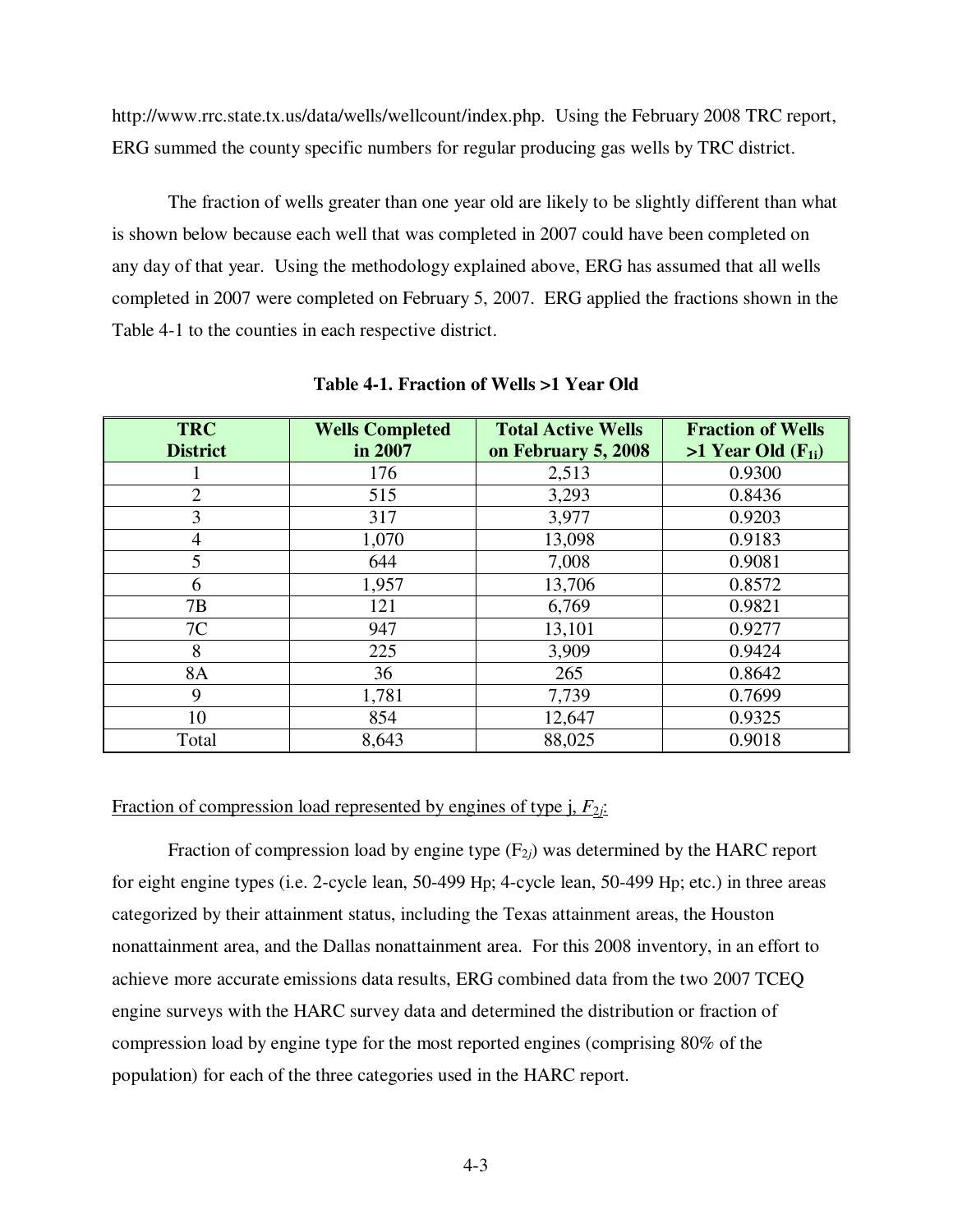In order to prevent duplication, 103 engines from the HARC study were removed prior to combining the data with the two 2007 TCEQ engine surveys. These engines were removed because they were located in thirteen counties (Austin, Ellis, Hardin, Houston, Jasper, Jefferson, Newton, Polk, San Augustine, San Jacinto, Trinity, Tyler, and Walker) that overlapped with the 2007 survey data. The 2007 data had a greater population (335) of engines for these counties than the HARC study. ERG also removed the following engines from the two 2007 TCEQ engine survey data sets:

- Fifty-five engines from the DFW survey and two engines from the Southeast survey that lacked engine characteristic data;
- Two engines from the HARC study that were labeled as electric motors;
- Three engines from the HARC study that were identified as not being located at a gas well; and
- One engine from the DFW survey identified as no longer operational.

 After combining the data sets (and removing certain engines as discussed above), a total of 2,880 engines were included for the analysis as detailed in Table 4-2 below.

| <b>Specific Survey</b> | <b>Number of Engines</b> |
|------------------------|--------------------------|
| <b>HARC Survey</b>     | .252                     |
| 2007 TCEO DFW Survey   |                          |
| 2007 TCEQ SE Survey    | 307                      |
| Total                  | 2,880                    |

### **Table 4-2. Engine Count by Survey**

 In order to ensure engines were grouped appropriately, ERG performed extensive internet research as well as phone interviews with engine manufactures to standardize engine make and model naming conventions. Additionally, some assumptions were made such as all Caterpillar engines reported in the survey data are natural gas fired (many respondents had reported engine models without using the term "G" in front of the model number which defines the engine as a natural gas fired engine). ERG also assumed that any potential (future) engines identified in the 2007 DFW survey would be located in the Dallas nonattainment area. Minor gap-filling was also performed on the combined dataset which included completing any empty "Engine Cycle (2 or 4)" data fields based on the known engine make and model.

 Using the combined dataset, ERG determined an average size (horsepower) for each specific engine model and then calculated the fraction of compression load by engine type  $(F_{2i})$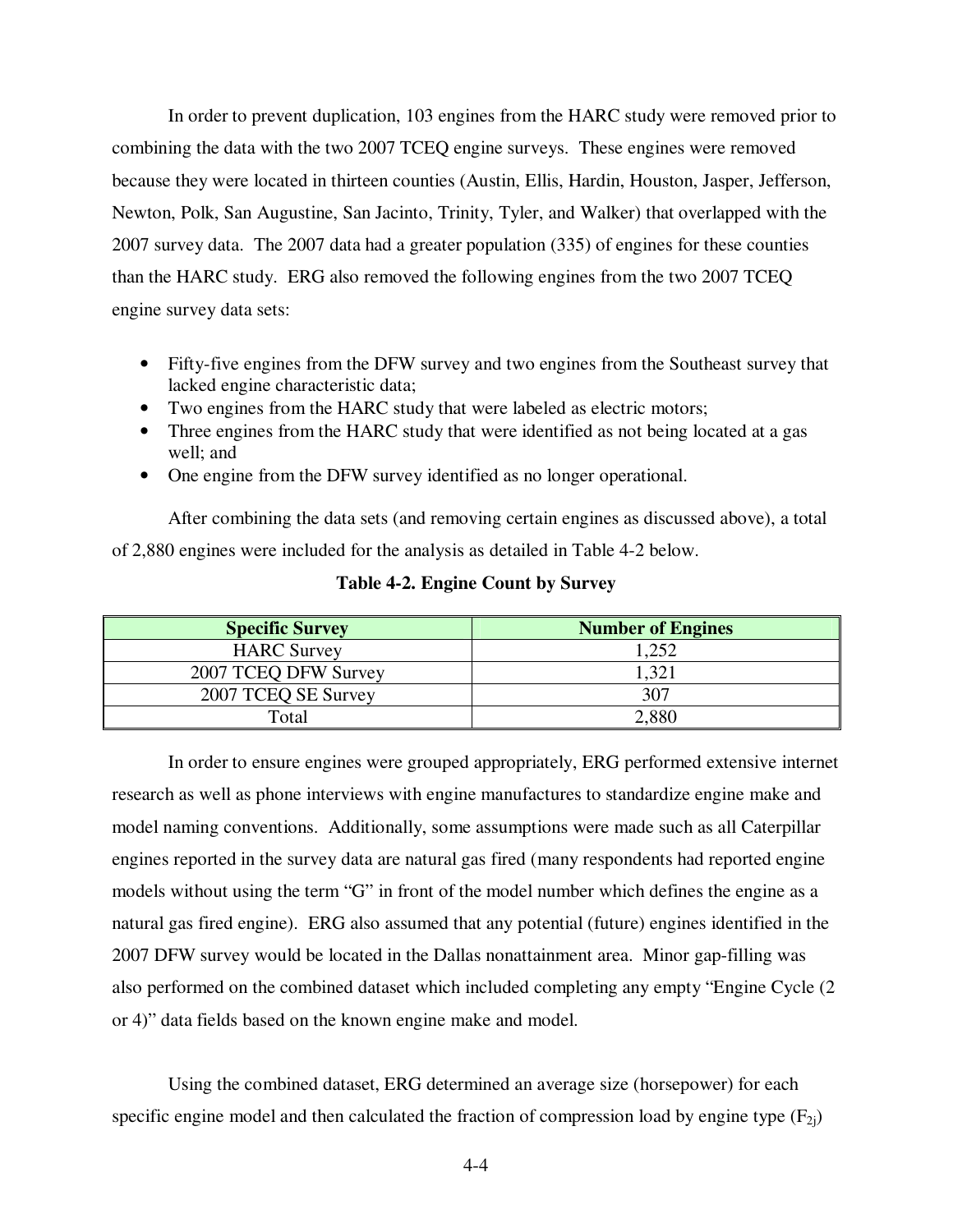for three categories (Texas attainment areas, the Dallas nonattainment area, and the Houston nonattainment area) as shown in Tables 4-3 through 4-5. Due to minimal engine data in the Jefferson, Hardin, and Orange nonattainment counties, these counties were combined into the Houston nonattainment area.

#### Emission factor for engine type j, and pollutant k, *EFjk*:

 Emission factors for each unique engine make and model (based on approximately the top 80% most reported engines in each of the three attainment status categories) are shown in Tables 4-3 through 4-5. The  $NO<sub>x</sub>$ , CO, and VOC emission factors for the engines located in attainment counties (Table 4-3) were each determined through extensive internet research as well as phone interviews with specific engine manufactures. Manufacture emissions data was averaged across all performance data given for a specific engine.

 $NO<sub>x</sub>$  emission factors for the engines located in nonattainment counties (Table 4-5) are based on Texas's rules for the Houston-Galveston-Brazoria eight-hour ozone nonattainment area (30 TAC, Chapter 117, Subchapter D, Division 1 and 2). These rules regulate certain minor sources of  $NO<sub>x</sub>$ , including some stationary, gas-fired reciprocating internal combustion engines. Considering the Houston-Galveston-Brazoria rule, all stationary, gas-fired reciprocating internal combustion engines greater than 50 horsepower are restricted to 0.5 g/Hp-hr. Considering the Dallas-Fort Worth rule, rich burn engines greater than 50 horsepower are restricted to 0.5 g/Hphr, lean burn engines installed or moved before June 1, 2007 are limited to 0.7 g/Hp-hr, and lean burn engines installed or moved after June 1, 2007 are limited to 0.5 g/Hp-hr. ERG calculated that ~16% percent of lean burn engines operating in DFW counties in 2008 could have potentially been installed after June 1, 2007. Therefore, an adjusted  $NO<sub>x</sub>$  emission factor of 0.67 g/Hp-hr  $[(0.50 * .16) + (0.70 * .84)]$  was applied to any lean burn engines in Table 4-4. However, the compliance date for the Dallas-Fort Worth rule was not until after 2008, therefore the attainment area  $NO<sub>x</sub>$  emission factor in Table 4-3 was used for these counties for this 2008 base year inventory.

 CO and VOC emission factors for the engines located in nonattainment counties (Tables 4-4 and 4-5) were determined through extensive internet research as well as phone interviews with specific engine manufactures. However, ERG assumed any four stroke rich burn engine, greater than 50 Hp and located in a nonattainment area, would have non-selective catalytic

4-5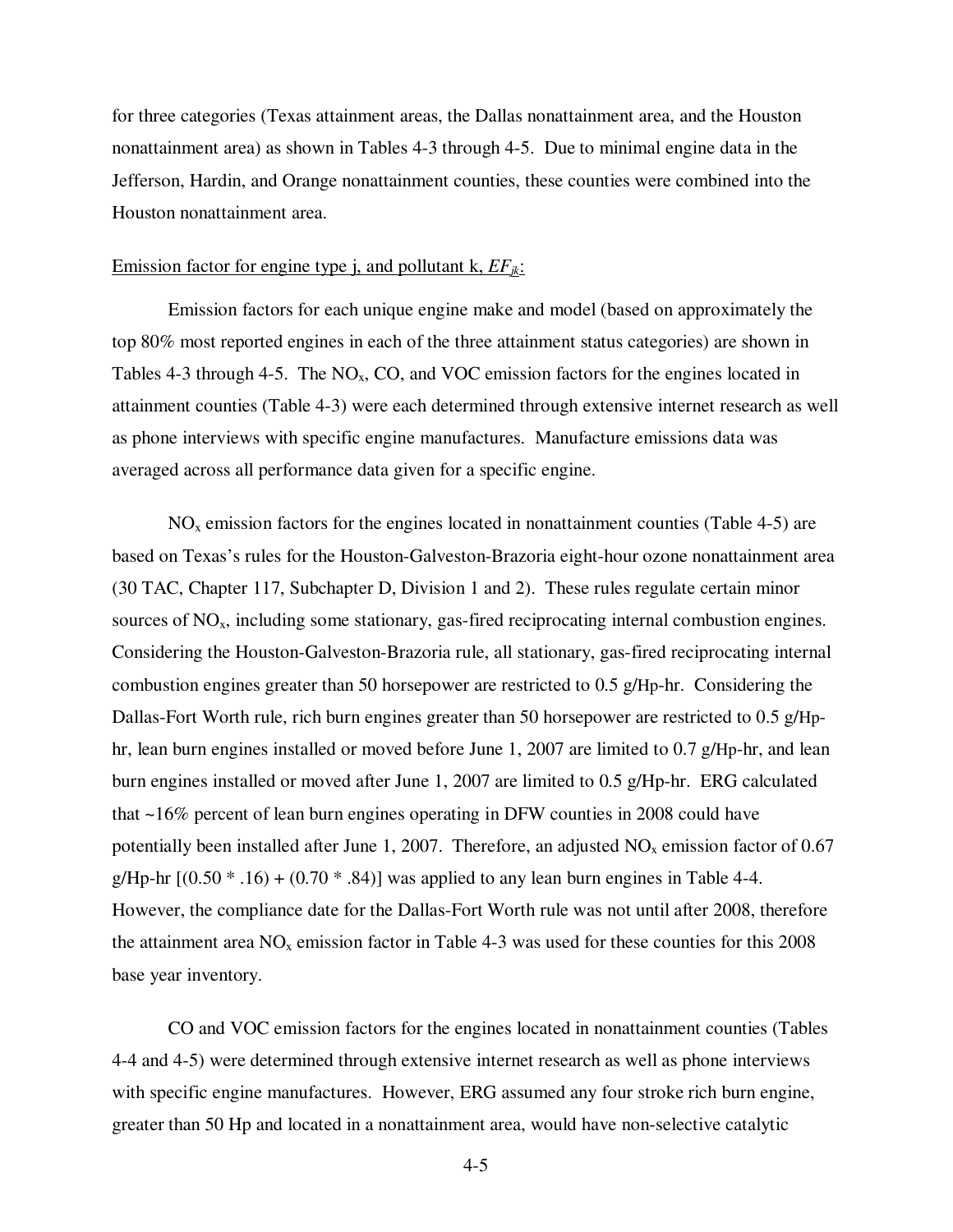|                                 |                           | <b>Number of</b>                | <b>Engine</b>      | <b>Compression</b>                       | <b>Fuel Consumption</b> |           |         |                  | Emission Factor ( $EF_{ik}$ ) (g/Hp-hr) |                 |
|---------------------------------|---------------------------|---------------------------------|--------------------|------------------------------------------|-------------------------|-----------|---------|------------------|-----------------------------------------|-----------------|
| <b>Engine Make &amp; Model</b>  | <b>SCC</b>                | <b>Engines</b><br>[Lean / Rich] | Horsepower<br>(Hp) | <b>Load by Engine</b><br>Type $(F_{2i})$ | (MMBtu/Hp-hr)           | <b>PM</b> | NOx     | CO               | <b>VOC</b>                              | SO <sub>2</sub> |
| <b>CAT G3306 NA</b>             | 2310021302                | 0/165                           | $\overline{145}$   | 8.98%                                    | 0.007775                | 3.35E-02  | 13.48   | 13.46            | 0.22                                    | 2.07E-03        |
| CAT G3304 NA                    | 2310021302                | 0/130                           | 95                 | 4.64%                                    | 0.007567                | 3.26E-02  | 21.08   | 1.6              | 0.24                                    | 2.02E-03        |
| Wauk VRG330                     | 2310021302                | 0/107                           | 68                 | 2.73%                                    | 0.008038                | 3.46E-02  | 12.951  | 1.104            | $0.05^{(1)}$                            | 2.14E-03        |
| CAT G3306 TA                    | 2310021302                | 0/67                            | 203                | 5.11%                                    | 0.008098                | 3.49E-02  | 16.57   | 16.57            | 0.12                                    | 2.16E-03        |
| Wauk F817 G                     | 2310021302                | 0/42                            | 87                 | 1.37%                                    | 0.007253                | 3.13E-02  | 16.0    | 1.0              | $1.7^{(2)}$                             | 1.93E-03        |
| AJAX DPC-60                     | 2310021102                | 39/0                            | 58                 | $0.85\%$                                 | 0.009000                | 1.57E-01  | 4.4     | 1.7              | 0.8                                     | 2.40E-03        |
| AJAX DPC-115                    | 2310021102<br>/2310020600 | 31/2                            | 110                | 1.36%                                    | 0.009000                | 1.57E-01  | 4.4     | 2.4              | 0.9                                     | 2.40E-03        |
| <b>Wauk F1197 G</b>             | 2310021302                | 0/32                            | 183                | 2.20%                                    | 0.007253                | 3.13E-02  | 20.0    | 1.0              | $0.20^{(1)}$                            | 1.93E-03        |
| CAT G3406 NA <sup>(3)</sup>     | 2310021302                | 0/31                            | 290                | 3.37%                                    | 0.007407                | 3.19E-02  | 23.2267 | 6.14             | 0.17                                    | 1.98E-03        |
| CAT G3516 TALE                  | 2310021203                | 30/0                            | 1245               | 14.02%                                   | 0.007365                | 2.58E-04  | 2.0     | 1.805            | 0.28                                    | 1.96E-03        |
| CAT G3306 NA HCR <sup>(4)</sup> | 2310021302                | 0/29                            | $\overline{145}$   | 1.58%                                    | 0.007775                | 3.35E-02  | 13.48   | 13.46            | 0.22                                    | 2.07E-03        |
| AJAX DPC-360                    | 2310021102<br>/2310020600 | 27/1                            | 346                | 3.64%                                    | 0.008400                | 1.46E-01  | 6.3     | 1.4              | 1.0                                     | 2.24E-03        |
| AJAX DPC-180                    | 2310021102                | 28/0                            | 173                | 1.82%                                    | 0.008400                | 1.46E-01  | 6.3     | 1.4              | 1.0                                     | 2.24E-03        |
| AJAX DPC-140                    | 2310021102                | 26/0                            | 134                | 1.31%                                    | 0.008200                | 1.43E-01  | 10.5    | 1.3              | 0.7                                     | 2.19E-03        |
| AJAX DPC-280                    | 2310021102                | 25/0                            | 269                | 2.52%                                    | 0.008200                | 1.43E-01  | 11.4    | $\overline{1.3}$ | 0.7                                     | 2.19E-03        |
| Wauk VRG220 <sup>(5)</sup>      | 2310021301                | 0/24                            | 45                 | 0.41%                                    | 0.008038                | 3.46E-02  | 12.951  | 1.104            | $0.05^{(1)}$                            | 2.14E-03        |
| AJAX DPC-80                     | 2310021102                | 22/0                            | $\overline{77}$    | 0.64%                                    | 0.008900                | 1.55E-01  | 4.4     | 2.8              | 0.9                                     | 2.37E-03        |
| CAT G342 NA <sup>(6)</sup>      | 2310021302                | 0/21                            | $\overline{225}$   | 1.77%                                    | 0.008588                | 3.70E-02  | 0.101   | 0.317            | 0.086(1)                                | 2.29E-03        |
| AJAX C-42                       | 2310021101<br>/2310020600 | 19/1                            | 40                 | 0.30%                                    | 0.009900                | 1.72E-01  | 4.4     | 3.3              | 0.8                                     | 2.64E-03        |
| <b>GEMINI G26</b>               | 2310021301                | 0/19                            | $\overline{26}$    | 0.19%                                    | 0.008038                | 3.46E-02  | 12.951  | 1.104            | $0.05^{(1)}$                            | 2.14E-03        |
| Wauk L7042 GL <sup>(7)</sup>    | 2310021203                | 19/0                            | 1357               | 9.68%                                    | 0.007238                | 2.53E-02  | 1.0     | 2.85             | $0.95^{(1)}$                            | 1.93E-03        |
| CAT G342 TA <sup>(6)</sup>      | 2310021302                | 0/16                            | 225                | 1.35%                                    | 0.008588                | 3.70E-02  | 0.101   | 0.317            | $0.086^{(1)}$                           | 2.29E-03        |
| Wauk VRG310 $(5)$               | 2310021302                | 0/16                            | 68                 | 0.41%                                    | 0.008038                | 3.46E-02  | 12.951  | 1.104            | $0.05^{(1)}$                            | 2.14E-03        |
| CAT G399 TA <sup>(10)</sup>     | 2310021403                | 0/16                            | 802                | 4.82%                                    | 0.008710                | 3.75E-02  | 0.7756  | 0.1592           | $0.0086^{(8)}$                          | 2.32E-03        |
| Wauk L7042 GSI <sup>(10)</sup>  | 2310021403                | 0/15                            | 1357               | 7.64%                                    | 0.007558                | 3.26E-02  | 1.6     | 1.3              | $0.025$ <sup>(1)</sup>                  | 2.02E-03        |
| CAT G398 TA <sup>(9, 10)</sup>  | 2310021403                | 0/15                            | 605                | 3.41%                                    | 0.008710                | 3.75E-02  | 0.7756  | 0.1592           | $0.0086^{(8)}$                          | 2.32E-03        |
| <b>CAT G3406 TA</b>             | 2310021302                | 0/14                            | 290                | 1.52%                                    | 0.007407                | 3.19E-02  | 23.2267 | 6.14             | 0.17                                    | 1.98E-03        |
| CAT G3512 TALE                  | 2310021203                | 14/0                            | 932                | 4.90%                                    | 0.007385                | 2.58E-04  | 2.0     | 2.04             | 0.295                                   | 1.97E-03        |
| CAT G3406 <sup>(11)</sup>       | 2310021302                | 0/14                            | 290                | 1.52%                                    | 0.007407                | 3.19E-02  | 23.2267 | 6.14             | 0.17                                    | 1.98E-03        |
| Wauk L7042 G <sup>(10)</sup>    | 2310021403                | 0/14                            | 961                | 5.05%                                    | 0.007180                | 3.09E-02  | 1.6     | 1.3              | $0.025$ <sup>(1)</sup>                  | 1.91E-03        |

# **Table 4-3. Emission Factor Data for Texas Attainment Areas**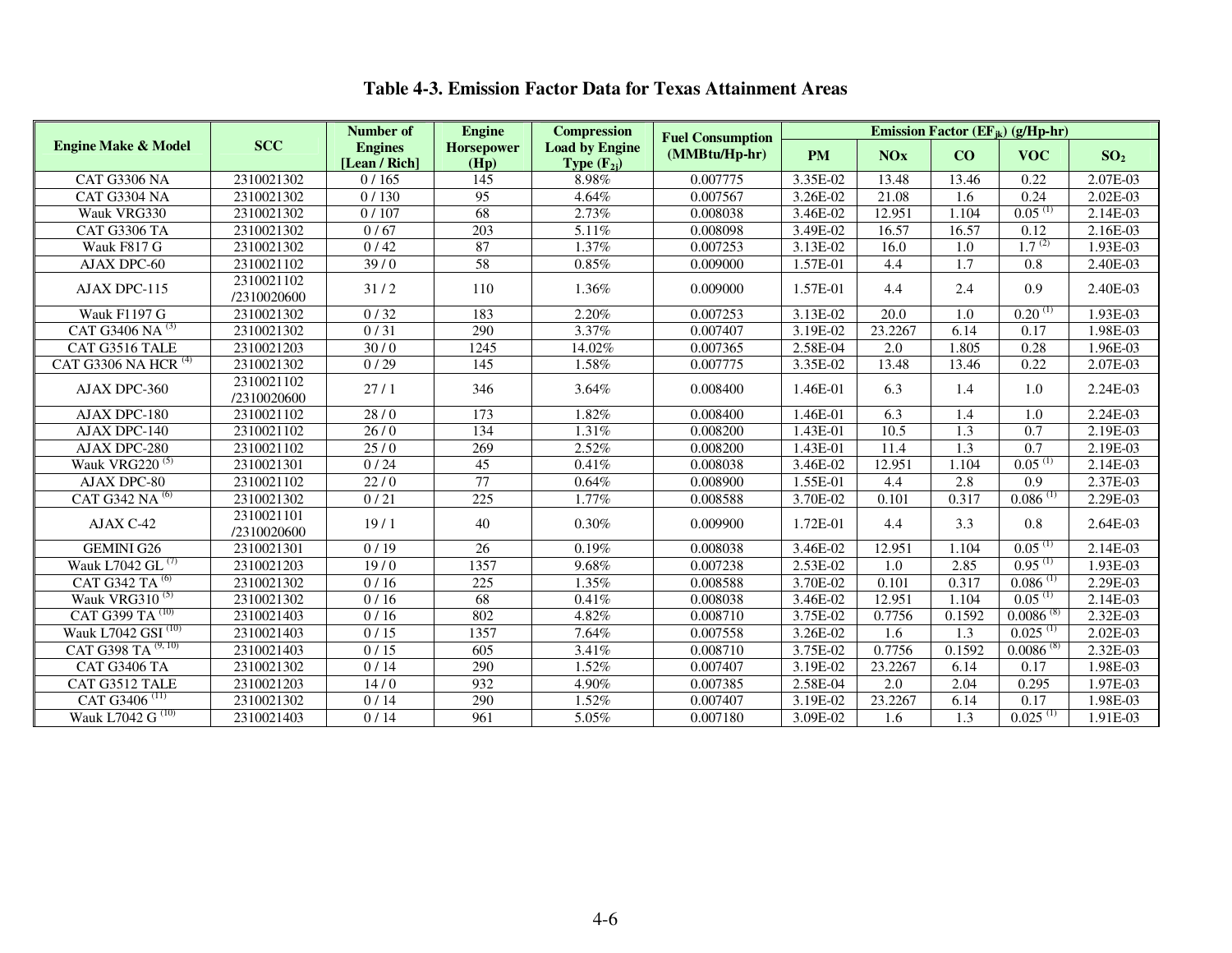# **Table 4-3. Emission Factor Data for Texas Attainment Areas (Cont.)**

|                                |                           |                                 | <b>Engine</b>             | Compression<br><b>Fuel Consumption</b>          |                                | Emission Factor ( $EF_{ik}$ ) (g/Hp-hr) |            |      |            |                 |
|--------------------------------|---------------------------|---------------------------------|---------------------------|-------------------------------------------------|--------------------------------|-----------------------------------------|------------|------|------------|-----------------|
| <b>Engine Make &amp; Model</b> | <b>SCC</b>                | <b>Engines</b><br>[Lean / Rich] | <b>Horsepower</b><br>(Hp) | <b>Load by Engine</b><br><b>Type</b> $(F_{2i})$ | (MMBtu/Hp-hr)                  | <b>PM</b>                               | <b>NOx</b> | CO   | <b>VOC</b> | SO <sub>2</sub> |
| AJAX DPC-230                   | 2310021102<br>/2310020600 | 10/1                            | 221                       | 0.91%                                           | 0.008700                       | $.52E-01$                               |            | 2.4  | 0.90       | $2.32E-03$      |
| <b>TOTAL</b>                   | $\sim$                    | 1082                            | $\sim$                    | 100%                                            | Weighted Average<br><b>EFs</b> | 0.04                                    | 7.57       | 3.85 | 0.35       | 2.07E-03        |

1. Non-Methane Hydrocarbon.

2. Total Hydrocarbon.

3. There is no emission factor data available distinguishing CAT G4306 NA from G3406 TA, thus it was assumed that emission factors were the same for both models.

4. There is no emission factor data available distinguishing CAT G3306 NA HCR from G3306 NA, thus it was assumed that emission factors were the same for both models.

5. Based on discussions with Waukesha, the VRG220 and VRG310 models have the same emission factors as the VRG330.

6. Emissions data based on AP-42 background document with no HAP control. Emission factor data did not differentiate between a G342 TA or NA engine, thus same emission factors were assumed for both models.

7. No emission factor data could be found for this engine. Because it is a 4-stroke and has similar horsepower to the Wauk VRG220, it was assumed that emission factors were the same for both models. 8. Assumed to be equal to CAT G342 NA.

9. No emission factor data could be found for this engine. Since it is a similar model manufactured in the same time period, it was assumed that emission factors were the same as CAT G399 TA.

10. Engines are documented as having non-selective catalytic reduction (NSCR) control technology. ERG has applied a 90% reduction to the emission factors for CO and VOC for these engines

11. There is some ambiguity in the survey data as to whether this engine is a CAT G3406 NA or TA; however, the emissions are the same for the G3406 TA and NA versions.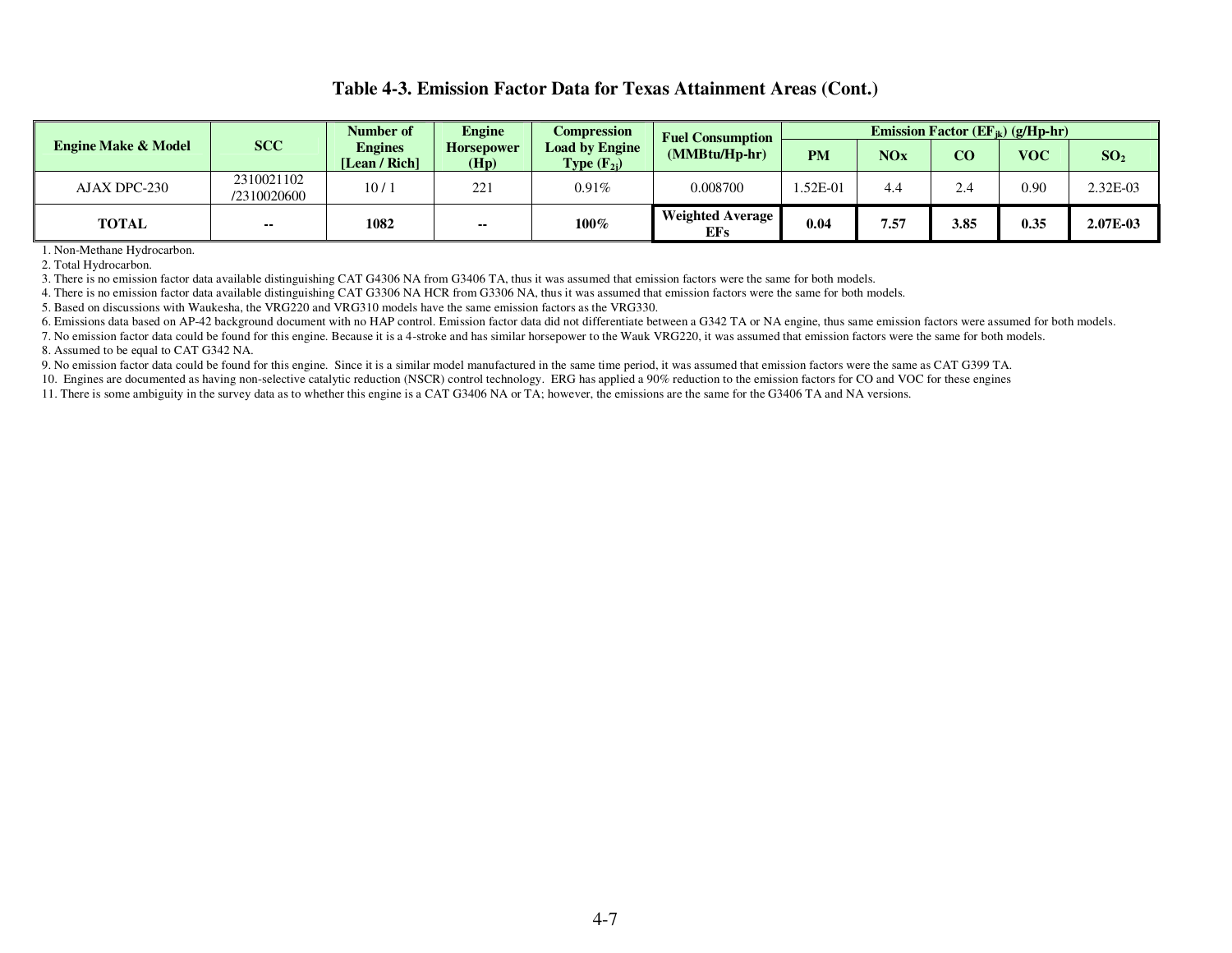|                                              |                           |                                                     |                                            | <b>Fraction of</b>                                                |                                                    | <b>Emission Factor (EF</b> <sub>ik</sub> ) ( $g$ /Hp-hr) |                                |                   |               |                 |
|----------------------------------------------|---------------------------|-----------------------------------------------------|--------------------------------------------|-------------------------------------------------------------------|----------------------------------------------------|----------------------------------------------------------|--------------------------------|-------------------|---------------|-----------------|
| <b>Engine Make &amp; Model</b>               | <b>SCC</b>                | <b>Number of</b><br><b>Engines</b><br>[Lean / Rich] | <b>Engine</b><br><b>Horsepower</b><br>(Hp) | <b>Compression</b><br>Load by<br><b>Engine Type</b><br>$(F_{2i})$ | <b>Fuel</b><br><b>Consumption</b><br>(MMBtu/Hp-hr) | <b>PM</b>                                                | NO <sub>x</sub> <sup>(1)</sup> | CO <sup>(1)</sup> | $VOC^{(1)}$   | SO <sub>2</sub> |
| <b>CAT G3306 NA</b>                          | 2310021402                | 0/281                                               | 145                                        | 6.10%                                                             | 0.007775                                           | 3.35E-02                                                 | 0.50                           | 1.346             | 0.022         | 2.07E-03        |
| CAT $\overline{G}3304$ NA HCR <sup>(2)</sup> | 2310021402                | 0/72                                                | 95                                         | 1.02%                                                             | 0.007567                                           | 3.26E-02                                                 | 0.50                           | 0.16              | 0.024         | $2.02E-03$      |
| Cummins G8.3                                 | 2310021402                | 0/64                                                | $\overline{112}$                           | 1.07%                                                             | 0.008228                                           | 3.55E-02                                                 | 0.50                           | 0.946             | $0.001^{(3)}$ | 2.19E-03        |
| CAT G3516 TALE                               | 2310021203                | 60/0                                                | 1245                                       | 11.18%                                                            | 0.007364                                           | 2.58E-04                                                 | 0.67                           | 1.805             | 0.28          | 1.96E-03        |
| CAT G3606 TALE LCR $(4)$                     | 2310021203                | 59/0                                                | 1835                                       | 16.21%                                                            | 0.006612                                           | $2.31E-04$                                               | 0.67                           | 2.5625            | 0.605         | 1.76E-03        |
| CAT G3306 NA HCR <sup>(5)</sup>              | 2310021402                | 0/58                                                | 145                                        | 1.26%                                                             | 0.007775                                           | 3.35E-02                                                 | 0.50                           | 1.346             | 0.022         | 2.07E-03        |
| Wauk L7044 GSI                               | 2310021403                | 0/50                                                | 1540                                       | 11.53%                                                            | 0.007665                                           | 3.30E-02                                                 | 0.50                           | 1.03              | $0.02^{(6)}$  | $2.04E-03$      |
| Wauk L5794 GSI                               | 2310021403                | 0/49                                                | 1265                                       | 9.28%                                                             | 0.007430                                           | 3.20E-02                                                 | 0.50                           | 0.88              | $0.03^{(3)}$  | 1.98E-03        |
| CAT G3304 NA                                 | 2310021402                | 0/46                                                | $\overline{95}$                            | 0.65%                                                             | 0.007567                                           | 3.26E-02                                                 | 0.50                           | 0.16              | 0.024         | 2.02E-03        |
| Wauk L7042 GSI                               | 2310021403                | 37/0                                                | 1357                                       | 7.52%                                                             | 0.007557                                           | 2.64E-04                                                 | 0.67                           | 13.0              | $0.25^{(3)}$  | $2.02E-03$      |
| CAT G3516                                    | 2310021203                | 0/29                                                | 1050                                       | 4.56%                                                             | 0.007700                                           | 3.32E-02                                                 | 0.50                           | 1.31              | $0.029^{(3)}$ | $2.05E-03$      |
| CAT G3516 TALE AFRC $(7)$                    | 2310021203                | 29/0                                                | 1245                                       | 5.41%                                                             | 0.007364                                           | 2.58E-04                                                 | 0.67                           | 1.805             | 0.28          | 1.96E-03        |
| Cummins 8.3 GTA                              | 2310021402                | 0/28                                                | 183                                        | 0.77%                                                             | 0.007380                                           | 3.18E-02                                                 | 0.50                           | 0.205             | $0.007^{(3)}$ | 1.97E-03        |
| CAT G3608 TALE                               | 2310021203                | 28/0                                                | 2408                                       | 10.09%                                                            | 0.006592                                           | 2.31E-04                                                 | 0.67                           | 2.56              | 0.5975        | 1.76E-03        |
| CAT G3606 TALE                               | 2310021203                | 26/0                                                | 1835                                       | 7.14%                                                             | 0.006612                                           | $2.31E-04$                                               | 0.67                           | 2.56              | 0.605         | 1.76E-03        |
| Cummins G5.9                                 | 2310021402                | 0/25                                                | 84                                         | 0.31%                                                             | 0.007914                                           | 3.41E-02                                                 | 0.50                           | 1.451             | $0.022^{(3)}$ | 2.11E-03        |
| AJAX DPC-180                                 | 2310021102/<br>2310020600 | 7/17                                                | 173                                        | 0.62%                                                             | 0.008400                                           | 1.46E-01                                                 | 0.55                           | 1.4               | 1.0           | 2.24E-03        |
| CAT G3306 TA                                 | 2310021402                | 0/19                                                | $\overline{203}$                           | 0.58%                                                             | 0.008098                                           | 3.49E-02                                                 | 0.50                           | 1.657             | 0.012         | $2.16E-03$      |
| CAT G3508 TALE                               | 2310021203                | 17/0                                                | 670                                        | 1.71%                                                             | 0.007510                                           | $2.63E-04$                                               | 0.67                           | 1.84              | 0.3           | 2.00E-03        |
| CAT G3512 TALE                               | 2310021203                | 17/0                                                | 932                                        | 2.37%                                                             | 0.007385                                           | 2.58E-04                                                 | 0.67                           | 2.04              | 0.295         | 1.97E-03        |
| AJAX DPC-140                                 | 2310021102/<br>2310020600 | 3/11                                                | 134                                        | 0.28%                                                             | 0.008200                                           | 1.43E-01                                                 | 0.54                           | 1.3               | 0.7           | 2.19E-03        |
| AJAX DPC-115                                 | 2310021102/<br>2310020600 | 5/8                                                 | 110                                        | 0.21%                                                             | 0.009000                                           | 1.57E-01                                                 | 0.57                           | 2.4               | 0.9           | 2.40E-03        |
| Wauk VRG330                                  | 2310021402                | 0/12                                                | 68                                         | 0.12%                                                             | 0.008038                                           | 3.46E-02                                                 | 0.50                           | 0.110             | $0.005^{(3)}$ | 2.14E-03        |
| <b>TOTAL</b>                                 | --                        | 1048                                                | $\overline{\phantom{a}}$                   | 100%                                                              | Weighted<br><b>Average EFs</b>                     | 0.02                                                     | 7.57                           | 2.62              | 0.30          | 1.93E-03        |

# **Table 4-4. Emission Factor Data for Dallas Nonattainment Areas**

1. ERG assumed any four stroke rich burn engine, greater than 50 Hp and located in a nonattainment area, would have non-selective catalytic reduction (NSCR) control technology. ERG has applied a 90% reduction to the emission factors for CO and VOC for these engines. As the compliance date for 30 TAC, Chapter 117, Subchapter D Division 2 is not until after 2008, the attainment area NOx emission factor is used.

2. There is no emission factor data available distinguishing CAT G3304 NA HCR from G3304 NA, thus it was assumed that emission factors were the same for both models.

3. Non-Methane Hydrocarbon.

 4. There is no emission factor data available distinguishing CAT G3606 TALE LCR from G3606 TALE, thus it was assumed that emission factors were the same for both models. Furthermore, although data received from the 2007 DFW survey reported the CAT G3606 TALE LCR model has a rich burn engine; based on further research, ERG determined that this engine is a lean burn engine.

5. There is no emission factor data available distinguishing CAT G3306 NA HCR from G3306 NA, thus it was assumed that emission factors were the same for both models.

6. Value is estimated because no data is available.

7. There is no emission factor data available for this model engine with an air fuel ratio control, thus emission factors were assumed to be the same as the CAT G3516 TALE. Furthermore, several of these engines were reported as rich burn in the data received from the 2007 DFW survey; however, based on further research, ERG determined that this engine can only be a lean burn engine.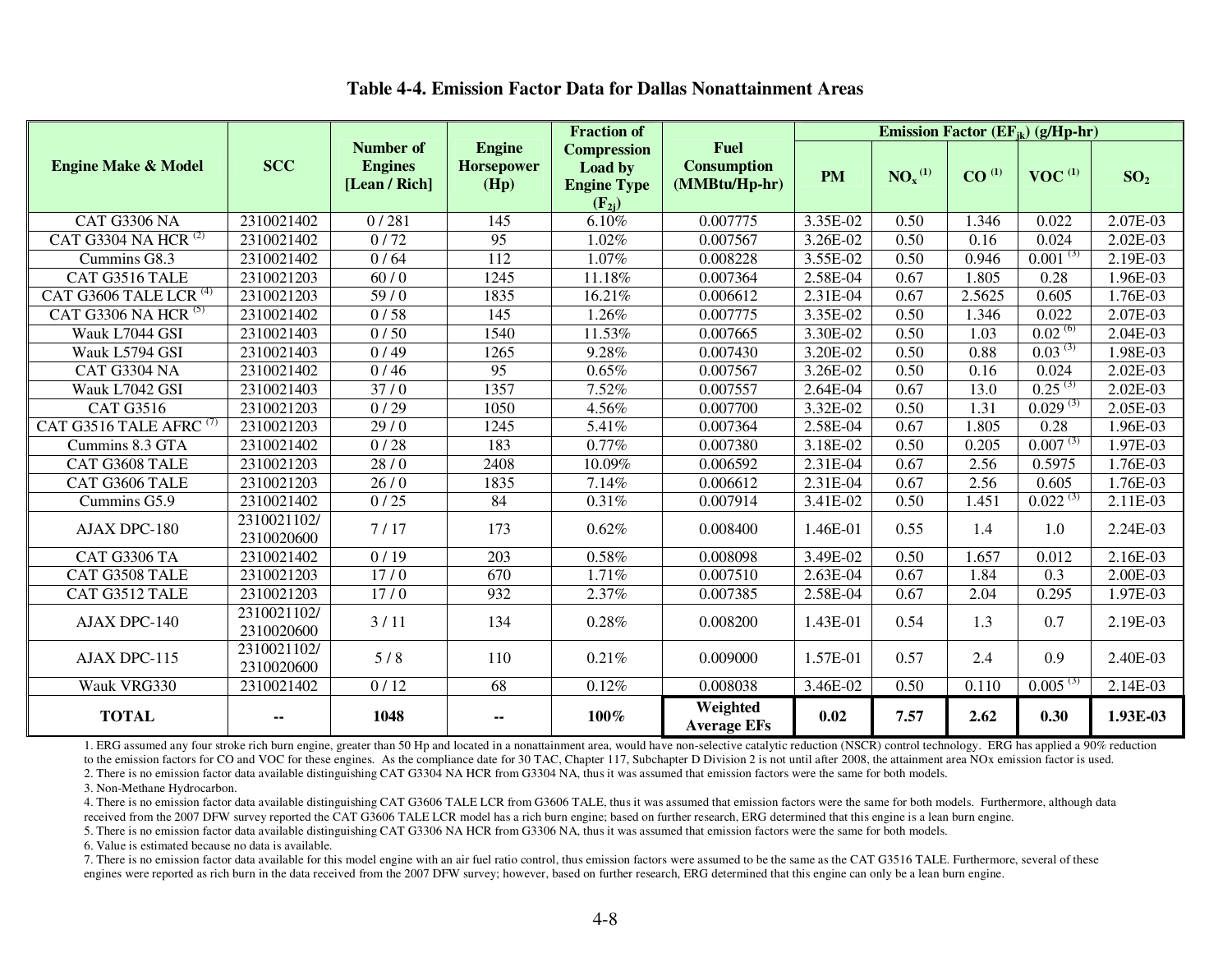|                                |            |                                              |                                            | <b>Fraction of</b>                                                       |                                                    | Emission Factor (EF <sub>ik</sub> ) (g/Hp-hr) |                |                   |               |                 |  |
|--------------------------------|------------|----------------------------------------------|--------------------------------------------|--------------------------------------------------------------------------|----------------------------------------------------|-----------------------------------------------|----------------|-------------------|---------------|-----------------|--|
| <b>Engine Make &amp; Model</b> | <b>SCC</b> | Number of<br><b>Engines</b><br>[Lean / Rich] | <b>Engine</b><br><b>Horsepower</b><br>(Hp) | <b>Compression</b><br><b>Load by</b><br><b>Engine Type</b><br>$(F_{2i})$ | <b>Fuel</b><br><b>Consumption</b><br>(MMBtu/Hp-hr) | <b>PM</b>                                     | $NO_x^{(1)}$   | CO <sup>(1)</sup> | $VOC^{(1)}$   | SO <sub>2</sub> |  |
| CAT G3304 NA                   | 2310021402 | 0/26                                         | 95                                         | 5.49%                                                                    | 0.007567                                           | 3.26E-02                                      | 0.50           | 0.16              | 0.024         | 2.02E-03        |  |
| <b>CAT G3306 NA</b>            | 2310021402 | 0/24                                         | 145                                        | 7.73%                                                                    | 0.007775                                           | 3.35E-02                                      | 0.50           | 1.346             | 0.022         | 2.07E-03        |  |
| Wauk VRG330                    | 2310021402 | 0/23                                         | 68                                         | 3.47%                                                                    | 0.008038                                           | 3.46E-02                                      | 0.50           | 0.1104            | $0.005^{(2)}$ | 2.14E-03        |  |
| CAT G379 NA <sup>(3)</sup>     | 2310021402 | 0/14                                         | 327                                        | 10.17%                                                                   | 0.008710                                           | 3.75E-02                                      | 0.50           | 0.1592            | $0.009^{(4)}$ | 2.32E-03        |  |
| <b>Wauk F1197 G</b>            | 2310021402 | 0/13                                         | 183                                        | 5.28%                                                                    | 0.007253                                           | 3.13E-02                                      | 0.50           | 0.1               | $0.020^{(2)}$ | 1.93E-03        |  |
| CAT G3306 TA                   | 2310021402 | 0/13                                         | 203                                        | 5.86%                                                                    | 0.008098                                           | 3.49E-02                                      | 0.50           | 1.657             | 0.012         | 2.16E-03        |  |
| CAT G342 NA $^{(5)}$           | 2310021402 | 0/10                                         | 225                                        | 5.00%                                                                    | 0.008588                                           | 3.70E-02                                      | 0.101          | 0.0317            | $0.009^{(2)}$ | 2.29E-03        |  |
| <b>CAT G3406 TA</b>            | 2310021402 | 0/9                                          | 290                                        | 5.80%                                                                    | 0.007407                                           | 3.19E-02                                      | 0.50           | 0.614             | 0.017         | 1.98E-03        |  |
| Wauk F817 G                    | 2310021402 | 0/7                                          | 87                                         | 1.35%                                                                    | 0.007253                                           | 3.13E-02                                      | 0.50           | 0.1               | $0.17^{(6)}$  | 1.93E-03        |  |
| AJAX C-42                      | 2310021101 | 5/0                                          | 40                                         | 0.44%                                                                    | 0.009900                                           | 1.72E-01                                      | $4.4^{(8)}$    | 3.3               | 0.8           | 2.64E-03        |  |
| CAT G398 TA <sup>(3)</sup>     | 2310021403 | 0/5                                          | 605                                        | 6.72%                                                                    | 0.008710                                           | 3.75E-02                                      | 0.50           | 0.1592            | $0.009^{(4)}$ | 2.32E-03        |  |
| AJAX DPC-140                   | 2310021102 | 5/0                                          | 134                                        | 1.49%                                                                    | 0.008200                                           | 1.43E-01                                      | 0.50           | 1.3               | 0.7           | 2.19E-03        |  |
| <b>SUPERIOR 8GTLB</b>          | 2310021203 | 4/0                                          | 1100                                       | 9.77%                                                                    | 0.008788                                           | 3.07E-04                                      | 0.50           | $\overline{3.6}$  | 0.4           | 2.34E-03        |  |
| CAT G379 TA $^{(3)}$           | 2310021402 | 0/4                                          | 417                                        | 3.70%                                                                    | 0.008710                                           | 3.75E-02                                      | 0.50           | 0.1592            | $0.009^{(4)}$ | 2.32E-03        |  |
| CAT G3516 TALE                 | 2310021203 | 3/0                                          | 1245                                       | 8.30%                                                                    | 0.007364                                           | 2.58E-04                                      | 0.50           | 1.805             | 0.28          | 1.96E-03        |  |
| Wauk F11 G                     | 2310021402 | 0/3                                          | 119                                        | 0.79%                                                                    | 0.007600                                           | 3.27E-02                                      | 0.50           | 0.079             | $0.027^{(2)}$ | 2.03E-03        |  |
| <b>CAT G3306</b>               | 2310021402 | 0/3                                          | 183                                        | 1.22%                                                                    | 0.007579                                           | 3.27E-02                                      | 0.50           | 0.146             | 0.012         | 2.02E-03        |  |
| Wauk VRG220 $(7)$              | 2310021301 | 0/3                                          | 45                                         | 0.30%                                                                    | 0.008038                                           | 3.46E-02                                      | $12.951^{(8)}$ | 1.104             | $0.05^{(2)}$  | 2.14E-03        |  |
| Wauk VRG330 TA                 | 2310021402 | 0/3                                          | 100                                        | 0.67%                                                                    | 0.007307                                           | 3.15E-02                                      | 0.50           | 0.1587            | $0.002^{(2)}$ | 1.95E-03        |  |
| Wauk L7042 GL                  | 2310021203 | 3/0                                          | 1357                                       | 9.04%                                                                    | 0.007237                                           | 2.53E-04                                      | 0.50           | 2.85              | $0.95^{(2)}$  | 1.93E-03        |  |
| Wauk L7042 G                   | 2310021403 | 0/3                                          | 961                                        | 6.40%                                                                    | 0.007180                                           | 3.09E-02                                      | 0.50           | 1.3               | $0.025^{(2)}$ | 1.91E-03        |  |
| CAT G342 TA <sup>(5)</sup>     | 2310021402 | 0/2                                          | 225                                        | 1.00%                                                                    | 0.008588                                           | $3.70E-02$                                    | 0.101          | 0.0317            | $0.009^{(2)}$ | 2.29E-03        |  |
| <b>TOTAL</b>                   |            | 199                                          |                                            | 100%                                                                     | Weighted<br><b>Average EFs</b>                     | 0.03                                          | 0.53           | 1.17              | 0.17          | 2.12E-03        |  |

# **Table 4-5. Emission Factor Data for Houston Nonattainment Areas**

1. NOx emission factors were adjusted for 30 TAC, Chapter 117, Subchapter D, Division 2 nonattainment rule. Also, ERG assumed any four stroke rich burn engine, greater than 50 Hp and located in a nonattainment area, would have non-selective catalytic reduction (NSCR) control technology. ERG has applied a 90% reduction to the emission factors for CO and VOC for these engines. 2. Non-Methane Hydrocarbon.

 3. No emission factors could be found for these engines. Since they are similar models manufactured in the same time period, it was assumed that emission factors were the same as CAT G399 TA. 4. Assumed to be equal to CAT G342 NA.

 5. Emission factors are based on AP-42 background document testing with no HAP emission control. Emissions data did not differentiate between a G342 TA or NA engine, so it was assumed that they have the same emission factors. No control device is needed since NOx emissions are below Texas mandated emission standards.

6. Total Hydrocarbon.

7. Based on discussions with Waukesha, the VRG220 and VRG310 models have the same emission factors as the VRG330.

8. The AJAX C-42 and Wauk VRG220 engines are less than 50 Hp and therefore are not subject to 30 TAC, Chapter 117, Subchapter D, Division 2.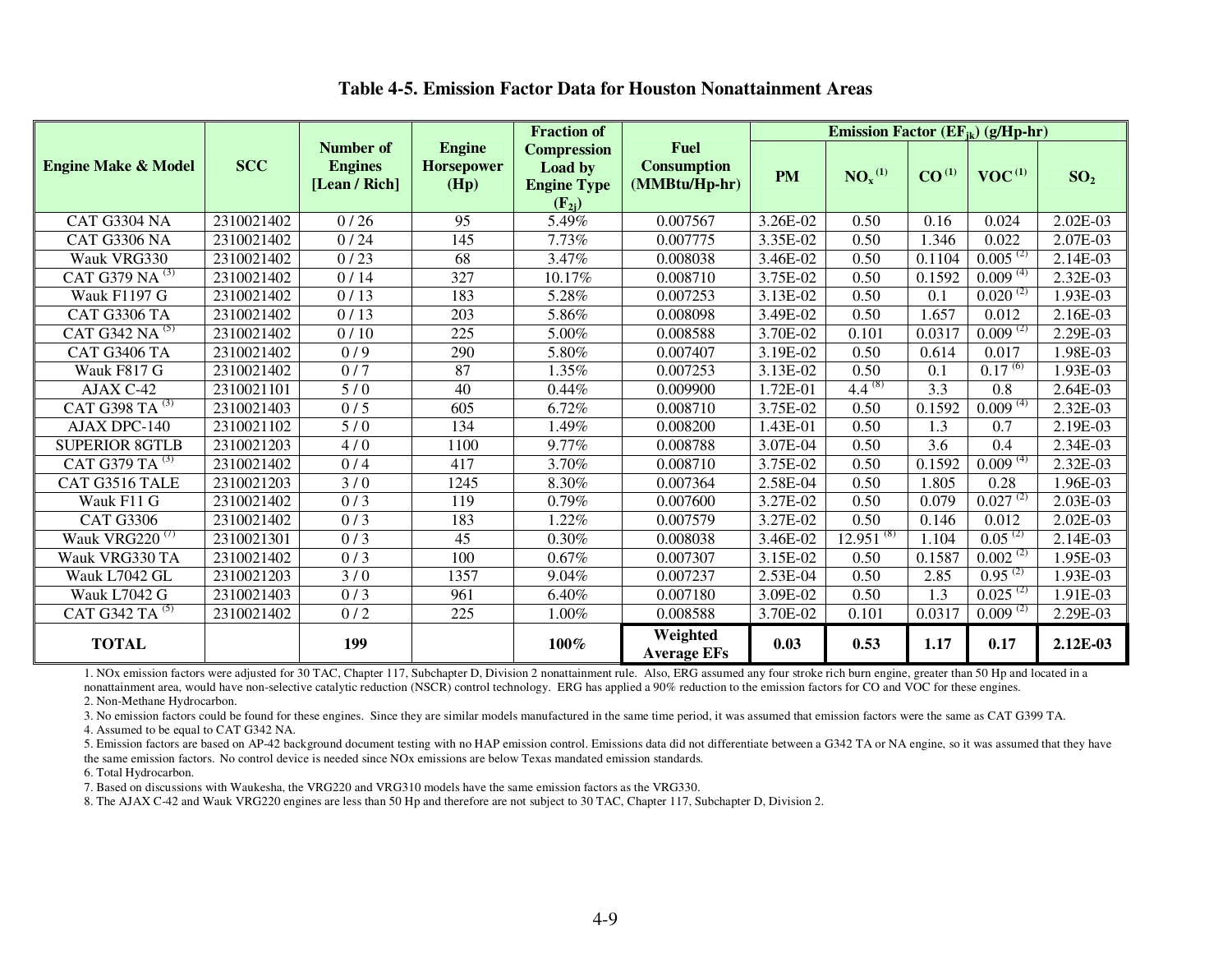reduction (NSCR) control technology. AP-42 Section 3.2 (US EPA, 2000) recommends applying an efficiency of 90% to the uncontrolled emissions of CO for engines equipped with NSCR technology; other studies (EPRI 2005) state the technology can also achieve 85 to 90% reduction of VOCs. Therefore, the CO and VOC emission factors in Tables 4-4 and 4-5 reflect a 90% control efficiency adjustment.

All PM and  $SO_2$  emission factors were obtained from AP-42 Section 3.2 (US EPA, 2000). PM emission factors are based on whether each engine is a 2 or 4 stroke lean-burn engine or a 4 stroke rich-burn engine. The PM emission factor represents both  $PM_{10}$  and  $PM_{2.5}$ . The  $SO<sub>2</sub>$  emission factor assumes the sulfur content in natural gas is 0.002 grams per standard cubic foot.

By applying the emissions data  $(EF_{ik})$  in Tables 4-3 through 4-5 to the fraction of compression load by engine type  $(F_{2i})$ , a single set of weighted emission factors was calculated for each pollutant in each attainment status category.

# Compression requirements for county i, *Ci*:

 A compressor's operating behavior is generally dependent on the relationship between pressure ratio and volume or mass flow rate. In particular, the operating behavior for a compressor engine located at a gas well is based on the compressor suction and discharge pressures required to convey the natural gas from the well head to the gathering lines. These pressures, or the compression ratio, along with the natural gas flow-rate through the compressor, define the engine load in terms of the amount of mechanical work that is required to compress the natural gas produced by the well. This mechanical work, in terms of horsepower-hour (Hphr), is directly proportional to the volume of fuel, in terms of thousand cubic feet (Mscf), that must be burned by the compressor engine and the relationship is termed a *compression requirement* (Hp-hr/Mscf). Special compressor calculators can be used to convert inlet and outlet pressures into *compression requirements* which can then be used to determine emissions created by compressor engines. Because of this direct relationship of mechanical work to volume of fuel burned, one would expect a 100 Hp engine to burn almost an equal amount of fuel as two (2) 50 Hp engines when compressing the same volume of natural gas produced by the same well. Therefore, it is not necessary to know the specific numbers of engines, or their individual sizes when calculating emissions from compressors at the county level.

4-10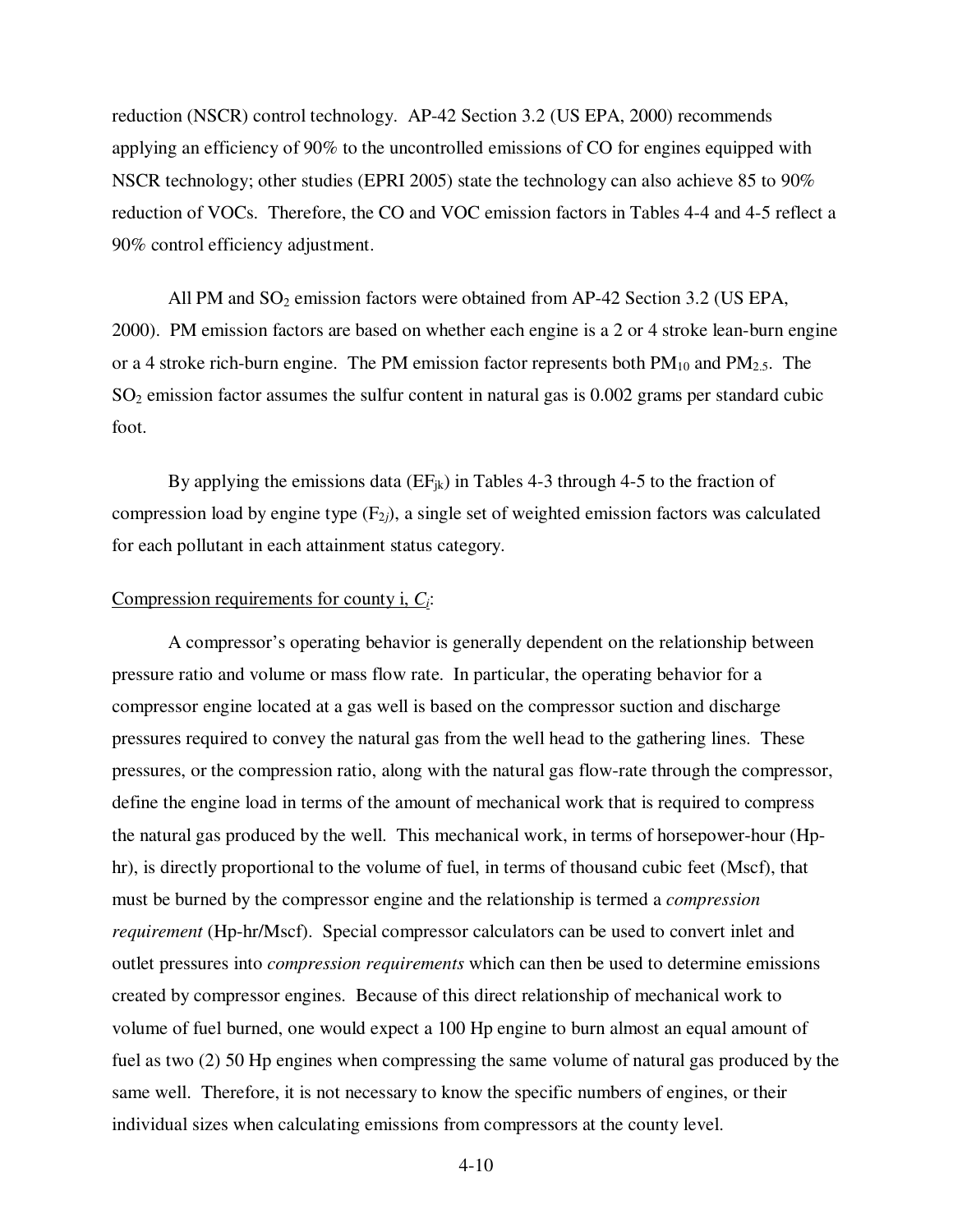The 2005 HARC report developed compression requirements ranging between 3.1 and 3.5 (Hp-hr/Mscf) for three distinct districts in eastern Texas, including one attainment area and two nonattainment areas (Houston and Dallas) by obtaining typical well pressures and gathering line pressures through a field study. The engines in this particular field survey were operated at loads ranging from about 10% to 70% of full load, and averaged 40% load. Additionally, compression requirements deduced from two Pollution Solutions studies are relatively in-line with the compression requirements used in the 2005 HARC report. More specifically, a 191 Hp-day/Mscf compression requirement determined in a 2005 Pollutions Solutions study, when adjusted<sup>2</sup> for the findings in a 2008 Pollution Solutions study, yields a *compression requirement* of 2.97 (Hp-hr/Mscf).

 Compression requirements calculated by specific Texas studies are shown in Table 4-6. Those compression requirements were applied to counties in each respective TRC District and an average was calculated for application to the rest of Texas.

| <b>Study</b>                          | <b>TRC District 2</b> | <b>TRC District 6</b><br><b>TRC District 3</b> |      | <b>All Other</b><br><b>Texas Areas</b> |
|---------------------------------------|-----------------------|------------------------------------------------|------|----------------------------------------|
| <b>HARC 2005</b>                      | 3.5                   |                                                |      |                                        |
| 2005 and 2008                         |                       |                                                |      |                                        |
| Pollution                             | --                    |                                                | 2.97 |                                        |
| Solutions <sup><math>(1)</math></sup> |                       |                                                |      |                                        |
| Final                                 | 3.5                   |                                                | 3.03 |                                        |

**Table 4-6. Average Compression Requirements (Hp-hr/Mscf)** 

1. Included Gregg, Harrison, Rusk, Smith, Upshur, and Panola Counties.

2. TRC districts 2, 3, and 6 averaged together.

 $\overline{a}$ 

 $2$  In a 2002 emissions inventory (Pollution Solutions, 2005) entitled "Tyler/Longview/Marshall Flexible Attainment Region Emission Inventory", the author developed a *compression requirement* (Hp-day/MSCF) through survey data assuming the compressor engines were operating under full load or maximum installed horsepower. This assumption caused an overestimation of the amount of fuel that was consumed by the compressor engines and consequently overestimated the amount of emissions from these engines. A more recent study by Pollution Solutions (2008) entitled "2005 and 2007 Compressor Engine Emissions and Load Factors Report" determined average load factors for three engine categories, all of which were less than 100%. For engines less than 240 Hp, the load factor was 70%. For engines between 240-500 Hp, the load factor was 69%. For engines greater than 500 Hp, the load factor was 58%. Applying the load factors reduced the estimated 2005 emissions of  $NO<sub>x</sub>$  by 34% and similar reductions were seen for VOC and CO.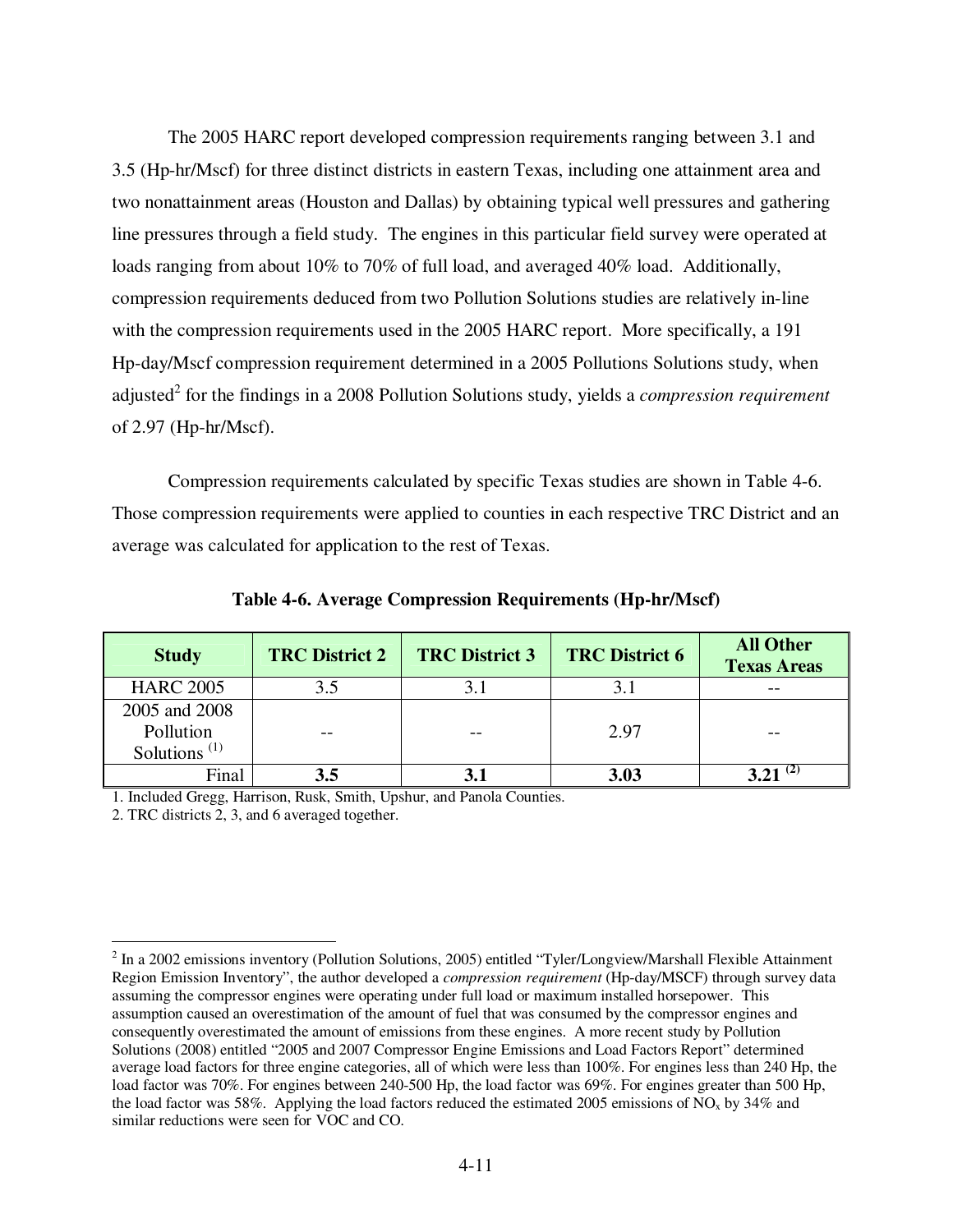HAP emissions from compressor engines were calculated using VOC and PM speciation data as follows:

$$
E_{VOC-HAP} = E_{VOC} \times (E_{\%VOC-HAP}/100)
$$

where:

 $E_{VOC-HAP}$  = Speciated VOC-HAP emissions [tons/yr]  $E_{VOC}$  = VOC emissions [tons/yr]  $E_{\%VOC-HAP}$  = % HAP composition of VOC emissions

and

 $E_{PM\text{-}HAP} = E_{PM} \times (E_{\%PM\text{-}HAP}/100)$ 

where:

 $E_{PM\text{-}HAP}$  = Speciated PM-HAP emissions [tons/yr]  $E_{PM}$  = PM emissions [tons/yr]  $E_{\%PM\text{-}HAP}$  = % HAP composition of PM emissions

Appendix C contains the VOC and PM HAP speciation data.

### Emissions for county i, and pollutant k, *EFik*:

 Appendix D presents county-level emissions for compressor engines corresponding to county-level natural gas production, based on the input variables discussed above. Tables 4-7 through 4-9 depict the distribution of emissions for various engine types by Source Classification Code (SCC) as found in the Texas attainment areas, the Houston nonattainment area, and the Dallas nonattainment area. ERG applied these distributions in order to determine compressor engine emissions by SCC and county (see Appendix D). Table 4-10 defines each SCC used for Compressor Engines.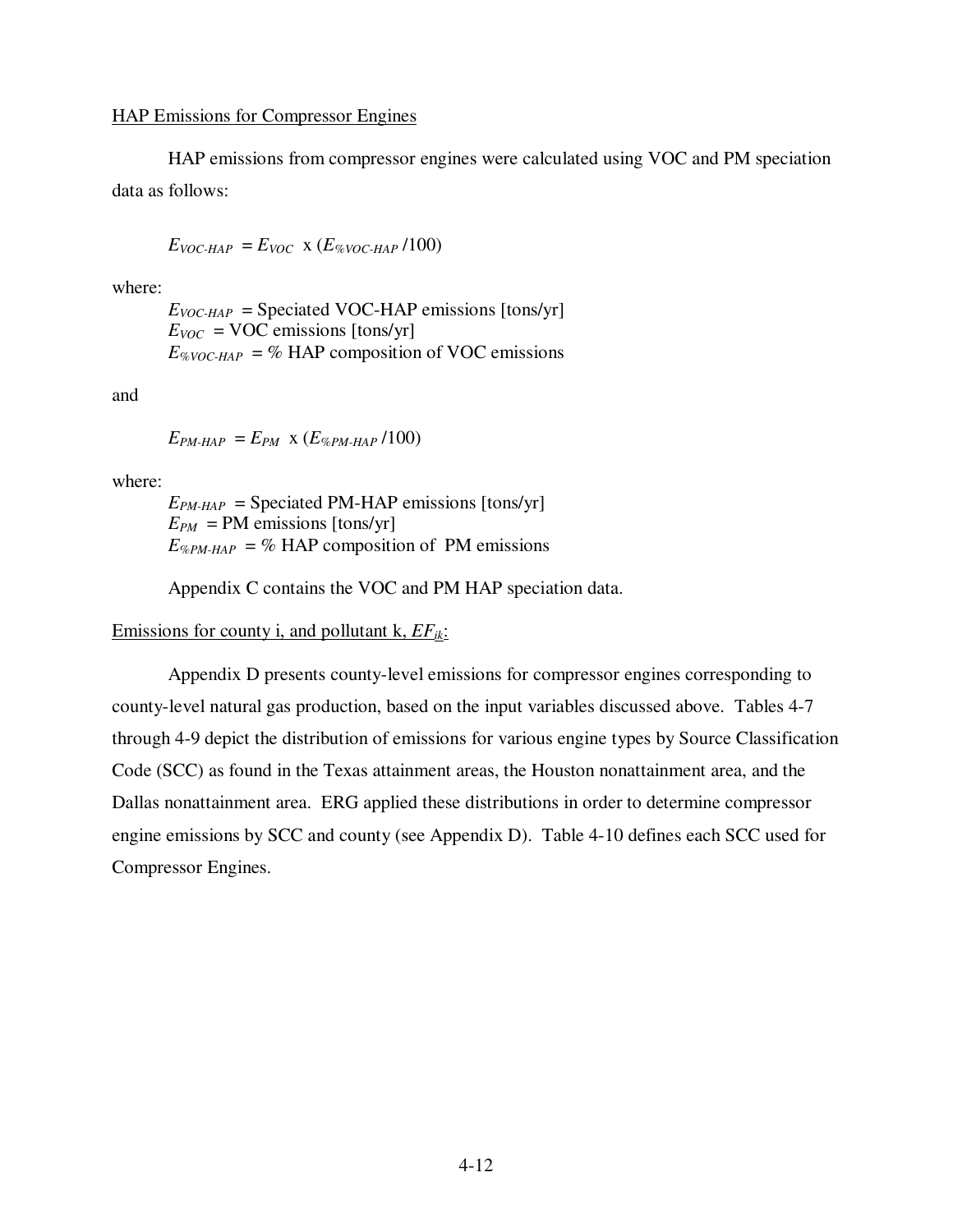| <b>SCC</b> | <b>PM</b> | NO <sub>x</sub> | CO       | <b>VOC</b> | SO <sub>2</sub> |
|------------|-----------|-----------------|----------|------------|-----------------|
| 2310020600 | 1.10%     | 0.16%           | 0.11%    | 0.75%      | $0.34\%$        |
| 2310021101 | 1.15%     | 0.13%           | $0.17\%$ | 0.59%      | 0.36%           |
| 2310021102 | 44.40%    | 9.21%           | 3.80%    | 29.00%     | 13.93%          |
| 2310021103 | $0\%$     | $0\%$           | $0\%$    | $0\%$      | $0\%$           |
| 2310021201 | $0\%$     | $0\%$           | $0\%$    | $0\%$      | $0\%$           |
| 2310021202 | $0\%$     | $0\%$           | $0\%$    | $0\%$      | $0\%$           |
| 2310021203 | $7.23\%$  | 4.76%           | 11.53%   | 37.84%     | 26.92%          |
| 2310021301 | 0.48%     | $0.77\%$        | 0.12%    | $0.08\%$   | 0.61%           |
| 2310021302 | 28.83%    | 58.22%          | 51.62%   | 21.66%     | 36.53%          |
| 2310021303 | $0\%$     | $0\%$           | $0\%$    | $0\%$      | $0\%$           |
| 2310021401 | $0\%$     | $0\%$           | $0\%$    | $0\%$      | $0\%$           |
| 2310021402 | $0\%$     | $0\%$           | $0\%$    | $0\%$      | $0\%$           |
| 2310021403 | 16.81%    | 26.75%          | 32.64%   | 10.08%     | 21.30%          |

**Table 4-7. Distribution of Compressor Engine Emissions by SCC for Texas Attainment Counties** 

| Table 4-8. Distribution of Compressor Engine Emissions by SCC for Dallas Nonattainment |
|----------------------------------------------------------------------------------------|
| <b>Counties</b>                                                                        |

| <b>SCC</b> | <b>PM</b> | NO <sub>x</sub> | CO     | <b>VOC</b> | SO <sub>2</sub> |
|------------|-----------|-----------------|--------|------------|-----------------|
| 2310020600 | 5.93%     | 0.72%           | 0.46%  | 2.39%      | 0.92%           |
| 2310021101 | $0\%$     | $0\%$           | $0\%$  | $0\%$      | $0\%$           |
| 2310021102 | 2.42%     | $0.29\%$        | 0.20%  | $0.99\%$   | 0.38%           |
| 2310021103 | $0\%$     | $0\%$           | $0\%$  | $0\%$      | $0\%$           |
| 2310021201 | $0\%$     | $0\%$           | $0\%$  | $0\%$      | $0\%$           |
| 2310021202 | $0\%$     | $0\%$           | $0\%$  | $0\%$      | $0\%$           |
| 2310021203 | 24.14%    | 63.66%          | 49.49% | 87.85%     | 56.38%          |
| 2310021301 | $0\%$     | $0\%$           | $0\%$  | $0\%$      | $0\%$           |
| 2310021302 | $0\%$     | $0\%$           | $0\%$  | $0\%$      | $0\%$           |
| 2310021303 | $0\%$     | $0\%$           | $0\%$  | $0\%$      | $0\%$           |
| 2310021401 | $0\%$     | $0\%$           | $0\%$  | $0\%$      | $0\%$           |
| 2310021402 | 20.38%    | 9.82%           | 4.88%  | 0.75%      | 12.77%          |
| 2310021403 | 47.13%    | 25.51%          | 44.97% | 8.02%      | 29.55%          |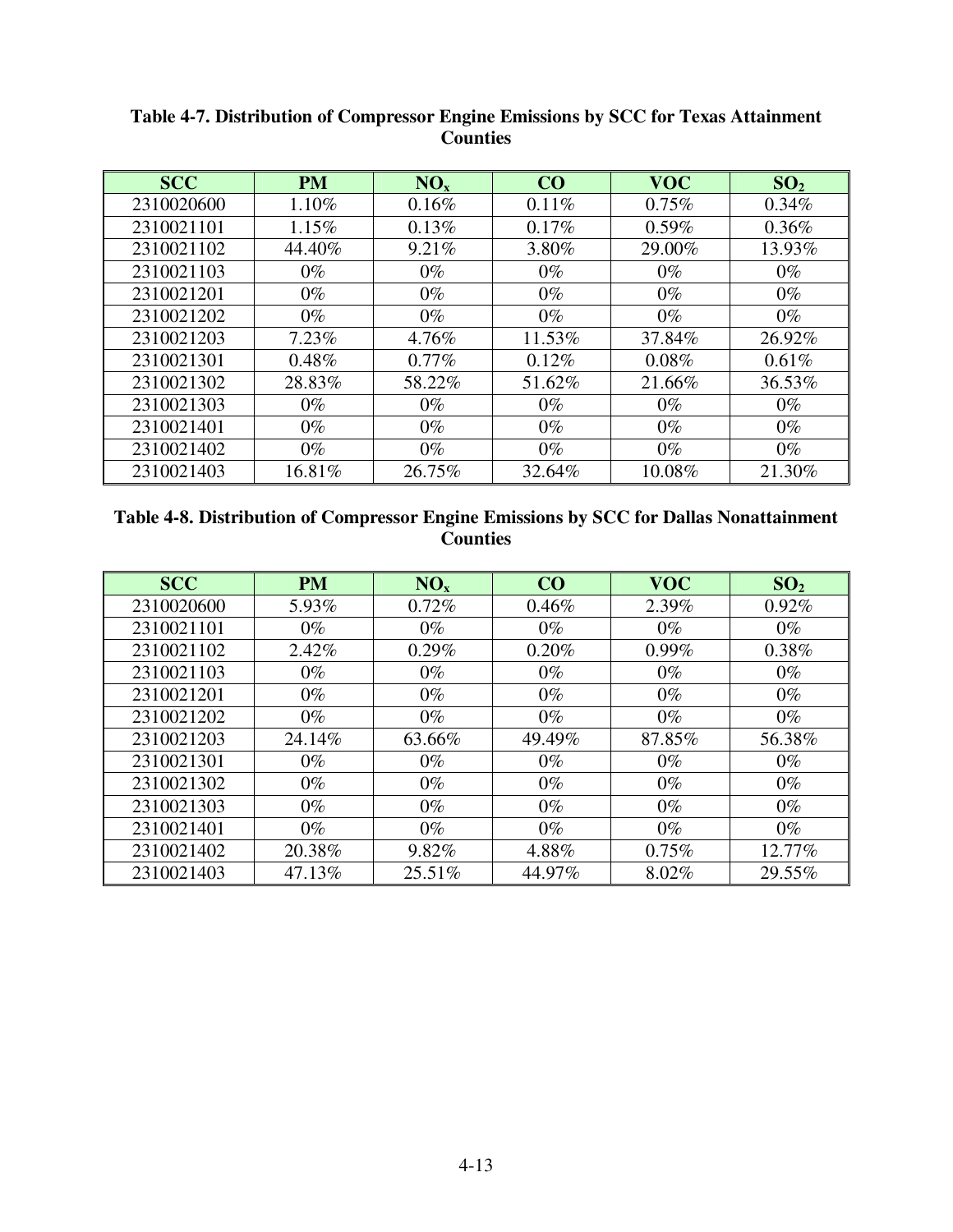| <b>SCC</b> | <b>PM</b> | NO <sub>x</sub> | CO     | <b>VOC</b> | SO <sub>2</sub> |
|------------|-----------|-----------------|--------|------------|-----------------|
| 2310020600 | $0\%$     | $0\%$           | $0\%$  | $0\%$      | $0\%$           |
| 2310021101 | 2.79%     | 3.68%           | 1.25%  | $2.03\%$   | $0.55\%$        |
| 2310021102 | 7.76%     | 1.40%           | 1.65%  | 5.96%      | 1.54%           |
| 2310021103 | $0\%$     | $0\%$           | $0\%$  | $0\%$      | $0\%$           |
| 2310021201 | $0\%$     | $0\%$           | $0\%$  | $0\%$      | $0\%$           |
| 2310021202 | $0\%$     | $0\%$           | $0\%$  | $0\%$      | $0\%$           |
| 2310021203 | $0.27\%$  | 25.54%          | 64.67% | 84.77%     | 26.66%          |
| 2310021301 | $0.38\%$  | $7.32\%$        | 0.28%  | $0.09\%$   | $0.30\%$        |
| 2310021302 | $0\%$     | $0\%$           | $0\%$  | $0\%$      | $0\%$           |
| 2310021303 | $0\%$     | $0\%$           | $0\%$  | $0\%$      | $0\%$           |
| 2310021401 | $0\%$     | $0\%$           | $0\%$  | $0\%$      | $0\%$           |
| 2310021402 | 72.39%    | 49.69%          | 24.15% | 5.90%      | 57.84%          |
| 2310021403 | 16.41%    | 12.36%          | 8.00%  | 1.25%      | 13.11%          |

# **Table 4-9. Distribution of Compressor Engine Emissions by SCC for Houston Nonattainment Counties**

# **Table 4-10. Compressor Engine SCC Definitions**

| <b>SCC</b> | <b>Definition</b>                                                        |
|------------|--------------------------------------------------------------------------|
| 2310020600 | GENERIC NATURAL GAS FIRED COMPRESSOR ENGINES (All 2-CYCLE RICH BURN)     |
| 2310021101 | Natural Gas Fired 2-Cycle Lean Burn Compressor Engines <50 Hp            |
| 2310021102 | Natural Gas Fired 2-Cycle Lean Burn Compressor Engines 50 To 499 Hp      |
| 2310021103 | Natural Gas Fired 2-Cycle Lean Burn Compressor Engines 500+ Hp           |
| 2310021201 | Natural Gas Fired 4-Cycle Lean Burn Compressor Engines <50 Hp            |
| 2310021202 | Natural Gas Fired 4-Cycle Lean Burn Compressor Engines 50-499 Hp         |
| 2310021203 | Natural Gas Fired 4-Cycle Lean Burn Compressor Engines 500+ Hp           |
| 2310021301 | Natural Gas Fired 4-Cycle Rich Burn Compressor Engines <50 Hp            |
| 2310021302 | Natural Gas Fired 4-Cycle Rich Burn Compressor Engines 50 To 499 Hp      |
| 2310021303 | Natural Gas Fired 4-Cycle Rich Burn Compressor Engines 500+ Hp           |
| 2310021401 | Natural Gas Fired 4-Cycle Rich Burn Compressor Engines <50 Hp W/ Nscr    |
| 2310021402 | Natural Gas Fired 4-Cycle Rich Burn Compressor Engines 50-499 Hp W/ Nscr |
| 2310021403 | Natural Gas Fired 4-Cycle Rich Burn Compressor Engines 500+ Hp W/ Nscr   |

Example Calculation for Compressor Engines

Using the equation provided above, ERG calculated  $NO<sub>x</sub>$  emissions in Anderson County from natural gas fired 2-cycle lean burn compressor engines less than 50 Hp as follows:

$$
E_{ik} = TGP_i \times \left(\frac{F_{1i} * F_{2j} * EF_{jk} * C_i}{907,180}\right)
$$

where:

 $E_{ik}$  = NO<sub>x</sub> emissions in Anderson County [tons/year]  $TGP_i = 12,044,998$  (the total gas production in Anderson County) [Mscf/yr]  $F_{1i} = 0.8572$  (the fraction of wells requiring compression in Anderson County)  $F_{2j}$  = 0.0013 (the fraction of compression load represented by natural gas fired 2-cycle lean burn compressor engines)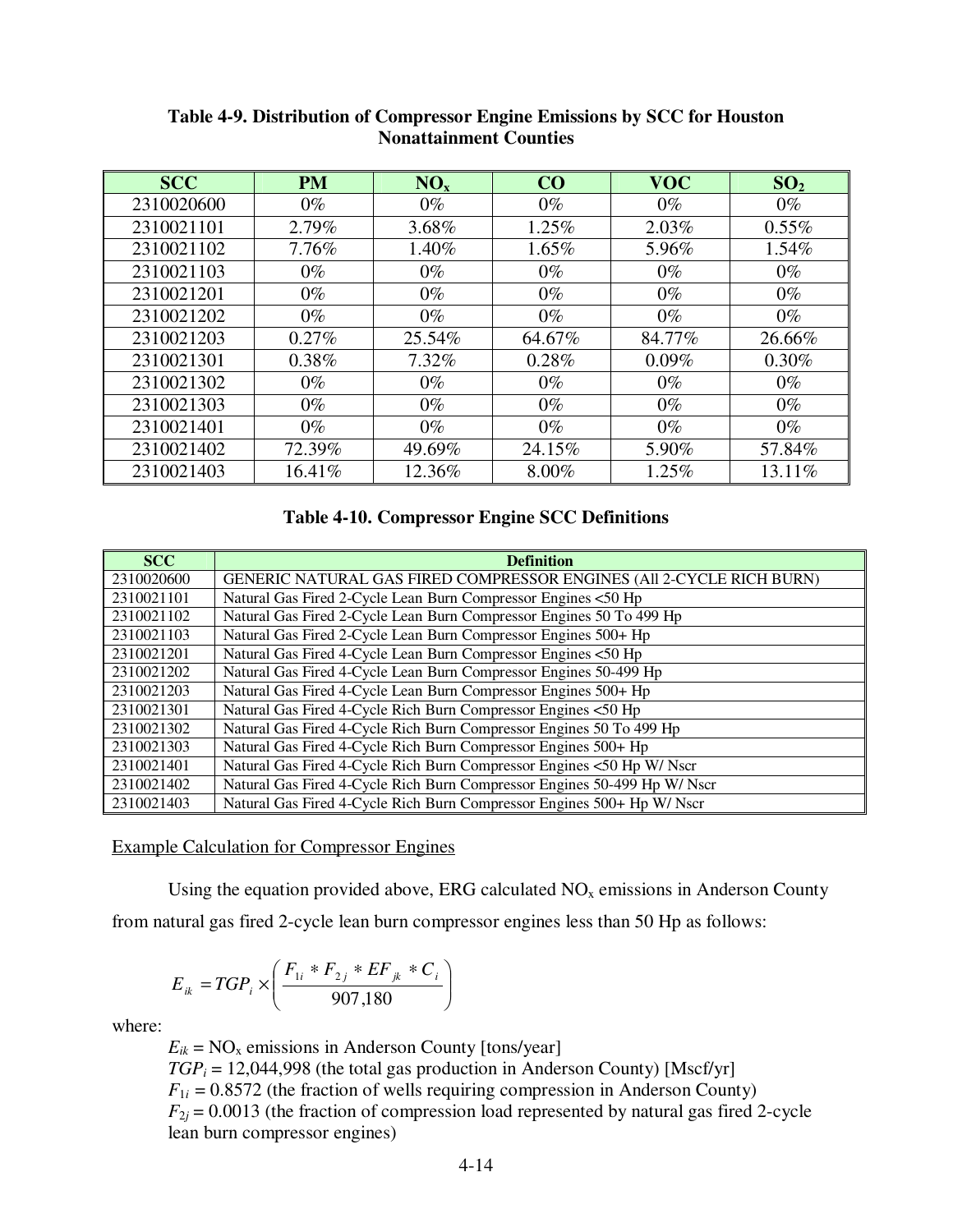$EF_{ik}$  = 7.57 (the NO<sub>x</sub> emission factor for natural gas fired 2-cycle lean burn compressor engines) [g/Hp-hr]  $C_i$  = 3.03 (the compression requirements for Anderson County) [Hp-hr/Mscf] 907,180 is the conversion factor from grams to tons of emissions

Therefore:

 $E_{ik}$  = 12,044,998 [Mscf] x ((0.8572  $*$  0.0013  $*$  7.57 [g NO<sub>x</sub>/Hp-hr]  $*$  3.03 [Hphr/Mscf])/907,180)  $E_{ik} = 0.339373$  [tons NO<sub>x</sub>/yr]

### **4.2 Artificial Lift (Pumpjack) Engines**

 A pumpjack is used to mechanically lift liquid out of the well if there is not enough bottom hole pressure for the liquid to flow all the way to the surface. The pumpjack tends to be driven by an electric motor; however, in isolated locations without access to electricity, combustion engines are used. The most common "off-grid" pumpjack engines run on casing gas produced from the well, but pumpjacks have been run on many types of fuel, such as propane (LPG) and diesel. Generally, pumpjacks have smaller engines than wellhead compressor engines.

 Emissions from pumpjack engines were calculated using a methodology similar to that employed in a 2008 CENRAP study entitled: "Recommendations for Improvements to the CENRAP States' Oil and Gas Emission Inventories" (Bar-Ilan, et al., 2008). For this 2008 inventory, ERG calculated county-level emissions from pumpjack engines with the following equation:

$$
E_{ik} = W_i \times f_{pumpjack} \times (1 - e_{pumpjack}) \times \left(\frac{EF_k * HP * LF * t_{annual}}{907,180}\right)
$$

where:

 $E_{ik}$  is the emissions for county i, and pollutant k [tons/yr]  $W_i$  is the total number of active oil wells in county i [wells] *fpumpjack* is the fraction of oil wells with artificial lift engines *epumpjack* is the fraction of artificial lift engines that are electrically operated  $EF_k$  is the emission factor for pollutant k  $[g/Hp-hr]$ *HP* is the horsepower of the engine [Hp] *LF* is the load factor of the engine while operating *tannual* is the annual number of hours the engine is used [hr/yr] 907,180 is the conversion factor from grams to tons of emissions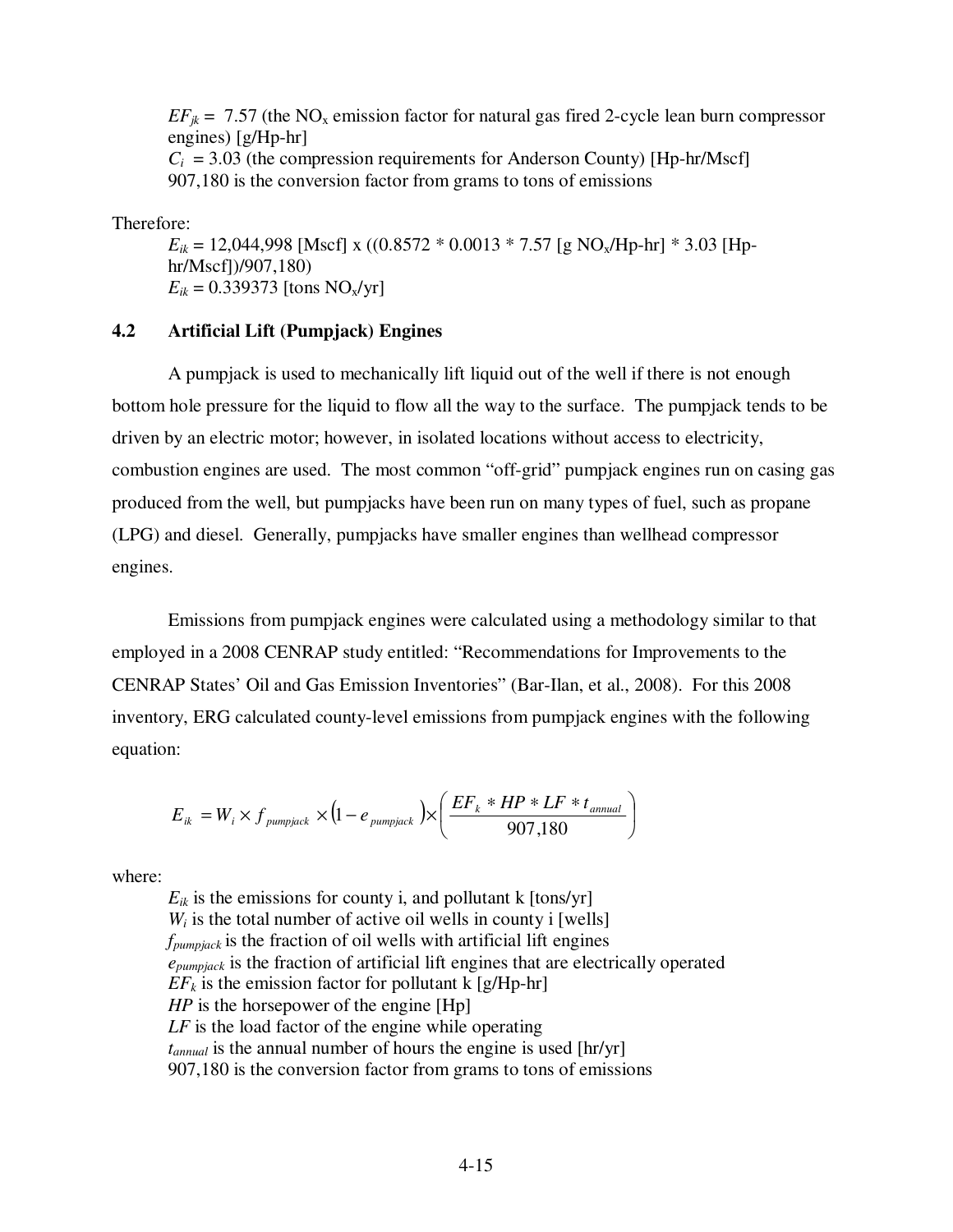#### Total number of active oil wells in county i, *Wi*:

 Total active oil wells by county for the full 2008 year are not readily available from the TRC website. However, oil well distribution data by county is available from the TRC website on a bi-annual (February and September) basis and can be found at: http://www.rrc.state.tx.us/data/wells/wellcount/index.php. ERG used the September 2008 TRC report to get a count of regular producing oil wells by county.

# Fraction of oil wells with artificial lift engines, *fpumpjack*:

 The fraction of oil wells requiring artificial lift was estimated as the fraction of active oil wells greater than one year old. Typically, oil wells in their first year of existence do not require an artificial lift engine because the wells have enough bottom hole pressure for the oil to flow freely all the way to the surface. This trend was confirmed through phone interviews with five companies specializing in artificial lift engines (four engineering consultants with expertise in oil and gas production, and one company that sells, installs, and repairs pumpjacks and pumpjack engines). It was the general consensus among the interviewees that the majority of oil wells located in Texas are older than one year and thus would require some sort of artificial lift engine.

 ERG determined the fraction of oil wells active in 2008 that were greater than one year old using the following equation:

Fraction of Oil Wells > 1 Year Old = 
$$
1 - \left( \frac{\text{(Oil Wells Complete in 2007)}}{\text{(Total Active Oil Wells on February 5, 2008)}} \right)
$$

 ERG determined the number of oil wells completed in 2007 using TRC annual drilling, completion, and plugging summaries which are available at: http://www.rrc.state.tx.us/data/drilling/drillingsummary/index.php. ERG used oil well distribution data showing the number of regular producing oil wells by county. Oil well distribution data by county is only available from the TRC website on a bi-annual (February and September) basis and can be found at: http://www.rrc.state.tx.us/data/wells/wellcount/index.php. Using the February 2008 TRC report, ERG summed the county specific numbers for regular producing oil wells.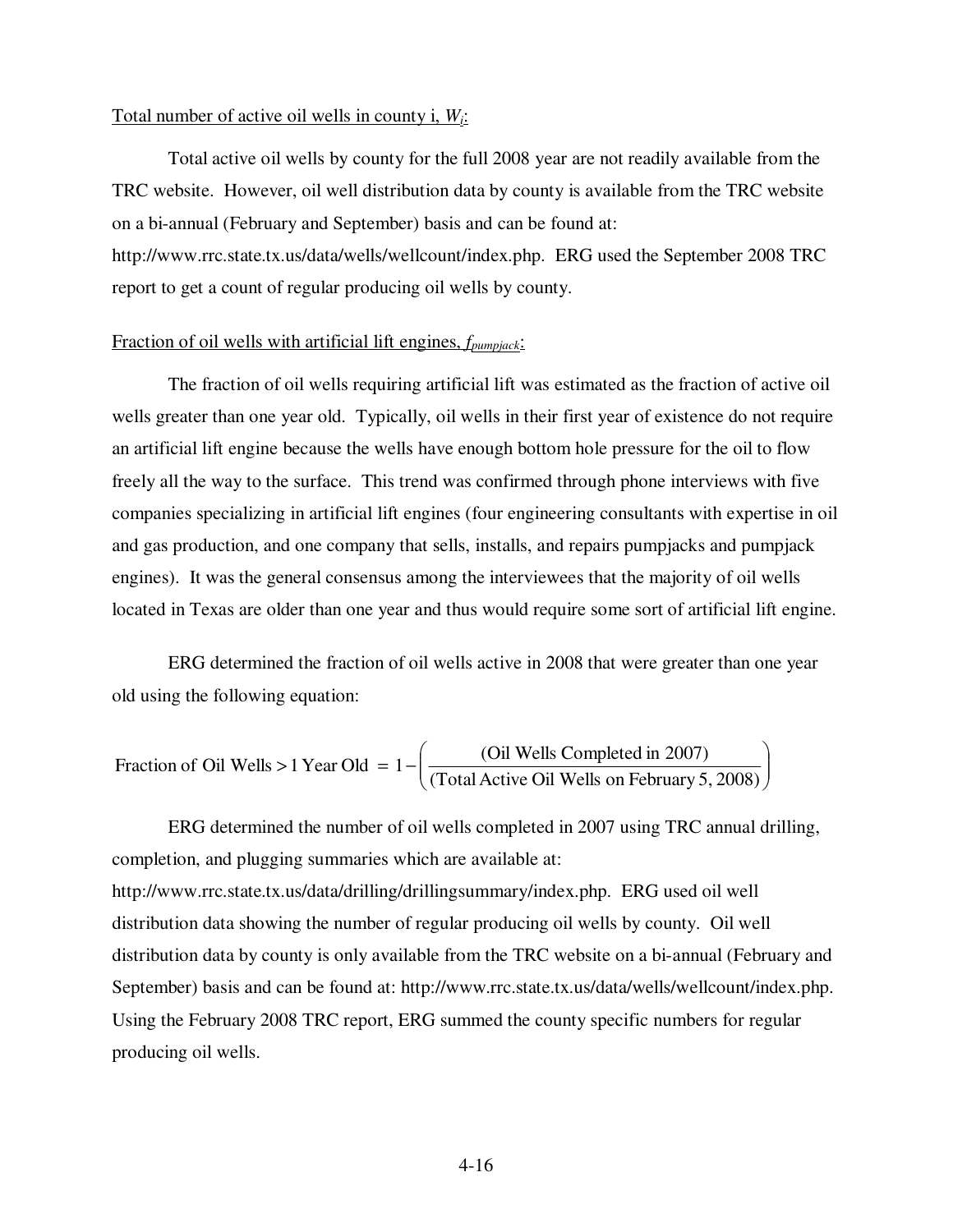The fraction of oil wells greater than one year old was determined to be  $0.967$  (1 –  $(5.084)$ )  $(153,831) = 0.967$ . The actual fraction may be slightly different because each oil well that was completed in 2007 could have been completed on any day of that year. However, using the methodology explained above, ERG has assumed that all wells completed in 2007 were completed on February 5, 2007.

# Fraction of artificial lift engines that are electrically operated, e*pumpjack*:

 ERG assumed that 70% of the artificial lift systems located in Texas operate with an electric motor as opposed to a fuel driven engine. This assumption was based on phone interviews with four companies specializing in artificial lift engines, three of which were engineering consultants with expertise in oil and gas production, and one company that sells, installs, and repairs pumpjacks and pumpjack engines. From these interviews, it was ascertained that it is most common to run pumpjack engines on electricity as this is the most cost effective option, thus if an oil well has access to electricity, electricity would typically be used to power the artificial lift engine. Fractions of artificial lift engines that are electrically operated ranged from 50 to 90 percent among interviewees. Therefore, ERG used a conservative estimate of 70%.

# Emission factor for pollutant k, *EFk*:

 Through various phone interviews, ERG determined that the most popular pumpjack engines located in Texas are those in the Arrow C series. These engines burn natural gas and range from about 5 to 32 horsepower (depending on the model number). Criteria pollutant emission factors for the Arrow C engine models were provided by the manufacturer and are shown in Table 4-11. A single set of averaged emission factors was calculated for each pollutant assuming equal fuel usage by each engine size for all pollutants.

The New Source Performance Standard (NSPS), Subpart JJJJ limits emissions of  $NO<sub>x</sub>$ , CO, and VOC from stationary spark ignition internal combustion engines less than 500 horsepower that were manufactured after July 1, 2008. Also, stationary spark ignition engines that were modified or reconstructed after June 12, 2006 are subject to the rule. As a conservative estimate, ERG assumed all pumpjack engines were manufactured prior to July 1, 2008 and/or

4-17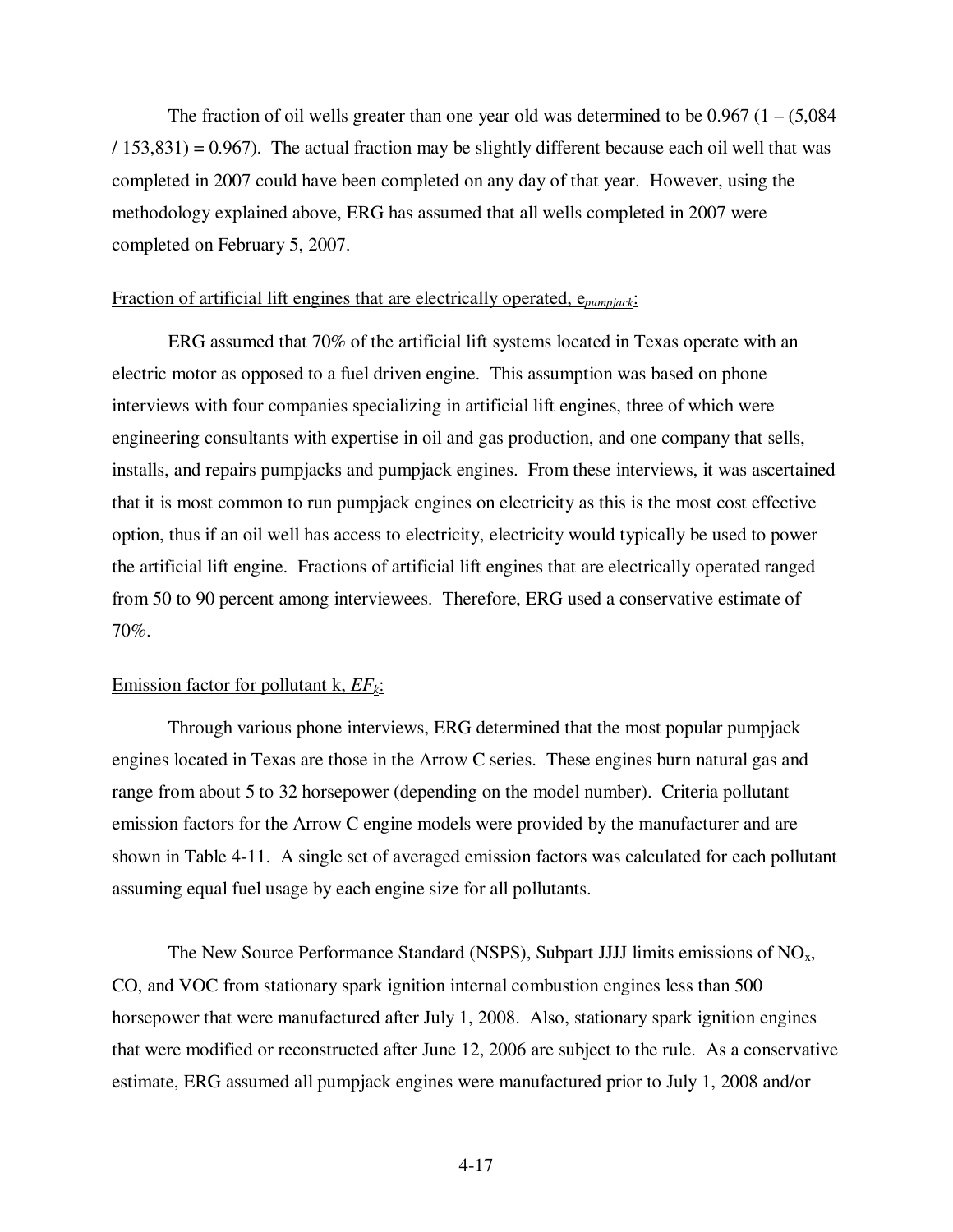were not modified or reconstructed after June 12, 2006. Therefore, no pumpjack engines in this analysis are considered subject to the emission limitations of NSPS, Subpart JJJJ.

All PM and  $SO_2$  emission factors were obtained from AP-42 Section 3.2 (US EPA, 2000). The PM emission factor is 9.50E-03 lb/MMBtu (based on a 4 stroke rich-burn engine). The PM emission factor represents both  $PM_{10}$  and  $PM_{2.5}$ . The  $SO_2$  emission factor is 5.88E-04 lb/MMBtu and assumes the sulfur content in natural gas is 0.002 grams per standard cubic foot. Both of these emission factors have been converted to g/Hp-hr using the fuel consumption rate of the engine.

| <b>Arrow</b><br><b>C</b> Series | <b>Horsepower</b><br>(Hp) | <b>Fuel</b><br><b>Consumption</b> | <b>Emission Factor for Engine Type j, and Pollutant k</b><br>$(g/Hp-hr)$ $(EF_{ik})$ |                 |           |       |                 |
|---------------------------------|---------------------------|-----------------------------------|--------------------------------------------------------------------------------------|-----------------|-----------|-------|-----------------|
| <b>Model</b>                    |                           | (MMBtu/Hp-hr)                     | <b>PM</b>                                                                            | NO <sub>x</sub> | <b>CO</b> | VOC   | SO <sub>2</sub> |
| $C-46$                          |                           | 0.0126                            | 0.054                                                                                | 9.26            | 20.19     | 0.006 | 3.36E-03        |
| $C-66$                          | 15.8                      | 0.0117                            | 0.050                                                                                | 14.54           | 4.03      | 0.332 | $3.12E-03$      |
| $C-96$                          | 21.4                      | 0.0121                            | 0.052                                                                                | 11.87           | 5.05      | 0.142 | 3.23E-03        |
| $C-106$                         | 34                        | 0.0092                            | 0.040                                                                                | 23.32           | 0.222     | 0.094 | 2.46E-03        |
| Average                         | 20.55                     | 0.21                              | 0.049                                                                                | 14.75           | 7.37      | 0.14  | 3.04E-03        |

**Table 4-11. Common Pumpjack Engine Emission Factors** 

### Horsepower of the engine, *HP*:

 ERG determined an average horsepower per pumpjack engine (20.55 Hp) by assuming that all pumpjack engines located in Texas were of the Arrow C series types listed in Table 4-11, with the engine population distributed evenly across the four engine models.

# Load factor of the engine while operating, *LF*:

 A 2006 study entitled: "Ozone Precursors Emission Inventory for San Juan and Rio Arriba Counties, New Mexico" (Pollack, et al., 2006) assumed the maximum power delivered by a pumpjack engine to be 100 percent of available engine power and the minimum power to be a 10 percent load representative of idling. With these bounds and the approximate form of the power curve, the report estimated an average loading of 71 percent. For this 2008 inventory, ERG also used 71 percent as the load factor.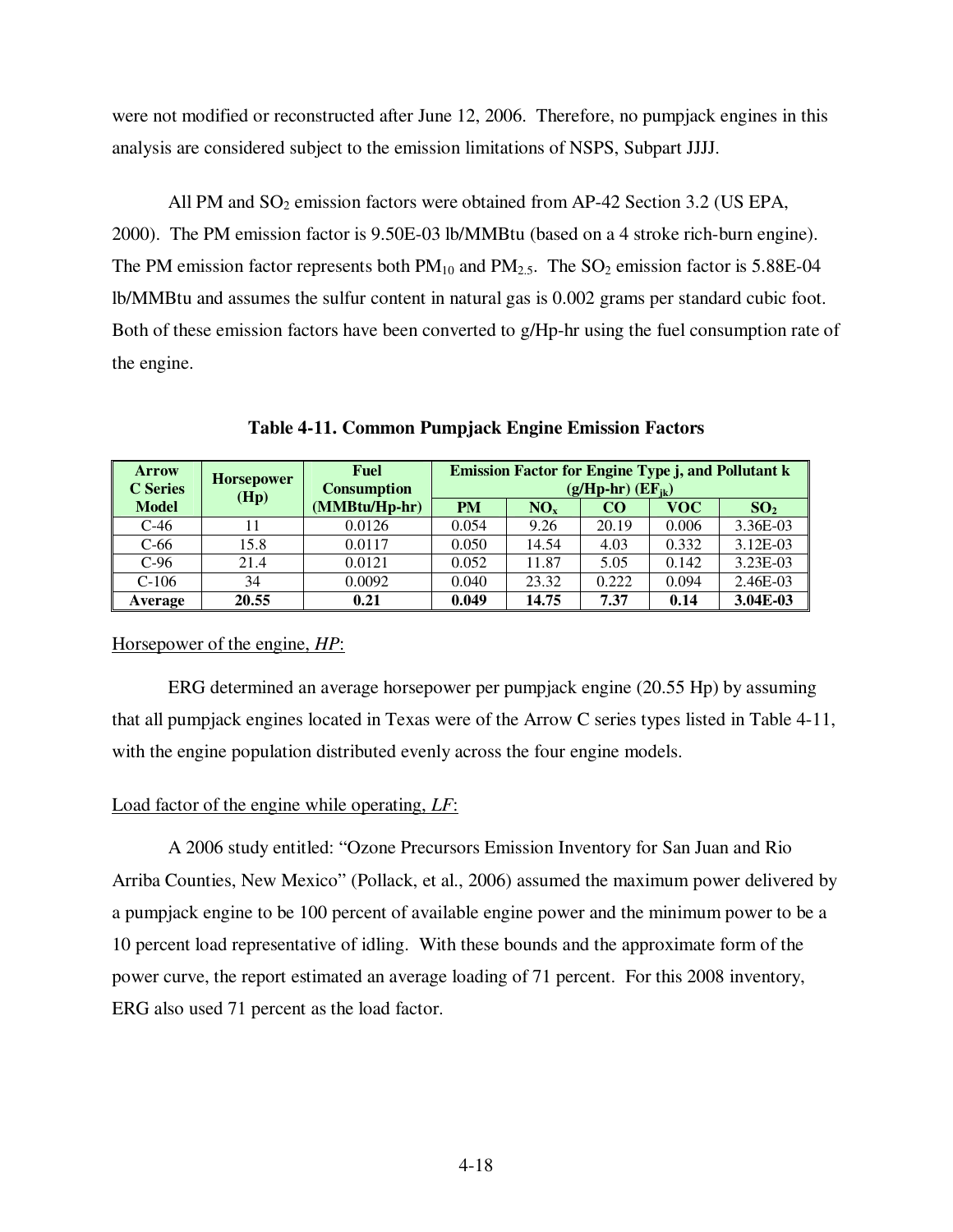# Annual number of hours the engine is used, *tannual*:

 The 2006 New Mexico study assumed that pumpjack engines operate nearly without interruption year-round (8,760 hours per year). However, this assumption would likely be an over estimate for Texas pumpjack engines as many of the oil wells located in Texas have intermittent activity and are not producing oil 24 hours per day. For this reason, ERG assumed a pumpjack engine only runs half the year, or 4,380 hours. ERG also verified this assumption through phone interviews with companies specializing in artificial lit engines. For future work, ERG recommends surveying operators to verify this assumption. Another way to verify this assumption would be to use oil well production data from the TRC as well as individual oil well pumpjack engine size information (most likely from survey data) to estimate the amount of hours each engine would need to operate in order to pump the stated oil production.

#### HAP Emissions for Pumpjack Engines:

 HAP emissions from pumpjack engines were calculated using VOC and PM speciation data as follows:

$$
E_{VOC-HAP} = E_{VOC} \times (E_{\%VOC-HAP}/100)
$$

where:

 $E_{VOC-HAP}$  = Speciated VOC-HAP emissions [tons/yr]  $E_{VOC}$  = VOC emissions [tons/yr]  $E_{\%VOC-HAP}$  = % HAP composition of VOC emissions

and

 $E_{PM\text{-}HAP} = E_{PM} \times (E_{\%PM\text{-}HAP}/100)$ 

where:

 $E_{PM\text{-}HAP}$  = Speciated PM-HAP emissions [tons/yr]  $E_{PM}$  = PM emissions [tons/yr]  $E_{\%PM\text{-}HAP} = \%$  HAP composition of PM emissions

Appendix C contains the VOC and PM HAP speciation data.

Emissions for county i, and pollutant k, *Eik*:

 Appendix E presents county-level pumpjack engine emissions corresponding to the number of active oil wells located in each county, based on the input variables discussed above.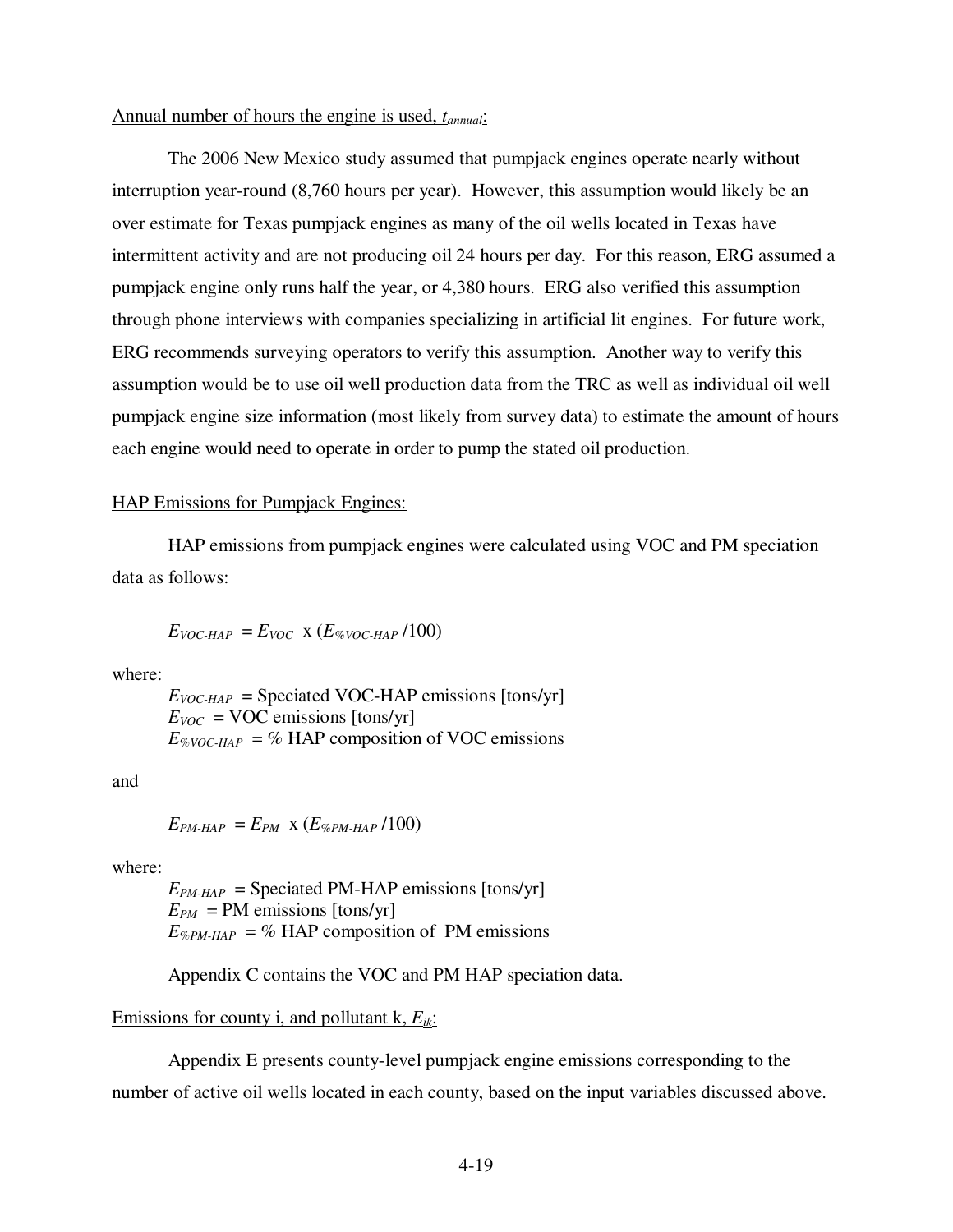Using the equation provided above, ERG calculated  $NO<sub>x</sub>$  emissions in Anderson County from pumpjack engines as follows:

where:

$$
E_{ik} = W_i \times f_{pumpjack} \times (1 - e_{pumpjack}) \times \left(\frac{EF_k * HP * LF * t_{annual}}{907,180}\right)
$$

 $E_{ik}$  = NO<sub>x</sub> emissions in Anderson County [tons/yr]  $W_i = 456$  (the total number of active oil wells in Anderson County) [wells]  $f_{\text{pumpiack}} = 1$  (the fraction of oil wells in Anderson County with artificial lift engines)  $e_{pumpjack}$  = 0.70 (the fraction of artificial lift engines in Anderson County that are electrically operated)  $EF_k = 14.75$  (the emission factor for NO<sub>x</sub>) [g/Hp-hr]  $HP = 20.55$  (the horsepower of the engine) [Hp]  $LF = 0.71$  (the load factor of the engine while operating)  $t_{annual} = 4,380$  (is the annual number of hours the engine is used) [hr/yr] 907,180 is the conversion factor from grams to tons of emissions

### Therefore:

 $E_{ik}$  = 456 x 1 x (1 - 0.70) x ((14.75 [g NO<sub>x</sub>/Hp-hr] x 20.55 [Hp] x 0.71 x 4,380 [hr/yr])/907,180))  $E_{ik} = 142.14$  [tons  $NO_x/yr$ ]

#### **4.3 Dehydrators**

 A dehydrator is used to remove moisture from produced raw natural gas prior to transferring it to the gas transmission pipeline. Dehydrators operate by contacting the natural gas with a hygroscopic liquid such as triethylene glycol. The water vapor in the gas stream becomes dissolved in the glycol liquid solvent, removing the water from the natural gas. During the absorption process, the glycol also absorbs some methane and VOC. The glycol is then depressurized in a flash vessel and the water vapor is removed from the glycol in a glycol regenerator. Some dehydrators do not employ a flash vessel. In those dehydrators, depressurization occurs in the regenerator. Methane, VOC, and HAPs are emitted from the dehydrator during both of these steps.

 Depending upon the dehydrator equipment, these emissions may be recaptured and recycled, or controlled by flaring. Not all dehydrators are controlled. The glycol is normally circulated by use of electric pumps. The glycol regeneration process requires heating the glycol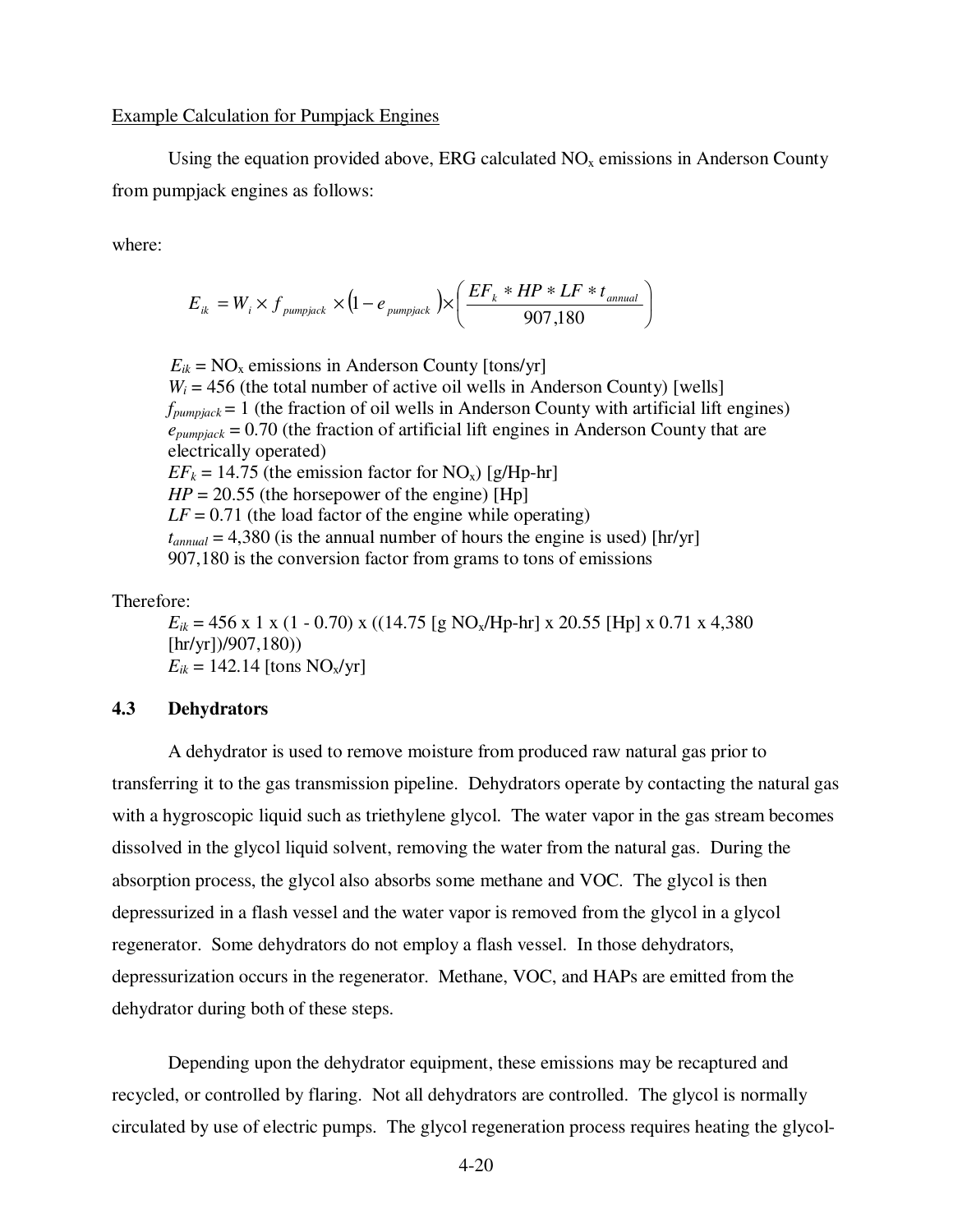water mixture in a glycol regenerator boiler. The regenerator boiler has similar emissions characteristics to typical combustion units. On-site gas is typically used as the fuel resulting in emissions of CO and  $NO<sub>x</sub>$ .

#### **4.3.1** *Dehydrator Flash Vessels and Regenerator Vents*

 Emissions from dehydrator flash vessels and regenerator vents were calculated using a methodology similar to that employed in the 2008 CENRAP study (Bar-Ilan, et al., 2008). In place of the CENRAP emission factors, ERG derived estimates of dehydrator emission factors for VOC, benzene, toluene, ethylbenzene, and xylene from emissions data submitted to TCEQ by operators of dehydrators in use at point sources in Texas. For this 2008 inventory, ERG calculated county-level emissions from dehydrator flash vessel and glycol regenerator vent emissions with the following equation:

$$
E_{ik} = TGP_i \times EF_k \times \left(\frac{1}{2,000}\right)
$$

where:

 $E_{ik}$  is the emissions for county i, and pollutant k  $[tons/yr]$ *TGPi* is the total production of natural gas from gas wells in county i [MMscf/yr]  $EF<sub>k</sub>$  is the emission factor for pollutant k [lb/MMscf] 2,000 is the conversion factor from pounds to tons of emissions

### Total production of natural gas from gas wells in county i, *TGPi*:

 Natural gas production data by county (*TGPi*) was provided for 2008 by the TRC. 57 counties had no gas production in 2008.

#### Emission factor for pollutant k, *EFk*:

 In place of the CENRAP emission factors, ERG derived estimates of dehydrator emission factors for VOC, benzene, toluene, ethylbenzene, and xylene from emissions data submitted to TCEQ by operators of dehydrators in use at point sources in Texas. These emissions estimates were prepared by the operators using Gly-Calc software. Data on the presence of flash vessels, control devices, and control efficiencies was also derived from the TCEQ emissions data, indicating that a wide variety of equipment configurations, as well as control technologies, are in use for natural gas production in Texas. There were 82 complete samples in the dataset,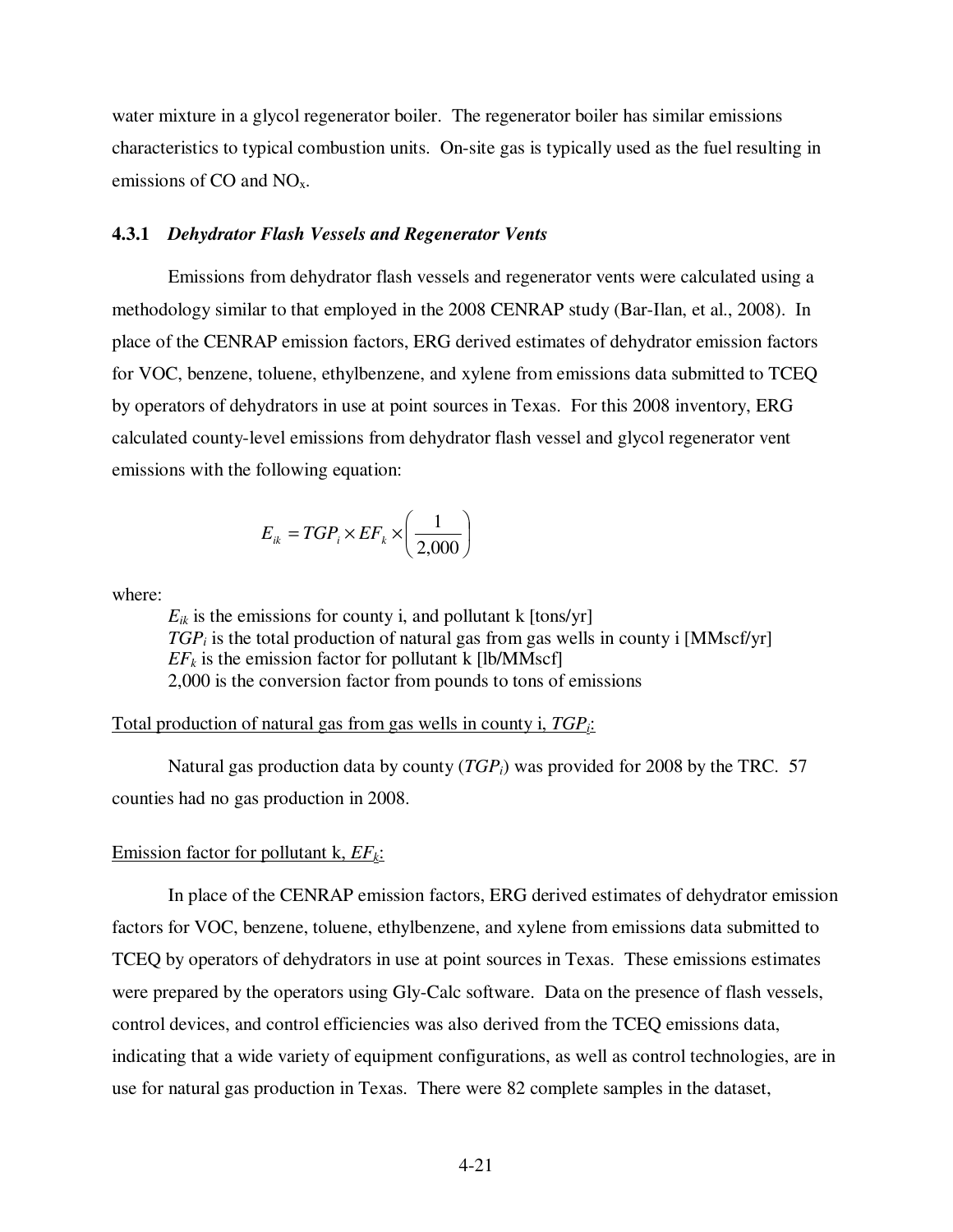spanning the full range of gas-producing regions in Texas. Statewide weighted averages for these five pollutants were derived from the emissions data, and are shown in Table 4-12 below.

 These emission factors may produce emissions estimates that are lower than actual emissions at the area-source dehydrators in the state. TCEQ recognizes that the types of control technologies in use at dehydrators located at point sources may be different than the control technologies in use at dehydrators located at smaller area sources. Control requirements are different and incentives for recapturing and/or controlling VOC and HAP emissions may be different for operators of (larger) point sources and (smaller) area sources. However, this dataset of dehydrator emissions represents the full range of uncontrolled and controlled dehydrators in Texas and is a good composite representation of statewide dehydrator emissions.

**Table 4-12. Statewide Emission Factors for VOC, Benzene, Toluene, Ethylbenzene, and Xylene from Dehydrator Flash Vessels and Regenerator Vents in Texas** 

| <b>Pollutant</b> | <b>Emission Factor (lb/MMscf)</b> | <b>Number of Samples</b> |
|------------------|-----------------------------------|--------------------------|
| VOC              | .63                               |                          |
| Benzene          | 0.38                              |                          |
| Toluene          | $0.20\,$                          | 64                       |
| Ethylbenzene     | 0.02                              |                          |
| Xylene           | በ 75                              | ы                        |

Emissions for county i, and pollutant k, *Eik*:

 Appendix E presents county-level dehydrator flash vessel and regenerator emissions corresponding to the production of natural gas at wells located in each county, based on the input variables discussed above.

### Example Calculation for Dehydrator Flash Vessels and Regeneration Vents

 Using the equation provided above, ERG calculated Benzene emissions in Anderson County from dehydrator flash vessels and regeneration vents as follows:

$$
E_{ik} = TGP_i \times EF_k \times \left(\frac{1}{2,000}\right)
$$

where:

 $E_{ik}$  = (the Benzene emissions for Anderson County) [tons/yr]  $TGP_i = 12,045$  (the total production of natural gas from gas wells in Anderson County) [MMCF/yr]

 $EF_k = 0.38$  (the emission factor for Benzene) [lb/MMscf]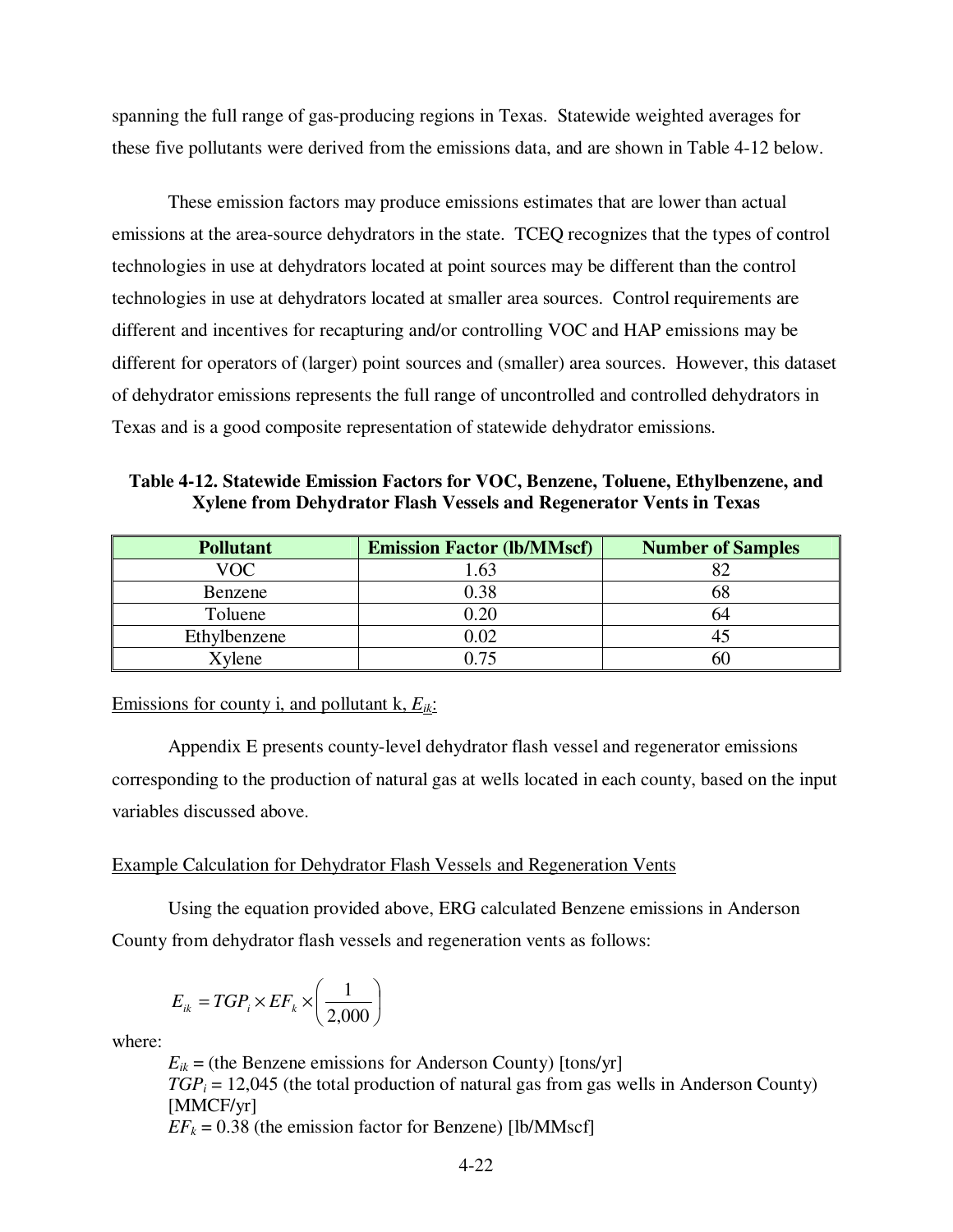2,000 is the conversion factor from pounds to tons of emissions

Therefore:

 $E_{ik} = 12,045$  [MMCF/yr] x 0.38 [lb/MMscf] x (1/2,000)  $E_{ik} = 2.29$  [tons/yr]

# **4.3.2** *Glyol Regenerator Boilers*

 Emissions from glycol regenerator boilers were calculated using the methodology and emission factors employed in the 2008 CENRAP study (Bar-Ilan, et al., 2008). For this 2008 inventory, ERG calculated county-level emissions from dehydrator regenerator boilers with the following equation:

$$
E_{ik} = TGP_i \times EF_k \times \left(\frac{1}{2,000}\right)
$$

where:

 $E_{ik}$  is the emissions for county i, and pollutant k  $[tons/yr]$ *TGPi* is the total production of natural gas from gas wells in county i [MMscf/yr]  $EF<sub>k</sub>$  is the emission factor for pollutant k [lb/MMscf] 2,000 is the conversion factor from pounds to tons of emissions

Total production of natural gas from gas wells in county i, *TGPi*:

 Natural gas production data by county (*TGPi*) was provided for 2008 by the TRC. 57 counties had no gas production in 2008.

# Emission factor for pollutant k, *EFk*:

ERG used the CENRAP emission factors for regenerator boiler emissions. The

CENRAP emission factors are in terms of pounds of pollutant emitted for each million cubic feet (MMscf) of gas produced. These emission factors are shown in Table 4-13 below.

# **Table 4-13. Emission Factors for NOx and CO Emissions from Dehydrator Regenerator Boilers**

| <b>Pollutant</b> | <b>Emission Factor (lb/MMscf)</b> |
|------------------|-----------------------------------|
| $\rm NO_{x}$     | 0.052                             |
| 70 V             | 0.105                             |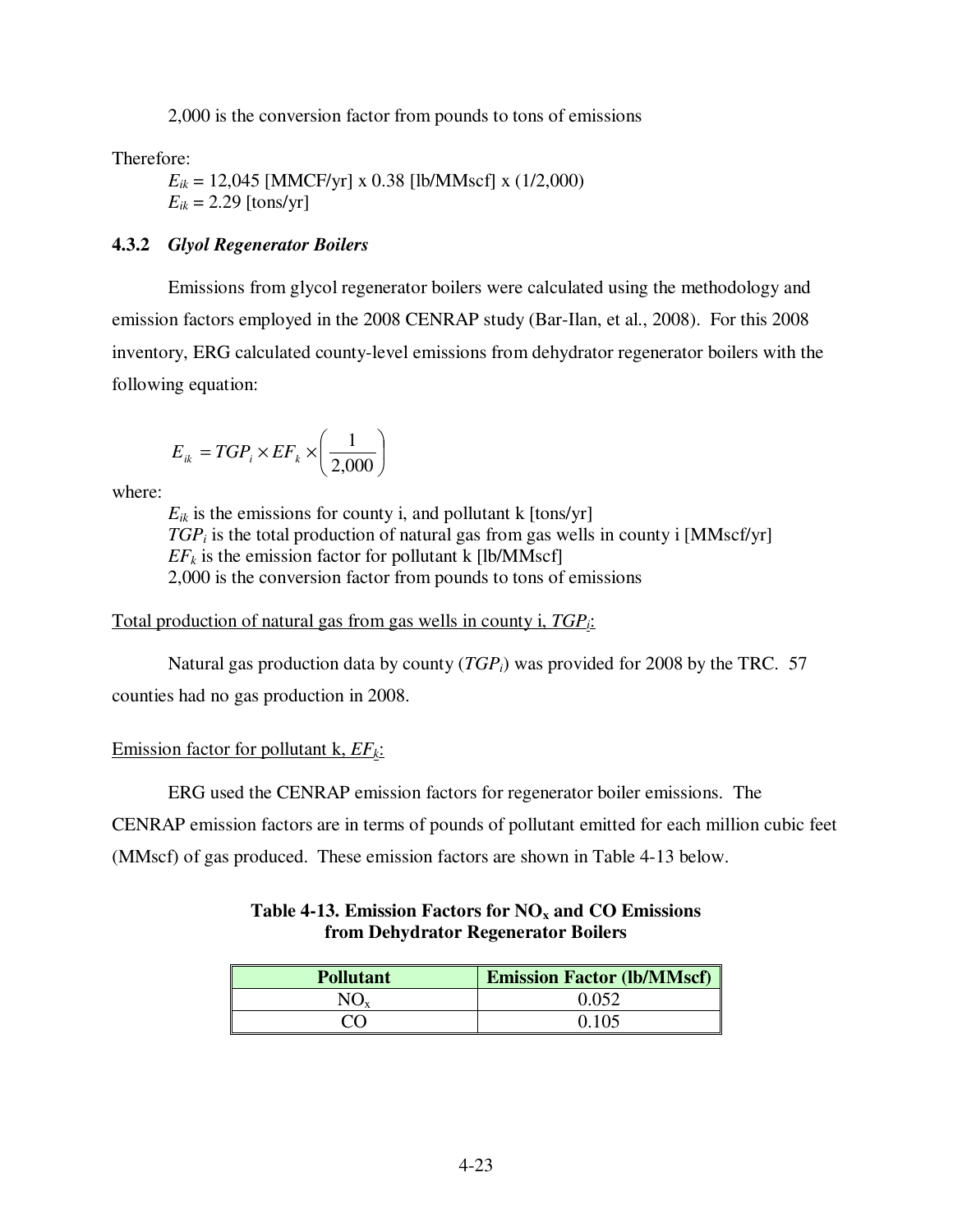#### Emissions for county i, and pollutant k, *Eik*:

 Appendix E presents county-level dehydrator regenerator boiler emissions corresponding to the production of natural gas at wells located in each county, based on the input variables discussed above.

#### Example Calculation for Glycol Regenerator Boilers:

Using the equation provided above, ERG calculated  $NO<sub>x</sub>$  emissions in Anderson County from glycol regenerator boilers as follows:

$$
E_{ik} = TGP_i \times EF_k \times \left(\frac{1}{2,000}\right)
$$

where:

 $E_{ik}$  = NO<sub>x</sub> emissions in Anderson County [tons/yr]  $TGP_i = 12,045$  (the total production of natural gas from gas wells in Anderson County) [MMscf/yr]  $EF_k = 0.052$  (the emission factor for NO<sub>x</sub>) [lb/MMscf] 2,000 is the conversion factor from pounds to tons of emissions

Therefore:

 $E_{ik}$  = 12,045 [MMscf/yr] x 0.052 [lb/MMscf] x (1/2,000)  $E_{ik} = 0.31$  [tons NO<sub>x</sub>/yr]

#### **4.3.3** *Dehydrator Emission Control Device*

 Emissions from dehydrator control devices were calculated using the basic methodology employed in the 2008 CENRAP study (Bar-Ilan, et al., 2008). Like the 2008 CENRAP study, ERG used the emission factors from AP 42, Chapter 13.5 for  $NO<sub>x</sub>$  and CO. ERG also used the heat value of the gas flared from the CENRAP study. ERG derived estimates of the amount of gas flared for each unit of gas produced from the emissions data submitted to TCEQ by operators of dehydrators in use at point sources in Texas. For this 2008 inventory, ERG calculated countylevel emissions from dehydrator emission control devices with the following equation:

$$
E_{ik} = TGP_i \times f_{\text{flared}} \times \frac{1}{D} \times HV \times EF_k \times \frac{1}{2,000}
$$

where:

 $E_{ik}$  is the emissions for county i, and pollutant k  $[tons/yr]$ *TGP<sub>i</sub>* is the total production of natural gas from gas wells in county i [MMscf/yr] *Fflared* is the fraction of produced gas that is flared [lbs flared/MMscf produced] *D* is the density of the gas flared [lbs/MMscf]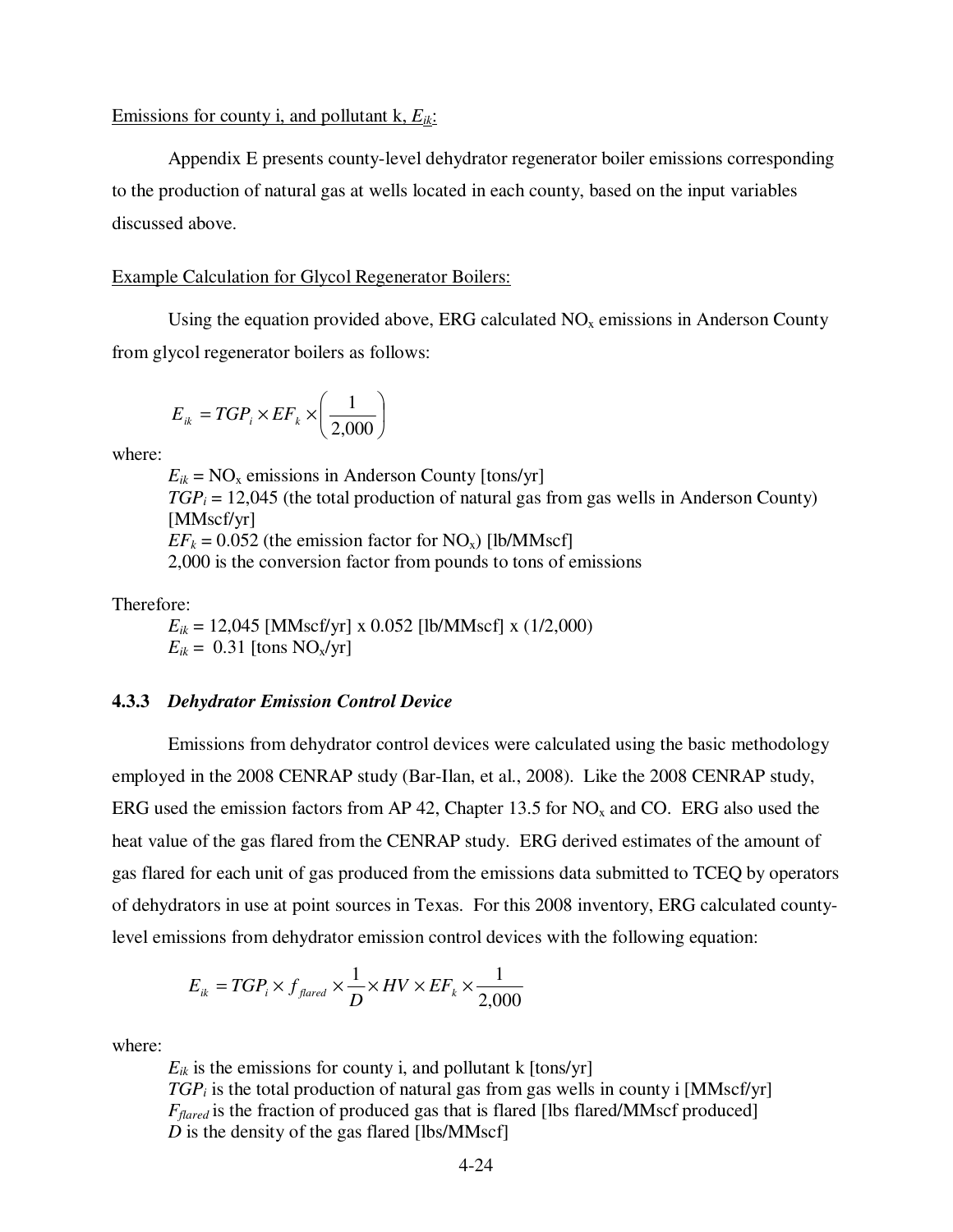*HV* is the heat value of the gas flared [MMBtu/MMscf]  $EF<sub>k</sub>$  is the emission factor for pollutant k [lbs/MMBtu] 2,000 is the conversion factor from pounds to tons of emissions

### Total production of natural gas from gas wells in county i, *TGPi*:

 Natural gas production data by county (*TGPi*) was provided for 2008 by the TRC. 57 counties had no gas production in 2008.

# Fraction of produced gas that is flared, *Fflared*:

 ERG derived estimates of the amount of gas flared for each unit of gas produced from the emissions data submitted to TCEQ by operators of dehydrators in use at point sources in Texas. The sum of the reported emissions from flash vessels and regenerator vents before controls, in tons of total hydrocarbons, was tallied for all 82 samples in the dataset. This figure was compared with the total production of natural gas reported in those 82 samples, producing a weighted average. Because emissions are reported in pounds, and production is reported in Millions of standard cubic feet (MMscf), the units for this fraction are pounds of gas flared per million standard cubic feet of gas produced (lbs flared/MMscf produced). The dehydrator emissions data indicated that 1 ton (2,000 pounds) of gas is flared for each 149.2 million standard cubic feet (MMscf) of gas produced.

### Density of the gas flared, *D*:

 ERG derived estimates of the density of the gas flared by assuming it was equivalent to the density of the dry gas produced by the dehydrator. This data was taken from the dehydrator emissions reports submitted to TCEQ. The amount of dry gas produced, in pounds per hour, was divided by the flow rate of gas produced, in cubic feet per hour, producing a density for dry gas in units of pounds per cubic foot. The sum of the amount of dry gas produced was tallied for all 82 samples in the dataset, and was divided by the sum of the flow rate of gas produced, producing a weighted average, with units of pounds per standard cubic foot (lbs/scf). This figure was then multiplied by  $10<sup>6</sup>$  standard cubic feet per MMscf, to yield a factor with units of pounds per million standard cubic feet (lbs/MMscf). The dehydrator emissions data indicated that the density of the gas produced is 0.047 pounds per standard cubic foot or 46,952 (lbs/MMscf).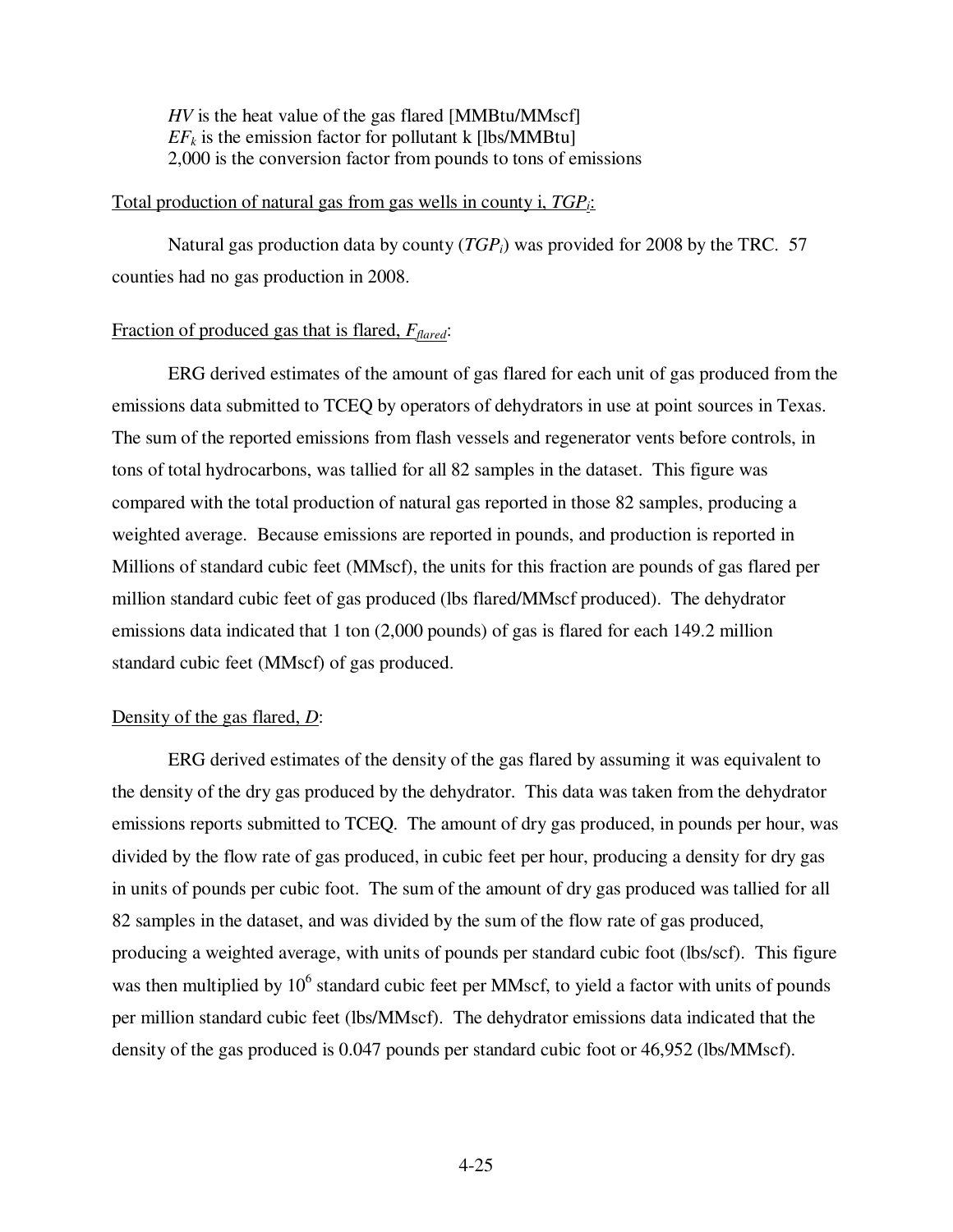#### Heat value of the gas flared, *HV*:

 The heat value of the gas flared is taken from the 2008 CENRAP study. This value is equivalent to 1,209 Btu per standard cubic feet of gas (Btu/scf).

# Emission factor for pollutant k, *EFk*:

 ERG used the CENRAP emission factors for dehydrator control emissions. Although the dehydrator emissions data from TCEQ showed that a small percentage of dehydrator flash vessel and regenerator vent emissions are controlled by incinerators, the vast majority (over 90%) are burned in flares. ERG chose to use the simplifying assumption that all dehydrator flash vessel and regenerator vent emissions that are controlled by combustion are directed to flares. The emission factors for flares are taken directly from AP 42, Chapter 13.5. The emission factors are in terms of pounds of pollutant emitted for each million Btu (lbs/MMBtu) of gas flared. These emission factors are shown in Table 4-14 below.

| Table 4-14. Emission Factors for $NOx$ and CO Emissions |
|---------------------------------------------------------|
| from Dehydrator Controls (Flares)                       |

| <b>Pollutant</b> | <b>Emission Factor</b><br>(lb/MMBtu) |
|------------------|--------------------------------------|
|                  | 0.068                                |
|                  |                                      |

Emissions for county i, and pollutant k, *Eik*:

 Appendix E presents county-level dehydrator control emissions corresponding to the production of natural gas at wells located in each county, based on the input variables discussed above.

### Example Calculation for Dehydrator Controls:

Using the equation provided above, ERG calculated  $NO<sub>x</sub>$  emissions in Anderson County from dehydrator controls as follows:

$$
E_{ik} = TGP_i \times f_{\text{flared}} \times \frac{1}{D} \times HV \times EF_k \times \frac{1}{2,000}
$$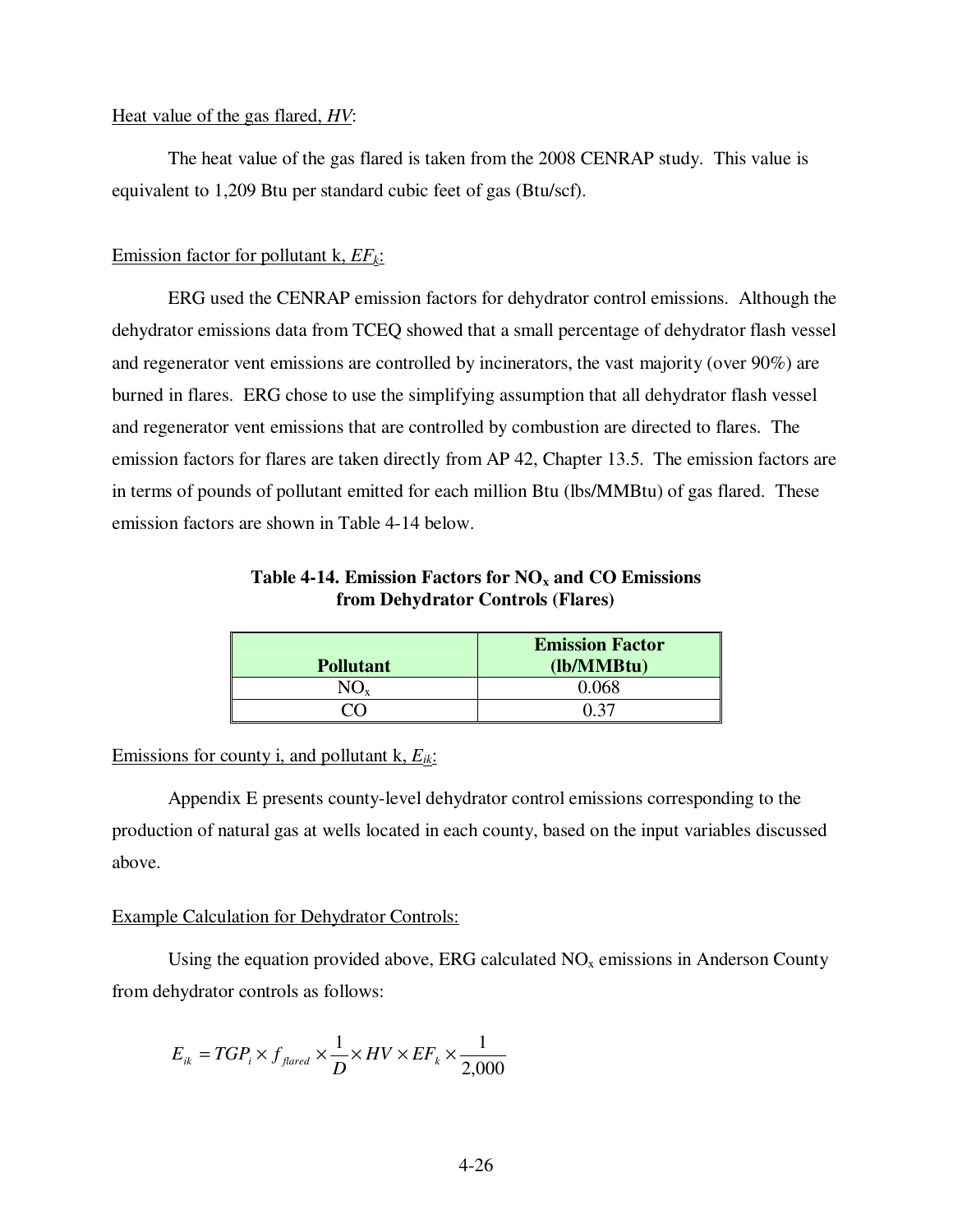where:

 $E_{ik}$  = NO<sub>x</sub> emissions for Anderson County [tons/yr]  $TGP_i = 12,045$  (the total production of natural gas from gas wells in Anderson County) [MMscf/yr]  $F_{\text{flared}} = 13$  (the fraction of produced gas that is flared) [lbs flared/MMscf produced]  $D = 46,952$  (the density of the gas flared) [lbs/MMscf]  $HV = 1,209$  (the heat value of the gas flared) [MMBtu/MMscf]  $EF_k = 0.068$  (the NO<sub>x</sub> emission factor) [lbs/MMBtu] 2,000 is the conversion factor from pounds to tons of emissions

Therefore:

 $E_{ik}$  = 12,045 [MMscf/yr] x 13.41 [lbs flared/MMscf produced] x (1/46,952) [lbs/MMscf]) x 1,209 [MMBtu/MMscf] x 0.068 [lbs/MMBtu] x (1/2,000)  $E_{ik} = 0.14$  [tons NO<sub>x</sub>/yr]

# **4.4 Oil and Condensate Storage Tanks**

 Storage tanks are used in a variety of applications in the oil and gas industry. An oil and gas well may produce oil, natural gas, or a mixture of the two. When oil and gas are brought to the surface, the liquids produced may contain a mixture of liquid and gaseous organic compounds, nitrogen, carbon dioxide, water, sand, and other impurities. The mixture is typically passed through a three-phase separator, which allows the water, oil and gas to separate. The liquid oil and water components are then piped to storage tanks. If the well produces gas, it is possible that liquids may condense out of the gas as the pressure is decreased. The hydrocarbon liquid produced at gas wells is known as condensate.Oil and condensate are piped to storage tanks until they can be transported offsite. Tanks are typically vented to the atmosphere.

 Oil and condensate storage tank emissions at wellhead and gathering sites are composed of flashing losses, working losses, and breathing losses. Flashing losses occur when a produced liquid (crude oil or condensate) with entrained gases experiences a pressure drop, as during the transfer of liquid hydrocarbons from a wellhead or separator to a storage tank. As the pressure on the liquid drops, some of the lighter compounds dissolved in the liquid are released or "flashed". Some compounds that are liquids at the initial pressure and temperature, change phase from a liquid to a gas and are also released or "flashed" from the liquid in the storage tank. Working losses occur when vapors are displaced from a tank during the filling and unloading cycles, and when the fluid is agitated during filling of the tank. Breathing losses (also called standing losses) occur due to the normal evaporation of liquid in a tank. Breathing losses are vapors that are produced in response to the daily temperature change.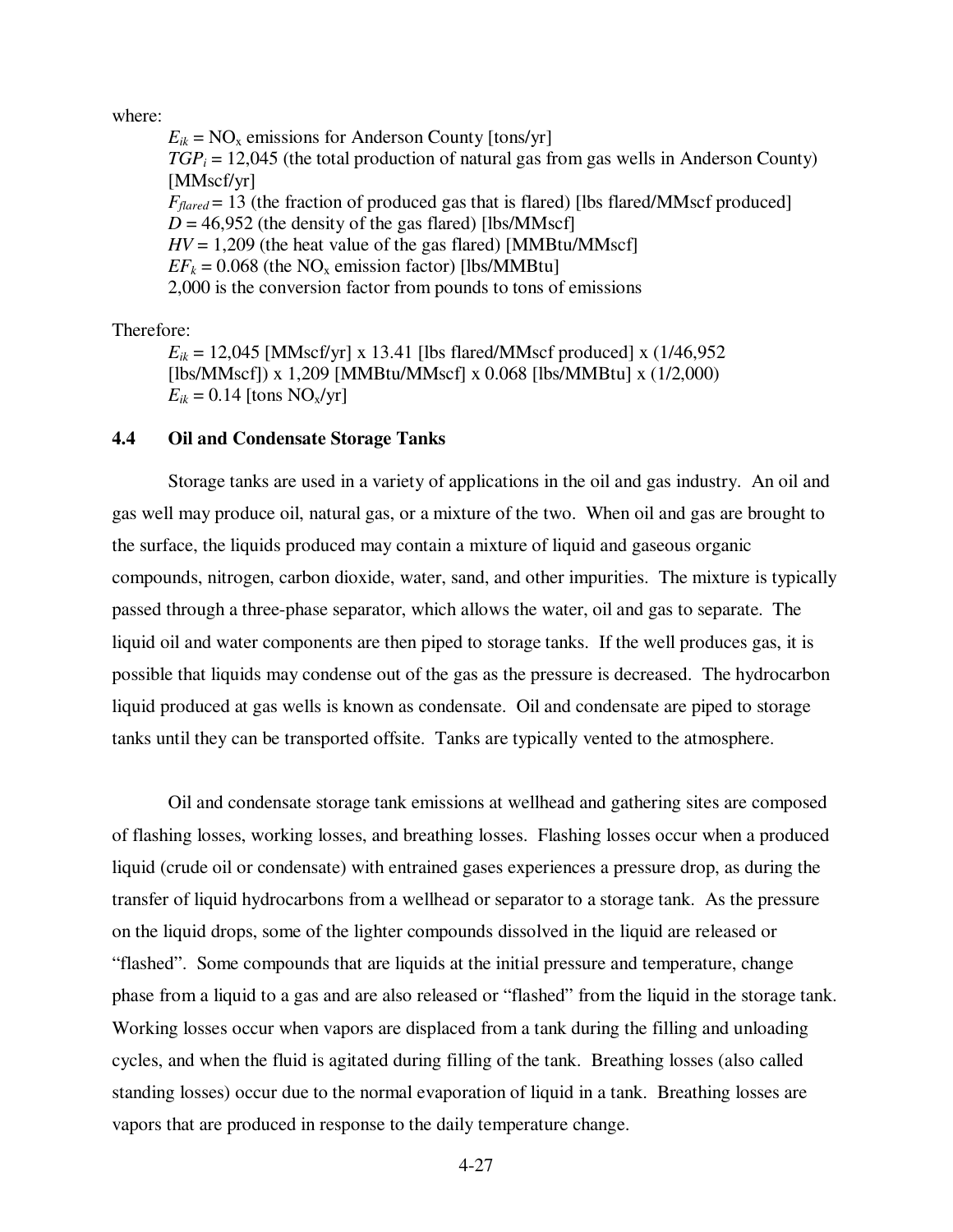Emissions from oil and condensate storage tanks were calculated using the methodology and emission factor data developed in the 2009 TERC study "VOC Emissions From Oil and Condensate Storage Tanks" (TERC, 2009). These emission factors were multiplied by countyspecific oil and gas production data obtained from the TRC. The calculations assume that venting emissions are uncontrolled by flares or vapor recovery units. For this 2008 inventory, ERG calculated county-level emissions from oil storage tank and condensate storage tank vent emissions with the following equations:

$$
E_{ik} = TOP_i \times EF_{ik} \times \left(\frac{1}{2,000}\right)
$$

and

$$
E_{ik} = TCP_i \times EF_{ik} \times \left(\frac{1}{2,000}\right)
$$

where:

 $E_{ik}$  is the emissions for county i, and pollutant k  $[tons/yr]$ *TOP<sub>i</sub>* is the total production of oil from oil wells in county i [BBL/yr]  $TCP<sub>i</sub>$  is the total production of condensate from gas wells in county i [BBL/yr]  $EF_{ik}$  is the emission factor for county i, and pollutant k [lb/BBL] 2,000 is the conversion factor from pounds to tons of emissions

Total production of oil from oil wells in county i, *TOPi*:

 Oil production data by county (*TOPi*) was provided for 2008 by the TRC. 42 counties had no oil production in 2008.

### Total production of condensate from gas wells in county i, *TCPi*:

 Condensate production data by county (*TOPi*) was provided for 2008 by the TRC. 80 counties had no condensate production in 2008.

# Emission factor for county i, and pollutant k, *EFik*:

 *VOC Emission Factors*: The VOC emission factors for oil storage tank batteries and condensate storage tank batteries are taken from the 2009 TERC study and are in units of pounds per barrel of oil/condensate produced and are shown in Table 4-15 below.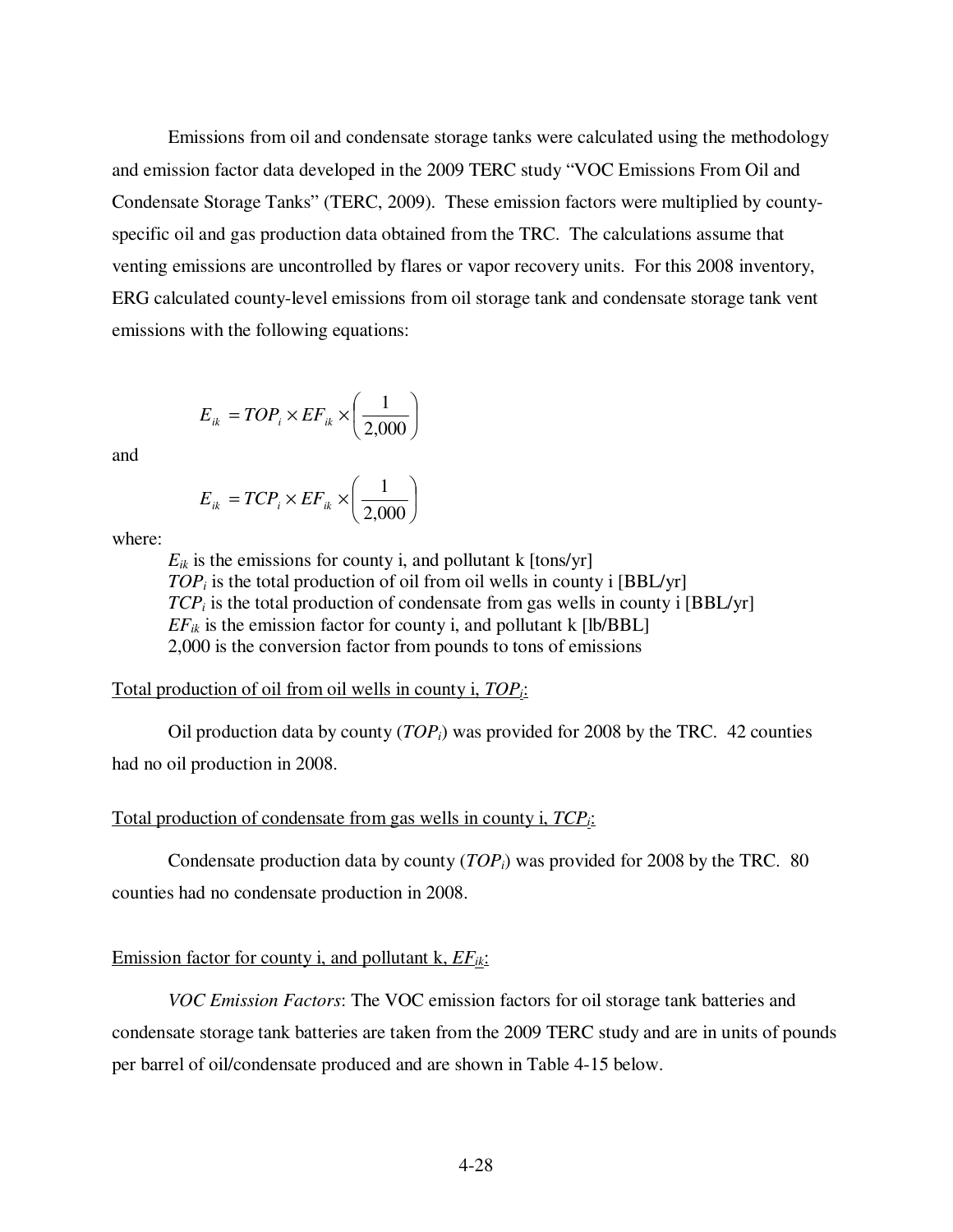*HAP Emission Factors*: Benzene, toluene, ethylbenzene, and xylene are a constituent of the vapors emitted from oil and condensate storage tanks. The benzene, toluene, ethylbenzene, and xylene emission factors are derived from the data published in the 2009 TERC study. Tables 3-4 and 3-5 in the TERC study showed the measured vent gas speciation profiles for oil tanks and condensate tanks, respectively. This data was used in combination with the measured weight percent VOC data from those same tables and the VOC emission factors taken from that study to calculate emission factors for benzene, toluene, ethylbenzene, and xylene from both oil and condensate storage tanks in terms of lbs per barrel of oil or condensate produced. These emission factors are in units of pounds per barrel of oil/condensate produced and are shown in Table 4-15 below.

| <b>Pollutant</b> | <b>Emission Factors (lb/BBL)</b> |            |  |  |  |
|------------------|----------------------------------|------------|--|--|--|
|                  | Oil                              | Condensate |  |  |  |
| <b>VOC</b>       | 1.60                             | 33.3       |  |  |  |
| Benzene          | 0.00533                          | 0.187      |  |  |  |
| Toluene          | 0.0083                           | 0.319      |  |  |  |
| Ethylbenzene     | 0.003                            | 0.018      |  |  |  |
| Xylene           | 0.012                            | 0.141      |  |  |  |

# **Table 4-15. Emission Factors for VOC, Benzene, Toluene, Ethylbenzene, and Xylene from Oil Storage Tanks and Condensate Storage Tanks in Texas**

# Emissions for county i, and pollutant k, *Eik*:

 Appendix E present county-level oil storage tank and condensate storage tank vent emissions corresponding to the production of oil and condensate at oil wells and natural gas wells located in each county, based on the input variables discussed above.

# Example Calculation for Oil and Condensate Storage Tanks:

 Using the equation provided above, ERG calculated VOC emissions in Anderson County from oil storage tanks as follows:

$$
E_{ik} = TOP_i \times EF_{ik} \times \left(\frac{1}{2,000}\right)
$$

where:

 $E_{ik}$  = VOC emissions for Anderson County [tons/yr]  $TOP_i = 678,901$  (the total production of oil from oil wells in Anderson County) [BBL/yr]  $EF_{ik} = 1.60$  (the VOC emission factor for Anderson County) [lb/BBL]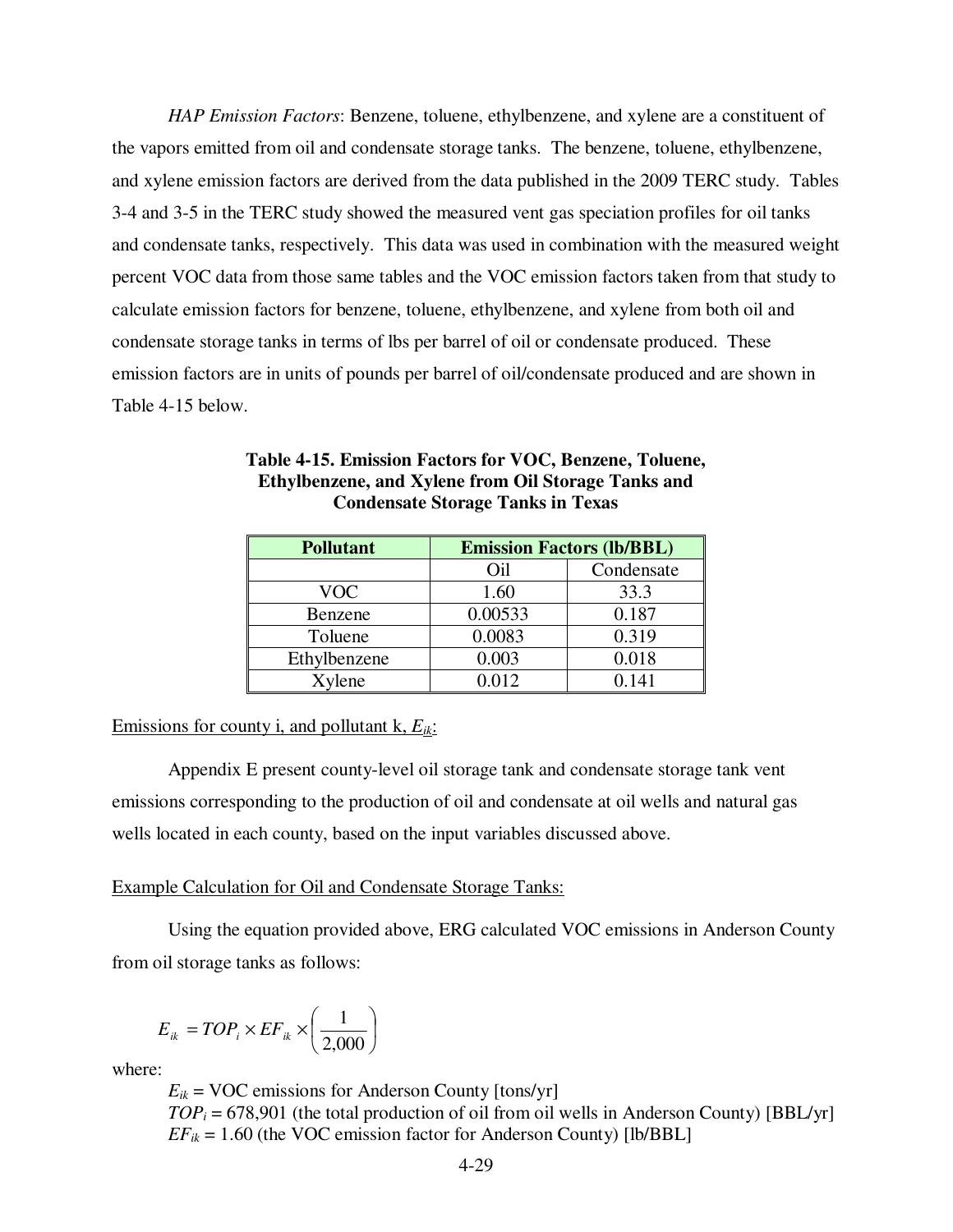2,000 is the conversion factor from pounds to tons of emissions

Therefore:

 $E_{ik}$  = 678,901 [BBL/yr] x 1.6 [lb/BBL] x (1/2,000)  $E_{ik}$  = 543 [tons/yr]

### **4.5 Oil and Condensate Loading**

 Oil and condensate stored in field storage tanks is transferred to trucks and railcars and shipped to refineries for further processing. Fugitive VOC emissions are released from these loading processes as the vapors in the receiving vessel are displaced by the liquids from the storage tanks. These vapors are normally vented to the atmosphere.

 Emissions from oil and condensate loading were calculated using the emission estimation methodology in the 2009 TCEQ study. This methodology is taken from AP 42, Chapter 5.2 - Transportation and Marketing of Petroleum Liquids. Emission factors for loading losses were calculated at the county level. These emission factors were multiplied by county-specific 2008 oil and condensate production data obtained from the TRC to derive county-specific emission estimates. ERG obtained monthly temperature data for the counties in which the oil and condensate are produced. Per the 2007 TCEQ study, ERG used AP-42 data for crude oil (50 lb/lb-mole) at 60 degrees F to approximate the molecular weight of tank vapors for oil. ERG used AP-42 data for gasoline (Reid Vapor Pressure (RVP) 7) (68 lb/lb-mole) at 60 degrees F to approximate the molecular weight of tank vapors for condensate. The AP-42 equation was used to calculate temperature-dependent emission factors for loadout losses for each county. Truck or railcar loading emissions were calculated by multiplying the emission factor by county-level oil and condensate production data. The calculations assume that venting emissions are uncontrolled by flares or vapor recovery units. The AP-42 equation to calculate loading emission factors is shown in the following equation.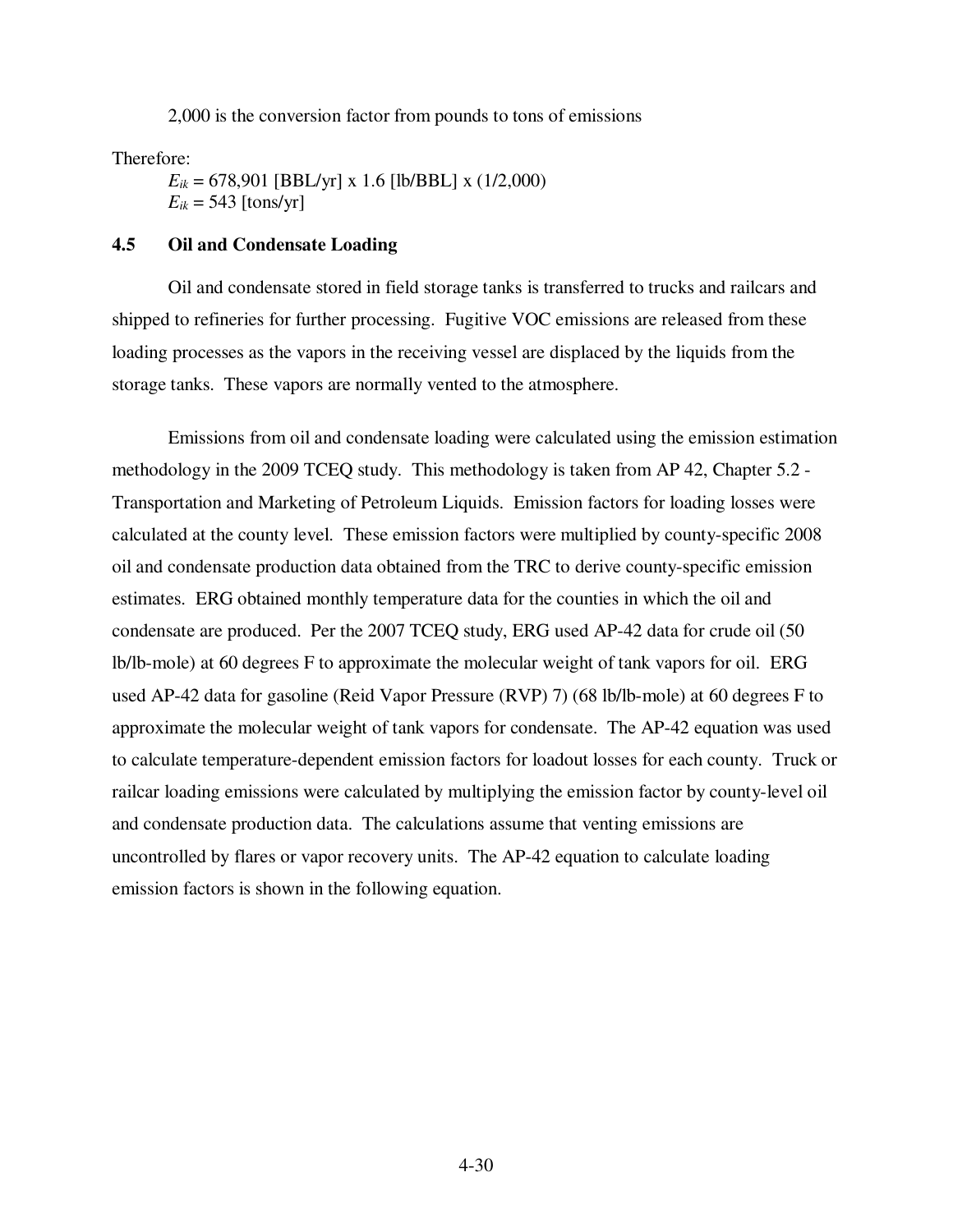$$
LL_{ik} = 12.46 \times \left(\frac{S * P_i * M}{T_i}\right)
$$

where:

 $LL_{ik}$  is the loading loss [lb/1,000 gal of liquid loaded] for county i, and pollutant k *S* is the saturation factor (based on type of loading operation)  $P_i$  is the true vapor pressure of liquid loaded [psia] for county i *M* is the molecular weight of tank vapors [lb/lb-mole]  $T_i$  is the temperature of bulk liquid loaded  $\lceil {^{\circ}R} \rceil$  for county i

# Saturation factor, *S*:

 The saturation factor is taken from Table 5.2-1 of Chapter 5.2 of AP-42 and is based on submerged or splash loading of liquid with dedicated vapor balance service. This assumes that tank vapors from the truck or railcar being loaded are vented back into the tank being emptied.

### True vapor pressure of the liquid being loaded, for county i, *Pi*:

 The true vapor pressure for oil is estimated to be equivalent to the true vapor pressure for crude oil RVP 5. The true vapor pressure for condensate is estimated to be equivalent to the true vapor pressure for gasoline RVP 7. The true vapor pressure for these liquids at various temperatures are shown in Table 4-16 below. The true vapor pressure for the county-specific average temperature is calculated for oil loading with the equation.

$$
P_i = (0.057 \times T_i) - 0.58
$$

where:

 $P_i$  is the true vapor pressure of liquid loaded [psia] for county i  $T_i$  is the temperature of bulk liquid loaded  $[°F]$  for county i

 The true vapor pressure for the county-specific average temperature is calculated for condensate loading with the equation.

$$
P_i = (0.077 \times T_i) - 1.03
$$

where:

 $P_i$  is the true vapor pressure of liquid loaded [psia] for county i  $T_i$  is the temperature of bulk liquid loaded  $[°F]$  for county i

 These formulas are derived from linear interpolation of the slope and intercept of the line formed between the values for the true vapor pressure of crude oil RVP 5 (representing oil) and gasoline RVP 7 (representing condensate) at 55 degrees Fahrenheit and 75 degrees Fahrenheit.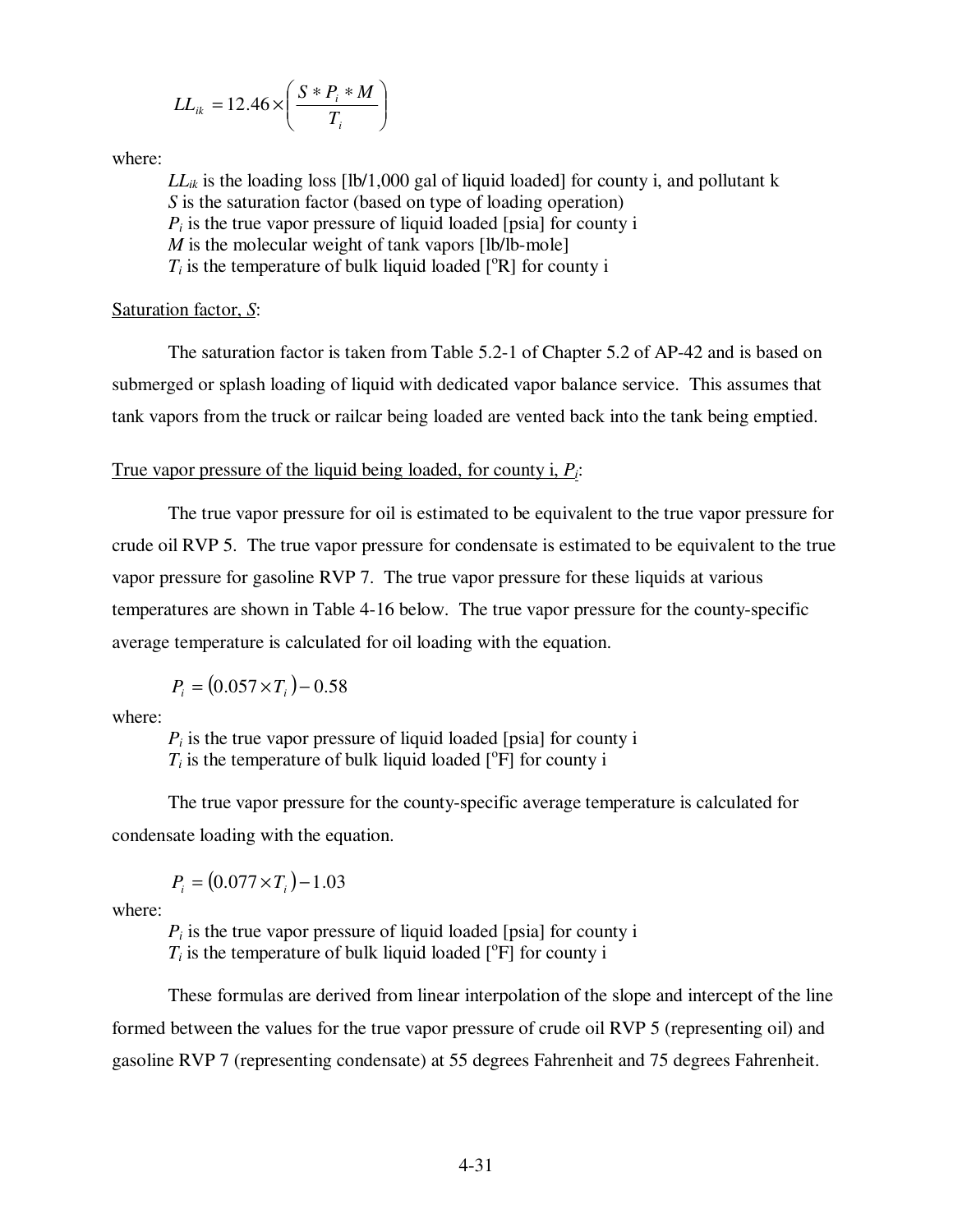#### Molecular weight of the tank vapors, *M*:

 The molecular weight of the tank vapors for oil is estimated to be equivalent to the molecular weight of crude oil RVP 5. The molecular weight of the tank vapors for condensate is estimated to be equivalent to the molecular weight of gasoline RVP 7. The molecular weight of these liquids at 60 degrees Fahrenheit are shown in Table 4-16 below. The data in Table 4-16 is taken directly from AP-42, Chapter 7.1.

**Table 4-16. Molecular Weight and True Vapor Pressure of Selected Petroleum Liquids** 

| <b>Petroleum</b><br>Liquid | <b>Molecular</b><br>Weight at $60^{\circ}$<br>$F$ (lb/lb-mole) | <b>True Vapor Pressure (psia)</b> |              |                |                |              |              |                 |
|----------------------------|----------------------------------------------------------------|-----------------------------------|--------------|----------------|----------------|--------------|--------------|-----------------|
|                            |                                                                | $40^{\circ}$ F                    | $50^\circ$ F | $60^{\circ}$ F | $70^{\circ}$ F | $80^\circ$ F | $90^\circ$ F | $100^{\circ}$ F |
| Crude Oil RVP 5            | 50                                                             | 1.8                               | 2.3          | 2.8            | 3.4            | 4.0          | 4.8          | 5.7             |
| Gasoline RVP 7             | 68                                                             | 2.3                               | 2.9          | 3.5            | 4.3            | 5.2          | 6.2          | $7\,\mu$        |

Temperature of the bulk liquid loaded, *Ti*:

 The average 2008 temperature data, degrees Fahrenheit, for 115 Texas counties was obtained from the National Weather Service and from several state/local monitoring sites. These data were used to estimate the average temperature in the adjacent 139 counties. The average liquid temperature is assumed to be equivalent to the average ambient air temperature.

# Loading loss for county i, and pollutant k, *LLik*:

 The loading loss is the county-specific emission factor and has units of pounds per 1,000 gallons of oil or condensate loaded (lbs/1,000 gal).

 For this 2008 inventory, ERG calculated county-level emissions from oil loading emissions and condensate loading emissions with the following equations:

$$
E_{ik} = TOP_i \times LL_k \times 42 \times \left(\frac{1}{2,000}\right)
$$

and

$$
E_{ik} = TCP_i \times LL_{ik} \times 42 \times \left(\frac{1}{2,000}\right)
$$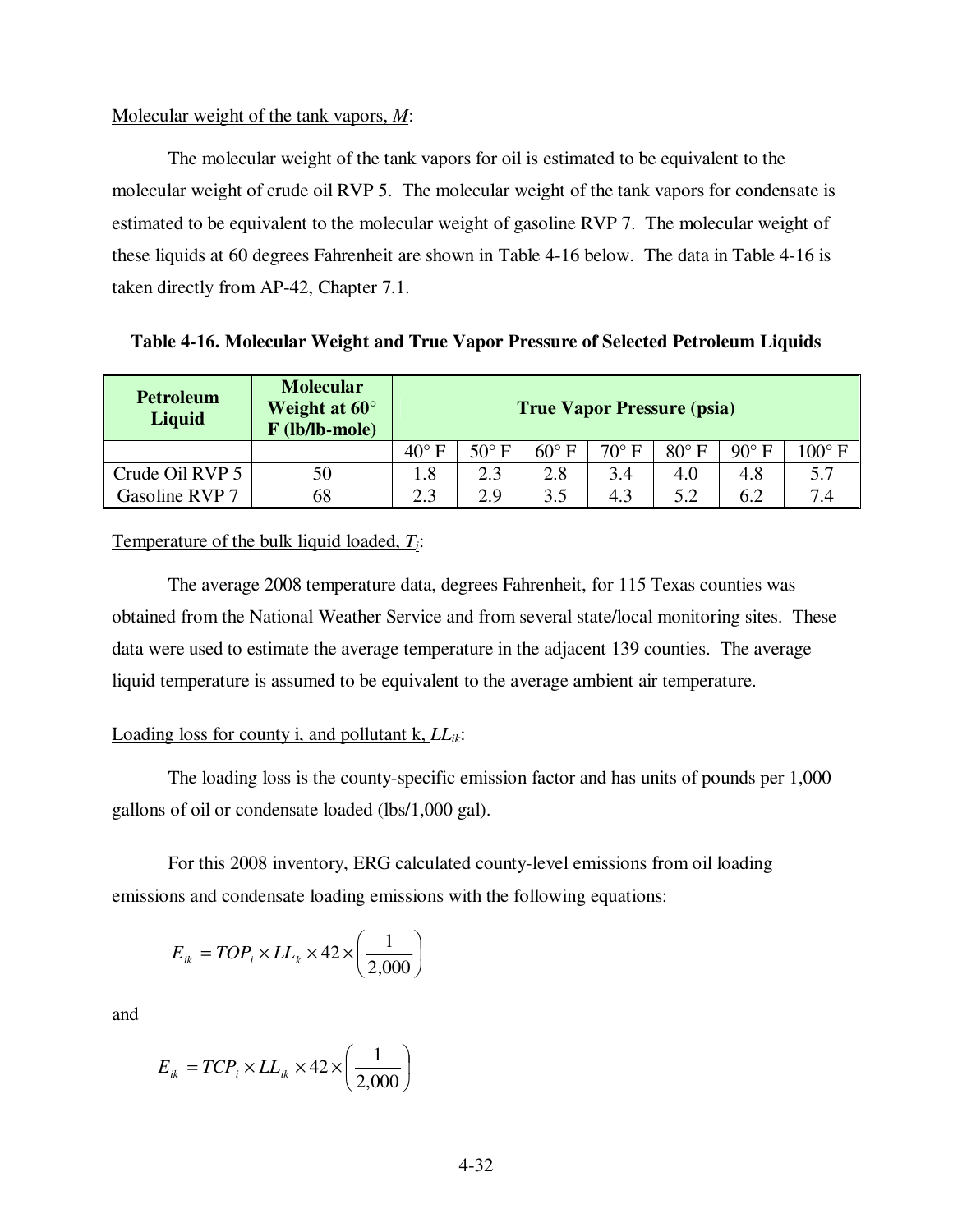where:

 $E_{ik}$  is the loading emissions for county i, and pollutant k [tons/yr] *TOP<sub>i</sub>* is the total production of oil from oil wells in county i [BBL/yr] *TCP<sub>i</sub>* is the total production of condensate from gas wells in county i [BBL/yr]  $LL_{ik}$  is the loading loss (emission factor) for pollutant k  $[1b/1,000$  gal loaded] 42 is the conversion factor from barrels to gallons 2,000 is the conversion factor from pounds to tons of emissions

# Total production of oil from oil wells in county i, *TOPi*:

 Oil production data by county (*TOPi*) was provided for 2008 by the TRC. 42 counties had no oil production in 2008.

### Total production of condensate from gas wells in county i, *TCPi*:

 Condensate production data by county (*TOPi*) was provided for 2008 by the TRC. 80 counties had no condensate production in 2008.

# Loading loss, *LLik*:

 The loading loss is the emission factor calculated above and has units of pounds per 1,000 gallons of oil or condensate loaded.

 *HAP Emission Factors:* Benzene, toluene, ethylbenzene, and xylene are a constituent of the vapors emitted during oil and condensate loading. The benzene, toluene, ethylbenzene, and xylene emission factors for oil loading and condensate loading in all oil and gas producing basins in Texas are derived from the data published in the 2009 TERC study. Tables 3-4 and 3-5 in the TERC study showed the measured vent gas speciation profiles for oil tanks and condensate tanks, respectively. This data was used in combination with the measured weight percent VOC data from those same tables and the VOC emission factors taken from that study to calculate emission factors for benzene, toluene, ethylbenzene, and xylene from both oil and condensate loading. These emission factors are in terms of units of HAP emitted per units of VOC emitted. and are shown in Table 4-17 below.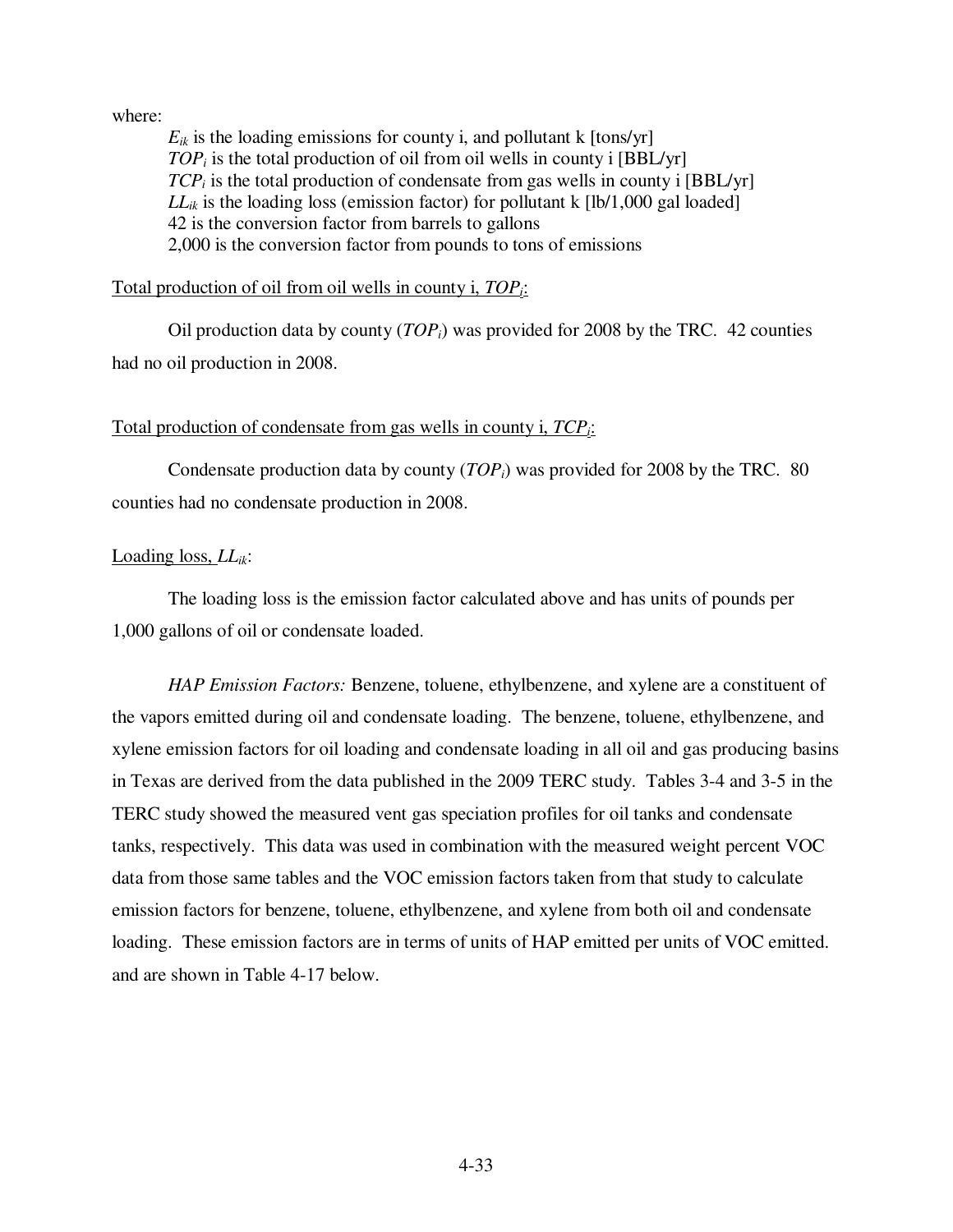# **Table 4-17. Emission Factors for Benzene, Toluene, Ethylbenzene, and Xylene from Oil and Condensate Loading in Texas**

|                  | <b>All Texas Basins Emission Factors (lb HAP/lb VOC)</b> |                   |  |  |  |
|------------------|----------------------------------------------------------|-------------------|--|--|--|
| <b>Pollutant</b> | Oil                                                      | <b>Condensate</b> |  |  |  |
| Benzene          | 0.0033                                                   | 0.2808            |  |  |  |
| Toluene          | 0.0052                                                   | 0.479             |  |  |  |
| Ethylbenzene     | 0.00187                                                  | 0.027             |  |  |  |
| Xylene           | 0.0075                                                   | በ 212             |  |  |  |

Loading emissions for county i, for pollutant k, *Eik*:

 Emissions for oil and condensate loading racks for each county are calculated by multiplying a county-specific loading loss factor by the county-specific oil and condensate production. Appendix E present county-level oil condensate loading rack emissions corresponding to the production of oil and condensate at oil wells and natural gas wells located in each county, based on the input variables discussed above.

# Example Calculation for Oil and Condensate Loading:

 Using the equations provided above, ERG calculated VOC emissions in Anderson County from oil loading as follows:

$$
LL_{ik} = 12.46 \times \left(\frac{S * P_i * M}{T_i}\right)
$$

where:

 $LL_{ik}$  = (the loading loss [lb/1,000 gal of liquid loaded] for Anderson County, and pollutant k)

*S* = 1.00 (the saturation factor (based on type of loading operation))

 $P_i = 3.1$  (the true vapor pressure of liquid loaded for Anderson County) [psia]

 $M = 50$  (the molecular weight of tank vapors) [lb/lb-mole]

 $T_i = 524.27$  (the temperature of bulk liquid loaded for Anderson County) [<sup>o</sup>R]

$$
E_{ik} = TOP_i \times LL_k \times 42 \times \left(\frac{1}{2,000}\right)
$$

where:

 $E_{ik}$  = loading VOC emissions for county i, and pollutant k [tons/yr]  $TOP_i = 678,901$  (the total production of oil from oil wells in Anderson County) [BBL/yr]  $LL_{ik}$  = the loading loss (emission factor) for VOC [lb/1,000 gal loaded] 42 is the conversion factor from barrels to gallons 2,000 is the conversion factor from pounds to tons of emissions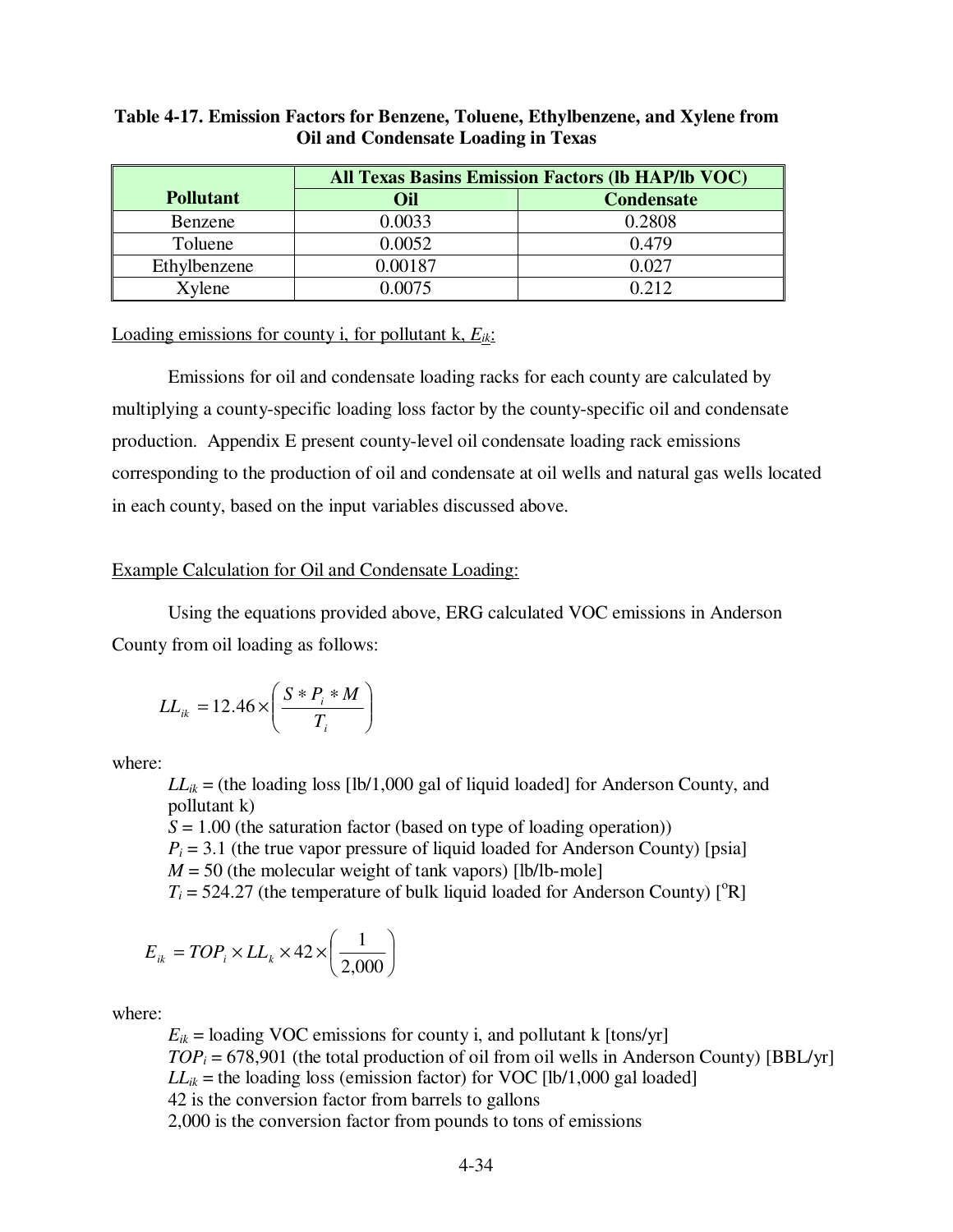Therefore:

 $LL_{ik} = 12.46$  x ((1.00 x 3.1 [psia] x 50 [lb/lb-mole])/524.27 [<sup>o</sup>R])  $LL_{ik} = 3.684$  [lb/1,000 gal of liquid loaded]

 $E_{ik}$  = 678,901 [BBL/yr] x 3.684 [lb/1,000 gal of liquid loaded] x 42 x (1/2,000)  $E_{ik}$  = 52.52 [tons VOC/yr]

#### **4.6 Well Completions**

 Following drilling and casing, a well must be "completed." Completion is the process which enables the well to produce oil or gas. To complete the production well, casing is installed and cemented and the drilling rig is removed from the site. As the well is completed, an initial mixture of gas, hydrocarbon liquids, water, sand, and other materials comes to the surface. Standard practice during the completion process has been to vent or flare the natural gas released, some of which is VOC. This category addresses VOC emissions associated with the completion process at oil and gas wells. County-level emissions from this source were estimated for the purpose of this inventory.

 Emissions from well completions were calculated using the methodology from the 2008 CENRAP study (Bar-Ilan, et al., 2008). Emissions from well completions are estimated on the basis of the volume of gas vented during completion and the average VOC content of that gas, obtained from a gas composition analyses. Emissions rates are evaluated at standard temperature and pressure (STP).

The calculation methodology for completion emissions follows the following equations:

$$
E_{\textit{completion},i} = \left(\frac{P \times (V_{\textit{vented}})}{(R/MW_{\textit{gas}}) \times T \times 0.000035}\right) \times \frac{f_i}{907200}
$$

where:

*Ecompletion,i* is the emissions of pollutant *i* from a single completion event [ton/event] *P* is atmospheric pressure [1 atm] *Vvented* is the volume of vented gas per completion [MCF/event] *R* is the universal gas constant  $[0.082 \text{ L-atm/mol-}^{\circ}\text{K}]$ *MWgas* is the molecular weight of the gas [g/mol] *T* is the atmospheric temperature [298  $\mathrm{K}$ ] 0.000035 is the conversion factor from Mscf to liters  $f_i$  is the mass fraction of pollutant  $i$  in the vented gas 907,200 is the conversion factor from grams to tons of emissions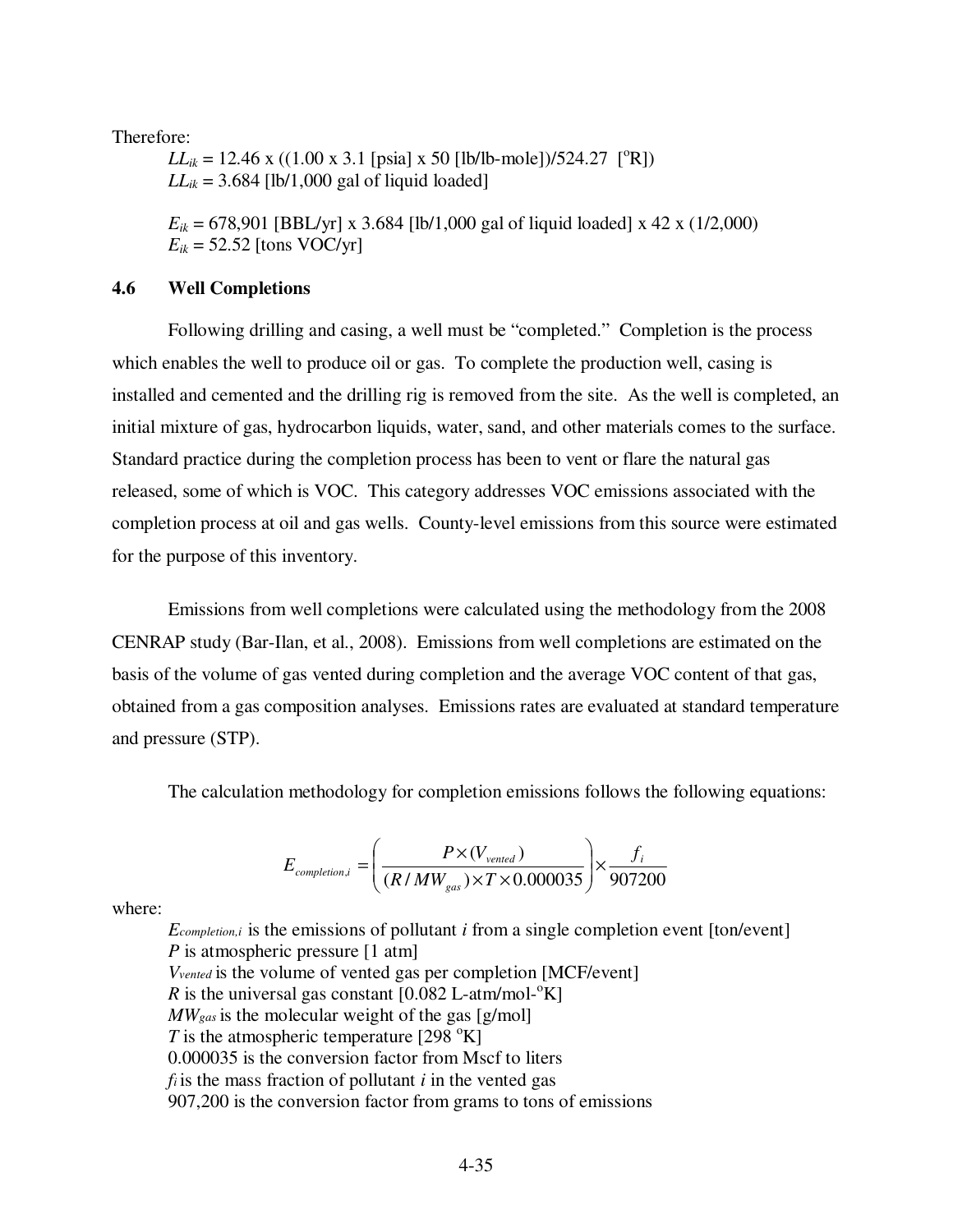The total emissions from all completions occurring in a county can be evaluated following:

 $E_{\text{completion, TOTAL}} = E_{\text{completion,i}} \times S_{\text{countv}}$ 

where:

*Ecompletion,TOTAL* are the total emissions county-wide from completions [tons/year] *E*<sub>completion,i</sub> are the completion emissions from a single completion event [tons/event] *Scounty* is the county-wide new well and recompleted well count

 No data were available to account for the number of completions that were completed using green completion or add-on control technologies. While these technologies exist and are used to reduce emissions, no data is currently available to estimate the extent at which they are employed in Texas. Also, the 2008 CENRAP study did not contain data on green completions or add-on control technologies.

# Volume of vented gas per completion, *Vvented*:

 ERG was unable to obtain estimates for the volume of vented gas per completion from the TRC. Therefore, ERG used the average volume vented presented in the 2008 CENRAP study. This data was presented on a basin-level basis. The data obtained is summarized in Table 4-18 below.

| <b>Basin</b>                             | <b>Volume of Gas Vented</b><br>per Completion<br>(MCF/event) |
|------------------------------------------|--------------------------------------------------------------|
| Anadarko                                 | 1,737                                                        |
| <b>Bend Arch-Fort Worth</b>              | 637                                                          |
| <b>East Texas</b>                        | 2,417                                                        |
| Palo Duro <sup>a</sup>                   | 1,198                                                        |
| Permian                                  |                                                              |
| Perman/Marathon Thrust Belt <sup>a</sup> | 1,198                                                        |
| Western Gulf                             | 1.200                                                        |

**Table 4-18. 2008 CENRAP Data for Volume of Gas Vented per Completion** 

<sup>a</sup> Data for the Palo Duro and Permian/Marathon Thrust Belt Basins were not included in the CENRAP study. These values are an average of the values from the other basins.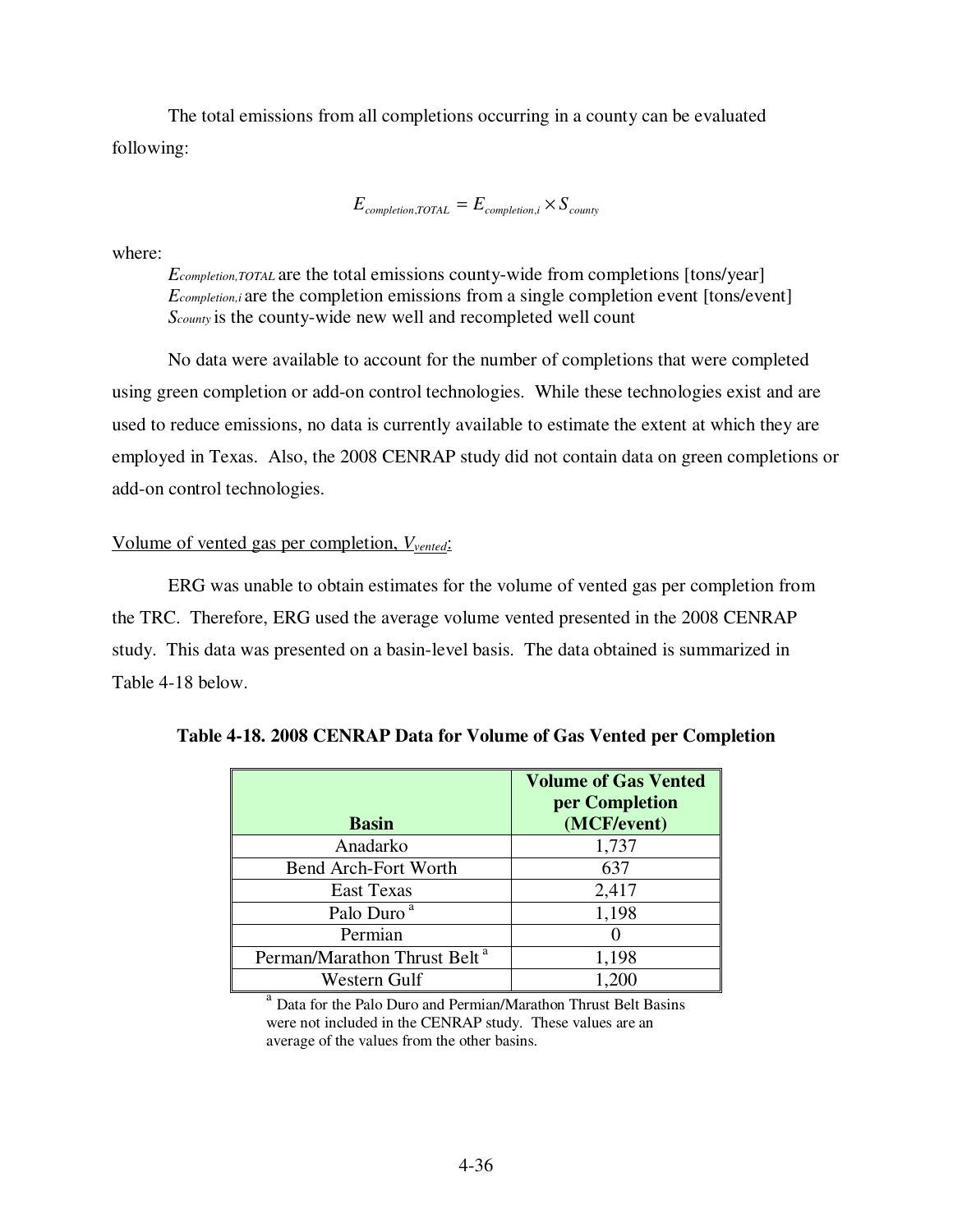The data were applied to each county in Texas based on the county's corresponding basin.

### Mass fraction for a single pollutant, *fi*:

 ERG used the average basin-level mass fraction for VOCs obtained from the 2008 CENRAP study (3.6% for gas wells and 14.1% for oil wells).

#### Number of completions controlled by flares, *c<sub>flare</sub>* and the number of green completions, *c<sub>green</sub>*:

 ERG was unable to obtain estimates for the number of completions controlled by flares and the number of green completions. Therefore, ERG used default values presented in the 2008 CENRAP study, which was 0 for both parameters.

### County-level new/recompleted well count, *Scounty*:

 ERG obtained county-level data for the number of new and recompleted wells from the TRC for each county included in this analysis. The TRC data indicated a total of 15,946 new/recompletions were finished in 2008. Of these, 3,032 were designated as gas wells and 2,687 were designated as oil wells. The remaining 10,227 wells were classified as O/G (as they may end up producing oil, gas or a combination of both). For the purposes of emissions calculations, ERG assigned the wells classified as O/G to the oil and gas categories by assuming that the percentage of oil and gas well completions in each county was identical to the percentage of producing oil and gas wells in each county. For example, if 75% of the producing wells in a single county were oil wells, then 75% of the wells classified as O/G were designated as oil wells. If there were no producing wells in a county, the completion was assumed to be an oil well completion to represent worst-case emissions. As a result of this analysis, there were an estimated 8,702 gas well competions and 7,244 oil well completions in 2008.

### Emissions by county *Ecompletion,TOTAL*:

 Appendix E presents county-level well completion emissions corresponding to the number of wells completed in each county, based on the input variables discussed above.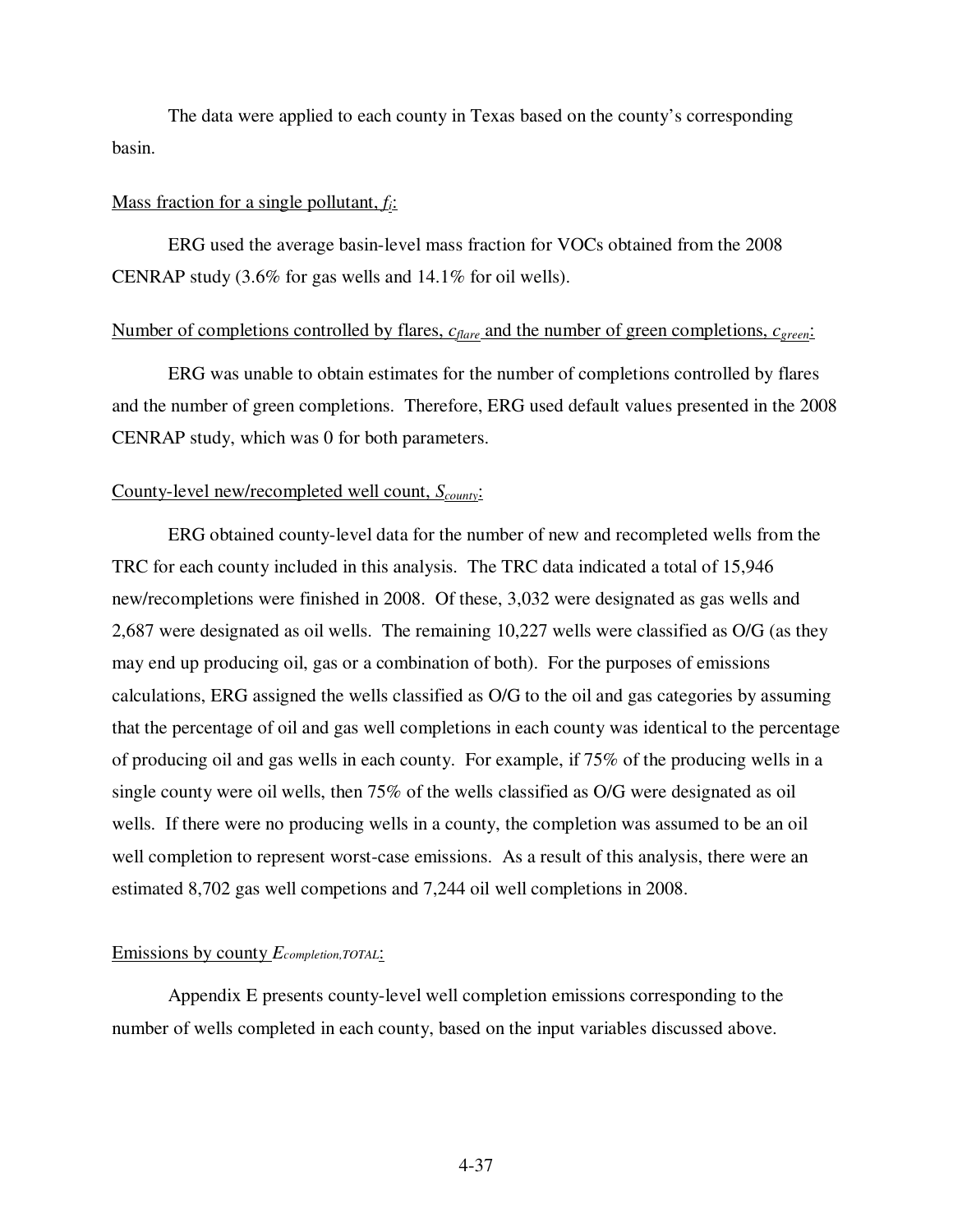Example Calculation for Well Completions:

 Using the equations provided above, ERG calculated VOC emissions in Anderson County from oil well completions as follows:

$$
E_{\textit{completion,} \textit{vac}} = \left(\frac{P \times (V_{\textit{vented}})}{(R/MW_{\textit{gas}}) \times T \times 0.000035}\right) \times \frac{f_i}{907200}
$$

where:

 $E_{\text{completion,}voc}$  = the VOC emissions in Anderson County from a single oil well completion event [ton/event]

 $P = 1$  (atmospheric pressure) [atm]  $V_{vented} = 2,417$  (the volume of vented gas per completion for Anderson County (East Texas Basin)) [MCF/event]  $R = 0.082$  (the universal gas constant) [L-atm/mol-<sup>o</sup>K]  $MW_{gas} = 27$  (the molecular weight of the gas) [g/mol]  $T = 298$  (the atmospheric temperature)  $\binom{6}{K}$ 0.000035 is the conversion factor from Mscf to liters  $f_i = 0.141$  (the mass fraction of pollutant *i* in the vented gas) 907,200 is the conversion factor from grams to tons of emissions

Therefore:

 $E_{completion, voc}$  = ((1 atm x 2,417 [MCF/event])/((0.082 [L-atm/mol-<sup>o</sup>K]/27 [g/mol]) x 298  $\binom{6}{1}$  x 0.000035) x 0.141/907200  $E_{\textit{completion, voc}}$  = 11.86 [tons VOC/event]

 The total emissions from all completions occurring in Anderson County can be evaluated following:

 $E_{\text{completion, TOTAL}} = E_{\text{completion,} \, \text{vac}} \times S_{\text{countv}}$ 

where:

*Ecompletion,TOTAL* = the total VOC emissions from completions in Anderson County [tons VOC/year]

 $E_{completion, voc}$  = 11.86 (completion emissions from a single completion event) [tons VOC/event]

*Scounty* = 45.94 (the county-wide new well and recompleted well count for Anderson County) [oil well completion events/yr]

Therefore:

 $E_{\text{completion,} \text{voc}} = 11.86$  [tons VOC/event] x 50 [oil well completion events/yr]  $E_{completion, voc}$  = 544.76 [tons VOC/yr]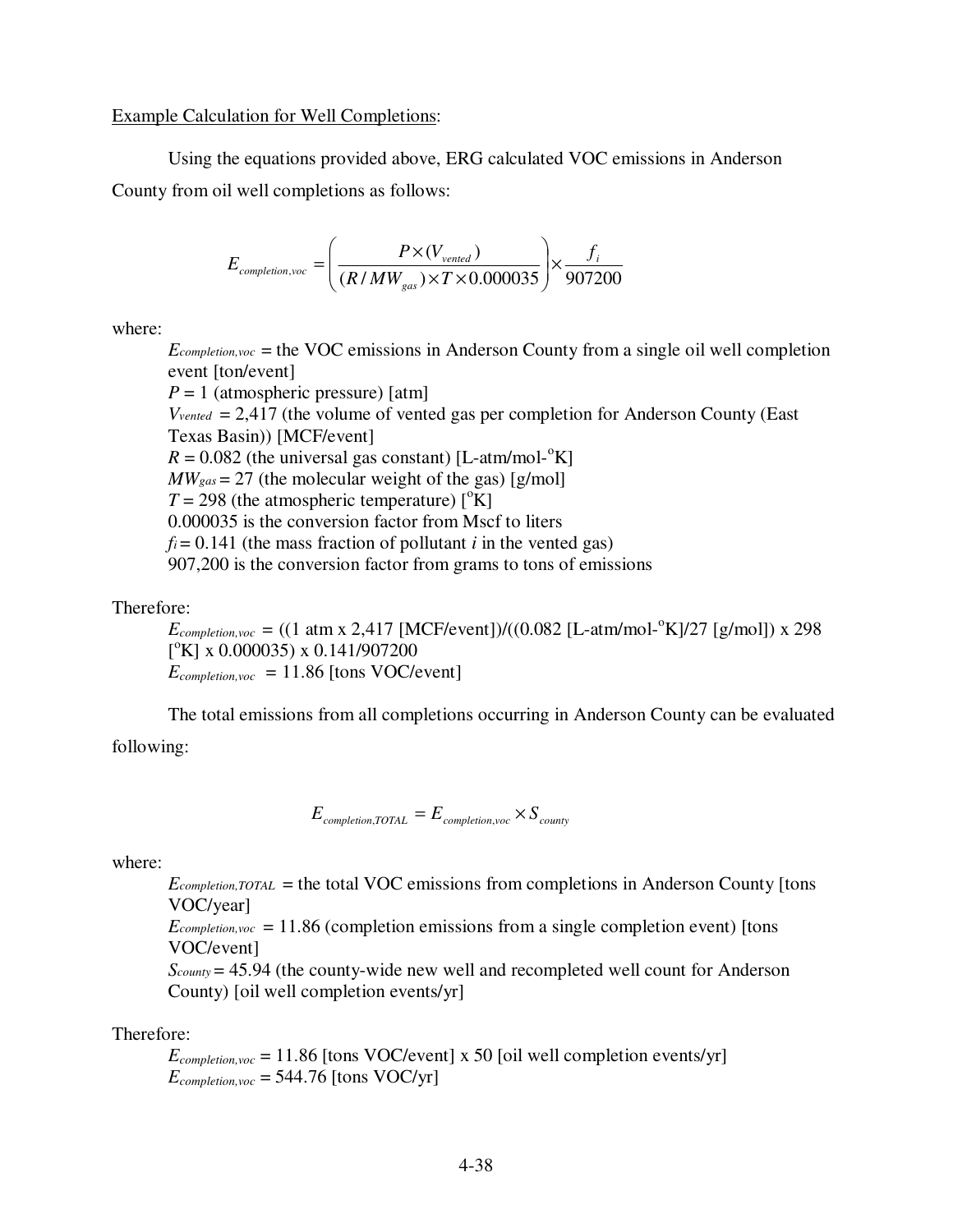#### **4.7 Wellhead Blowdowns**

 Wellhead blowdowns refer to the practice of venting gas from wells that have developed some kind of cap or obstruction before any additional intervention work can be done on the wells. Typically, wellhead blowdowns are conducted on wells that have been shut in for a period of time and the operator desires to bring the well back into production. Wellhead blowdowns are also sometimes conducted to remove fluid caps that have built up in producing gas wells. Because gas is directly vented from the blowdown event, blowdowns can be a source of VOC emissions. County-level emissions from this source were estimated for the purpose of this inventory.

 Emissions from wellhead blowdowns were calculated using the methodology from the 2008 CENRAP study (Bar-Ilan, et al., 2008). Emissions from wellhead blowdowns are estimated on the basis of the volume of gas vented during a blowdown, and the average VOC content of that gas, obtained from a gas composition analyses. The emissions are also estimated based on the frequency of blowdowns. Emissions rates are evaluated at standard temperature and pressure (STP).

 The calculation methodology for blowdown emissions is identical to the method for completion emissions, and follows the following equations:

$$
E_{\text{blowdown,i}} = \left(\frac{P \times (V_{\text{vented}})}{(R/MW_{\text{gas}}) \times T \times 0.000035}\right) \times \frac{f_i}{907200}
$$

where:

*Ecompletion,i* is the emissions of pollutant *i* from a single blowdown event [ton/event] *P* is atmospheric pressure [1 atm] *Vvented* is the volume of vented gas per blowdown [MCF/event] *R* is the universal gas constant  $[0.082 \text{ L-atm/mol-}^{\circ}\text{K}]$ *MWgas* is the molecular weight of the gas [g/mol] *T* is the atmospheric temperature [298  $\mathrm{K}$ ] 0.000035 is the conversion factor from Mscf to liters  $f_i$  is the mass fraction of pollutant  $i$  in the vented gas 907,200 is the conversion factor from grams to tons of emissions

 The total emissions from all blowdowns occurring in a county can be evaluated following: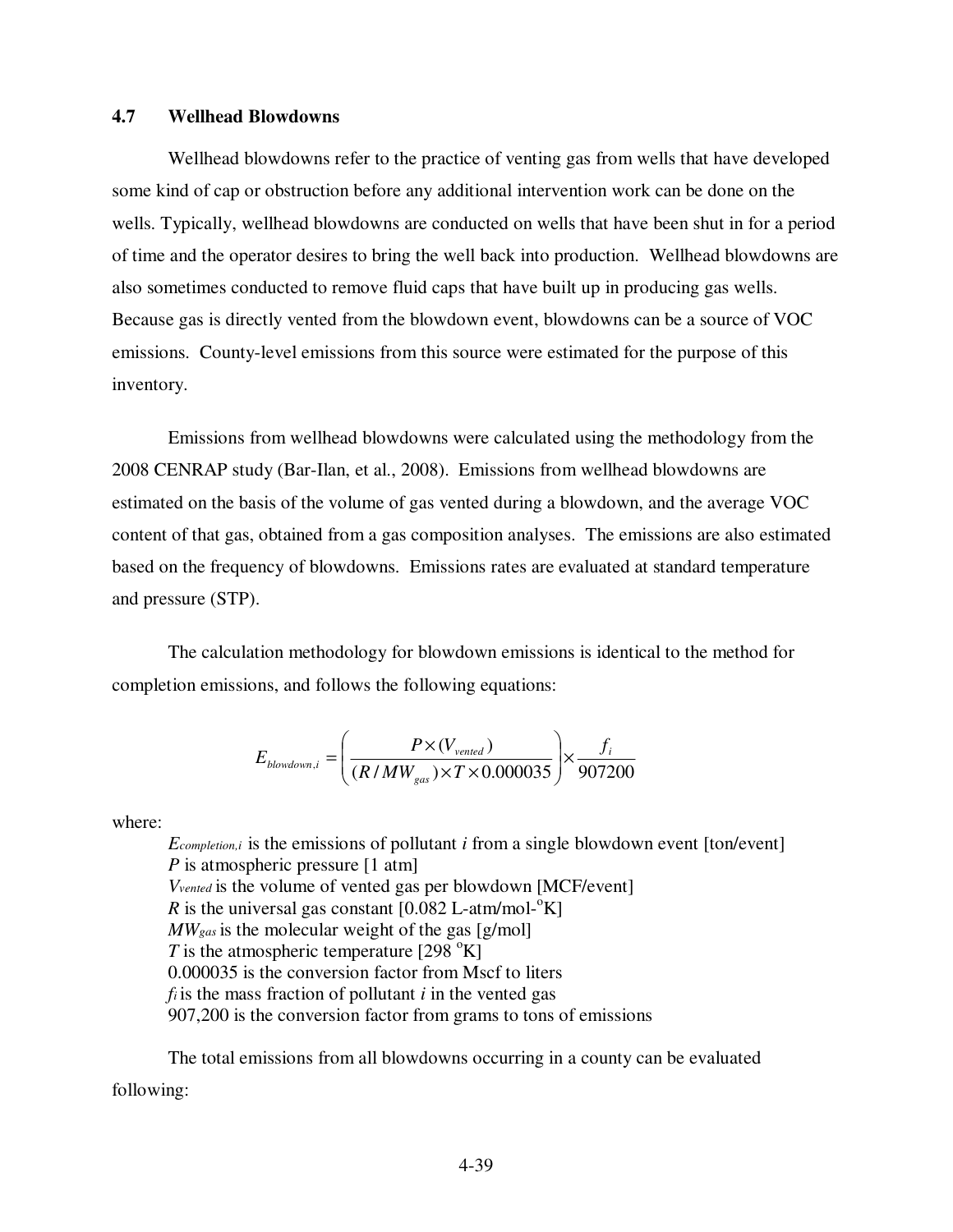$E_{\text{blowdown},\text{TOTAL}} = E_{\text{blowdown},i} \times N_{\text{blowdown}} \times N_{\text{wells}}$ 

where:

*Eblowdown,TOTAL* are the total emissions county-wide from blowdowns [tons/year] *Eblowdown,I* are the blowdown emissions from a single blowdown event [tons/event] *Nblowdown* is the number of blowdowns per well in the county *Nwells* is the total number of active wells in the county

 No data were available to account for the number of blowdowns using green completion or add-on control technologies. While these technologies exist and are used to reduce emissions, no data is currently available to estimate the extent at which they are employed in Texas. Also, the 2008 CENRAP study did not contain data on green blowdowns or add-on control technologies. Therefore, we have assumed 0 for these parameters.

# Volume of vented gas per blowdown, *Vvented*:

 ERG was unable to obtain estimates for the volume of vented gas per blowdown from the TRC. Therefore, ERG used the average volume vented presented in the 2008 CENRAP study. This data was presented on a basin-level basis. The data obtained is summarized in Table 4-19 below.

| <b>Basin</b>                             | <b>Volume of Gas Vented</b><br>per Blowdown per<br><b>Wellhead</b><br>(MCF/event/wellhead) |
|------------------------------------------|--------------------------------------------------------------------------------------------|
| Anadarko                                 | 7.28                                                                                       |
| <b>Bend Arch-Fort Worth</b>              | 38.9                                                                                       |
| <b>East Texas</b>                        | 31.67                                                                                      |
| Palo Duro <sup>a</sup>                   | 60.35                                                                                      |
| Permian                                  | 50                                                                                         |
| Perman/Marathon Thrust Belt <sup>a</sup> | 60.35                                                                                      |
| Western Gulf                             | 173.9                                                                                      |

# **Table 4-19. 2008 CENRAP Data for Volume of Gas Vented per Blowdown per Wellhead**

<sup>a</sup> Data for the Palo Duro and Permian/Marathon Thrust Belt Basins were not included in the CENRAP study. These values are an average of the values from the other basins.

 The data were applied to each county in Texas based on the county's corresponding basin.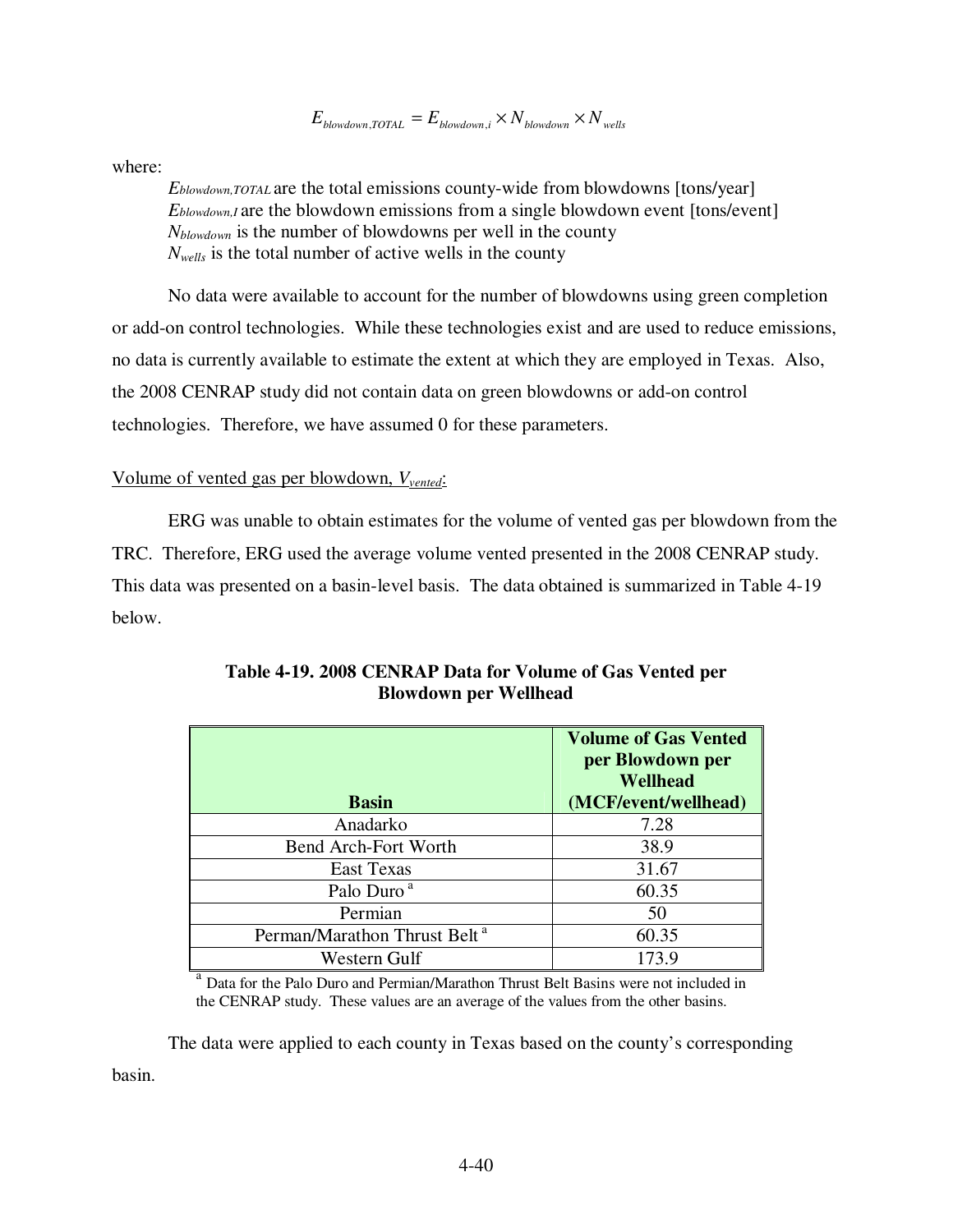## Mass fraction for a single pollutant, *fi*:

 ERG used the average basin-level mass fraction for VOCs obtained from the 2008 CENRAP study (3.6% for gas wells and 14.1% for oil wells).

## County-level number of blowdowns per well, *Nblowdown*:

 ERG was unable to obtain estimates for the number of blowdowns per well from the TRC. Therefore, ERG used the average volume vented presented in the 2008 CENRAP study. This data was presented on a basin-level basis. The data obtained is summarized in Table 4-20 below.

| <b>Basin</b>                             | <b>Blowdown Frequency</b><br>(events/wellhead/yr) |
|------------------------------------------|---------------------------------------------------|
| Anadarko                                 | 3.3                                               |
| <b>Bend Arch-Fort Worth</b>              | 1.54                                              |
| <b>East Texas</b>                        | 1.09                                              |
| Palo Duro <sup>a</sup>                   |                                                   |
| Permian                                  |                                                   |
| Perman/Marathon Thrust Belt <sup>a</sup> |                                                   |
| Western Gulf                             |                                                   |

**Table 4-20. 2008 CENRAP Data for Wellhead Blowdown Frequency** 

<sup>a</sup> Data for the Palo Duro and Permian/Marathon Thrust Belt Basins were not included in the CENRAP study. These values are an average of the values from the other basins.

 The data were applied to each county in Texas based on the county's corresponding basin.

# County-level well count, N*wells*:

 ERG obtained county-level data for the number of wells from the TRC for each county included in this analysis. The TRC data (for onshore wells only) indicated a total of 91,732 gas wells and 153,831 oil wells for the State of Texas.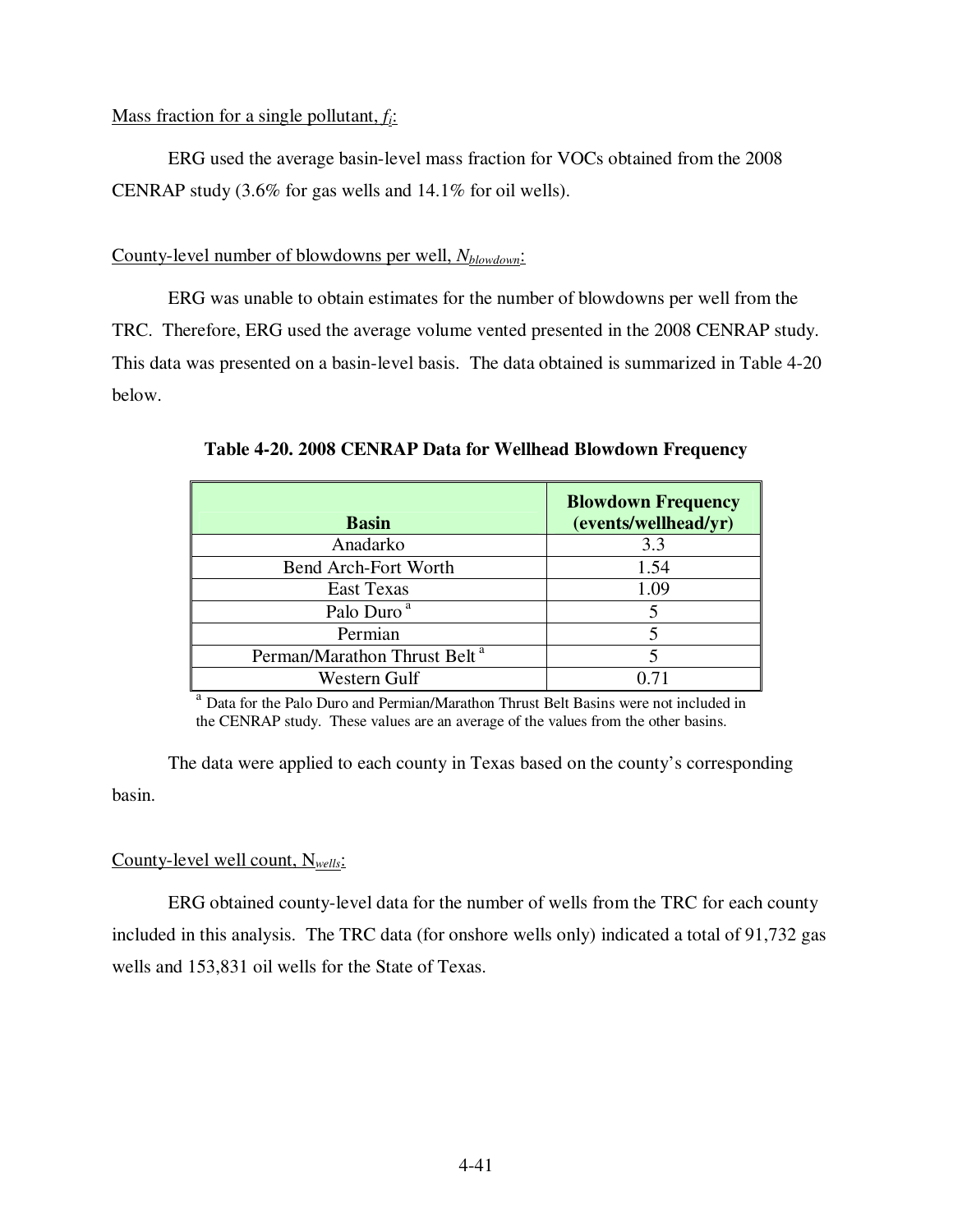#### Number of blowdowns controlled by flares, *cflare* and the number of green blowdowns, *cgreen*:

 ERG was unable to obtain estimates for the number of blowdowns controlled by flares and the number of green blowdowns. Therefore, ERG used default values presented in the 2008 CENRAP study, which was 0 for both parameters.

#### Emissions by county *Eblowdown,TOTAL*:

 Appendix E presents county-level wellhead blowdown emissions corresponding to the number of wells in each county, based on the input variables discussed above.

#### Example Calculation for Wellhead Blowdowns

 Using the equations provided above, ERG calculated VOC emissions in Anderson County from oil wellhead blowdowns as follows:

$$
E_{\text{blowdown},\text{voc}} = \left(\frac{P \times (V_{\text{vented}})}{(R/MW_{\text{gas}}) \times T \times 0.000035}\right) \times \frac{f_i}{907200}
$$

where:

 $E_{\text{blowdown},\text{voc}}$  = the VOC emissions in Anderson County from a single oil wellhead blowdown event [ton/event]  $P = 1$  (atmospheric pressure) [atm] *Vvented* = 31.7 (the volume of vented gas per blowdown for Anderson County (East Texas Basin)) [MCF/event]  $R = 0.082$  (the universal gas constant) [L-atm/mol- $\mathrm{K}$ ]  $MW_{gas} = 27$  (the molecular weight of the gas) [g/mol]  $T = 298$  (the atmospheric temperature)  $\binom{6}{K}$ 0.000035 is the conversion factor from Mscf to liters  $f_i = 0.141$  (the mass fraction of pollutant *i* in the vented gas) 907,200 is the conversion factor from grams to tons of emissions

Therefore:

 $E_{\text{blowdown},\text{voc}} = ((1 \text{ [atm] x } 31.7 \text{ [MCF/event]})/((0.082 \text{ [L-atm/mol-}^{\circ}\text{K})/27 \text{ [g/mol]}) \text{ x } 298$  $[°K]$  x 0.000035) x 0.141/907200  $E_{\text{blowdown},\text{voc}} = 0.1554$  [tons/event]

 The total emissions from all blowdowns occurring in Anderson County can be evaluated following:

$$
E_{\text{blowdown,TOTAL}} = E_{\text{blowdown,}voc} \times N_{\text{blowdown}} \times N_{\text{wells}}
$$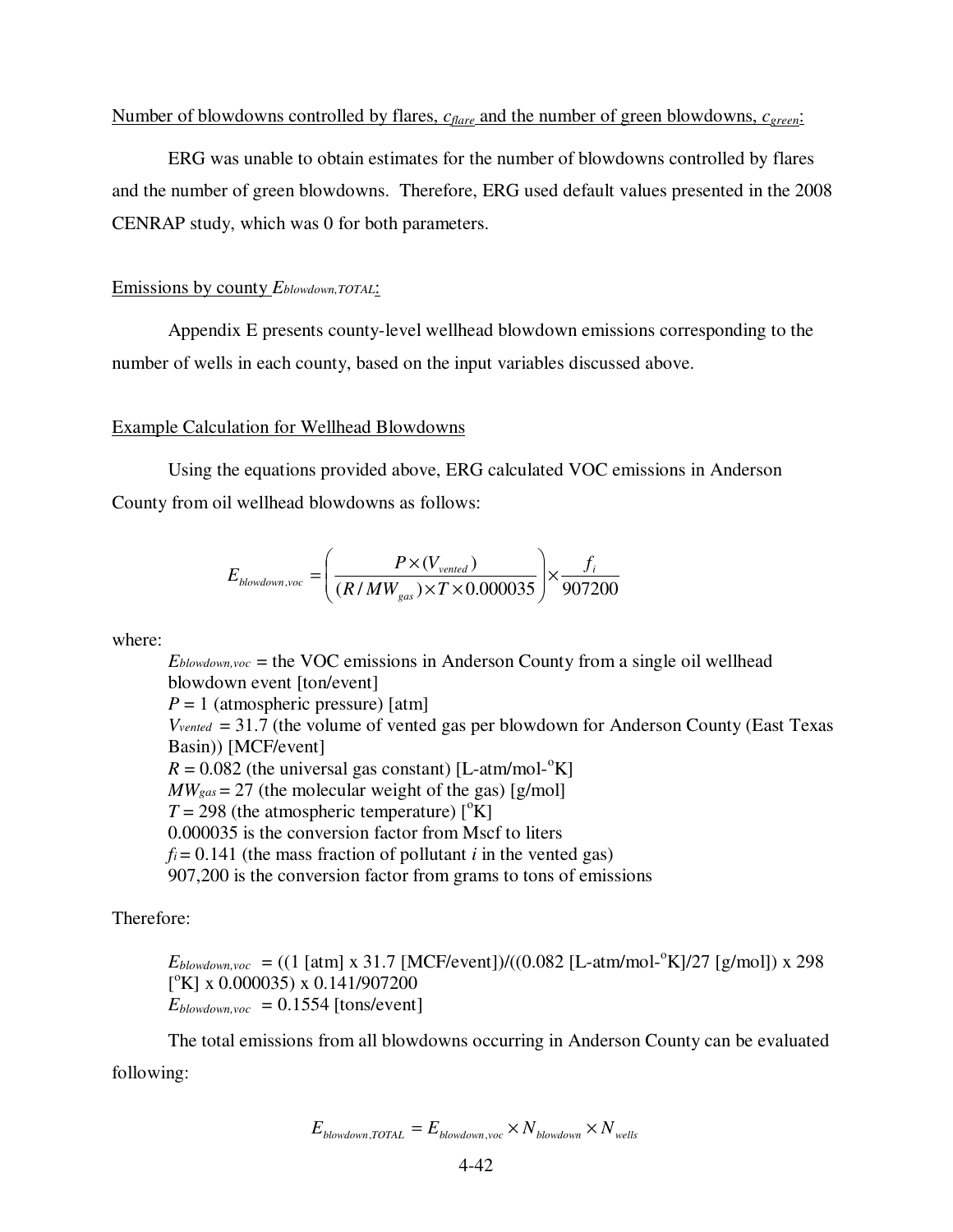where:

*Eblowdown,TOTAL* = the total VOC emissions county-wide from blowdowns [tons/year] *Eblowdown,voc* =0.1554 (the VOC blowdown emissions from a single blowdown event) [tons/event]

*Nblowdown* =1.09 (the number of blowdowns per well in Anderson County (East Texas Basin)) [events/wellhead/yr]

 $N_{\text{wells}} = 456$  (the total number of active wells in Anderson County) [wells] Therefore:

 $E_{\text{blowdown}}$   $_{\text{TOTAL}}$  = 0.1554 [tons VOC/event] x 1.09 [events/wellhead/yr] x 456 [wells]  $E_{\text{blowdown, TOTAL}} = 77.24$  [tons VOC/yr]

#### **4.8 Pneumatic Devices**

 Pneumatic devices are used for a variety of gas well processes and are powered by highpressure produced gas. These devices include transducers, liquid level controllers, pressure controllers and positioners. During the normal operation of these devices, they release or bleed natural gas to the atmosphere making them a source of VOC emissions. County-level emissions from these sources are estimated for the purpose of this inventory.

 Emissions from pneumatic devices were calculated using the methodology from the 2008 CENRAP study (Bar-Ilan, et al., 2008). In this emission estimation approach, emissions from pneumatic devices at a single well site are calculated using the following equation:

$$
E_{pneumatic,j} = \frac{f_j}{907200} \left( \sum_i V_i \times N_i \times t_{annual} \right) \times \frac{P}{\left( \frac{R}{MW_{gas}} \right) \times T \times 0.000035}
$$

where:

*Epneumatic,j* is the total emissions of pollutant *j* from all pneumatic devices for a typical well [ton/well-year]

907,200 is the conversion factor from grams to tons of emissions

 $f_i$  is the mass fraction of pollutant *j* in the vented gas

 $V_i$  is the volumetric bleed rate from device *i* [scf/hr/device]

 $N_i$  is the total number of device *i* owned by the participating companies

*tannual* is the number of hours per year that devices are operating

*P* is the atmospheric pressure [1 atm]

*R* is the universal gas constant  $[0.082 \text{ L-atm/mol-}^{\circ}\text{K}]$ 

*MWgas* is the molecular weight of the gas [g/mol]

*T* is the atmospheric temperature [298  $\mathrm{K}$ ]

0.000035 is the conversion factor from Mscf to liters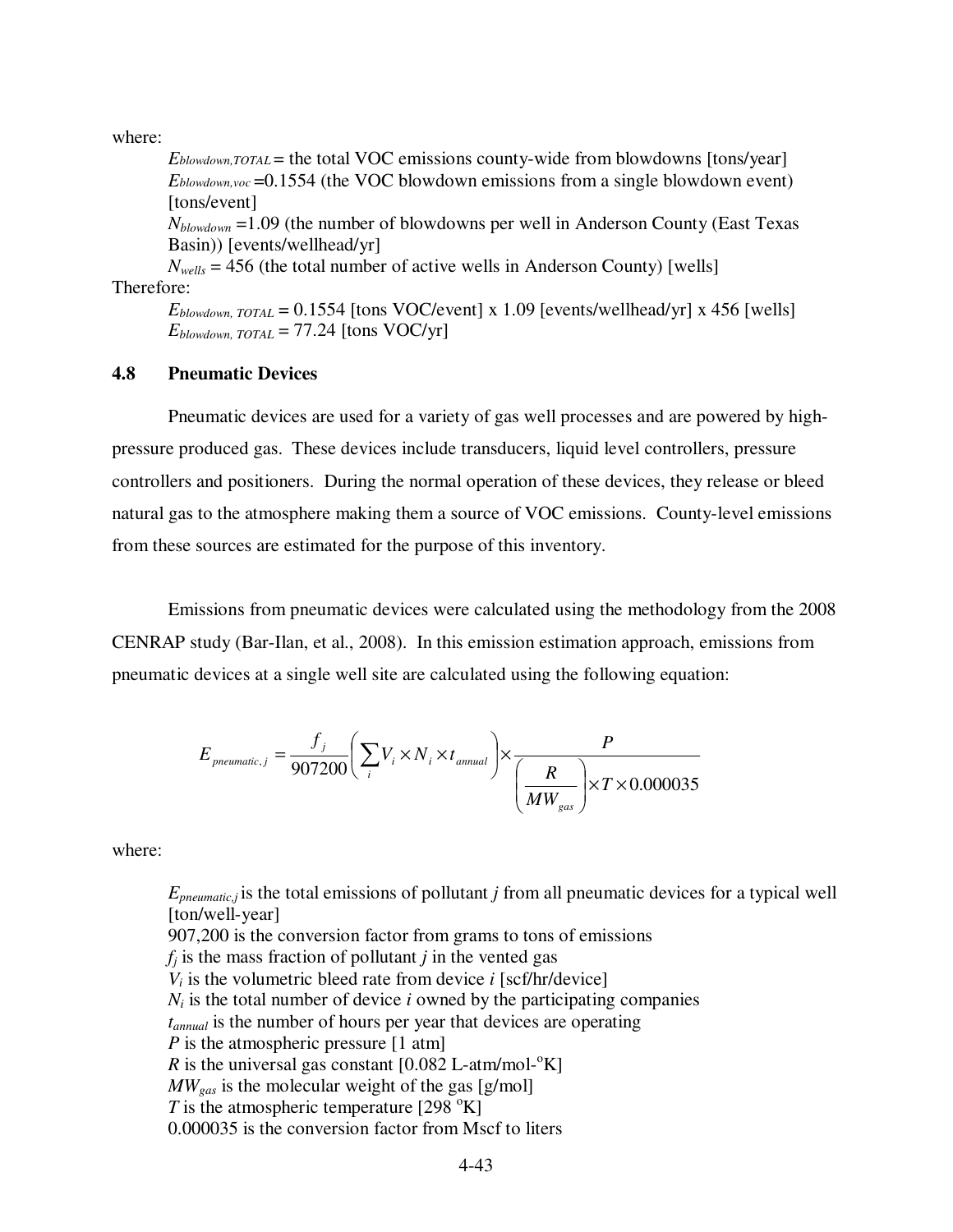County-wide emissions are calculated using the following equation:

 $E_{\text{meumatic.}TOTAL} = E_{\text{meumatic, }i} \times N_{\text{well}}$ 

where:

*Epneumatic,TOTAL* is the total pneumatic device emissions in the county [ton/yr]  $E_{\text{preumatic},i}$  is the pneumatic device emissions for a single well of pollutant *j* [ton/yr] *Nwell* is the total number of active wells in the county for a given year

Emissions rates are evaluated at STP.

### Number of active wells in a given county for 2008, *Nwell*:

 Total active wells by county for the full 2008 year are not readily available from the TRC website. However, well distribution data by county is available from the TRC website on a biannual (February and September) basis and can be found at:

http://www.rrc.state.tx.us/data/wells/wellcount/index.php. ERG used the September 2008 TRC report to get a count of regular producing wells by county.

### Volumetric bleed rate from device i, *Vi*:

 Bleed rates for various devices are presented in a 2004 EPA Natural Gas Star program study. We have used these when calculating emissions from pneumatic devices at gas production sites. This data is summarized in Table 4-21.

#### Total number of devices, *Ni*:

 The 2008 CENRAP study obtained basin-level data for the total number of devices per well from survey data. The same value for each device type was used for each basin in the CENRAP report. ERG used this basin level data as a basis for the number of devices per well. This data is summarized in Table 4-21.

#### Number of hours per year that devices are operating, *tannual*:

ERG has assumed the annual operating hours for these devices is 8,760.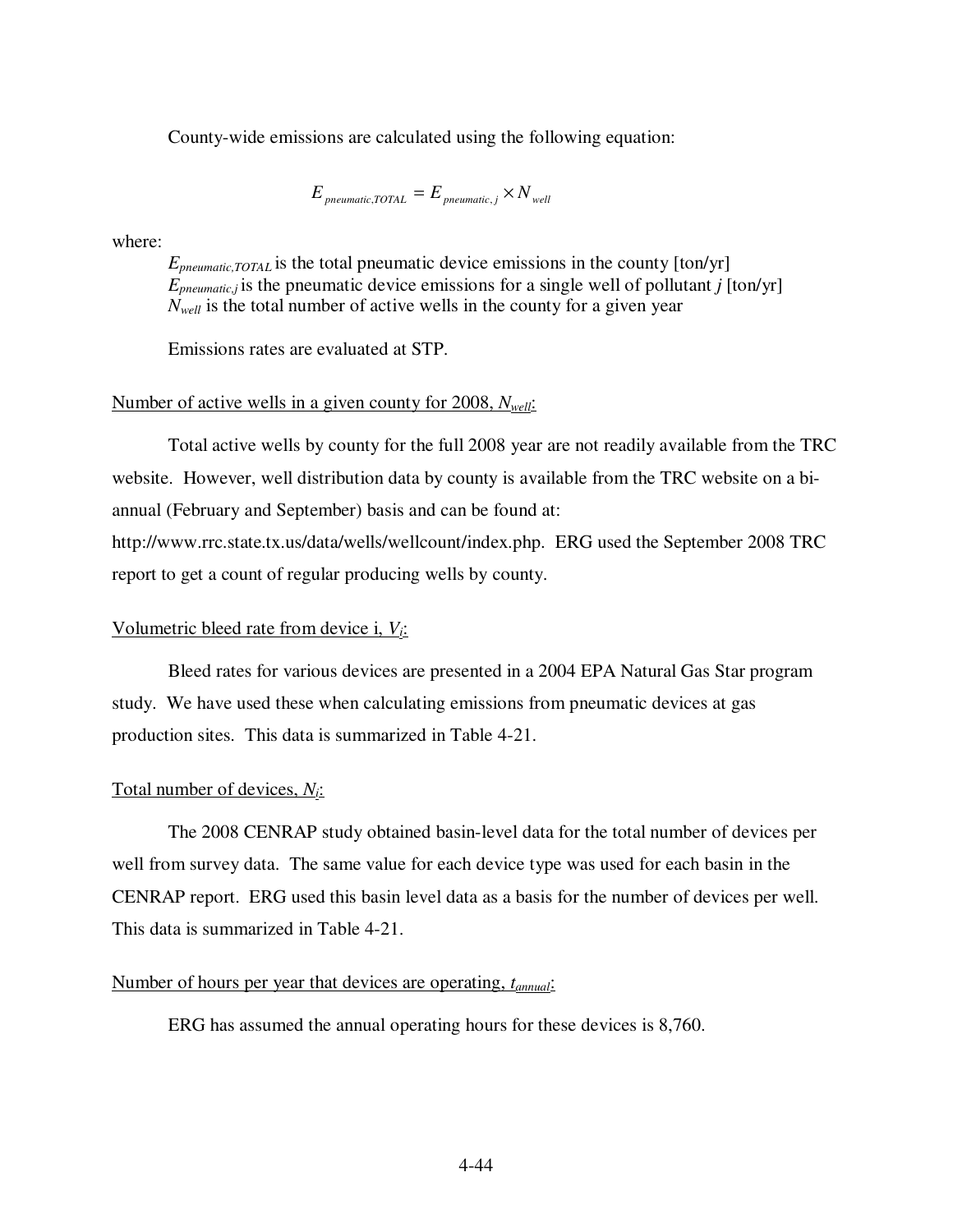#### Molecular weight of gas, *MWgas*:

 The 2008 CENRAP study obtained basin-level data for the gas molecular weight from survey data. Where survey data was not available for a specific basin, the average of all CENRAP basins was used. ERG used this basin level data as a basis for the gas molecular weight. ERG calculated a weighted average based on the total number of wells in each basin. This data is summarized in Table 4-21.

## Mass fraction of pollutant *j* in the vented gas, *fj*:

 The 2008 CENRAP study obtained basin-level data for the mass fraction of VOC from survey data. Where survey data was not available for a specific basin, the average of all CENRAP basins was used. ERG used this basin level data as a basis for the VOC mass fraction. ERG calculated a weighted average based on the total number of wells in each basin. This data is summarized in Table 4-21.

|                                         | <b>Number of Devices/Bleed Rate (scf/hr)</b> |                   |                   |                   |              | Gas              |                |
|-----------------------------------------|----------------------------------------------|-------------------|-------------------|-------------------|--------------|------------------|----------------|
|                                         | Liquid                                       |                   |                   |                   |              | <b>Molecular</b> | <b>VOC</b>     |
|                                         | <b>Level</b>                                 |                   | <b>Pressure</b>   |                   |              | Weight           | <b>Content</b> |
| <b>Basin</b>                            | <b>Controller</b>                            | <b>Positioner</b> | <b>Controller</b> | <b>Transducer</b> | <b>Other</b> | (g/mol)          | (fraction)     |
| Anadarko                                | 2/31                                         | 0/15.2            | 1/16.8            | 0/13.6            | 0/0          | 21               | 0.1            |
| East<br>Texas                           | 2/31                                         | 0/15.2            | 1/16.8            | 0/13.6            | 0/0          | 19               | 0.13           |
| Fort<br>Worth                           | 2/31                                         | 0/15.2            | 1/16.8            | 0/13.6            | 0/0          | 19               | 0.14           |
| Permian                                 | 2/31                                         | 0/15.2            | 1/16.8            | 0/13.6            | 0/0          | 19               | 0.14           |
| Western<br>Gulf                         | 2/31                                         | 0/15.2            | 1/16.8            | 0/13.6            | 0/0          | 19               | 0.02           |
| Palo<br>Duro <sup>a</sup>               | 2/31                                         | 0/15.2            | 1/16.8            | 0/13.6            | 0/0          | 20               | 0.11           |
| Marathon<br>Thrust<br>Belt <sup>a</sup> | 2/31                                         | 0/15.2            | 1/16.8            | 0/13.6            | 0/0          | 20               | 0.11           |
| Weighted<br>Average                     | 2/31                                         | 0/15.2            | 1/16.8            | 0/13.6            | 0/0          | 19.68            | 0.1054         |

**Table 4-21. CENRAP Basin-Level Data for Pneumatic Devices at Gas Wells** 

<sup>a</sup> Data for the Palo Duro and Permian/Marathon Thrust Belt Basins were not included in the CENRAP study. These values are an average of the values from the other basins.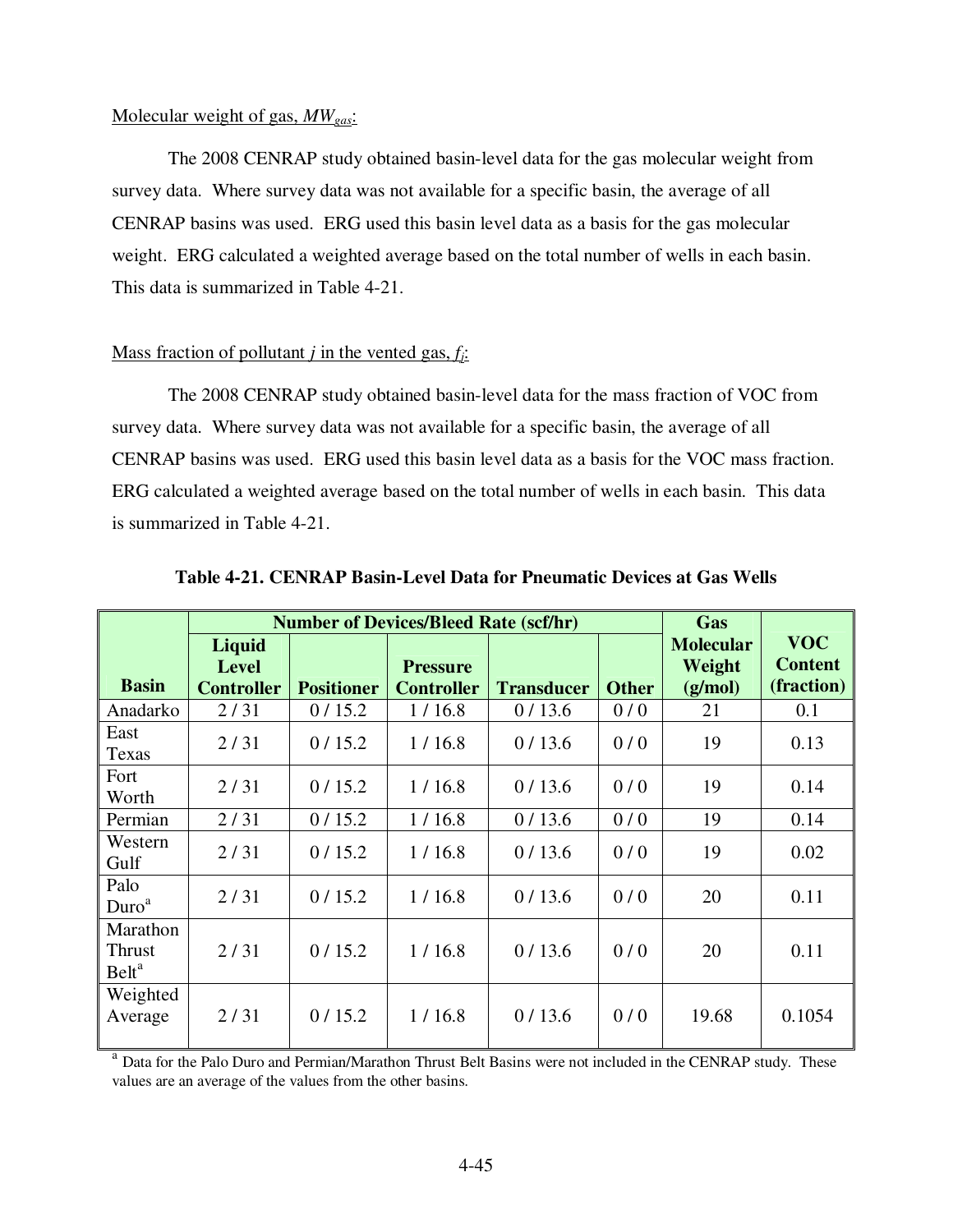#### Emissions by county *Epneumatic,TOTAL*:

 Appendix E presents county-level pneumatic device emissions corresponding to the number of active oil and gas wells in each county, based on the input variables discussed above.

#### Example Calculation for Pneumatic Devices:

 Using the equations provided above, ERG calculated VOC emissions in Anderson County from pneumatic devices as follows:

For one well:

$$
E_{\text{pneumatic},j} = \frac{f_j}{907200} \left( \sum_i V_i \times N_i \times t_{\text{annual}} \right) \times \frac{P}{\left( \frac{R}{MW_{\text{gas}}} \right) \times T \times 0.000035}
$$

Where:

 $E_{\text{preumatic},i}$  = VOC emissions from one well in Anderson County [tons/well-year] 907,200 is the conversion factor from grams to tons of emissions  $f_i = 0.1054$  (the VOC fraction in the vented gas in Anderson County)  $V_i = 0.031$  for liquid level controllers and 0.0168 for pressure controllers (bleed rate for devices present in wells in Anderson County) [Mcf/device-hr]  $N_i = 2$  for liquid level controllers and 1 for pressure controllers (number of devices present in wells in Anderson County) *tannual* = 8,760 (annual operating hours of wells in Anderson County) [hr/yr]  $P = 1$  (standard pressure) [atm]  $T = 298$  (standard temperature)  $\binom{6}{K}$  $R = 0.082$  (universal gas constant) [L-atm/mol-<sup>o</sup>K]  $MW_{gas} = 19.68$  (molecular weight of vented gas at wells in Anderson County) [g/mol] 0.000035 is the conversion factor from Mscf to liters

Therefore:

*Epneumatic,j* = (0.1504/907,200) x ((0.031 [Mcf/device-hr] \* 2 [devices] \* 8,760 [hrs]) +  $(0.0168$  [MCF/device-hr] \* 1 [device] \* 8,760 [hrs])) x  $(1/((0.082$  [L-atm/mol- $\mathrm{K}$ ] / 19.68  $[g/mol]$  \* 298  $[°K]$  \* 0.000035))  $E_{\text{pneumatic},i}$  = 1.845 [tons VOC/well-yr]

For all wells in Anderson County:

$$
E_{\text{pneumatic,TOTAL}} = E_{\text{pneumatic},j} \times N_{\text{well}}
$$

Where:

*Epneumatic,TOTAL* = VOC emissions from all gas wells in Anderson County [tons/yr]  $E_{\text{pneumatic},j}$  = 1.845 [tons VOC/well-yr]  $N_{well}$  = 133 (number of wells in Anderson County)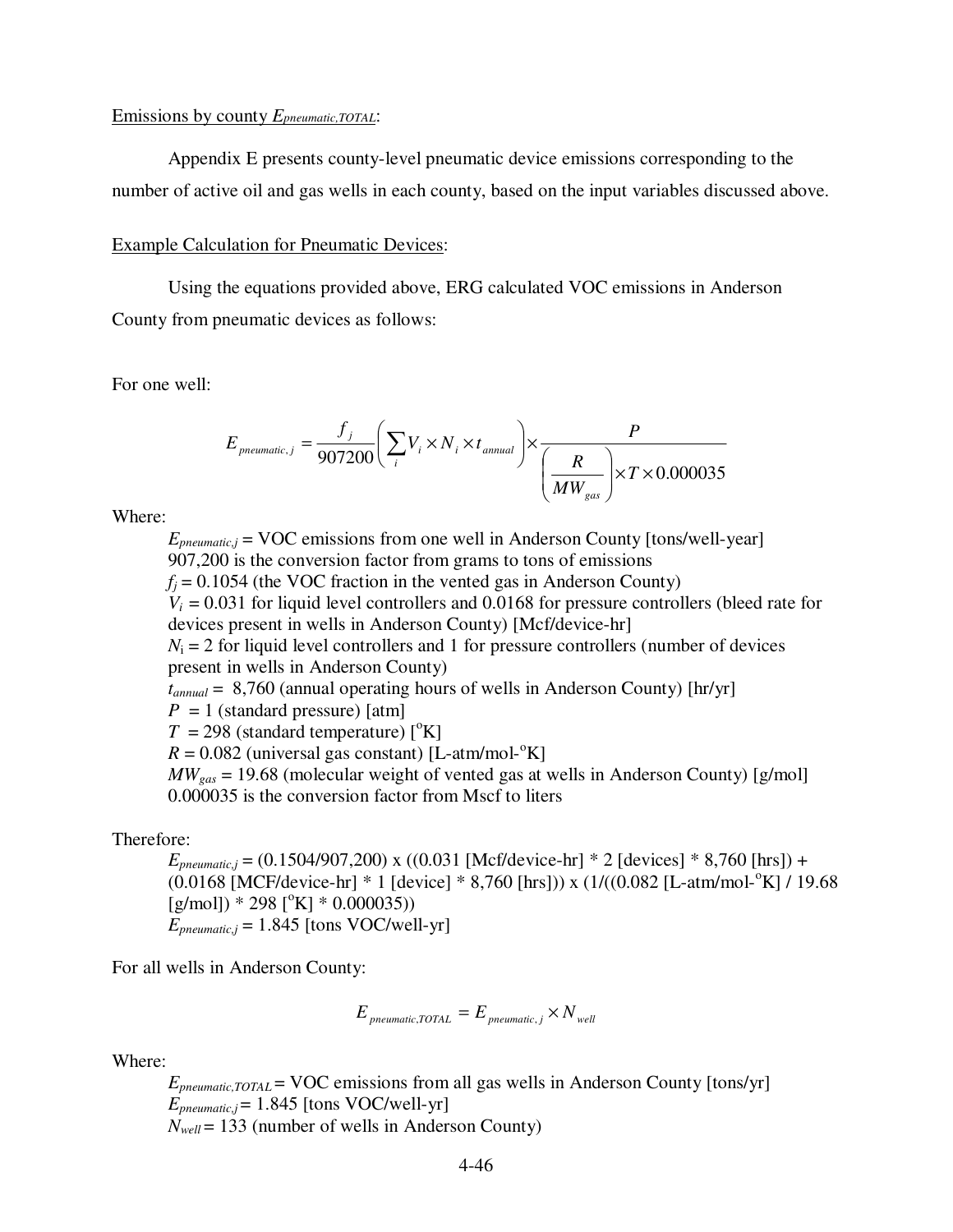Therefore:

 $E_{\text{pneumatic,TOTAL}} = 1.845$  [tons VOC/well-yr] x 133 [wells]  $E_{\text{pneumatic,TOTAL}} = 245$  [tons VOC/yr]

## **4.9 Fugitive Emissions (Equipment Leaks)**

 All oil and gas producing sites have a system of pumps and piping to transport oil and gas from the wellhead to the processing area. These pumps and piping networks are constructed with many individual components including flanges, valves, seals, and connectors. As a result of high operating pressures, varying fitting tightness, and age and condition, each of these components has the potential to release fugitive emissions while oil and gas product flows through them. County-level emissions from these sources are estimated for the purpose of this inventory.

 Emissions from fugitive components were calculated using the methodology from the 2008 CENRAP study (Bar-Ilan, et al., 2008). In this methodology, fugitive emissions from a single well site may be calculated using the following equation:

$$
E_{\text{fugitive},j} = \sum_{i} EF_i \times N_i \times t_{\text{annual}} \times Y_j \times 0.0011
$$

where:

 $E_{\text{fugitive},j}$  is the fugitive emissions for a single typical well for pollutant *j* [ton/yr/well]  $EF_i$  is the emission factor of Total Organic Carbon (TOC) for a single component *i* [kg/hr/component]  $N_i$  is the total number of components of type  $i$ *tannual* is the annual number of hours the well is in operation [hr/yr]  $Y_i$  is the mass fraction of pollutant *j* to TOC in the vented gas 0.0011 is the conversion factor from tons to kilograms

County-wide fugitive emissions are calculated using the following equation:

$$
E_{\text{figitive,TOTAL}} = E_{\text{figitive},j} \times N_{\text{well}}
$$

#### where:

 $E_{\text{fugitive, TOTAL}}$  is the total fugitive emission in the county  $\lceil \text{ton/yr} \rceil$  $E_{\text{fugitive},j}$  is the fugitive emissions for a single well of pollutant *j* [ton/yr] *Nwell* is the total number of active wells in the county for a given year

Emissions rates are evaluated at STP.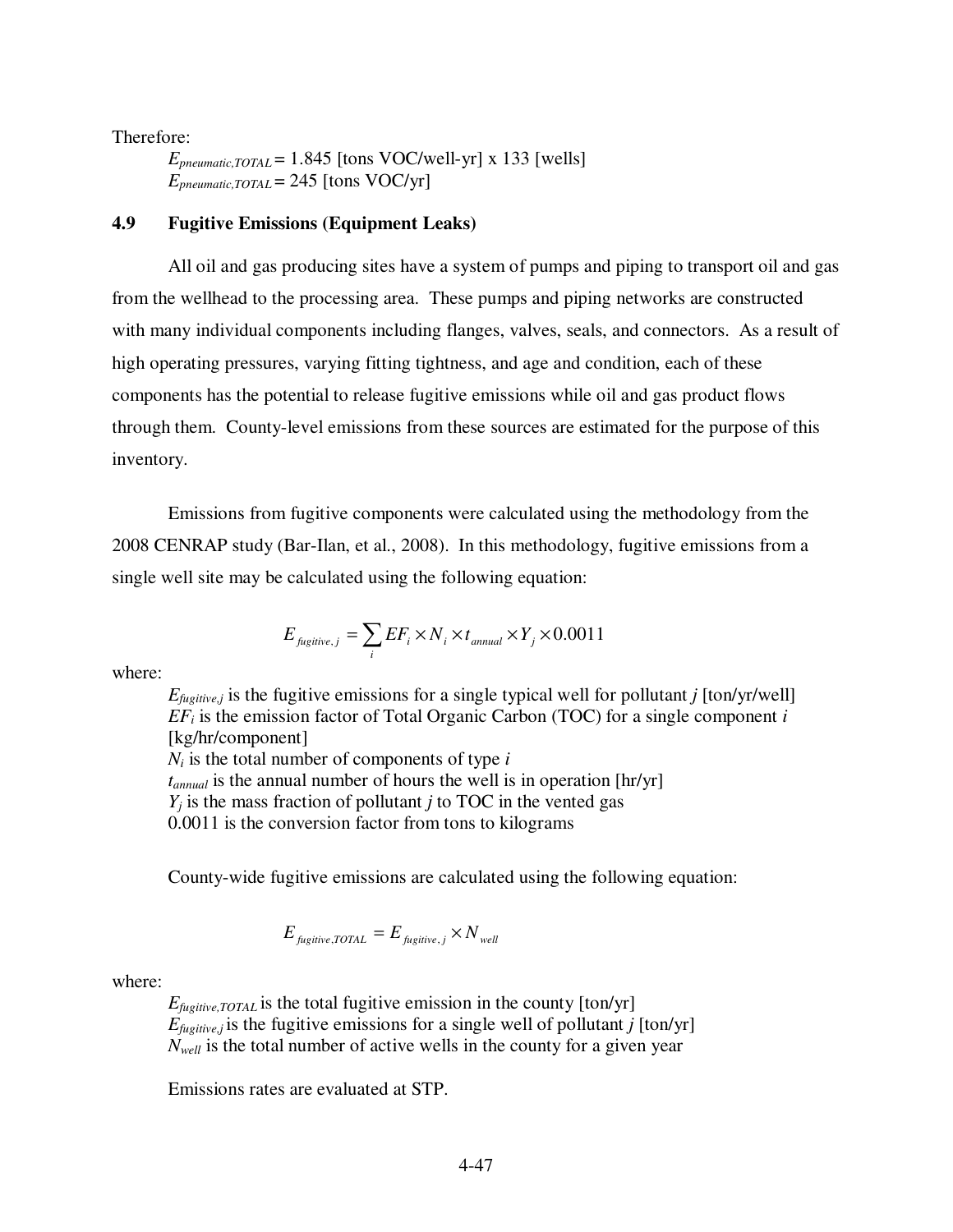#### Number of active wells in a given county for 2008, *Nwell*:

 Total active wells by county for the full 2008 year are not readily available from the TRC website. However, well distribution data by county is available from the TRC website on a biannual (February and September) basis and can be found at:

http://www.rrc.state.tx.us/data/wells/wellcount/index.php. ERG used the September 2008 TRC report to get a count of regular producing wells by county.

### Emission factor of TOC for a single component, *EFi*:

 AP-42 emissions factors were used to calculate fugitive emissions from equipment leaks at oil and gas production sites. Emissions factors are referenced from the AP-42 supporting document entitled "Protocol for Equipment Leak Emission Estimations" and summarized in Table 4-22 below.

|                       | <b>Emissions Factor (kg-TOC/hr)</b> |                  |  |  |  |
|-----------------------|-------------------------------------|------------------|--|--|--|
| <b>Component Type</b> | Gas                                 | <b>Light Oil</b> |  |  |  |
| Valves                | 0.0045                              | 0.0025           |  |  |  |
| <b>Pump Seals</b>     | 0.0024                              | 0.013            |  |  |  |
| Others                | 0.0088                              | 0.0075           |  |  |  |
| Connectors            | 0.0002                              | 0.00021          |  |  |  |
| Flanges               | 0.00039                             | 0.00011          |  |  |  |
| Open-ended Lines      | 0.002                               | 0.0014           |  |  |  |

**Table 4-22. AP-42 Emissions Factors for Fugitive Components** 

# Total number of components, *Ni*:

 The 2008 CENRAP study obtained basin-level data for the total number of components per well from survey data. ERG used this basin level data as a basis for the number of components per well. ERG calculated a weighted average based on the number of wells at each basin. This data is summarized in Table 4-23 for gas wells and Table 4-24 for oil wells. The CENRAP data did not contain information on component counts for "Pump Seals", or "Others" (equipment such as dump lever arms, polish rod pumps, or hatches). Therefore, an estimate of 2 "Pump Seals" and 10 "Others" were used to gapfill the CENRAP data to complete the inventory (Maldonado, 2010).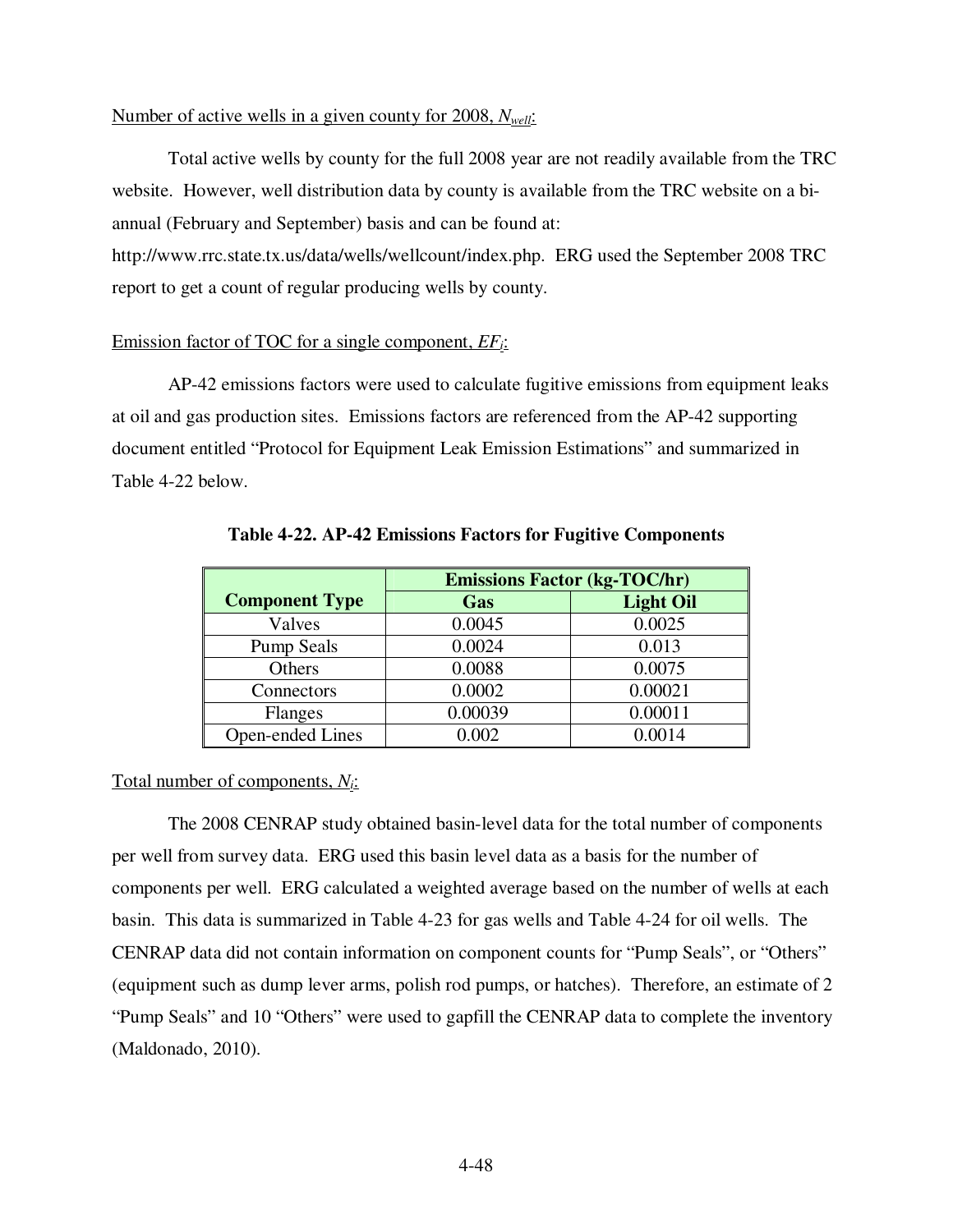# Annual number of hours the well is in operation, *tannual*:

ERG used 8,760 hours per year for the hours the well is in operation.

# Mass fraction of pollutant *j* to TOC in the vented gas, *Yj*:

 The 2008 CENRAP study obtained basin-level data for the fraction of VOC to TOC in the vented gas from survey data. ERG used this basin level data as a basis for the fraction of VOC to TOC in the vented gas. ERG calculated a weighted average based on the number of wells at each basin. This data is summarized in Table 4-23 for gas wells and Table 4-24 for oil wells.

|                                         | <b>Number of Components Per Typical Well</b> |                             |               |                   |                |                                       |                                     |
|-----------------------------------------|----------------------------------------------|-----------------------------|---------------|-------------------|----------------|---------------------------------------|-------------------------------------|
| <b>Basin</b>                            | <b>Valves</b>                                | <b>Pump</b><br><b>Seals</b> | <b>Others</b> | <b>Connectors</b> | <b>Flanges</b> | Open-<br><b>Ended</b><br><b>Lines</b> | <b>Fraction</b><br>of VOC<br>in TOC |
| Anadarko                                | 12                                           | 2                           | 10            | 35                | 18             | 6                                     | 0.12                                |
| <b>East Texas</b>                       | 12                                           | $\overline{2}$              | 10            | 35                | 18             | 6                                     | 0.14                                |
| Fort<br>Worth                           | 12                                           | $\overline{2}$              | 10            | 35                | 18             | 6                                     | 0.15                                |
| Permian                                 | 19                                           | $\overline{2}$              | 10            | 43                | 29             | 3                                     | 0.14                                |
| Western<br>Gulf                         | 24                                           | $\overline{2}$              | 10            | 118               | 59             | 3                                     | 0.02                                |
| Palo Duro <sup>a</sup>                  | 16                                           | $\overline{2}$              | 10            | 53                | 28             | 5                                     | 0.11                                |
| Marathon<br>Thrust<br>Belt <sup>a</sup> | 16                                           | $\overline{2}$              | 10            | 53                | 28             | 5                                     | 0.11                                |
| Weighted<br>Average                     | 16.54                                        | 2.00                        | 10.00         | 58.53             | 31.00          | 4.62                                  | 0.11226                             |

**Table 4-23. CENRAP Basin-Level Data for Fugitives at Gas Wells** 

<sup>a</sup> Data for the Palo Duro and Permian/Marathon Thrust Belt Basins were not included in the CENRAP study. These values are an average of the values from the other basins.

|                   |               | <b>Number of Components Per Typical Well</b> |               |                   |                |                                       |                                     |  |
|-------------------|---------------|----------------------------------------------|---------------|-------------------|----------------|---------------------------------------|-------------------------------------|--|
| <b>Basin</b>      | <b>Valves</b> | <b>Pump</b><br><b>Seals</b>                  | <b>Others</b> | <b>Connectors</b> | <b>Flanges</b> | Open-<br><b>Ended</b><br><b>Lines</b> | <b>Fraction</b><br>of VOC<br>in TOC |  |
| Anadarko          | 20            |                                              | 10            | 90                |                |                                       | 0.12                                |  |
| <b>East Texas</b> | 20            |                                              | 10            | 90                |                |                                       | 0.14                                |  |
| Fort<br>Worth     | 20            | 2                                            | 10            | 90                | 0              | 3                                     | 0.15                                |  |
| Permian           | 16            | ി                                            | 10            | 58                | 12             | ◠                                     | 0.14                                |  |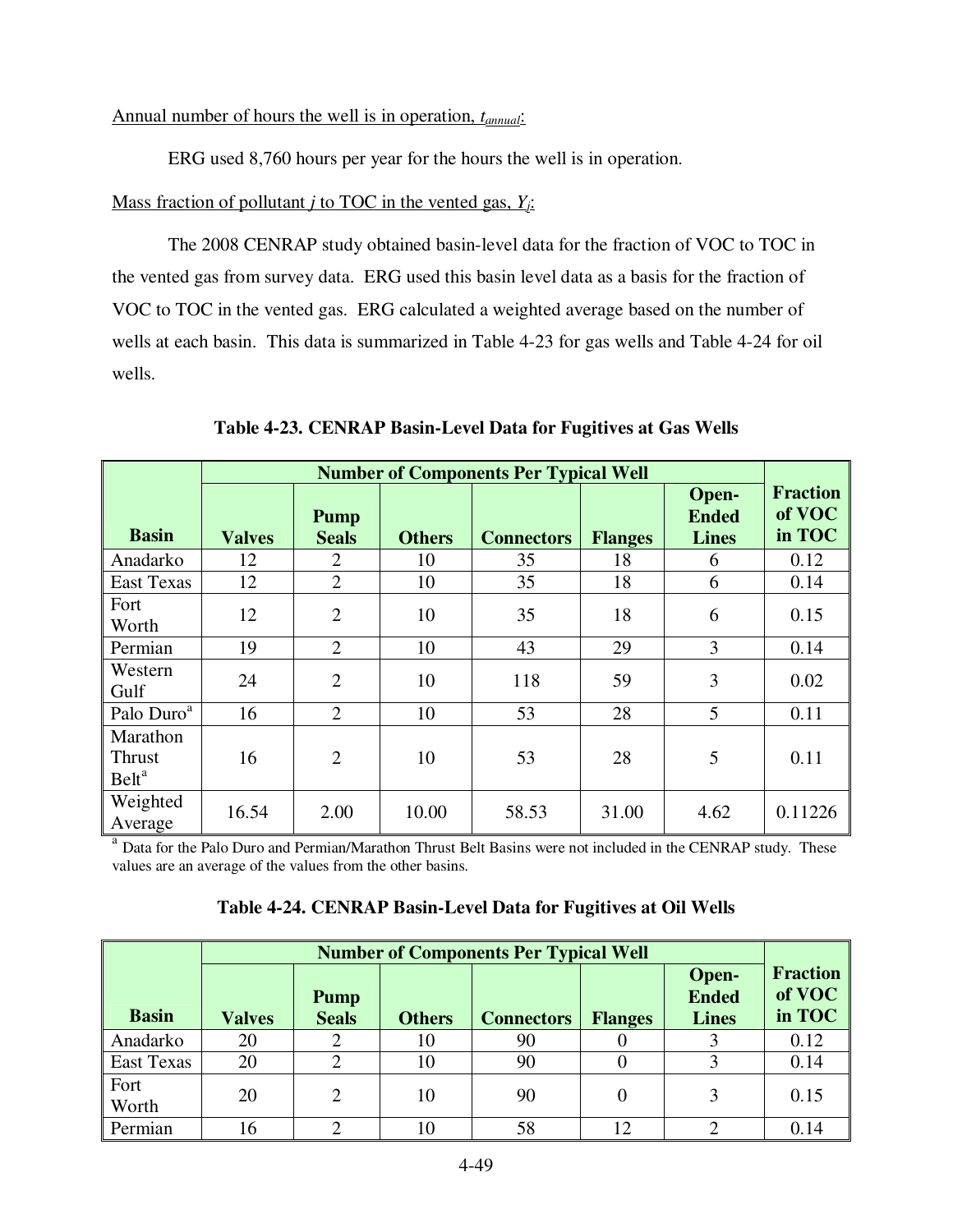|                                                | <b>Number of Components Per Typical Well</b> |                             |               |                   |                |                                       |                                     |
|------------------------------------------------|----------------------------------------------|-----------------------------|---------------|-------------------|----------------|---------------------------------------|-------------------------------------|
| <b>Basin</b>                                   | <b>Valves</b>                                | <b>Pump</b><br><b>Seals</b> | <b>Others</b> | <b>Connectors</b> | <b>Flanges</b> | Open-<br><b>Ended</b><br><b>Lines</b> | <b>Fraction</b><br>of VOC<br>in TOC |
| Western<br>Gulf                                | 18                                           | $\overline{2}$              | 10            | 95                | 25             | $\overline{2}$                        | 0.02                                |
| Palo Duro <sup>a</sup>                         | 19                                           | $\overline{2}$              | 10            | 85                | 7              | 3                                     | 0.11                                |
| Marathon<br><b>Thrust</b><br>Belt <sup>a</sup> | 19                                           | $\overline{2}$              | 10            | 85                | 7              | 3                                     | 0.11                                |
| Weighted<br>Average                            | 18.80                                        | 2.00                        | 10.00         | 84.60             | 7.40           | 2.60                                  | 0.11226                             |

# **Table 4-24. CENRAP Basin-Level Data for Fugitives at Oil Wells (Cont.)**

<sup>a</sup> Data for the Palo Duro and Permian/Marathon Thrust Belt Basins were not included in the CENRAP study. These values are an average of the values from the other basins.

# Emissions by county *Efugitive,TOTAL*:

 Appendix E presents county-level fugitive emissions corresponding to the number of active oil and gas wells in each county, based on the input variables discussed above.

# Example Calculation for Fugitive Emissions (Equipment Leaks):

Using the equations provided above, ERG calculated VOC emissions in Anderson

County from equipment leaks at oil wells as follows:

For one well:

$$
E_{\text{figitive},j} = \sum_{i} EF_i \times N_i \times t_{\text{annual}} \times Y_j \times 0.0011
$$

Where:

 $E_{\text{fugitive},j}$  = VOC emissions from one oil well in Anderson County [tons/well-year]  $EF_i = AP-42$  emissions factors 0.0025 for valves, 0.013 for pump seals, 0.0075 for others, 0.00021 for connectors, 0.00011 for flanges, and 0.0014 for open ended lines [kg-TOC/hr]

 $N_i = 18.80$  for valves, 2.00 for pump seals, 10.00 for others, 84.60 for connectors, 7.40 for flanges, and 2.60 for open ended lines (number of fugitive areas present in oil wells in Anderson County)

*tannual* = 8,760 (annual operating hours of oil wells in Anderson County) [hr/yr]  $Y_i$  = 0.11226 (mass fraction of VOC in the TOC vented from the fugitive areas) [ton VOC/ton TOC]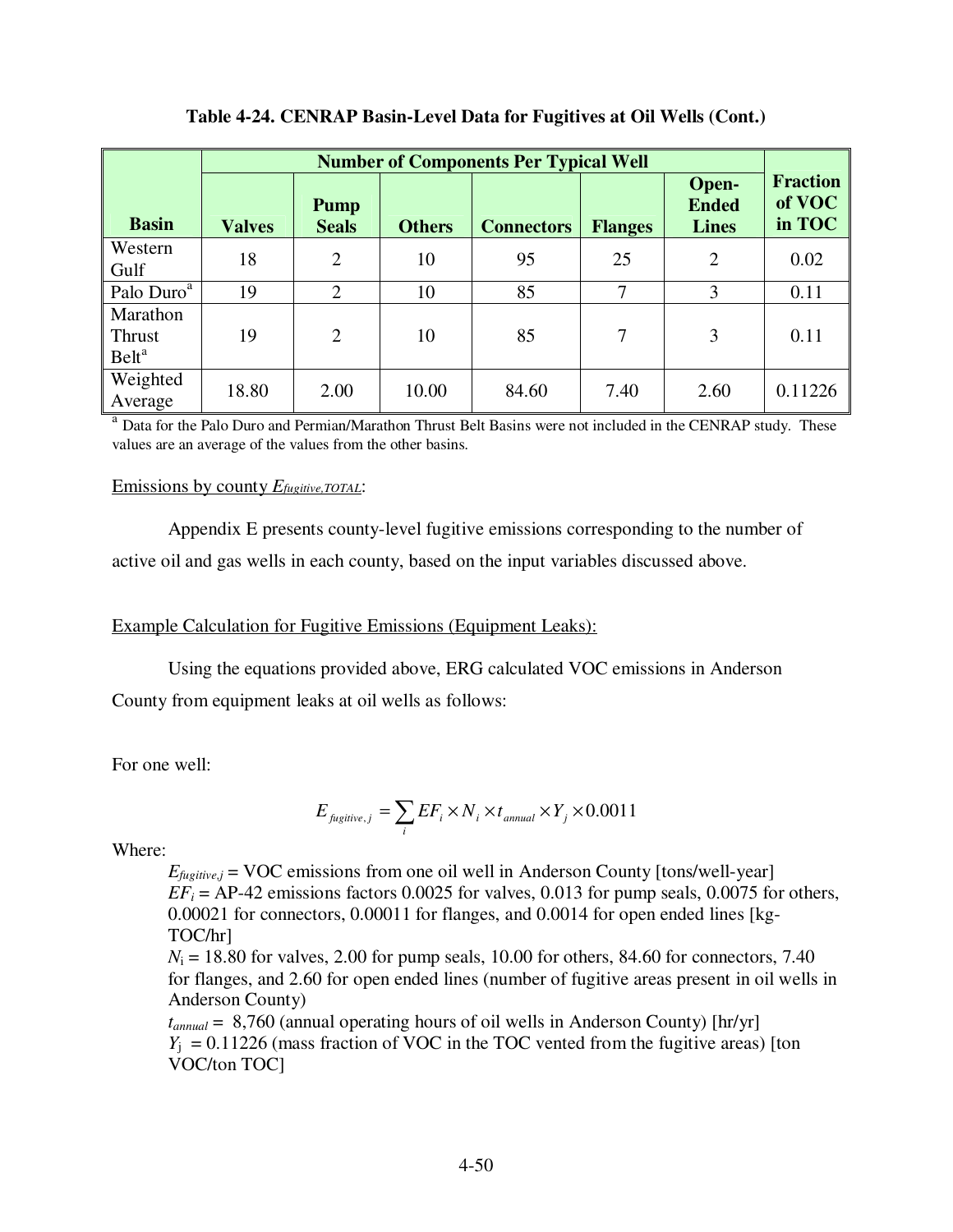Therefore:

 $E_{\text{fueitive},i}$  = 8,760 [hr/yr] x 0.11226 [ton VOC/ton TOC] x 0.0011 [tons/kg] x ((0.0025  $*$  $18.80) + (0.013 * 2.00) + (0.0075 * 10.00) + (0.00021 * 84.60) + (0.00011 * 7.40) +$ (0.0014 \* 2.60) [kg-VOC/well-hr]))  $E_{pneumatic,j} = 0.18413$  [tons VOC/well-yr]

For all wells in Anderson County:

$$
E_{\text{figitive,TOTAL}} = E_{\text{figitive},j} \times N_{\text{well}}
$$

Where:

 $E_{\text{fugitive, TOTAL}} = \text{VOC}$  emissions from all oil wells in Anderson County [tons/yr]  $E_{\text{fugitive},i} = 0.18413$  [tons VOC/well-yr]  $N_{well} = 456$  (number of oil wells in Anderson County)

Therefore:

 $E_{\text{pneumatic,TOTAL}} = 0.18413$  [tons VOC/well-yr] x 456 wells  $E_{\text{pneumatic,TOTAL}} = 83.97$  [tons VOC/yr]

#### **4.10 Heaters and Boilers**

 The purpose of heaters and boilers at oil and gas production facilities is to provide thermal energy input to certain operations within the production process. They can be used as separator heaters (heater treaters) to provide heat input to separation units, as tank heaters to maintain storage tank temperatures, or as inline heaters to maintain temperature within pipes and connections. Heaters and boilers may also be used in dehydrators; however, these sources are covered under the dehydrator source methodology. Heaters and boilers are typically natural gasfired external combustors and are a source of  $NO<sub>x</sub>$ , CO, VOC and PM emissions.  $SO<sub>2</sub>$  emissions may also occur if the gas used to fire the heaters contains Hydrogen Sulfide  $(H_2S)$  which will be subsequently converted to  $SO<sub>2</sub>$  during combustion. County-level emissions from heater sources are estimated for the purpose of this inventory.

 Emissions from heaters and boilers were calculated using the methodology from the 2008 CENRAP study (Bar-Ilan, et al., 2008). In this methodology, emissions from a single heater may be calculated using the following equation (excluding  $SO_2$  emissions):

$$
E_{heater} = \frac{EF_{heater} \times Q_{heater} \times t_{annual} \times hc}{(HV_{local} \times 2000)}
$$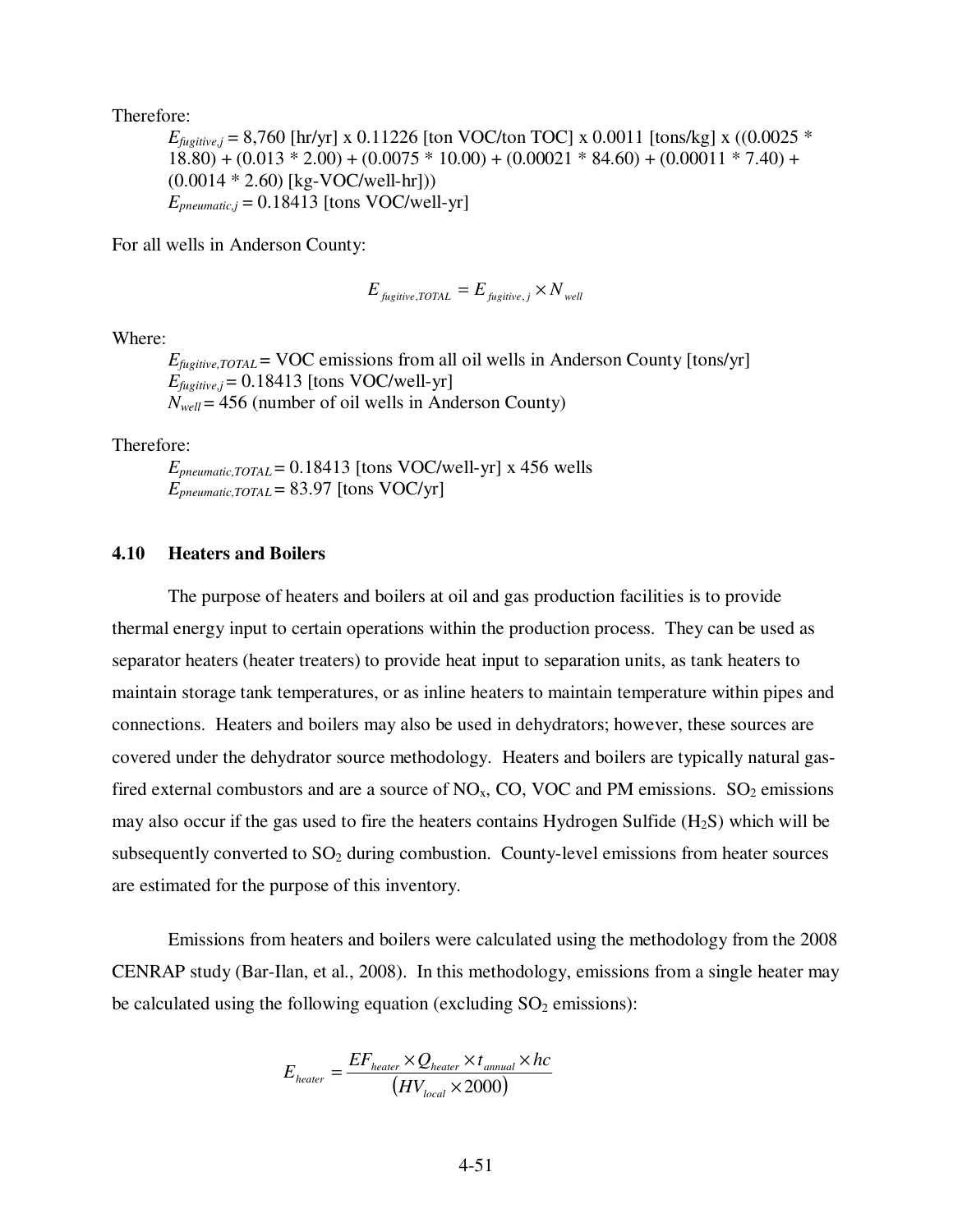where:

*Eheater* is the emissions from a given heater [ton/yr] *EFheater* is the emission factor for a heater for a given pollutant [lb/MMscf]  $Q_{heater}$  is the heater MMBtu/hr rating [MMBtu<sub>rated</sub>/hr]  $HV_{local}$  is the local natural gas heating value [MMBtu<sub>local</sub>/MMscf] *tannual* is the annual hours of operation [hr/yr] *hc* is the heater cycling fraction to account for the fraction of operating hours that the heater is firing. 2000 is the conversion factor from pounds to tons of emissions

 $SO<sub>2</sub>$  emissions from a single heater may be calculated using the following equation:

$$
E_{heater, SO_2} = \frac{1.78 \times f_{H_2S}}{907200} \times \left(\frac{Q_{heater} \times t_{annual} \times hc}{HV_{local}} \times \frac{P}{\left(\frac{R}{MW_{gas}}\right) \times T \times 0.035}\right)
$$

where:

 $E_{heater,SO2}$  is the SO<sub>2</sub> emissions from a given heater [ton-SO<sub>2</sub>/yr] 1.78 is the mass ratio of  $SO_2$  to  $H_2S$  $f_{H2S}$  is the mass fraction of  $H_2S$  in the gas 907200 is the conversion factor from grams to tons of emissions  $Q_{heater}$  is the heater MMBtu/hr rating [MMBtu<sub>rated</sub>/hr] *tannual* is the annual hours of operation [hr/yr] *hc* is the heater cycling fraction to account for the fraction of operating hours that the heater is firing.  $HV_{local}$  is the local natural gas heating value [MMBtu $_{local}/MMscf$ ] *P* is atmospheric pressure [1 atm] *R* is the universal gas constant  $[0.082 \text{ L-atm/mol}^{\circ}\text{K}]$ *MWgas* is the molecular weight of the gas [g/mol]  $T = 298$  (standard temperature)  $\binom{6}{K}$ 0.035 is the conversion factor from cubic feet to liters

 The total emissions generated by heaters and boilers from specific county are calculated using the following equation:

$$
E_{heater, TOTAL} = E_{heater,i} \times N_{heater} \times \frac{W_{TOTAL,j}}{2000}
$$

where:

 $E_{heater, TOTAL}$  is the total heater emissions of pollutant i in county j  $[ton/yr]$ *Eheater,i* is the total emissions of pollutant i from a single heater [ton/yr]  $W_{TOTAL}$  is the total number of wells in county j *Nheater* is the typical number of heaters per well in the county 2000 is the conversion factor from pounds to tons of emissions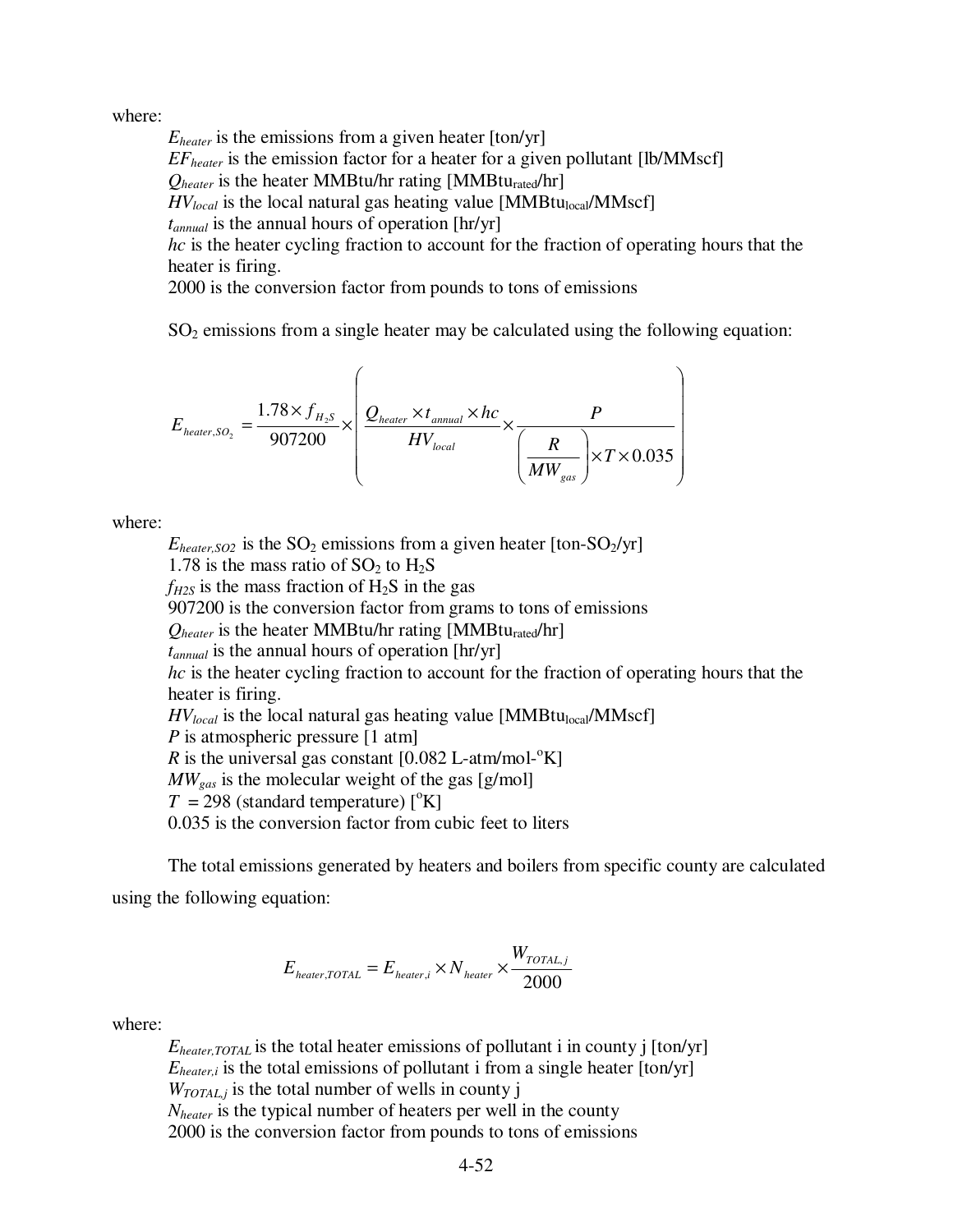## Total number of wells in a given county for 2008, *WTOTAL,j*:

 Total active wells by county for the full 2008 year are not readily available from the TRC website. However, well distribution data by county is available from the TRC website on a biannual (February and September) basis and can be found at:

http://www.rrc.state.tx.us/data/wells/wellcount/index.php. ERG used the September 2008 TRC report to get a count of regular producing wells by county.

# Emission factor for a heater for a given pollutant, *EFheater*:

 ERG used EPA's AP-42 emissions factors when calculating emissions from heaters and boilers at oil and gas production sites. Emissions factors are referenced from Tables 1.4-1 and 1.4-2 of AP 42, Fifth Edition, Volume I, Chapter 1: External Combustion Sources and summarized in Table 4-25 below.

| <b>Pollutant</b> | <b>Emissions Factor</b> |  |  |
|------------------|-------------------------|--|--|
|                  | (lb/MMscf)              |  |  |
| $NO_{x}$         | 100                     |  |  |
| ററ               | 84                      |  |  |
| $PM_{10}$        | 7.6 <sup>a</sup>        |  |  |
| 70C              | 5.5                     |  |  |

**Table 4-25. AP-42 Emissions Factors for Natural Gas Fired Heaters** 

 $\rm{^{a}PM_{10}}$  assumed to be equal to PM<sub>2.5</sub>.

# Heater MMBTU/hr rating, *Qheater*:

 The 2008 CENRAP study obtained basin-level data for the heater rating from survey data. ERG used this basin level data as a basis for the heater rating. ERG calculated a weighted average based on the number of wells at each basin. This data is summarized in Table 4-26 for gas wells and Table 4-27 for oil wells.

# Local natural gas heating value, *HVlocal*:

 The 2008 CENRAP study obtained basin-level data for the local heating value from survey data. The same value was used for the gas well heating value and oil well heating value for each basin in the CENRAP report. The gas well value was 1,209 MMBtu/MMscf, and the oil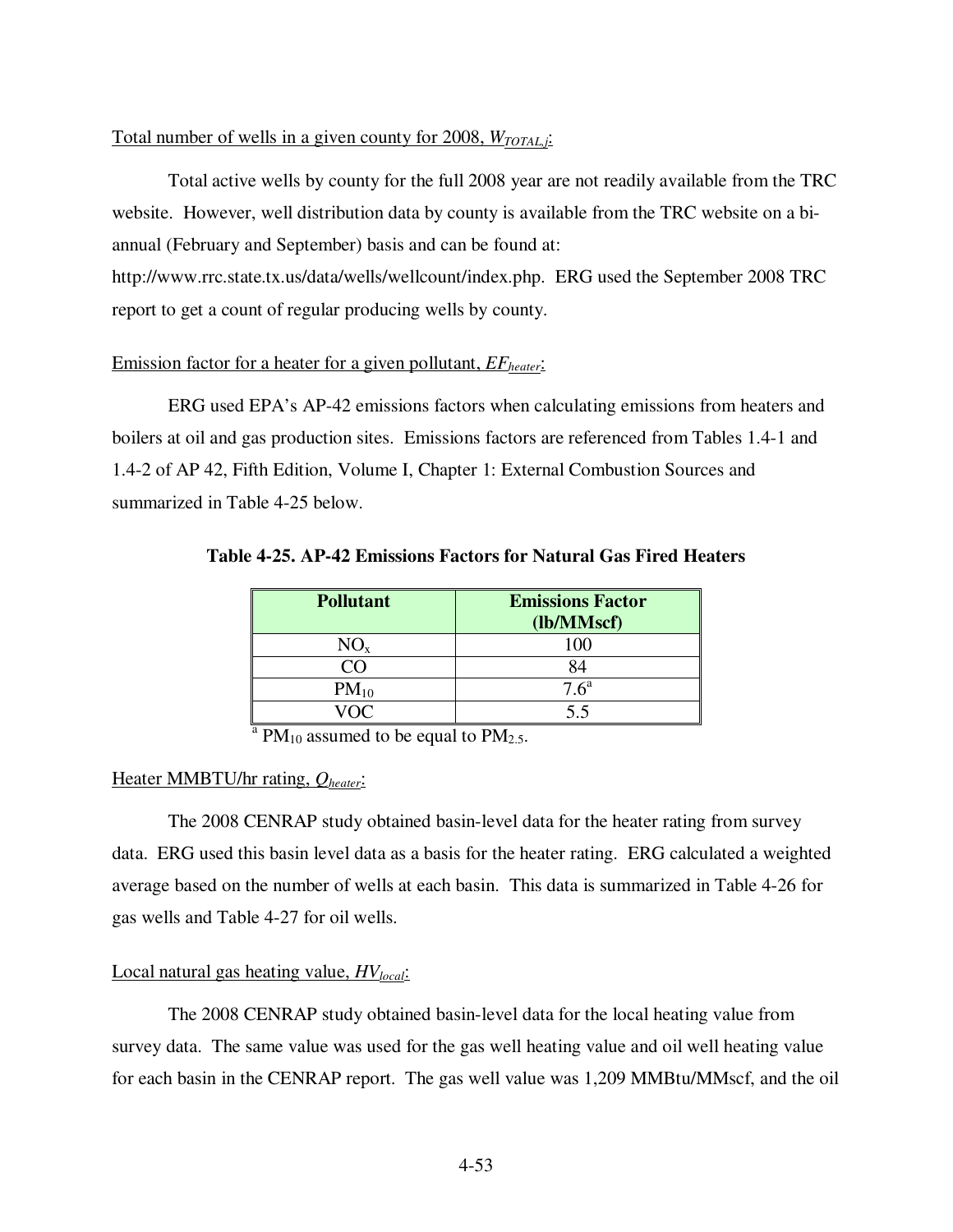well value was 1,655 MMBtu/MMscf. ERG used this basin level data as a basis for the local heating values.

#### Annual hours of operation, *tannual*:

 The 2008 CENRAP study obtained basin-level data for the annual heater operating hours from survey data. ERG used this basin level data as a basis for the annual operating hours. ERG calculated a weighted average based on the number of wells at each basin. This data is summarized in Table 4-26 for gas wells and Table 4-27 for oil wells.

#### Heater cycling fraction, *hc*:

 The 2008 CENRAP study used a default value of 1 for heater cycling fraction. ERG also used this as a basis for the heater cycling fraction.

#### Mass fraction of H2S, *fH2S*:

The 2008 CENRAP study obtained basin-level data for the mass fraction of  $H_2S$  from survey data. ERG used this basin level data as a basis for the mass fraction of  $H_2S$ . ERG calculated a weighted average based on the number of wells at each basin. This data is summarized in Table 4-26 for gas wells and Table 4-27 for oil wells.

## Molecular weight of gas, *MWgas*:

 The 2008 CENRAP study obtained basin-level data for the gas molecular weight from survey data. ERG used this basin level data as a basis for the gas molecular weight. ERG calculated a weighted average based on the number of wells at each basin. This data is summarized in Table 4-26 for gas wells and Table 4-27 for oil wells.

#### Typical number of heater per well, *Nheater*:

 The 2008 CENRAP study obtained basin-level data for the average number of heaters per well from survey data. ERG used this basin level data as a basis for the average number of heaters per well. ERG calculated a weighted average based on the number of wells at each basin. This data is summarized in Table 4-26 for gas wells and Table 4-27 for oil wells.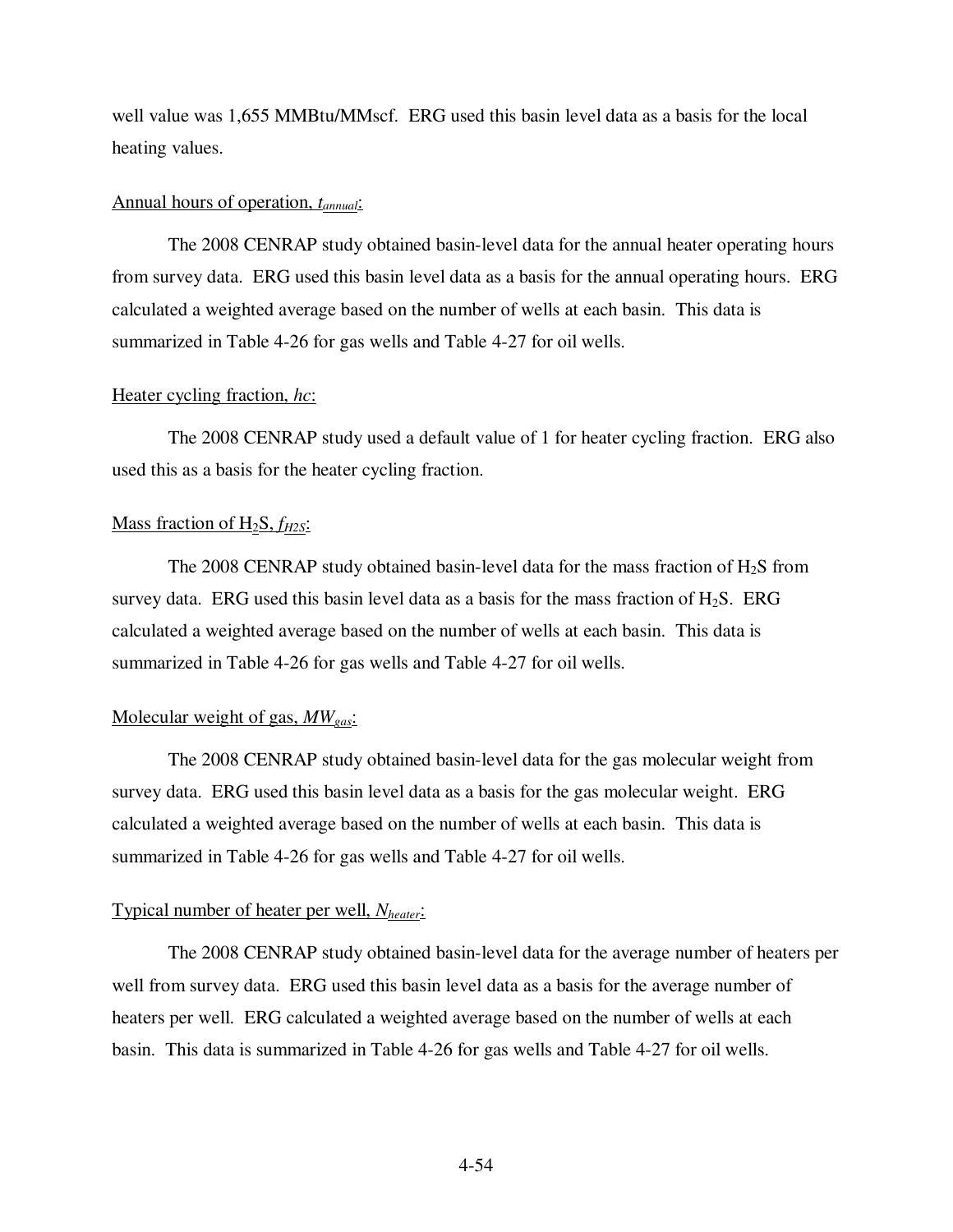|                                         | <b>Heater Operating Parameters</b>                        |                                                   |                                          |                                                       |                                 | <b>Natural Gas Fuel</b><br><b>Parameters</b> |                               |
|-----------------------------------------|-----------------------------------------------------------|---------------------------------------------------|------------------------------------------|-------------------------------------------------------|---------------------------------|----------------------------------------------|-------------------------------|
| <b>Basin</b>                            | <b>Number of</b><br>heaters in<br>a typical<br>well setup | <b>Heater</b><br><b>Firing Rate</b><br>[MMBtu/hr] | <b>Annual</b><br><b>Activity</b><br>[hr] | <b>Local Heating</b><br><b>Value</b><br>[MMBtu/MMscf] | <b>Heater</b><br><b>Cycling</b> | $MW_{gas}$<br>[g/mol]                        | $H2S$ Mass<br><b>Fraction</b> |
| Anadarko                                | 0.94                                                      | 0.92                                              | 4,601                                    | 1,209                                                 |                                 | 21                                           |                               |
| East<br>Texas                           | 0.95                                                      | 0.64                                              | 2,982                                    | 1,209                                                 | $\mathbf{1}$                    | 19                                           | 0.02                          |
| Fort<br>Worth                           | 1                                                         | 0.50                                              | 4,380                                    | 1,209                                                 | 1                               | 20                                           |                               |
| Permian                                 | 0.54                                                      | 0.69                                              | 4,121                                    | 1,209                                                 | 1                               | 19                                           | 0.0001                        |
| Western<br>Gulf                         | 1.1                                                       | 0.46                                              | 4,297                                    | 1,209                                                 | $\mathbf{1}$                    | 19                                           |                               |
| Palo<br>Duro <sup>a</sup>               | 0.91                                                      | 0.64                                              | 4,076                                    | 1,209                                                 | 1                               | 20                                           | 0.005                         |
| Marathon<br>Thrust<br>Belt <sup>a</sup> | 0.91                                                      | 0.64                                              | 4,076                                    | 1,209                                                 | $\mathbf{1}$                    | 20                                           | 0.005                         |
| Weighted<br>Average                     | 0.91                                                      | 0.64                                              | 4,076                                    | 1,209                                                 | $\mathbf{1}$                    | 20                                           | 0.005                         |

# **Table 4-26. CENRAP Basin-Level Data for Heaters at Gas Wells**

<sup>a</sup> Data for the Palo Duro and Permian/Marathon Thrust Belt Basins were not included in the CENRAP study. These values are an average of the values from the other basins.

| Table 4-27. CENRAP Basin-Level Data for Heaters at Oil Wells |
|--------------------------------------------------------------|
|--------------------------------------------------------------|

|                           |                                                           | <b>Natural Gas Fuel</b><br><b>Parameters</b>      |                                                                                                                                      |       |   |    |                               |
|---------------------------|-----------------------------------------------------------|---------------------------------------------------|--------------------------------------------------------------------------------------------------------------------------------------|-------|---|----|-------------------------------|
| <b>Basin</b>              | <b>Number of</b><br>heaters in<br>a typical<br>well setup | <b>Heater</b><br><b>Firing Rate</b><br>[MMBtu/hr] | <b>Annual</b><br><b>Local Heating</b><br><b>Value</b><br><b>Activity</b><br><b>Heater</b><br>[MMBtu/MMscf]<br><b>Cycling</b><br>[hr] |       |   |    | $H2S$ Mass<br><b>Fraction</b> |
| Anadarko                  | 0.94                                                      | 0.92                                              | 4,601                                                                                                                                | 1,655 |   | 23 |                               |
| East<br>Texas             | 0.95                                                      | 0.64                                              | 2,982                                                                                                                                | 1,655 |   | 27 | 1.30                          |
| Fort<br>Worth             |                                                           | 0.50                                              | 4,380                                                                                                                                | 1,655 | 1 | 25 |                               |
| Permian                   | 0.54                                                      | 0.69                                              | 4,121                                                                                                                                | 1,655 |   | 34 | 6.50                          |
| Western<br>Gulf           | 1.1                                                       | 0.46                                              | 4,297                                                                                                                                | 1,655 | 1 | 25 |                               |
| Palo<br>Duro <sup>a</sup> | 0.91                                                      | 0.64                                              | 4,076                                                                                                                                | 1,655 | 1 | 27 | 1.56                          |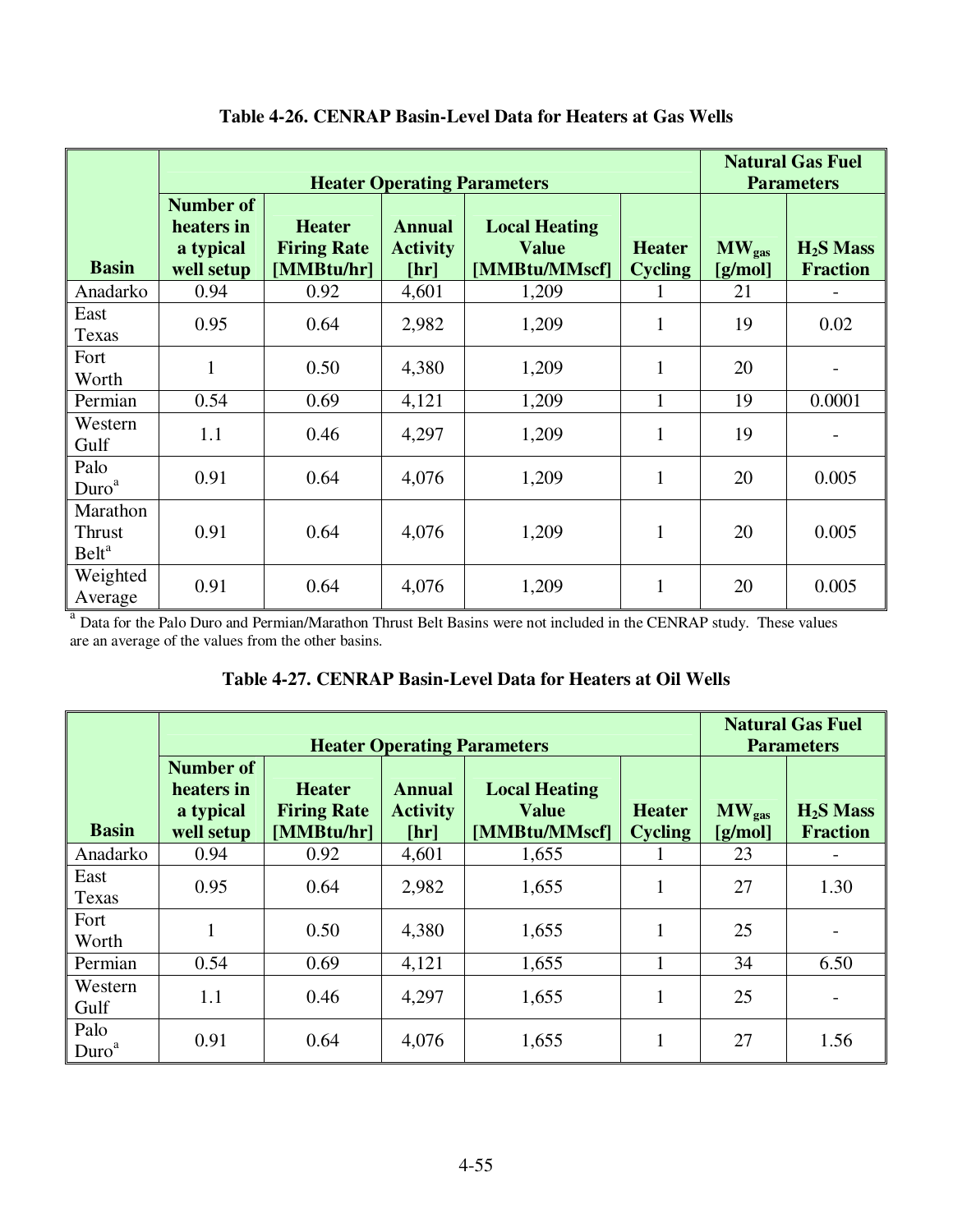## **Table 4-27. CENRAP Basin-Level Data for Heaters at Oil Wells (Cont.)**

|                                         |                                                           | <b>Natural Gas Fuel</b><br><b>Parameters</b>      |                                          |                       |                               |    |      |
|-----------------------------------------|-----------------------------------------------------------|---------------------------------------------------|------------------------------------------|-----------------------|-------------------------------|----|------|
| <b>Basin</b>                            | <b>Number of</b><br>heaters in<br>a typical<br>well setup | <b>Heater</b><br><b>Firing Rate</b><br>[MMBtu/hr] | <b>Annual</b><br><b>Activity</b><br>[hr] | $MW_{gas}$<br>[g/mol] | $H2S$ Mass<br><b>Fraction</b> |    |      |
| Marathon<br>Thrust<br>Belt <sup>a</sup> | 0.91                                                      | 0.64                                              | 4,076                                    | 1,655                 |                               | 27 | 1.56 |
| Weighted<br>Average                     | 0.91                                                      | 0.64                                              | 4,076                                    | 1,655                 |                               | 27 | 1.56 |

<sup>a</sup> Data for the Palo Duro and Permian/Marathon Thrust Belt Basins were not included in the CENRAP study. These values are an average of the values from the other basins.

### HAP Emissions for Heaters and Boilers:

HAP emissions from heaters and boilers were calculated using VOC and PM speciation

data as follows:

# $E_{VOC-HAP} = E_{VOC} \times (E_{\% VOC-HAP}/100)$

where:

 $E_{VOC-HAP}$  = Speciated VOC-HAP emissions [tons/yr]  $E_{VOC}$  = VOC emissions [tons/yr]  $E_{\%VOC-HAP} = \%$  HAP composition of VOC emissions

and

 $E_{PM\text{-}HAP} = E_{PM} \times (E_{\%PM\text{-}HAP}/100)$ 

where:

 $E_{PM\text{-}HAP}$  = Speciated PM-HAP emissions [tons/yr]  $E_{PM}$  = PM emissions [tons/yr]  $E_{\%PM\text{-}HAP} = \%$  HAP composition of PM emissions

Appendix C contains the VOC and PM HAP speciation data.

# Emissions by county *Eheater,TOTAL*:

 Appendix E presents county-level heater emissions corresponding to the number of active oil and gas wells in each county, based on the input variables discussed above.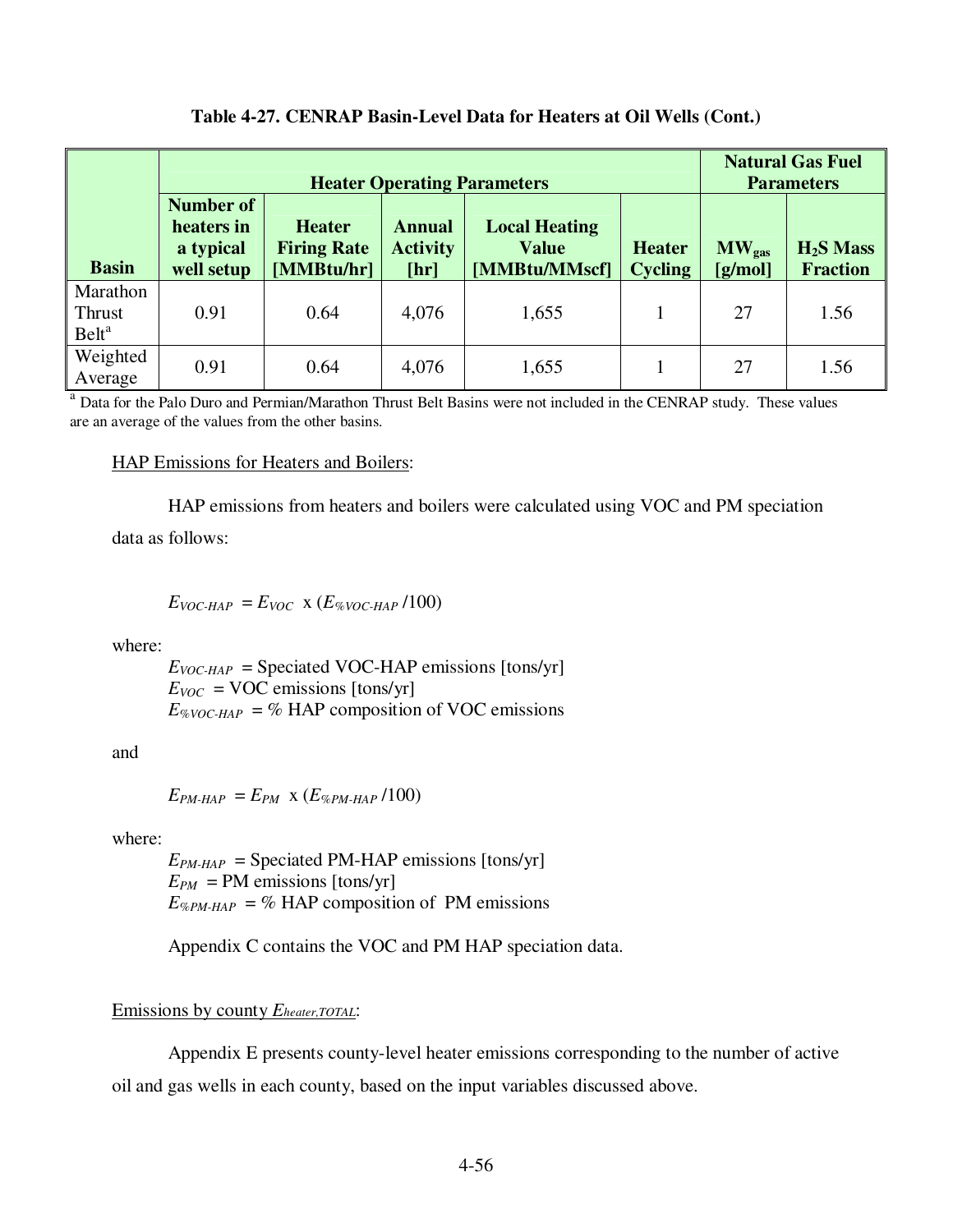Example Calculation for Heaters and Boilers:

Using the equations provided above, ERG calculated  $NO<sub>x</sub>$  and  $SO<sub>2</sub>$  emissions in

Anderson County from heaters and boilers at oil wells as follows:

For  $NO<sub>x</sub>$  emissions from one heater:

$$
E_{heater} = \frac{EF_{heater} \times Q_{heater} \times t_{annual} \times hc}{(HV_{local} \times 2000)}
$$

Where:

 $E_{heater}$  = NO<sub>x</sub> emissions from one heater in Anderson County [tons/year]  $EF_{heater} = 100$  (AP-42 emissions factor for NO<sub>x</sub>) [lb/MMscf]  $Q_{heater} = 0.64$  (heater firing rate) [MMBtu/hr]  $HV_{local} = 1,655$  (local natural gas heating value) [MMBTU<sub>local</sub>/MMscf])  $t_{annual} = 4.076$  (annual hours of heater operation) [hr/yr] *hc* = 1 (heater cycling fraction to account for the fraction of operating hours that the heater is firing) 2000 is the conversion factor from pounds to tons of emissions

Therefore:

*Eheater* = (100 [lb/MMscf] \* 0.64 [MMBtu/hr] \* 4,076 [hr/yr] \* 1)/(1,655 [MMBtu/MMscf] \* 2000 [lb/ton])  $E_{heater} = 0.07881$  [tons NO<sub>x</sub> /heater-yr]

For all wells in Anderson County:

$$
E_{heater, TOTAL} = E_{heater,i} \times N_{heater} \times W_{TOTAL,j}
$$

Where:

 $E_{heater, TOTAL}$  = NO<sub>x</sub> emissions from all oil wells in Anderson County [tons/yr]  $E_{heater,i}$  = 0.07881 [tons NO<sub>x</sub> /heater-yr]  $N_{heater}$  = 0.91 (average number of heaters per well)  $W_{TOTAL,i} = 456$  (number of wells in Anderson County)

Therefore:

 $E_{heater, TOTAL} = 0.07881$  [tons NO<sub>x</sub> /heater-yr] x 0.91 [heaters/well] x 456 [wells]  $E_{heater. TOTAL}$  = 32.70 [tons NO<sub>x</sub> /yr]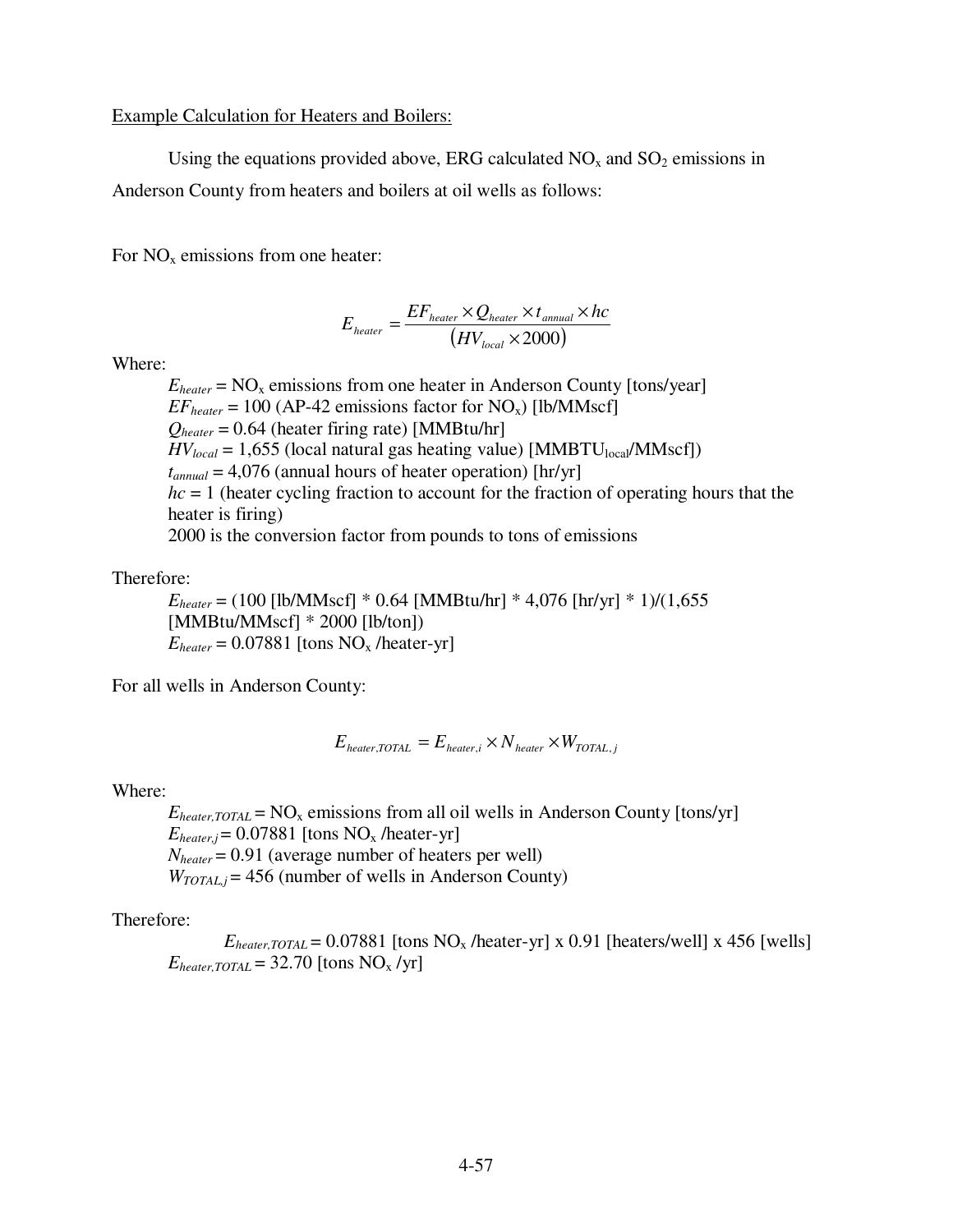For  $SO_2$  emissions from one heater:

$$
E_{heater, SO_2} = \frac{1.78 \times f_{H_2S}}{907200} \times \left(\frac{Q_{heater} \times t_{annual} \times hc}{HV_{local}} \times \frac{P}{\left(\frac{R}{MW_{gas}}\right) \times T \times 0.035}\right)
$$

Where:

 $E_{heater,SO2}$  = SO<sub>2</sub> emissions from one heater [ton-SO<sub>2</sub>/yr]  $f_{H2S} = 1.56$  (mass fraction of H<sub>2</sub>S in the gas)  $Q_{heater} = 0.64$  (heater firing rate) [MMBtu/hr]  $HV_{local} = 1,655$  (local natural gas heating value) [MMBtu<sub>local</sub>/MMscf])  $t_{annual}$  = 4,076 (annual hours of heater operation) [hr/yr] *hc* = 1 (heater cycling fraction to account for the fraction of operating hours that the heater is firing) *P* = 1 (standard pressure) [atm]  $R = 0.082$  (universal gas constant) [L-atm/mol-<sup>o</sup>K]  $T = 298$  (standard temperature)  $\binom{6}{K}$  $MW_{gas} = 27$  (molecular weight of the gas) [g/mol]

Therefore:

 $E_{heater, SO2} = ((1.78 * 1.56)/907,200)$  x (((0.64 [MMbtu/hr] \* 4,076 [hr/yr] \* 1)/1,655  $[MMBtu/MMscf]$ ) x (1/((0.082 [L-atm/mol-<sup>o</sup>K] /27 [g/mol]) \* 298 [<sup>o</sup>K] \* 0.035))  $E_{heater, SO2} = 1.5231 \times 10^{-4}$  [tons SO<sub>2</sub>/heater-yr]

For all wells in Anderson County:

$$
E_{heater, TOTAL} = E_{heater,i} \times N_{heater} \times W_{TOTAL,j}
$$

Where:

 $E_{heater, TOTAL}$  = SO<sub>2</sub> emissions from all oil wells in Anderson County [tons/yr]  $E_{heater,j} = 1.5231 \times 10^{-4}$  [tons SO<sub>2</sub>/heater-yr]  $N_{heater}$  = 0.91 (average number of heaters per well)  $W_{TOTAL,i}$  = 456 (number of wells in Anderson County)

Therefore:

 $E_{heater, TOTAL}$  = 1.5231 x 10<sup>-4</sup> [tons SO<sub>2</sub>/heater-yr] x 0.91 [heaters/well] x 456 wells  $E_{heater, TOTAL} = 0.0632$  [tons SO<sub>2</sub>/yr]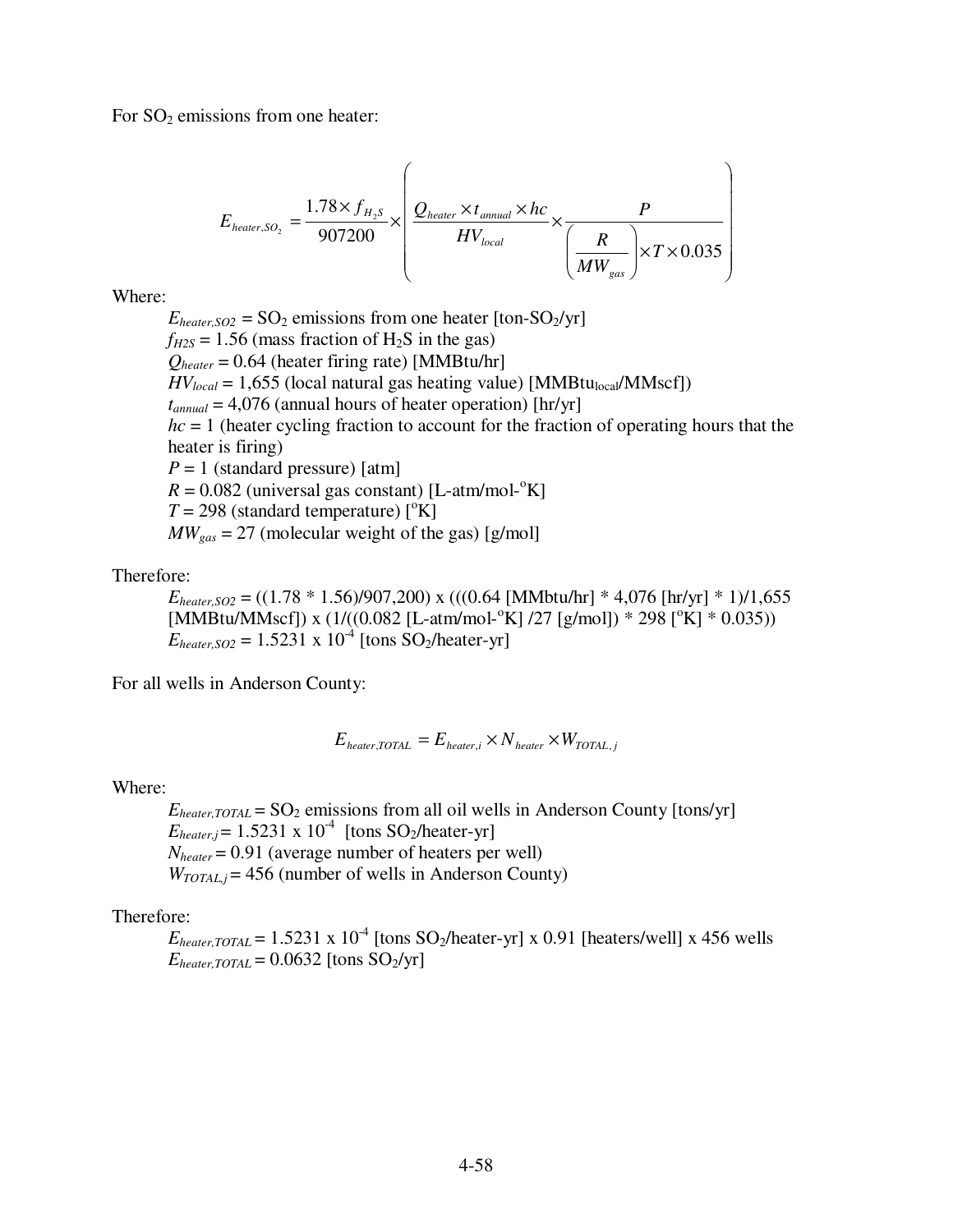## **5.0 RESULTS**

 Detailed emission estimates developed for this project are found in Appendix D for compressor engines, and in Appendix E for the remainder of the source types. These Appendices contain county-level emissions for source category on an individual pollutant basis. Table 5-1 presents a state-wide summary of criteria pollutant (and total HAP) emissions by source category, Table 5-2 presents a summary of criteria pollutant (and total HAP) emissions for each county, and Table 5-3 presents a summary of state-wide speciated HAP emissions by source type.

 As Table 5-1 indicates, natural gas compressor engines account for nearly 70 percent of state-wide  $NO<sub>x</sub>$  emissions with pumpjack engines accounting for another 20 percent of total  $NO<sub>x</sub>$ emissions. Oil and gas well heaters account for the remaining 10 percent, with a small contribution from glycol dehydrator boilers. The relative contribution of these sources to state-wide CO emissions are similar, with oil and gas well heaters comprising a slightly higher percentage of emissions at approximately 13 percent.

The majority of  $PM_{10}$  and  $PM_{2.5}$  emissions are also from combustion sources, but the oil and gas well heaters are the primary source type, contributing nearly 60 percent to state-wide totals. The remainder of  $PM_{10}$  and  $PM_{2.5}$  emissions come from compressor engines and pumpjack engines, with a small contribution from glycol dehydrator boilers.

 The profile is quite different for VOC, where over 70 percent of emissions originate from oil and condensate storage tanks. Condensate tanks in particular comprise over 50 percent of statewide VOC emissions from oil and gas area sources. The remainder of VOC is emitted from the combustion sources mentioned above, and other minor source types such as well completions and blowdowns, pneumatic devices (which contribute over 10% of the total VOC emissions), and equipment leak fugitives.

 The relative profile of the contribution of each source type to state-wide HAP emissions is similar to that of VOC emissions. Oil and condensate storage tanks contribute over 65 percent of the state-wide total HAP emissions, with dehydrators contributing over 15 percent of the statewide total HAP emissions. The remainder of HAP emissions come from combustion sources and oil and condensate loading racks.

5-1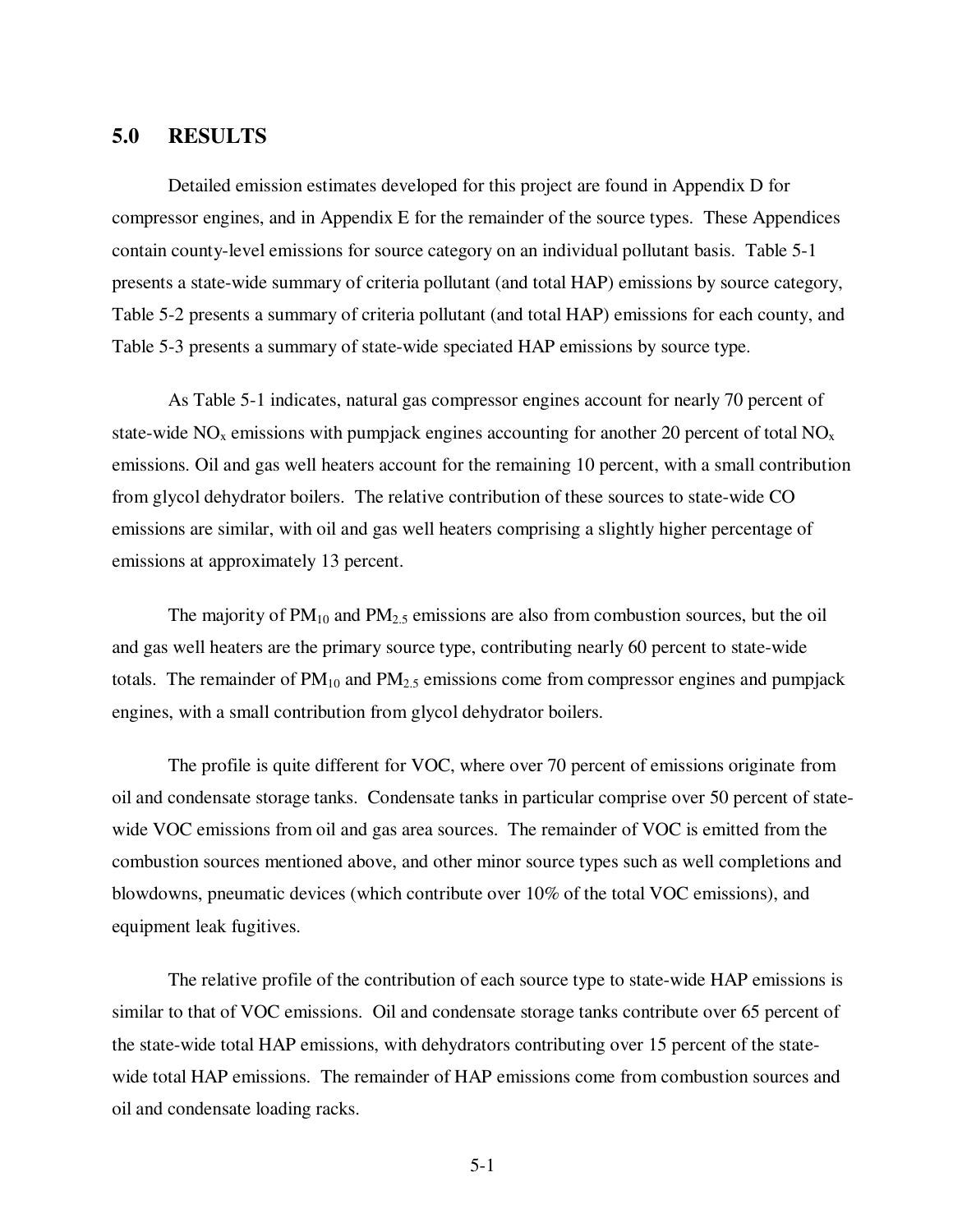| <b>SCC</b> | <b>Source Category Description</b>                                               | CO<br>(tons/yr) | NO <sub>x</sub><br>(tons/yr) | $PM_{10}$<br>(tons/yr) | $PM_{2.5}$<br>(tons/yr) | SO <sub>2</sub><br>(tons/yr) | <b>VOC</b><br>(tons/yr) | <b>Total</b><br><b>HAP</b><br>(tons/yr) |
|------------|----------------------------------------------------------------------------------|-----------------|------------------------------|------------------------|-------------------------|------------------------------|-------------------------|-----------------------------------------|
| 2310000330 | <b>Artificial Lift</b>                                                           | 23,169.14       | 46,369.72                    | 154.04                 | 154.04                  | 9.56                         | 440.12                  | 140.49                                  |
| 2310011020 | Storage Tanks: Crude Oil                                                         |                 |                              |                        |                         |                              | 282,420.05              | 5,060.01                                |
| 2310011100 | <b>Heater Treater</b>                                                            | 9,267.25        | 11,032.44                    | 838.47                 | 838.47                  | 21.32                        | 606.78                  | 208.67                                  |
| 2310011201 | Tank Truck/Railcar Loading:<br>Crude Oil                                         |                 |                              |                        |                         |                              | 26,810.72               | 479.91                                  |
| 2310011450 | Wellhead                                                                         |                 |                              |                        |                         |                              | 116,245.65              |                                         |
| 2310011501 | <b>Fugitives: Connectors</b>                                                     |                 |                              |                        |                         |                              | 2,956.39                |                                         |
| 2310011502 | <b>Fugitives: Flanges</b>                                                        |                 |                              |                        |                         |                              | 135.46                  |                                         |
| 2310011503 | <b>Fugitives: Open Ended Lines</b>                                               |                 |                              |                        |                         |                              | 605.72                  |                                         |
| 2310011504 | <b>Fugitives: Pumps</b>                                                          |                 |                              |                        |                         |                              | 4,326.59                |                                         |
| 2310011505 | <b>Fugitives: Valves</b>                                                         |                 |                              |                        |                         |                              | 7,821.14                |                                         |
| 2310011506 | Fugitives: Other                                                                 |                 |                              |                        |                         |                              | 12,480.55               |                                         |
| 2310020600 | <b>Compressor Engines</b>                                                        | 133.77          | 464.56                       | 13.58                  | 13.58                   | 0.21                         | 81.40                   | 29.00                                   |
| 2310021010 | <b>Storage Tanks: Condensate</b>                                                 |                 |                              |                        |                         |                              | 864,087.90              | 17,281.71                               |
| 2310021030 | <b>Tank Truck/Railcar Loading</b><br>Condensate                                  |                 |                              |                        |                         |                              | 7,235.50                | 144.71                                  |
| 2310021100 | <b>Gas Well Heaters</b>                                                          | 7,564.83        | 9,005.75                     | 684.44                 | 684.44                  | 0.04                         | 495.32                  | 170.34                                  |
| 2310021101 | Natural Gas Fired 2-Cycle Lean<br>Burn Compressor Engines <50 Hp                 | 140.52          | 209.25                       | 9.72                   | 9.72                    | 0.16                         | 43.38                   | 15.46                                   |
| 2310021102 | Natural Gas Fired 2-Cycle Lean<br>Burn Compressor Engines 50 To<br>499 Hp        | 2,907.93        | 13,776.30                    | 352.37                 | 352.37                  | 5.71                         | 2,012.02                | 716.78                                  |
| 2310021203 | Natural Gas Fired 4-Cycle Lean<br>Burn Compressor Engines 500+<br>H <sub>p</sub> | 14,746.41       | 27,288.73                    | 76.95                  | 76.95                   | 15.94                        | 3,817.42                | 2,337.58                                |
| 2310021301 | Natural Gas Fired 4-Cycle Rich<br>Burn Compressor Engines <50 Hp                 | 93.37           | 1,175.69                     | 3.86                   | 3.86                    | 0.25                         | 5.61                    | 5.50                                    |

# **Table 5-1. State-wide Emissions Inventory for 2008 by Source Category**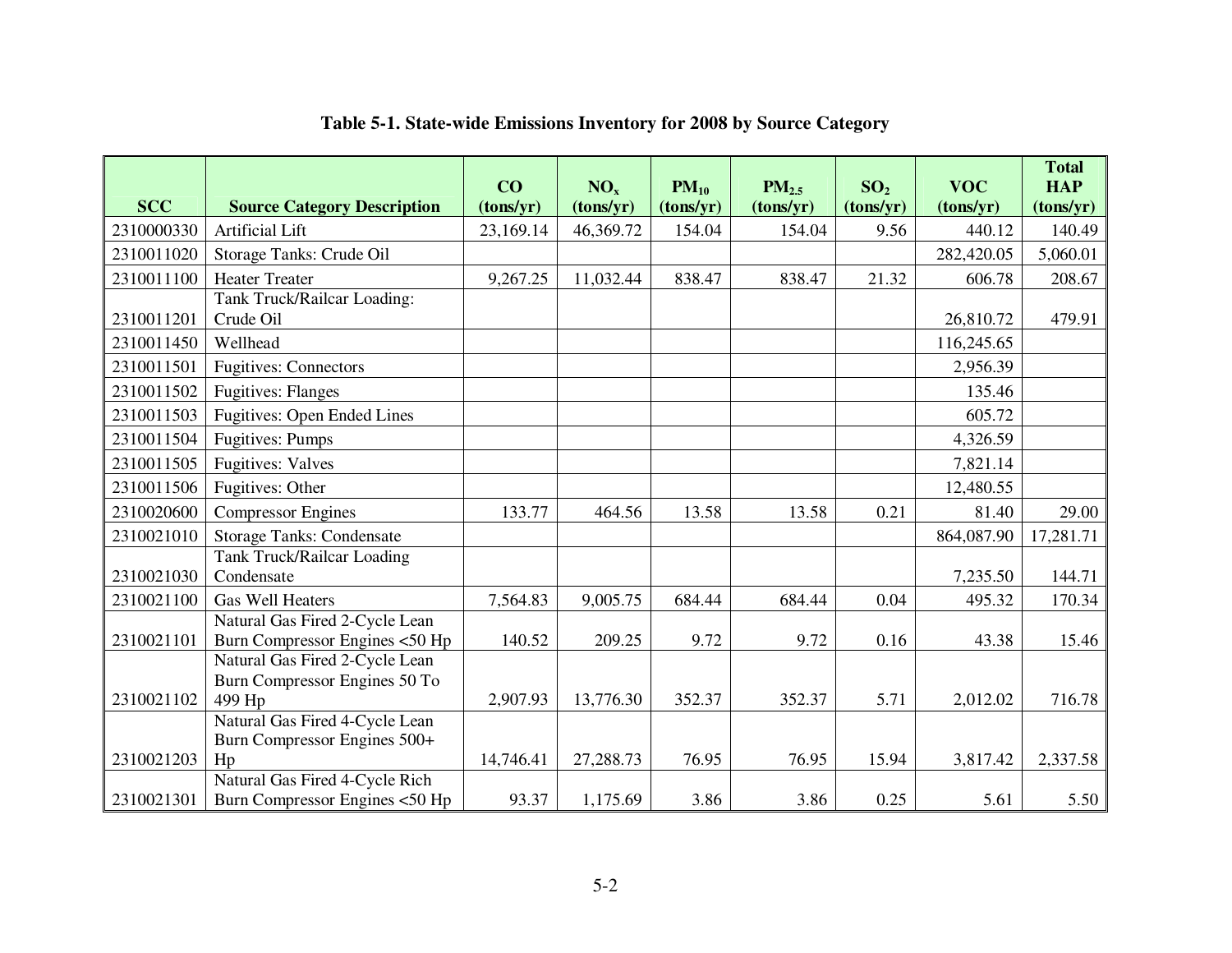|            |                                    | CO         | NO <sub>x</sub> | $PM_{10}$ | $PM_{2.5}$ | SO <sub>2</sub> | <b>VOC</b>   | <b>Total</b><br><b>HAP</b> |
|------------|------------------------------------|------------|-----------------|-----------|------------|-----------------|--------------|----------------------------|
| <b>SCC</b> | <b>Source Category Description</b> | (tons/yr)  | (tons/yr)       | (tons/yr) | (tons/yr)  | (tons/yr)       | (tons/yr)    | (tons/yr)                  |
|            | Natural Gas Fired 4-Cycle Rich     |            |                 |           |            |                 |              |                            |
|            | Burn Compressor Engines 50 To      |            |                 |           |            |                 |              |                            |
| 2310021302 | 499hp                              | 38,988.69  | 86,462.54       | 226.24    | 226.24     | 14.83           | 1,487.26     | 1,451.93                   |
| 2310021400 | Gas Well Dehydrators               | 904.59     | 293.36          |           |            |                 | 6,344.85     | 5,255.17                   |
|            | Natural Gas Fired 4-Cycle Rich     |            |                 |           |            |                 |              |                            |
|            | Burn Compressor Engines 50-        |            |                 |           |            |                 |              |                            |
| 2310021402 | 499hp W/Nscr                       | 767.55     | 3,321.00        | 35.02     | 35.02      | 2.05            | 17.73        | 17.46                      |
|            | Natural Gas Fired 4-Cycle Rich     |            |                 |           |            |                 |              |                            |
| 2310021403 | Burn Compressor Engines 500+       |            |                 |           |            |                 |              |                            |
|            | Hp W/Nscr                          | 29,646.80  | 47,837.57       | 175.33    | 175.33     | 11.26           | 794.33       | 775.73                     |
| 2310021501 | <b>Fugitives: Connectors</b>       |            |                 |           |            |                 | 1,161.52     |                            |
| 2310021502 | <b>Fugitives: Flanges</b>          |            |                 |           |            |                 | 1,199.68     |                            |
| 2310021503 | Fugitives: Open Ended Lines        |            |                 |           |            |                 | 916.82       |                            |
| 2310021504 | <b>Fugitives: Pumps</b>            |            |                 |           |            |                 | 476.31       |                            |
| 2310021505 | <b>Fugitives: Valves</b>           |            |                 |           |            |                 | 7,387.52     |                            |
| 2310021506 | Fugitives: Other                   |            |                 |           |            |                 | 8,732.37     |                            |
| 2310021600 | Gas Well Venting                   |            |                 |           |            |                 | 8,601.78     |                            |
|            | Gas Well Completion: All           |            |                 |           |            |                 |              |                            |
| 2310121700 | Processes                          |            |                 |           |            |                 | 10,139.56    |                            |
|            | Oil Well Completion: All           |            |                 |           |            |                 |              |                            |
| 2310111700 | Processes                          |            |                 |           |            |                 | 19,425.44    |                            |
| 2310121401 | Gas Well Pneumatic Pumps           |            |                 |           |            |                 | 169,209.86   |                            |
|            | <b>Total:</b>                      | 128,330.85 | 247,236.91      | 2,570.01  | 2,570.01   | 81.34           | 1,568,522.73 | 34,090.45                  |

# **Table 5-1. State-wide Emissions Inventory for 2008 by Source Category (Cont.)**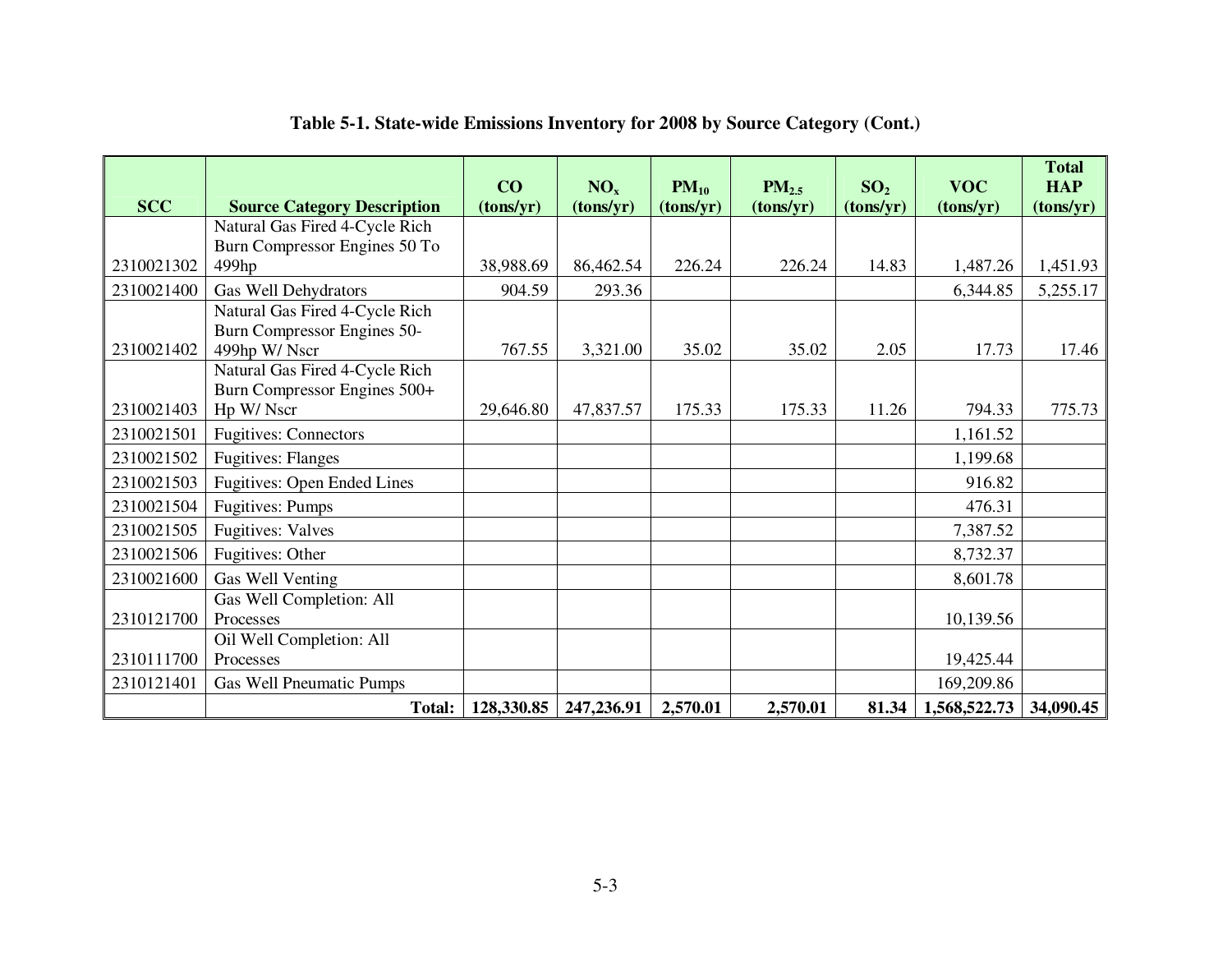|                 |                |                 |                     | PM <sub>2.5</sub> |                 | <b>VOC</b> | <b>Total HAP</b> |
|-----------------|----------------|-----------------|---------------------|-------------------|-----------------|------------|------------------|
| <b>County</b>   | $CO$ (tons/yr) | $NOx$ (tons/yr) | $PM_{10}$ (tons/yr) | (tons/yr)         | $SO2$ (tons/yr) | (tons/yr)  | (tons/yr)        |
| Anderson        | 241.28         | 444.72          | 5.31                | 5.31              | 0.16            | 2,858.24   | 52.77            |
| Andrews         | 1,825.99       | 3,291.18        | 49.14               | 49.14             | 1.57            | 31,691.46  | 444.20           |
| Angelina        | 161.97         | 311.11          | 2.15                | 2.15              | 0.08            | 629.30     | 25.94            |
| Aransas         | 165.25         | 317.00          | 2.28                | 2.28              | 0.09            | 6,574.04   | 144.42           |
| Archer          | 614.91         | 1,088.88        | 18.74               | 18.74             | 0.58            | 2,719.03   | 24.45            |
| Armstrong       | 0.00           | 0.00            | 0.00                | 0.00              | 0.00            | 0.00       | 0.00             |
| Atascosa        | 321.56         | 578.81          | 8.71                | 8.71              | 0.27            | 2,237.28   | 31.44            |
| Austin          | 127.18         | 237.83          | 2.42                | 2.42              | 0.07            | 2,040.58   | 43.74            |
| <b>Bailey</b>   | 0.00           | 0.00            | 0.00                | 0.00              | 0.00            | 0.00       | 0.00             |
| Bandera         | 0.21           | 0.37            | 0.01                | 0.01              | 0.00            | 5.14       | 0.03             |
| <b>Bastrop</b>  | 74.21          | 128.49          | 2.56                | 2.56              | 0.06            | 1,286.18   | 16.32            |
| <b>Baylor</b>   | 26.78          | 47.39           | 0.82                | 0.82              | 0.03            | 189.33     | 1.96             |
| Bee             | 581.15         | 1,101.85        | 9.42                | 9.42              | 0.31            | 4,717.44   | 125.89           |
| Bell            | 0.00           | 0.00            | 0.00                | 0.00              | 0.00            | 0.00       | 0.00             |
| Bexar           | 531.99         | 941.46          | 16.28               | 16.28             | 0.51            | 2,120.86   | 7.60             |
| Blanco          | 0.00           | 0.00            | 0.00                | 0.00              | 0.00            | 0.00       | 0.00             |
| Borden          | 166.31         | 300.48          | 4.40                | 4.40              | 0.14            | 4,107.39   | 62.92            |
| <b>Bosque</b>   | 3.45           | 6.30            | 0.08                | 0.08              | 0.00            | 17.43      | 0.34             |
| Bowie           | 5.13           | 9.25            | 0.14                | 0.14              | 0.00            | 148.70     | 2.69             |
| <b>Brazoria</b> | 207.73         | 199.95          | 6.59                | 6.59              | 0.28            | 14,003.43  | 292.15           |
| <b>Brazos</b>   | 240.26         | 444.10          | 5.18                | 5.18              | 0.16            | 3,781.19   | 74.41            |
| <b>Brewster</b> | 0.00           | 0.00            | 0.00                | 0.00              | 0.00            | 5.88       | 0.00             |
| <b>Briscoe</b>  | 0.00           | 0.00            | $0.00\,$            | 0.00              | 0.00            | 12.33      | 0.01             |
| <b>Brooks</b>   | 690.71         | 1,318.85        | 10.17               | 10.17             | 0.35            | 16,242.00  | 374.16           |
| <b>Brown</b>    | 204.73         | 339.96          | 8.55                | 8.55              | 0.14            | 1,626.85   | 6.71             |
| Burleson        | 366.21         | 669.08          | 8.80                | 8.80              | 0.28            | 3,881.39   | 67.20            |
| <b>Burnet</b>   | 0.00           | 0.00            | 0.00                | 0.00              | 0.00            | 0.00       | $0.00\,$         |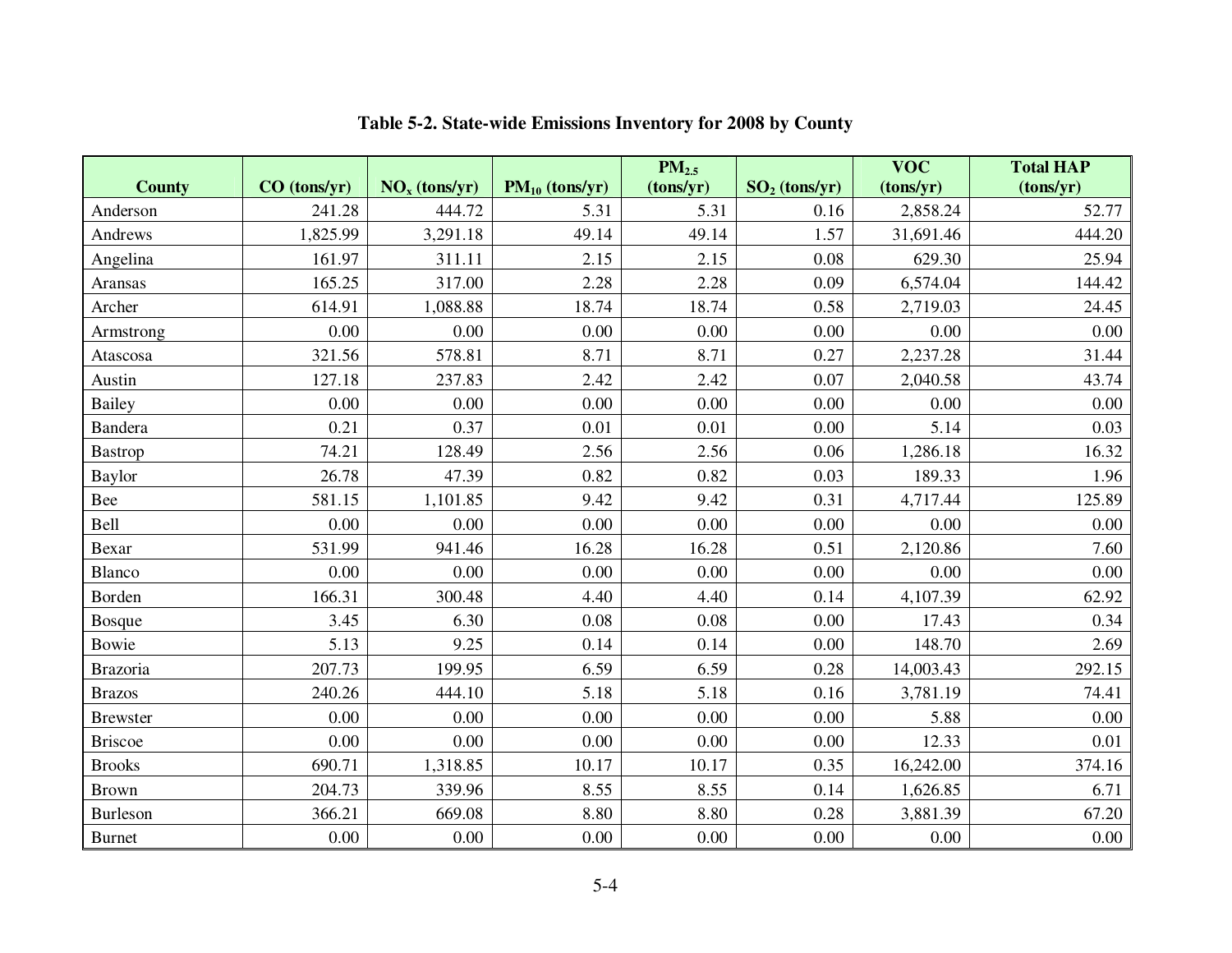|               |              |                                    |                     | PM <sub>2.5</sub> |                 | $\overline{\text{VOC}}$ | <b>Total HAP</b> |
|---------------|--------------|------------------------------------|---------------------|-------------------|-----------------|-------------------------|------------------|
| <b>County</b> | CO (tons/yr) | $\overline{\text{NO}_x}$ (tons/yr) | $PM_{10}$ (tons/yr) | (tons/yr)         | $SO2$ (tons/yr) | (tons/yr)               | (tons/yr)        |
| Caldwell      | 676.24       | 1,197.43                           | 20.61               | 20.61             | 0.64            | 3,452.64                | 22.69            |
| Calhoun       | 189.99       | 360.25                             | 3.07                | 3.07              | 0.10            | 7,473.42                | 160.35           |
| Callahan      | 182.61       | 321.30                             | 5.76                | 5.76              | 0.16            | 983.48                  | 9.65             |
| Cameron       | 1.68         | 3.12                               | 0.03                | 0.03              | 0.00            | 10.26                   | 0.20             |
| Camp          | 30.41        | 55.01                              | 0.79                | 0.79              | 0.03            | 259.21                  | 4.96             |
| Carson        | 569.73       | 1,021.51                           | 15.74               | 15.74             | 0.41            | 1,954.76                | 34.12            |
| Cass          | 54.95        | 98.13                              | 1.55                | 1.55              | 0.04            | 662.46                  | 11.89            |
| Castro        | 0.00         | 0.00                               | 0.00                | 0.00              | 0.00            | 0.00                    | 0.00             |
| Chambers      | 84.76        | 94.63                              | 2.75                | 2.75              | 0.11            | 4,424.08                | 90.13            |
| Cherokee      | 364.58       | 682.18                             | 6.78                | 6.78              | 0.18            | 2,911.32                | 72.93            |
| Childress     | 1.69         | 2.99                               | 0.05                | 0.05              | 0.00            | 57.40                   | 0.71             |
| Clay          | 231.82       | 409.65                             | 7.14                | 7.14              | 0.21            | 1,476.89                | 16.60            |
| Cochran       | 445.16       | 791.68                             | 13.17               | 13.17             | 0.41            | 6,168.35                | 67.45            |
| Coke          | 109.55       | 200.99                             | 2.54                | 2.54              | 0.08            | 1,010.20                | 15.88            |
| Coleman       | 173.73       | 295.58                             | 6.51                | 6.51              | 0.13            | 1,363.81                | 9.92             |
| Collin        | 0.00         | $0.00\,$                           | 0.00                | 0.00              | 0.00            | 0.00                    | 0.00             |
| Collingsworth | 50.04        | 76.34                              | 2.77                | 2.77              | 0.02            | 742.63                  | 2.58             |
| Colorado      | 319.38       | 601.84                             | 5.54                | 5.54              | 0.16            | 4,980.62                | 115.78           |
| Comal         | 0.00         | 0.00                               | 0.00                | 0.00              | 0.00            | 0.00                    | 0.00             |
| Comanche      | 34.22        | 53.57                              | 1.76                | 1.76              | 0.02            | 438.42                  | 1.97             |
| Concho        | 72.58        | 128.12                             | 2.23                | 2.23              | 0.06            | 821.04                  | 9.65             |
| Cooke         | 495.43       | 884.64                             | 14.25               | 14.25             | 0.45            | 3,467.02                | 50.26            |
| Coryell       | 0.00         | $0.00\,$                           | 0.00                | $0.00\,$          | 0.00            | 3.13                    | 0.00             |
| Cottle        | 95.67        | 180.55                             | 1.63                | 1.63              | 0.05            | 2,376.44                | 52.30            |
| Crane         | 1,739.98     | 3,208.47                           | 38.61               | 38.61             | 1.26            | 17,274.91               | 291.73           |
| Crockett      | 2,274.88     | 4,015.15                           | 68.61               | 68.61             | 1.15            | 28,501.91               | 414.45           |
| Crosby        | 85.55        | 151.51                             | 2.61                | 2.61              | 0.08            | 1,056.14                | 9.67             |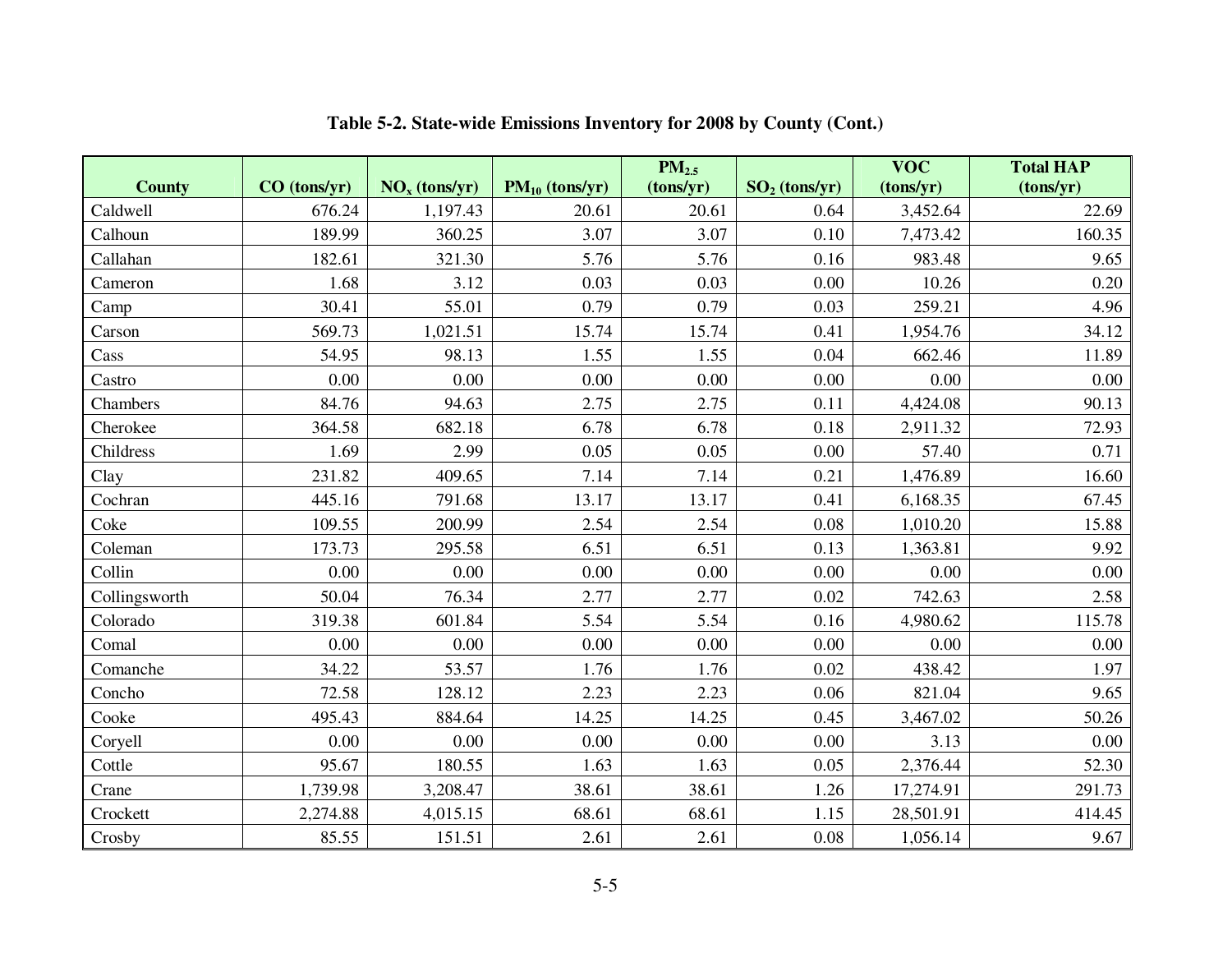|               |                |                                    |                     | PM <sub>2.5</sub> |                 | $\overline{\text{VOC}}$ | <b>Total HAP</b> |
|---------------|----------------|------------------------------------|---------------------|-------------------|-----------------|-------------------------|------------------|
| <b>County</b> | $CO$ (tons/yr) | $\overline{\text{NO}_x}$ (tons/yr) | $PM_{10}$ (tons/yr) | (tons/yr)         | $SO2$ (tons/yr) | (tons/yr)               | (tons/yr)        |
| Culberson     | 72.79          | 137.98                             | 1.20                | 1.20              | 0.04            | 284.44                  | 8.75             |
| Dallam        | 0.00           | 0.00                               | 0.00                | 0.00              | 0.00            | 0.00                    | 0.00             |
| Dallas        | 28.04          | 80.04                              | 0.21                | 0.21              | 0.02            | 24.60                   | 4.23             |
| Dawson        | 275.48         | 492.78                             | 7.84                | 7.84              | 0.25            | 5,344.51                | 72.02            |
| Deaf Smith    | 0.00           | 0.00                               | 0.00                | 0.00              | 0.00            | 0.00                    | 0.00             |
| Delta         | 0.00           | 0.00                               | 0.00                | 0.00              | 0.00            | 0.00                    | 0.00             |
| Denton        | 1,763.52       | 4,690.36                           | 29.51               | 29.51             | 1.14            | 13,254.59               | 416.58           |
| Dewitt        | 676.49         | 1,300.83                           | 9.00                | 9.00              | 0.35            | 11,617.04               | 287.72           |
| Dickens       | 49.70          | 88.22                              | 1.49                | 1.49              | 0.05            | 1,446.43                | 20.78            |
| Dimmit        | 197.89         | 353.20                             | 5.65                | 5.65              | 0.15            | 2,515.16                | 31.86            |
| Donley        | 0.53           | 0.77                               | 0.03                | 0.03              | 0.00            | 15.82                   | 0.17             |
| Duval         | 1,111.17       | 2,101.02                           | 18.70               | 18.70             | 0.63            | 12,897.27               | 314.00           |
| Eastland      | 285.26         | 476.94                             | 11.51               | 11.51             | 0.18            | 3,654.84                | 39.72            |
| Ector         | 1,798.24       | 3,277.22                           | 44.40               | 44.40             | 1.47            | 26,211.12               | 388.97           |
| Edwards       | 270.78         | 492.35                             | 6.60                | 6.60              | 0.13            | 1,377.01                | 25.49            |
| El Paso       | 0.00           | 0.00                               | 0.00                | 0.00              | 0.00            | 0.00                    | 0.00             |
| Ellis         | 51.17          | 144.09                             | 0.47                | 0.47              | 0.04            | 52.43                   | 7.56             |
| Erath         | 161.14         | 295.43                             | 3.68                | 3.68              | 0.07            | 1,556.95                | 32.84            |
| Falls         | 4.01           | 7.09                               | 0.12                | 0.12              | 0.00            | 21.49                   | 0.09             |
| Fannin        | 0.00           | 0.00                               | 0.00                | 0.00              | 0.00            | 11.86                   | 0.00             |
| Fayette       | 356.62         | 659.40                             | 7.64                | 7.64              | 0.23            | 5,607.61                | 115.67           |
| Fisher        | 107.82         | 193.50                             | 2.99                | 2.99              | 0.09            | 1,365.54                | 16.44            |
| Floyd         | 0.42           | 0.75                               | 0.01                | 0.01              | 0.00            | 2.97                    | 0.03             |
| Foard         | 27.94          | 43.90                              | 1.42                | 1.42              | 0.01            | 414.38                  | 2.57             |
| Fort Bend     | 169.68         | 171.80                             | 5.51                | 5.51              | 0.22            | 8,072.59                | 166.58           |
| Franklin      | 69.40          | 127.99                             | 1.52                | 1.52              | 0.05            | 1,389.52                | 28.31            |
| Freestone     | 3,821.60       | 7,289.51                           | 56.95               | 56.95             | 1.93            | 9,858.72                | 475.09           |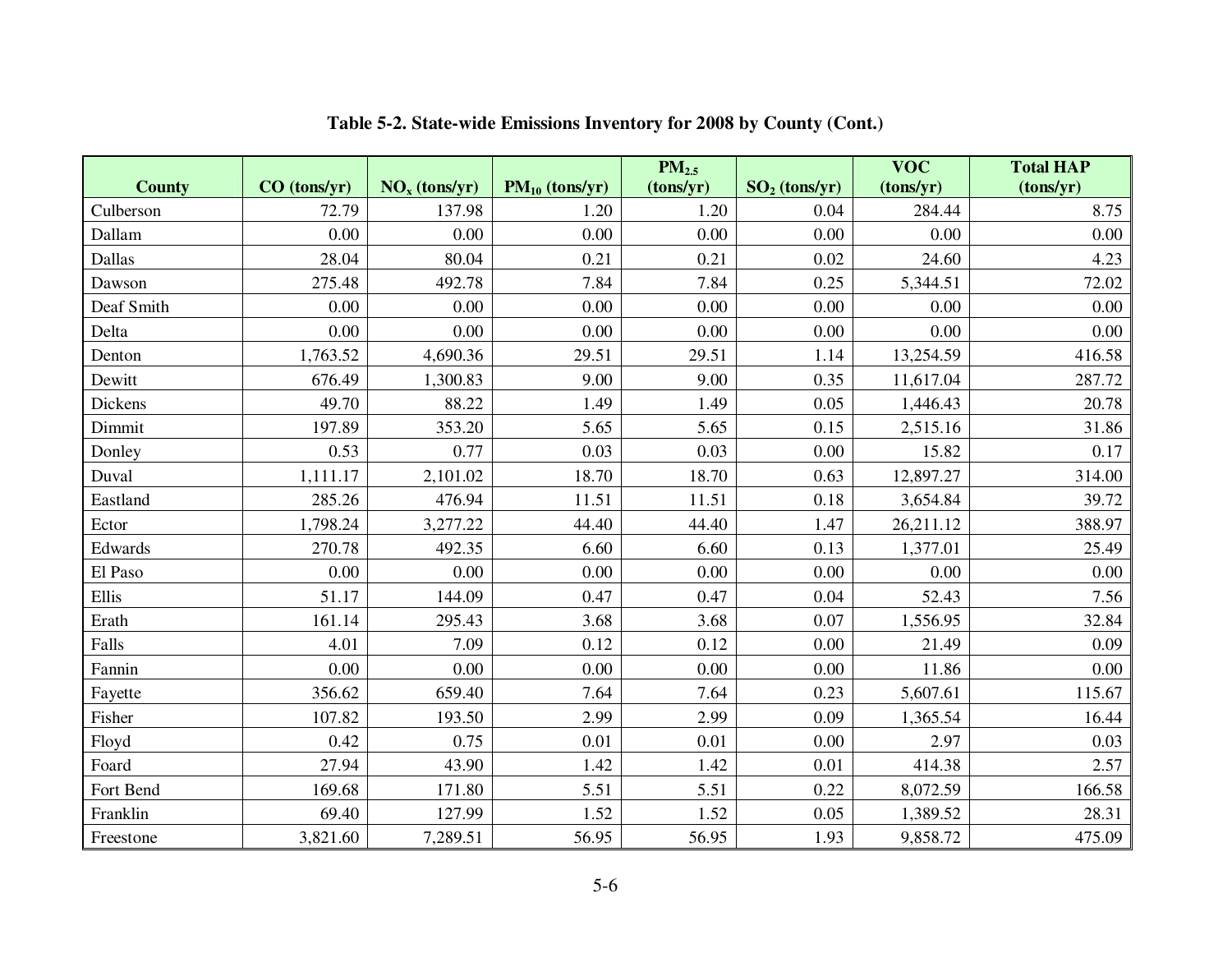|               |              |                 |                     | PM <sub>2.5</sub> |                 | $\overline{\text{VOC}}$ | <b>Total HAP</b> |
|---------------|--------------|-----------------|---------------------|-------------------|-----------------|-------------------------|------------------|
| <b>County</b> | CO (tons/yr) | $NOx$ (tons/yr) | $PM_{10}$ (tons/yr) | (tons/yr)         | $SO2$ (tons/yr) | (tons/yr)               | (tons/yr)        |
| Frio          | 139.12       | 246.28          | 4.21                | 4.21              | 0.12            | 1,393.74                | 14.40            |
| Gaines        | 1,165.52     | 2,133.47        | 27.65               | 27.65             | 0.92            | 27,788.32               | 460.84           |
| Galveston     | 86.46        | 76.28           | 2.61                | 2.61              | 0.12            | 17,475.45               | 358.12           |
| Garza         | 445.72       | 790.41          | 13.45               | 13.45             | 0.42            | 6,133.80                | 63.01            |
| Gillespie     | 0.00         | 0.00            | 0.00                | 0.00              | 0.00            | 0.00                    | 0.00             |
| Glasscock     | 416.67       | 761.54          | 10.00               | 10.00             | 0.32            | 5,431.20                | 84.49            |
| Goliad        | 731.21       | 1,386.08        | 11.85               | 11.85             | 0.37            | 7,851.72                | 199.63           |
| Gonzales      | 51.40        | 92.76           | 1.37                | 1.37              | 0.04            | 578.12                  | 8.62             |
| Gray          | 825.55       | 1,440.69        | 27.11               | 27.11             | 0.64            | 4,163.88                | 45.84            |
| Grayson       | 201.98       | 365.62          | 5.22                | 5.22              | 0.16            | 1,707.03                | 31.65            |
| Gregg         | 1,423.90     | 2,592.32        | 34.92               | 34.92             | 1.00            | 10,980.44               | 227.68           |
| Grimes        | 334.10       | 638.29          | 4.87                | 4.87              | 0.17            | 1,264.12                | 50.60            |
| Guadalupe     | 402.11       | 711.73          | 12.29               | 12.29             | 0.38            | 2,576.45                | 22.66            |
| Hale          | 62.99        | 114.67          | 1.57                | 1.57              | 0.05            | 2,698.37                | 46.20            |
| Hall          | 0.00         | 0.00            | 0.00                | 0.00              | 0.00            | 0.00                    | 0.00             |
| Hamilton      | 3.12         | 5.33            | 0.11                | 0.11              | 0.00            | 36.47                   | 0.47             |
| Hansford      | 377.68       | 676.20          | 10.32               | 10.32             | 0.17            | 2,601.06                | 43.25            |
| Hardeman      | 52.13        | 92.68           | 1.54                | 1.54              | 0.05            | 1,230.36                | 19.89            |
| Hardin        | 258.68       | 348.83          | 7.85                | 7.85              | 0.30            | 22,648.65               | 447.94           |
| Harris        | 176.00       | 181.67          | 5.65                | 5.65              | 0.23            | 8,801.29                | 184.44           |
| Harrison      | 1,879.59     | 3,514.48        | 35.19               | 35.19             | 0.93            | 25,383.90               | 583.58           |
| Hartley       | 39.06        | 70.27           | 1.04                | 1.04              | 0.02            | 399.51                  | 6.56             |
| Haskell       | 53.83        | 95.30           | 1.64                | 1.64              | 0.05            | 443.81                  | 5.44             |
| Hays          | 0.00         | 0.00            | 0.00                | 0.00              | 0.00            | 0.00                    | 0.00             |
| Hemphill      | 2,092.63     | 3,936.72        | 37.08               | 37.08             | 1.03            | 32,774.76               | 754.74           |
| Henderson     | 453.75       | 854.13          | 7.99                | 7.99              | 0.24            | 2,535.12                | 73.92            |
| Hidalgo       | 3,264.69     | 6,276.64        | 43.49               | 43.49             | 1.68            | 56,554.95               | 1,407.72         |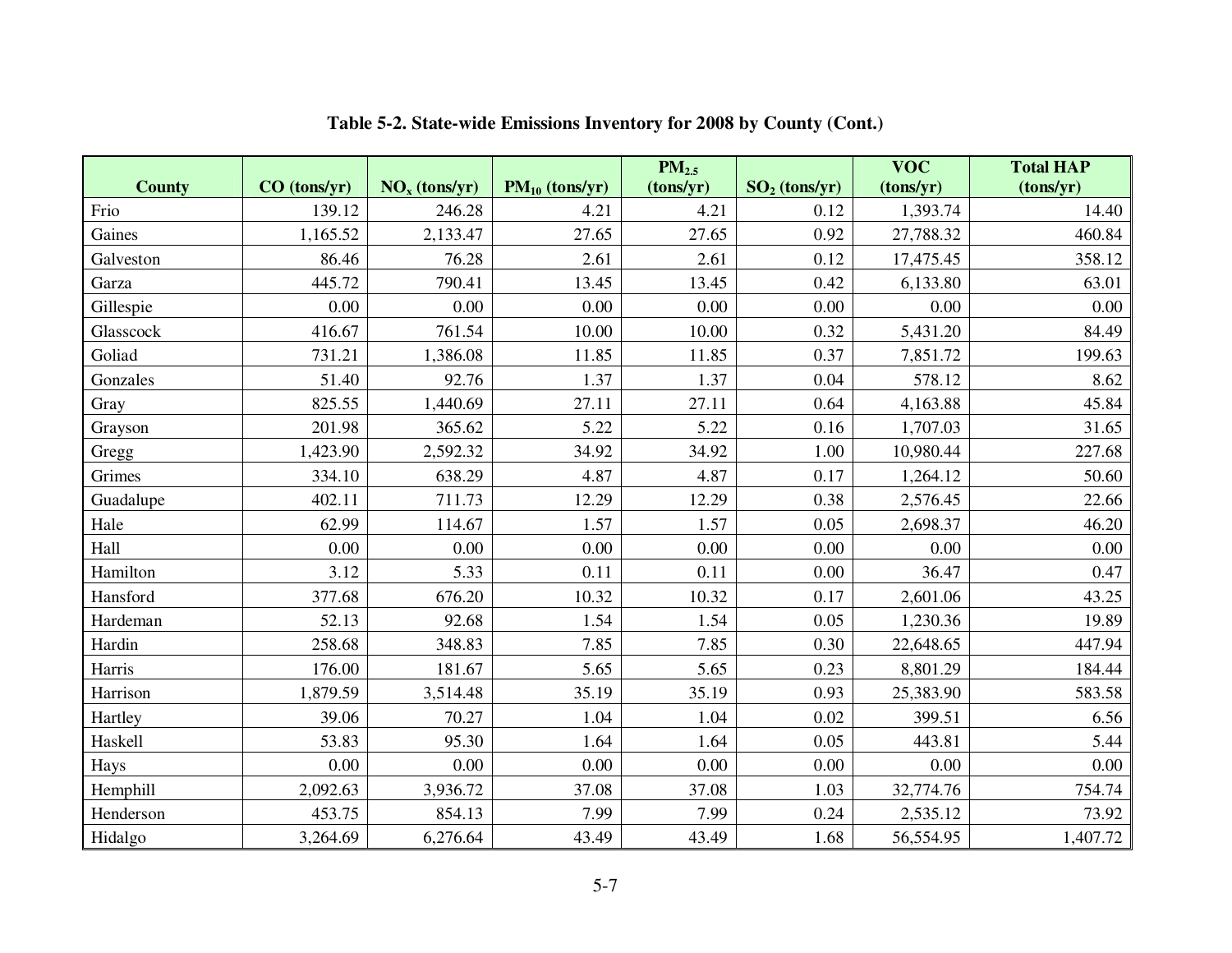|                  |              |                 |                     | PM <sub>2.5</sub> |                 | $\overline{\text{VOC}}$ | <b>Total HAP</b> |
|------------------|--------------|-----------------|---------------------|-------------------|-----------------|-------------------------|------------------|
| <b>County</b>    | CO (tons/yr) | $NOx$ (tons/yr) | $PM_{10}$ (tons/yr) | (tons/yr)         | $SO2$ (tons/yr) | (tons/yr)               | (tons/yr)        |
| Hill             | 308.20       | 597.97          | 3.53                | 3.53              | 0.16            | 233.61                  | 34.41            |
| Hockley          | 1,004.10     | 1,795.93        | 28.58               | 28.58             | 0.91            | 22,011.88               | 308.12           |
| Hood             | 926.80       | 1,777.59        | 12.89               | 12.89             | 0.47            | 9,914.41                | 269.97           |
| Hopkins          | 20.84        | 37.79           | 0.53                | 0.53              | 0.02            | 298.78                  | 5.06             |
| Houston          | 164.62       | 308.00          | 3.11                | 3.11              | 0.10            | 1,587.91                | 35.84            |
| Howard           | 803.87       | 1,436.74        | 23.00               | 23.00             | 0.73            | 9,904.95                | 107.63           |
| Hudspeth         | 0.12         | 0.17            | 0.01                | 0.01              | 0.00            | 3.29                    | 0.03             |
| Hunt             | 0.00         | 0.00            | 0.00                | 0.00              | 0.00            | 0.00                    | 0.00             |
| Hutchinson       | 903.43       | 1,601.32        | 27.09               | 27.09             | 0.72            | 4,039.66                | 49.29            |
| Irion            | 531.51       | 961.89          | 13.77               | 13.77             | 0.40            | 5,877.27                | 82.51            |
| Jack             | 646.65       | 1,121.02        | $21.80\,$           | 21.80             | 0.42            | 6,701.91                | 92.20            |
| Jackson          | 303.15       | 569.09          | 5.55                | 5.55              | 0.17            | 9,879.64                | 204.59           |
| Jasper           | 205.58       | 394.00          | 2.87                | 2.87              | 0.11            | 6,405.78                | 143.58           |
| Jeff Davis       | 0.00         | 0.00            | 0.00                | 0.00              | 0.00            | 1.29                    | 0.03             |
| <b>Jefferson</b> | 287.19       | 182.64          | 8.05                | 8.05              | 0.46            | 55,659.21               | 1,163.27         |
| Jim Hogg         | 266.50       | 500.41          | 4.83                | 4.83              | 0.14            | 4,021.10                | 92.33            |
| Jim Wells        | 127.37       | 226.90          | 3.61                | 3.61              | 0.06            | 1,576.61                | 26.20            |
| Johnson          | 4,495.48     | 12,647.53       | 43.01               | 43.01             | 3.19            | 5,209.18                | 684.81           |
| Jones            | 167.32       | 296.69          | 5.05                | 5.05              | 0.16            | 1,277.91                | 14.79            |
| Karnes           | 171.32       | 323.25          | 2.95                | 2.95              | 0.10            | 3,454.12                | 76.12            |
| Kaufman          | 4.50         | 8.03            | 0.14                | 0.14              | 0.00            | 62.82                   | 1.05             |
| Kendall          | 0.00         | 0.00            | 0.00                | 0.00              | 0.00            | 0.00                    | 0.00             |
| Kenedy           | 665.44       | 1,286.34        | 8.13                | 8.13              | 0.35            | 4,087.71                | 143.43           |
| Kent             | 203.51       | 375.70          | 4.48                | 4.48              | 0.16            | 4,304.19                | 73.92            |
| Kerr             | 0.00         | 0.00            | 0.00                | 0.00              | 0.00            | 0.00                    | 0.00             |
| Kimble           | 2.94         | 4.50            | 0.16                | 0.16              | 0.00            | 41.29                   | 0.17             |
| King             | 112.59       | 198.82          | 3.47                | 3.47              | 0.10            | 2,010.47                | 35.20            |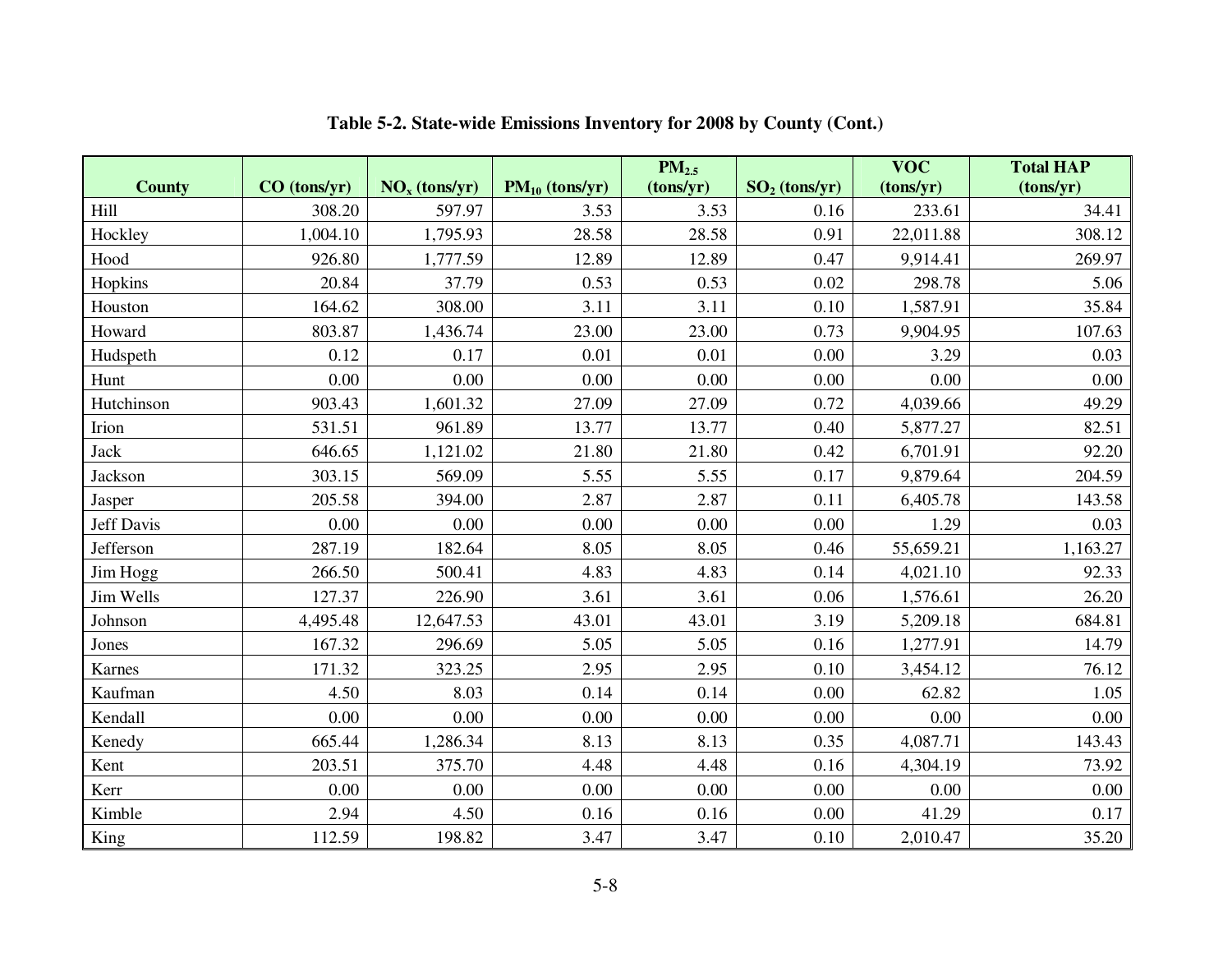|               |                |                 |                     | $\overline{PM}_{2.5}$ |                 | <b>VOC</b> | <b>Total HAP</b> |
|---------------|----------------|-----------------|---------------------|-----------------------|-----------------|------------|------------------|
| <b>County</b> | $CO$ (tons/yr) | $NOx$ (tons/yr) | $PM_{10}$ (tons/yr) | (tons/yr)             | $SO2$ (tons/yr) | (tons/yr)  | (tons/yr)        |
| Kinney        | 0.00           | 0.00            | 0.00                | 0.00                  | 0.00            | 0.00       | 0.00             |
| Kleberg       | 494.21         | 948.96          | 6.71                | 6.71                  | 0.25            | 8,845.84   | 217.77           |
| Knox          | 46.18          | 81.72           | 1.41                | 1.41                  | 0.04            | 354.81     | 4.00             |
| La Salle      | 259.22         | 470.95          | 6.38                | 6.38                  | 0.13            | 4,078.69   | 76.37            |
| Lamar         | 0.00           | 0.00            | 0.00                | 0.00                  | 0.00            | 0.00       | 0.00             |
| Lamb          | 15.10          | 27.13           | 0.42                | 0.42                  | 0.01            | 686.85     | 11.01            |
| Lampasas      | 0.16           | 0.20            | 0.01                | 0.01                  | 0.00            | 4.24       | 0.00             |
| Lavaca        | 924.67         | 1,764.89        | 13.68               | 13.68                 | 0.47            | 12,277.67  | 311.64           |
| Lee           | 307.30         | 564.26          | 7.08                | 7.08                  | 0.23            | 2,650.76   | 49.84            |
| Leon          | 1,079.72       | 2,070.29        | 15.01               | 15.01                 | 0.58            | 5,733.49   | 197.49           |
| Liberty       | 331.40         | 341.24          | 9.92                | 9.92                  | 0.45            | 27,316.75  | 570.30           |
| Limestone     | 1,393.87       | 2,655.14        | 21.17               | 21.17                 | 0.71            | 4,377.56   | 180.91           |
| Lipscomb      | 1,125.34       | 2,104.13        | 21.36               | 21.36                 | 0.58            | 17,104.94  | 381.52           |
| Live Oak      | 378.16         | 709.70          | 6.91                | 6.91                  | 0.20            | 6,807.99   | 149.58           |
| Llano         | 0.00           | 0.00            | 0.00                | 0.00                  | 0.00            | 0.00       | 0.00             |
| Loving        | 1,567.71       | 3,023.10        | 20.15               | 20.15                 | 0.89            | 6,348.57   | 251.69           |
| Lubbock       | 89.19          | 158.04          | 2.71                | 2.71                  | 0.08            | 1,825.32   | 23.15            |
| Lynn          | 18.52          | 33.00           | 0.54                | 0.54                  | 0.02            | 350.40     | 4.52             |
| Madison       | 117.26         | 216.26          | 2.56                | 2.56                  | 0.07            | 1,290.52   | 26.07            |
| Marion        | 96.78          | 174.38          | 2.56                | 2.56                  | 0.06            | 1,407.02   | 25.69            |
| Martin        | 596.73         | 1,088.02        | 14.69               | 14.69                 | 0.49            | 10,928.66  | 168.72           |
| Mason         | 0.00           | 0.00            | 0.00                | 0.00                  | 0.00            | 0.00       | 0.00             |
| Matagorda     | 609.79         | 1,168.96        | 8.47                | 8.47                  | 0.32            | 19,098.24  | 428.64           |
| Maverick      | 182.47         | 323.89          | 5.42                | 5.42                  | 0.15            | 3,715.58   | 42.08            |
| McCulloch     | 14.65          | 25.47           | 0.50                | 0.50                  | 0.01            | 109.65     | 1.15             |
| McLennan      | 8.65           | 15.30           | 0.26                | 0.26                  | 0.01            | 27.43      | 0.12             |
| McMullen      | 493.90         | 900.42          | 11.92               | 11.92                 | 0.29            | 6,027.42   | 110.63           |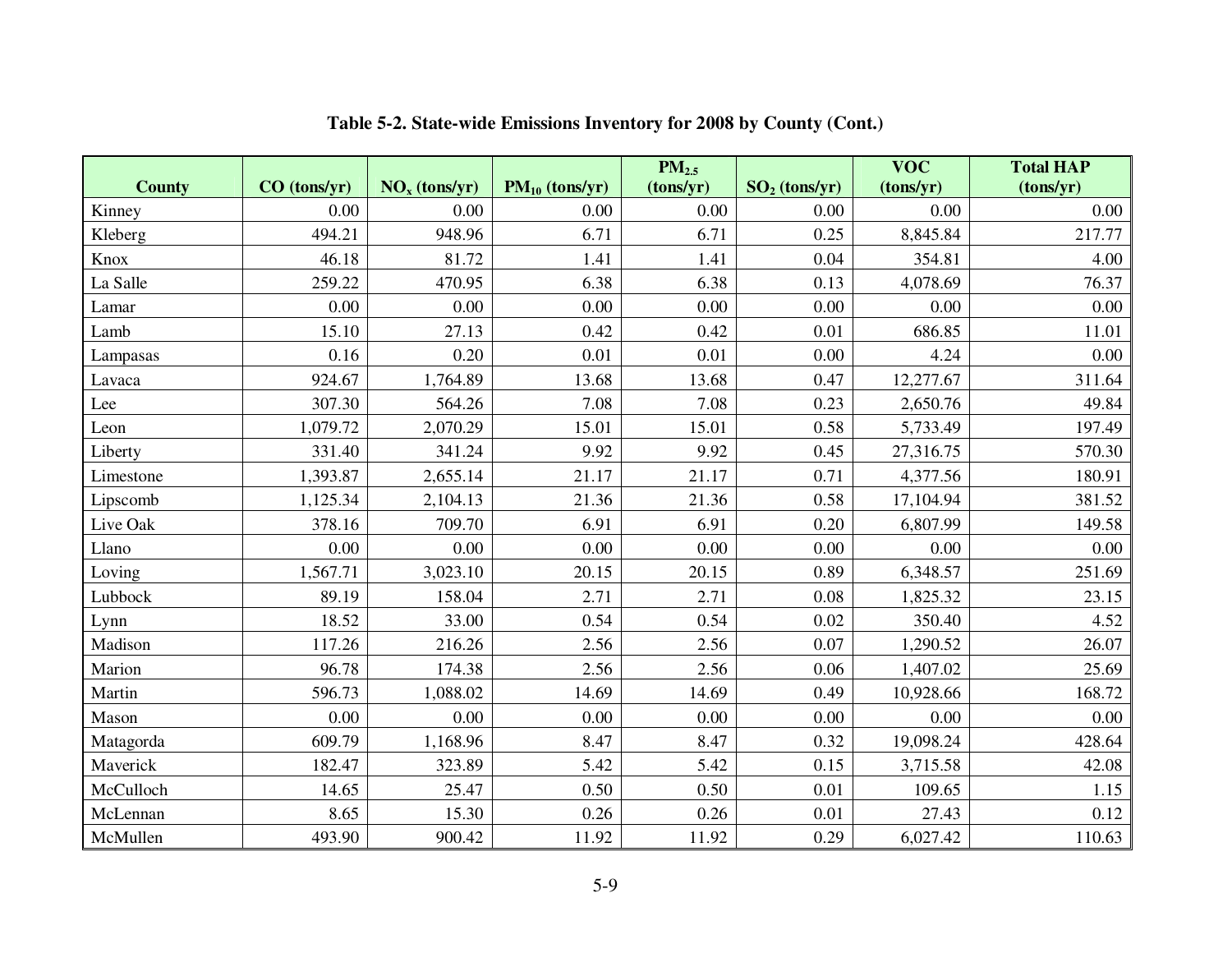|               |              |                 |                     | PM <sub>2.5</sub> |                 | <b>VOC</b> | <b>Total HAP</b> |
|---------------|--------------|-----------------|---------------------|-------------------|-----------------|------------|------------------|
| <b>County</b> | CO (tons/yr) | $NOx$ (tons/yr) | $PM_{10}$ (tons/yr) | (tons/yr)         | $SO2$ (tons/yr) | (tons/yr)  | (tons/yr)        |
| Medina        | 275.72       | 487.25          | 8.50                | 8.50              | 0.26            | 1,235.77   | 4.54             |
| Menard        | 27.00        | 47.52           | 0.85                | 0.85              | 0.02            | 266.84     | 2.69             |
| Midland       | 1,610.04     | 2,951.97        | 37.75               | 37.75             | 1.27            | 20,938.23  | 333.93           |
| Milam         | 218.91       | 387.83          | 6.65                | 6.65              | 0.21            | 1,216.87   | 9.32             |
| Mills         | 0.36         | 0.51            | 0.02                | 0.02              | 0.00            | 6.38       | 0.02             |
| Mitchell      | 502.49       | 890.13          | 15.28               | 15.28             | 0.48            | 6,645.63   | 65.00            |
| Montague      | 551.48       | 987.06          | 15.59               | 15.59             | 0.49            | 3,448.92   | 48.39            |
| Montgomery    | 73.56        | 81.80           | 2.86                | 2.86              | 0.08            | 2,890.56   | 54.67            |
| Moore         | 744.02       | 1,343.19        | 19.29               | 19.29             | 0.40            | 3,502.87   | 63.64            |
| Morris        | 0.21         | 0.37            | 0.01                | 0.01              | 0.00            | 2.01       | 0.03             |
| Motley        | 3.80         | 6.72            | 0.12                | 0.12              | 0.00            | 52.75      | 0.49             |
| Nacogdoches   | 1,527.76     | 2,897.04        | 24.29               | 24.29             | 0.77            | 12,723.39  | 353.60           |
| Navarro       | 170.24       | 301.61          | 5.16                | 5.16              | 0.16            | 1,444.51   | 18.73            |
| Newton        | 78.50        | 145.69          | 1.63                | 1.63              | 0.05            | 1,601.94   | 31.72            |
| Nolan         | 133.50       | 240.21          | 3.63                | 3.63              | 0.11            | 1,931.63   | 25.88            |
| Nueces        | 605.47       | 1,127.23        | 11.99               | 11.99             | 0.31            | 15,740.17  | 332.51           |
| Ochiltree     | 561.88       | 1,020.35        | 13.94               | 13.94             | 0.31            | 5,760.68   | 108.67           |
| Oldham        | 5.68         | 10.02           | 0.17                | 0.17              | 0.00            | 247.24     | 3.74             |
| Orange        | 67.79        | 71.25           | 2.06                | 2.06              | 0.09            | 8,467.82   | 172.90           |
| Palo Pinto    | 455.72       | 785.82          | 15.70               | 15.70             | 0.21            | 7,033.45   | 105.26           |
| Panola        | 3,784.21     | 7,052.88        | 73.18               | 73.18             | 1.82            | 50,362.96  | 1,170.88         |
| Parker        | 1,225.52     | 3,294.01        | 19.49               | 19.49             | 0.80            | 9,840.76   | 290.06           |
| Parmer        | 0.00         | 0.00            | 0.00                | 0.00              | $0.00\,$        | 0.00       | 0.00             |
| Pecos         | 4,534.56     | 8,670.50        | 66.30               | 66.30             | 2.63            | 21,760.89  | 703.44           |
| Polk          | 415.68       | 797.76          | 5.69                | 5.69              | 0.22            | 29,650.93  | 625.12           |
| Potter        | 350.79       | 632.33          | 9.25                | 9.25              | 0.21            | 1,799.21   | 27.27            |
| Presidio      | $0.00\,$     | 0.00            | $0.00\,$            | 0.00              | $0.00\,$        | 0.00       | $0.00\,$         |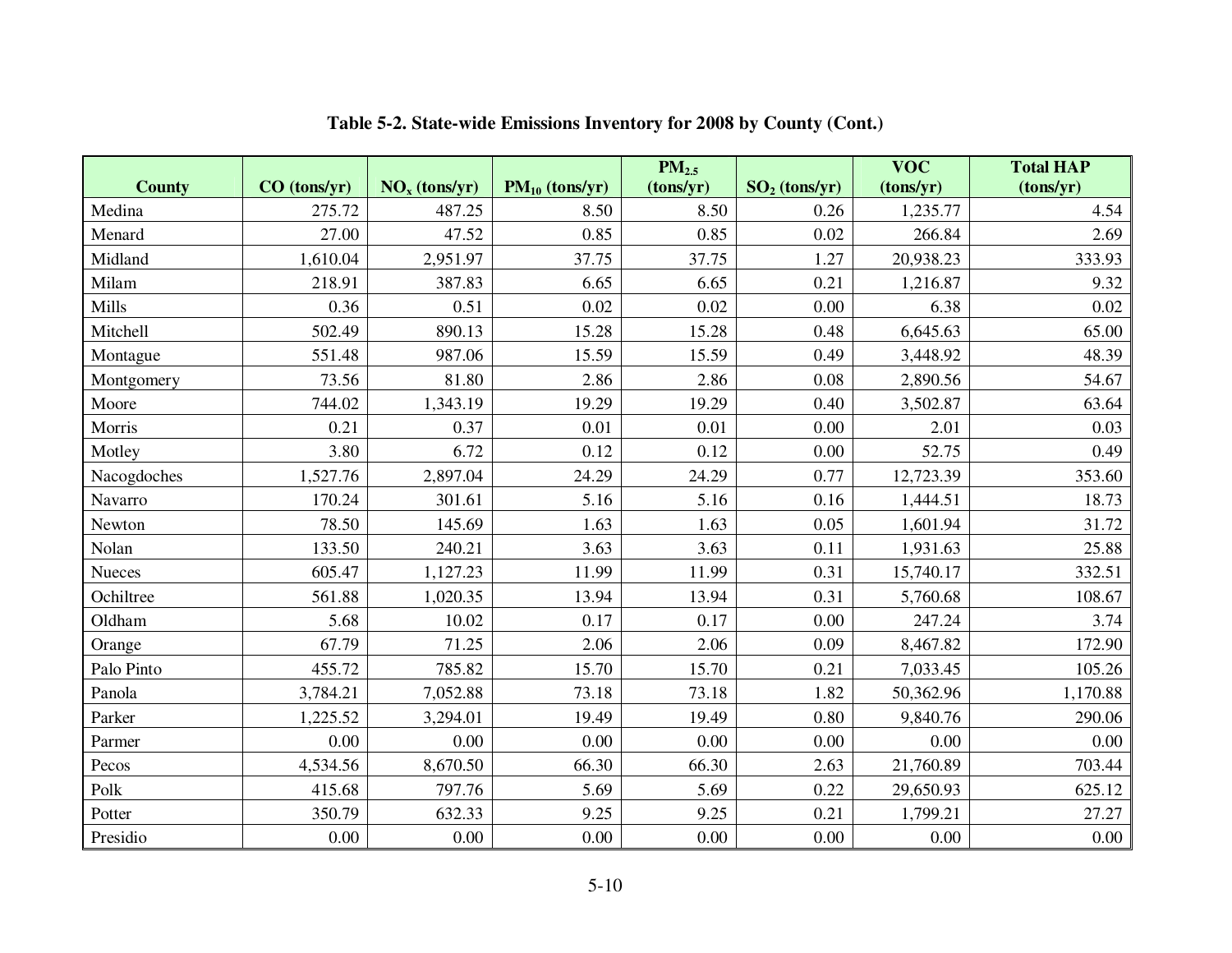|               |              |                 |                     | PM <sub>2.5</sub> |                 | <b>VOC</b> | <b>Total HAP</b> |
|---------------|--------------|-----------------|---------------------|-------------------|-----------------|------------|------------------|
| <b>County</b> | CO (tons/yr) | $NOx$ (tons/yr) | $PM_{10}$ (tons/yr) | (tons/yr)         | $SO2$ (tons/yr) | (tons/yr)  | (tons/yr)        |
| Rains         | 59.61        | 115.43          | 0.71                | 0.71              | 0.03            | 38.47      | 6.62             |
| Randall       | 0.00         | 0.00            | 0.00                | 0.00              | 0.00            | 0.00       | 0.00             |
| Reagan        | 1,209.82     | 2,204.56        | 29.89               | 29.89             | 0.99            | 11,808.61  | 158.58           |
| Real          | 1.91         | 3.34            | 0.06                | 0.06              | 0.00            | 16.74      | 0.15             |
| Red River     | 9.57         | 16.96           | 0.29                | 0.29              | 0.01            | 159.73     | 2.26             |
| Reeves        | 575.50       | 1,077.94        | 10.88               | 10.88             | 0.36            | 3,146.28   | 72.34            |
| Refugio       | 652.55       | 1,218.19        | 12.72               | 12.72             | 0.40            | 9,671.07   | 197.77           |
| Roberts       | 881.18       | 1,659.43        | 15.47               | 15.47             | 0.45            | 15,296.54  | 346.65           |
| Robertson     | 3,591.03     | 6,960.37        | 41.87               | 41.87             | 1.90            | 4,202.14   | 427.68           |
| Rockwall      | 0.00         | 0.00            | 0.00                | 0.00              | 0.00            | 0.00       | 0.00             |
| Runnels       | 145.66       | 262.06          | 3.96                | 3.96              | 0.12            | 1,177.54   | 15.82            |
| Rusk          | 2,394.04     | 4,447.78        | 48.27               | 48.27             | 1.34            | 26,428.99  | 597.16           |
| Sabine        | 2.04         | 3.67            | 0.06                | 0.06              | 0.00            | 19.20      | 0.14             |
| San Augustine | 159.66       | 309.99          | 1.77                | 1.77              | 0.09            | 452.69     | 23.22            |
| San Jacinto   | 182.43       | 350.28          | 2.47                | 2.47              | 0.09            | 6,462.64   | 144.35           |
| San Patricio  | 303.08       | 570.53          | 5.36                | 5.36              | 0.16            | 12,721.07  | 267.75           |
| San Saba      | 0.00         | 0.00            | 0.00                | 0.00              | 0.00            | 0.00       | 0.00             |
| Schleicher    | 297.16       | 521.39          | 9.30                | 9.30              | 0.15            | 3,975.13   | 56.43            |
| Scurry        | 920.14       | 1,696.28        | 20.52               | 20.52             | 0.72            | 16,745.60  | 282.63           |
| Shackelford   | 446.66       | 787.83          | 13.87               | 13.87             | 0.39            | 2,584.60   | 27.41            |
| Shelby        | 788.21       | 1,506.84        | 11.24               | 11.24             | 0.40            | 4,681.48   | 153.59           |
| Sherman       | 382.36       | 689.34          | 9.93                | 9.93              | 0.17            | 2,226.58   | 38.78            |
| Smith         | 600.16       | 1,117.21        | 11.83               | 11.83             | 0.32            | 6,759.09   | 157.15           |
| Somervell     | 69.05        | 132.73          | 0.93                | 0.93              | 0.04            | 261.32     | 10.71            |
| Starr         | 1,801.98     | 3,435.69        | 27.08               | 27.08             | 0.92            | 39,905.70  | 922.75           |
| Stephens      | 548.00       | 962.55          | 17.22               | 17.22             | 0.36            | 6,028.28   | 86.04            |
| Sterling      | 507.62       | 898.57          | 15.24               | 15.24             | 0.35            | 5,045.87   | 54.84            |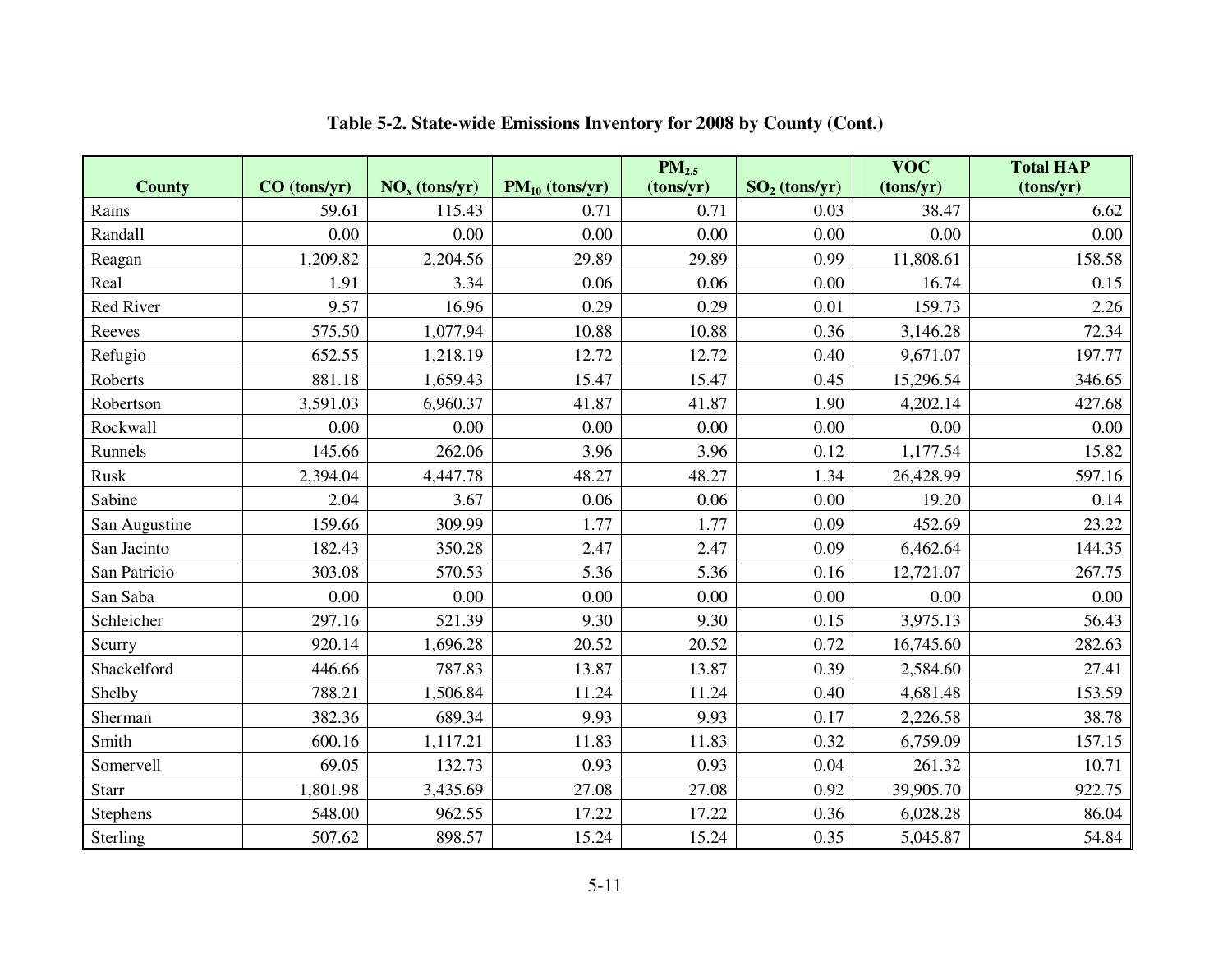|               |                |                 |                     | PM <sub>2.5</sub> |                 | $\overline{\text{VOC}}$ | <b>Total HAP</b> |
|---------------|----------------|-----------------|---------------------|-------------------|-----------------|-------------------------|------------------|
| <b>County</b> | $CO$ (tons/yr) | $NOx$ (tons/yr) | $PM_{10}$ (tons/yr) | (tons/yr)         | $SO2$ (tons/yr) | (tons/yr)               | (tons/yr)        |
| Stonewall     | 125.21         | 222.61          | 3.72                | 3.72              | 0.12            | 1,647.78                | 17.01            |
| Sutton        | 1,536.07       | 2,640.40        | 53.45               | 53.45             | 0.57            | 14,703.05               | 158.36           |
| Swisher       | 0.00           | 0.00            | 0.00                | 0.00              | 0.00            | 0.00                    | 0.00             |
| Tarrant       | 4,070.91       | 11,441.36       | 39.54               | 39.54             | 2.88            | 4,929.92                | 620.02           |
| Taylor        | 92.16          | 163.25          | 2.80                | 2.80              | 0.09            | 693.08                  | 8.42             |
| Terrell       | 890.56         | 1,697.22        | 13.46               | 13.46             | 0.45            | 4,554.08                | 153.52           |
| Terry         | 217.93         | 388.12          | 6.39                | 6.39              | 0.20            | 5,118.11                | 70.81            |
| Throckmorton  | 221.50         | 393.95          | 6.55                | 6.55              | 0.20            | 1,242.06                | 15.21            |
| <b>Titus</b>  | 42.19          | 74.68           | 1.29                | 1.29              | 0.04            | 506.68                  | 8.03             |
| Tom Green     | 170.07         | 304.64          | 4.76                | 4.76              | 0.14            | 1,945.37                | 23.40            |
| Travis        | 3.37           | 5.97            | 0.10                | 0.10              | 0.00            | 14.43                   | 0.07             |
| Trinity       | 10.94          | 19.88           | 0.27                | 0.27              | 0.01            | 193.38                  | 3.42             |
| Tyler         | 463.76         | 896.18          | 5.69                | 5.69              | 0.25            | 57,953.39               | 1,201.05         |
| Upshur        | 604.48         | 1,126.42        | 11.73               | 11.73             | 0.30            | 10,582.53               | 238.20           |
| Upton         | 1,602.98       | 2,998.03        | 30.90               | 30.90             | 1.09            | 32,833.54               | 647.89           |
| Uvalde        | 0.20           | 0.26            | 0.02                | 0.02              | 0.00            | 4.37                    | 0.01             |
| Val Verde     | 210.53         | 394.38          | 3.90                | 3.90              | 0.10            | 620.76                  | 21.64            |
| Van Zandt     | 193.81         | 352.82          | 4.81                | 4.81              | 0.15            | 1,204.59                | 23.27            |
| Victoria      | 287.47         | 535.68          | 5.67                | 5.67              | 0.16            | 3,296.01                | 69.83            |
| Walker        | 13.49          | 24.74           | 0.31                | 0.31              | 0.01            | 85.26                   | 1.73             |
| Waller        | 88.01          | 106.67          | 2.83                | 2.83              | 0.11            | 2,859.24                | 56.46            |
| Ward          | 1,288.64       | 2,381.97        | 28.00               | 28.00             | 0.94            | 9,588.88                | 230.25           |
| Washington    | 256.76         | 485.36          | 4.31                | 4.31              | 0.14            | 2,513.65                | 64.54            |
| Webb          | 3,123.82       | 5,806.41        | 62.66               | 62.66             | 1.48            | 28,275.41               | 664.71           |
| Wharton       | 692.11         | 1,309.84        | 11.43               | 11.43             | 0.37            | 15,986.48               | 354.54           |
| Wheeler       | 2,223.92       | 4,231.74        | 34.40               | 34.40             | 1.15            | 40,674.02               | 955.94           |
| Wichita       | 1,185.96       | 2,099.33        | 36.23               | 36.23             | 1.13            | 5,040.04                | 46.60            |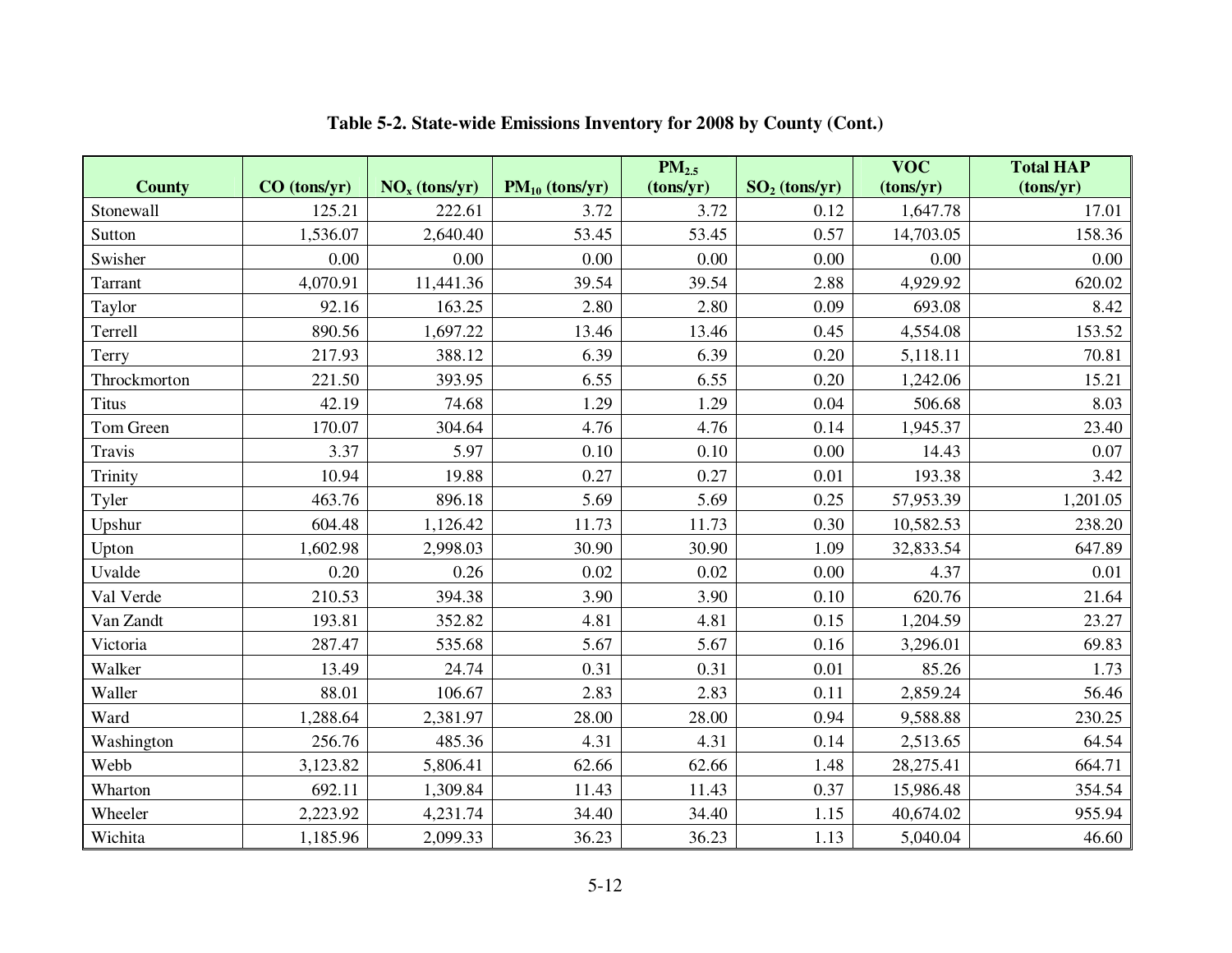|               |              |                 |                     | $PM_{2.5}$ |                 | <b>VOC</b>   | <b>Total HAP</b> |
|---------------|--------------|-----------------|---------------------|------------|-----------------|--------------|------------------|
| <b>County</b> | CO (tons/yr) | $NOx$ (tons/yr) | $PM_{10}$ (tons/yr) | (tons/yr)  | $SO2$ (tons/yr) | (tons/yr)    | (tons/yr)        |
| Wilbarger     | 174.53       | 308.95          | 5.33                | 5.33       | 0.17            | 1,147.90     | 13.03            |
| Willacy       | 353.53       | 681.05          | 4.59                | 4.59       | 0.19            | 8,274.58     | 193.92           |
| Williamson    | 9.07         | 16.05           | 0.28                | 0.28       | 0.01            | 53.29        | 0.33             |
| Wilson        | 129.98       | 230.01          | 3.98                | 3.98       | 0.12            | 757.55       | 6.10             |
| Winkler       | 917.14       | 1,698.44        | 19.52               | 19.52      | 0.63            | 7,815.47     | 141.18           |
| Wise          | 2,749.59     | 5,099.17        | 55.75               | 55.75      | 1.35            | 24,225.59    | 597.53           |
| Wood          | 239.16       | 438.82          | 5.52                | 5.52       | 0.18            | 4,200.35     | 82.03            |
| Yoakum        | 1,074.18     | 1,960.14        | 26.21               | 26.21      | 0.88            | 25,649.46    | 414.59           |
| Young         | 556.32       | 978.60          | 17.57               | 17.57      | 0.50            | 3,394.26     | 35.11            |
| Zapata        | 4,438.24     | 8,472.07        | 65.54               | 65.54      | 2.24            | 13,384.86    | 594.31           |
| Zavala        | 64.75        | 114.70          | 1.94                | 1.94       | 0.05            | 1,016.76     | 14.24            |
| <b>Total:</b> | 128,330.85   | 247,236.91      | 2,570.01            | 2,570.01   | 81.34           | 1,568,522.73 | 34,090.45        |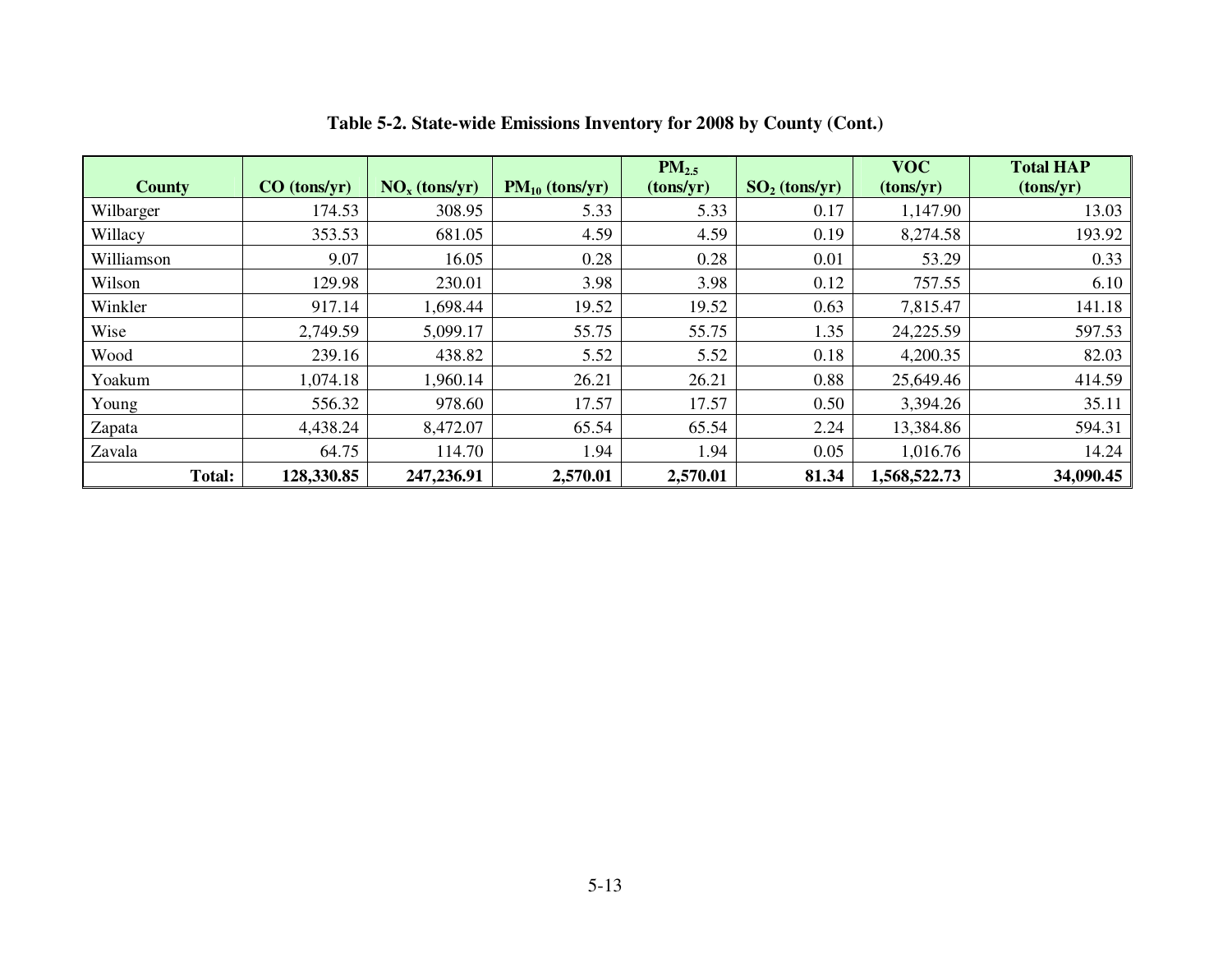|                                | <b>Source Category</b> |                   |                                      |                                                       |                                                           |                                |                                  |
|--------------------------------|------------------------|-------------------|--------------------------------------|-------------------------------------------------------|-----------------------------------------------------------|--------------------------------|----------------------------------|
| <b>Hazardous Air Pollutant</b> | <b>Dehydrators</b>     | <b>Pump Jacks</b> | <b>Oil and Gas</b><br><b>Heaters</b> | <b>Tank</b><br><b>Truck/Railcar</b><br><b>Loading</b> | <b>Natural Gas</b><br><b>Compressor</b><br><b>Engines</b> | <b>Storage</b><br><b>Tanks</b> | <b>Statewide</b><br><b>Total</b> |
| 1,1,2,2-Tetrachloroethane      |                        | 0.10              |                                      |                                                       | 3.23                                                      |                                | 3.33                             |
| 1,1,2-Trichloroethane          |                        | 0.06              |                                      |                                                       | $\overline{2.19}$                                         |                                | 2.25                             |
| 1,3-Butadiene                  |                        | 2.59              |                                      |                                                       | 59.71                                                     |                                | 62.30                            |
| 1,3-Dichloropropene            |                        | 0.05              |                                      |                                                       | 1.82                                                      |                                | 1.87                             |
| 1,4-Dichlorobenzene            |                        | 4.69              | 0.24                                 |                                                       | 38.67                                                     |                                | 43.60                            |
| 2,2,4-Trimethylpentane         |                        |                   |                                      |                                                       | 7.95                                                      |                                | 7.95                             |
| 2-Methylnaphthalene            |                        | 0.09              | 0.005                                |                                                       | 2.91                                                      |                                | 3.01                             |
| 3-Methylcholanthrene           |                        | 0.01              | 0.0004                               |                                                       | 0.20                                                      |                                | 0.20                             |
| 7,12-Dimethylbenz[a]Anthracene |                        | 0.06              | 0.003                                |                                                       | 1.74                                                      |                                | 1.81                             |
| Acenaphthene                   |                        | 0.36              | 0.001                                |                                                       | 0.23                                                      |                                | 0.59                             |
| Acenaphthylene                 |                        | 0.36              | 0.001                                |                                                       | 0.65                                                      |                                | 1.01                             |
| Acetaldehyde                   |                        | 10.91             | 1.78                                 |                                                       | 481.46                                                    |                                | 494.14                           |
| Acrolein                       |                        | 10.28             |                                      |                                                       | 366.67                                                    |                                | 376.95                           |
| Anthracene                     |                        | 0.48              | 0.00                                 |                                                       | 0.37                                                      |                                | 0.86                             |
| Benz[a]Anthracene              |                        | 0.36              | 0.00                                 |                                                       | 0.28                                                      |                                | 0.64                             |
| Benzene                        | 1,477.65               | 6.18              | 0.42                                 | 129.92                                                | 136.05                                                    | 5,794.48                       | 7,544.70                         |
| Benzo(g,h,i)Fluoranthene       |                        | 0.24              |                                      |                                                       | 0.00                                                      |                                | 0.24                             |
| Benzo[a]Pyrene                 |                        | 0.24              | 0.001                                |                                                       | 0.07                                                      |                                | 0.31                             |
| Benzo[b]Fluoranthene           |                        | 0.36              | 0.001                                |                                                       | $0.1\overline{2}$                                         |                                | 0.48                             |
| Benzo[e]Pyrene                 |                        |                   |                                      |                                                       | 0.04                                                      |                                | 0.04                             |
| Benzo[g,h,i,]Perylene          |                        |                   | 0.001                                |                                                       | 0.11                                                      |                                | 0.11                             |
| Benzo[k]Fluoranthene           |                        | 0.36              | 0.001                                |                                                       | 0.28                                                      |                                | 0.64                             |
| Biphenyl                       |                        |                   |                                      |                                                       | 6.74                                                      |                                | 6.74                             |
| Carbon Tetrachloride           |                        | 0.07              |                                      |                                                       | 2.53                                                      |                                | 2.60                             |
| Chlorobenzene                  |                        | 0.05              |                                      |                                                       | 1.96                                                      |                                | 2.01                             |
| Chloroform                     |                        | 0.05              |                                      |                                                       | 1.96                                                      |                                | 2.02                             |
| Chrysene                       |                        | 0.36              | 0.001                                |                                                       | 0.17                                                      |                                | 0.53                             |
| Dibenzo[a,h]Anthracene         |                        | 0.24              | 0.001                                |                                                       | 0.19                                                      |                                | 0.43                             |
| <b>Ethyl Benzene</b>           | 88.89                  | 0.10              |                                      | 54.19                                                 | 3.18                                                      | 1,003.02                       | 1,149.37                         |

#### **Table 5-3. State-wide Speciated HAP Emissions by Source Category**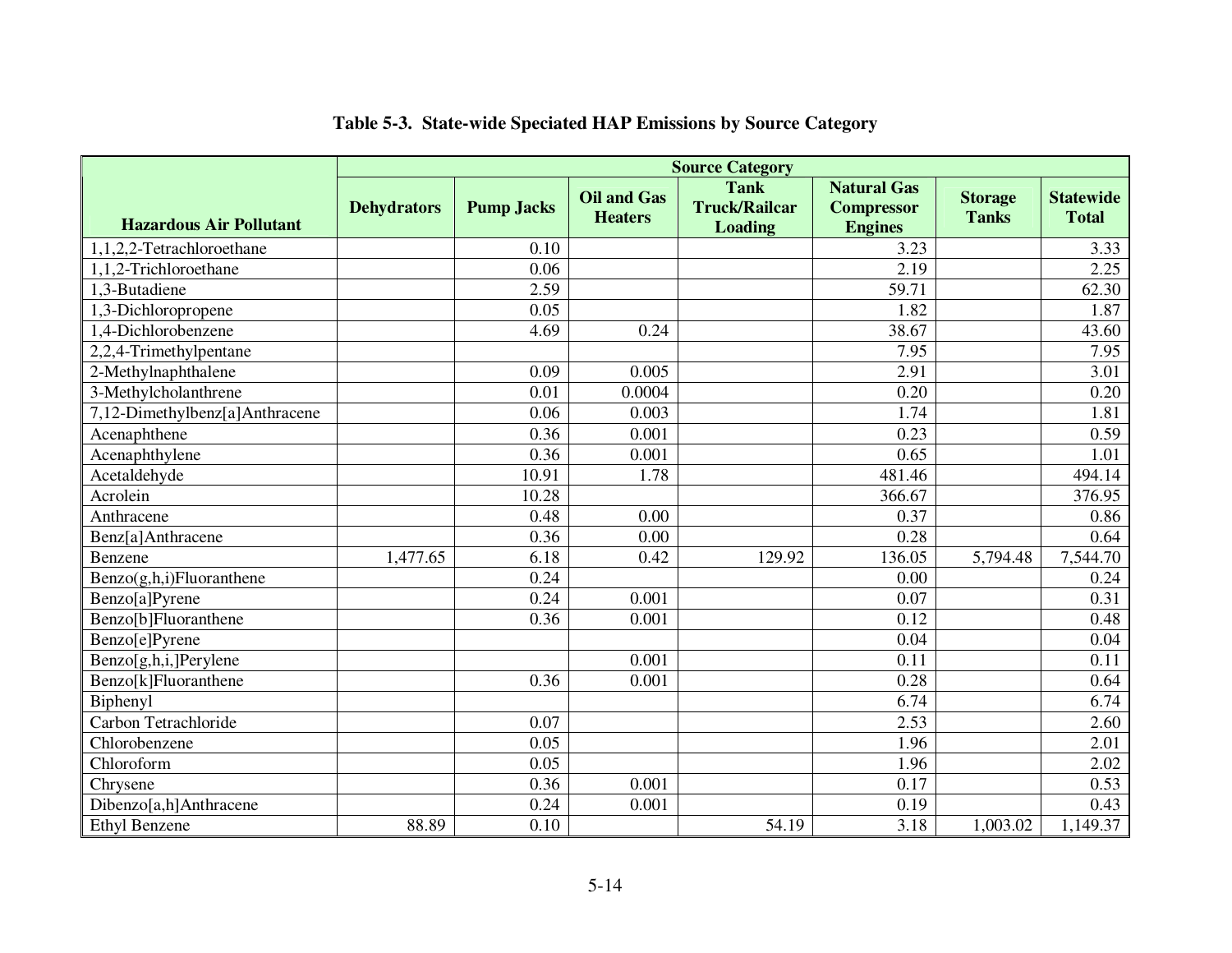|                                 | <b>Source Category</b> |                   |                                      |                                                       |                                                           |                                |                                  |
|---------------------------------|------------------------|-------------------|--------------------------------------|-------------------------------------------------------|-----------------------------------------------------------|--------------------------------|----------------------------------|
| <b>Hazardous Air Pollutant</b>  | <b>Dehydrators</b>     | <b>Pump Jacks</b> | <b>Oil and Gas</b><br><b>Heaters</b> | <b>Tank</b><br><b>Truck/Railcar</b><br><b>Loading</b> | <b>Natural Gas</b><br><b>Compressor</b><br><b>Engines</b> | <b>Storage</b><br><b>Tanks</b> | <b>Statewide</b><br><b>Total</b> |
| Ethylene Dibromide              |                        | 0.08              |                                      |                                                       | 3.05                                                      |                                | 3.14                             |
| Fluoranthene                    |                        | 0.60              | 0.002                                |                                                       | 0.28                                                      |                                | 0.88                             |
| Fluorene                        |                        | 0.56              | 0.002                                |                                                       | 0.72                                                      |                                | 1.29                             |
| Formaldehyde                    |                        | 80.13             | 15.03                                |                                                       | 3,263.20                                                  |                                | 3,358.36                         |
| Hexane                          |                        |                   | 360.69                               |                                                       | 781.76                                                    |                                | 1,142.45                         |
| Indeno $[1,2,3-c,d]$ Pyrene     |                        | 0.36              | 0.001                                |                                                       | 0.28                                                      |                                | 0.64                             |
| Methanol                        |                        | 11.96             |                                      |                                                       | 80.80                                                     |                                | 92.76                            |
| Methylene Chloride              |                        | 0.16              |                                      |                                                       | 3.82                                                      |                                | 3.98                             |
| m-Xylene                        |                        | 0.04              |                                      |                                                       | 0.44                                                      |                                | 0.49                             |
| Naphthalene                     |                        | 0.38              | 0.12                                 |                                                       | 9.87                                                      |                                | 10.37                            |
| o-Xylene                        |                        | 0.04              |                                      |                                                       | 0.83                                                      |                                | 0.87                             |
| Phenanthrene                    |                        | 3.50              | 0.01                                 |                                                       | 2.02                                                      |                                | 5.54                             |
| Phenol                          |                        |                   |                                      |                                                       | 0.76                                                      |                                | 0.76                             |
| Pyrene                          |                        | 1.00              | 0.004                                |                                                       | 0.42                                                      |                                | 1.42                             |
| Styrene                         |                        | 0.05              |                                      |                                                       | 1.67                                                      |                                | 1.72                             |
| Toluene                         | 786.98                 | 2.18              | 0.68                                 | 208.89                                                | 56.08                                                     | 9,756.68                       | 10,811.49                        |
| Vinyl Chloride                  |                        | 0.03              |                                      |                                                       | 1.03                                                      |                                | 1.06                             |
| Xylenes (Mixture of o, m, and p |                        |                   |                                      |                                                       |                                                           |                                |                                  |
| Isomers)                        | 2,901.66               | 0.76              |                                      | 231.62                                                | 20.92                                                     | 5,787.54                       | 8,942.50                         |
| <b>Statewide Total</b>          | 5,255.17               | 140.49            | 379.00                               | 624.62                                                | 5,349.44                                                  | 22,341.72                      | 34,090.45                        |

#### **Table 5-3. State-wide Speciated HAP Emissions by Source Category (Cont.)**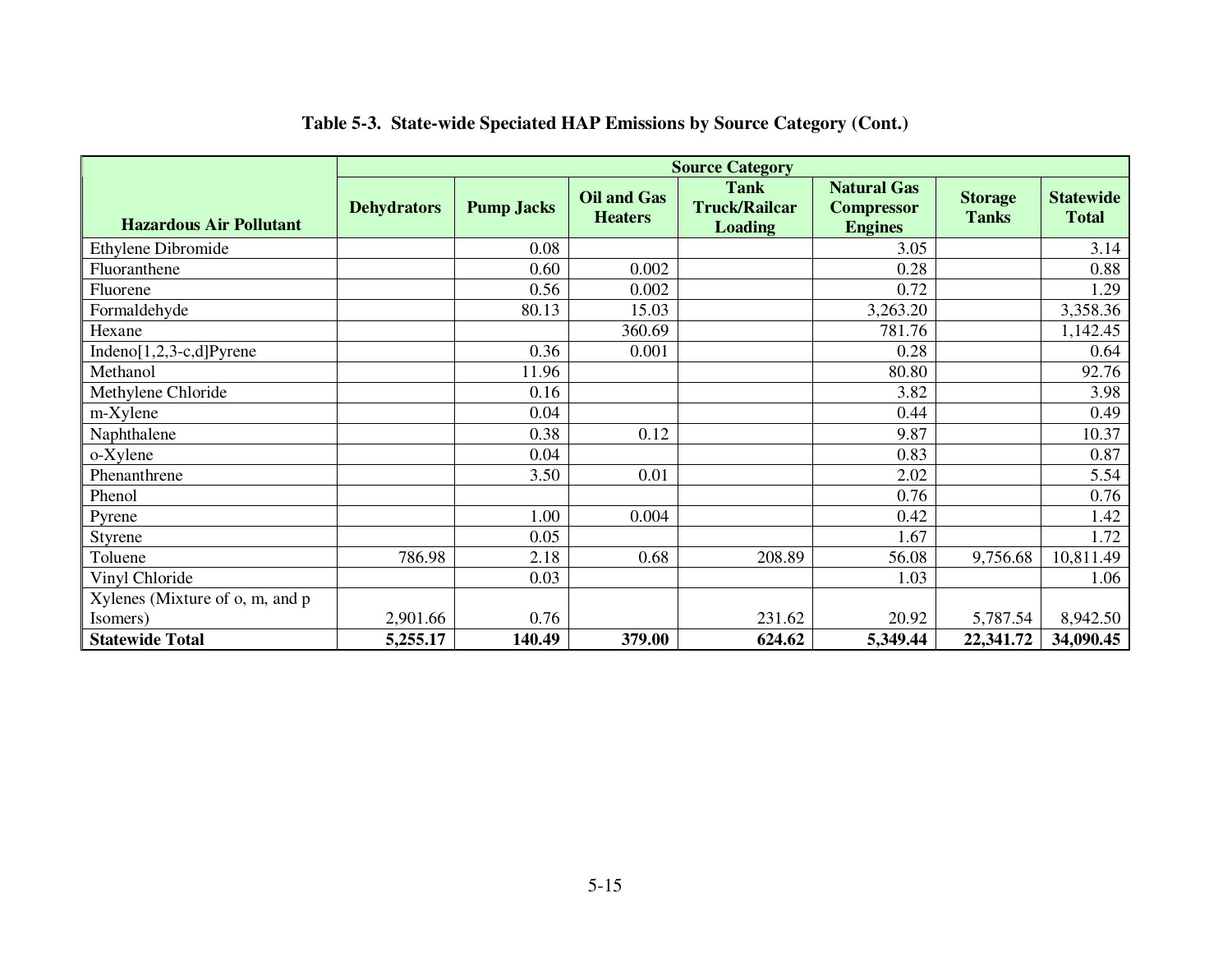#### **6.0 FORMATTED TexAER FILES**

Once the emissions inventory was completed, the data was prepared for electronic submittal to the Texas Air Emissions Repository (TexAER) using the National Emissions Inventory (NEI) Input Format (NIF) 3.0. Area source text-formatted input files were prepared for all onshore oil and gas area source categories for a 2008 base year. The NIF 3.0 files were created using information provided by TCEQ regarding the correct format and valid code listings for submittal to TexAER. Prior to submittal to TCEQ, the NIF 3.0 files were pre-processed using EPA's NIF Basic Format and Content Checker to check for errors and inconsistencies. Additionally, ERG performed a test upload to TexAER to ensure the files were complete and accurate and in a format consistent with the TexAER area source file data requirements. The formatted TexAER files are included as Appendix F.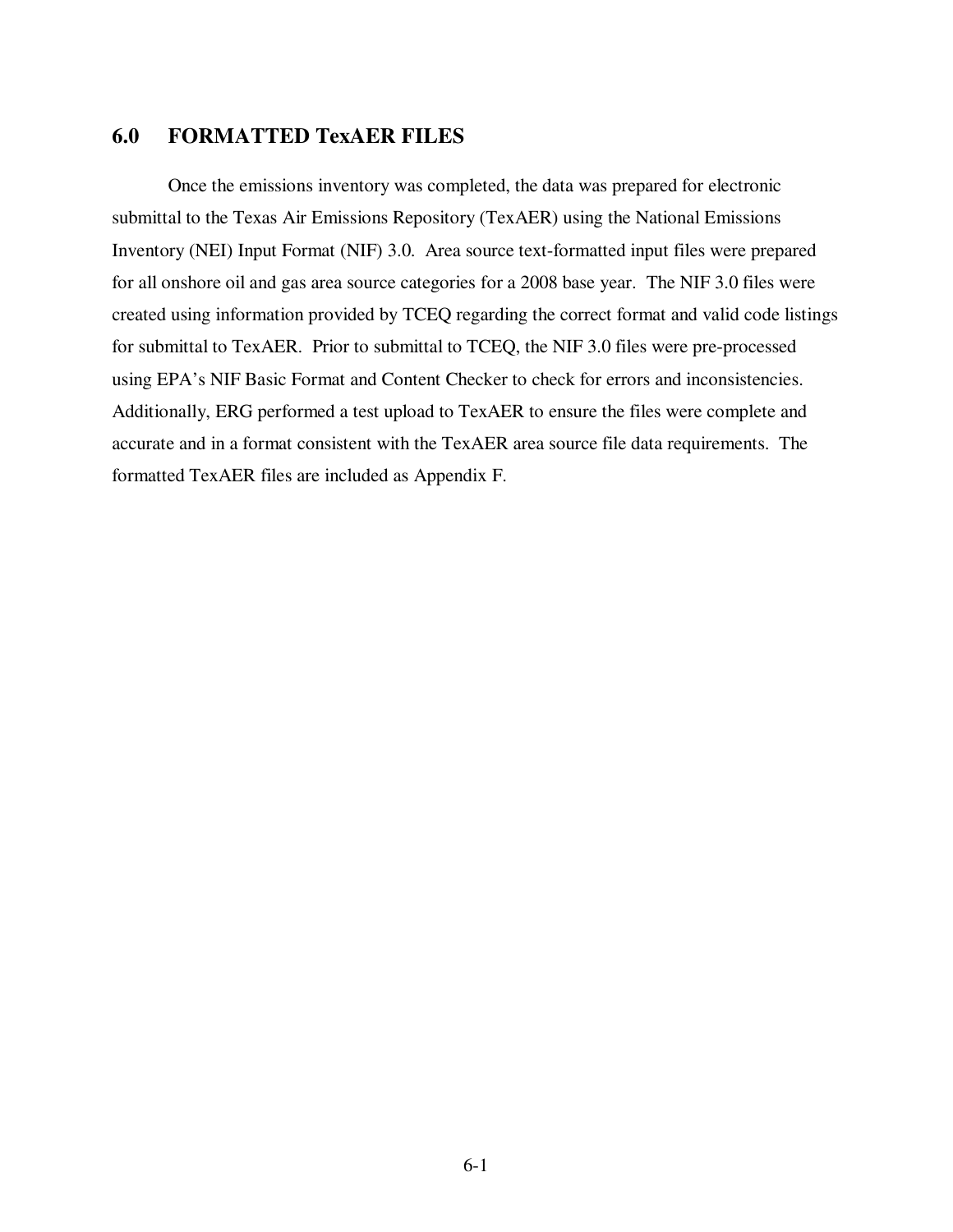#### **7.0 CONCLUSIONS AND RECOMMENDATIONS**

 This study presents a comprehensive, statewide 2008 emissions inventory for Texas for onshore, upstream oil and gas production area sources. Data used to prepare the emissions inventory were obtained from a variety of sources, including existing databases (such as the Texas Railroad Commission (TRC) oil and gas production data), point source emissions inventory reports submitted to TCEQ (for dehydrators), vendor data (for compression engines and pumpjack engines), and published emission factor and activity data from the Houston Advanced Research Center (HARC), the Central Regional Air Planning Association (CENRAP), and the U.S. Environmental Protection Agency (EPA).

 Further improvements to this inventory could be made through collection of County-level activity data through use of the survey instrument developed as described in Section 3.0. Such a survey will help quantify the specific number, size, type, and location of the various equipment types used at upstream oil and gas production sites in Texas.

 While characterization of emissions from all of the source types would benefit from detailed survey data, there are a few categories where minimal Texas-specific data was available. Specifically, this inventory was based on default profiles for several source categories that could be improved through implementation of the survey as follows:

- Well Completions and Well Blowdowns survey data is needed to determine the volumes of gas released during these operations, the composition of the gas released, and the extent that these operations are controlled;
- Pneumatic Devices survey data is needed to determine the number of devices used at each upstream oil and gas production site, the bleed rates for each equipment type, and the composition of the natural gas released from these sources;
- Fugitive Emissions (Equipment Leaks) this could be a significant source category and there is some uncertainty as to the current estimate of the number and types of fugitive emission soruces (valves, flanges, etc.). As with well completions and well blowdowns, gas composition data is needed to be able to speciate the emissions from this source category; and
- Heaters and Boilers survey data is needed to quantify the number and size of these small combustion units located at upstream oil and gas production sites.

Also, HAP emissions could be estimated for several source categories not currently included in the HAP inventory if HAP speciation data could be obtained for the chemical composition of the natural gas emitted during various processes. In particular, this data would be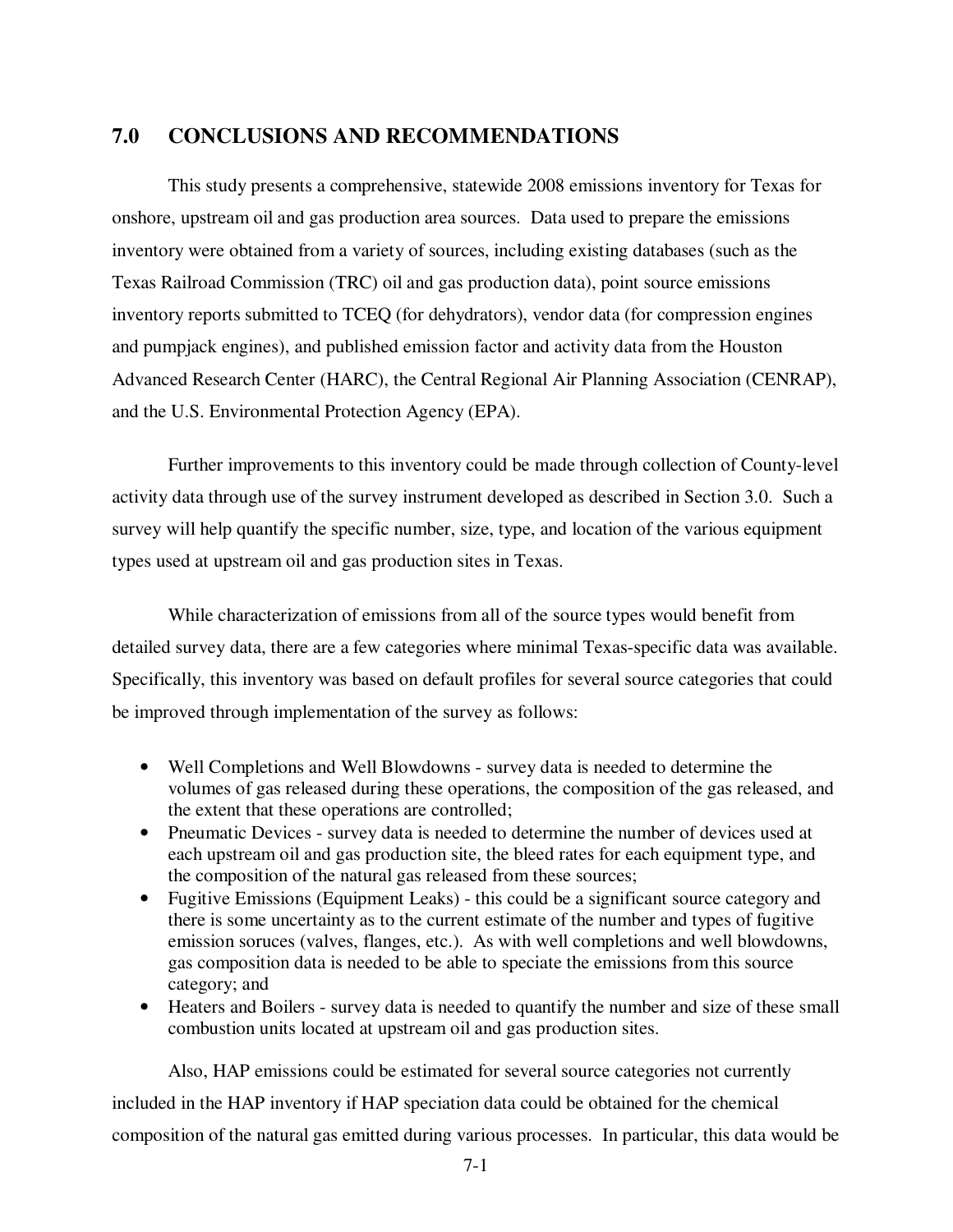used to estimate HAP emissions from well completions, well blowdowns, pneumatic devices, and equipment leaks.

It is likely the current inventory may be overestimating emissions to some degree from some sources due to the lack of information on control device use. In particular, this data would be useful for well completions (flaring and "green completion" techniques), oil and condensate storage tanks and loading racks (vapor recovery units and flares), and engines (SCR and NSCR). Again, information submitted by the operators would help account for emission control measures providing more accurate emission estimates.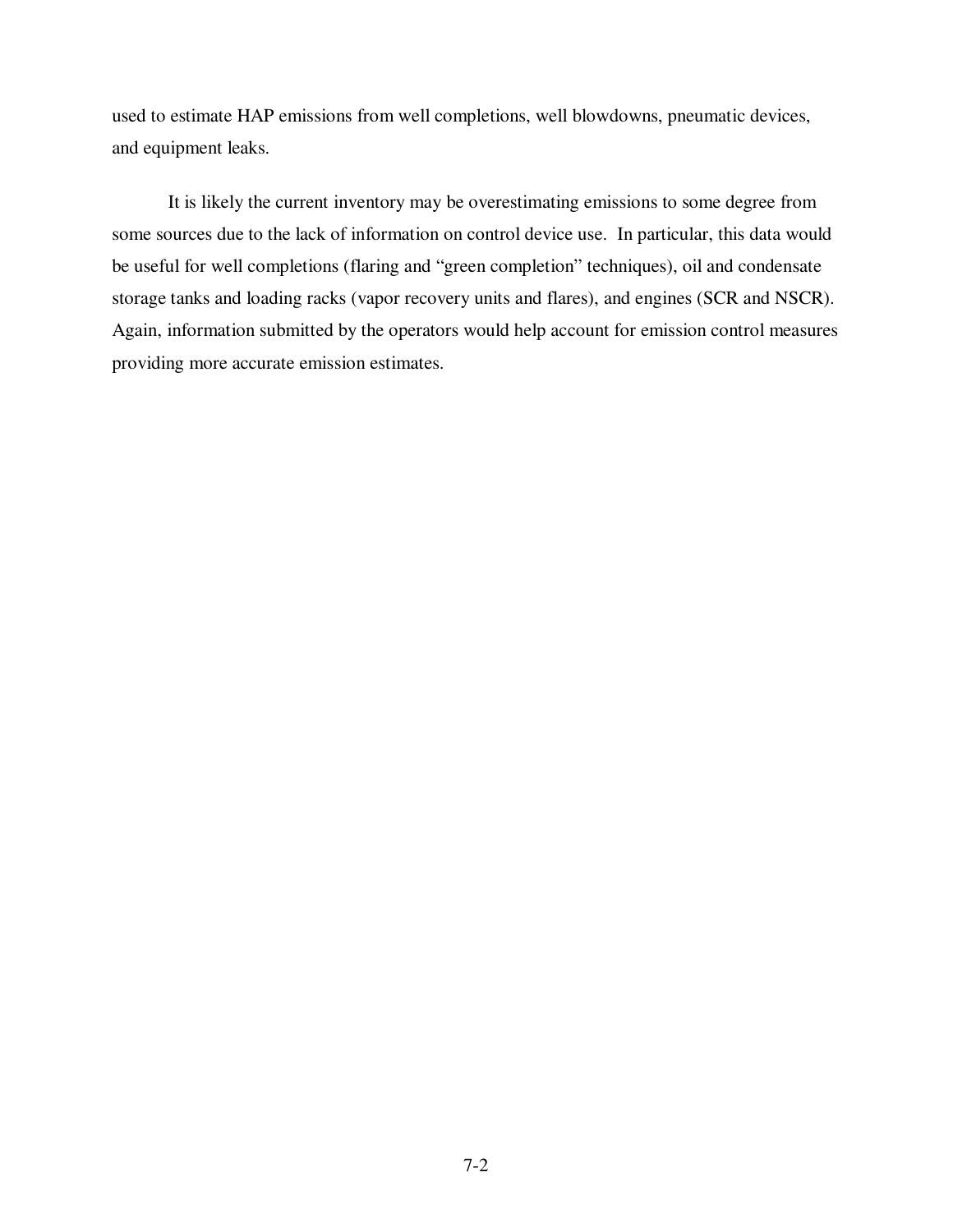### **8.0 REFERENCES**

Bar-Ilan, Amnon; Parikh, Rajashi; Grant, John; Shah, Tejas; and Pollack, Alison, 2008. Recommendations for Improvements to the CENRAP States' Oil and Gas Emissions Inventories. Prepared for Central States Regional Air Partnership. November, 2008

US EPA, 1991. "AP 42, Fifth Edition, Volume I, Chapter 13: Industrial Flares." EPA's Compilation of Air Pollutant Emission Factors, AP-42 Section 13.5, September, 1991.

US EPA, 1995. "Protocol for Equipment Leak Emission Estimates," U.S. Environmental Protection Agency, Research Triangle Park, NC, 1995.

US EPA, 1998. "AP 42, Fifth Edition, Volume I, Chapter 1: External Combustion Sources," EPA's Compilation of Air Pollutant Emission Factors, AP-42 Section 1, September, 1998.

US EPA, 2000. "AP 42, Fifth Edition, Volume I, Chapter 3: Internal Combustion Sources," EPA's Compilation of Air Pollutant Emission Factors, AP-42 Section 3.2, August, 2000.

US EPA, 2005. US Environmental Protection Agency, 2005. WebFIRE Emission Factors. Accessed July 2, 2010. Internet address: http://cfpub.epa.gov/oarweb/download/WebFIREFactors.csv

US EPA, 2006. "AP 42, Fifth Edition, Volume I, Chapter 7: Liquid Storage Tanks," EPA's Compilation of Air Pollutant Emission Factors, AP-42 Section 7.1, November, 2006.

US EPA, 2008. "AP 42, Fifth Edition, Volume I, Chapter 5: Petroleum Industry," EPA's Compilation of Air Pollutant Emission Factors, AP-42 Section 5.2, June, 2008.

The Electric Power Research Institute (EPRI), 2005. Assessment of Emerging Low-Emission Technologies for Combustion-Based Distributed Resource Generators. Prepared by Energy and Environmental Analysis, Inc. March, 2005.

Houston Advanced Research Center (HARC), 2005. Natural Gas Compressor Engine Survey and Engine  $NO<sub>x</sub>$  Emissions at Gas Production Facilities. Prepared by Eastern Research Group, Inc. August 31, 2005.

Houston Advanced Research Center (HARC), 2006. Natural Gas Compressor Engine Survey for Gas Production and Processing Facilities. Prepared by Eastern Research Group, Inc. October 5, 2006.

Maldonado, Martha, 2010. Fugitive component equipment counts for Pump Seals and Others in Texas. Personal Communication with Mr. Mike Pring, Eastern Research Group, Inc. August 18, 2010.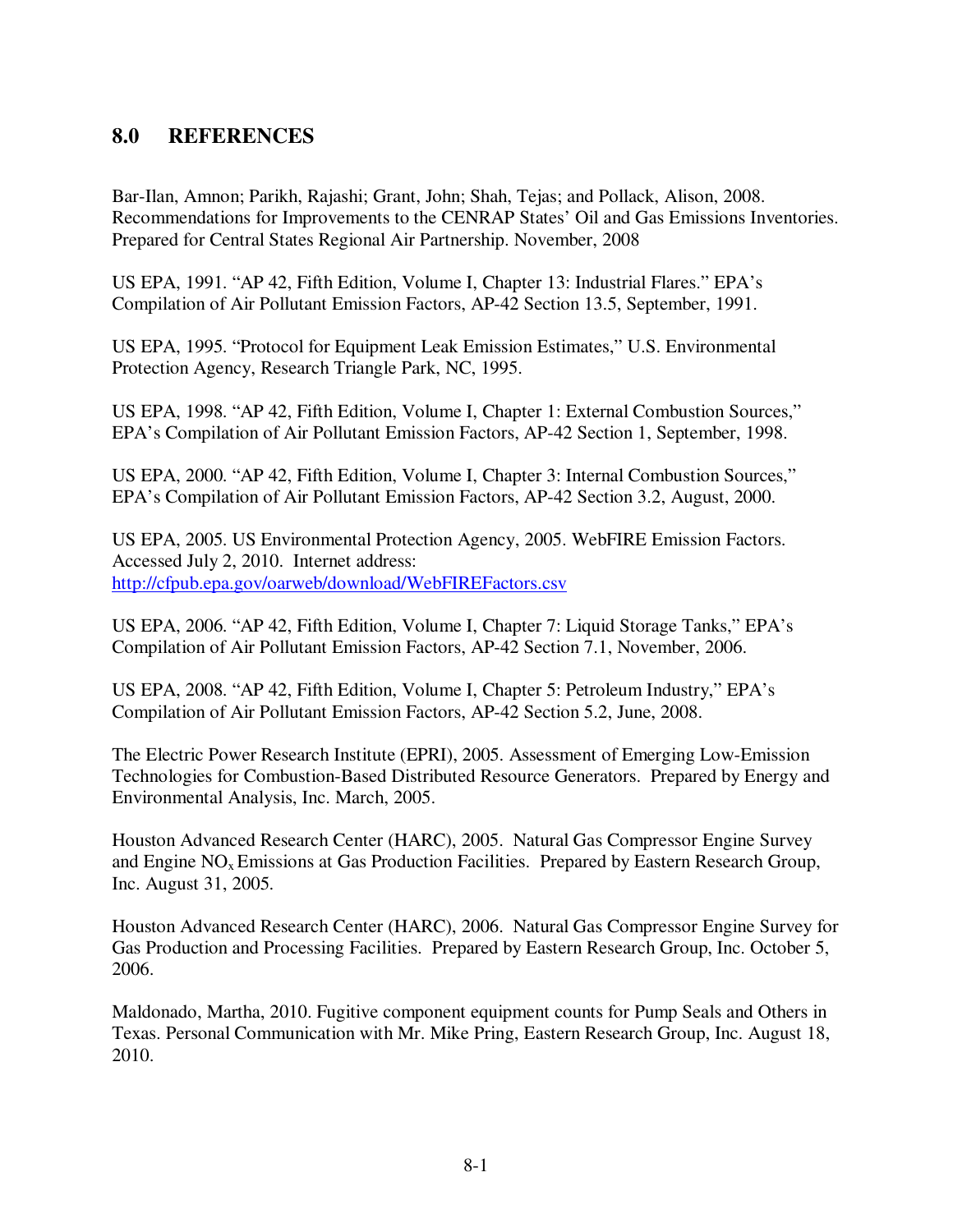Pollack, Alison; Russell, James; Grant, John; Friesen, Ron; Fields, Paula; and Wolf, Marty, 2006. Ozone Precursors Emission Inventory for San Juan and Rio Arriba Counties, New Mexico. Prepared for New Mexico Environment Department. August, 2006.

Pollution Solutions, 2005. "Tyler/Longview/Marshall Flexible Attainment Region Emission Inventory of Ozone Precursors VOC, NOx and CO," Prepared for Northeast Texas Air Care. February, 2005.

Pollution Solutions, 2007. "Special Study Relating to Oil and Gas Production: 2005 and 2007 Emissions from Compressor Engines with Consideration for Load Factor" Final report prepared for the East Texas Council of Governments, Kilgore, TX.

Texas Environmental Research Consortium (TERC), October 2006, revised April 2009. VOC Emissions from Oil and Condensate Storage Tanks.

Texas Commission on Environmental Quality (TCEQ), 2007. Emissions from Oil and Gas Production Facilities, 2007. Prepared by Eastern Research Group, Inc. August 31, 2007.

Texas Commission on Environmental Quality (TCEQ), 2009. Drilling Rig Emission Inventory for the State of Texas, 2009. Prepared by Eastern Research Group, Inc. July 15, 2009.

Texas Commission on Environmental Quality (TCEQ), 2010. Offshore Oil and Gas Platform Report. Prepared by Eastern Research Group, Inc. August 16, 2010.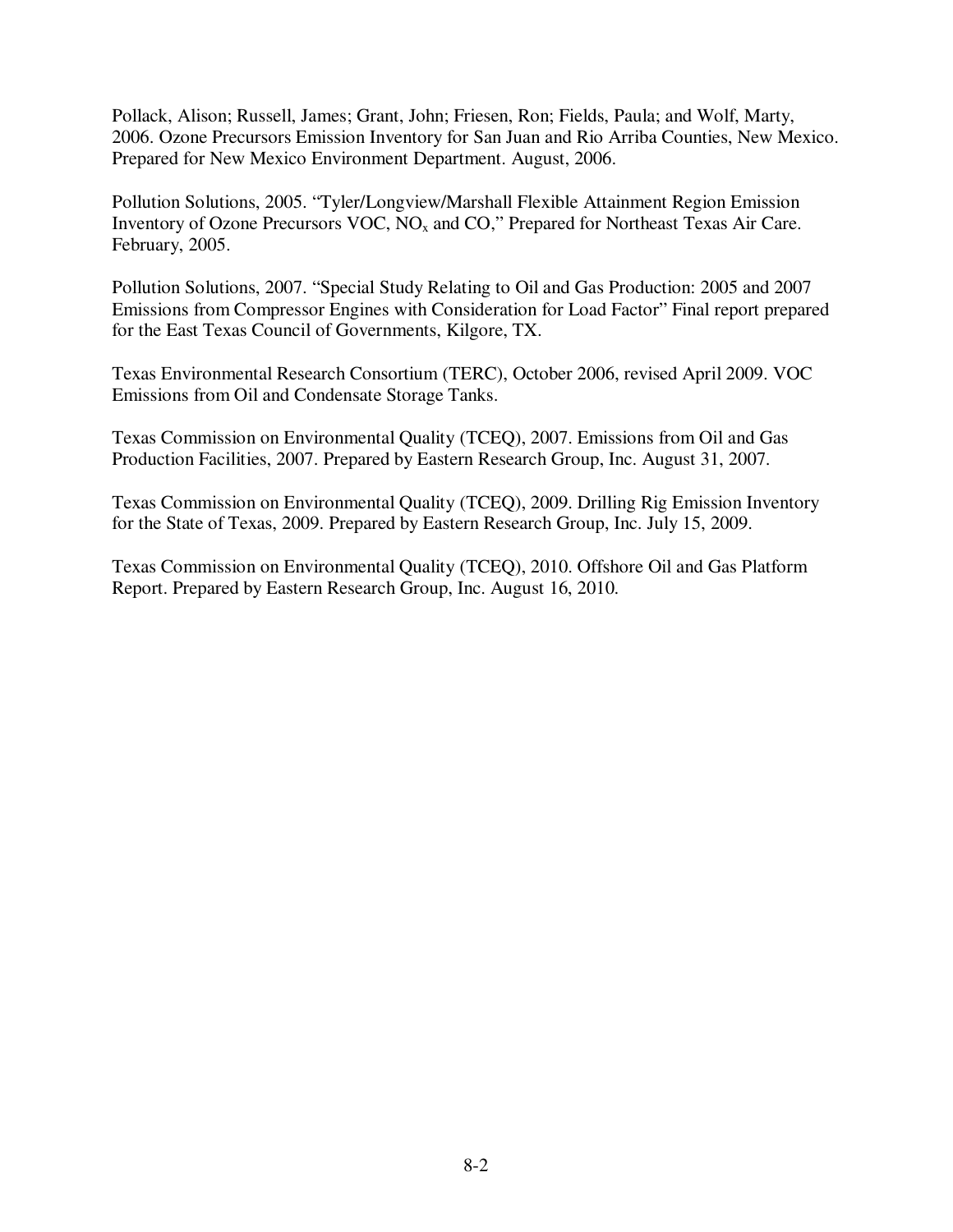**Appendix A – Task 2 Memorandum**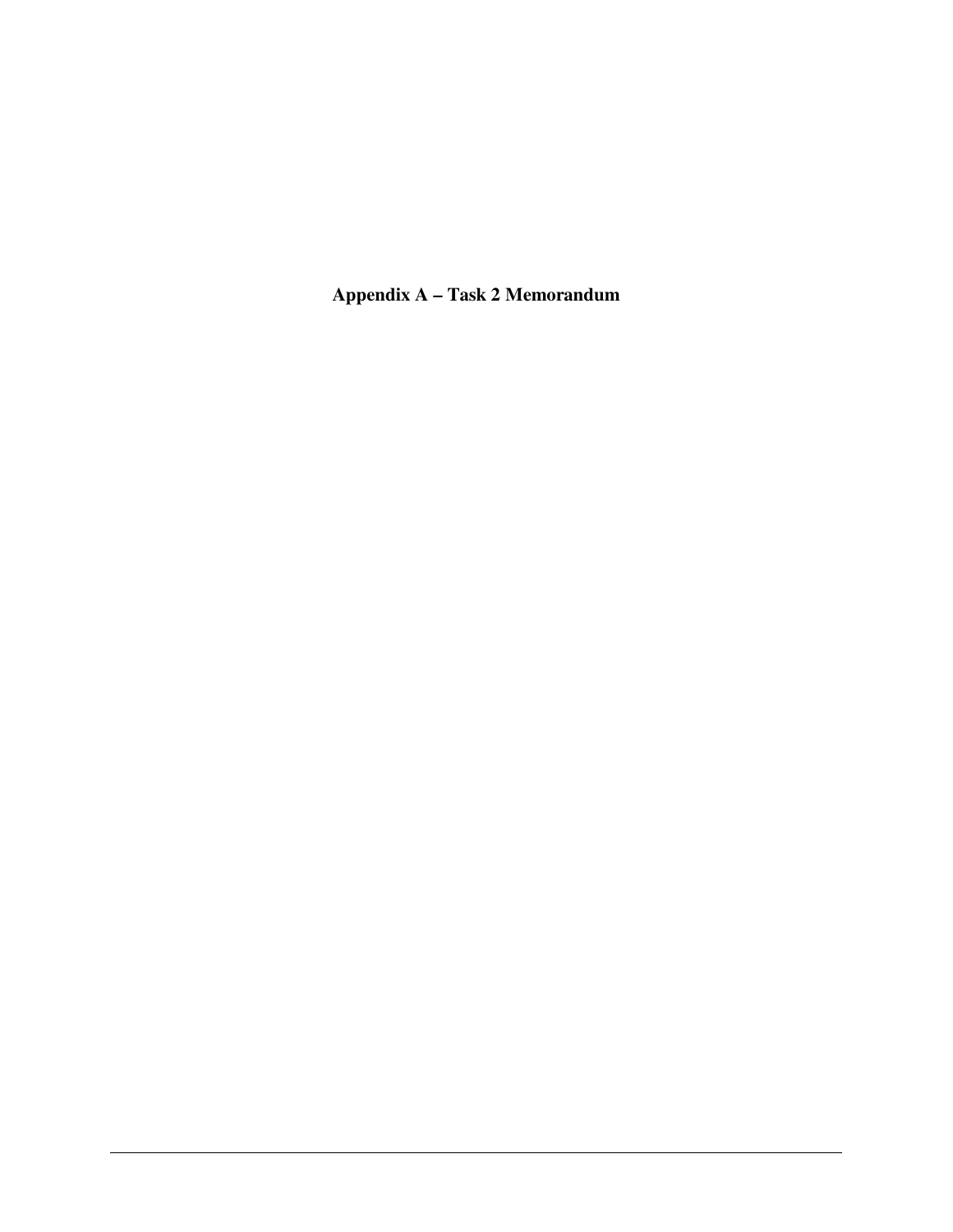

#### **TECHNICAL MEMORANDUM**

Date: April 26, 2010

- To: Martha Maldonado Project Representative Texas Commission on Environmental Quality (TCEQ)
- From: Richard Billings, Eastern Research Group (ERG) Daryl Hudson (ERG) Mike Pring (ERG) Jason Renzaglia (ERG) Brandon Smith (ERG) Stephen Treimel (ERG)
- Re: Oil and Gas Sources Inventory Final Technical Memorandum for Task 2 TCEQ Contract No. 582-7-84003, Work Order No. 582-7-84003-FY10-26

#### **1.0 Introduction**

The purpose of this Work Order is to develop a 2008 base year air emissions inventory from upstream onshore oil and gas production sites for select counties in Texas. The inventory will address area source criteria pollutant emissions of volatile organic compounds (VOC), nitrogen oxides  $(NO<sub>X</sub>)$ , carbon monoxide  $(CO)$ , particulate matter with an aerodynamic diameter less than or equal to 10 microns ( $PM_{10}$ ), particulate matter with an aerodynamic diameter less than or equal to 2.5 microns ( $PM_{2.5}$ ), and sulfur dioxide ( $SO_2$ ); and certain toxic pollutant emissions such as formaldehyde, benzene, toluene, ethylbenzene, and xylene. In addition to compiling the emissions inventory, other goals of this Work Order are to identify the emission source types operating at oil and gas production sites, identify the best emissions determination methodology for each emission source type, and develop a methodology for estimating emissions from oil and gas production sites based on the oil and gas produced at the county level.

This Work Order builds on two previous studies ERG conducted for TCEQ to estimate emissions from oil and gas exploration and production activities. The first, implemented in 2007, focused on compiling a state-wide emissions inventory (including both onshore and offshore sources) for oil and gas exploration and production for a 2005 base year (ERG, 2007). The second study, conducted in 2009 for a 2008 base year, focused only on emissions from onshore oil and gas well drilling rig engines (ERG, 2009). Both of these studies included emission estimates for every county in Texas. In contrast, this current study will only address onshore area sources (those not included in the Texas point source inventory), and excludes the 23 counties in the Barnett Shale area (Archer, Bosque, Clay, Comanche, Cooke, Coryell, Dallas, Denton, Eastland, Ellis, Erath, Hill, Hood, Jack, Johnson, Montague, Palo Pinto, Parker, Shackelford, Somervell, Stephens, Tarrant, and Wise). TCEQ is currently developing an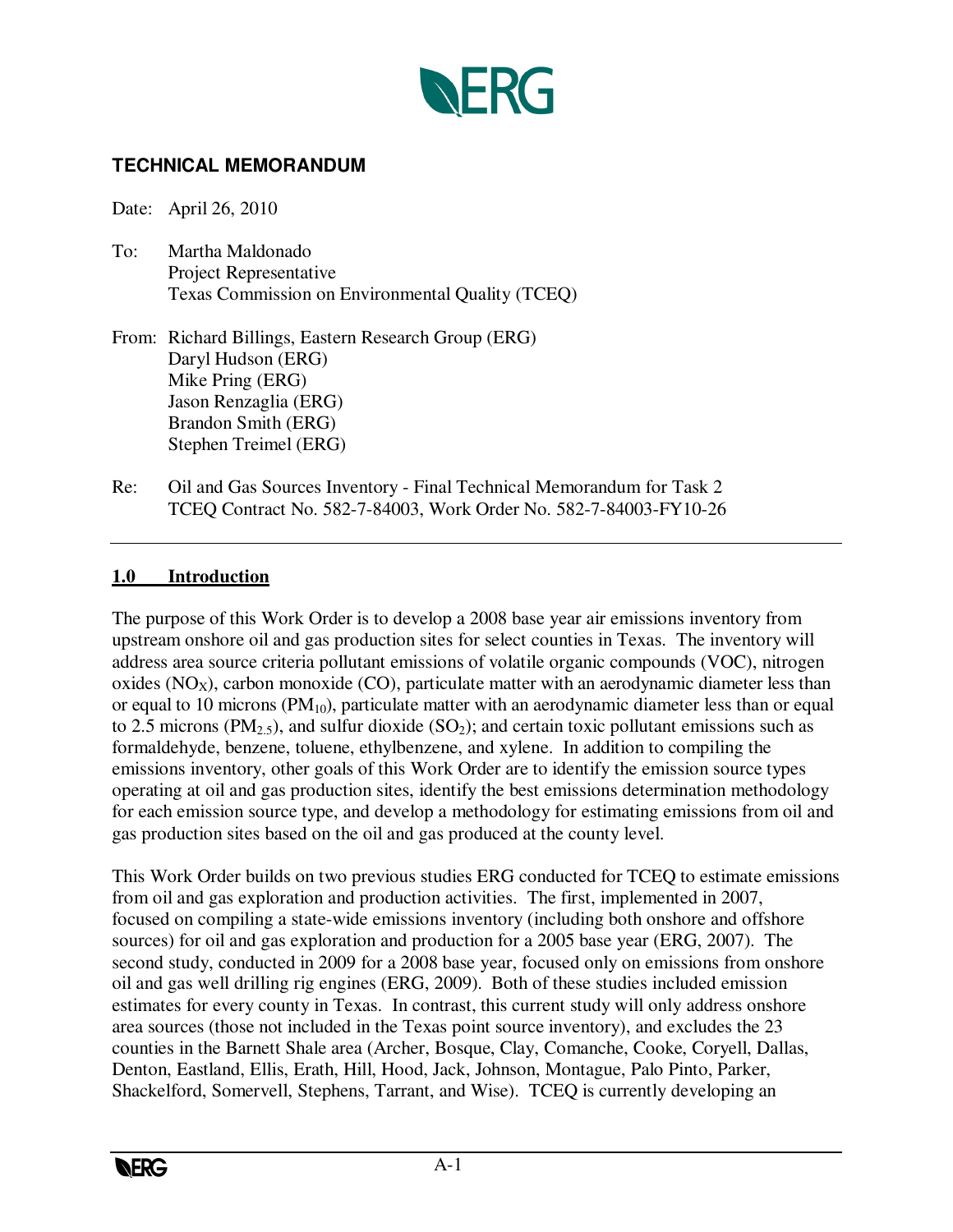emissions inventory for oil and gas sources in the Barnett Shale, and offshore oil and gas platforms are currently under evaluation as part of TCEQ Work Order No. 582-07-84003-FY10- 25.

The project is divided into four primary technical work tasks:

- Identification and review of existing studies pertaining to estimating emissions from oil and gas production sites and recommendation of an emission estimation approach for each identified source type;
- Collection of activity and emissions data through an industry survey and, as available, obtain data from existing studies and databases;
- Development of a methodology to estimate county-level emissions from each identified source type; and
- Performance of emissions estimation calculations, including documentation of data, procedures, and results in a final project report. The final emissions inventory will be compiled into National Emissions Inventory Input Format (NIF) 3.0 text files for import into Texas Air Emissions Repository (TexAER).

The purpose of this memo is to identify and summarize emission estimation methodologies available for oil and gas production sites as determined through a technical review and evaluation of recent studies of emission sources at oil and gas production sites. In the project Work Plan, this work is referred to as Task 2. The existing studies reviewed and a summary of the available and recommended emission estimation approaches for each source type are presented in this memo, including summaries of the data required to implement the preferred approach and ERG's recommendations how best to obtain the needed data. In addition, any data gaps identified that impact the ability to develop a 2008 inventory estimate for a category are described and possible methods for addressing the data gaps (through the use of existing or default data) are presented.

This discussion begins by presenting the list of oil and gas source types that are the focus of this project in Section 2.0, Identification of Source Categories. A specific list of source types was contained in the Work Order and these source types were the focus of the Task 2 analysis, although this analysis was not limited to only those source types. As other additional source types were identified in the course of reviewing the existing studies, they are also included in this analysis. In Section 3.0, the specific oil and gas emission source types addressed in the project are presented, along with a review of any relevant existing studies, and a recommended emission estimation approach. Section 4.0 includes the references used in preparation of this memorandum. Appendix A contains a list of acronyms and abbreviations used in the text of this document. Terms are also defined in the text the first time they are used.

### **2.0 Identification of Source Categories**

The majority of the oil and gas production source categories analyzed in this project were also included in the previous TCEQ Oil and Gas study (ERG, 2007). Other oil and gas emissions sources were specified by TCEQ in the work order.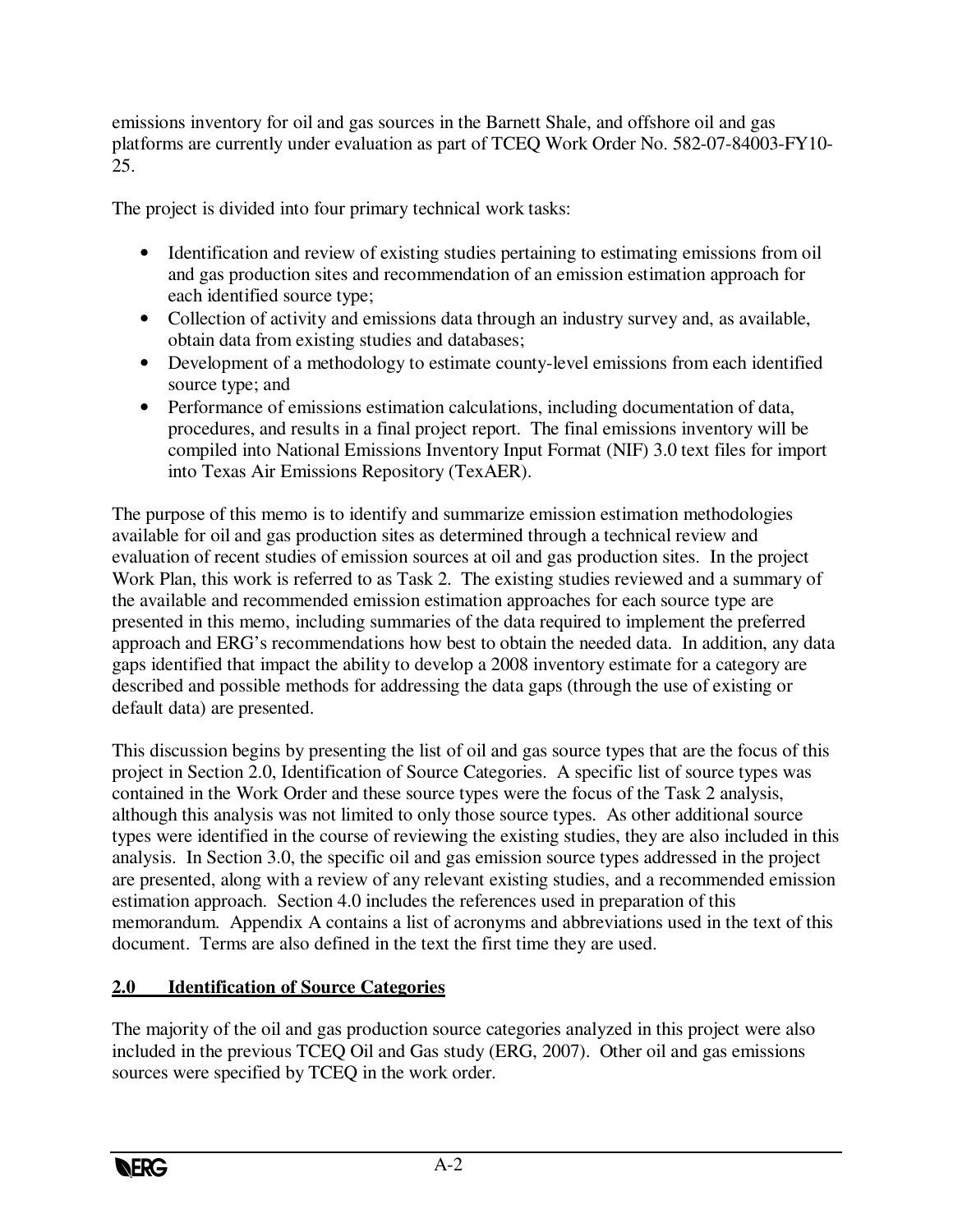For the purposes of this project and this memorandum, the following oil and gas source types have been addressed:

- Well Completions
- Well Blowdowns
- Wellheads
- Pneumatic Devices
- Fugitive Emissions (Equipment Leaks)
- Artificial Lift (Pumpjack) Engines
- Heaters and Boilers
- Dehydrators
- Storage Tanks
- Oil and Condensate Loading Racks
- Compressor Engines
- Turbines

These types of sources are considered "upstream" sources, which include activities associated with searching for potential oil and gas fields, drilling of exploratory wells, and subsequently development and operating the wells that recover and bring the natural gas and/or oil to the surface. The majority of upstream sources are area sources and are not currently accounted for in the point sources inventory.

"Midstream" and "downstream" sources are associated with those operations that subsequently store, process, refine, market, and transport oil and gas products such as crude oil, natural gas, gasoline, and natural gas liquids. These types of sources are typically included in the point source emissions inventory, and consist of gas processing plants, pipeline compressor stations, and oil refineries. Point sources are not included in this inventory effort.

Table 1 provides a summary of the general source category types listed above, the specific operations or processes that generate air emissions, and identification of the pollutants associated with each source. Table 2 identifies the specific emission processes, and the list of available Source Classification Codes (SCCs) for association with each source type. The SCC list is based on a list of available SCC's for oil and gas sources as provided to ERG by TCEQ.

The final list of SCC's used to compile the emissions inventory into the NIF 3.0 text files will be provided in the emissions inventory report. The structure of the SCC scheme for many of the source types included in this study allows for aggregation of emissions under one SCC, or the use of multiple SCC's if sufficient detailed data is obtained to disaggregate emissions into smaller sub-categories. For example, SCC 2310011500 may be used for "FUGITIVES: ALL PROCESSES" from oil production, or there are 6 separate SCC's that may be used to disaggregate fugitive emissions into sub-categories of "connectors", "flanges", "valves", "open ended lines", "pumps", and "other".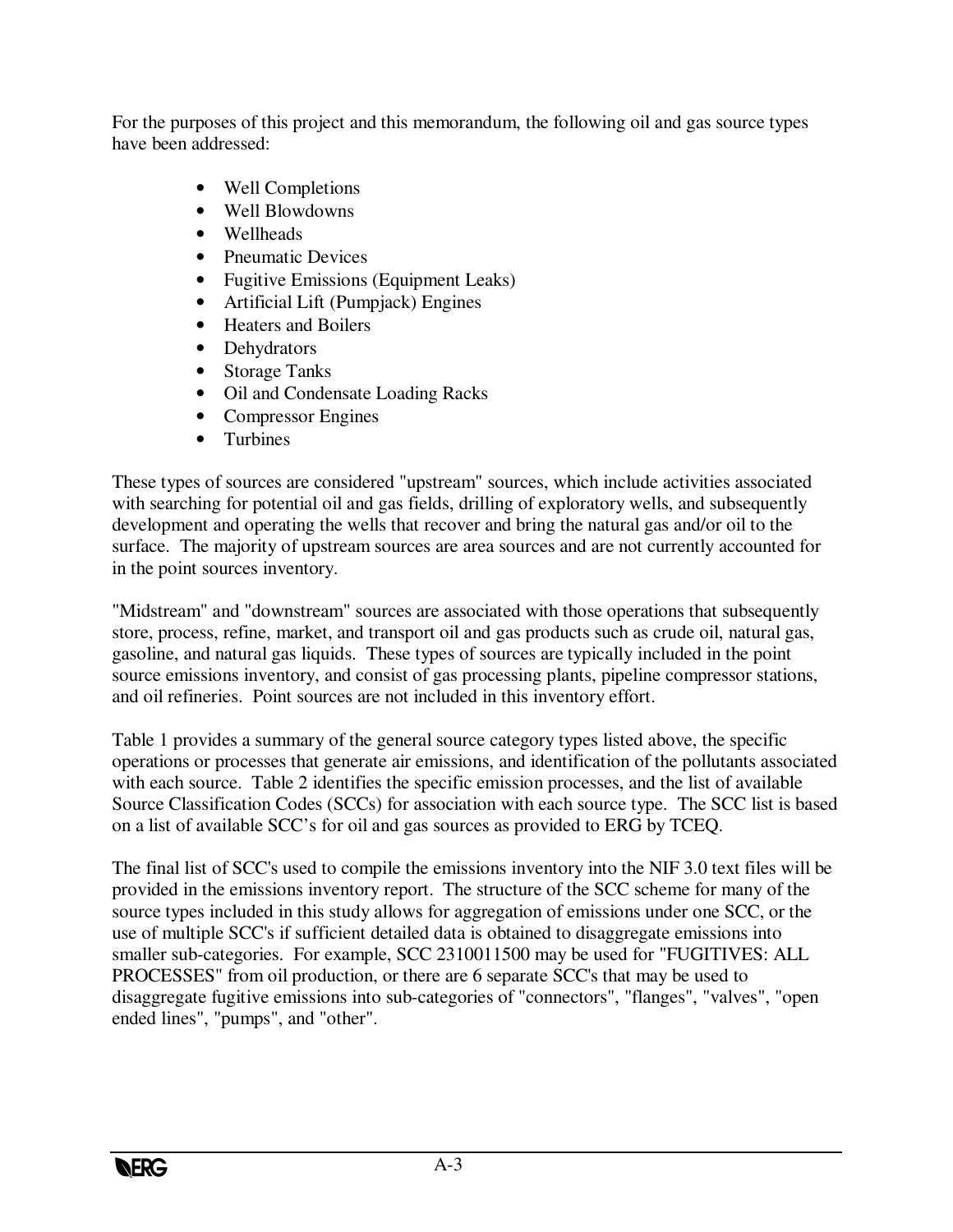#### **Table 1. Identification of Source Categories Addressed in the Texas Oil and Gas Emission Inventory**

| Oil & Gas Source Type                                                                                               | <b>Specific Emission Sources</b>                                                         | <b>Potential Pollutants</b>                             |
|---------------------------------------------------------------------------------------------------------------------|------------------------------------------------------------------------------------------|---------------------------------------------------------|
| <b>Well Completions</b>                                                                                             | Emissions from venting/flaring from the well completion phase                            | CO, NO <sub>X</sub> , VOC                               |
| Well Blowdowns                                                                                                      | Emissions from venting/flaring from well blowdowns                                       | CO, NO <sub>X</sub> , VOC                               |
| Wellheads                                                                                                           | Emissions from wellhead assemblies and rod pumps                                         | <b>VOC</b>                                              |
| <b>Pneumatic Devices</b>                                                                                            | Fugitive emissions from pneumatic devices used during well exploration<br>and production | VOC                                                     |
| <b>Fugitive Emissions (Equipment</b><br>Leaks)                                                                      | Fugitive emissions from pumps and piping components                                      | VOC                                                     |
| Artificial Lift Engines (Pumpjack<br>Engines)                                                                       | Combustion emissions from artificial lift engines associated with oil<br>production      |                                                         |
| <b>Heaters and Boilers</b>                                                                                          | Emissions from natural gas-fired heaters and boilers                                     |                                                         |
| Emissions from glycol dehydrator still vents and reboilers<br>Dehydrators                                           |                                                                                          | VOC, Benzene, Toluene,<br>Ethylbenzene, Xylene          |
| Working, breathing, and flashing losses from oil and condensate storage<br><b>Storage Tanks</b><br>tanks            |                                                                                          | VOC                                                     |
| Fugitive emissions from truck and/or railcar loading<br>Oil and Condensate Loading Racks                            |                                                                                          | <b>VOC</b>                                              |
| Combustion emissions from compressor engines associated with oil and<br><b>Compressor Engines</b><br>gas production |                                                                                          | $SO_2$ , NO <sub>x</sub> , VOC, PM, CO,<br>Formaldehyde |
| Turbines                                                                                                            | Combustion emissions from turbines associated with oil and gas<br>production             |                                                         |

**ORRG**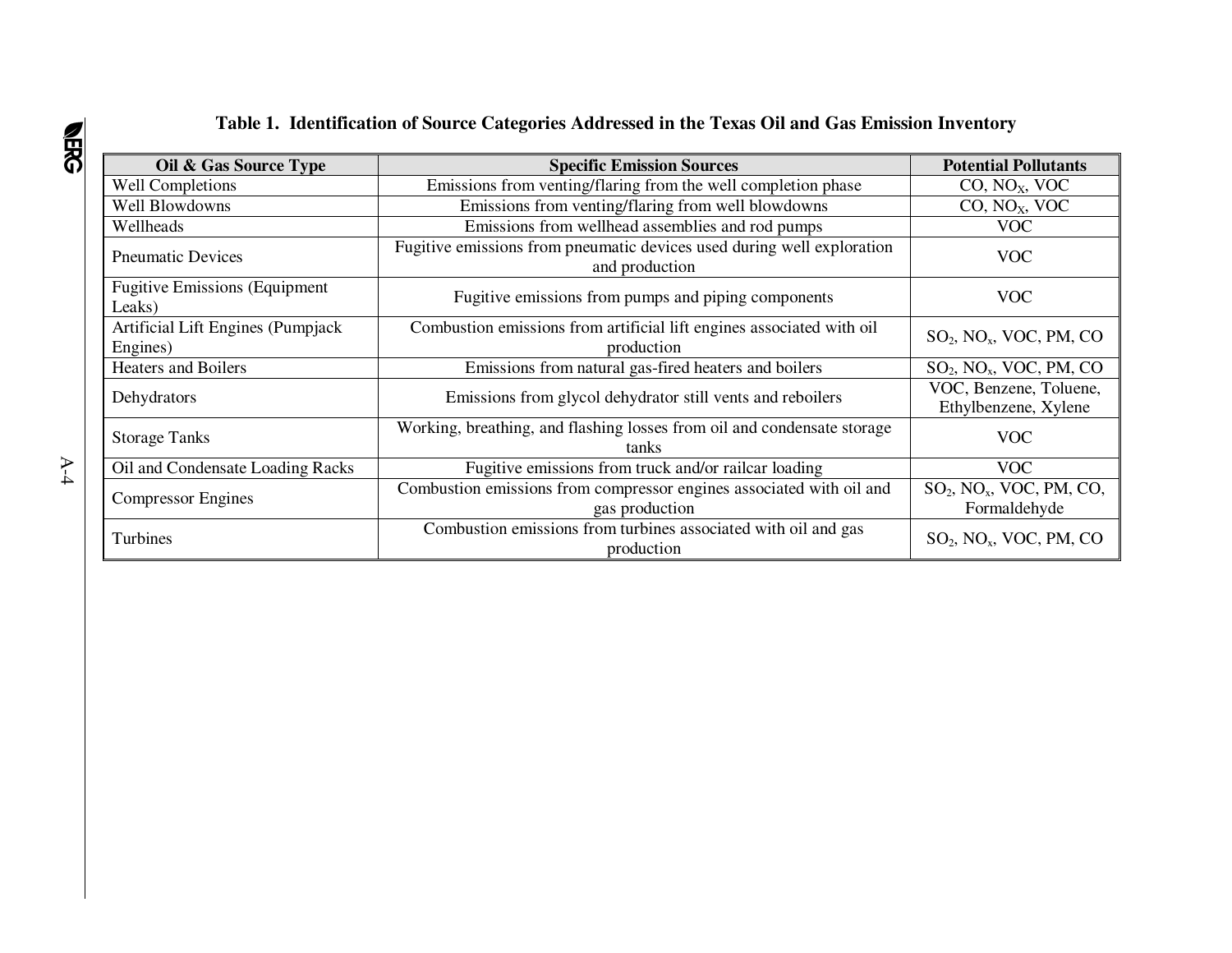#### **SCC Tier Description Short Description** 2270010010 | OTHER OIL FIELD EQUIPMENT | DIESEL: INDUSTRIAL EQUIPMENT: OTHER OIL FIELD EQUIPMENT (DRILLING RIGS) 2310000000 TOTAL: ALL PROCESSES OIL & GAS EXPLORATION AND PRODUCTION ALL PROCESSES 2310000330 ARTIFICIAL LIFT OIL AND GAS EXPLORATION AND PRODUCTION ARTIFICIAL LIFT 2310001000 TOTAL: ALL PROCESSES ON SHORE OIL & GAS EXPLORATION & PRODUCTION ALL PROCESSES 2310010000 | TOTAL: ALL PROCESSES CRUDE OIL PRODUCTION ALL PROCESSES 2310010100 OIL WELL HEATERS OIL PRODUCTION WELL HEATERS OIL PRODUCTION TANKS INCLUDING FLASHING 2310010200 TANKS - FLASHING & STANDING/ WORKING/ BREATHING PNEUMATIC DEVICES 2310010300 PNEUMATIC DEVICES OIL PRODUCTION PNEUMATIC DEVICES 2310010700 OIL WELL FUGITIVES OIL AND GAS EXPLORATION AND PRODUCTION OIL WELL FUGITIVES 2310010800 OIL WELL TRUCK LOADING QUE AND GAS EXPLORATION AND PRODUCTION OIL WELL TRUCK LOADING 2310011000 | TOTAL: ALL PROCESSES ON SHORE CRUDE OIL PRODUCTION ALL PROCESSES 2310011020 STORAGE TANKS: CRUDE OIL CON SHORE OIL PRODUCTION CRUDE TANKS 2310011100 HEATER TREATER ON SHORE OIL PRODUCTION HEATER TREATER 2310011201 TANK TRUCK/RAILCAR LOADING: CRUDE OIL ON SHORE OIL PRODUCTION TRUCK/RAIL LOADING OF CRUDE 2310011450 WELLHEAD ON SHORE OIL PRODUCTION WELLHEAD 2310011500 FUGITIVES: ALL PROCESSES ON SHORE OIL PRODUCTION FUGITIVES ALL PROCESSES 2310011501 | FUGITIVES: CONNECTORS | ON SHORE OIL PRODUCTION FUGITIVES CONNECTORS 2310011502 FUGITIVES: FLANGES ON SHORE OIL PRODUCTION FUGITIVES FLANGES 2310011503 FUGITIVES: OPEN ENDED LINES ON SHORE OIL PRODUCTION FUGITIVES OPEN ENDED LINES 2310011504 | FUGITIVES: PUMPS | ON SHORE OIL PRODUCTION FUGITIVES PUMPS 2310011505 FUGITIVES: VALVES CONSTRUCTION FUGITIVES VALVES 2310011506 FUGITIVES: OTHER ON SHORE OIL PRODUCTION FUGITIVES OTHER 2310020000 | TOTAL: ALL PROCESSES | NATURAL GAS EXPLORATION AND PRODUCTION: ALL PROCESSES 2310020309 NATURAL GAS FIRED 4-CYCLE RICH BURN COMPRESSOR ENGINES: ALL ON-SHORE GAS PRODUCTION 4CYCLE RICH BURN COMPRESSORS2310020600 COMPRESSOR ENGINES GAS PRODUCTION COMPRESSOR ENGINES (FOR WRAP USE) 2310020700 GAS WELL FUGITIVES NATURAL GAS PRODUCTION GAS WELL FUGITIVES 2310020800 GAS WELL TRUCK LOADING NATURAL GAS PRODUCTION GAS WELL TRUCK LOADING

#### **Table 2. Assignment of SCCs to Texas Oil and Gas Sources<sup>a</sup>**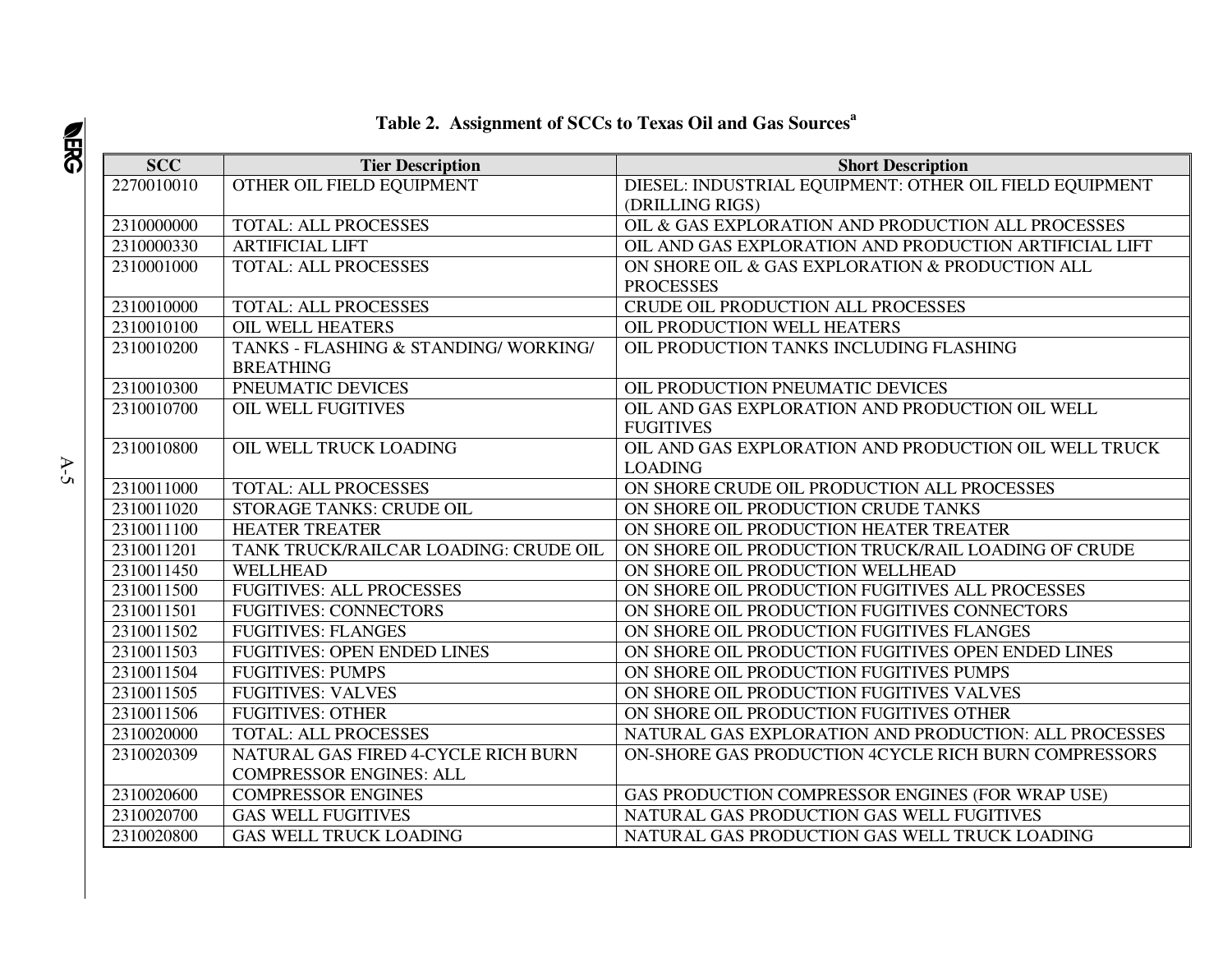| <b>SCC</b> | <b>Tier Description</b>                     | <b>Short Description</b>                                |
|------------|---------------------------------------------|---------------------------------------------------------|
| 2310021000 | <b>TOTAL: ALL PROCESSES</b>                 | ON SHORE GAS PRODUCTION: ALL PROCESSES                  |
| 2310021010 | STORAGE TANKS: CONDENSATE                   | ON-SHORE GAS PRODUCTION: STORAGE TANKS: CONDENSATE      |
| 2310021030 | TANK TRUCK/RAILCAR LOADING                  | ON SHORE GAS PRODUCTION TRUCK AND RAIL LOADING OF       |
|            | <b>CONDENSATE</b>                           | <b>CONDENSATE</b>                                       |
| 2310021100 | <b>GAS WELL HEATERS</b>                     | ON-SHORE GAS PRODUCTION HEATERS                         |
| 2310021101 | NATURAL GAS FIRED 2-CYCLE LEAN BURN         | ON-SHORE GAS PRODUCTION: NATURAL GAS FIRED 2-CYCLE LEAN |
|            | <b>COMPRESSOR ENGINES &lt;50 HP</b>         | <b>BURN COMPRESSOR ENGINES &lt;50 HP</b>                |
| 2310021102 | NATURAL GAS FIRED 2-CYCLE LEAN BURN         | ON-SHORE GAS PRODUCTION: NATURAL GAS FIRED 2-CYCLE LEAN |
|            | <b>COMPRESSOR ENGINES 50 TO 499 HP</b>      | BURN COMPRESSOR ENGINES 50 TO 499 HP                    |
| 2310021103 | NATURAL GAS FIRED 2-CYCLE LEAN BURN         | ON-SHORE GAS PRODUCTION NATURAL GAS FIRED 2-CYCLE LEAN  |
|            | <b>COMPRESSOR ENGINES 500+ HP</b>           | <b>BURN COMPRESSOR ENGINES 500+ HP</b>                  |
| 2310021109 | NATURAL GAS FIRED 2-CYCLE LEAN BURN         | ON-SHORE GAS PRODUCTION: NATURAL GAS FIRED 2-CYCLE LEAN |
|            | <b>COMPRESSOR ENGINES: ALL</b>              | <b>BURN COMPRESSOR ENGINES: ALL</b>                     |
| 2310021201 | NATURAL GAS FIRED 4-CYCLE LEAN BURN         | ON-SHORE GAS PRODUCTION NATURAL GAS FIRED 4-CYCLE LEAN  |
|            | <b>COMPRESSOR ENGINES &lt;50 HP</b>         | <b>BURN COMPRESSOR ENGINES &lt;50 HP</b>                |
| 2310021202 | NATURAL GAS FIRED 4-CYCLE LEAN BURN         | ON-SHORE GAS PRODUCTION NATURAL GAS FIRED 4-CYCLE LEAN  |
|            | <b>COMPRESSOR ENGINES 50-499HP</b>          | BURN COMPRESSOR ENGINES 50 HP - 499 HP                  |
| 2310021203 | NATURAL GAS FIRED 4-CYCLE LEAN BURN         | ON-SHORE GAS PRODUCTION NATURAL GAS FIRED 4-CYCLE LEAN  |
|            | <b>COMPRESSOR ENGINES 500+ HP</b>           | <b>BURN COMPRESSOR ENGINES 500+ HP</b>                  |
| 2310021209 | NATURAL GAS FIRED 4-CYCLE LEAN BURN         | ON-SHORE GAS PRODUCTION NATURAL GAS FIRED 4-CYCLE LEAN  |
|            | <b>COMPRESSOR ENGINES</b>                   | <b>BURN COMPRESSOR ENGINES</b>                          |
| 2310021300 | <b>GAS WELL PNEUMATIC DEVICES</b>           | ON-SHORE GAS PRODUCTION PNEUMATIC DEVICES               |
| 2310021301 | NATURAL GAS FIRED 4-CYCLE RICH BURN         | ON-SHORE GAS PRODUCTION NATURAL GAS FIRED 4-CYCLE RICH  |
|            | <b>COMPRESSOR ENGINES &lt;50 HP</b>         | <b>BURN COMPRESSOR ENGINES &lt;50 HP</b>                |
| 2310021302 | NATURAL GAS FIRED 4-CYCLE RICH BURN         | ON-SHORE GAS PRODUCTION NATURAL GAS FIRED 4-CYCLE RICH  |
|            | <b>COMPRESSOR ENGINES 50 TO 499HP</b>       | BURN COMPRESSOR ENGINES 50 TO 499 HP                    |
| 2310021303 | NATURAL GAS FIRED 4-CYCLE RICH BURN         | ON-SHORE GAS PRODUCTION NATURAL GAS FIRED 4-CYCLE RICH  |
|            | <b>COMPRESSOR ENGINES 500+ HP</b>           | <b>BURN COMPRESSOR ENGINES 500+ HP</b>                  |
| 2310021400 | <b>GAS WELL DEHYDRATORS</b>                 | ON-SHORE GAS PRODUCTION DEHYDRATORS                     |
| 2310021401 | NATURAL GAS FIRED 4-CYCLE RICH BURN         | ON-SHORE GAS PRODUCTION NATURAL GAS FIRED 4-CYCLE RICH  |
|            | <b>COMPRESSOR ENGINES &lt;50 HP W/ NSCR</b> | BURN COMPRESSOR ENG. <50HP W/ NON SPECIFIC CATALYTIC    |
|            |                                             | <b>REDUCTION</b>                                        |
| 2310021402 | NATURAL GAS FIRED 4-CYCLE RICH BURN         | ON-SHORE GAS PRODUCTION NATURAL GAS FIRED 4-CYCLE RICH  |
|            | COMPRESSOR ENGINES 50-499HP W/ NSCR         | BURN COMPRESSOR ENG. 50-499HP W/ NON SPECIFIC CATALYTIC |
|            |                                             | <b>REDUCTION</b>                                        |
|            |                                             |                                                         |

 A-6  $A-6$ 

**SHES**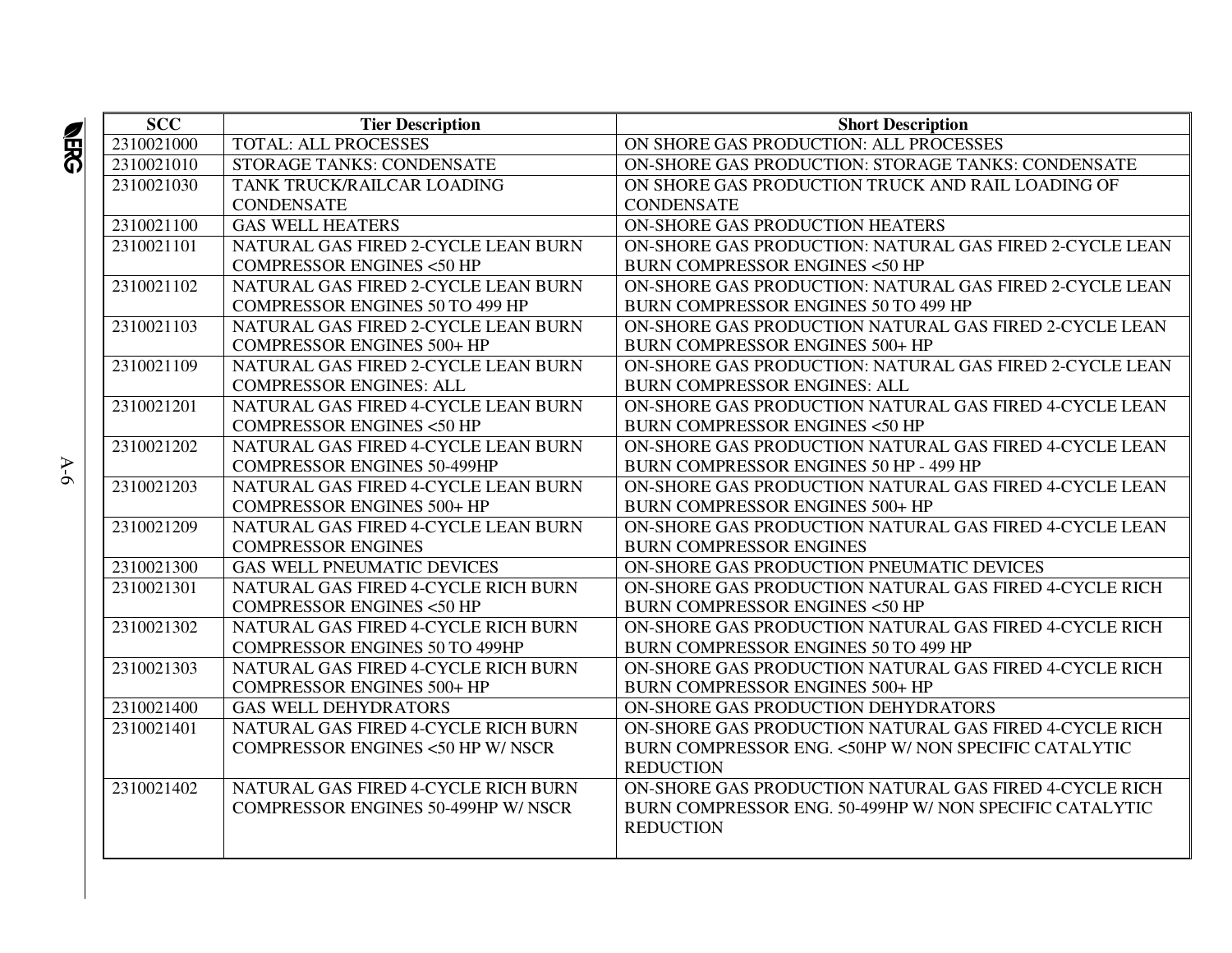| <b>SCC</b> | <b>Tier Description</b>                   | <b>Short Description</b>                                 |
|------------|-------------------------------------------|----------------------------------------------------------|
| 2310021403 | NATURAL GAS FIRED 4-CYCLE RICH BURN       | ON-SHORE GAS PRODUCTION NATURAL GAS FIRED 4-CYCLE RICH   |
|            | <b>COMPRESSOR ENGINES 500+ HP W/ NSCR</b> | BURN COMPRESSOR ENG. 500+ HP W/ NON SPECIFIC CATALYTIC   |
|            |                                           | <b>REDUCTION</b>                                         |
| 2310021409 | NATURAL GAS FIRED 4-CYCLE RICH BURN       | ON-SHORE GAS PRODUCTION NATURAL GAS FIRED 4-CYCLE RICH   |
|            | <b>COMPRESSOR ENGINES W/NSCR: ALL</b>     | BURN COMPRESSOR ENGINES WITH NON-SPECIFIC CATALYTIC      |
|            |                                           | <b>REDUCTION: ALL</b>                                    |
| 2310021450 | <b>WELLHEAD</b>                           | ON-SHORE GAS PRODUCTION: WELLHEAD                        |
| 2310021500 | GAS WELL COMPLETION - FLARING &           | ON SHORE GAS PRODUCTION WELL COMPLETION - FLARING AND    |
|            | <b>VENTING</b>                            | <b>VENTING</b>                                           |
| 2310021501 | <b>FUGITIVES: CONNECTORS</b>              | ON-SHORE GAS PRODUCTION: FUGITIVES: CONNECTORS           |
| 2310021502 | <b>FUGITIVES: FLANGES</b>                 | ON-SHORE GAS PRODUCTION: FUGITIVES: FLANGES              |
| 2310021503 | <b>FUGITIVES: OPEN ENDED LINES</b>        | ON-SHORE GAS PRODUCTION: FUGITIVES: OPEN ENDED LINES     |
| 2310021504 | <b>FUGITIVES: PUMPS</b>                   | ON-SHORE GAS PRODUCTION: FUGITIVES: PUMPS                |
| 2310021505 | <b>FUGITIVES: VALVES</b>                  | ON-SHORE GAS PRODUCTION: FUGITIVES: VALVES               |
| 2310021506 | <b>FUGITIVES: OTHER</b>                   | ON-SHORE GAS PRODUCTION: FUGITIVES: OTHER                |
| 2310021509 | <b>FUGITIVES: ALL PROCESSES</b>           | ON-SHORE GAS PRODUCTION: FUGITIVES: ALL PROCESSES        |
| 2310021600 | <b>GAS WELL VENTING</b>                   | ON-SHORE GAS PRODUCTION GAS WELL VENTING                 |
| 2310030000 | TOTAL: ALL PROCESSES                      | OIL AND GAS EXPLORATION AND PRODUCTION: NATURAL GAS      |
|            |                                           | <b>LIQUIDS</b>                                           |
| 2310030210 | TANKS - FLASHING & STANDING/WORKING/      | OIL AND GAS PRODUCTION NATURAL GAS LIQUIDS TANKS         |
|            | BREATHING, UNCONTROLLED                   | INCLUDING FLASH UNCONTROLLED                             |
| 2310030220 | TANKS - FLASHING & STANDING/WORKING/      | OIL & GAS PRODUCTION NATURAL GAS LIQUIDS TANKS INCLUDING |
|            | BREATHING, CONTROLLED                     | <b>FLASH CONTROLLED</b>                                  |
| 2310031000 | TOTAL: ALL PROCESSES                      | ON-SHORE OIL AND GAS EXPLORATION AND PRODUCTION:         |
|            |                                           | <b>NATURAL GAS LIQUIDS</b>                               |
| 2310111000 | <b>ALL PROCESSES</b>                      | ON-SHORE OIL EXPLORATION: ALL PROCESSES                  |
| 2310111401 | OIL WELL PNEUMATIC PUMPS                  | ON-SHORE OIL EXPLORATION: OIL WELL PNEUMATIC PUMPS       |
| 2310111700 | OIL WELL COMPLETION: ALL PROCESSES        | ON-SHORE OIL EXPLORATION: OIL WELL COMPLETION: ALL       |
|            |                                           | <b>PROCESSES</b>                                         |
| 2310111701 | OIL WELL COMPLETION: FLARING              | ON-SHORE OIL EXPLORATION: OIL WELL COMPLETION: FLARING   |
| 2310111702 | OIL WELL COMPLETION: VENTING              | ON-SHORE OIL EXPLORATION: OIL WELL COMPLETION: VENTING   |
| 2310121000 | ALL PROCESSES                             | ON-SHORE GAS EXPLORATION: ALL PROCESSES                  |
| 2310121401 | <b>GAS WELL PNEUMATIC PUMPS</b>           | ON-SHORE GAS EXPLORATION: GAS WELL PNEUMATIC PUMPS       |
| 2310121700 | GAS WELL COMPLETION: ALL PROCESSES        | ON-SHORE GAS EXPLORATION: GAS WELL COMPLETION: ALL       |
|            |                                           | <b>PROCESSES</b>                                         |
| 2310121701 | <b>GAS WELL COMPLETION: FLARING</b>       | ON-SHORE GAS EXPLORATION: GAS WELL COMPLETION: FLARING   |

A-7

 $\mathbf{A}\text{-}\mathbf{7}$ 

 $\frac{2}{3}$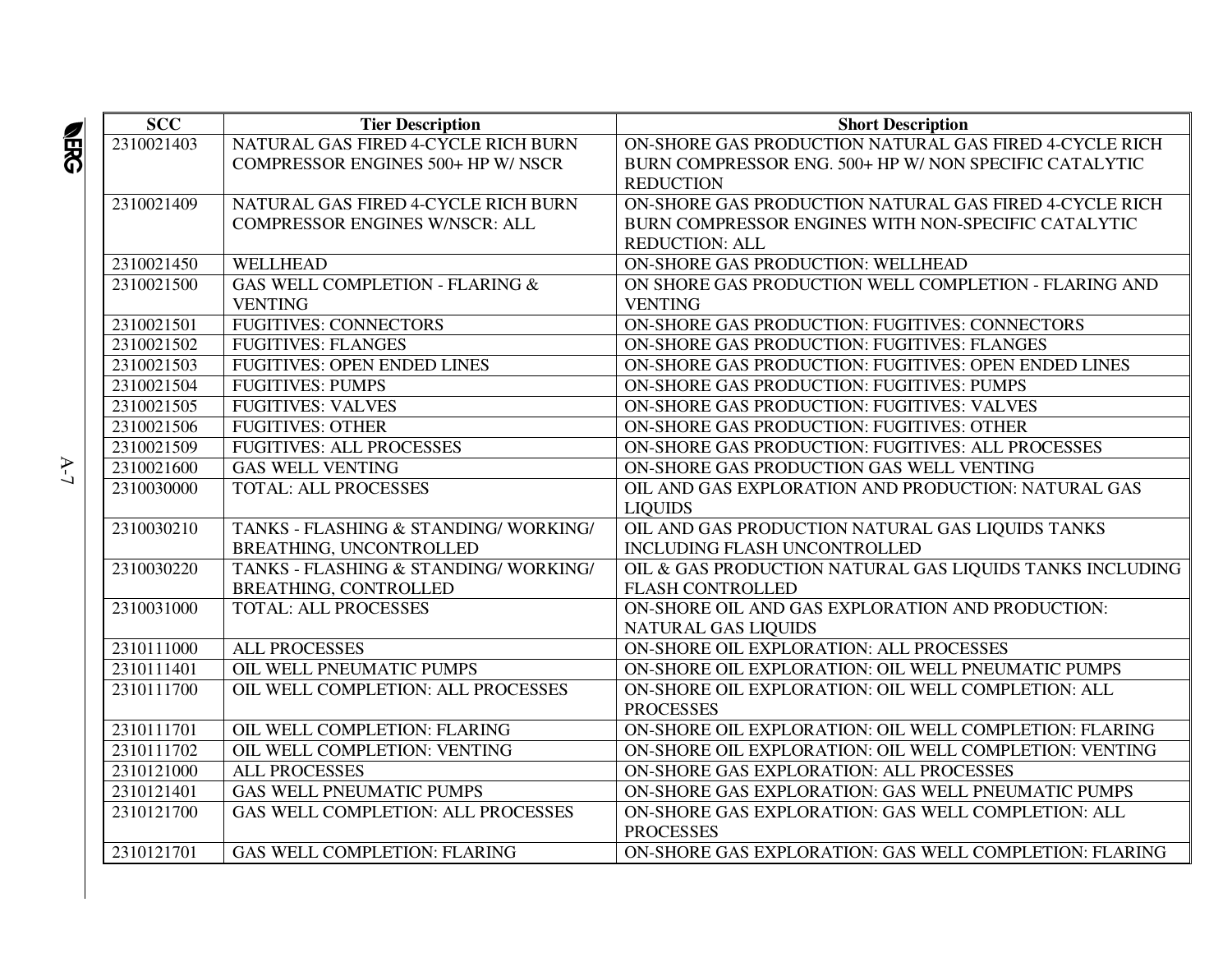| ממח<br>ovc                                   | m.<br><b>Description</b><br>1 ier                                                 | Short<br><b>Description</b>                                                                                         |  |  |
|----------------------------------------------|-----------------------------------------------------------------------------------|---------------------------------------------------------------------------------------------------------------------|--|--|
| 2310121702                                   | <b>VENTING</b><br>ETION:<br>$\gamma$ OMPL <sub>L</sub><br>$W_{\text{ELL}}$<br>JAS | <b>COMPI</b><br>ETION:<br>WEI<br><b>VENTING</b><br>ON-<br>$LORA^T$<br>GAS<br>. eXPL<br>ORE<br>ATION:<br>·SHC<br>GAS |  |  |
| $\sim$ $\sim$ $\sim$<br>$\sim$ $\sim$ $\sim$ |                                                                                   |                                                                                                                     |  |  |

<sup>a</sup> SCCs were obtained from TCEQ.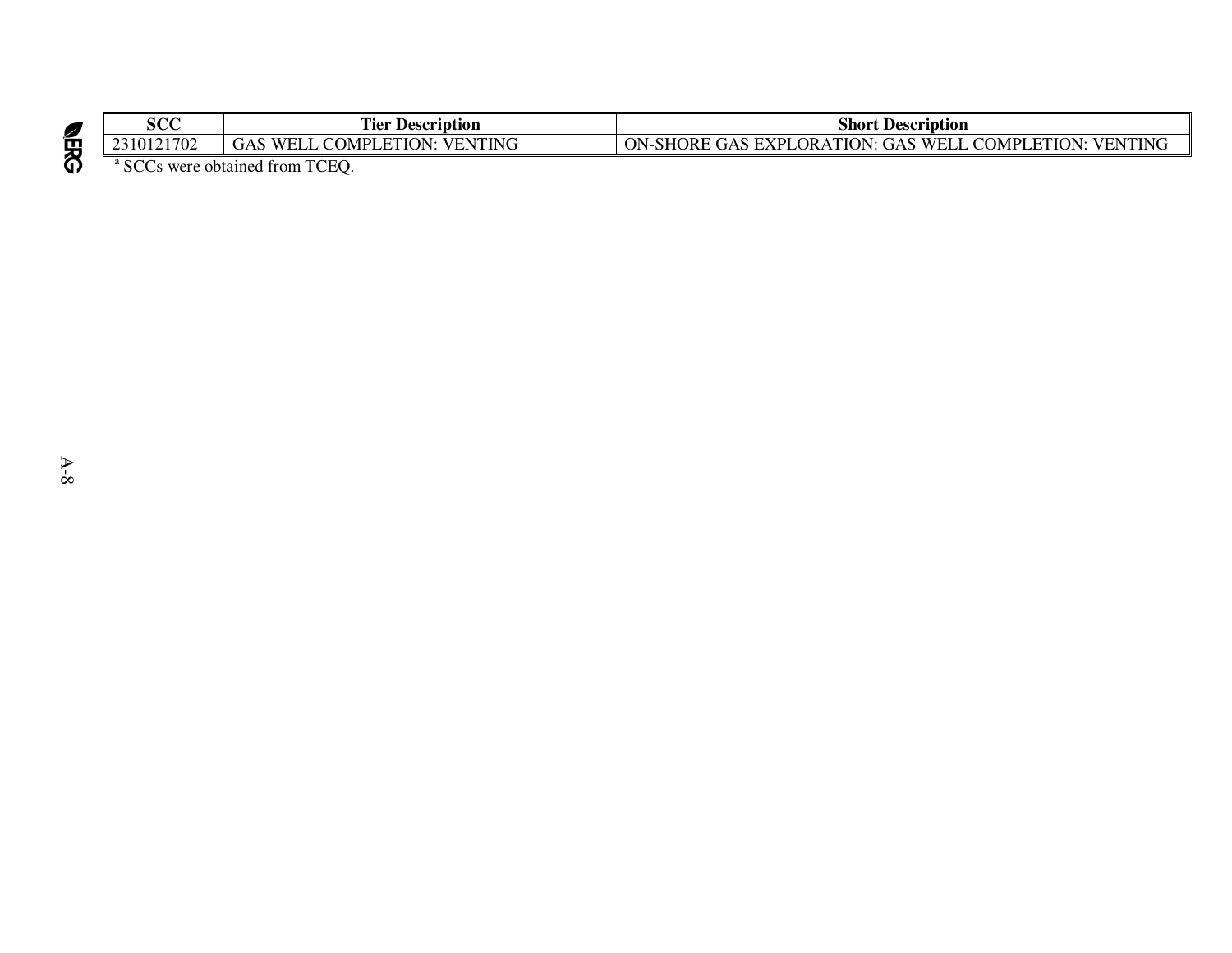#### **3.0 Source Types**

### **3.1 Well Completions**

Following drilling and casing, a well must be "completed." Completion is the process which enables the well to produce oil or gas. To complete the production well, casing is installed and cemented and the drilling rig is removed from the site. As the well is completed, an initial mixture of gas, hydrocarbon liquids, water, sand, and other materials comes to the surface. Standard practice during the completion process has been to vent or flare the natural gas released, some of which is VOC. This category addresses VOC emissions associated with the completion process at oil and gas wells. County-level emissions from this source will be estimated for the purpose of this inventory.

### **3.1.1 Literature Review**

ERG conducted a literature review to obtain information on established methodologies to estimate the atmospheric release of pollutants from well completions. The relevant sources reviewed are listed in Table 3.1.

| Table 3.1 Existing Oil and Gas Exploration Emissions Studies Containing Methodologies |
|---------------------------------------------------------------------------------------|
| for Well Completion Emissions Estimates                                               |

| <b>Report Title</b>                                                                                                                          | Geographic<br>Coverage         | <b>Publication Date</b> |
|----------------------------------------------------------------------------------------------------------------------------------------------|--------------------------------|-------------------------|
| Emissions from Oil and Gas Production Facilities<br>(TCEQ, 2007)                                                                             | Texas                          | <b>August, 2007</b>     |
| Recommendations for Improvements to the<br><b>CENRAP States' Oil and Gas Emissions</b><br>Inventories (Bar-Ilan, et al., 2008)               | <b>CENRAP</b><br><b>States</b> | November, 2008          |
| Development of Baseline 2006 Emissions from<br>Oil and Gas Activity in the Piceance Basin (Bar-<br>Ilan, et al., 2009a)                      | Piceance<br>Basin,<br>Colorado | January, 2009           |
| Development of Emissions Inventories for<br>Natural Gas Exploration and Product Activities in<br>the Haynesville Shale (Grant, et al., 2009) | Haynesville<br>Shale, Texas    | <b>August, 2009</b>     |

### **3.1.2 Emission estimation approaches**

The reviewed literature provided component-based approaches for estimating releases from well completions/recompletions. One component-based method is utilized in several studies including the 2008 CENRAP study "Recommendations for Improvements to the CENRAP States' Oil and Gas Emissions Inventories" (Bar-Ilan, et al. 2008), "Development of Emissions Inventories for Natural Gas Exploration and Product Activities in the Haynesville Shale" (Grant, et al., 2009) and the "Development of Baseline 2006 Emissions from Oil and Gas Activity in the Piceance Basin" (Bar-Ilan, et al., 2009a). These studies estimate the emissions per completion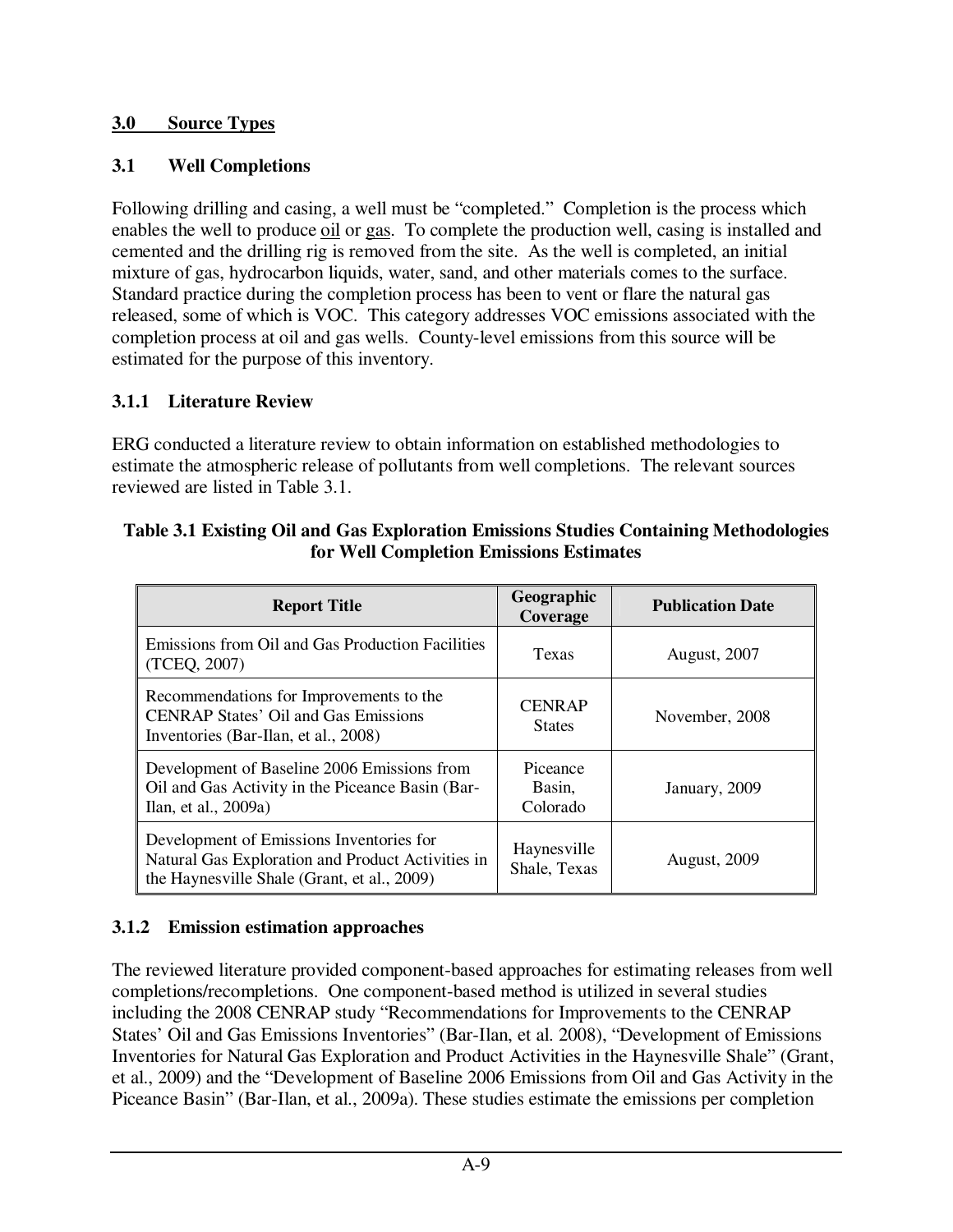event based on the volume of vented gas per completion and the mass fraction of the given pollutant in the venting gas. This value is multiplied by the number completion events and takes into account destruction of a portion of the pollutant based on flaring or other "green" completion methods (methods by which emissions are minimized during well completion through capture and/or destruction of the vented gases). The "Emissions from Oil and Gas Production Facilities" (TCEQ, 2007) study uses U.S. Environmental Protection Agency's (EPA's) AP-42 emissions factors for CO and  $NO<sub>x</sub>$  emissions and uses a displacement equation (mass balance approach) to estimate  $SO<sub>2</sub>$  and VOC emissions. Emissions are then calculated by multiplying this emissions factor by the number of completions, and the mass fraction of the given pollutant in the vented gas. The latter data may be collected via industry surveys.

#### **3.1.3 Preferred emission estimation approach**

As a preferred method to estimate emissions from well completions, ERG will use the methodology from the Central Regional Air Planning Association (CENRAP) study.

Emissions from well completions will be estimated on the basis of the volume of gas vented during completion and the average VOC content of that gas, obtained from a gas composition analyses. Emissions rates are evaluated at standard temperature and pressure (STP) in the CENRAP study. Data on the operating temperature and pressure will be collected via survey and emissions will be adjusted for the appropriate operating parameters.

The calculation methodology for completion emissions follows Equations 1 and 2:

$$
E_{\textit{completion},i} = \left(\frac{P \times (V_{\textit{vented}})}{(R/MW_{\textit{gas}}) \times T \times 3.5 \times 10 - 5}\right) \times \frac{f_i}{907200}
$$
 Equation (1)

where:

*Ecompletion,i* is the emissions of pollutant *i* from a single completion event [ton/event] *P* is atmospheric pressure [1 atm] *Vvented* is the volume of vented gas per completion [MCF/event] *R* is the universal gas constant  $[0.082 \text{ L-atm/mol-K}]$ *MWgas* is the molecular weight of the gas [g/mol] *T* is the atmospheric temperature [298 K]

 $f_i$  is the mass fraction of pollutant  $i$  in the vented gas

The total emissions from all completions occurring in a county can be evaluated following Equation 2:

$$
E_{\textit{completion,TOTAL}} = E_{\textit{completion,}i} \times S_{\textit{county}} \times (1 - 0.98c_{\textit{flare}} - c_{\textit{green}})
$$
 Equation (2)

where:

*Ecompletion,TOTAL* are the total emissions county-wide from completions [tons/year] *E*<sub>completion,*i* are the completion emissions from a single completion event [tons/event]</sub> *cflare* is the fraction of completions in the basin controlled by flares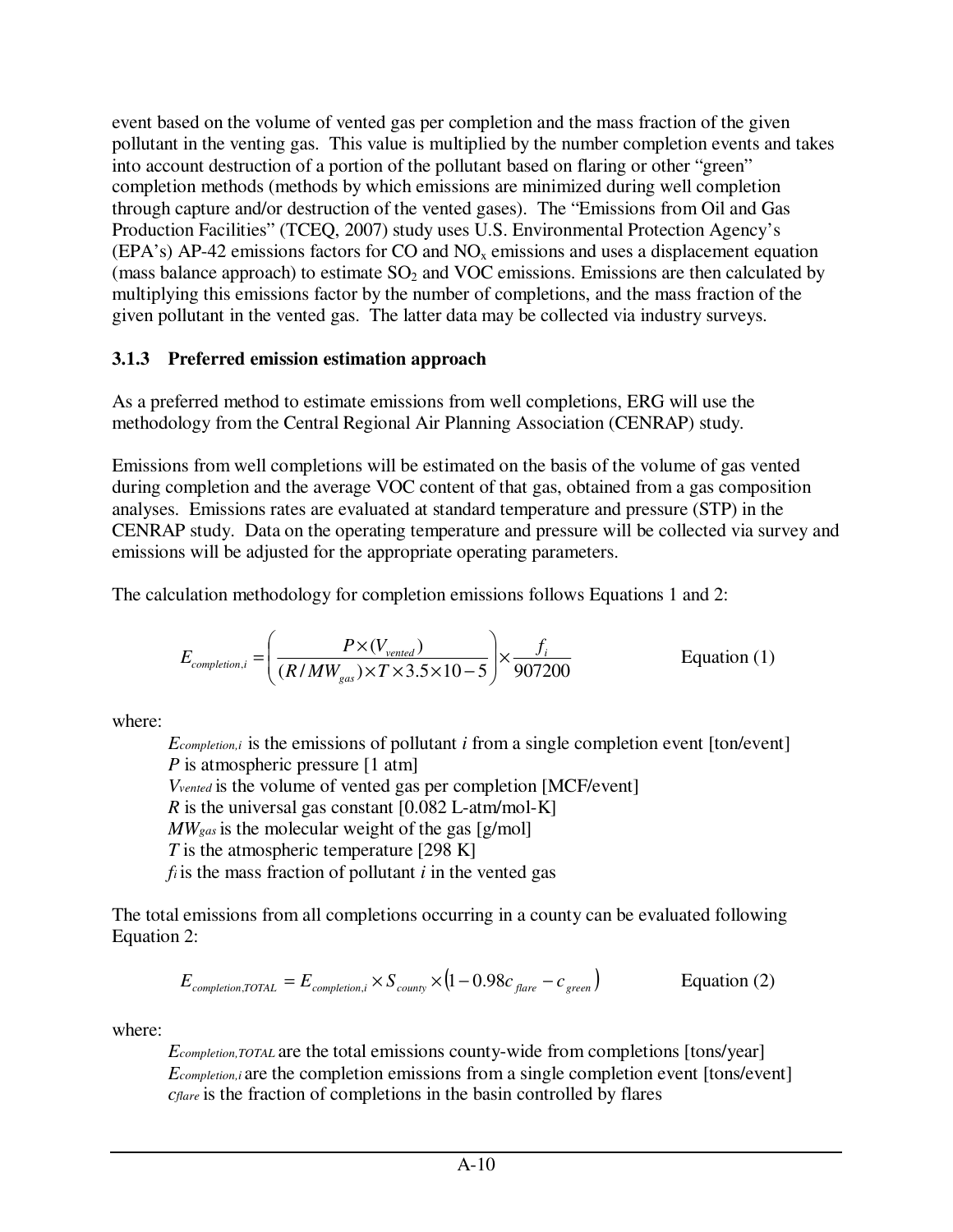*cgreen* is the fraction of completions in the basin controlled by green completion techniques

*Scounty* is the county-wide new well and recompleted well count

### Volume of vented gas per completion, *Vvented*:

The 2008 CENRAP study obtained basin-level vented gas volumes from survey data. ERG will attempt to obtain estimates for the volume of vented gas per completion by conducting a survey of oil and gas producers. Depending on the amount of data collected, averages may be determined at the county level, the Texas Railroad Commission (TRC) District level, the basin level, or state-wide. If insufficient data is collected on all counties, ERG may default to the average volume vented presented in the 2008 CENRAP study. The CENRAP data can also be used as a QA check to ensure that results from the survey are reasonable.

# Mass fraction for a single pollutant, *fi*:

The 2008 CENRAP study obtained basin-level mass fractions for various pollutants from survey data. Where survey data were not available for a specific basin, the average of all CENRAP basins was used. ERG will attempt to obtain estimates for the mass fraction of pollutants by conducting a survey of oil and gas. Depending on the amount of data collected, averages may be determined at the county level, the TRC District level, the basin level, or state-wide. If insufficient data is collected on all counties, ERG may default to the average mass fractions of pollutants presented in the 2008 CENRAP study. The CENRAP data can also be used as a QA check to ensure that results from the survey are reasonable.

Number of completions controlled by flares, *c<sub>flare</sub>* and the number of green completions, *c<sub>green</sub>*: The 2008 CENRAP study obtained basin-level estimates for the number of completions controlled by flares and the number of completions controlled by green completion techniques from survey data. ERG will attempt to obtain estimates for the number of completions controlled by flares or green completions either by conducting a survey of oil and gas producers, or from existing data from the TRC. Depending on the amount of data collected, averages may be determined at the county level, the TRC District level, the basin level, or state-wide.

# County-level new/recompleted well count, *Scounty*:

ERG will obtain county-level data for the number of new and recompleted wells from the TRC for each county included in this analysis.

# **3.1.4 Data Needs**

In order to implement the preferred emissions estimation approach, county-level data on the number of well completions, volume of vented gas per completion, oil and gas product composition, and number of completions controlled by flares or controlled by green completion techniques, and the number of active oil and gas wells are required. ERG will collect data on the number of oil and gas well completions per county using the most recently available database from the TRC. ERG will attempt to collect all other data items by conducting a survey of oil and gas producers owning active wells in the Texas counties covered in this emissions inventory development effort.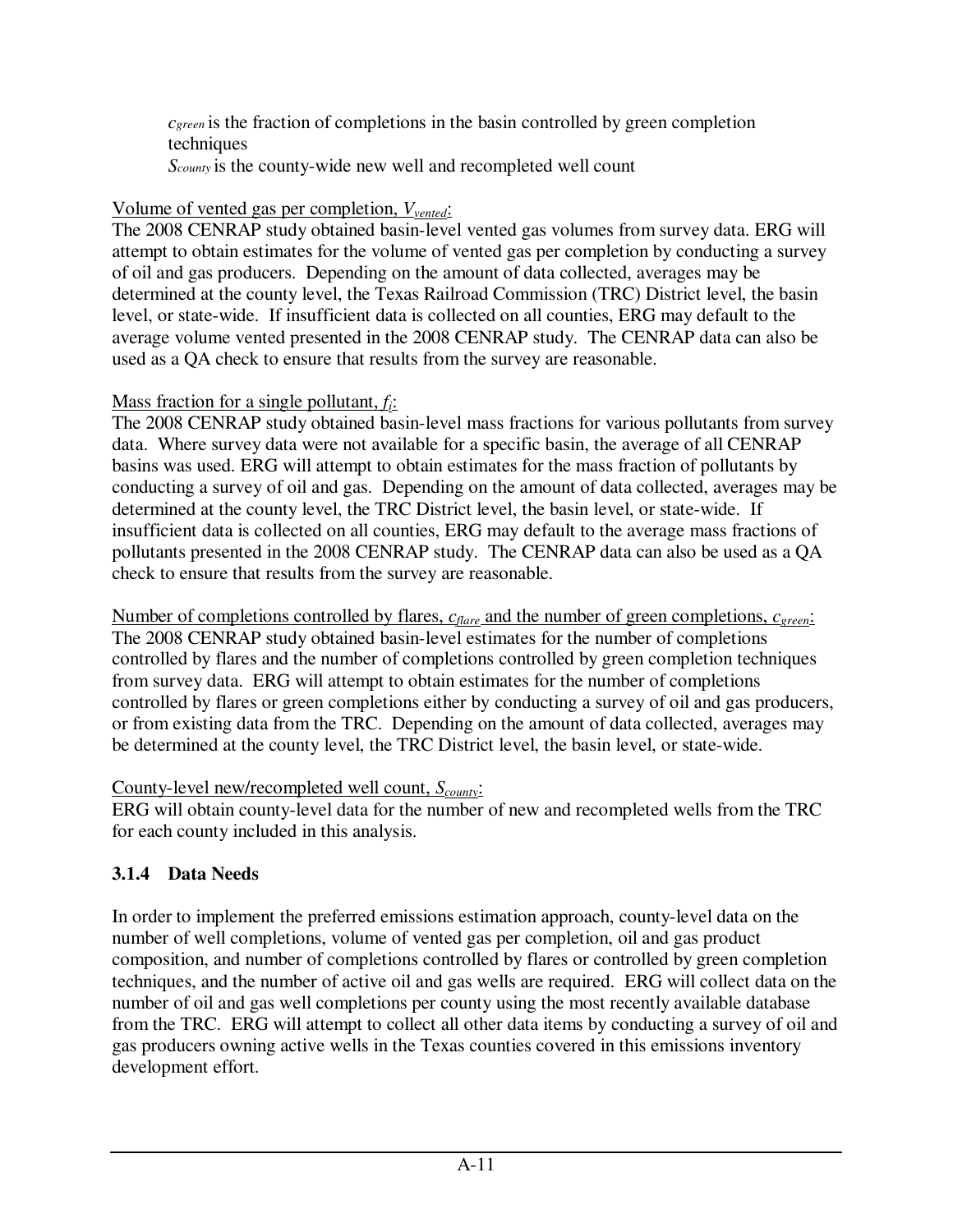### **3.2 Well Blowdowns**

Well blowdowns refer to the practice of venting gas from wells that have developed some kind of cap or obstruction before any additional intervention work can be done on the wells. Typically, well blowdowns are conducted on wells that have been shut in for a period of time and the operator desires to bring the well back into production. Well blowdowns are also sometimes conducted to remove fluid caps that have built up in producing gas wells. Because gas is directly vented from the blowdown event, blowdowns can be a source of VOC emissions. County-level emissions from this source will be estimated for the purpose of this inventory.

# **3.2.1 Literature Review**

ERG conducted a literature review to obtain information on established methodologies to estimate the atmospheric release of pollutants from well blowdowns. The relevant sources reviewed are listed in Table 3.2.

#### **Table 3.2 Existing Oil and Gas Exploration Emissions Studies Containing Methodologies for Well Blowdown Emissions Estimates**

| <b>Report Title</b>                                                                                                                          | Geographic<br>Coverage         | <b>Publication Date</b> |
|----------------------------------------------------------------------------------------------------------------------------------------------|--------------------------------|-------------------------|
| Emissions from Oil and Gas Production Facilities<br>(TCEQ, 2007)                                                                             | Texas                          | <b>August, 2007</b>     |
| Recommendations for Improvements to the<br><b>CENRAP States' Oil and Gas Emissions</b><br>Inventories (Bar-Ilan, et al., 2008)               | <b>CENRAP</b><br><b>States</b> | November, 2008          |
| Development of Baseline 2006 Emissions from<br>Oil and Gas Activity in the Piceance Basin (Bar-<br>Ilan, et al., 2009a)                      | Piceance<br>Basin,<br>Colorado | January, 2009           |
| Development of Emissions Inventories for<br>Natural Gas Exploration and Product Activities in<br>the Haynesville Shale (Grant, et al., 2009) | Haynesville<br>Shale, Texas    | <b>August, 2009</b>     |

# **3.2.2 Emission estimation approaches**

The reviewed literature provided component-based approaches for estimating releases from well blowdowns. One component-based method is utilized in several studies including the 2008 CENRAP study "Recommendations for Improvements to the CENRAP States' Oil and Gas Emissions Inventories" (Bar-Ilan, et al. 2008), "Development of Emissions Inventories for Natural Gas Exploration and Product Activities in the Haynesville Shale" (Grant, et al., 2009) and the "Development of Baseline 2006 Emissions from Oil and Gas Activity in the Piceance Basin" (Bar-Ilan, et al., 2009a). Emissions from blowdowns are estimated on the basis of the volume of gas vented during a blowdown and the average pollutant content of that gas, obtained from gas composition analyses. This methodology is very similar to that of completion venting. Flaring and/or green practices may be used to control emissions from the blowdown process.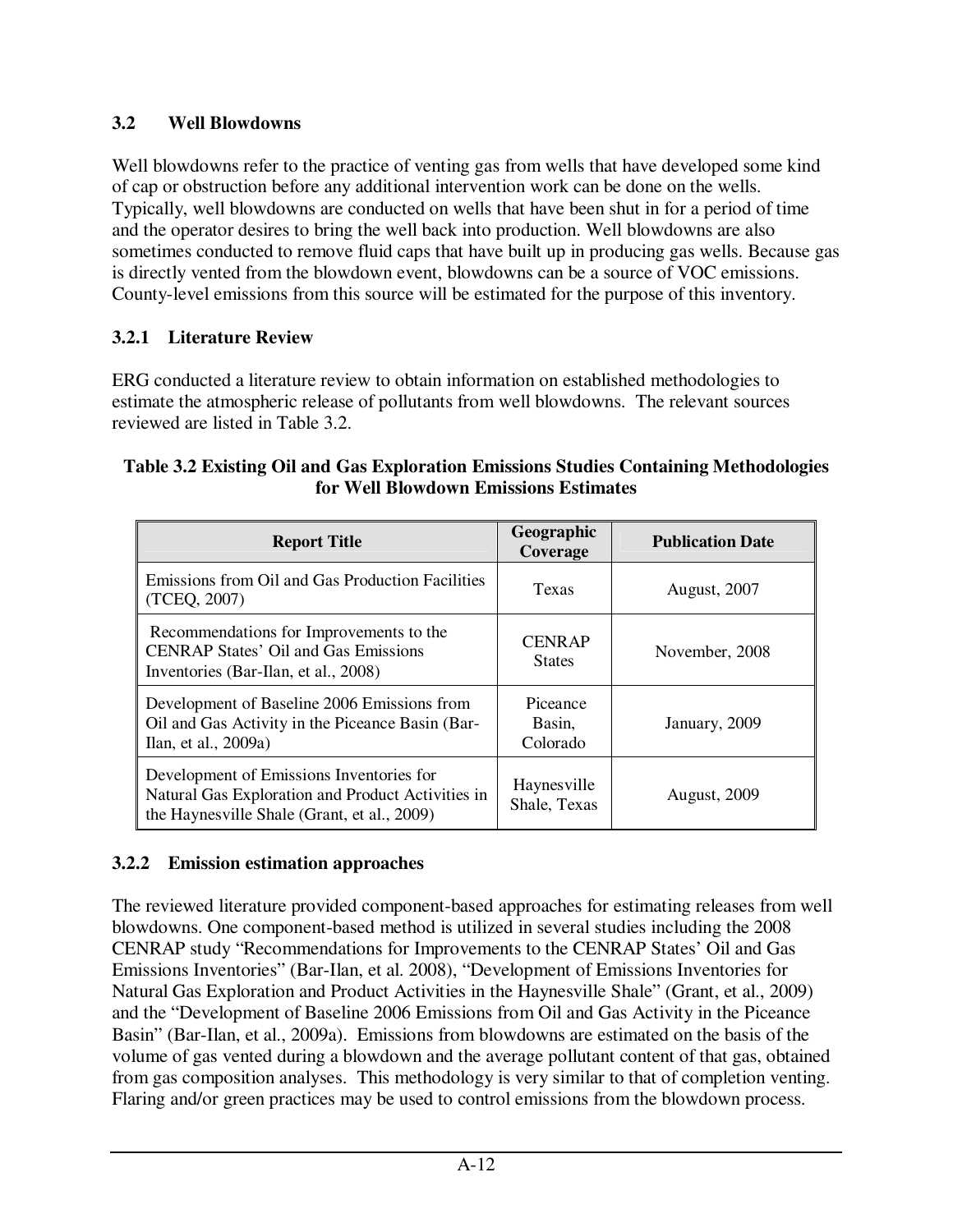The previous ERG study, "Emissions from Oil and Gas Production Facilities" (TCEQ, 2007), did not estimate emissions from well blowdowns.

### **3.2.3 Preferred emission estimation approach**

As a preferred method, ERG will use the methodology from the CENRAP study to generate estimated emissions from well blowdowns.

Emissions from well blowdowns will be estimated on the basis of the volume of gas vented during blowdown and the average VOC content of that gas, obtained from a gas composition analyses. Emissions rates are evaluated at STP in the CENRAP study. Data on the operating temperature and pressure will be collected via survey and emissions will be adjusted for the appropriate operating parameters.

The calculation methodology for blowdown emissions is identical to the method for completion emissions, and follows Equations 3 and 4:

$$
E_{\text{blowdown,i}} = \left(\frac{P \times (V_{\text{vented}})}{(R/MW_{\text{gas}}) \times T \times 3.5 \times 10 - 5}\right) \times \frac{f_i}{907200}
$$
 Equation (3)

where:

*Ecompletion,i* is the emissions of pollutant *i* from a single blowdown event [ton/event] *P* is atmospheric pressure [1 atm] *Vvented* is the volume of vented gas per blowdown [MCF/event] *R* is the universal gas constant [0.082 L-atm/mol-K] *MWgas* is the molecular weight of the gas [g/mol] *T* is the atmospheric temperature [298 K]  $f_i$  is the mass fraction of pollutant  $i$  in the vented gas

The total emissions from all blowdowns occurring in a county can be evaluated following Equation 4:

$$
E_{\text{blowdown,TOTAL}} = E_{\text{blowdown,i}} \times N_{\text{blowdown}} \times N_{\text{wells}} \times (1 - 0.98c_{\text{flare}} - c_{\text{green}})
$$
 Equation (4)

where:

*Eblowdown,TOTAL* are the total emissions county-wide from blowdowns [tons/year] *Eblowdown,i* are the blowdown emissions from a single blowdown event [tons/event] *Nblowdown* is the number of blowdowns per well in the county *Nwells* is the total number of active wells in the county *cflare* is the fraction of blowdowns in the basin controlled by flares *c*<sub>green</sub> is the fraction of blowdowns in the basin controlled by green completion techniques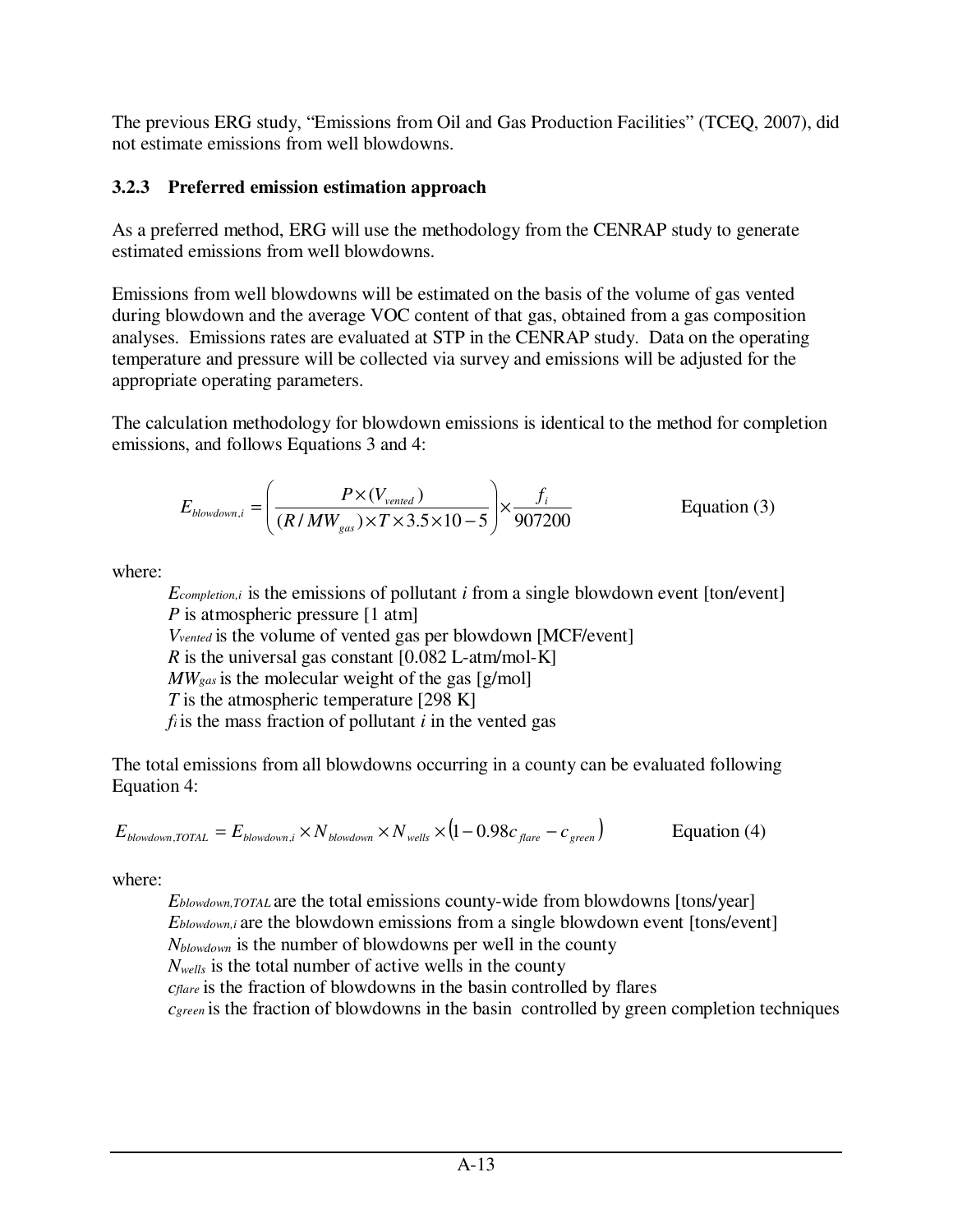### Volume of vented gas per blowdown, *Vvented*:

The 2008 CENRAP study obtained basin-level vented gas volumes from survey data. ERG will attempt to obtain estimates for the volume of vented gas per blowdown by conducting a survey of oil and gas producers. In the event that insufficient data is collected on a particular county, ERG will use the average of all other counties. If insufficient data is collected on all counties, ERG may default to the average volume vented presented in the 2008 CENRAP study. The CENRAP data can also be used as a Quality Assurance (QA) check to ensure that results from the survey are reasonable.

### Mass fraction for a single pollutant, *fi*:

The 2008 CENRAP study obtained basin-level mass fractions for various pollutants from survey data. Where survey data was not available for a specific basin, the average of all CENRAP basins was used. ERG will attempt to obtain estimates for the mass fraction of pollutants by conducting a survey of oil and gas producers. Depending on the amount of data collected, averages may be determined at the county level, the TRC District level, the basin level, or statewide. If insufficient data is collected on all counties, ERG may default to the average mass fractions of pollutants presented in the 2008 CENRAP study. The CENRAP data can also be used as a QA check to ensure that results from the survey are reasonable.

#### County-level number of blowdowns per well, *Nblowdown*:

The 2008 CENRAP study obtained basin-level number of blowdowns from survey data. ERG will attempt to obtain estimates for the number of blowdowns per county by conducting a survey of oil and gas producers. In the event that insufficient data is collected on a particular county, ERG will use the average of all other counties. Depending on the amount of data collected, averages may be determined at the county level, the TRC District level, the basin level, or statewide. If insufficient data is collected on all counties, ERG may default to the average mass fractions of pollutants presented in the 2008 CENRAP study. The CENRAP data can also be used as a QA check to ensure that results from the survey are reasonable.

### County-level well count, N*wells*:

The 2008 CENRAP study obtained basin-level number of wells from survey data. ERG will attempt to obtain estimates for the number of wells per county by conducting a survey of oil and gas producers. In the event that insufficient data is collected on a particular county, ERG will use the average of all other counties. Depending on the amount of data collected, averages may be determined at the county level, the TRC District level, the basin level, or state-wide. If insufficient data is collected on all counties, ERG may default to the average mass fractions of pollutants presented in the 2008 CENRAP study. The CENRAP data can also be used as a QA check to ensure that results from the survey are reasonable.

Number of blowdowns controlled by flares, *cflare* and the number of green blowdowns, *cgreen*: The 2008 CENRAP study obtained basin-level estimates for the number of blowdowns controlled by flares and the number of blowdowns controlled by green techniques from survey data. ERG will attempt to obtain county-level estimates for the number of blowdowns controlled by flares or green blowdown methods either by conducting a survey of oil and gas producers, or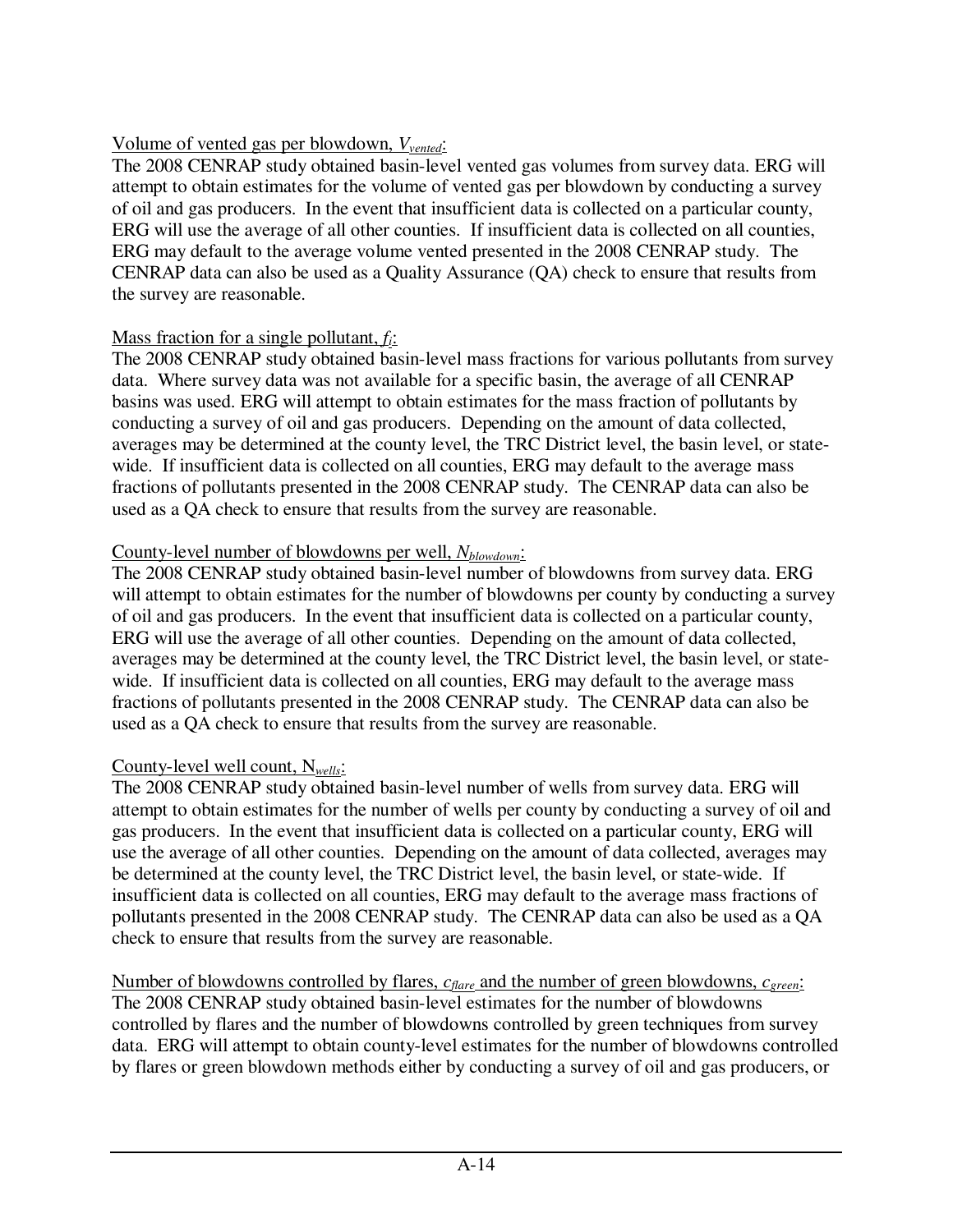from existing data from the TRC. Depending on the amount of data collected, averages may be determined at the county level, the TRC District level, the basin level, or state-wide.

# **3.2.4 Data Needs**

In order to implement the preferred emissions estimation approach, county-level data on the number of well blowdowns, volume of vented gas per blowdown, oil and gas product composition, and number of blowdowns controlled by flares or controlled by green techniques, and the number of active oil and gas wells are required. ERG will collect data on the number of oil and gas wells per county using the most recently available database from the TRC. ERG will attempt to collect all other data items by conducting a survey of oil and gas producers owning active wells in the Texas counties covered in this emissions inventory development effort.

# **3.3 Wellheads**

The wellhead is the part of an oil or gas well that terminates at the surface and is the location where oil or gas products can be withdrawn. The primary function of the wellhead is to hold the casings and the production tubing of the well. On top of the wellhead sits the tubing hanger, from which the production tubing is run. The well christmas tree rests on top of the tubing hanger, as well as surface flow-control facilities used in the production phase of the well. The wellhead is a source of VOC emissions from various fugitive outlets including seals and joints. County-level emissions from this source will be estimated for the purpose of this inventory.

### **3.3.1 Literature Review**

ERG conducted a literature review to obtain information on established methodologies to estimate the atmospheric release of pollutants from emissions generated at oil and gas wellheads. The relevant sources reviewed are listed in Table 3.3.

#### **Table 3.3 Existing Oil and Gas Exploration Emissions Studies Containing Methodologies for Wellhead Emissions Estimates**

| <b>Report Title</b>                                                                | Geographic<br>Coverage | <b>Publication Date</b> |
|------------------------------------------------------------------------------------|------------------------|-------------------------|
| Oil and Gas Emission Inventories for the Western<br>States (Russell, et al., 2005) | <b>WRAP States</b>     | December, 2005          |
| Emissions from Oil and Gas Production Facilities<br>(TCEQ, 2007)                   | Texas                  | <b>August, 2007</b>     |

# **3.3.2 Emission estimation approaches**

The reviewed literature provided two similar approaches to estimate emissions from wellheads at oil and gas sites. The first of these approaches is presented in the study: "Oil and Gas Emission Inventories for the Western States" (Russell, et al., 2005), which uses oil and gas production data along with emission factors for various wellhead sources to determine wellhead emissions. These sources include: tanks, dehydrators, heaters, completions, and pneumatic devices.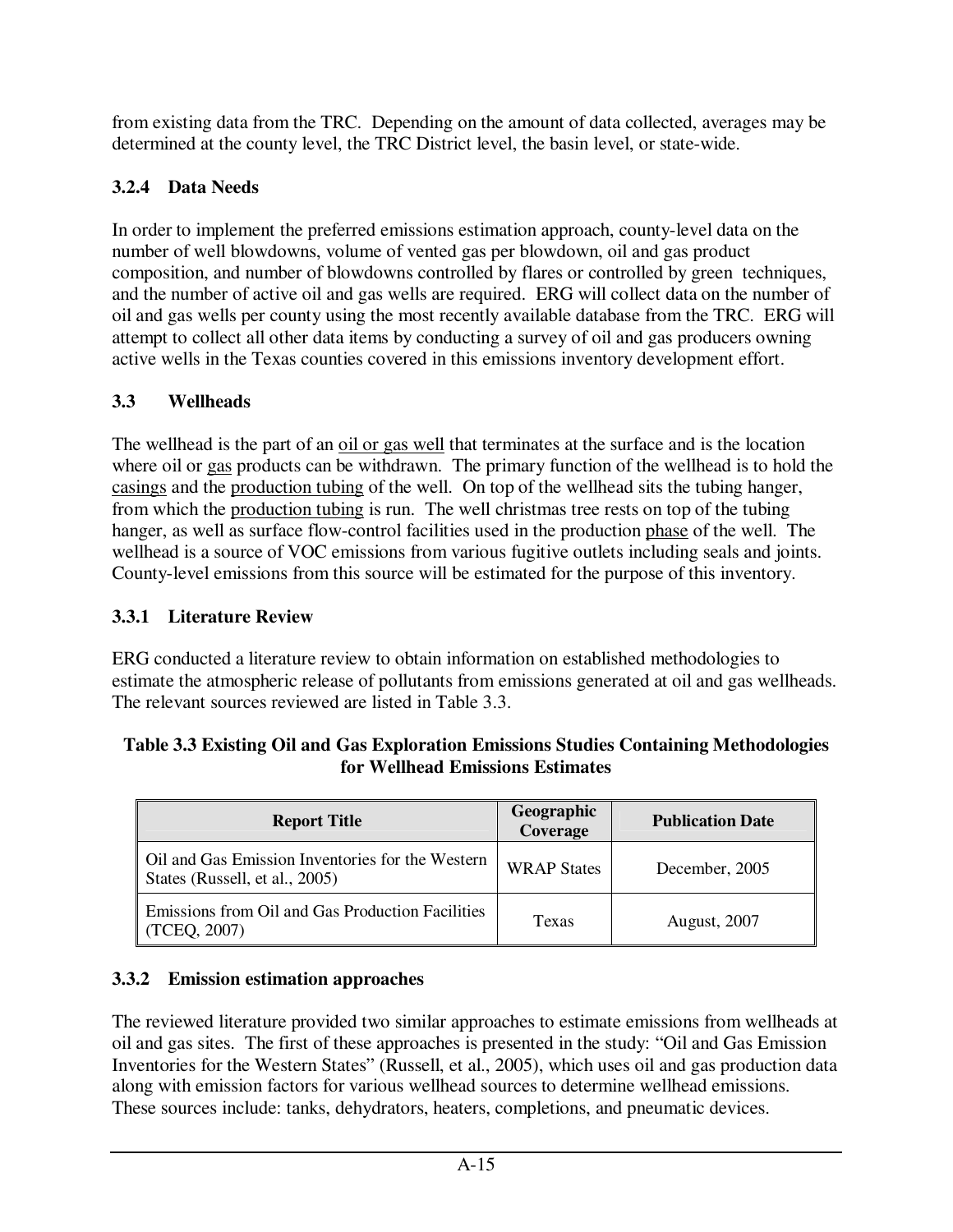Emissions from all of these sources are discussed elsewhere in this report. The "Emissions from Oil and Gas Production Facilities" (TCEQ, 2007) study uses AP-42 emission factors for oil and gas facilities to determine wellhead emissions from wellhead assemblies and rod pumps. Other reviewed sources did not provide wellhead emissions calculation methodologies.

### **3.3.3 Preferred emission estimation approach**

As a preferred method to estimate emissions from wellheads, ERG will use the AP-42 emission factor to calculate emissions from oil and gas wellheads, based on the number of oil and gas wellheads in place. The AP-42 emission factor for VOC emissions from gas wellheads is based on gas production. Gas production data by county in Texas is also available from the TRC. However, additional emission methodologies may be developed if additional sources are located.

### **3.3.4 Data Needs**

In order to implement the preferred emissions estimation approach, county-level data on the number of oil wellheads and gas production are required. ERG will collect data on the number of oil wellheads and gas production wellhead sites per county using the most recently available database from the TRC.

#### **3.4 Pneumatic Devices**

Pneumatic devices are used for a variety of gas and oil well processes and are powered by highpressure produced gas. These devices include transducers, liquid level controllers, pressure controllers and positioners. During the normal operation of these devices, they release or bleed natural gas to the atmosphere making them a source of VOC emissions. County-level emissions from these sources will be estimated for the purpose of this inventory.

#### **3.4.1 Literature Review**

ERG conducted a literature review to obtain information on established methodologies to estimate the atmospheric release of pollutants from emissions generated by pneumatic devices typically utilized at oil and natural gas production wells. The relevant sources reviewed are listed in Table 3.4.

#### **Table 3.4 Existing Oil and Gas Exploration Emissions Studies Containing Methodologies for Pneumatic Device Emissions Estimates**

| <b>Report Title</b>                                                                | Geographic<br>Coverage | <b>Publication Date</b> |
|------------------------------------------------------------------------------------|------------------------|-------------------------|
| Oil and Gas Emission Inventories for the Western<br>States (Russell, et al., 2005) | <b>WRAP States</b>     | December, 2005          |
| Emissions from Oil and Gas Production Facilities<br>(TCEQ, 2007)                   | Texas                  | <b>August</b> , 2007    |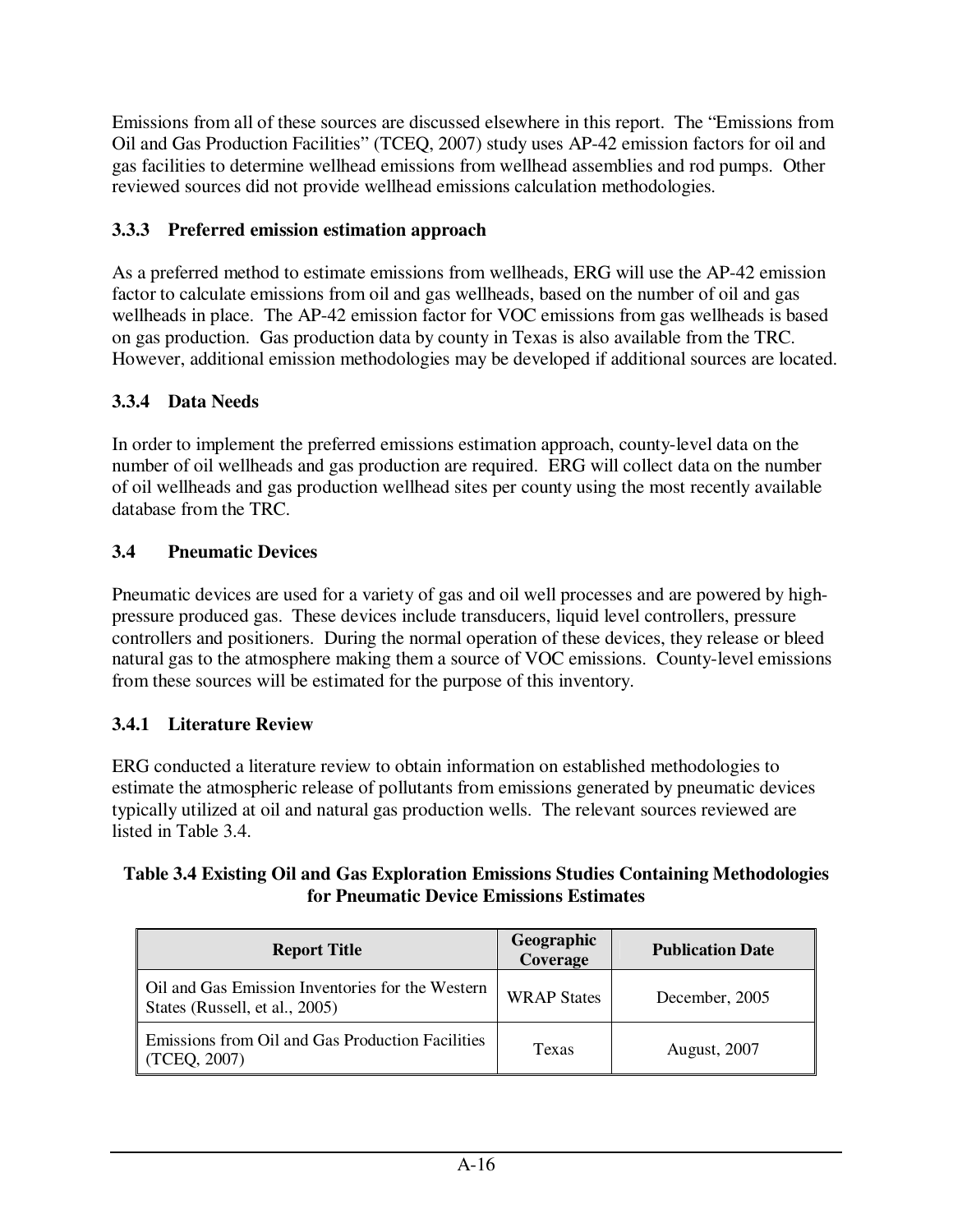#### **Table 3.4 Existing Oil and Gas Exploration Emissions Studies Containing Methodologies for Pneumatic Device Emissions Estimates (Cont.)**

| <b>Report Title</b>                                                                                                            | Geographic<br>Coverage         | <b>Publication Date</b> |
|--------------------------------------------------------------------------------------------------------------------------------|--------------------------------|-------------------------|
| WRAP Area Source Emissions Inventory<br>Projections and Control Strategy Evaluation<br>Phase II (Bar-Ilan, et al., 2007)       | <b>WRAP States</b>             | September, 2007         |
| Recommendations for Improvements to the<br><b>CENRAP States' Oil and Gas Emissions</b><br>Inventories (Bar-Ilan, et al., 2008) | <b>CENRAP</b><br><b>States</b> | November, 2008          |
| Development of Baseline 2006 Emissions from<br>Oil and Gas Activity in the Piceance Basin (Bar-<br>Ilan, et al., 2009a)        | Piceance<br>Basin,<br>Colorado | January, 2009           |

#### **3.4.2 Emission estimation approaches**

The reviewed literature provided two similar approaches with different bases to estimate emissions from pneumatic devices at oil and gas sites. The first of these approaches is presented in the Western Regional Air Partnership (WRAP) Phase I (Russell, et al., 2005) and WRAP Phase II (Bar-Ilan, et al., 2007) reports which utilize separate emissions factors for oil wells and gas wells provided by the Wyoming Department of Environmental Quality (WYDEQ). The emissions factors for VOC and Hazardous Air Pollutants (HAPs) from pumps are given on a per well basis (tons/yr/well) and are calculated based on an average usage/bleed rate of 5 scf/hr, statewide average weighted gas compositions, continuous operation, and an assumption of two pumps per gas well and one pump per oil well. Area-wide emissions are then calculated based on the number of gas wells and oil wells currently active in a specific area. This approach was also adopted in the 2007 TCEQ report on emissions from oil and gas production facilities. However, the emissions factors were recalculated using weight percents provided in a 2004 report from the Gas Processors Association (GPA).

An alternative approach is presented in both the 2008 CENRAP study "Recommendations for Improvements to the CENRAP States' Oil and Gas Emissions Inventories" (Bar-Ilan, et al. 2008) and "Development of Baseline 2006 Emissions from Oil and Gas Activity in the Piceance Basin" (Bar-Ilan, et al., 2009a). The same calculation approach is used in this method; however, this method uses bleed rates obtained from the results of an extensive study performed by EPA as part of the Natural Gas Star program in 2004. This study provides bleed rate estimates for several different device types – liquid level controllers, positioners, pressure controllers, and transducers. This approach also conducted a survey to estimate the number of each device type present at typical gas and oil well sites. Given the additional level of detail presented with this approach, it will be the preferred approach for estimating emissions from pneumatic devices.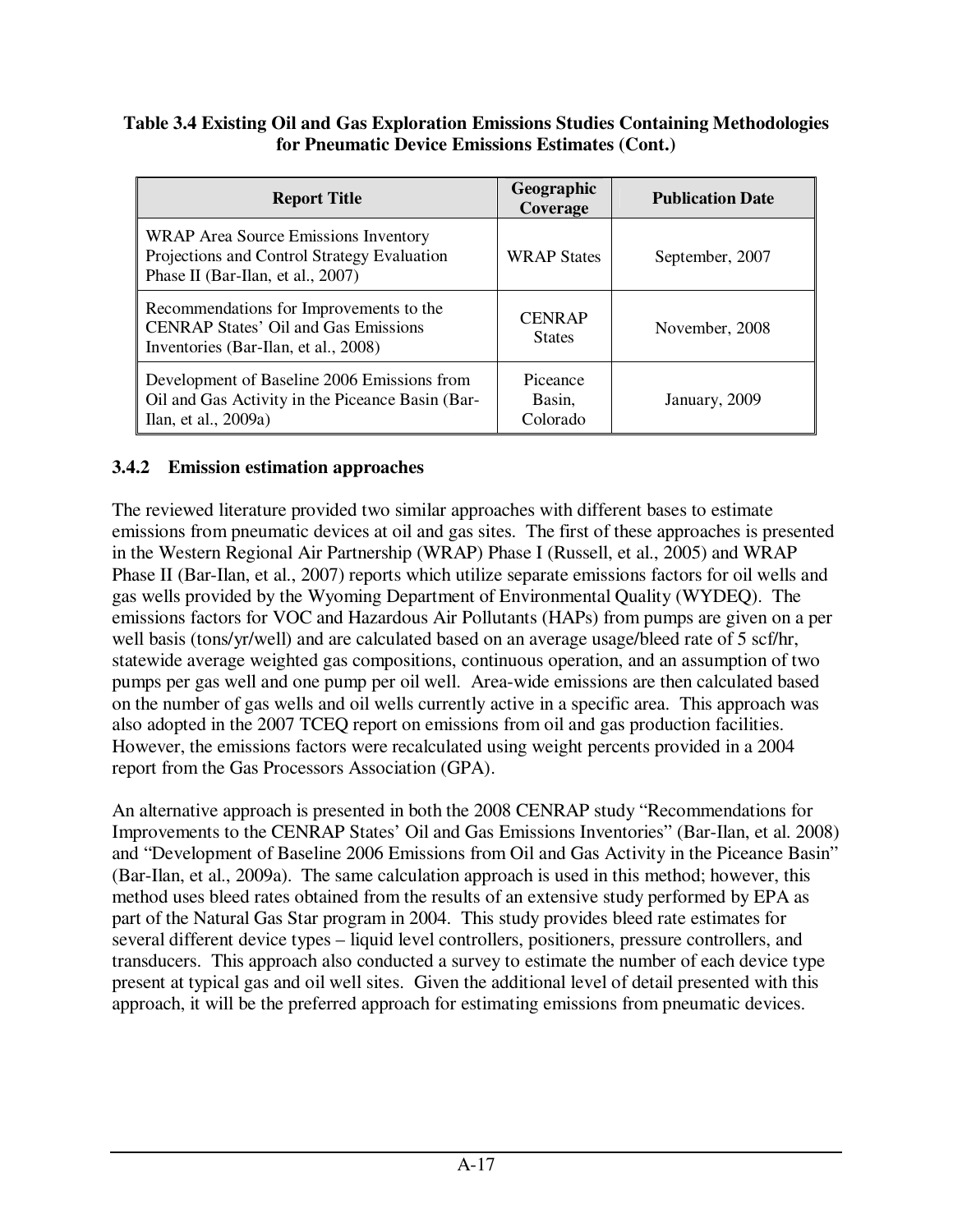#### **3.4.3 Preferred emission estimation approach**

As a preferred method to estimate emissions from pneumatic devices, ERG will use the CENRAP methodology.

Emissions from a single well site are calculated using Equation 5:

$$
E_{pneumatic,j} = \frac{f_j}{907200} \left( \sum_i V_i \times N_i \times t_{annual} \right) \times \frac{P}{\left( \frac{R}{MW_{gas}} \right) \times T \times 3.5 \times 10^{-5}}
$$
 Equation (5)

where:

*Epneumatic,j* is the total emissions of pollutant *j* from all pneumatic devices for a typical well [ton/year/well]  $V_i$  is the volumetric bleed rate from device *i* [scf/hr/device]  $N_i$  is the total number of device *i* owned by the participating companies

*tannual* is the number of hours per year that devices are operating

*P* is the atmospheric pressure [1 atm]

*R* is the universal gas constant [0.082 L-atm/mol-K]

*MWgas* is the molecular weight of the gas [g/mol]

- *T* is the atmospheric temperature [298 K]
- $f_i$  is the mass fraction of pollutant *j* in the vented gas

County-wide emissions are calculated using Equation 6:

$$
E_{\text{pneumatic, TOTAL}} = E_{\text{pneumatic, j}} \times N_{\text{well}} \qquad \qquad \text{Equation (6)}
$$

where:

*Epneumatic,TOTAL* is the total pneumatic device emissions in the county [ton/yr]  $E_{\text{preumatic},j}$  is the pneumatic device emissions for a single well of pollutant *j* [ton/yr] *Nwell* is the total number of active wells in the county for a given year

Emissions rates are evaluated at STP in the CENRAP study. Data on the operating temperature and pressure will be collected via survey and emissions will be adjusted for the appropriate operating parameters.

# Volumetric bleed rate from device i, *Vi*:

The 2008 CENRAP study uses bleed rates for various devices presented in a 2004 EPA Natural Gas Star program study. ERG will also use the bleed rates from the EPA Natural Gas Star program study when calculating emissions from pneumatic devices at oil and gas production sites.

### Total number of devices, *Ni*:

The 2008 CENRAP study obtained basin-level total number of devices per well from survey data. Where survey data was not available for a specific basin, the average of all CENRAP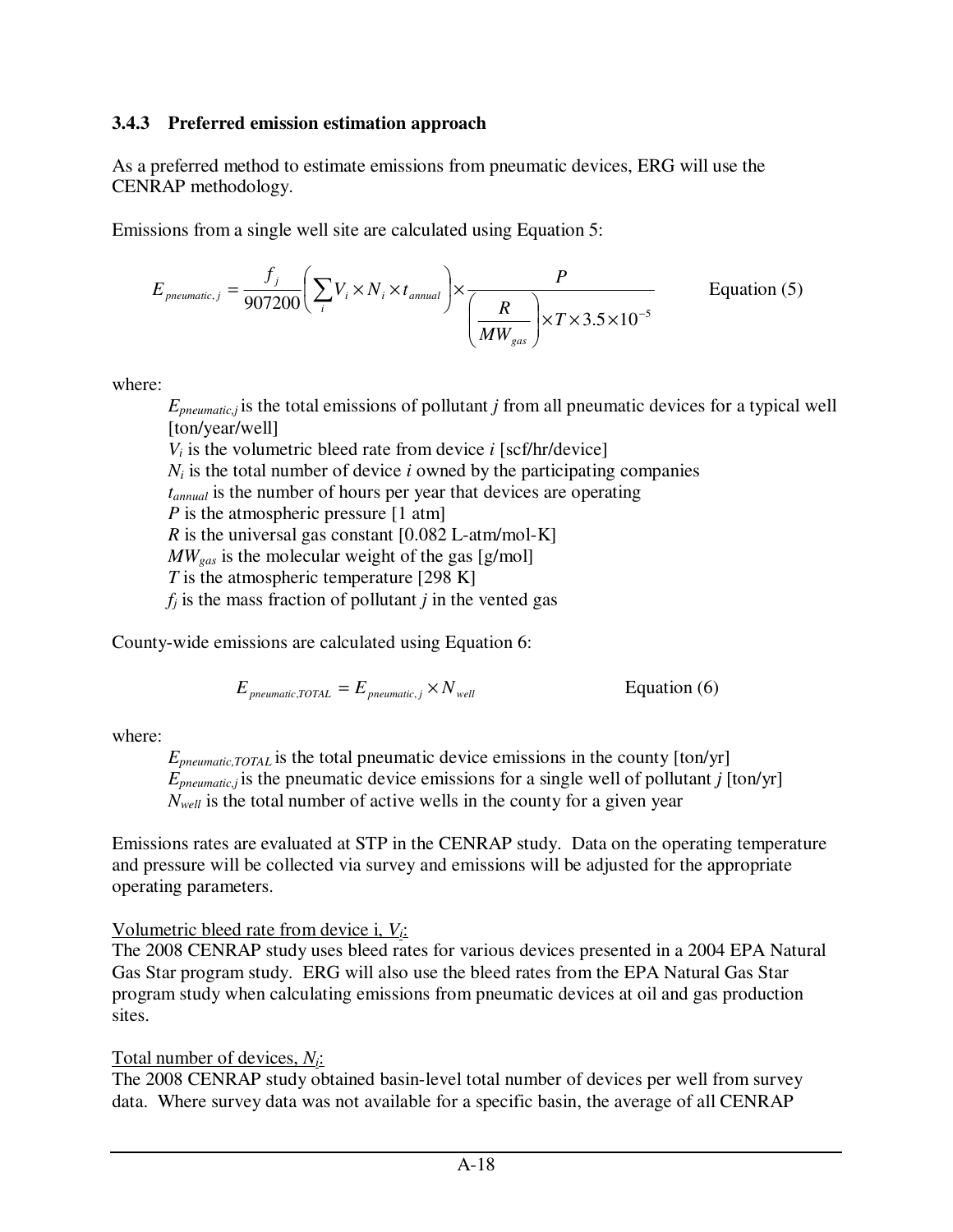basins was used. ERG will attempt to obtain estimates for the number of devices per well by conducting a survey of oil and gas producers. Depending on the amount of data collected, averages may be determined at the county level, the TRC District level, the basin level, or statewide. If insufficient data is collected on all counties, ERG may default to the average of number of devices for each type presented in the 2008 CENRAP study. The CENRAP data can also be used as a quality assurance check to ensure that results from the survey are reasonable.

#### Number of hours per year that devices are operating, *tannual*:

The 2008 CENRAP study assumed basin-level annual hours of device operation to be 8760 hr/yr (non-stop operation). ERG will attempt to obtain estimates for the annual hours of device operation by conducting a survey of oil and gas producers. Depending on the amount of data collected, averages may be determined at the county level, the TRC District level, the basin level, or state-wide. If insufficient data is collected on all counties, ERG may default to a value of 8760 hr/yr assumed in the 2008 CENRAP study. The CENRAP data can also be used as a quality assurance check to ensure that results from the survey are reasonable.

#### Molecular weight of gas, *MWgas*:

The 2008 CENRAP study obtained basin-level molecular weights of gas bleeding from survey data. ERG will attempt to obtain data on the molecular weights by conducting a survey of oil and gas producers. Depending on the amount of data collected, averages may be determined at the county level, the TRC District level, the basin level, or state-wide. If insufficient data is collected on all counties, ERG may default to the average of the molecular weights in the 2008 CENRAP study. The CENRAP data can also be used as a quality assurance check to ensure that results from the survey are reasonable.

#### Mass fraction of pollutant *j* in the vented gas, *fj*:

The 2008 CENRAP study obtained basin-level mass fractions from survey data. ERG will attempt to obtain estimates for the mass fractions of pollutants by conducting a survey of oil and gas producers. Depending on the amount of data collected, averages may be determined at the county level, the TRC District level, the basin level, or state-wide. If insufficient data is collected on all counties, ERG may default to the compositions presented in the 2008 CENRAP study. The CENRAP data can also be used as a quality assurance check to ensure that results from the survey are reasonable.

#### **3.4.4 Data Needs**

In order to implement the preferred emissions estimation approach, county-level data on the number of devices per well, annual hours of device operation, oil and gas product composition and molecular weight, and number of active oil and gas wells are required. ERG will collect data on the number of oil and gas wells per county using the most recently available database from the TRC. ERG will attempt to collect all other data items by conducting a survey of oil and gas producers owning active wells in the Texas counties covered in this emissions inventory development effort.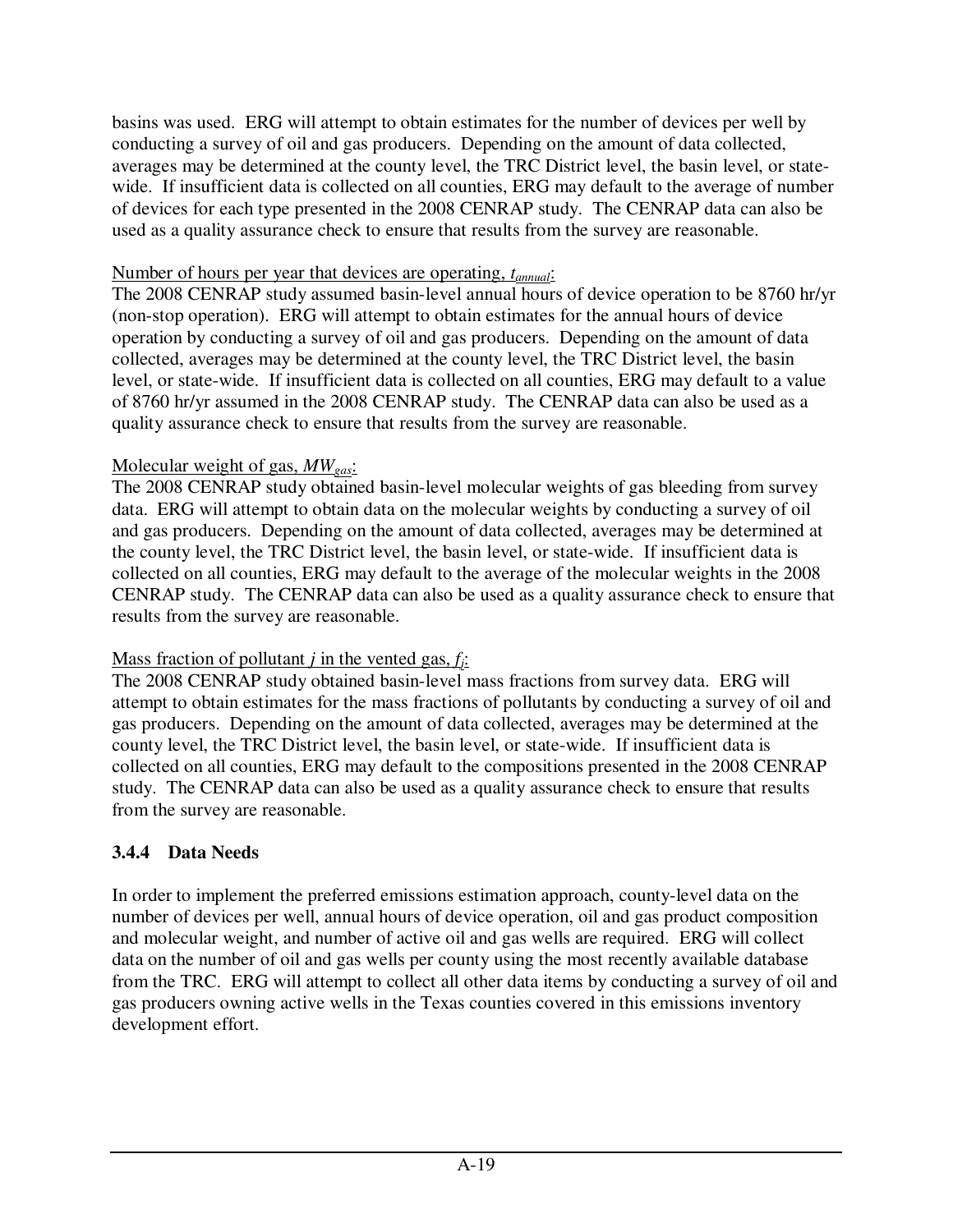### **3.5 Fugitive Emissions (Equipment Leaks)**

All oil and gas producing sites have a system of pumps and piping to transport oil and gas from the wellhead to the processing area. These pumps and piping networks are constructed with many individual components including flanges, valves, seals, and connectors. As a result of high operating pressures, varying fitting tightness, and age and condition, each of these components has the potential to release fugitive emissions while oil and gas product flows through them. County-level emissions from these sources will be estimated for the purpose of this inventory.

### **3.5.1 Literature Review**

ERG conducted a literature review to obtain information on established methodologies to estimate the atmospheric release of pollutants from fugitive emissions generated by non-point source equipment and components typically utilized at oil and natural gas production wells. The relevant sources reviewed are listed in Table 3.5.

#### **Table 3.5 Existing Oil and Gas Exploration Emissions Studies Containing Methodologies for Fugitive Emissions Estimates**

| <b>Report Title</b>                                                                                                            | Geographic<br>Coverage                                | <b>Publication Date</b> |
|--------------------------------------------------------------------------------------------------------------------------------|-------------------------------------------------------|-------------------------|
| Ozone Precursors Emissions Inventory for San<br>Juan and Rio Arriba Counties, New Mexico<br>(Pollack, et al., 2006)            | San Juan and<br>Rio Arriba<br>Counties,<br>New Mexico | <b>August</b> , 2006    |
| Emissions from Oil and Gas Production Facilities<br>(TCEQ, 2007)                                                               | Texas                                                 | <b>August, 2007</b>     |
| Recommendations for Improvements to the<br><b>CENRAP States' Oil and Gas Emissions</b><br>Inventories (Bar-Ilan, et al., 2008) | <b>CENRAP</b><br><b>States</b>                        | November, 2008          |
| Development of Baseline 2006 Emissions from<br>Oil and Gas Activity in the Piceance Basin (Bar-<br>Ilan, et al., 2009a)        | Piceance<br>Basin,<br>Colorado                        | January, 2009           |

#### **3.5.2 Emission estimation approaches**

The reviewed literature sources all provided a similar approach for estimating fugitive emissions from equipment leaks. This method estimates emissions using component-based emissions factors. The component-based method uses EPA's AP-42 emissions factors for each component type based on the type of service to which the equipment applies – gas, light liquid, heavy liquid, or water. Emissions are then calculated by multiplying this emissions factor by the number of components per well, the annual number of hours the well is in operation, and the mass fraction of the given pollutant in the vented gas. The latter data were collected via industry surveys. These well-based emissions are then multiplied by the number of wells for a given area. The 2007 TCEQ study uses emissions factors developed by the American Petroleum Institute (API),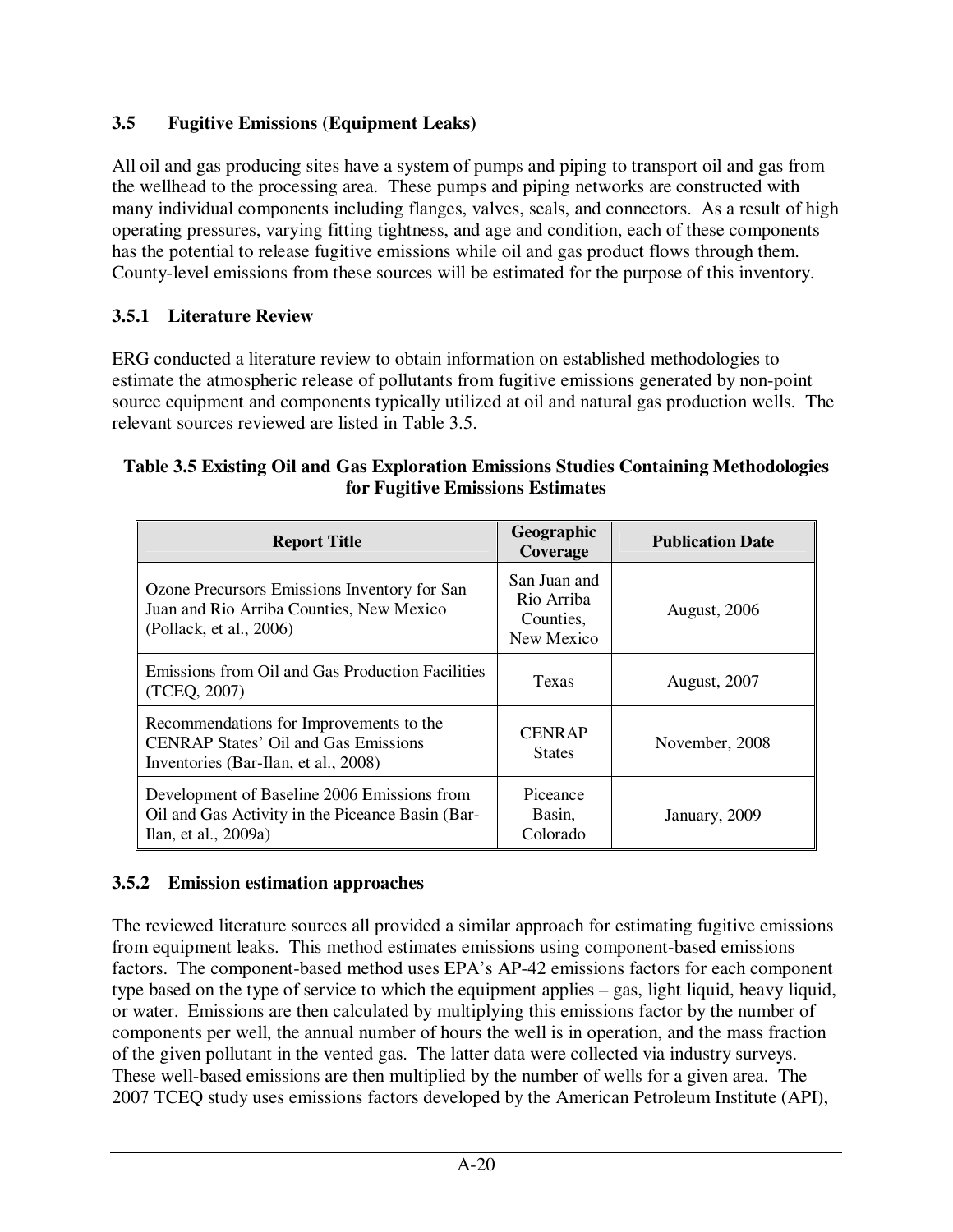and the number of components per well was obtained from a study conducted by the Canadian Association of Petroleum Producers (CAPP).

The component-based method applies to both oil and gas producing wells. If sufficient data on the number of components at each well site can be obtained, performing a component-based analysis will allow for the most comprehensive estimates for fugitive releases.

### **3.5.3 Preferred emission estimation approach**

As a preferred method to estimate fugitive emissions from equipment leaks, ERG will use the CENRAP methodology.

Fugitive emissions from a single well site may be calculated using Equation 7:

$$
E_{\text{fugitive},j} = \sum_{i} EF_i \times N_i \times t_{\text{annual}} \times Y_j \times 0.0011
$$
 Equation (7)

where:

 $E_{\text{fueitive},i}$  is the fugitive emissions for a single typical well for pollutant *j* [ton/yr/well]  $EF_i$  is the emission factor of TOC for a single component *i* [kg/hr/component]  $N_i$  is the total number of components of type  $i$ 

*tannual* is the annual number of hours the well is in operation [hr/yr]

 $Y_i$  is the mass fraction of pollutant *j* to TOC in the vented gas

County-wide fugitive emissions are calculated using Equation 8:

 $E_{\text{fucitive TOTAL}} = E_{\text{fucitive}} \times N_{\text{well}}$  Equation (8)

where:

*Efugitive,TOTAL* is the total fugitive emission in the county [ton/yr]  $E_{\text{fugitive},i}$  is the fugitive emissions for a single well of pollutant *j* [ton/yr]  $N_{well}$  is the total number of active wells in the county for a given year

Emissions rates are evaluated at STP in the CENRAP study. Data on the operating temperature and pressure will be collected via survey and emissions will be adjusted for the appropriate operating parameters.

Emission factor of TOC for a single component, *EFi*: ERG will use EPA's AP-42 emissions factors when calculating fugitive emissions from equipment leaks at oil and gas production sites.

# Total number of components, *Ni*:

The 2008 CENRAP study obtained basin-level total number of components per well from survey data. Where survey data was not available for a specific basin, the average of all CENRAP basins was used. ERG will attempt to obtain estimates for the number of components per well by conducting a survey of oil and gas producers. Depending on the amount of data collected, averages may be determined at the county level, the TRC District level, the basin level, or state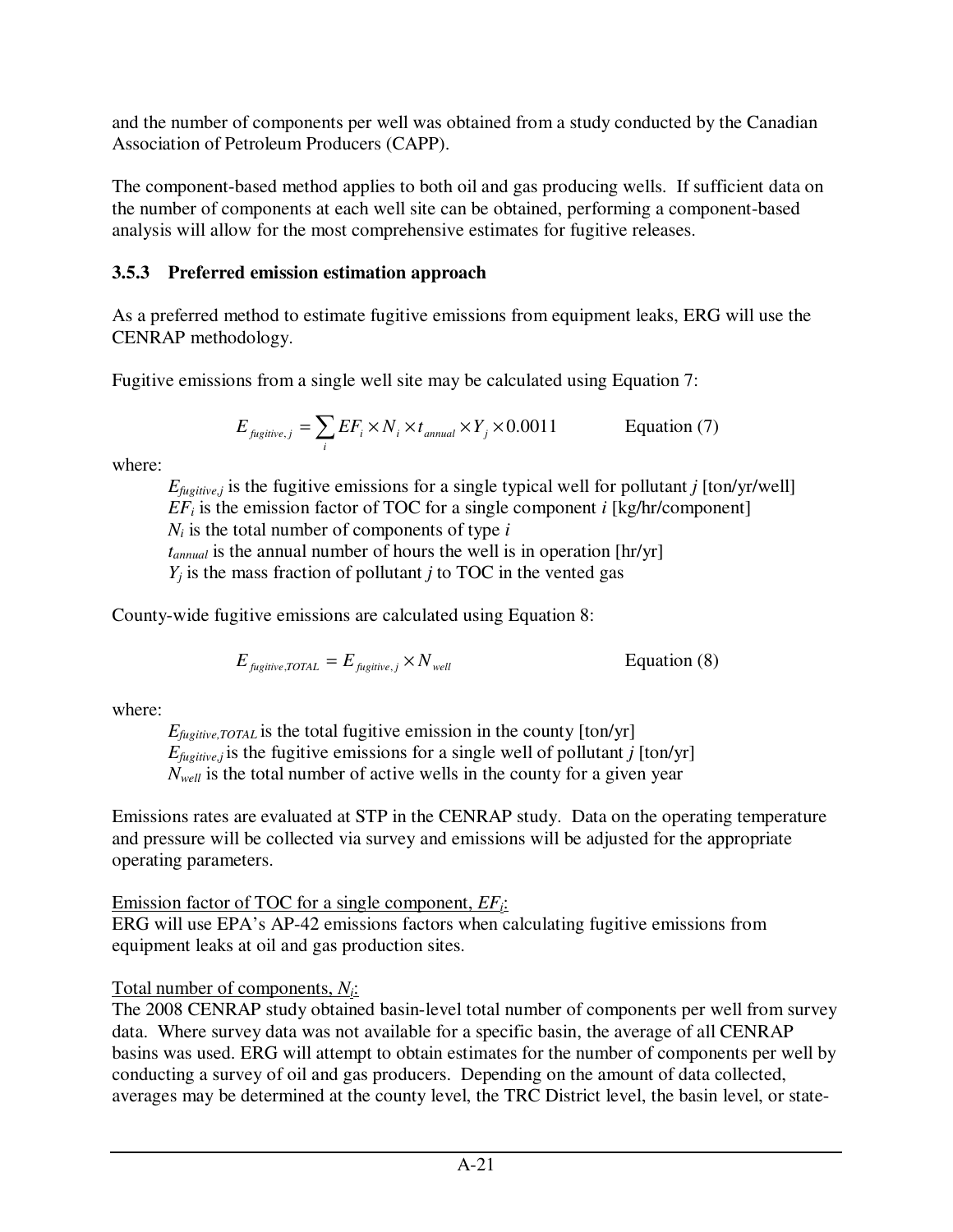wide. If insufficient data is collected on all counties, ERG may default to the average number of components for each service type presented in the 2008 CENRAP study. The CENRAP data can also be used as a quality assurance check to ensure that results from the survey are reasonable.

### Annual number of hours the well is in operation, *tannual*:

The 2008 CENRAP study assumed basin-level annual hours of well operation to be 8760 hr/yr (non-stop operation). ERG will attempt to obtain estimates for the annual hours of well operation by conducting a survey of oil and gas producers. Depending on the amount of data collected, averages may be determined at the county level, the TRC District level, the basin level, or state-wide. If insufficient data is collected on all counties, ERG may default to a value of 8760 hr/yr assumed in the 2008 CENRAP study. The CENRAP data can also be used as a quality assurance check to ensure that results from the survey are reasonable.

### Mass fraction of pollutant *j* to TOC in the vented gas, *Yj*:

The 2008 CENRAP study obtained basin-level mass fractions from survey data. ERG will attempt to obtain estimates for the mass fractions of pollutants by conducting a survey of oil and gas producers. Depending on the amount of data collected, averages may be determined at the county level, the TRC District level, the basin level, or state-wide. If insufficient data is collected on all counties, ERG may default to the compositions presented in the 2008 CENRAP study. The CENRAP data can also be used as a quality assurance check to ensure that results from the survey are reasonable.

# **3.5.4 Data Needs**

In order to implement the preferred emissions estimation approach, county-level data on the number of components per well, annual hours of well operation, oil and gas product composition, and number of active oil and gas wells are required. ERG will collect data on the number of oil and gas wells per county using the most recently available database from the TRC. ERG will attempt to collect all other data items by conducting a survey of oil and gas producers owning active wells in the Texas counties covered in this emissions inventory development effort.

# **3.6 Artificial Lift (Pumpjack) Engines**

A pumpjack is used to mechanically lift liquid out of the well if there is not enough bottom hole pressure for the liquid to flow all the way to the surface. The pumpjack can be driven by an electric motor; however, in isolated locations without access to electricity, combustion engines are used. The most common "off-grid" pumpjack engines run on casing gas produced from the well, but pumpjacks have been run on many types of fuel, such as propane (LPG) and diesel. Generally, pumpjacks have smaller engines than wellhead compressor engines, but they operate continuously (8760 hours per year) with minimum down-time. For this project, criteria pollutant emissions from pumpjack engines will be estimated.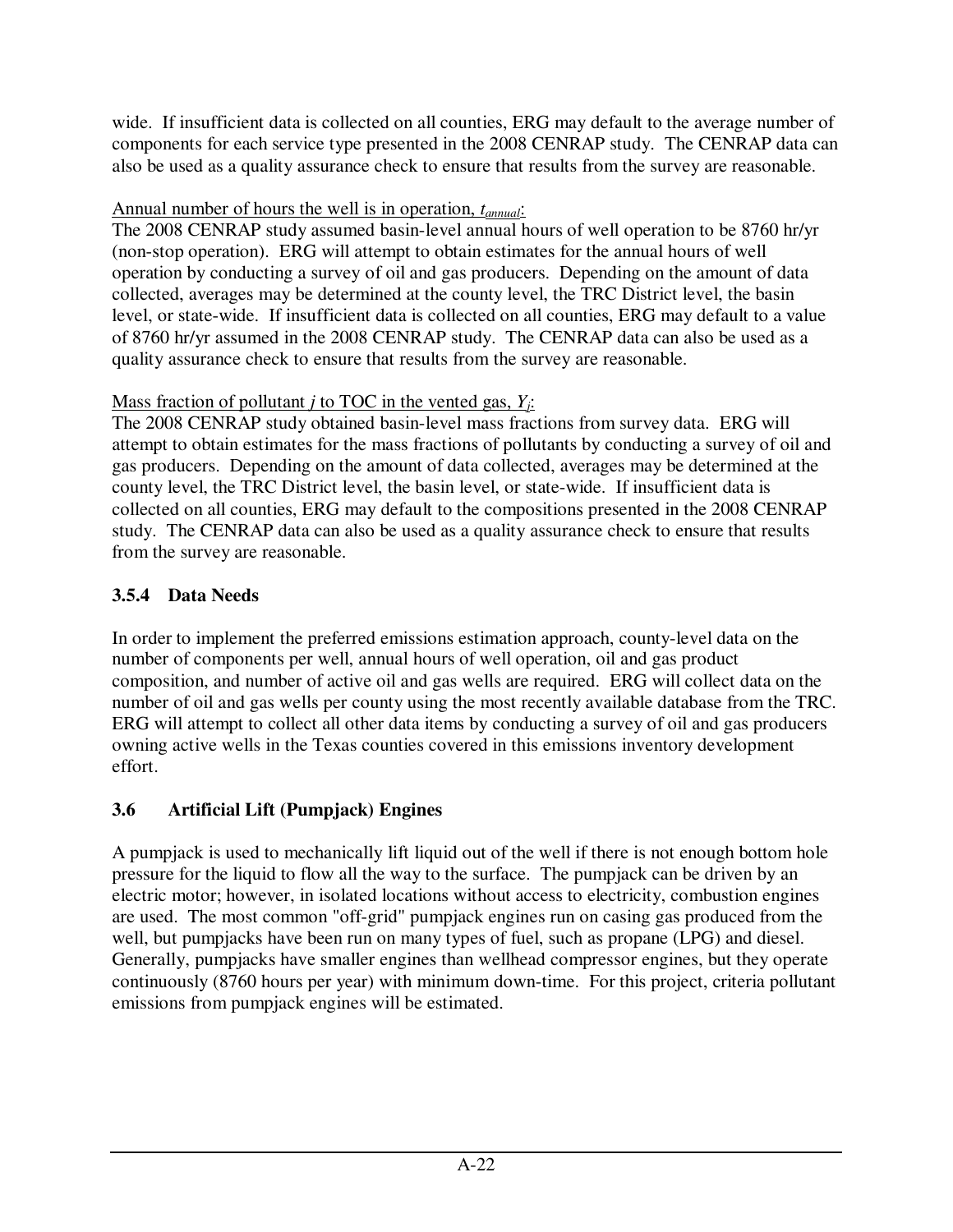### **3.6.1 Literature Review**

ERG conducted a literature review to obtain information on established methodologies to estimate the atmospheric release of pollutants from artificial lift pumpjack engines. The relevant sources reviewed are listed in Table 3.6.

| Table 3.6 Existing Oil and Gas Exploration Emissions Studies Containing Methodologies |
|---------------------------------------------------------------------------------------|
| for Artificial Lift (Pumpjack) Engines                                                |

| <b>Report Title</b>                                                                                                            | Geographic<br>Coverage                                | <b>Publication Date</b> |
|--------------------------------------------------------------------------------------------------------------------------------|-------------------------------------------------------|-------------------------|
| Natural Gas Compressor Engine Survey and<br>Engine NO <sub>x</sub> Emissions at Gas Production<br>Facilities (HARC, 2005)      | Eastern<br>Portion of<br>Texas                        | <b>August, 2005</b>     |
| Ozone Precursors Emission Inventory for San<br>Juan and Rio Arriba Counties, New Mexico<br>(Pollack, et al., 2006)             | San Juan and<br>Rio Arriba<br>Counties,<br>New Mexico | <b>August</b> , 2006    |
| Natural Gas Compressor Engine Survey<br>for Gas Production and Processing<br>Facilities (HARC, 2006)                           | Eastern<br>Portion of<br>Texas                        | October, 2006           |
| Recommendations for Improvements to the<br><b>CENRAP States' Oil and Gas Emissions</b><br>Inventories (Bar-Ilan, et al., 2008) | <b>CENRAP</b><br><b>States</b>                        | November, 2008          |

### **3.6.2 Emission estimation approaches**

Of the studies reviewed, there was basically only one methodology used in determining emissions from pumpjack engines. The 2008 study conducted by ENIRON entitled: "Recommendations for Improvements to the CENRAP States' Oil and Gas Emission Inventories" (Bar-Ilan, et al., 2008), applies pollutant specific emission factors (g/hp-hr) to various data gathered from an inventory of artificial lift engines (based off of surveyed companies). The data consisted of engine specific information including horsepower, load factors, and actual hours operated. The emissions were scaled up to the basin level on the basis of well counts and then scaled to county-level using the fraction of total oil production from oil wells located in each county. All engine emissions factors (except those for  $SO<sub>2</sub>$ ) were obtained from the EPA's NONROAD model (EPA, 2005), which contains default emissions factors for an artificial lift natural gas fired engine. A similar methodology was used to calculate emissions from artificial pumpjack engines in the 2006 study entitled: "Ozone Precursors Emission Inventory for San Juan and Rio Arriba Counties, New Mexico" (Pollack, et al., 2006). However, the emission factors used in the 2006 New Mexico study were based on survey data of specific engine types/categories and their manufacturers' emission rates instead of the EPA's NONROAD model. The specific methodology from these two studies is discussed in Section 3.6.3.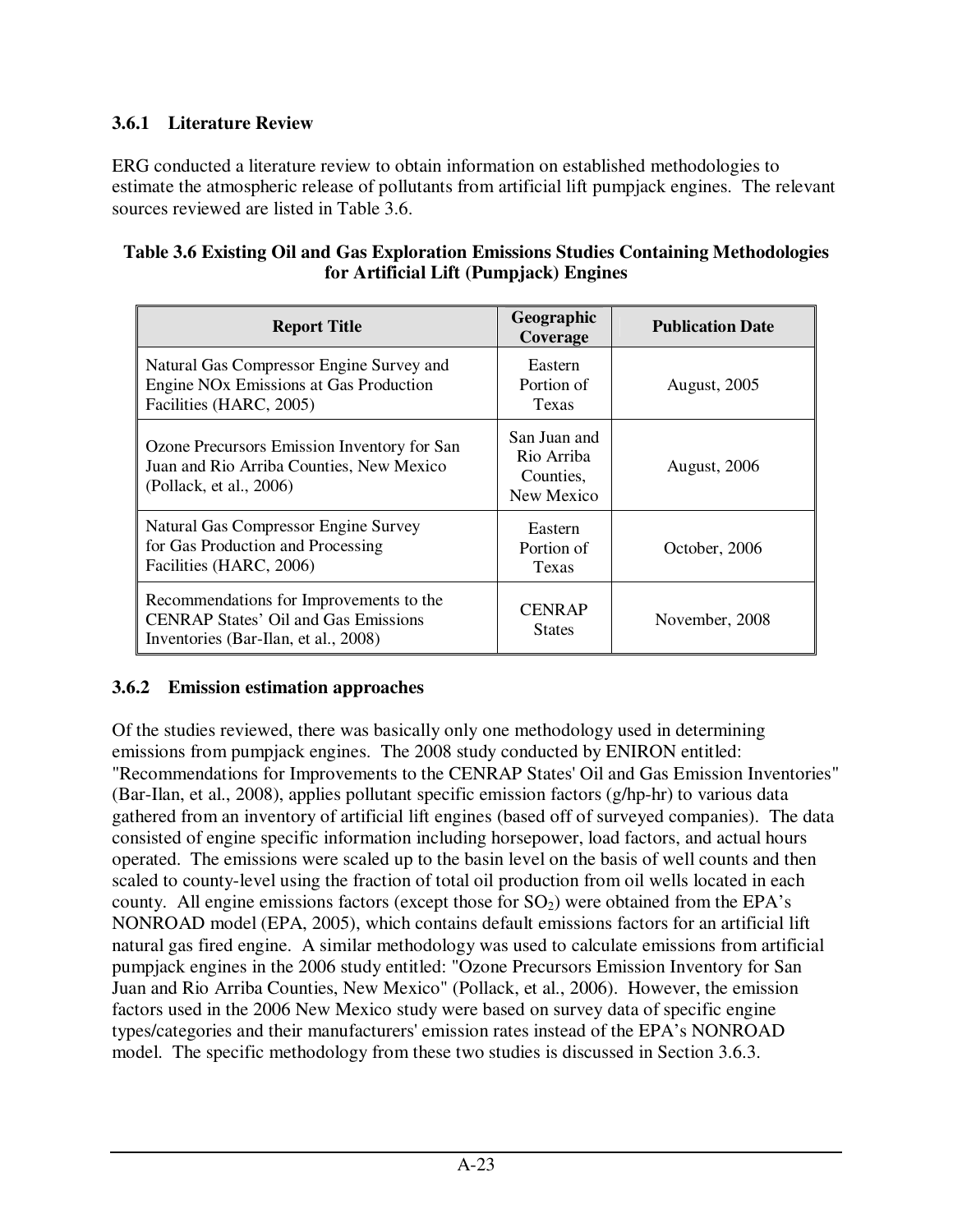As an alternative to the methodology used in the CENRAP 2008 and the 2006 New Mexico studies, ERG explored the idea of applying the methodology we have proposed for estimating emissions from compressor engines (see Section 3.11) to determine emissions from pumpjack engines. We believe this approach would be optimal when calculating pumpjack emissions at the county level because it would not require knowing the specific count of pumpjack engines, nor their individual sizes. However, the approach would require ERG to develop power-to-pump requirements (Hp-hr/bbl) which are certain to vary with the depth of the oil in each well and may also depend on other factors such as plunger/equipment variations. ERG will attempt to obtain the required data to implement this methodology (pumpjack engine size, hours of operation, engine loads, well depth, and production data for each well) through the industry survey. Depending upon the response rate to the survey, ERG may be able to proceed with this approach and develop power-to-pump requirements in terms of Hp-hr/bbl based on engine size, hours of operation, and oil production data. At this point, we consider this to be an alternative approach.

#### **3.6.3 Preferred emission estimation approach**

ERG will use the methodology from the 2008 CENRAP study to generate estimated emissions from pumpjack engines. The calculation methodology for this particular approach is shown in Equations 9 and 10:

$$
E_{engine} = \frac{EF_i \times HP \times LF \times t_{annual}}{907,185}
$$
 Equation (9)

where:

*Eengine* are emissions from a pumpjack engine [ton/year/engine]  $EF_i$  is the emissions factor of pollutant i [g/hp-hr] *HP* is the horsepower of the engine [hp] *LF* is the load factor of the engine *tannual* is the annual number of hours the engine is used [hr/yr]

County-wide pumpjack engine emissions would then be calculated using Equation (10):

$$
E_{\text{engine,TOTAL}} = E_{\text{engine}} \times W_{\text{TOTAL}} \times f_{\text{pumpjack}} \times (1 - e_{\text{pumpjack}})
$$
 Equation (10)

where:

 $E_{\text{engine,TOTAL}}$  is the total emissions from pumpjack engines in the county  $[ton/yr]$  $E_{engine}$  is the total emissions from a pumpjack engine  $[ton/yr]$ *WTOTAL* is the total number of wells in the county *fpumpjack* is the fraction of oil wells with pumpjack engines  *epumpjack* is the fraction of pumpjack engines that are electrified

### **3.6.4 Data Needs**

ERG will implement the approach used in the 2008 CENRAP study and 2006 New Mexico study to estimate emissions from pumpjack engines. In order to perform the emission calculations,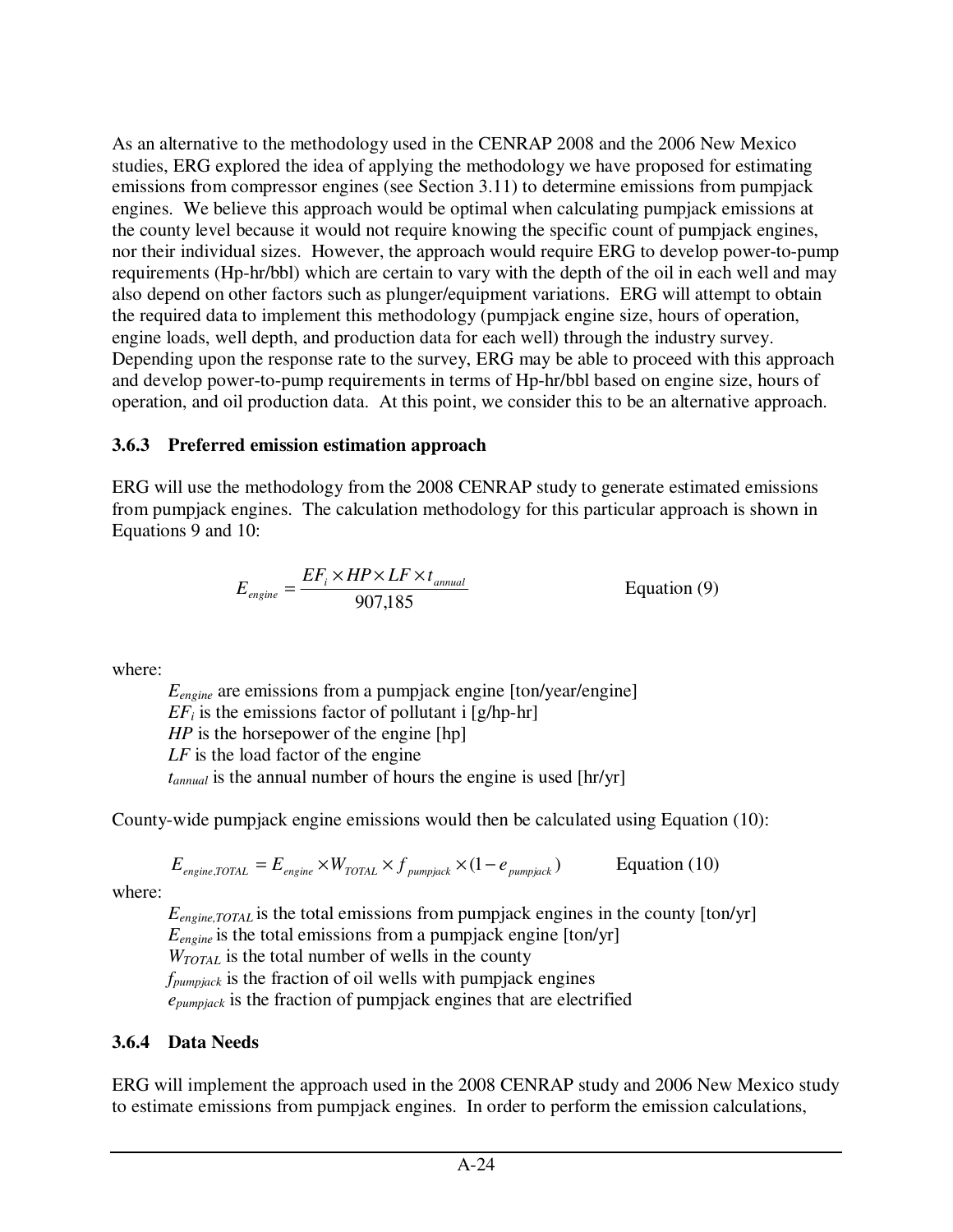information on engine ratings, load factors, annual hours of engine operation and county-level data of the number of oil wells with and without pumpjack engines is required. ERG will collect data on the number of oil wells per county using the most recently available database from the TRC. ERG will attempt to collect all other data items by conducting a survey of oil and gas producers owning active oil wells in the Texas counties covered in this emissions inventory development effort.

If the industry response is sufficient, ERG may attempt to develop power-to-pump requirements (Hp-hr/bbl) for pumpjack engines to implement the alternative approach.

### **3.7 Heaters and Boilers**

The purpose of heaters and boilers at oil and gas production facilities is to provide thermal energy input to certain operations within the production process. They can be used as separator heaters (heater treaters) to provide heat input to separation units, as tank heaters to maintain storage tank temperatures, or as inline heaters to maintain temperature within pipes and connections. Heaters and boilers may also be used in dehydrators; however, these sources will be covered under the dehydrator source methodology of this report. Heaters and boilers are typically natural gas-fired external combustors. They are primarily considered a source of  $NO<sub>x</sub>$ , as well as a minor source of CO, VOC and PM emissions.  $SO<sub>2</sub>$  emissions may also occur if the gas used to fire the heaters contains Hydrogen Sulfide  $(H_2S)$  which will be subsequently converted to  $SO_2$  during combustion. County-level emissions from heater sources will be estimated for the purpose of this inventory.

# **3.7.1 Literature Review**

ERG conducted a literature review to obtain information on established methodologies to estimate the atmospheric release of pollutants from emissions generated by heaters and boilers typically utilized at oil and natural gas production wells. The relevant sources reviewed are listed in Table 3.7.

| Table 3.7 Existing Oil and Gas Exploration Emissions Studies Containing Methodologies |  |
|---------------------------------------------------------------------------------------|--|
| for Heater and Boiler Emissions Estimates                                             |  |

| <b>Report Title</b>                                                                                                | Geographic<br>Coverage                                | <b>Publication Date</b> |
|--------------------------------------------------------------------------------------------------------------------|-------------------------------------------------------|-------------------------|
| Oil and Gas Emission Inventories for the Western<br>States (Russell, et al., 2005)                                 | <b>WRAP States</b>                                    | December, 2005          |
| Ozone Precursors Emission Inventory for San<br>Juan and Rio Arriba Counties, New Mexico<br>(Pollack, et al., 2006) | San Juan and<br>Rio Arriba<br>Counties,<br>New Mexico | <b>August</b> , 2006    |
| Emissions from Oil and Gas Production Facilities<br>(TCEQ, 2007)                                                   | Texas                                                 | <b>August, 2007</b>     |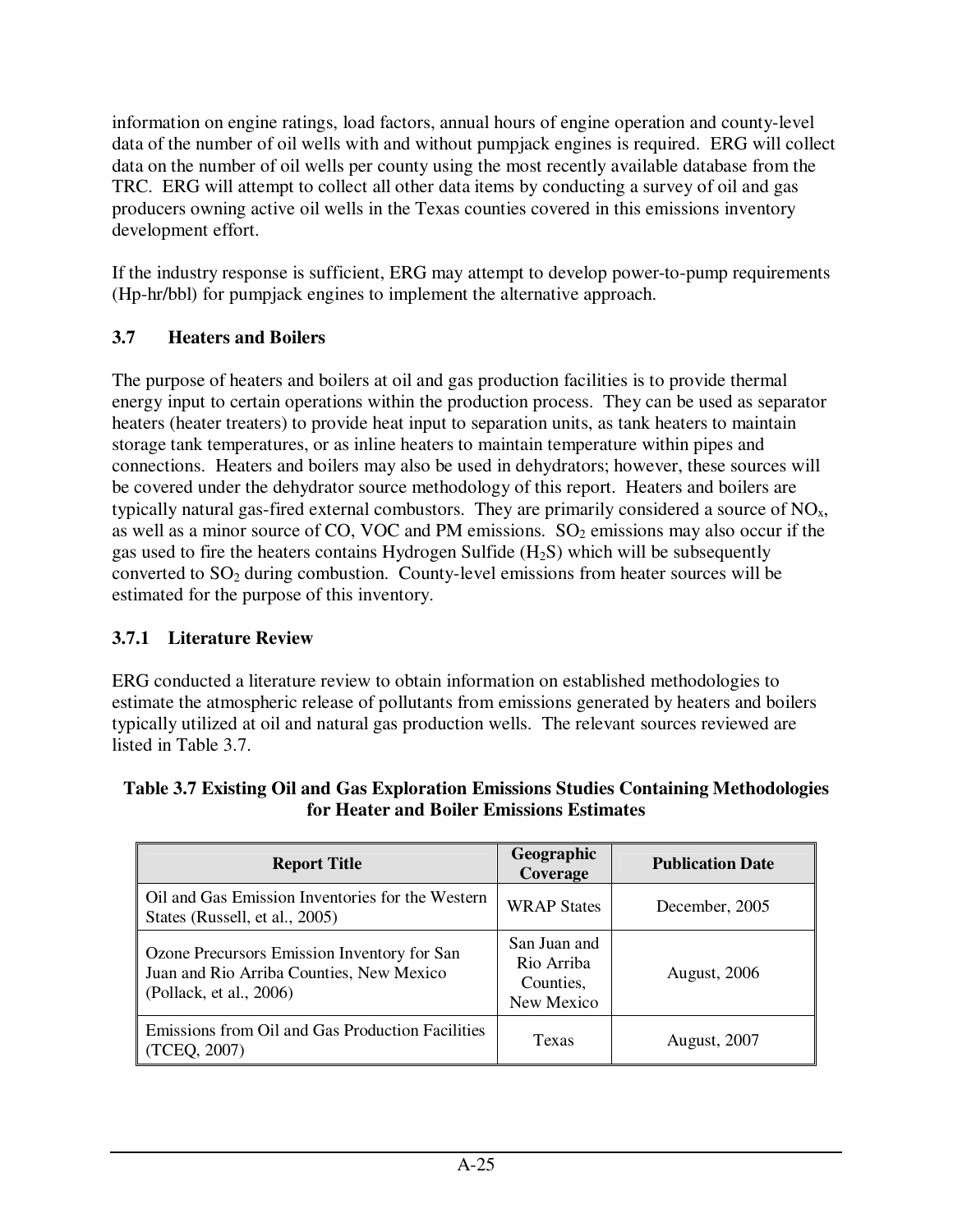#### **Table 3.7 Existing Oil and Gas Exploration Emissions Studies Containing Methodologies for Heater and Boiler Emissions Estimates (Cont.)**

| <b>Report Title</b>                                                                                                             | Geographic<br>Coverage         | <b>Publication Date</b> |
|---------------------------------------------------------------------------------------------------------------------------------|--------------------------------|-------------------------|
| <b>WRAP</b> Area Source Emissions Inventory<br>Projections and Control Strategy Evaluation<br>Phase II (Bar-Ilan, et al., 2007) | <b>WRAP States</b>             | September, 2007         |
| Recommendations for Improvements to the<br><b>CENRAP States' Oil and Gas Emissions</b><br>Inventories (Bar-Ilan, et al., 2008)  | <b>CENRAP</b><br><b>States</b> | November, 2008          |
| Development of Baseline 2006 Emissions from<br>Oil and Gas Activity in the Piceance Basin (Bar-<br>Ilan, et al., 2009a)         | Piceance<br>Basin,<br>Colorado | January, 2009           |

#### **3.7.2 Emission estimation approaches**

The reviewed literature provided two different approaches to estimating emissions from heaters and boilers at oil and gas sites. The first of these approaches is presented in the WRAP Phase I report "Oil and Gas Emission Inventories for the Western States" (Russell, et al., 2005) and WRAP Phase II report "WRAP Area Source Emissions Inventory Projections and Control Strategy Evaluation Phase II" (Bar-Ilan, et al., 2007). This approach will subsequently be referred to as Method 1. Method 1 utilizes separate emissions factors for oil wells and gas wells provided by the WYDEQ. The emissions factors for gas wells are given on a per well basis (lbs/yr per well) and oil well emissions factors are given on a per barrel produced basis (lbs/barrel). Area-wide emissions are then calculated based on the number of gas wells and barrels of oil produced in a specific area. Method 1 was also adopted in the 2007 TCEQ report on emissions from oil and gas production facilities.

An alternative approach to estimate emissions from heaters and boilers was presented in the 2008 CENRAP report "Recommendations for Improvements to the CENRAP States' Oil and Gas Emissions Inventories" (Bar-Ilan, et al. 2008) and the Piceance Basin study "Development of Baseline 2006 Emissions from Oil and Gas Activity in the Piceance Basin" (Bar-Ilan, et al., 2009a) from the Independent Petroleum Association of Mountain States (IPMAS)/WRAP Phase III reports. This approach will subsequently be referred to as Method 2. For Method 2, emissions of a particular pollutant from a single heater are based on the emissions factor of the heater, the annual flow rate of gas and the annual operating time of the heater. The gas flow is derived from the rating of the heater and the local natural gas heating value. All emissions factors used were based on EPA's AP-42 emissions factors for natural gas-fired heaters provided under the external combustion sources category. An additional heater cycling fraction factor was also incorporated which takes into account the fraction of operating hours that the heater is actually firing. The 2008 CENRAP report also provides a separate methodology for estimating SO2 emissions by estimating the mass of gas combusted in the heater using the ideal gas law and then utilizing the mass fraction of  $H_2S$  in the gas assuming 100 percent conversion to  $SO_2$ . Basin-wide emissions were then estimated by determining the typical number of heaters per well and scaling up by well count. These estimates were then expanded to the county-level by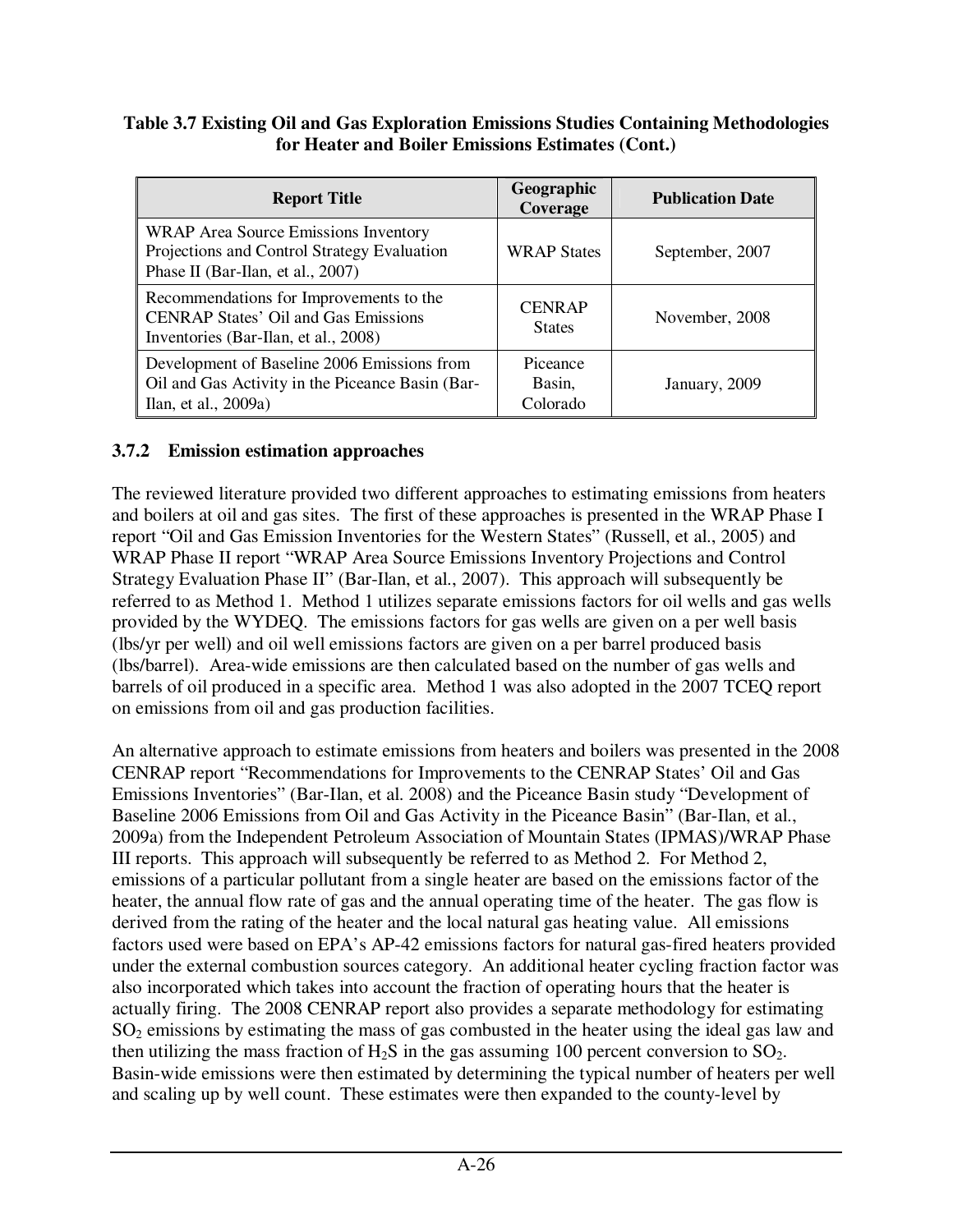allocating the total basin-wide heater emissions into each county according to the fraction of basin total wells that are located in each county.

Between the two methodologies, Method 2 provides a fundamental, bottom-up approach which allows for emissions to be estimated based on site-specific parameters and results in a more accurate and dynamic emissions inventory for heaters and boilers. Method 1 uses emissions factors which are previously calculated based on industry-wide averages for heater ratings and gas heating values specific to Wyoming, resulting in a lack of flexibility and detail as compared to Method 2. Additionally, Method 2 incorporates a scaling factor based on the number of heaters per well to supplement the scaling factor for the total number of wells. This level of detail is advantageous and allows for an additional layer of data collection when calculating emissions on the county-level. This is not captured in Method 1 which only accounts for the total number of wells.

There are some short-comings with Method 2 that will need to be addressed in the development of this current emissions inventory. Due to lack of detail in the utilized databases, a breakdown of emissions by well type (i.e. oil or gas) was not available. Additionally, county-level emissions were derived from the allocation of basin-wide emissions based on the fraction of wells located in each county. The development of the updated TCEQ emissions inventory will attempt to obtain county-level data by well type in all aspects of the analysis to obtain a more accurate model of emissions from county to county.

# **3.7.3 Preferred emission estimation approach**

As a preferred method to estimate emissions from heaters and boilers, ERG will use the CENRAP methodology.

Emissions from a single heater may be calculated using Equation 11 (excluding  $SO<sub>2</sub>$  emissions):

$$
E_{heater} = \frac{EF_{heater} \times Q_{heater} \times t_{annual} \times hc}{\left(HV_{local} \times 10^6 \times 2000\right)}
$$
 Equation (11)

where:

 $E_{heater}$  is the emissions from a given heater  $[ton/yr]$ *EFheater* is the emission factor for a heater for a given pollutant [lb/MMSCF]  $Q_{heater}$  is the heater MMBTU/hr rating [MMBTU<sub>rated</sub>/hr]  $HV_{local}$  is the local natural gas heating value [MMBTU<sub>local</sub>/scf] *tannual* is the annual hours of operation [hr/yr] *hc* is the heater cycling fraction to account for the fraction of operating hours that the heater is firing.

 $SO<sub>2</sub>$  emissions from a single heater may be calculated using Equation 12: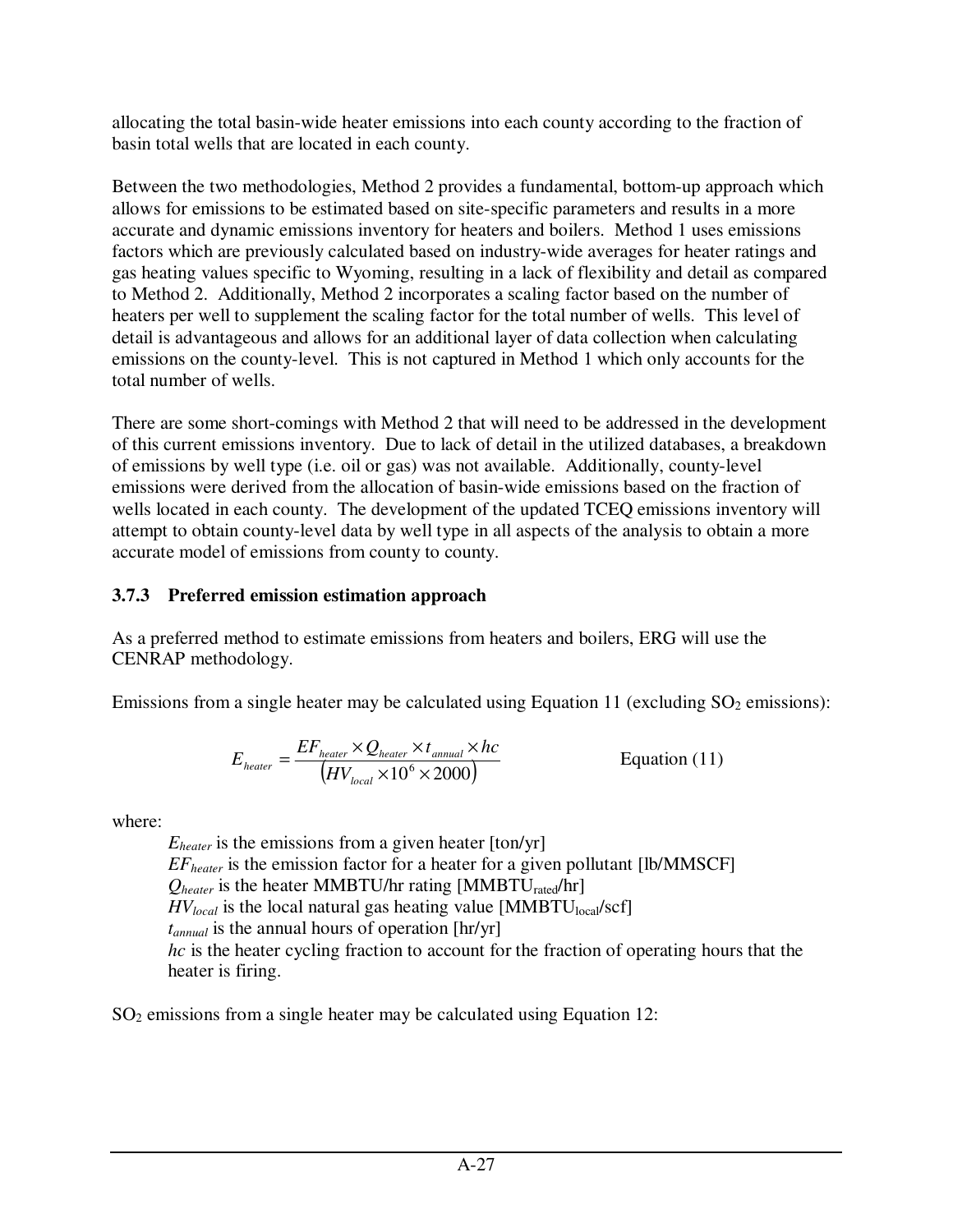$$
E_{heater, SO_2} = \frac{2 \times f_{H_2S}}{907200} \times \left( \frac{Q_{heater} \times t_{annual} \times hc}{HV_{local}} \times \frac{P}{\left(\frac{R}{MW_{gas}}\right) \times T \times 0.035} \right)
$$
Equation (12)

where:

 $E_{heater,SO2}$  is the SO<sub>2</sub> emissions from a given heater [ton-SO<sub>2</sub>/yr]  $f_{H2S}$  is the mass fraction of  $H_2S$  in the gas  $Q_{heater}$  is the heater MMBTU/hr rating [MMBTU<sub>rated</sub>/hr] *tannual* is the annual hours of operation [hr/yr] *hc* is the heater cycling fraction to account for the fraction of operating hours that the heater is firing.  $HV_{local}$  is the local natural gas heating value [MMBTU<sub>local</sub>/scf] *P* is atmospheric pressure [1 atm] *R* is the universal gas constant  $[0.082 \text{ L-atm/mol-K}]$ *MWgas* is the molecular weight of the gas [g/mol]

The total emissions generated by heaters and boilers from specific county are calculated using Equation 13:

$$
E_{heater, TOTAL} = (E_{heater} + E_{heater, SO_2}) \times N_{heater} \times \frac{W_{TOTAL}}{2000}
$$
 Equation (13)

where:

*Eheater,TOTAL* is the total heater emissions in the county [ton/yr] *Eheater* is the total emissions from a single heater [ton/yr]  $E_{heater, SO2}$  is the total SO<sub>2</sub> emissions from a single heater [ton-SO<sub>2</sub>/yr] *WTOTAL* is the total number of wells in the county *Nheater* is the typical number of heaters per well in the county

Emission factor for a heater for a given pollutant, *Eheater*:

ERG will use EPA's AP-42 emissions factors when calculating emissions from heaters and boilers at oil and gas production sites.

Heater MMBTU/hr rating, *Qheater*:

The 2008 CENRAP study obtained basin-level heater firing rates from survey data. Where survey data was not available for a specific basin, the average of all CENRAP basins was used. ERG will attempt to obtain heater firing rates by conducting a survey of oil and gas producers. Depending on the amount of data collected, averages may be determined at the county level, the TRC District level, the basin level, or state-wide. If insufficient data is collected on all counties, ERG may default to the average of the heater firing rate values presented in the 2008 CENRAP study. The CENRAP data can also be used as a quality assurance check to ensure that results from the survey are reasonable.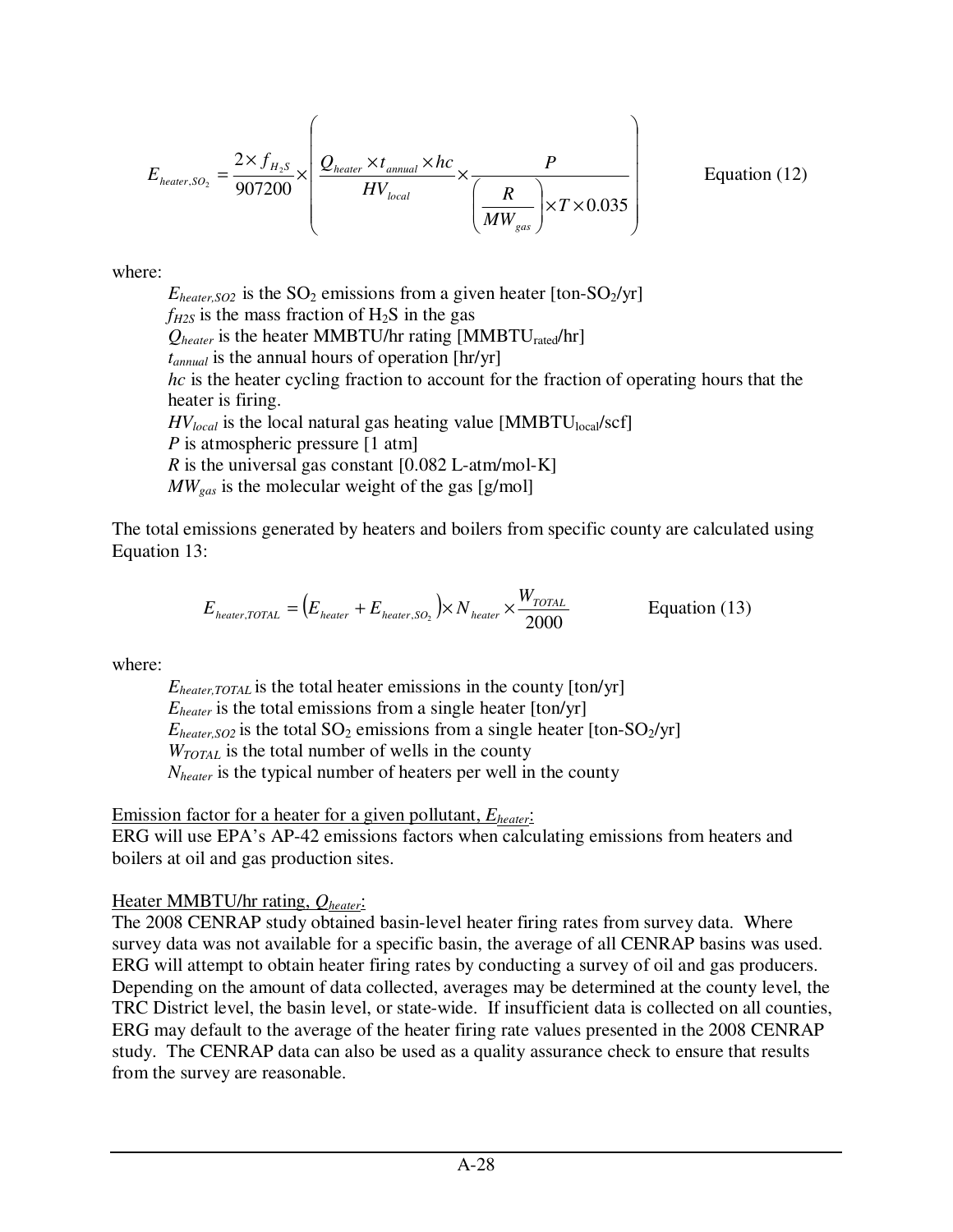#### Local natural gas heating value, *HVlocal*:

The 2008 CENRAP study attempted to collect basin-level local heating values from survey data. However, the responses for the request of the value were insufficient; therefore, the average natural gas heating value from the IPAMS/WRAP Phase III analysis was used. ERG will attempt to obtain local heating values by conducting a survey of oil and gas producers. Depending on the amount of data collected, averages may be determined at the county level, the TRC District level, the basin level, or state-wide. If insufficient data is collected on all counties, ERG may default to the local natural gas heating value presented in the 2008 CENRAP study originally taken from the IPAMS/WRAP Phase III study. The CENRAP data can also be used as a quality assurance check to ensure that results from the survey are reasonable.

#### Annual hours of operation, *tannual*:

The 2008 CENRAP study obtained basin-level annual hours of operation for heaters from survey data. ERG will attempt to obtain data on the annual hours of operation for heaters and boilers by conducting a survey of oil and gas producers. Depending on the amount of data collected, averages may be determined at the county level, the TRC District level, the basin level, or statewide. If insufficient data is collected on all counties, ERG may default to the average of the annual operation hours presented in the 2008 CENRAP study. The CENRAP data can also be used as a quality assurance check to ensure that results from the survey are reasonable.

#### Heater cycling fraction, *hc*:

The 2008 CENRAP study obtained basin-level heater cycling fractions from survey data. A heater cycling fraction of 1 was obtained for all responding basins. ERG will attempt to obtain data on the heater cycling fraction by conducting a survey of oil and gas producers. Depending on the amount of data collected, averages may be determined at the county level, the TRC District level, the basin level, or state-wide. If insufficient data is collected on all counties, ERG may default to a value of 1 as used in the 2008 CENRAP study. The CENRAP data can also be used as a quality assurance check to ensure that results from the survey are reasonable.

## Mass fraction of H2S, *fH2S*:

The 2008 CENRAP study obtained basin-level mass fractions of H2S in the gas used to fire the heaters and boilers from survey data. ERG will attempt to obtain data on the mass fraction of H2S by conducting a survey of oil and gas producers, or from the TRC. Depending on the amount of data collected, averages may be determined at the county level, the TRC District level, the basin level, or state-wide. If insufficient data is collected on all counties, ERG may default to the average of the H**2**S mass fractions in the 2008 CENRAP study. The CENRAP data can also be used as a quality assurance check to ensure that results from the survey are reasonable.

## Molecular weight of gas, *MWgas*:

The 2008 CENRAP study obtained basin-level molecular weights of gas used to fire the heaters and boilers from survey data. ERG will attempt to obtain data on the molecular weights by conducting a survey of oil and gas producers. Depending on the amount of data collected, averages may be determined at the county level, the TRC District level, the basin level, or statewide. If insufficient data is collected on all counties, ERG may default to the average of the molecular weights in the 2008 CENRAP study. The CENRAP data can also be used as a quality assurance check to ensure that results from the survey are reasonable.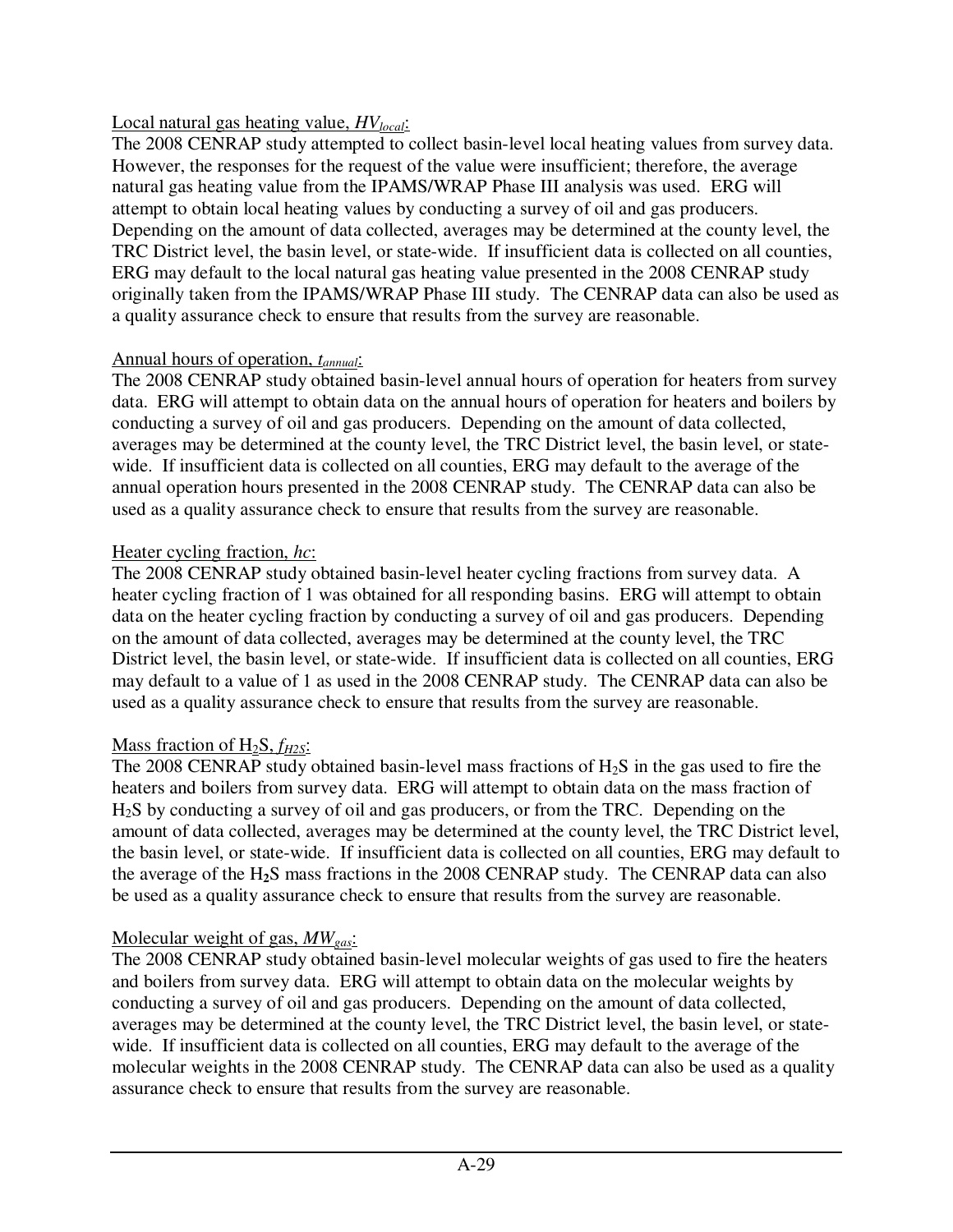Typical number of heater per well, *Nheater*:

The 2008 CENRAP study obtained basin-level typical number of heaters per well from survey data. ERG will attempt to obtain data on the number of heaters per well by conducting a survey of oil and gas producers. Depending on the amount of data collected, averages may be determined at the county level, the TRC District level, the basin level, or state-wide. If insufficient data is collected on all counties, ERG may default to the average of the number of heaters per well in the 2008 CENRAP study. The CENRAP data can also be used as a quality assurance check to ensure that results from the survey are reasonable.

# **3.7.4 Data Needs**

In order to implement the preferred emissions estimation approach, county-level data on the number of heaters and boilers per well, annual hours of heater operation, heater ratings, local natural gas heating values, heater cycling fractions, gas molecular weight and  $H_2S$  content, and number of active oil and gas wells are required. ERG will collect data on the number of oil and gas wells per county using the most recently available database from the TRC. ERG will attempt to collect all other data items by conducting a survey of oil and gas producers owning active wells in the Texas counties covered in this emissions inventory development effort.

# **3.8 Dehydrators**

Oil and natural gas, when first pumped from the ground, may contain a mixture of liquid and gaseous organic compounds, nitrogen, carbon dioxide, water, sand, and other impurities. The extracted product is passed through a three-phase separator. The separator allows the water, oil and gas to separate. The gaseous component is then piped to a dehydrator to remove any remaining moisture, improving its quality for sale, and to help prevent corrosion in downstream pipelines.

The most common and economical process for dehydrating natural gas is to contact the gas with a hygroscopic liquid such as one of the glycols. Glycol dehydration is an absorption process, where the water vapor in the gas stream becomes dissolved in a relatively pure stream of glycol liquid solvent, removing the water from the natural gas. This process is completed in an absorption column. After the water is removed from the gas stream, the gas is pumped to a gas transmission pipeline. During the absorption process, the glycol also absorbs some methane and VOC.

After leaving the absorber, the water-rich glycol is de-pressurized. This step is necessary as the absorber is typically operated at high pressure. The pressure must be reduced before the regeneration step. This step may occur in a flash vessel, if the dehydration system is equipped with one, or it may occur in the glycol regenerator vessel. If the water-rich glycol is first fed to a flash vessel, the hydrocarbon vapors are vented and any liquid hydrocarbons are skimmed from the glycol. The de-pressurization step is the primary source of VOC emissions from dehydrator systems.

The glycol is regenerated by boiling the water out of the glycol. The water-rich glycol is pumped into a vented boiler vessel called a glycol regenerator boiler. Heat is added until the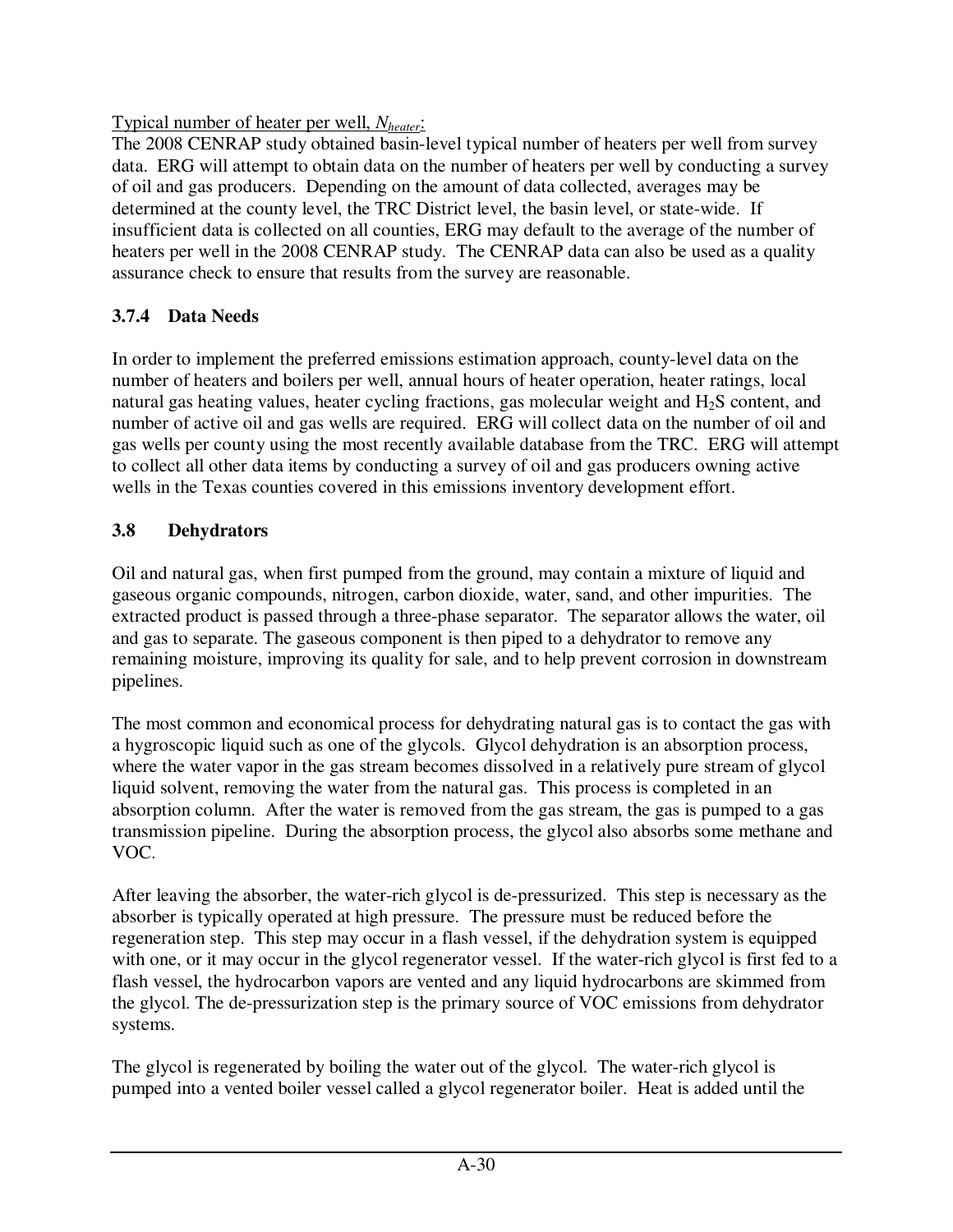temperature of the mixture is greater than 212 degrees (the boiling point of water), but less than 400 degrees (the boiling point of glycol). The regeneration step allows the glycol to be purified and recovered for reuse with minimal loss of glycol. Any VOCs remaining in the glycol are volatized and vented to the atmosphere. The glycol regeneration step involves burning a fuel in a boiler to heat the glycol-water mixture. The combustion results in emissions of  $NO<sub>X</sub>$  and CO, and small amounts of  $PM_{10}$ ,  $SO_2$ , VOC, and HAPs.

In summary, the two discreet units in a dehydrator system that generate pollutant emissions are the flash vessel (if present) and the glycol regenerator boiler. The flash vessel and glycol regenerator normally vent methane, VOC, and HAP during normal, uncontrolled operation, while the glycol regenerator boiler also has combustion emissions.

# **3.8.1 Literature Review**

ERG conducted a literature review to obtain information on established methodologies to estimate the atmospheric release of pollutants from dehydrators. The relevant sources reviewed are listed in Table 3.8.

| <b>Report Title</b>                                                                                                                           | Geographic<br>Coverage                     | <b>Publication</b><br>Date |
|-----------------------------------------------------------------------------------------------------------------------------------------------|--------------------------------------------|----------------------------|
| Oil and Gas Emission Inventories for the Western States<br>(Russell, et al., 2005)                                                            | <b>WRAP</b><br><b>States</b>               | December 2005              |
| Emissions from Oil and Gas Production Facilities (TCEQ,<br>2007)                                                                              | Texas                                      | <b>August, 2007</b>        |
| WRAP Area Source Emissions Inventory Projections and<br>Control Strategy Evaluation Phase II (Bar-Ilan, et al., 2007)                         | WRAP<br><b>States</b>                      | September, 2007            |
| Development of Baseline 2006 Emissions from Oil and Gas<br>Activity in the South San Juan Basin (Bar-Ilan, et al.,<br>$2009b$ )               | New Mexico                                 | November, 2009             |
| Recommendations for Improvements to the CENRAP<br>States' Oil and Gas Emissions Inventories (Bar-Ilan, et al.,<br>2008)                       | <b>CENRAP</b><br><b>States</b>             | November, 2008             |
| Development of Emissions Inventories for Natural Gas<br>Exploration and Production Activity in the Haynesville<br>Shale (Grant, et al., 2009) | Haynesville<br>Shale, Texas<br>& Louisiana | August 2009                |

# **Table 3.8 Existing Oil and Gas Exploration Emissions Studies**

# **3.8.2 Emission Estimation Approaches**

The reviewed literature provided both component-based and production-based approaches for estimating emissions from dehydrator flash vessels, glycol regenerator vents, and glycol regenerator boilers.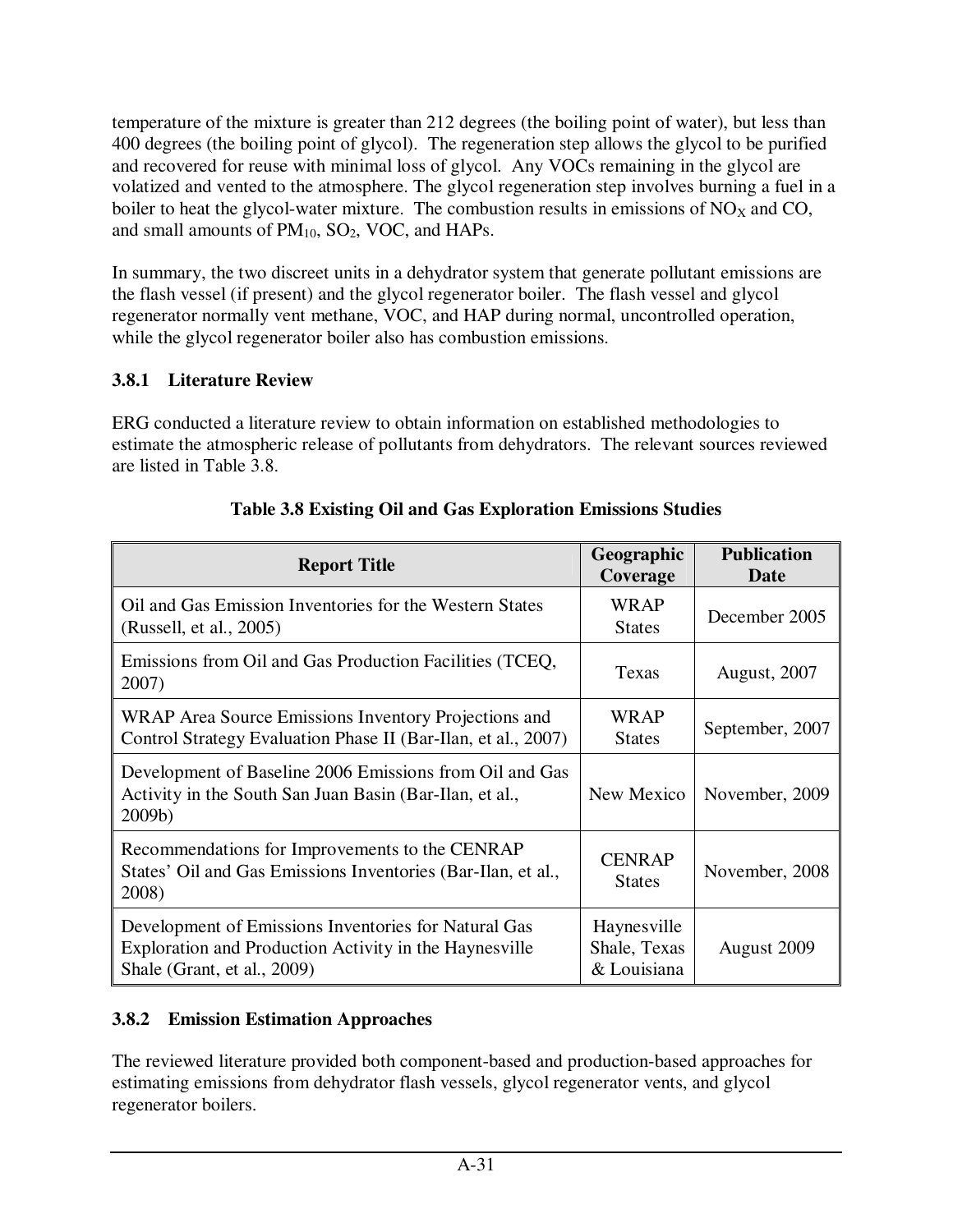The 2005 WRAP Phase I study "Oil and Gas Emission Inventories for the Western States" (Russell, et al., 2005), the 2007 WRAP Phase II study "WRAP Area Source Emissions Inventory Projections and Control Strategy Evaluation Phase II" (Bar-Ilan, et al., 2007), and the 2007 TCEQ study "Emissions from Oil and Gas Production Facilities" estimated uncontrolled VOC emissions from dehydrator flash vessels and glycol regenerator vents using a gas productionbased emission factor provided by the WYDEQ. The emission factor was multiplied by wellspecific gas production figures obtained from the State oil and gas commissions. The Wyoming emission factor was derived by calculating a production-weighted average composition of wet gas for each formation across the state. The weighted average was then used with GlyCalc modeling software to calculate emission factors based on one million standard cubic foot of gas per day (MSCFD). This methodology is not preferred for the 2008 inventory as the emission factor is based on gas composition data from Wyoming.

The 2009 WRAP Phase III study "Development of Baseline 2006 Emissions from Oil and Gas Activity in the South San Juan Basin" (Bar-Ilan, et al., 2009b) utilized a similar approach to estimating emissions from dehydrator flash vessels and glycol regenerator vents as was done in the WRAP Phase I study. Emissions from glycol regenerator boilers were calculated using AP-42 emission factors and the limited data available for field dehydrators to produce an emission factor on a per-unit-of-gas-throughput basis. This emission factor was applied to basin-wide gas production rates to determine basin-wide emissions from the regenerator boilers.

The 2008 CENRAP study "Recommendations for Improvements to the CENRAP States' Oil and Gas Emissions Inventories" (Bar-Ilan, et al., 2008) utilized the same approach to estimating emissions as was done in the WRAP Phase III study, except for the Texas basins. For Texas basins, the VOC emissions from dehydrator flash vessels were estimated with GlyCalc software using data on the composition of wellhead gas for each of the basins. This gas composition data were obtained from Northeast Texas Air Care (NETAC) and TCEQ and was based on sampling. This emission factor was applied to all gas production in each basin to derive basin-wide emissions estimates for dehydrator flash vessels and glycol regenerator vents. Emissions from glycol regenerator boilers were calculated using AP-42 emission factors to produce an emission factor on a per-unit of gas throughput basis. This emission factor was applied to all gas production in each basin to derive basin-wide emissions estimates for glycol regenerator boilers. This methodology was also used in the 2009 study "Development of Emissions Inventories for Natural Gas Exploration and Production Activity in the Haynesville Shale" (Grant, et al., 2009) for the East Texas Basin.

The reviewed literature also addressed the effect of dehydrator system control technologies on emissions. The 2007 WRAP Phase II study "WRAP Area Source Emissions Inventory Projections and Control Strategy Evaluation Phase II" (Bar-Ilan, et al. 2007) evaluated three strategies or technologies for controlling VOC and HAP emissions from dehydrator systems. These are: optimize glycol circulation rate, install electric pumps, and install flash tank separators.

• **Optimizing Glycol Recirculation Rate:** The study determined that VOC emissions could be reduced by 33 to 67 percent by optimizing the glycol circulation rate. Glycol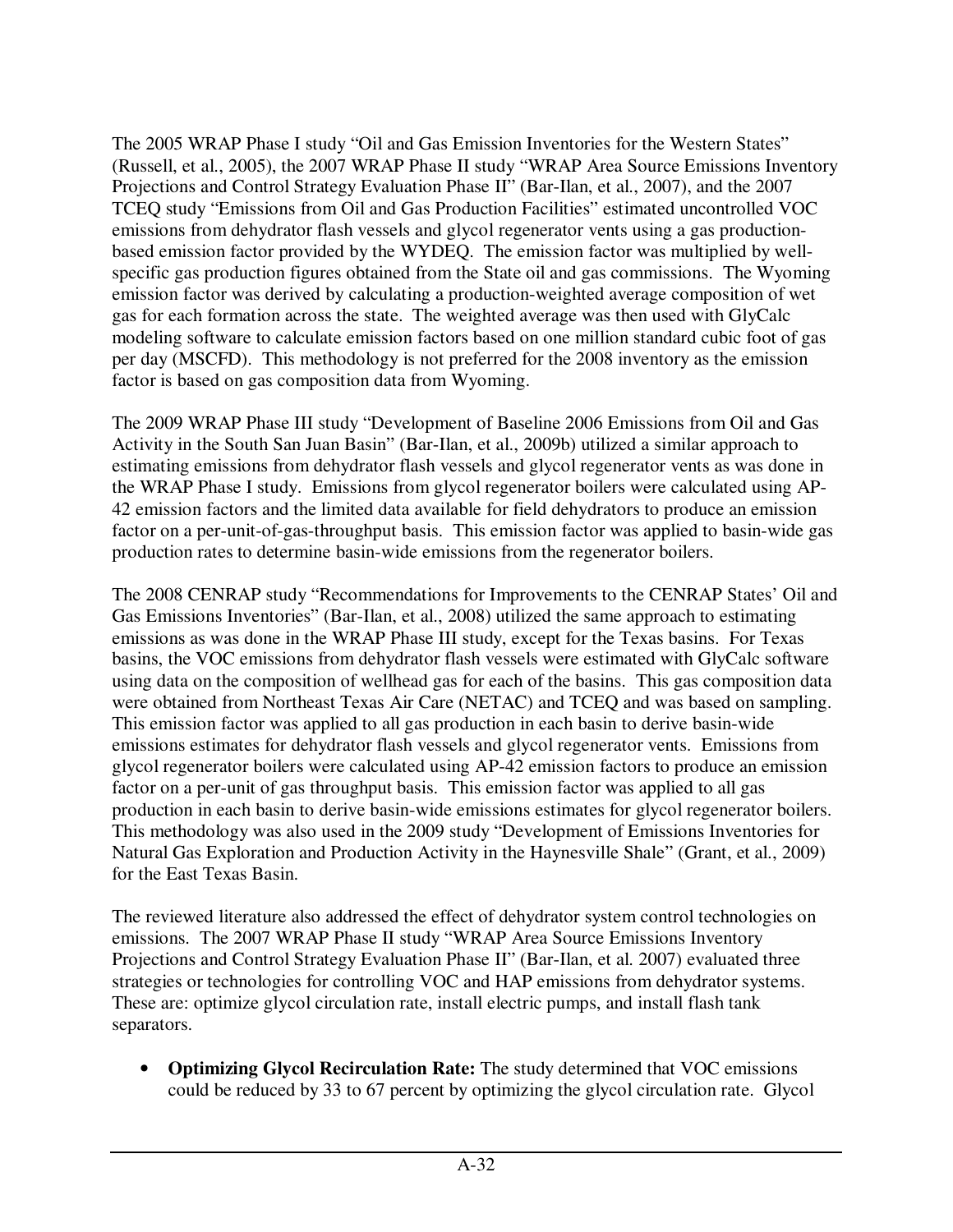recirculation rate is set for the optimal rate based on the initial rate of gas production at a well. However, the rate is typically not adjusted as the gas production rate declines. As production rates decrease over time, glycol units designed for the original production rates tend to over circulate causing emission increases without significant reduction in gas moisture content.

- **Using Electric Pumps:** The study determined that VOC emissions could be reduced by 67 percent by using electric pumps to move the glycol fluids. Typically, fluids are moved through the glycol dehydration and regeneration system by using the pressurized gas produced at the wellhead. VOC emissions occur when the gas is vented during the regenerator step.
- **Installing a Flash Vessel Separator:** The study determined that VOC emissions could be reduced by 10-40 percent by installing a flash vessel separator on dehydrator systems that do not already incorporate one.

The 2007 WRAP Phase II study "WRAP Area Source Emissions Inventory Projections and Control Strategy Evaluation Phase II" (Bar-Ilan, et al. 2007) estimated that VOC and HAP emissions could be reduced by 98% through the use of VRUs. The US EPA, in AP-42, Chapter 13.5 (Industrial Flares), estimates that control of waste VOC via flaring would control VOC by a minimum of 98%. These technologies are also applicable for vents in dehydrator systems. VRUs also 'increase' oil and gas production by recovering hydrocarbons that would be lost and redirecting them for pipeline sale or onsite fuel supply.

# **3.8.3 Preferred Emission Estimation Approach**

**Dehydrator System Flash Vessels and Glycol Regenerator Vents:** As a preferred method, ERG will use the basic methodology from the CENRAP study to generate estimated emissions from dehydrators. The calculation of emission factors will be based on gas composition and production data obtained from the survey or other available data, and the annual natural gas production by county will be obtained for the year 2008 from the TRC. Survey data will be used to estimate the percentage of dehydration systems using four control technologies (optimize flow rate, flash tanks, VRUs, and flares). GlyCalc will be used to develop emission factors for VOC, benzene, toluene, ethylbenzene, and xylene (BTEX). Depending on the amount of data collected, averages may be determined at the county level, the TRC District level, the basin level, or state-wide.

**Glycol Regenerator Boilers:** Emission factors for glycol regenerator boilers will be based on survey data for the amount of fuel needed to regenerate the glycol given the glycol flow rates and average moisture content of the gas produced. Depending on the amount of data collected, averages may be determined at the county level, the TRC District level, the basin level, or statewide.

The equations and methodology for estimating dehydrator-related emissions are discussed below. These equations assume that all gas requires dehydration, either in the field or at a central processing facility, that all dehydrators circulate glycol at the optimum rate, and that the standard dehydrator system does not incorporate a flash vessel.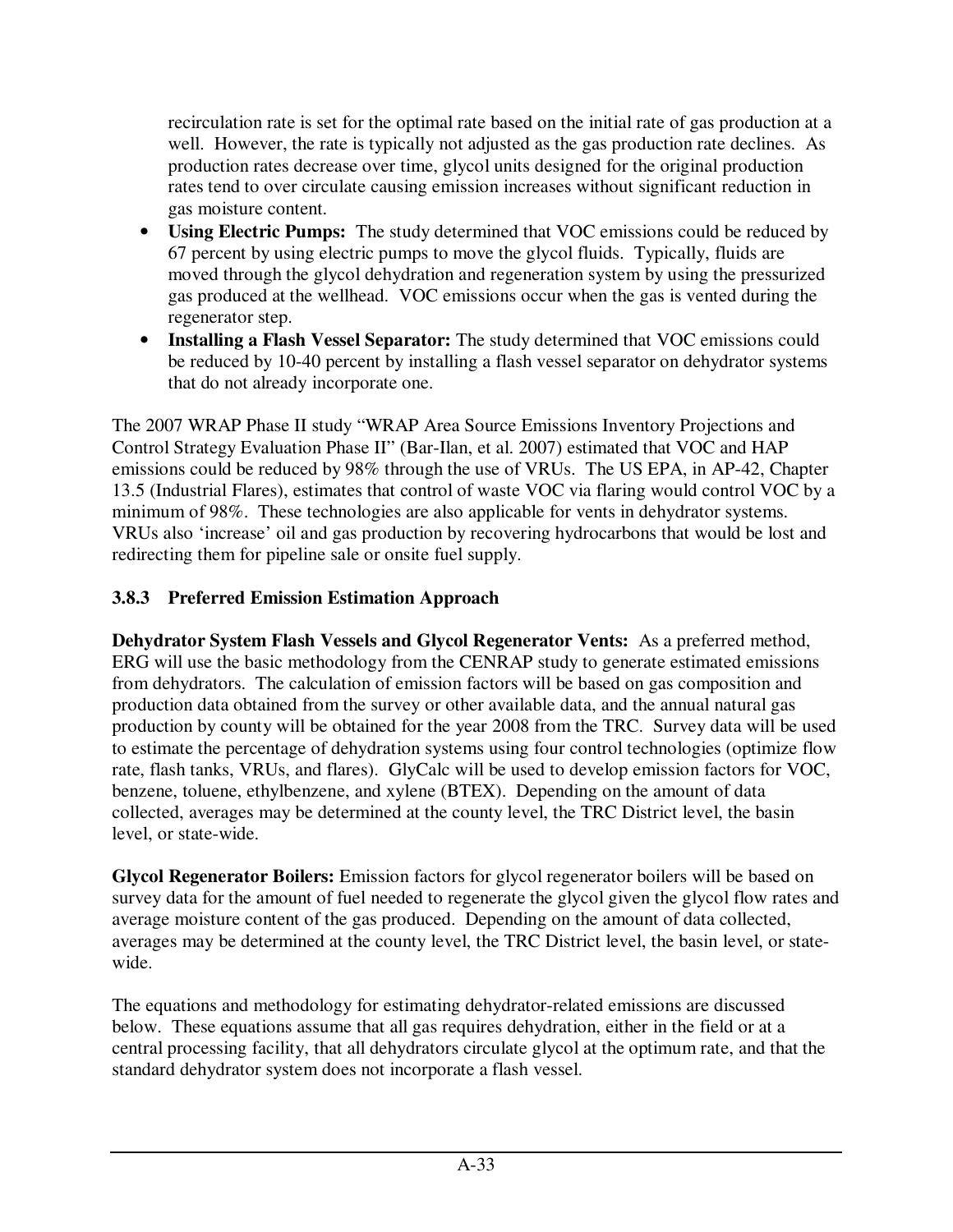The calculation methodology for dehydrator flash vessel and glycol regenerator vent emissions at the county level follows Equation 14:

$$
E_{dehydroth, i, \text{county}j} = EF_{dehydroth, i, \text{county}j} \times P_{gas, \text{county}j} \times (1 + 0.5 \, C_{flowrate} - 0.25 \, C_{flashvessel} - 0.98 \, C_{vru} - 0.98 \, C_{flare})
$$

Equation (14)

where:

*Edehydrator, i, county j* is the emissions of pollutant i from dehydrators in county j [tons/year] *EFdehydrator, i, county j* is the emission factor for pollutant i from dehydrators in county j [tons/MSCF]

*Pgas, county j* is the production of gas in county j [MSCF/year]

*Cflowrate* is the fraction of gas production in county j without optimized dehydrator flow rate

*Cflashvessel* is the fraction of gas production in county j with dehydrators equipped with flash tanks

 $C_{\text{vru}}$  is the fraction of gas production in county j controlled by VRUs

*Cflare* is the fraction of gas production in county j controlled by flares

A glycol regenerator boiler is essentially a heater and has similar emissions characteristics to typical combustion units. On-site gas is typically used as the fuel. Glycol regenerator boiler emission factors are developed using the process simulation software GlyCalc and AP-42 emission factors for heaters. The emission factor is developed in terms of the amount of heat needed to process one MSCF of produced gas, and is adjusted for the heat content of the on-site gas, as needed. The calculation methodology for glycol regenerator boilers at the county level follows Equation 15:

$$
E_{regenerator\,boiler,\,i,\,county\,j} = EF_{regenerator\,boiler,\,i} \times P_{gas,\,county\,j}
$$
  $Equation (15)$ 

where:

*E*<sub>regenerator boiler, i, county *j* is the emissions of pollutant *i* from glycol regenerator boilers in</sub> county j [tons/year]

*EFregenerator boiler, i* is the emission factor for pollutant i from a glycol regenerator boiler per unit production [tons/MSCF]

*Pgas, county j* is the gas production [MSCF/year]

## **3.8.4 Data Needs**

In order to implement the preferred emissions estimation approach, county-level data on gas composition (VOC content and HAP speciation), typical configurations of dehydration system equipment (including glycol flow rates per MSCF of gas produced), and the GlyCalc software are required. ERG will collect data on the natural gas production per county using the most recently available database from the TRC, and will purchase the GlyCalc software directly from the vendor. ERG will attempt to collect all other data items by conducting a survey of oil and gas producers owning active wells in the Texas counties covered in this emissions inventory development effort.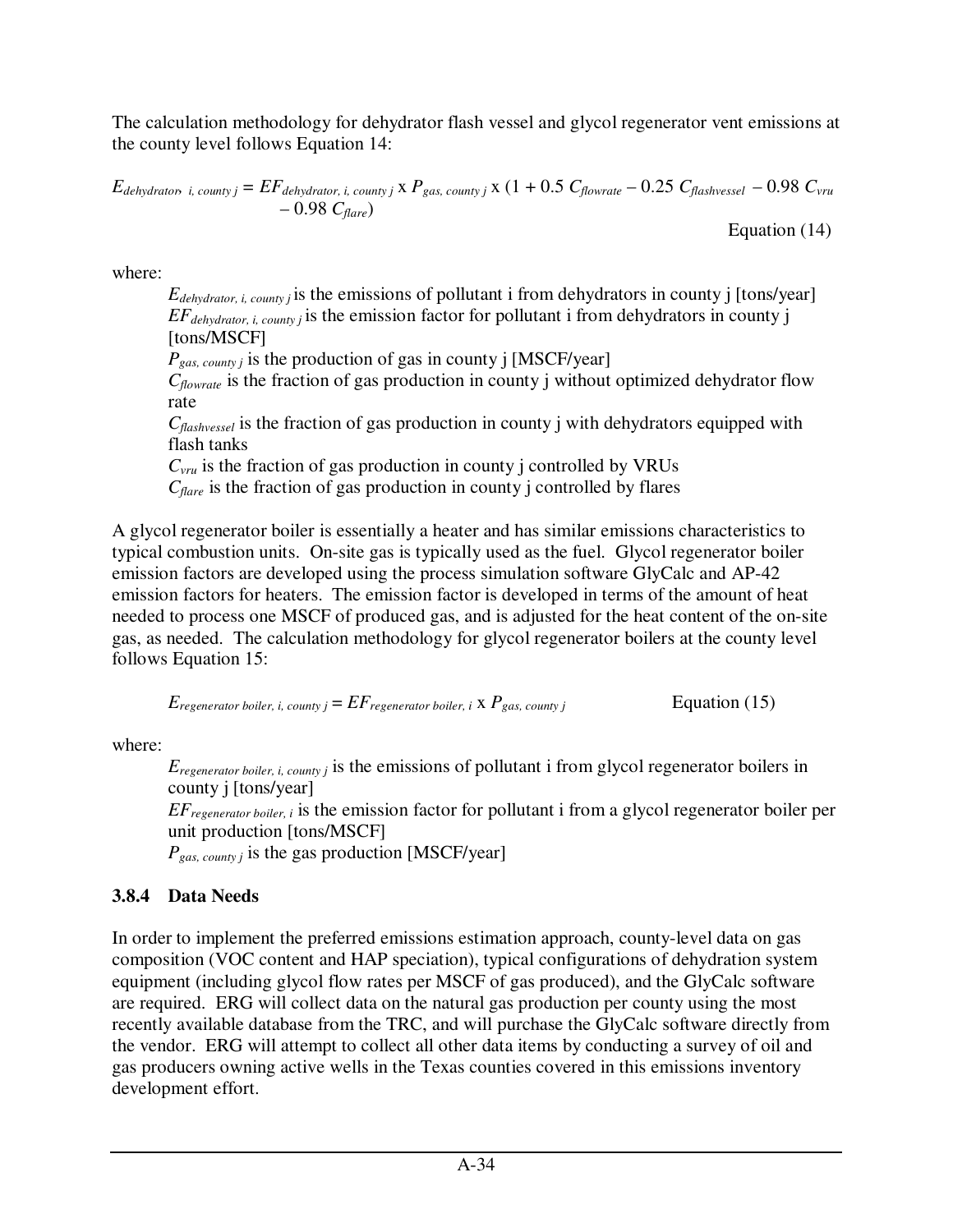#### **3.9 Storage Tanks**

Storage tanks are used in a variety of applications in the oil and gas industry. An oil and gas well may produce oil, natural gas, or a mixture of the two. When oil and gas are brought to the surface, the liquids produced may contain a mixture of liquid and gaseous organic compounds, nitrogen, carbon dioxide, water, sand, and other impurities. The mixture is typically passed through a three-phase separator, which allows the water, oil and gas to separate. The liquid oil and water components are then piped to storage tanks. If the well produces gas, it is possible that liquids may condense out of the gas as the pressure is decreased. The hydrocarbon liquid produced at gas wells is known as condensate.Oil and condensate are piped to storage tanks until they can be transported offsite. Tanks are typically vented to the atmosphere.

Oil and condensate storage tank emissions at wellhead and gathering sites are composed of flashing losses, working losses, and breathing losses. Flashing losses occur when a produced liquid (crude oil or condensate) with entrained gases experiences a pressure drop, as during the transfer of liquid hydrocarbons from a wellhead or separator to a storage tank. As the pressure on the liquid drops, some of the lighter compounds dissolved in the liquid are released or "flashed". Some compounds that are liquids at the initial pressure and temperature, change phase from a liquid to a gas and are also released or "flashed" from the liquid in the storage tank. Working losses occur when vapors are displaced from a tank during the filling and unloading cycles, and when the fluid is agitated during filling of the tank. Breathing losses (also called standing losses) occur due to the normal evaporation of liquid in a tank. Breathing losses are vapors that are produced in response to the daily temperature change.

#### **3.9.1 Literature Review**

ERG conducted a literature review to obtain information on established methodologies to estimate the atmospheric release of pollutants from oil and condensate storage tanks. The relevant sources reviewed are listed in Table 3.9.

| <b>Report Title</b>                                                                                                             | Geographic<br>Coverage | <b>Publication Date</b> |
|---------------------------------------------------------------------------------------------------------------------------------|------------------------|-------------------------|
| Calculation of Flashing Losses/VOC Emissions<br>from Hydrocarbon Storage Tanks (ODEQ, 2004)                                     | All Regions            | July, 2004              |
| Emissions from Oil and Gas Production Facilities<br>(TCEQ, 2007)                                                                | Texas                  | <b>August, 2007</b>     |
| <b>WRAP</b> Area Source Emissions Inventory<br>Projections and Control Strategy Evaluation<br>Phase II (Bar-Ilan, et al., 2007) | <b>WRAP States</b>     | September, 2007         |
| Development of Baseline 2006 Emissions from<br>Oil and Gas Activity in the Uinta Basin (Friesen,<br>et al., 2009)               | Uinta Basin,<br>Utah   | March, 2009             |

#### **Table 3.9 Existing Oil and Gas Exploration Emissions Studies Containing Methodologies for Storage Tanks**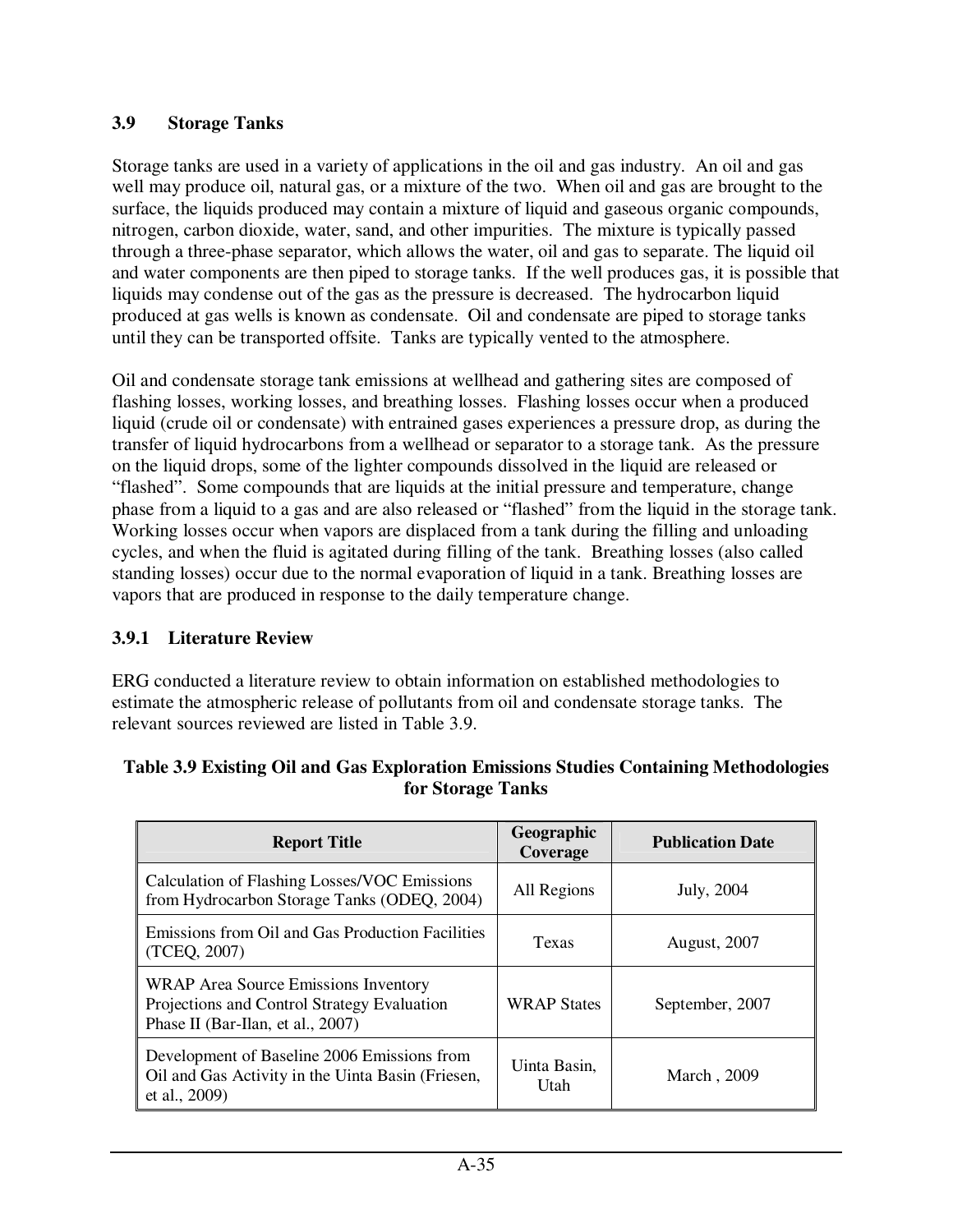#### **Table 3.9 Existing Oil and Gas Exploration Emissions Studies Containing Methodologies for Storage Tanks (Cont.)**

| <b>Report Title</b>                                                                                                                                                 | Geographic<br>Coverage           | <b>Publication Date</b> |
|---------------------------------------------------------------------------------------------------------------------------------------------------------------------|----------------------------------|-------------------------|
| Development of Baseline 2006 Emissions from<br>Oil and Gas Activity in the Piceance Basin (Bar-<br>Ilan, et al., 2009a)                                             | Piceance<br>Basin,<br>Colorado   | January, 2009           |
| Development of Baseline 2006 Emissions from<br>Oil and Gas Activity in the South San Juan Basin<br>(Bar-Ilan, et al., 2009b)                                        | San Juan<br>Basin, New<br>Mexico | November, 2009          |
| Recommendations for Improvements to the<br><b>CENRAP States' Oil and Gas Emissions</b><br>Inventories (Bar-Ilan, et al., 2008)                                      | <b>CENRAP</b><br><b>States</b>   | November, 2008          |
| Technical Supplement 6: Above Ground Liquid<br>Storage Tanks (TCEQ, 2009a)                                                                                          | Texas                            | January 2009            |
| Upstream Oil and Gas Storage Tank Project Flash<br>Emissions Models Evaluation (TCEQ, 2009b)                                                                        | Texas                            | <b>July</b> , 2009      |
| Flash Emissions Model Evaluation Quantifying<br>Volatile Organic Compound Emissions from<br>Upstream Oil and Gas Storage Tanks (TCEQ,<br>2009d)                     | Texas                            | October 2009            |
| <b>VOC Emissions From Oil And Condensate</b><br>Storage Tanks (TERC, 2009)                                                                                          | <b>East Texas</b>                | April, 2009             |
| Calculating Volatile Organic Compounds (VOC)<br>Flash Emissions from Crude Oil and Condensate<br>Tanks at Oil and Gas Production Sites (APDG<br>5942) (TCEQ, 2009c) | Texas                            | September, 2009         |

## **3.9.2 Emission Estimation Approaches**

The reviewed literature provided both component-based and production-based approaches for estimating emissions from oil and condensate storage tanks. The three 2009 WRAP Phase III studies "Development of Baseline 2006 Emissions from Oil and Gas Activity in the San Juan Basin" (Bar-Ilan, et al., 2009b), "Development of Baseline 2006 Emissions from Oil and Gas Activity in the Piceance Basin" (Bar Ilan, et al., 2009a), and "Development of Baseline 2006 Emissions from Oil and Gas Activity in the Uinta Basin" (Friesen, et al., 2009) either used storage tank emission factors supplied by producers or calculated emission factors for storage tanks based on data provided by the producers. These emission factors were then used to directly calculate emissions based on production at each well site (Piceance Basin), or to derive weighted average emission factors for the basin that were then multiplied by basin-wide production to derive emission estimates (San Juan Basin, Uinta Basin).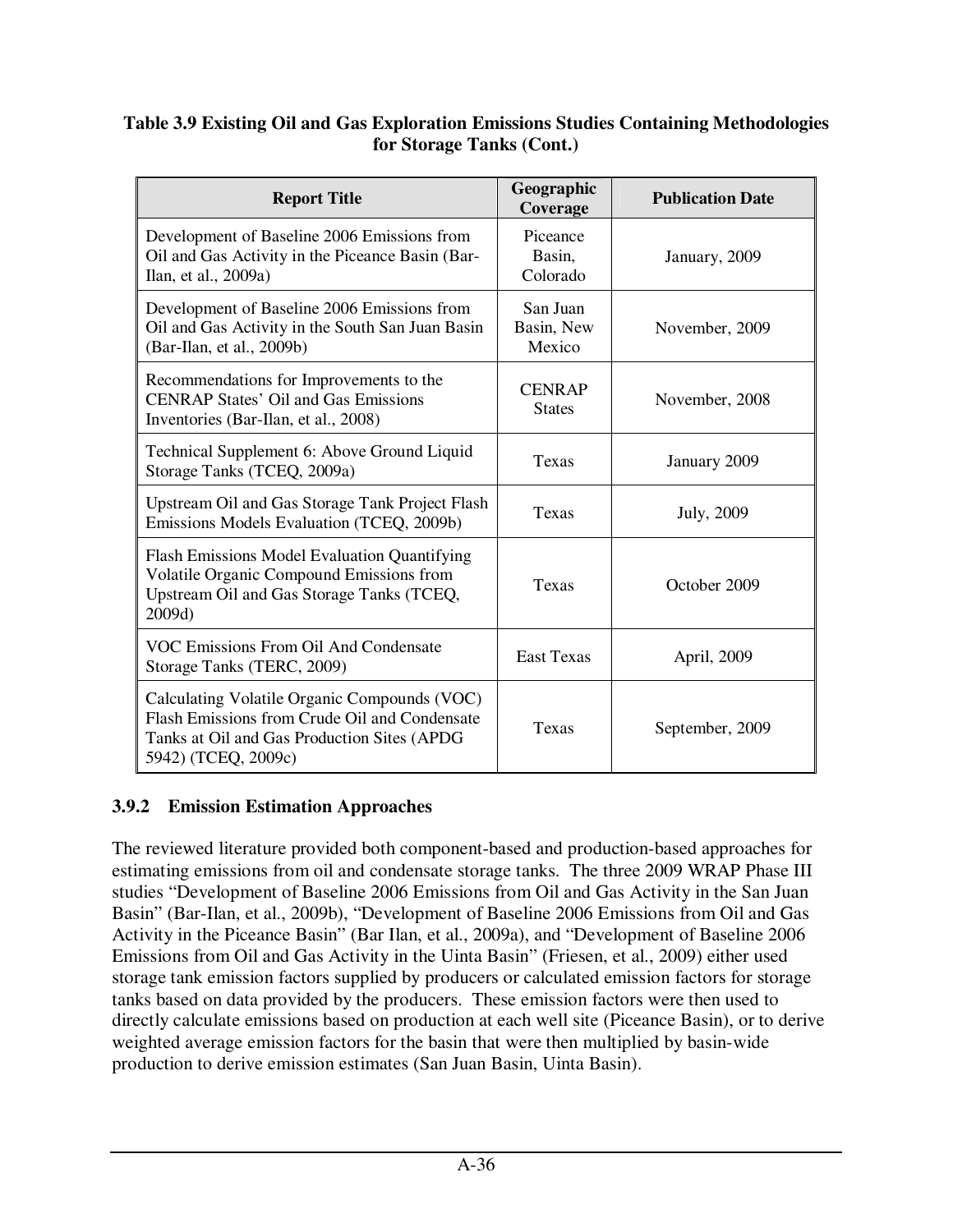The 2009 TERC study "VOC Emissions From Oil And Condensate Storage Tanks" (TERC, 2009) used data from the measured emissions from oil and condensate tank batteries to develop emission factors for the other oil and condensate storage tanks in the East Texas region.

The 2009 TCEQ study "Upstream Oil and Gas Storage Tank Project Flash Emissions Models Evaluation" (TCEQ, 2009b) compared data from directly measured emissions from 36 oil and condensate storage tank batteries to the emissions estimates generated using the HYSYS process simulator, the E&P Tank model, the Gas-to-Oil Ratio (GOR), the Vasquez-Beggs correlation, the GRI-HAPCalc program, the Valko-McCain correlation, the EC/R equation, and TANKS 4.09d.

The 2008 CENRAP study "Recommendations for Improvements to the CENRAP States' Oil and Gas Emissions Inventories" (Bar-Ilan, et al., 2008) estimated emission factors for oil and condensate storage tanks using GRI-GLYCalc or HYSYS software, and these emission factors were multiplied by production figures for oil and condensate to develop emissions estimates. The 2009 TCEQ study "Upstream Oil and Gas Storage Tank Project Flash Emissions Models Evaluation" (TCEQ, 2009b), the 2009 TCEQ guidance "Technical Supplement 6: Above Ground Liquid Storage Tanks" (TCEQ, 2009a), and the 2009 TCEQ guide "Calculating Volatile Organic Compounds (VOC) Flash Emissions from Crude Oil and Condensate Tanks at Oil and Gas Production Sites (APDG 5942)" (TCEQ, 2009c) recommend calculating working and breathing losses with EPA TANKS and calculating flashing losses from black oil systems and gas condensate systems using, in order of preference, direct measurement, process simulator models (HYSIM, HYSIS, WINSIM, or PROSIM), the E&P TANK program, GRI-HAPCalc, or the GOR method.

The 2007 TCEQ study used an emission factor developed for gas production in Wyoming, which was applied to oil and condensate production data for Texas.

The reviewed literature also addressed the effect of storage tank control technologies on emissions. The 2007 WRAP Phase II study "WRAP Area Source Emissions Inventory Projections and Control Strategy Evaluation Phase II" (Bar-Ilan, et al. 2007) estimated that VOC and HAP emissions could be reduced by 98% through the use of VRUs. VRUs also 'increase' oil and gas production by recovering hydrocarbons that would be lost and redirecting them for pipeline sale or onsite fuel supply. The US EPA, in AP-42, Chapter 13.5 (Industrial Flares), estimates that control of waste VOC via flaring would control VOC by a minimum of 98%.

## **3.9.3 Preferred Emission Estimation Approach**

ERG proposes a two tiered approach to developing regional emission estimates. ERG will use the methodology and emission factor data developed in the 2009 TERC to develop emission estimates for oil and condensate storage tanks in the East Texas Shale region. ERG will use this same methodology in other regions of Texas for which adequate existing direct measurement data are available. For other regions of Texas, ERG will use the methodology recommended in the 2009 TCEQ study, the 2009 TCEQ guidance, and the 2009 TCEQ APDG 5942. Specifically, we anticipate that working and breathing losses will be calculated with EPA TANKS, and flashing losses will be calculated using process simulator models, the E&P TANK program,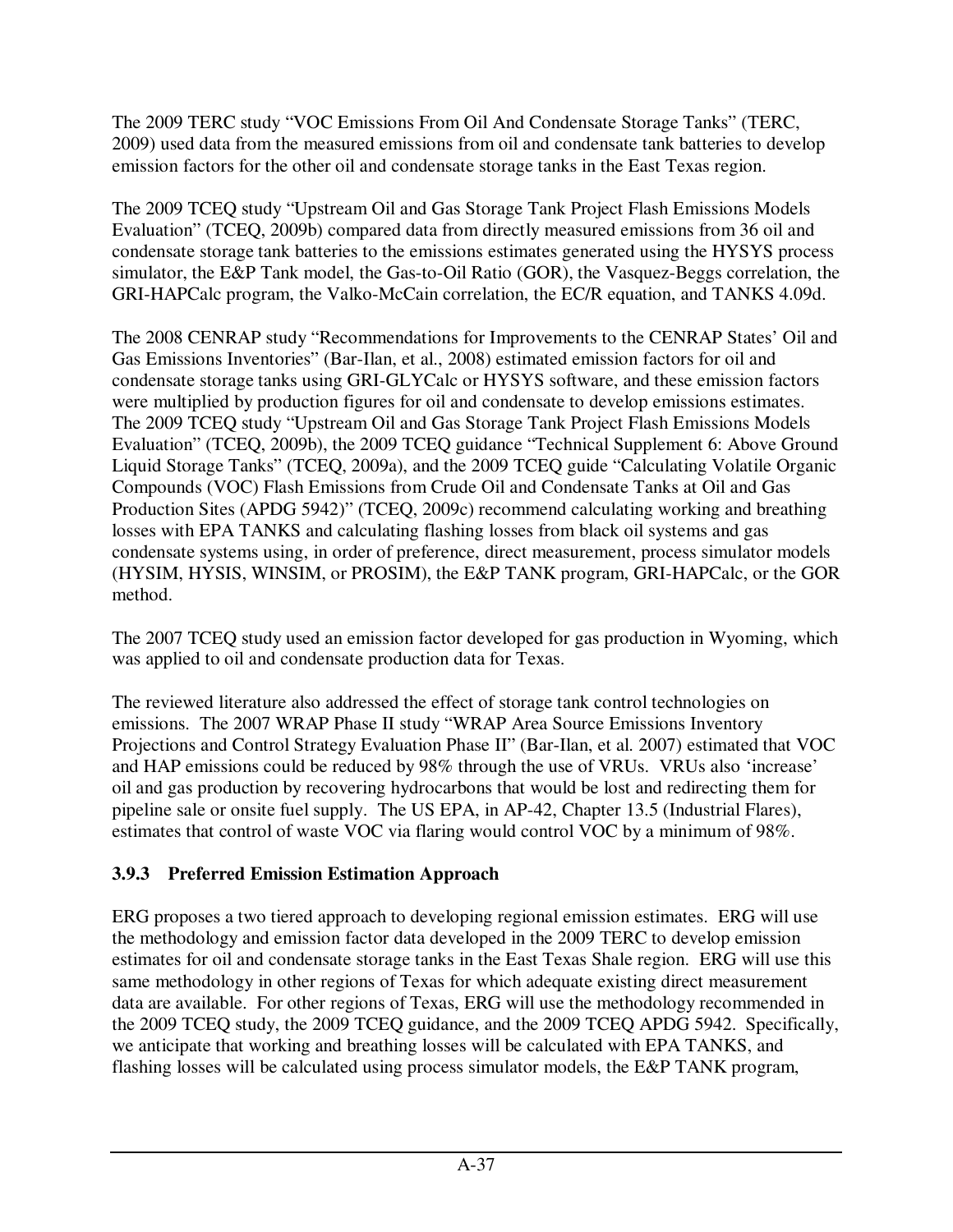GRI-HAPCalc, or the GOR method, using the average VOC content of wellhead gas, obtained from a gas composition analyses, the API gravity of oil, and the gas-oil ratio, as data is available.

Emission factors developed using these approaches will be assigned to the counties within their respective regions and will be multiplied by county-specific production data obtained from the TRC to derive county-specific emission estimates. Data on operating temperature and pressure will be collected via survey and emissions will be adjusted for the appropriate operating parameters.

The calculation methodology for oil storage tank emissions at the county level follows Equation 16:

 $E_{\text{oil tank, i, country}} = EF_{\text{oil, i, country}} \times P_{\text{oil, country}} \times (1 - 0.98 \ C_{\text{vru}} - 0.95 \ C_{\text{flare}})$  Equation (16)

where:

 $E_{\text{oil tank, i, country}}$  *j* is the emissions of pollutant *i* from oil storage tanks in county *j* [tons/year]  $EF_{oil, i, \text{county}}$  is the emission factor for pollutant i from oil storage tanks in county j [tons/MSCF] *Poil, county j* is the production of oil in county j [MSCF/year]  $C_{\text{vru}}$  is the fraction of oil production in county j controlled by VRUs *Cflare* is the fraction of oil production in county j controlled by flares

The calculation methodology for condensate storage tank emissions at the county level follows Equation 17:

 $E_{condensate tank, i, country = EF_{condensate, i, country}$  x  $P_{condensate, country}$  x  $(1 - 0.98 C_{vru} - 0.95 C_{flare})$ Equation (17)

where:

 $E_{condensate tank, i, country}$  *j* is the emissions of pollutant *i* from oil storage tanks in county *j* [tons/year]

*EFcondensate, i, county j* is the emission factor for pollutant i from oil storage tanks in county j [tons/MSCF]

*Pcondensate, county j* is the production of oil in county j [MSCF/year]

 $C_{\text{vru}}$  is the fraction of condensate production in county j controlled by VRUs

*Cflare* is the fraction of condensate production in county j controlled by flares

Emission factors, *EFoil, i, county j, EFcondensate, i, county j*:

The 2009 TERC study developed emission factors for oil and condensate storage tanks in the East Texas region. ERG will use these emission factors in developing emissions estimates for the counties covered by these studies. For the remainder of Texas, ERG will attempt to obtain county-level data on the properties of oil and condensate produced to develop emission factors for oil and condensate storage tanks using process simulation models or other emissions estimation models as outlined above. Depending on the amount of data collected, averages may be determined at the county level, the TRC District level, the basin level, or state-wide.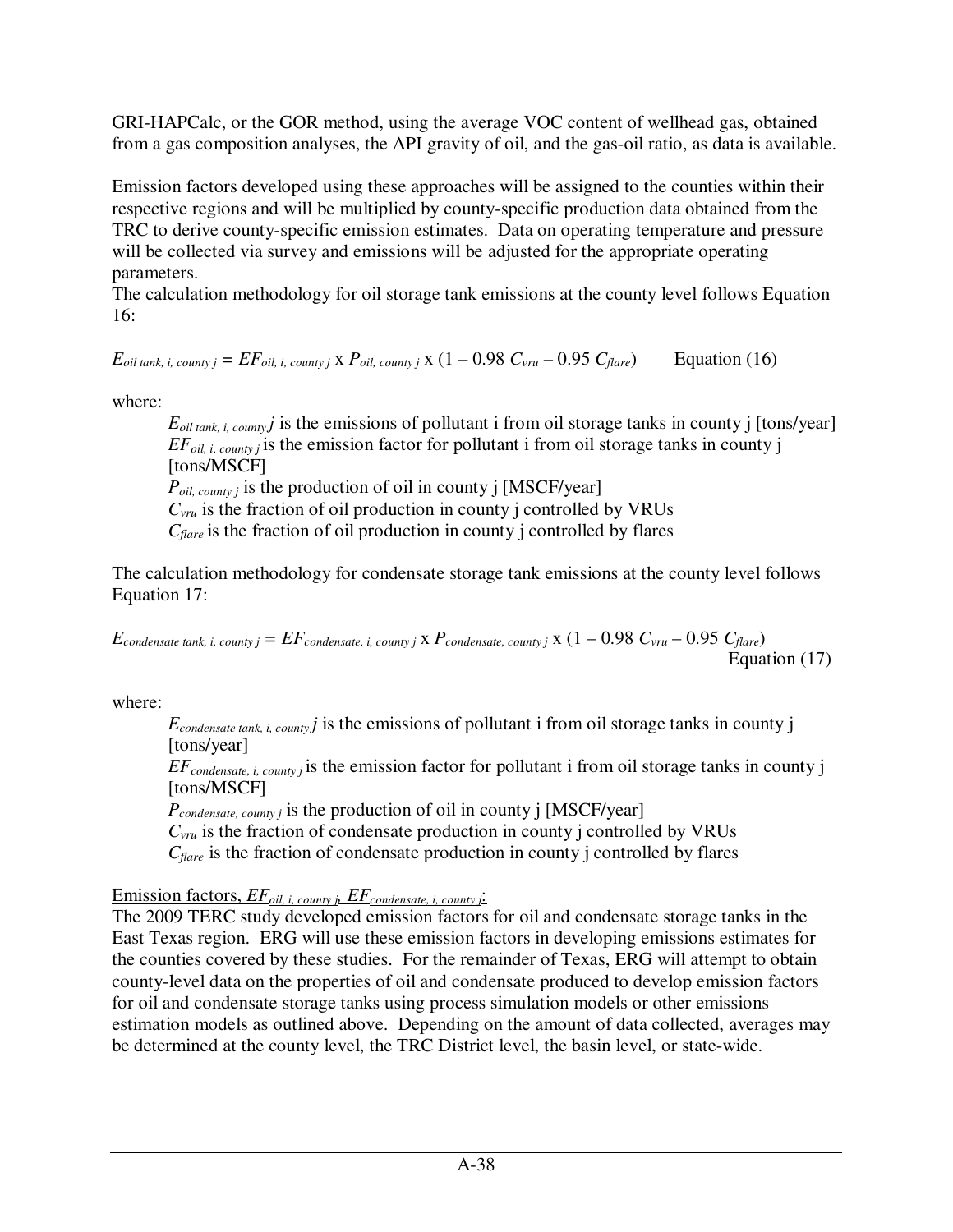Production of oil and condensate *Poil, county j, Pcondensate, county j* ERG will obtain county level data on the production of oil and condensate from the TRC.

Fraction of storage tanks controlled by flares, *Cflare* and the fraction of storage tanks controlled by VRUs, *Cvru*:

ERG will attempt to obtain estimates for the number of storage tanks controlled by flares or VRUs either by conducting a survey of oil and gas producers, or from existing data from the TRC. Depending on the amount of data collected, averages may be determined at the county level, the TRC District level, the basin level, or state-wide.

# **3.9.4 Data Needs**

In order to implement the preferred emission estimation approach, county-level data on monthly oil and condensate production data, monthly average temperature data, the frequency of oil and condensate tank unloading operations, and oil and gas composition/speciation profiles are needed. ERG will collect survey data on the number, size, configuration and usage of tanks at oil wells and gas wells, along with production data matched to those sites, so that averages for tank volume relative to production rate can be determined. ERG will collect data on oil and condensate production data using the most recently available database from the TRC. ERG will attempt to collect all other data items by conducting a survey of oil and gas producers owning active wells in the Texas counties covered in this emissions inventory development effort.

# **3.10 Oil and Condensate Loading Racks**

Oil and condensate stored in field storage tanks is transferred to trucks and railcars and shipped to refineries for further processing. Fugitive VOC emissions are released from these loading processes as the vapors in the receiving vessel are displaced by the liquids from the storage tanks. These vapors are normally vented to the atmosphere.

## **3.10.1 Literature Review**

ERG conducted a literature review to obtain information on established methodologies to estimate the atmospheric release of pollutants from oil and condensate loading racks. The relevant sources reviewed are listed in Table 3.10.

| <b>Report Title</b>                                                                                                       | Geographic<br>Coverage | <b>Publication</b><br>Date |
|---------------------------------------------------------------------------------------------------------------------------|------------------------|----------------------------|
| Emissions from Oil and Gas Production Facilities (TCEQ, 2007)                                                             | Texas                  | August,<br>2007            |
| WRAP Area Source Emissions Inventory Projections and Control<br>Strategy Evaluation Phase II (Bar-Ilan, et al. 2007)      | <b>Western States</b>  | September,<br>2007         |
| Development of Baseline 2006 Emissions from Oil and Gas<br>Activity in the South San Juan Basin (Bar-Ilan, et al., 2009b) | New Mexico             | November,<br>2009          |

# **Table 3.10 Oil and Gas Exploration Emissions Studies**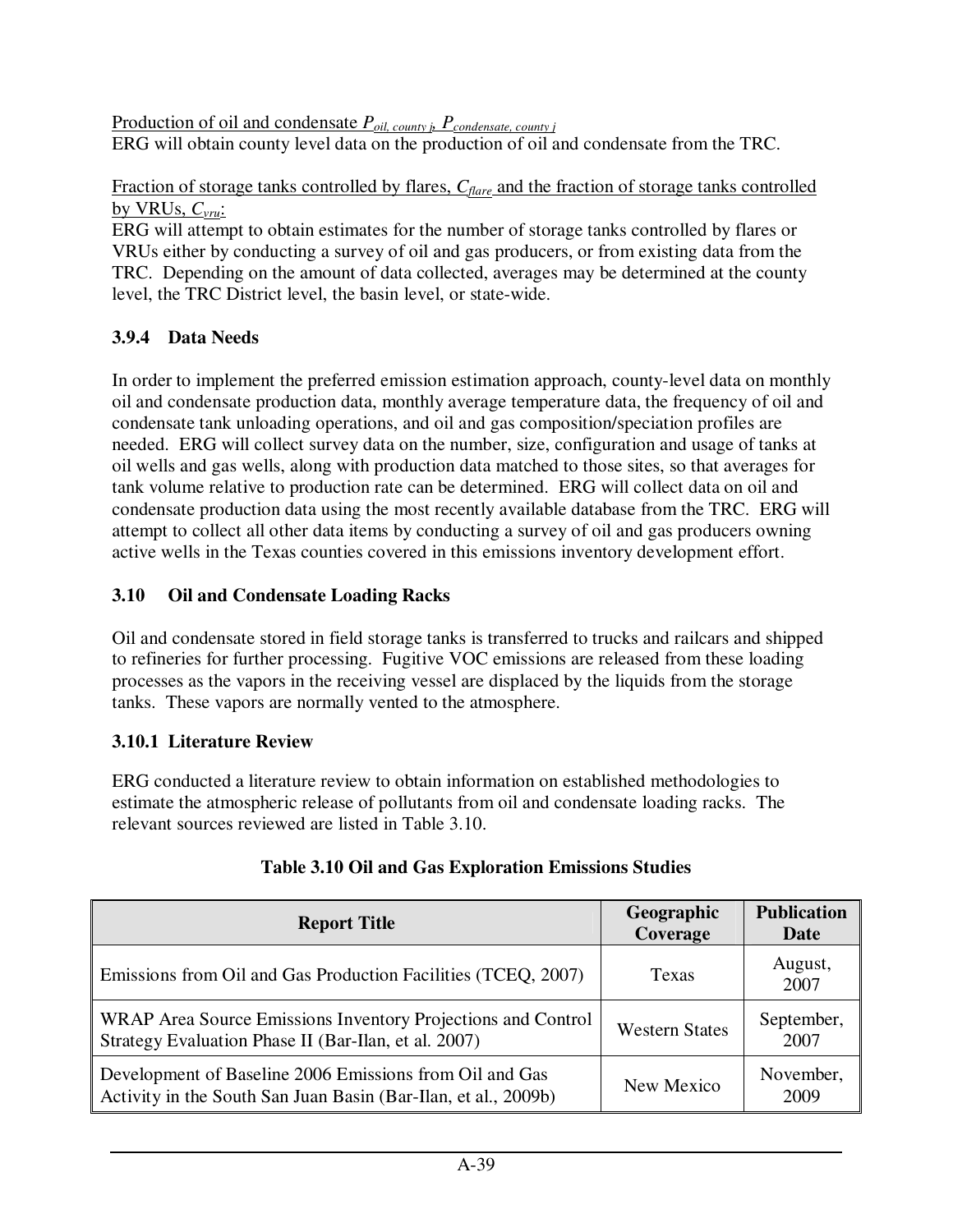#### **3.10.2 Emission Estimation Approaches**

The August 2007 TCEQ report "Emissions from Oil and Gas Production Facilities" (TCEQ, 2007) and the November 2009 report "Development of Baseline 2006 Emissions from Oil and Gas Activity in the South San Juan Basin" (Bar-Ilan, et al., 2009b) included a production-based emissions methodology for oil and condensate loading. Both of these studies estimated uncontrolled VOC emissions from oil and condensate loading using the AP-42 loading equation.

In the 2007 TCEQ study, the true vapor pressure of oil and condensate was determined by using average temperature data for each county in Texas and temperature-dependent vapor pressures of crude oil from AP-42. Temperature data from 87 weather stations throughout Texas were obtained and isotherms were developed to estimate average annual temperatures for each county in Texas. These temperatures determined both the true vapor pressure using AP-42 data and the average temperature of the bulk liquid (T). The molecular weight of tank vapors was assumed constant and equal to AP-42 data for crude oil (50 lb/lb-mole) and gasoline (RVP 7) (68 lb/lbmole) at 60 degrees F for oil and condensate, respectively. The gasoline value was used for condensate since no specific number for condensate was available. The type of loading operation was assumed to be submerged loading with a dedicated vapor balance.

The AP-42 equation to calculate temperature-dependent emission factors for loadout losses generates an emission factor based on the amount of liquid loaded. The calculated emission factors were applied to the amount of oil and condensate produced in each county, which was obtained from data provided by the TRC.

The reviewed literature also addressed the effect of storage tank control technologies on emissions. These technologies could be adapted to control emissions from storage tank unloading. The 2007 WRAP Phase II study "WRAP Area Source Emissions Inventory Projections and Control Strategy Evaluation Phase II" (Bar-Ilan, et al. 2007) estimated that VOC and HAP emissions could be reduced by 98% through the use of VRUs. The US EPA, in AP-42, Chapter 13.5 (Industrial Flares), estimates that control of waste VOC via flaring would control VOC by a minimum of 98%.

## **3.10.3 Preferred Emission Estimation Approach**

ERG will use the methodology in the 2007 TCEQ study and the 2009 WRAP Phase III study. AP-42 emission factors for loading losses will be calculated at the county level. These emission factors will be multiplied by county-specific production data obtained from the TRC to derive county-specific emission estimates. This methodology requires oil and condensate production data, data on the composition and RVP of the oil and condensate produced, and monthly temperature data for the counties in which the oil and condensate are produced. Survey data will be gathered on the number of sites in the county that use VRUs or flares to control loading emissions. These data will be used to account for emissions controlled by VRUs or flares.

The AP-42 equation to calculate loading emission factors is shown in Equation 18:

*LL*<sub>oil, condensate, county  $i = 12.46 \times S \times P \times M / T_{\text{countv}}$  *j* Equation (18)</sub>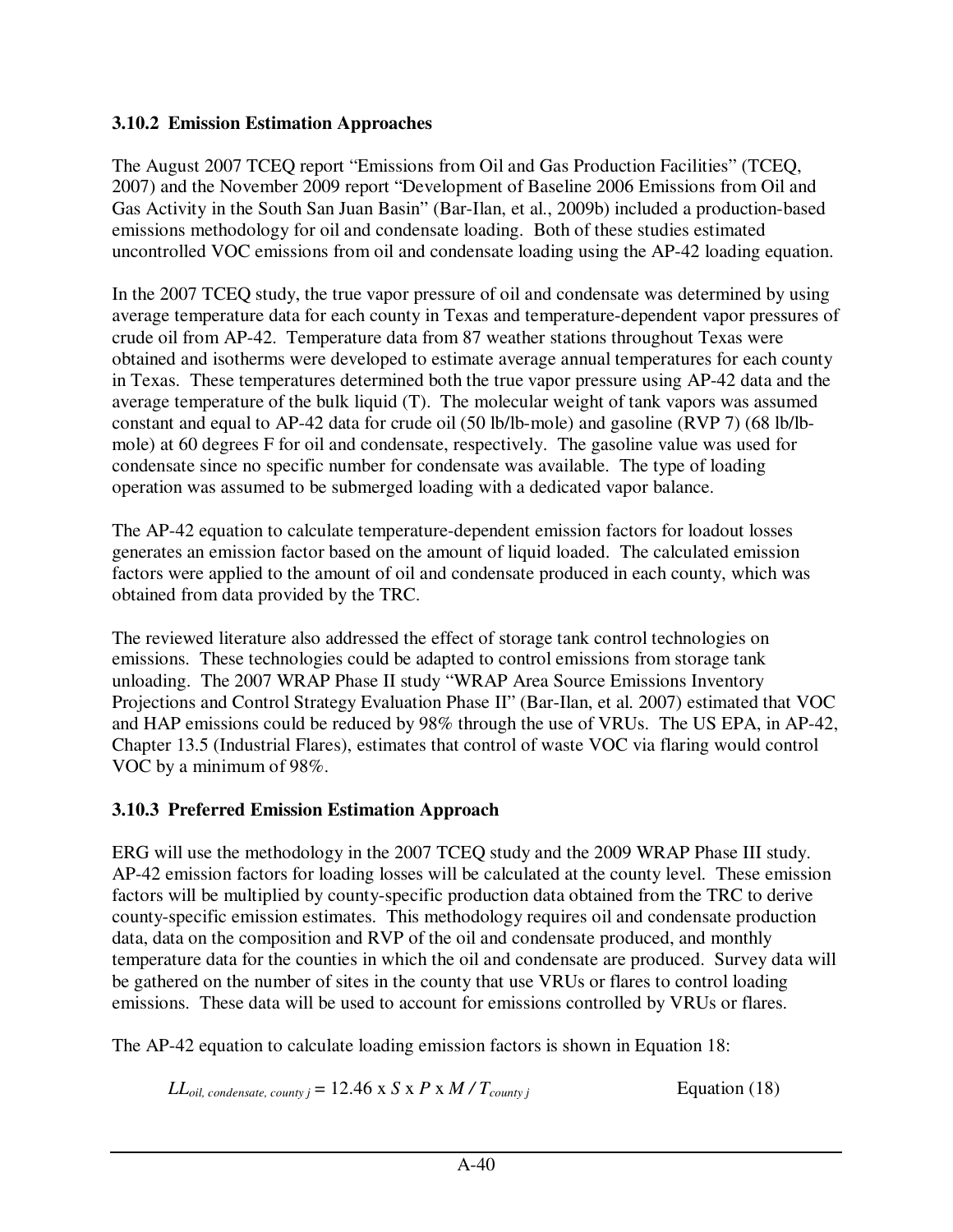Where:

*LLoil, condensate, county j* is the loading loss [lb/1,000 gal of liquid loaded] for county j *S* is Saturation factor (based on type of loading operation) *P* is True vapor pressure of liquid loaded [psia] *M* is Molecular weight of tank vapors [lb/lb-mole]  $T_{\text{countv}}$  is Temperature of bulk liquid loaded  $[{}^{\circ}R]$  for county j

The AP-42 equation to calculate temperature-dependent emission factors for loadout losses generates an emission factor based on the amount of liquid loaded. Truck or railcar loading emissions will then be calculated by multiplying the emission factor by county-level production figures for oil and condensate production, as shown in Equation 19:

 $E_{loading, \textit{county} j} = LL_{oil, \textit{condensate, country} j}$  x  $P_{oil, \textit{condensate, country} j}$  x 42 gal/bbl x 1 ton/2,000 lbs x  $(1 - 0.98 C_{\text{vru}} - 0.98 C_{\text{flare}})$ 

Equation (19)

Where:

*E*<sub>loading, county *j* is the emissions from oil or condensate truck loading for county *j* [ton/year]</sub> *LLoil, condensate, county j* is the emission factor for oil or condensate loading loss for county j  $[lb/1,000 gal]$ 

*Poil, condensate, county j* is oil or condensate production for county j [bbl/year] *Cvru* is the fraction of loading in county j controlled by VRUs *Cflare* is the fraction of loading in county j controlled by flares

# **3.10.4 Data Needs**

In order to implement the preferred emissions estimation approach, county-level oil and condensate production data on a monthly basis, loading type, vapor pressure data for oil and condensate, molecular weight of tank vapors, and monthly average temperature data for each county is needed. ERG will collect county-level oil and condensate production data using the most recently available database from the TRC. ERG will attempt to obtain the other data needed to apply this methodology through the survey. If survey data is unavailable, default data may be used as described above for the 2007 TCEQ study. The 2007 TCEQ data can also be used as a QA check on the reasonableness of the survey results.

# **3.11 Compressor Engines**

Spark-ignited internal combustion engines are normally used to drive gas field compressors. The compressors are used to boost the pressure of well-head natural gas so that it can be injected into higher pressure gathering lines. These compressor engines burn well-head natural gas and can represent a significant  $NO<sub>x</sub>$  area emissions source category as they generally operate 8,760 hours per year with minimum down-time. For this project, in addition to criteria pollutant emissions, formaldehyde emissions from compressor engines will be estimated. Formaldehyde is formed as a by-product of the combustion process.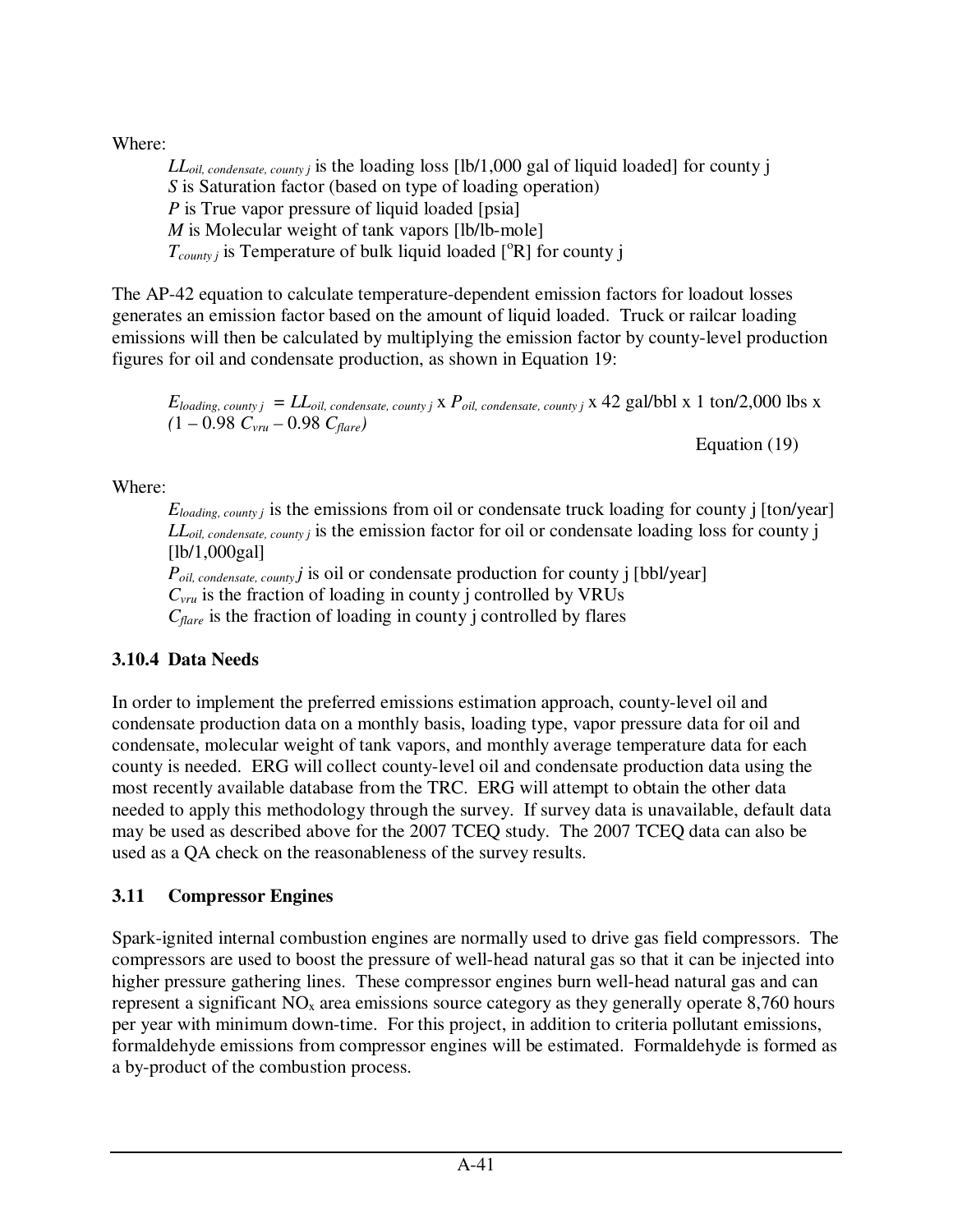## **3.11.1 Literature Review**

ERG conducted a literature review to obtain information on established methodologies to estimate the atmospheric release of pollutants from compressor engines. The relevant sources reviewed are listed in Table 3.11.

#### **Table 3.11 Existing Oil and Gas Exploration Emissions Studies Containing Methodologies for Compressor Engines**

| <b>Report Title</b>                                                                                                                                                       | Geographic<br>Coverage                                | <b>Publication Date</b>   |
|---------------------------------------------------------------------------------------------------------------------------------------------------------------------------|-------------------------------------------------------|---------------------------|
| Tyler/Longview/Marshall Flexible Attainment<br>Region Emission Inventory of Ozone Precursors<br>VOC, NOx and CO (Pollution Solutions, 2005)                               | Tyler,<br>Longview,<br>Marshall<br>area, Texas        | February, 2005            |
| Natural Gas Compressor Engine Survey and<br>Engine NO <sub>x</sub> Emissions at Gas Production<br>Facilities (HARC, 2005)                                                 | Eastern<br>Portion of<br>Texas                        | <b>August, 2005</b>       |
| Ozone Precursors Emission Inventory for San<br>Juan and Rio Arriba Counties, New Mexico<br>(Pollack, et al., 2006)                                                        | San Juan and<br>Rio Arriba<br>Counties,<br>New Mexico | August, 2006              |
| Natural Gas Compressor Engine Survey<br>for Gas Production and Processing<br>Facilities (Burklin and Heaney, 2006)                                                        | Eastern<br>Portion of<br>Texas                        | October, 2006             |
| Emissions from Oil and Gas Production Facilities<br>(TCEQ, 2007)                                                                                                          | <b>Texas</b>                                          | August, 2007              |
| Special Study Relating to Oil and Gas<br>Production: 2005 and 2007 Emissions from<br>Compressor Engines with Consideration for Load<br>Factor (Pollution Solutions, 2008) | Tyler,<br>Longview,<br>Marshall<br>area, Texas        | August, 2008              |
| Recommendations for Improvements to the<br><b>CENRAP States' Oil and Gas Emissions</b><br>Inventories (Bar-Ilan, et al., 2008)                                            | <b>CENRAP</b><br><b>States</b>                        | November, 2008            |
| 2008 Southeast Texas Compressor Engines and<br>Dehydrators Survey (TCEQ, 2009e)                                                                                           | Southeast<br>Texas                                    | Presentation<br>May, 2009 |
| Development of Emissions Inventories for<br>Natural Gas Exploration and Production Activity<br>in the Haynesville Shale (Grant, et al., 2009)                             | Northeast<br>Texas and<br>Northwest<br>Louisiana      | August, 2009              |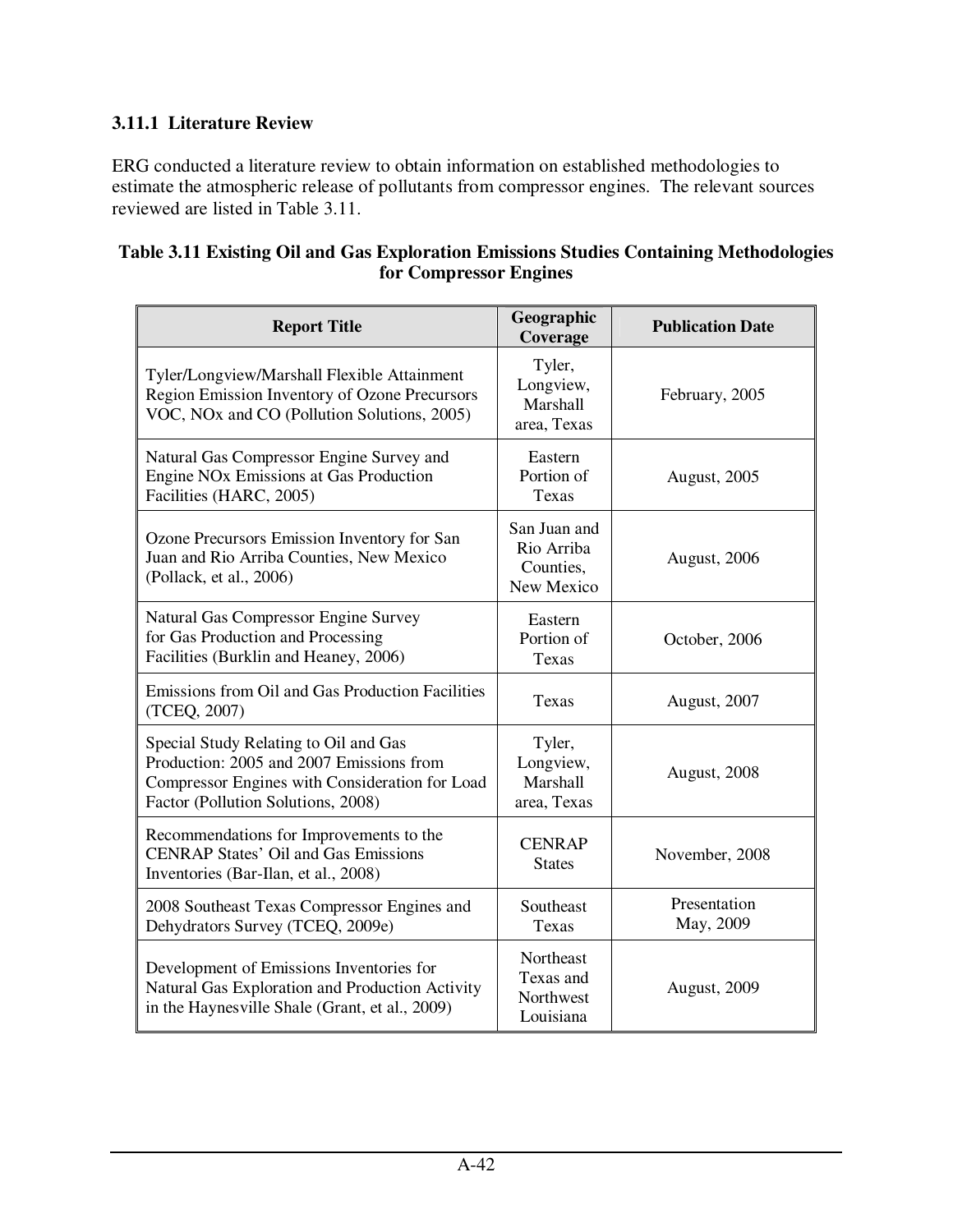#### **3.11.2 Emission estimation approaches**

Of the studies reviewed, the majority take a similar approach in determining emissions from compressor engines at oil and gas production facilities. These studies typically apply a county specific emission factor (developed through various survey data) to natural gas production by county. The specific methodology is discussed in Section 3.11.3.

It should be noted that the CENRAP 2008 report varies from this approach in that it recommends using well count as a surrogate for scaling wellhead compressor emissions to the basin level. The report states that gas production estimates may underestimate the number of wellhead compressors in use. County-level emissions estimates were then derived by allocating basin total wellhead compressor engine emissions to the county level by the fraction of total basin wells in each county.

# **3.11.3 Preferred emission estimation approach**

As a preferred method to estimate emissions from natural gas compressor engines, ERG will use annual natural gas production by county along with survey-generated county-level emission factors to determine emissions from compressor engines at oil and gas production facilities. The annual natural gas production by county will be obtained for the year 2008 from the TRC.

County-level emission factors will be calculated using the methodology from the study "Natural Gas Compressor Engine Survey and Engine  $NO<sub>x</sub>$  Emissions at Gas Production Facilities" conducted by ERG for the Houston Advanced Research Council (HARC) to generate emission factors from compressor engines at oil and gas production facilities (HARC, 2005). The HARC 2005 report was updated in 2006 to include more engine size categories and to add the year 2000 to the previous inventory; however, these updates did not change the calculation methodology used in the original 2005 report.

County-level emission factors will be calculated Equation (19) as provided in the HARC study reports:

$$
EF_{ijk} = F_{1i} \times F_{2j} \times C_i \times H_j \times EF_{jk} \times 1/2000
$$
 Equation (19)

Where:

*EFijk* is the emission factor for county i, for engine type j, and pollutant k [tons/MSCF]  $F_{1i}$  is the fraction of wells requiring compression in county i  $F_{2i}$  is the fraction of compression load represented by engines of type j  $C_i$  is the compression requirements for county i [hp-hr/MSCF]  $H_i$  is the brake specific fuel consumption for engine type  $\mathbf{i}$  [MMBtu/hp-hr]  $EF_{jk}$  is the emission factor for engine type j, and pollutant k [lb/MMBtu]

The data needed to implement this approach is discussed below.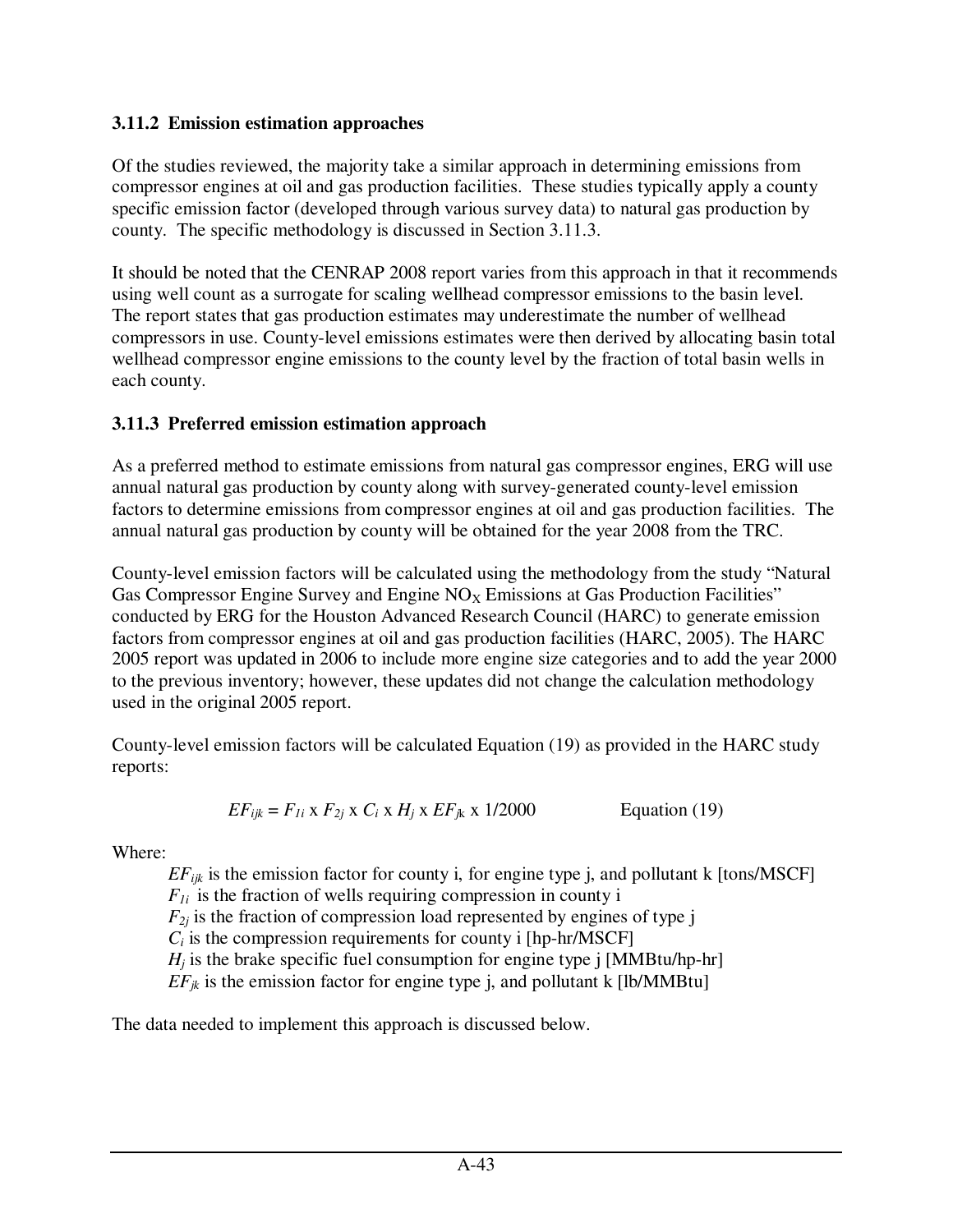#### Fraction of wells requiring compression in county i, *F1i*:

The HARC studies (HARC, 2005 and 2006) assumed the fraction of wells requiring compression is equal to the fraction of wells greater than one year old. As 2008 is the base year for this study and was an unusually active year in Texas for well drilling, ERG will attempt to verify this assumption by contacting experts in the field by phone as well as through a survey questionnaire. Although the fraction of wells greater than one year old was relatively constant in the three districts examined by the HARC studies, ERG will re-calculate an average fraction across the entire state using data from all twelve TRC districts for 2008. The number of wells completed each year and the total number of operating wells by district are available from the TRC.

#### Fraction of compression load represented by engines of type j, *F2j*:

While the initial report (HARC, 2005) focused on engines less than 500 horsepower (hp), the follow-up report (HARC, 2006) included engines greater than 500 hp and also provided a more detailed breakdown of engines less than 500 hp. ERG will attempt to update the distribution of engine types through a new survey questionnaire. In addition, ERG will combine engine data from the two 2007 TCEQ engine surveys conducted on the counties located in the Dallas -Forth Worth (D-FW) metropolitan area and Southeast Texas. These TCEQ surveys were completed as efforts to amend the state clean air plan for ozone. Engine operators reported engine counts, engine sizes,  $NO<sub>x</sub>$  emissions, and other data to TCEQ. If insufficient data are available through the D-FW and Southeast Texas surveys, ERG may default to the distribution of engine types presented in the follow-up HARC report and TCEQ surveys to estimate the fractions of various engine types in attainment and nonattainment areas of Texas.

### Compression Requirements for county i, *Ci*:

A compressor's operating behavior is generally dependent on the relationship between pressure ratio and volume or mass flow rate. In particular, the operating behavior for a compressor engine located at an oil and gas well is based on the compressor suction and discharge pressures required to convey the natural gas from the well head to the gathering lines. These pressures, or the compression ratio, along with the natural gas flow-rate through the compressor, define the engine load in terms of the amount of mechanical work that is required to compress the natural gas produced by the well. This mechanical work (hp-hr) is directly proportional to the volume of fuel (MSCF) that must be burned by the compressor engine and the relationship is termed a *compression requirement* (hp-hr/MSCF). Special compressor calculators can be used to convert inlet and outlet pressures into *compression requirements* which can then be used to determine emissions created by compressor engines. Because of this direct relationship of mechanical work to volume of fuel burned, one would expect a 100 Hp engine to burn almost an equal amount of fuel as two (2) 50 Hp engines when compressing the same volume of natural gas produced by the same well. Therefore, it is not necessary to know the specific numbers of engines, or their individual sizes when calculating emissions from compressors at the county level.

In spite of this observable fact, all natural gas compressors have a maximum rating and most of them deliver less natural gas than their maximum rating. In a 2002 emissions inventory (Pollution Solutions, 2005) entitled "Tyler/Longview/Marshall Flexible Attainment Region Emission Inventory", the author developed a *compression requirement* (hp-day/MSCF) through survey data assuming the compressor engines were operating under full load or maximum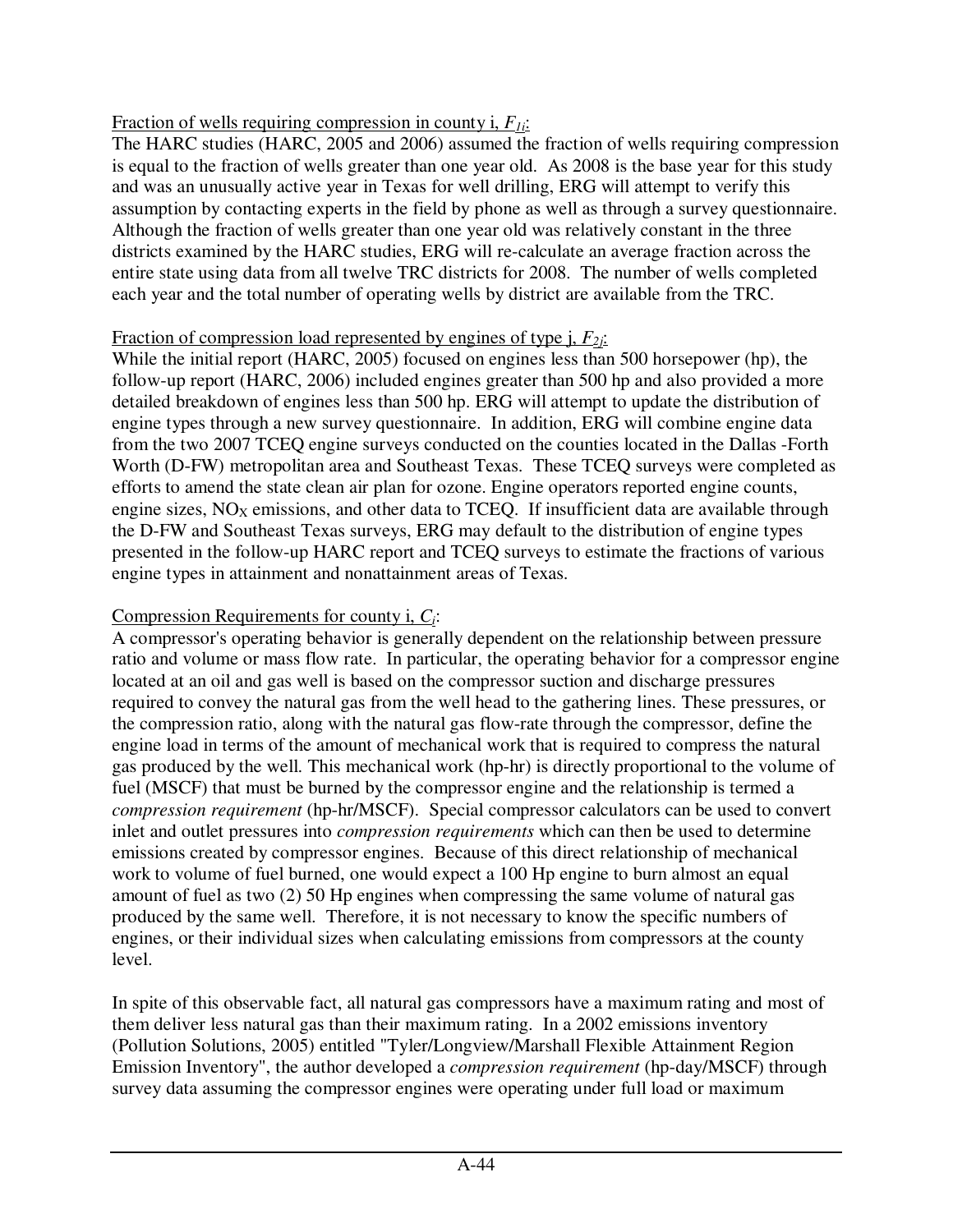installed horsepower. This assumption caused an overestimation of the amount of fuel that was consumed by the compressor engines and consequently overestimated the amount of emissions from these engines. A more recent study by Pollution Solutions (2008) entitled "2005 and 2007 Compressor Engine Emissions and Load Factors Report" determined average load factors for three engine categories, all of which were less than 100%. For engines less than 240 hp, the load factor was 70%. For engines between 240-500 hp, the load factor was 69%. For engines greater than 500 hp, the load factor was 58%. These engine load factors were applied to the previous study (Pollution Solutions, 2005) in order to determine more accurate emissions estimates for compressor engines located in Panola County as well as the five NETAC counties.

The 2005 HARC report developed compression requirements ranging between 3.1 and 3.5 Hphr/MSCF for three distinct districts in eastern Texas, including one attainment area and two nonattainment areas (Houston and Dallas) by obtaining typical well pressures and gathering line pressures through a field study. The engines in this particular field survey were operated at loads ranging from about 10% to 70% of full load, and averaged 40% load. Additionally, compression requirements that can be deduced from the 2008 Pollution Solutions study are relatively in-line with the compression requirements used in the 2005 HARC report. More specifically, the 191 Hp-day/MSCF compression requirement used in the 2005 Pollutions Solutions study, when adjusted for the load factors from the 2008 Pollutions Solutions study, yield *compression requirements* between 4.5 to 5.5 Hp-hr/MSCF. Additionally, TCEQ determined through a 2007 TCEQ engine survey (conducted on the counties located in the D-FW metropolitan area) a *compression requirement* of 226 Hp-day/MMcf for area source compressor engines outside the D-FW metropolitan area. This value equates to approximately 5.4 Hp-hr/MSCF which is also in agreement with previous studies mentioned.

ERG will attempt to develop 2008 compression requirements through a new survey questionnaire that would aim to collect typical well pressures and gathering line pressures, as well as engine load factors. As mentioned previously, the compression requirements developed for the 2005 HARC study, the 2008 Pollution Solutions study, and the 2007 TCEQ engine D-FW metropolitan survey were all relatively consistent. ERG may default to and apply an average of these factors to the entire state in both attainment and nonattainment areas if insufficient data is obtained through the survey effort.

## Brake specific fuel consumption for engine type j, *Hj*:

The HARC studies (HARC, 2005 and 2006) determined brake specific fuel consumption for the most common engine model of each engine category using engine model distributions provided by engine leasing companies. ERG will develop updated representative engine models using data gathered through a survey questionnaire. In addition, ERG will use the engine data from the two 2007 TCEQ engine surveys conducted on the counties located in the D-FW metropolitan area and Southeast Texas, and may use the 2005 and 2006 HARC data as well.

## Emission factor for engine type j, and pollutant k, *EFjk*:

As noted in the 2008 CENRAP study, there are two distinct types of compressor engines used to boost the pressure of well-head natural gas: "rich-burn" engines that are characterized by  $NO<sub>x</sub>$ emissions factors in the range of approximately  $10 - 20$  g/bhp-hr; and "lean-burn" engines that are characterized by  $NO_x$  emissions factors in the range of approximately  $1.0 - 5.0$  g/bhp-hr. The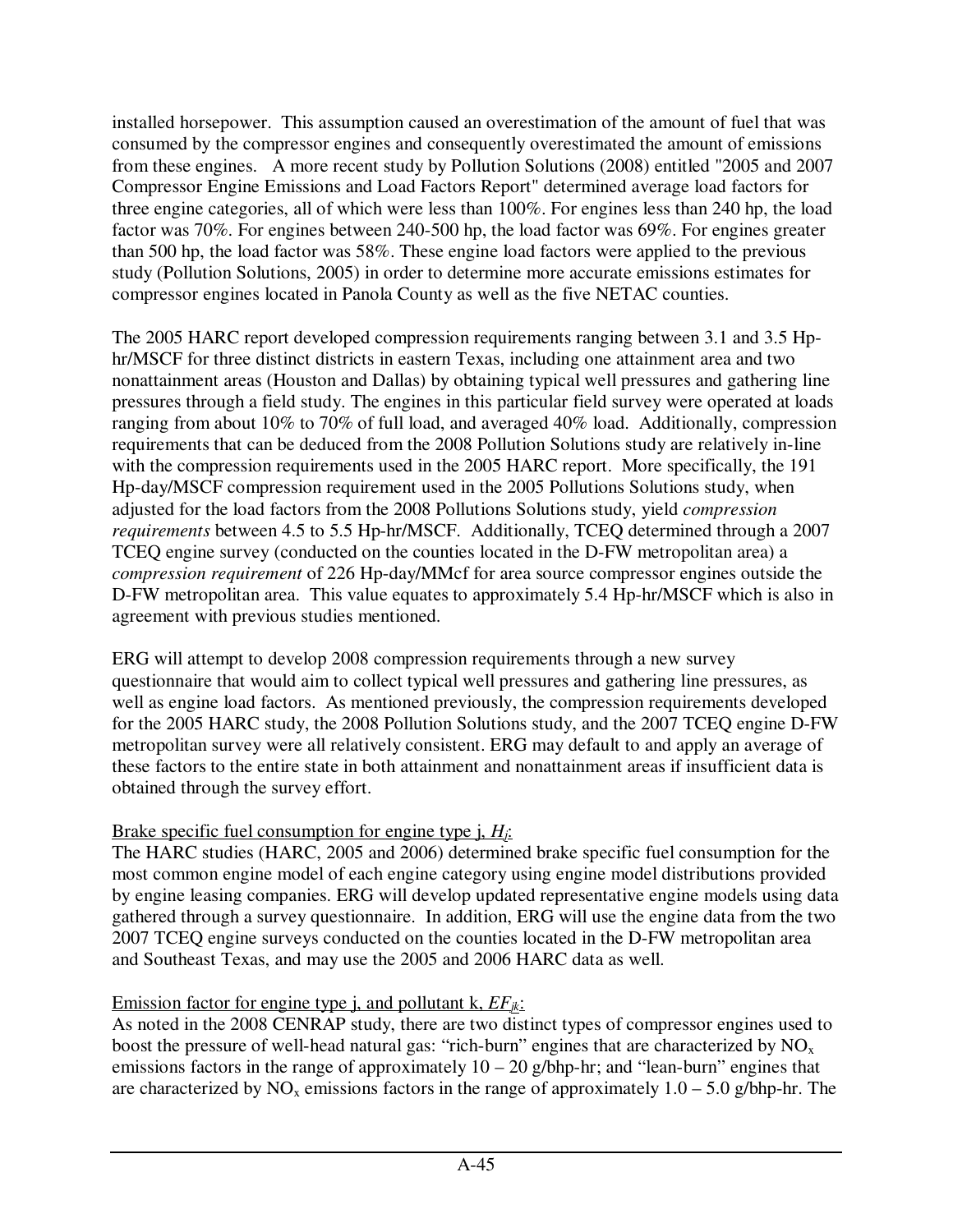exact  $NO<sub>x</sub>$  emissions factors depend on the horsepower, make and model, and model year of the engine, and whether the engine has been converted from a rich-burn to a lean-burn engine.

Many of the compressor engine emission factors used in the 2008 CENRAP study came from a 2006 study entitled: "Ozone Precursors Emission Inventory for San Juan and Rio Arriba Counties, New Mexico" (Pollack, et al., 2006). This particular study contained an extensive database of emissions factors for a range of well-head compressor engine makes and models. From this database, average rich-burn and lean-burn engine emissions factors for  $NO<sub>x</sub>$ , VOC, CO, and  $SO_2$  were derived.  $PM_{10}$ ,  $CO_2$ , and  $CH_4$  emission factors were obtained from AP-42. It should be noted that all pollutant and engine-specific emission factors used in the 2005/2006 HARC studies were taken from AP-42.

For this study, ERG will attempt to develop improved emission factors (especially for  $NO<sub>x</sub>$  and formaldehyde emissions) using data gathered through a survey questionnaire in order to estimate pollutant emissions from each engine type based on the county-by-county breakdown of engine use described above. In addition to new survey data, ERG will use the engine data from the two 2007 TCEQ engine surveys conducted on the counties located in the D-FW metropolitan area and Southeast Texas; as well as the data from the 2006 New Mexico study. If insufficient data is collected through the survey effort, ERG may default to and apply the average rich-burn and lean-burn engine emissions factors used in the 2006 New Mexico study, or AP-42 emission factors.

ERG has not found any studies using a different formaldehyde emission factor than provided in EPA's AP-42 document (July 2000) entitled "Natural Gas-fired Reciprocating Engines". AP-42 presents Formaldehyde emission factors for 2-stroke lean burn engines, 4-stroke lean burn engines, and 4-stroke rich burn engines. All the AP-42 formaldehyde emission factors have an "A" rating.

# **3.11.4 Data Needs**

In order to implement the preferred emission estimation approach, the gas production in each county is needed. ERG will collect data on throughput per county using the most recently available database from the TRC. This activity data when applied to the different factors mentioned in Section 3.11.3 above, will allow ERG to estimate county-level emissions from compressor engines.

# **3.12 Turbines**

Turbines are used in the oil and gas industry to compress gas or to generate electricity. In the gas industry they tend to be used in processing and transmission rather than gathering applications (CAPP, 2004). Compressors driven by turbines may be found at midstream oil and gas facilities such as large pipeline compressor stations, gas storage facilities, or gas processing plants. Turbines may also be utilized in some smaller upstream applications to assist in the transfer of gas produced in the field from multiple or individual well sites or gas gathering plants to midstream facilities. However, some of these applications (at the well or gas gathering plant level) are usually handled by reciprocating internal combustion engines, which are covered in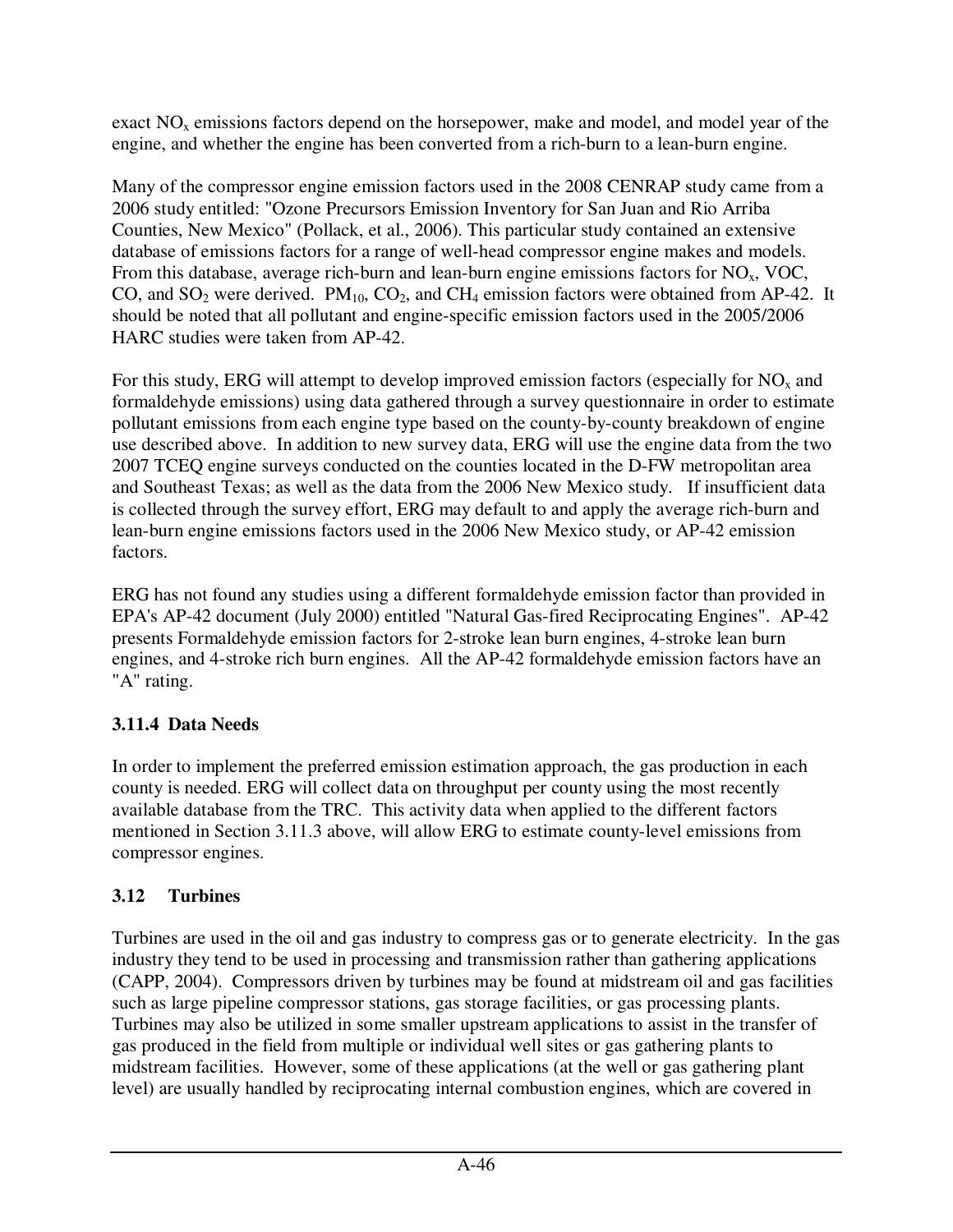Section 3.11 of this memo. Most midstream facilities utilizing natural gas-fired turbines are assumed to be permitted and included in the inventory as major point sources. Turbines used in the oil and gas industry burn natural gas and can represent a significant source of  $NO<sub>x</sub>$  emissions, in addition to other combustion-related pollutants.

In remote locations such as offshore platforms or oil and gas fields where electricity off the grid is not readily available, gas turbines may be used in a combined heat and power (CHP) application to drive generators for electricity and to provide heat in buildings and crew quarters.

# **3.12.1 Literature Review**

ERG conducted a literature review to obtain information on established methodologies to estimate the atmospheric release of pollutants from turbines. The relevant sources reviewed are listed in Table 3.12.

#### **Table 3.12 Existing Oil and Gas Exploration Emissions Studies Containing Methodologies for Turbines**

| <b>Report Title</b>                                                                                               | Geographic<br>Coverage | <b>Publication Date</b> |
|-------------------------------------------------------------------------------------------------------------------|------------------------|-------------------------|
| Emissions from Oil and Gas Production Facilities<br>(TCEQ, 2007)                                                  | Texas                  | <b>August, 2007</b>     |
| Development of Baseline 2006 Emissions from<br>Oil and Gas Activity in the Uinta Basin (Friesen,<br>et al., 2009) | Uinta Basin,<br>Utah   | March, 2009             |

#### **3.12.2 Emission estimation approaches**

The reviewed literature did not provide any sources that explicitly included gas-fired turbines as an area source emissions source.

The study "Development of baseline 2006 Emissions From Oil and Gas Activity in the Unita Basin" (Friesen, et al., 2009) included one compressor station that was defined as a turbine as part of the point source inventory. The data for this point source was provided directly by the State of Utah.

The study "Emissions from Oil and Gas Production Facilities" (TCEQ, 2007) included emission from turbines located at offshore platforms as obtained from the Minerals Management Service (MMS). The study did not estimate emissions from onshore turbines.

## **3.12.3 Preferred emission estimation approach**

At this point, it is unknown whether turbines will be found at locations other than point sources already included in the State of Texas Air Reporting System (STARS) emissions inventory. There are no existing studies that present approaches for estimating area sources emissions from turbines used in oil and gas upstream production sources, but there are AP-42 emission factors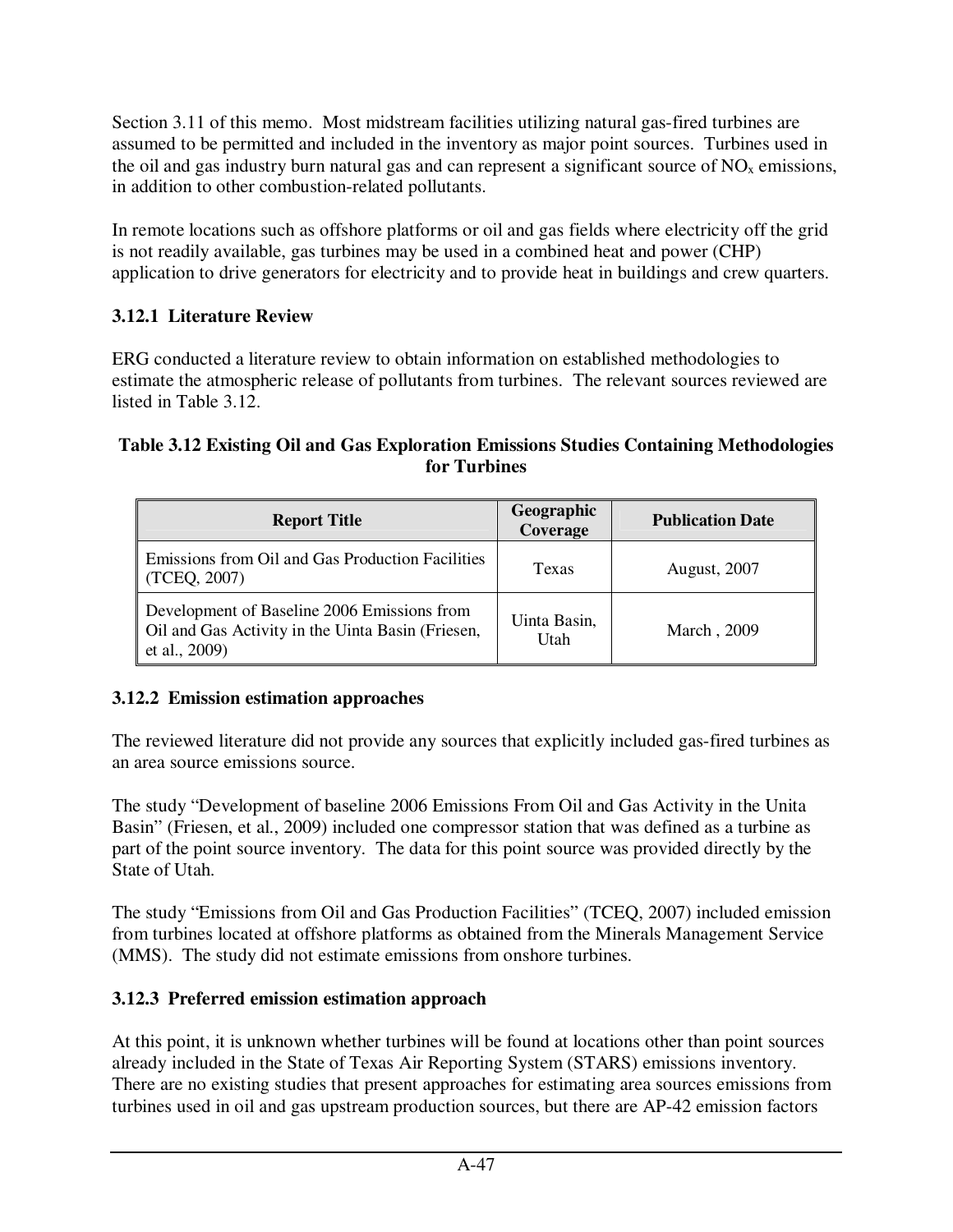that could be used if it is discovered that there are turbines not counted in the point source inventory.

# **3.12.4 Data Needs**

As part of the survey efforts, ERG will include questions pertaining to turbine usage in gas field applications at the well level and at gas gathering and processing stations. As any smaller turbines (those not already included in the point source inventory) would be used for the same purposes as compressor engines, the target recipients of the survey would be identical. Based on the findings of the HARC "Natural Gas Compressor Engine Survey for Gas Production and Processing Facilities" study (HARC, 2006), there are very few engines used in gas field compressor applications approaching the size of the smallest turbines (approximately 1,500 hp).

ERG will coordinate inclusion of turbines in this area source inventory with TCEQ if it is determined that there are turbines unaccounted for in the point source inventory.

# **4.0 References**

Bar-Ilan, Amnon; Grant, John; Parikh, Rajashi; Pollack, Alison; Henderer, Doug; Pring, Daniel; and Sgamma, Kathleen, 2009a. Development of Baseline 2006 Emissions from Oil and Gas Activity in the Piceance Basin. Prepared for the Western Governor's Association and the Independent Petroleum Association of Mountain States. January, 2009.

Bar-Ilan, Amnon; Grant, John; Parikh, Rajashi; Pollack, Alison; Henderer, Doug; Pring, Daniel; and Sgamma, Kathleen, 2009b. Development of Baseline 2006 Emissions from Oil and Gas Activity in the South San Juan Basin. Prepared for the Western Regional Air Partnership and the Independent Petroleum Association of Mountain States. November, 2009.

Bar-Ilan, Amnon; Parikh, Rajashi; Grant, John; Shah, Tejas; and Pollack, Alison, 2008. Recommendations for Improvements to the CENRAP States' Oil and Gas Emissions Inventories. Prepared for Central States Regional Air Partnership. November, 2008

Bar-Ilan, Amnon; Friesen, Ron; Pollack, Alison; and Hoats, Abigail, 2007. WRAP Area Source Emissions Inventory Projections and Control Strategy Evaluation Phase II. Prepared for the Western Governor's Association. September, 2007.

Canadian Association of Petroleum Producers (CAPP), September 2004. A National Inventory of Greenhouse Gas (GHG), Criteria Air Contaminant (CAC) and Hydrogen Sulfide (H2S) Emissions by the Upstream Oil and Gas Industry, Volume 3, Methodology for Greenhouse Gases.

EPA, 2005. "User's Guide for the Final NONROAD2005 Model," U.S. Environmental Protection Agency, Research Triangle Park, NC, 2005. EPA420-R-05-013.

Friesen, John; Parikh, Rajashi; Grant, John; Bar-Ilan, Amnon; Pollack, Alison; Henderer, Doug; Pring, Daniel; Sgamma, Kathleen; and Schlagel, Phil, 2009. Development of Baseline 2006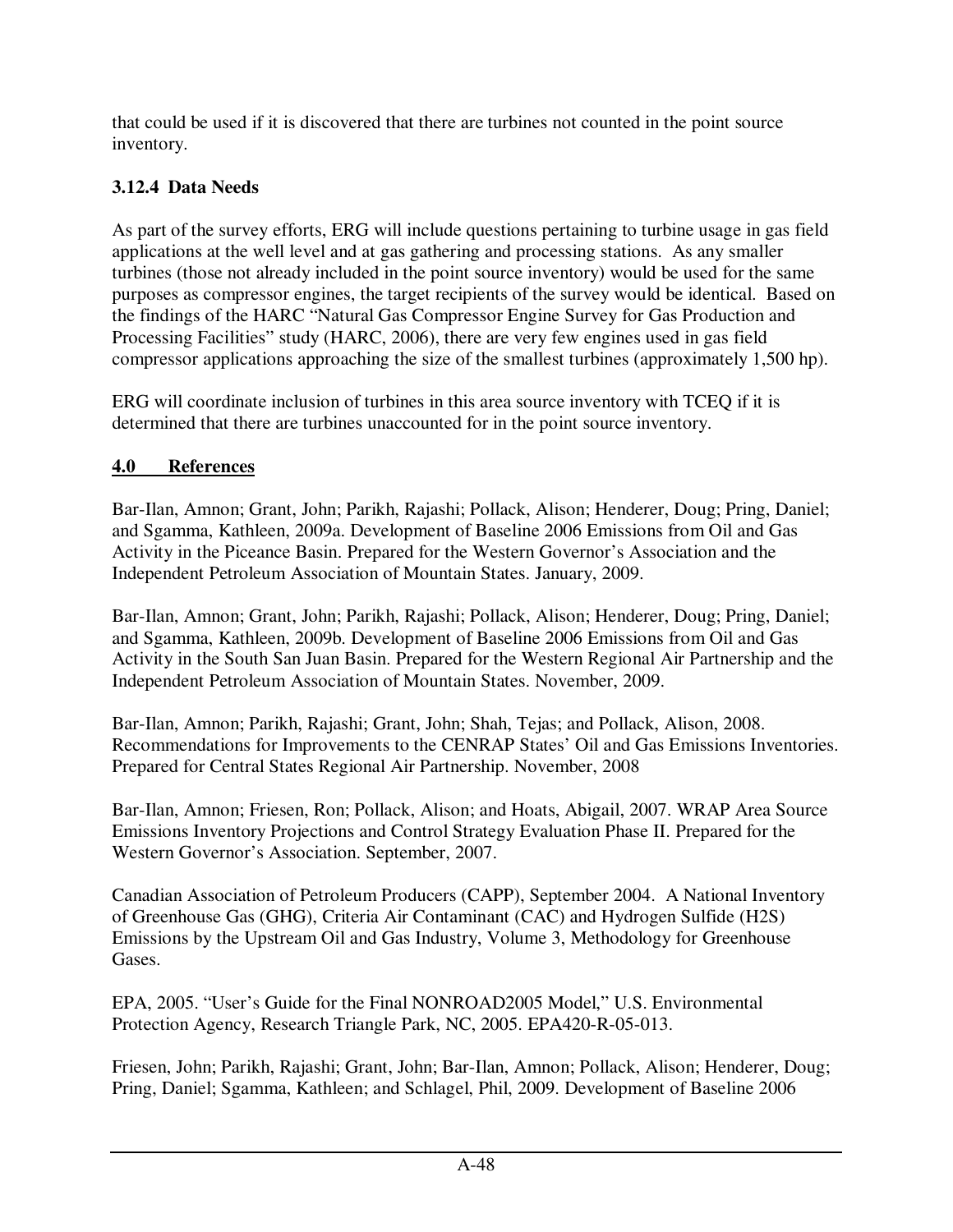Emissions from Oil and Gas Activity in the Uinta Basin. Prepared for the Western Governor's Association and the Independent Petroleum Association of Mountain States. March, 2009.

Grant, John; Parker, Lynsey; Bar-Ilan, Amnon; Kemball-Cook, Sue; Yarwood, Greg. Development of Emissions Inventories for Natural Gas Exploration and Production Activities in the Haynesville Shale. Prepared for The East Texas Council of Governments. August 2009.

Houston Advanced Research Center (HARC), 2005. Natural Gas Compressor Engine Survey and Engine  $NO<sub>x</sub>$  Emissions at Gas Production Facilities. Prepared by Eastern Research Group, Inc. August 31, 2005.

Houston Advanced Research Center (HARC), 2006. Natural Gas Compressor Engine Survey for Gas Production and Processing Facilities. Prepared by Eastern Research Group, Inc. October 5, 2006.

Oklahoma Department of Environmental Quality (ODEQ), July 2004. Calculation of Flashing Losses/VOC Emissions from Hydrocarbon Storage Tanks. Internet Address: http://www.deq.state.ok.us/factsheets/air/CalculationLosses.pdf

Pollack, Alison; Russell, James; Grant, John; Friesen, Ron; Fields, Paula; and Wolf, Marty, 2006. Ozone Precursors Emission Inventory for San Juan and Rio Arriba Counties, New Mexico. Prepared for New Mexico Environment Department. August, 2006.

Pollution Solutions, 2005. "Tyler/Longview/Marshall Flexible Attainment Region Emission Inventory of Ozone Precursors VOC, NOx and CO," Prepared for Northeast Texas Air Care. February, 2005.

Pollution Solutions, 2007. "Special Study Relating to Oil and Gas Production: 2005 and 2007 Emissions from Compressor Engines with Consideration for Load Factor" Final report prepared for the East Texas Council of Governments, Kilgore, TX.

Russell, James and Pollack, Alison, 2005. Oil and Gas Emissions Inventories for the Western States. Prepared for Western Governor's Association. December, 2005.

Texas Commission on Environmental Quality (TCEQ), 2007. Emissions from Oil and Gas Production Facilities, 2007. Prepared by Eastern Research Group, Inc. August 31, 2007.

Texas Commission on Environmental Quality (TCEQ), 2009a. 2009 Emissions Inventory Guidelines: Appendix A: Technical Supplement 6: Above Ground Liquid Storage Tanks. Texas Commission on Environmental Quality, TCEQ Publication RG-360A/09. January 2009.

Texas Commission on Environmental Quality (TCEQ), 2009b. Upstream Oil and Gas Storage Tank Project Flash Emissions Models Evaluation. July, 2009.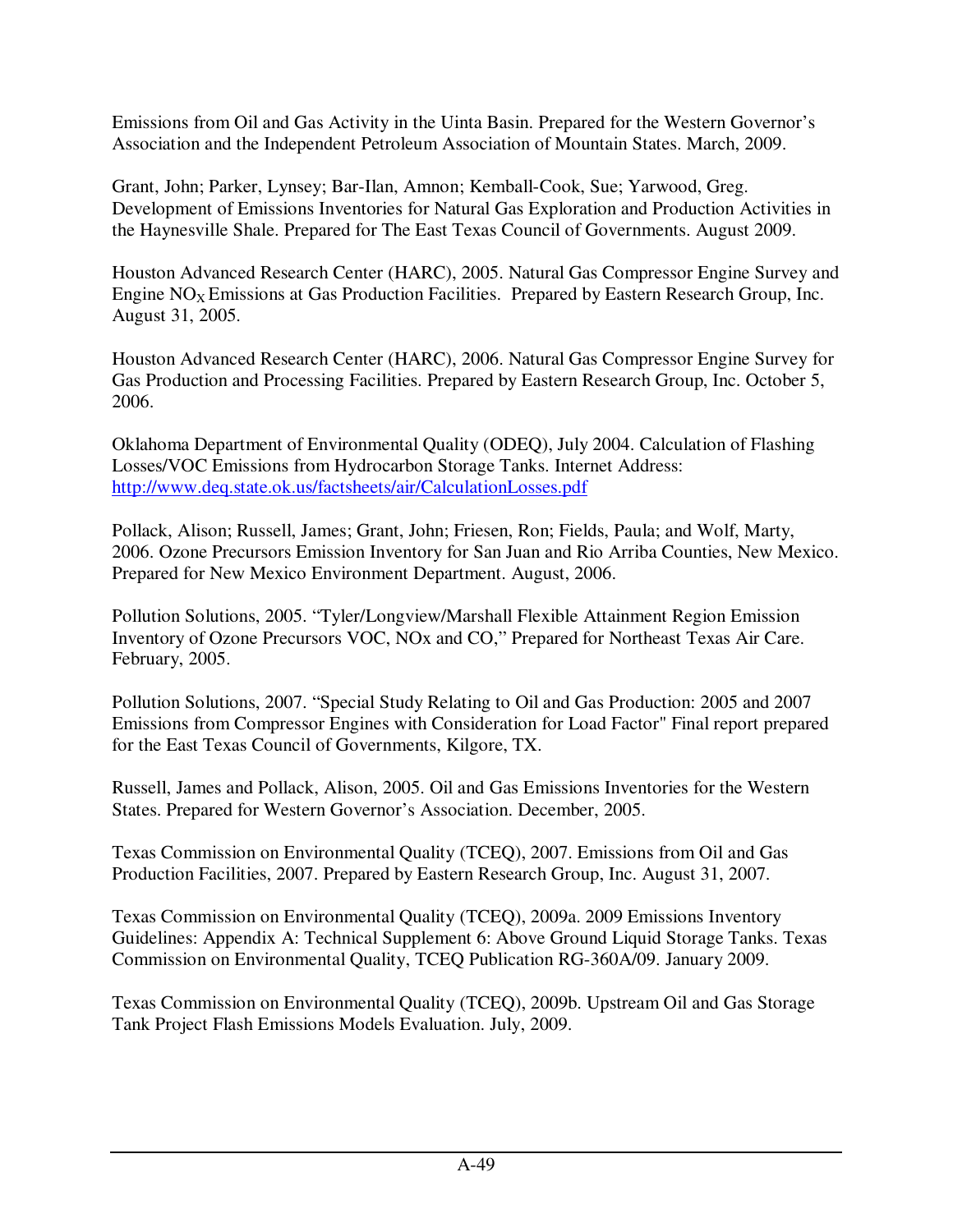Texas Commission on Environmental Quality (TCEQ), 2009c. Calculating Volatile Organic Compounds (VOC) Flash Emissions from Crude Oil and Condensate Tanks at Oil and Gas Production Sites (APDG 5942), 2009. September, 2009.

Texas Commission on Environmental Quality (TCEQ), 2009d. Flash Emissions Model Evaluation Quantifying Volatile Organic Compound Emissions from Upstream Oil and Gas Storage Tanks, 2009. Slide Presentation by Danielle Nesvacil, John Jolly, and Russ Nettles (TCEQ) and Butch Gidney and Stephen Pena (Hy-Bon Engineering). October 2009.

Texas Environmental Research Consortium (TERC), October 2006, revised April 2009. VOC Emissions from Oil and Condensate Storage Tanks.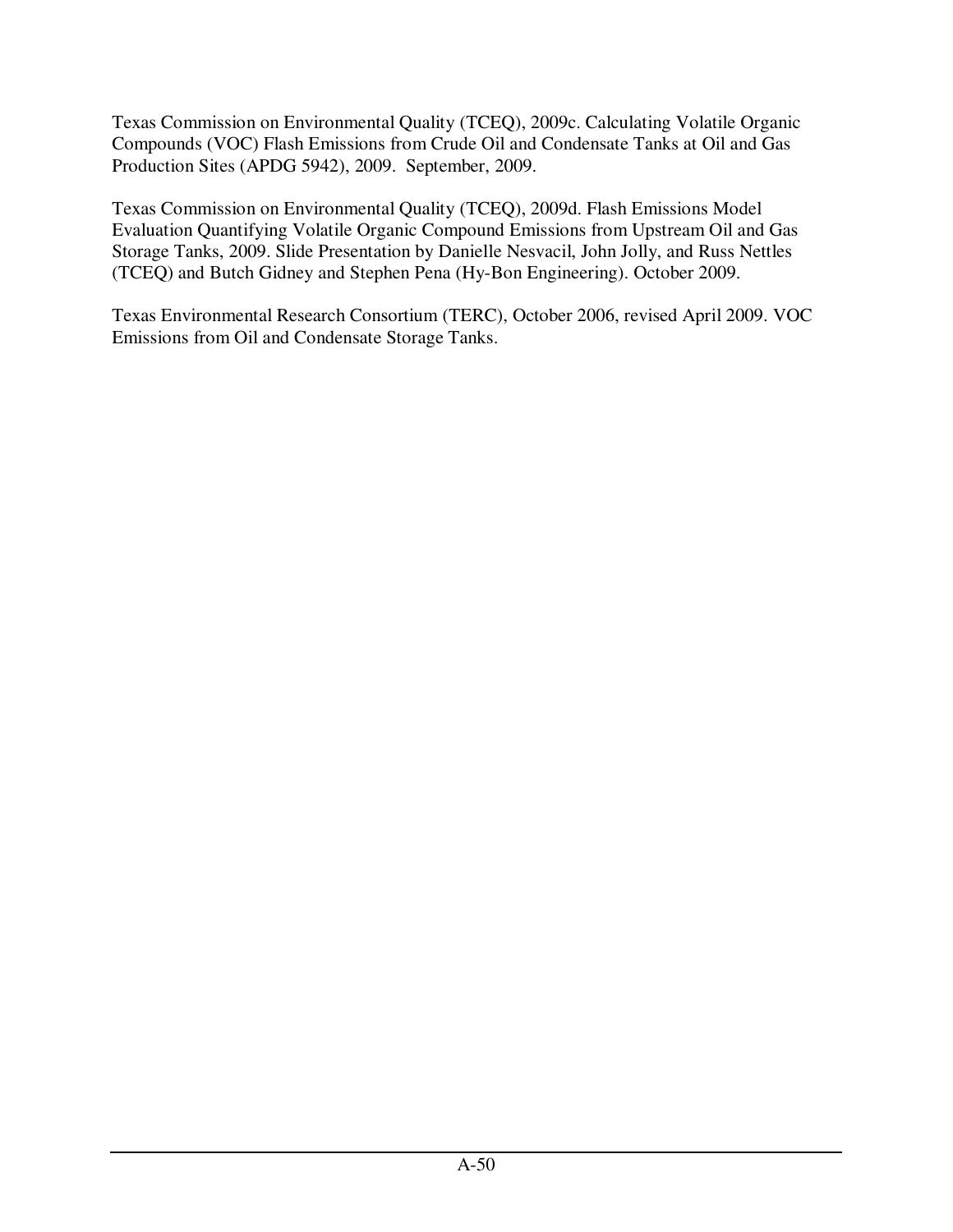# **APPENDIX A**

#### **LIST OF ACRONYMS/ABBREVIATIONS**

| <b>API</b>      | American Petroleum Institute                                            |
|-----------------|-------------------------------------------------------------------------|
| <b>BTEX</b>     | Benzene, Toluene, Ethylbenzene, and Xylene                              |
| <b>CAPP</b>     | <b>Canadian Association of Petroleum Producers</b>                      |
| CenRAP          | Central States Regional Air Partnership                                 |
| $\rm CO$        | Carbon Monoxide                                                         |
| <b>DOE</b>      | U.S. Department of Energy                                               |
| <b>ERG</b>      | Eastern Research Group, Inc.                                            |
| <b>GOR</b>      | Gas-to-Oil Ratio                                                        |
| <b>GPA</b>      | <b>Gas Processors Association</b>                                       |
| <b>GRI</b>      | <b>Gas Research Institute</b>                                           |
| <b>HAP</b>      | Hazardous Air Pollutant                                                 |
| <b>HARC</b>     | <b>Houston Advanced Research Center</b>                                 |
| hp              | Horsepower                                                              |
| $H_2S$          | Hydrogen Sulfide                                                        |
| <b>IPMAS</b>    | <b>Independent Petroleum Association of Mountain States</b>             |
| <b>LPG</b>      | Liquefied Petroleum Gas                                                 |
| <b>MMS</b>      | <b>Minerals Management Service</b>                                      |
| <b>MMSCF</b>    | <b>Million Standard Cubic Feet</b>                                      |
| <b>MMSCFD</b>   | Million Standard Cubic Feet Per Day                                     |
| <b>MSCF</b>     | <b>Thousand Standard Cubic Feet</b>                                     |
| <b>MW</b>       | Molecular Weight                                                        |
| <b>NETAC</b>    | Northeast Texas Air Care                                                |
| <b>NIF</b>      | <b>National Emissions Inventory Input Format</b>                        |
| NOx             | Nitrogen Oxides                                                         |
| $PM_{10}$       | Particulate Matter that has particle diameter less than 10 micrometers  |
| $PM_{2.5}$      | Particulate Matter that has particle diameter less than 2.5 micrometers |
| QA              | <b>Quality Assurance</b>                                                |
| <b>SCC</b>      | <b>Source Classification Code</b>                                       |
| <b>SCF</b>      | <b>Standard Cubic Feet</b>                                              |
| SO <sub>2</sub> | Sulfur Dioxide                                                          |
| <b>STARS</b>    | State of Texas Air Reporting System                                     |
| <b>STP</b>      | <b>Standard Temperature and Pressure</b>                                |
| <b>TCEQ</b>     | <b>Texas Commission on Environmental Quality</b>                        |
| <b>TexAER</b>   | <b>Texas Air Emissions Repository</b>                                   |
| <b>TRC</b>      | <b>Texas Railroad Commission</b>                                        |
| US EPA          | United States Environmental Protection Agency                           |
| <b>VOC</b>      | <b>Volatile Organic Compounds</b>                                       |
| <b>VRU</b>      | Vapor Recovery Unit                                                     |
| <b>WRAP</b>     | Western Regional Air Partnership                                        |
| <b>WYDEQ</b>    | Wyoming Department of Environmental Quality                             |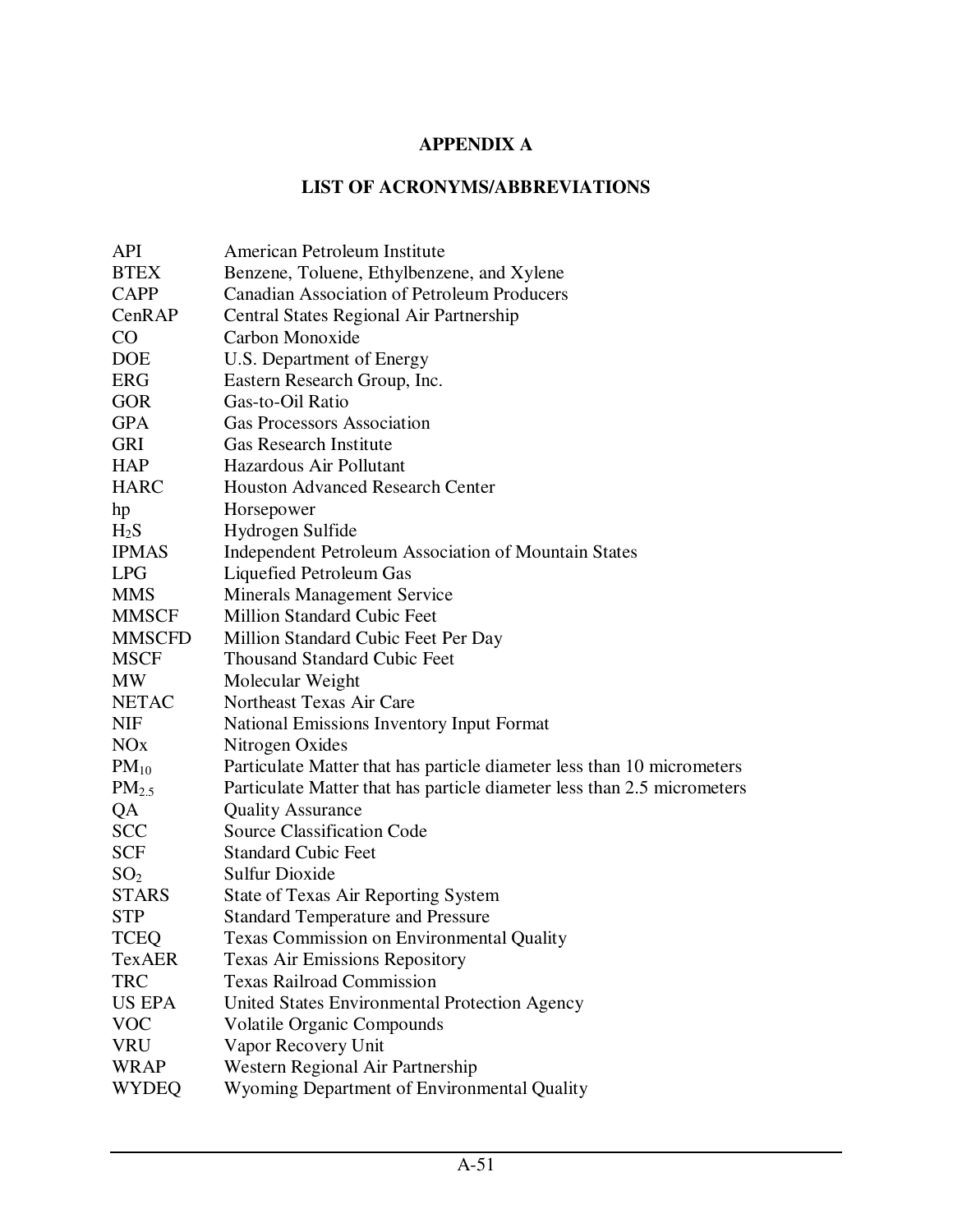**Appendix B – Task 3 Memorandum**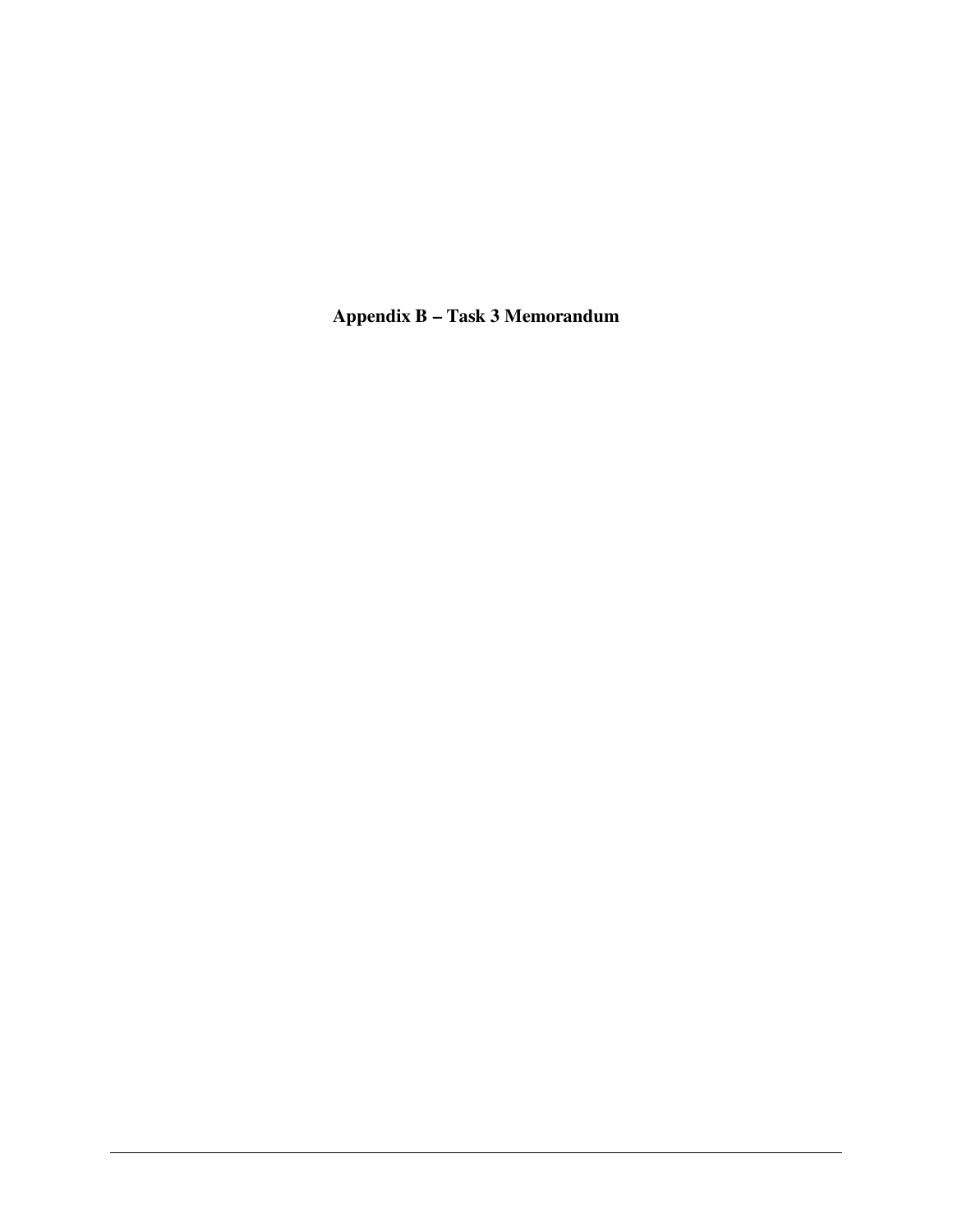

## **TECHNICAL MEMORANDUM**

Date: July 9, 2010

- To: Martha Maldonado Project Representative Texas Commission on Environmental Quality (TCEQ)
- From: Mike Pring, Eastern Research Group, Inc. (ERG) Daryl Hudson (ERG) Jason Renzaglia (ERG) Brandon Smith (ERG) Stephen Treimel (ERG)
- Re: Oil and Gas Sources Inventory Final Technical Memorandum for Task 3 TCEQ Contract No. 582-7-84003, Work Order No. 582-7-84003-FY10-26

#### **1.0 Introduction**

The purpose of this Work Order is to develop a 2008 base year air emissions inventory from upstream onshore oil and gas production sites for select counties in Texas. The inventory will address area source criteria pollutant emissions of volatile organic compounds (VOC), nitrogen oxides ( $NO<sub>X</sub>$ ), carbon monoxide (CO), particulate matter with an aerodynamic diameter less than or equal to 10 microns ( $PM_{10}$ ), particulate matter with an aerodynamic diameter less than or equal to 2.5 microns (PM<sub>2.5</sub>), and sulfur dioxide (SO<sub>2</sub>); and certain toxic pollutant emissions such as formaldehyde from compressor engines, and benzene, toluene, ethylbenzene, and xylene from dehydrators. In addition to compiling the emissions inventory, other goals of this Work Order are to identify the emission source types operating at oil and gas production sites, identify the best emissions determination methodology for each emission source type, develop a methodology for estimating emissions from oil and gas production sites based on the oil and gas produced at the county level, and identify the producers of oil and gas for each county.

This Work Order builds on two previous studies ERG conducted for TCEQ to estimate emissions from oil and gas exploration and production activities. The first, implemented in 2007, focused on compiling a state-wide emissions inventory (including both onshore and offshore sources) for oil and gas exploration and production for a 2005 base year (ERG, 2007). The second study, conducted in 2009 for a 2008 base year, focused only on emissions from onshore oil and gas well drilling rig engines (ERG, 2009). Both of these studies included emission estimates for every county in Texas. In contrast, this current study will only address onshore area sources (those not included in the Texas point source inventory), and does not address drilling rig engines. TCEQ is also currently developing an emissions inventory for offshore oil and gas platforms under TCEQ Work Order No. 582-07-84003-FY10-25.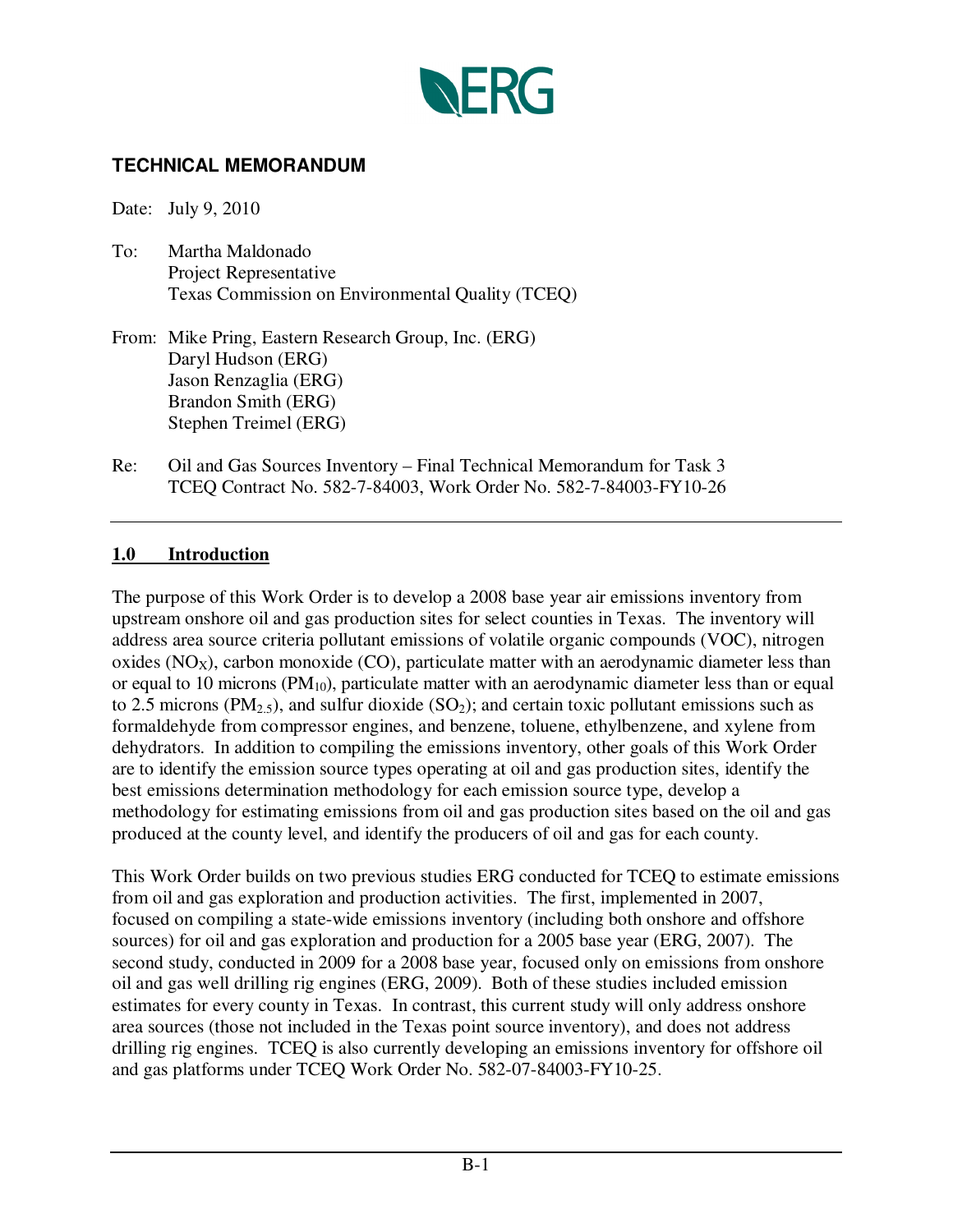The onshore area source project is divided into four primary technical work tasks:

- Identification and review of existing studies pertaining to estimating emissions from oil and gas production sites and recommendation of an emission estimation approach for each identified source type;
- Identification of oil and gas well operators and preparation of draft survey materials, including obtaining data from existing studies and databases;
- Development of a methodology to estimate county-level emissions from each identified source type; and
- Development of a 2008 base year emissions inventory, including collection of activity and emissions data (as available), the preparation of emissions inventory calculation spreadsheets (including activity data and emission factors) and documentation of data, procedures, and results in a final project report. The final emissions inventory will be compiled into National Emissions Inventory Input Format (NIF) 3.0 text files for import into Texas Air Emissions Repository (TexAER).

The purpose of this memo is to document the methodology ERG will use to identify the owners and/or operators of oil and gas production sites, and to provide TCEQ with draft survey materials. Additionally, the methodology used to develop the draft survey materials are provided. In the project Work Plan, this work is referred to as Task 3.

This discussion begins by presenting the references and datasets that were used to identify oil and gas production sites owners and operators in Section 2.0. Section 3.0 presents example draft survey forms, the process used to develop these, with the forms and instructions for each source type provided in Attachment B.

County-level, area source emission estimates will be developed based on county-level oil and gas production data (total oil and gas produced in each county in 2008).

## **2.0 Identification of Oil and Gas Owners and Operators**

This task targets identification of Oil and Gas Area Source operators who were active in Texas in 2008. A list of candidate owners and operators were obtained from multiple sources as follows:

- Texas Railroad Commission (RRC) and RigData® ERG obtained data from the RRC for all oil and gas wells drilled in Texas in 2008. This database contains over 18,500 records for wells where drilling occurred in 2008. In addition, ERG obtained the RigData<sup>®</sup> database (a commercial database) in 2009 as part of the "Drilling Rig Emission Inventory for the State of Texas" project conducted for TCEQ. In addition to drilling contractor data, this database also contains owner and operator contact information (Company Name, Company Contact Name, and Company Contact Mailing Address) for over 24,000 wells. The combined data for these 2 datasets is included in Attachment A as "Drilling Data 2008 Contact Directory.xls".
- TCEO Permit Data TCEO provided contact information for approximately 9,000 regulated entities registered with TCEQ pursuant to Standard Permit pursuant to 116.620 (Installation and/or Modification of Oil and Gas Facilities). This database contains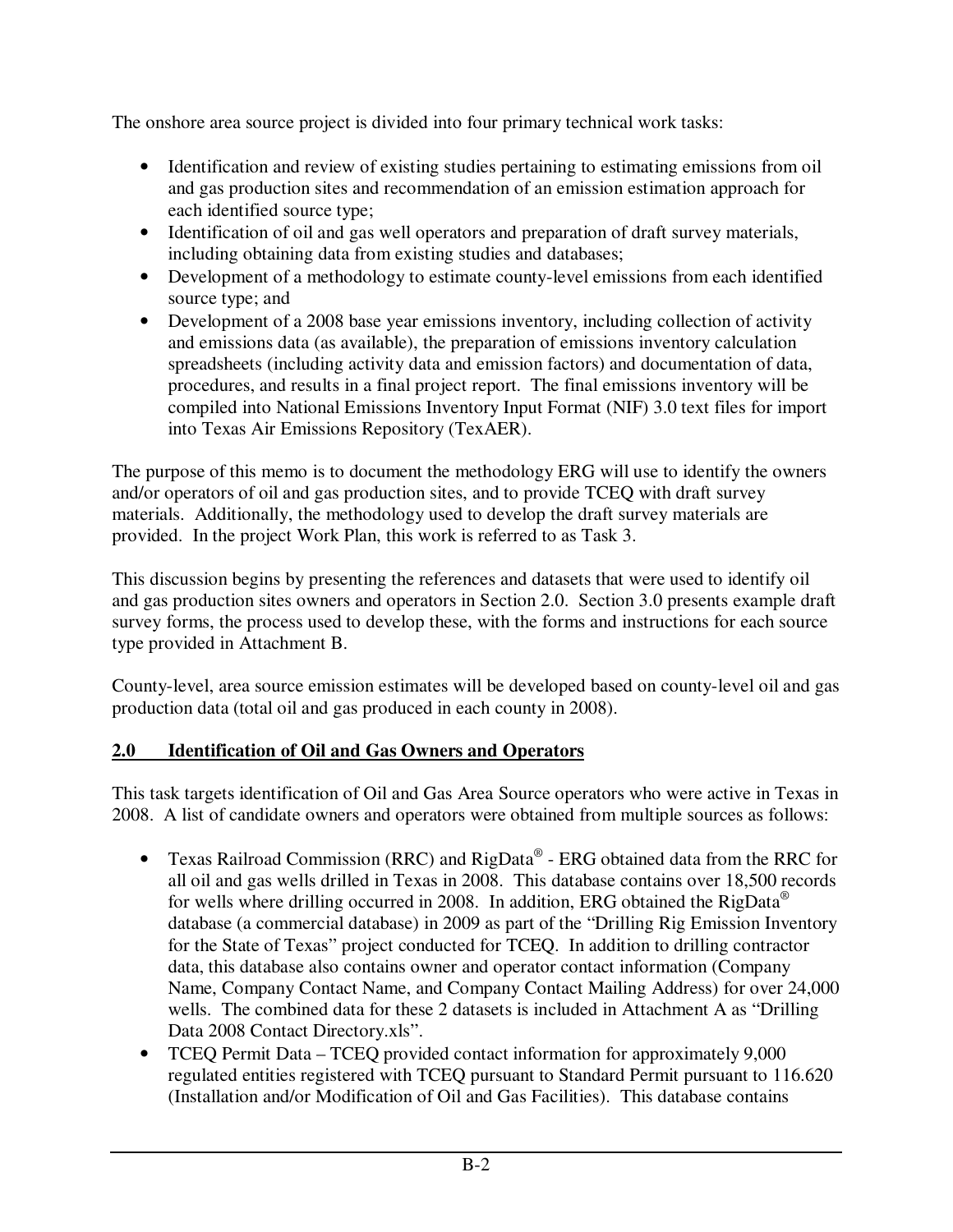owner and operator contact information (Company Name, Company Contact Name, Company Contact Mailing Address, Company Contact Title, and Company Contact Email address for some sources). It is assumed that many of these sources are not currently required to report their air emissions to TCEQ under TAC 101.10(a)(1-3). This data is included in Attachment A as "Standard Permit 116.620 Contact Directory.xls".

• Texas Railroad Commission (RRC) Oil & Gas Directory - Operator Contact Information – This data was obtained directly from the RRC and includes a listing of entities registered with the Commission's Oil and Gas Division by name, including address and telephone number. The listing includes all operators with Active status on Commission organization records, as well as those with "Delinquent" status (indicating that they still have activity, but have not updated their organizational registration). The listing does not include those with "Inactive" status (indicating no activity and no current registration). This data was obtained from

(http://www.rrc.state.tx.us/data/operators/ogdirectory/index.php) on April 28, 2010 and is included in Attachment A as "TRC Oil and Gas Contact Directory.xls".

These databases were imported into MS Access for easy querying for duplicates and to QA addresses and contact information. The final datasets of contact information are included in Attachment A.

#### **3.0 Survey Forms**

As TCEQ may wish to conduct a state-wide survey of oil and gas owners and operators in the future in order to refine the emissions inventory, survey forms were prepared for Artificial Lift Engines, Compressor Engines, Dehydrators, Equipment Leaks, Heaters, Loading Racks, Pneumatic Devices, Storage Tanks, Well Blowdowns, and Well Completions. These forms were structured such that the information needed to develop more highly-refined emissions estimates for each source category (at a county-level, using area source approaches) would be obtained. While obtaining the needed data, other goals in the development of these forms was to make them as straightforward as possible, to make them universally accessible (through the use of widely used software found in MS-Office), and to make them consistent with the format and nomenclature used in TCEQ's current Barnett Shale study. TCEQ comments on the draft survey materials have been incorporated into the final survey materials provided herein.

Attachment B presents final survey forms for Artificial Lift Engines, Compressor Engines, Dehydrators, Equipment Leaks, Heaters, Loading Racks, Pneumatic Devices, Storage Tanks, Well Blowdowns, and Well Completions.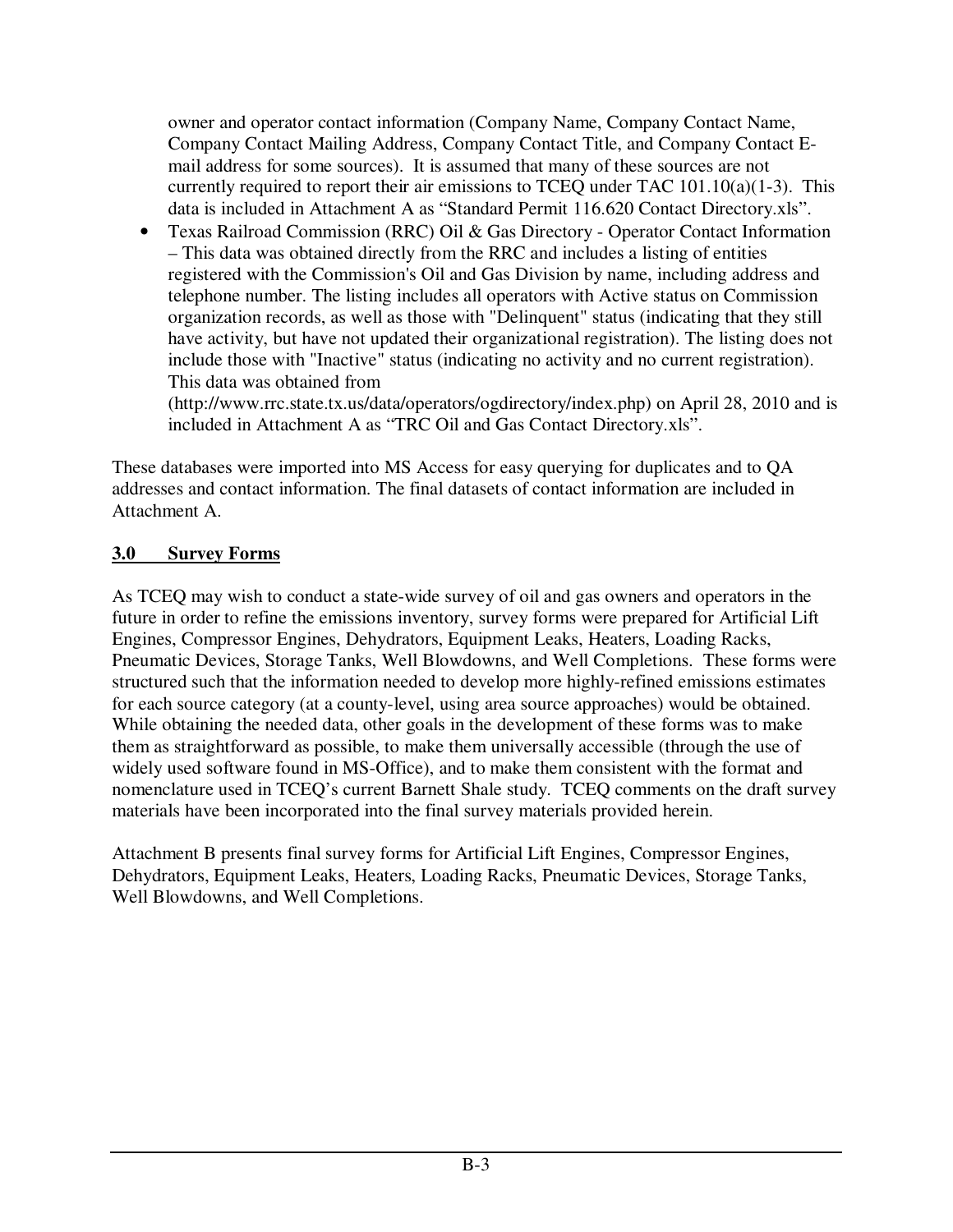# **ATTACHMENT A**

(See files "Standard Permit 116.620 Contact Directory.xls", "TRC Oil and Gas Contact Directory.xls", and "Drilling Data 2008 Contact Directory.xls")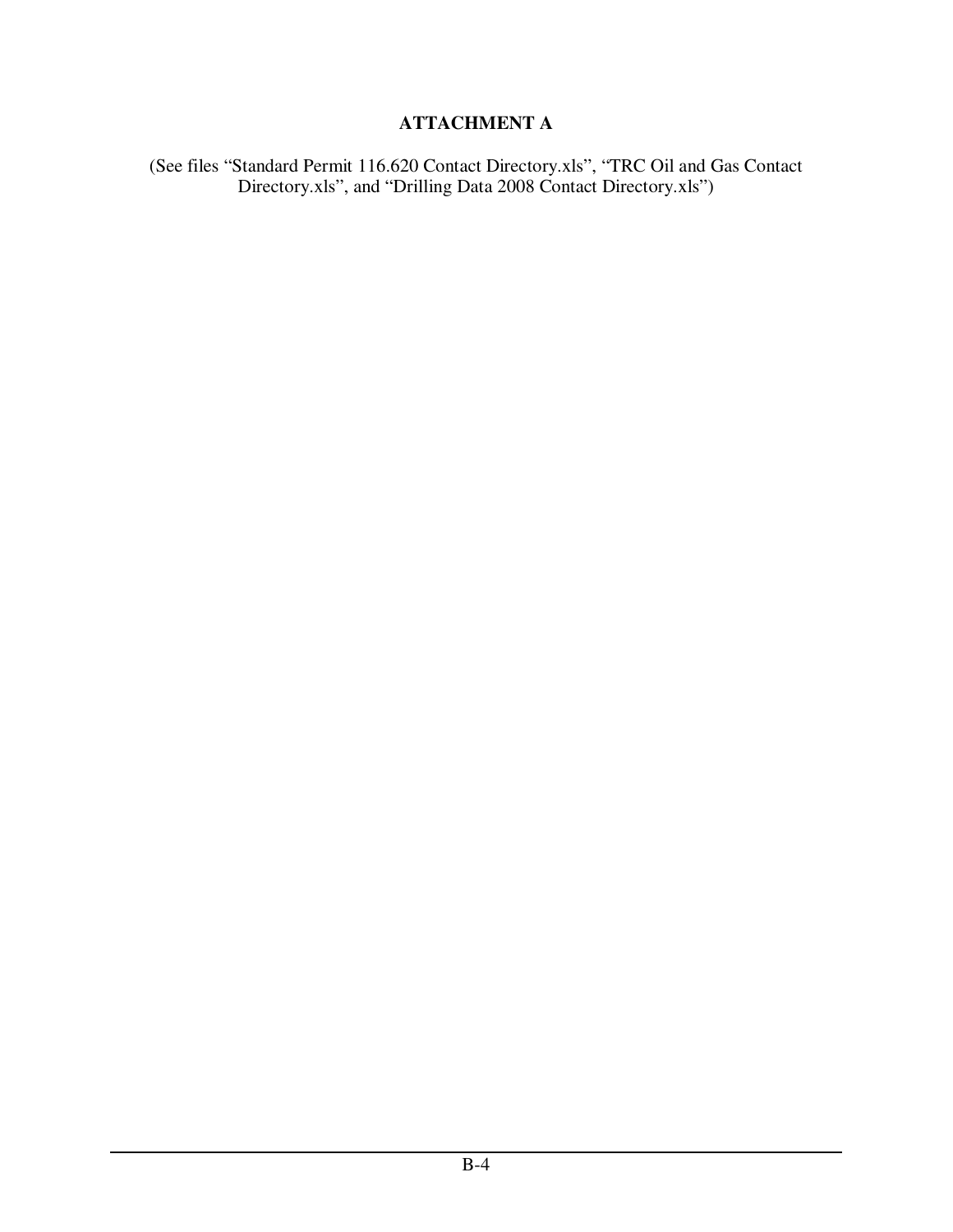#### **ATTACHMENT B**

#### **Draft Survey Packages**

(See files "Artificial Lift Engine Survey.xls", "Compressor Engine Survey.xls", "Dehydrator Survey.xls", "Equipment Leaks Survey.xls", "Heater Survey.xls", "Loading Rack Survey.xls", "Pneumatic Device Survey.xls", "Storage Tank Survey.xls", "Well Blowdown Survey.xls", and "Well Completion Survey.xls")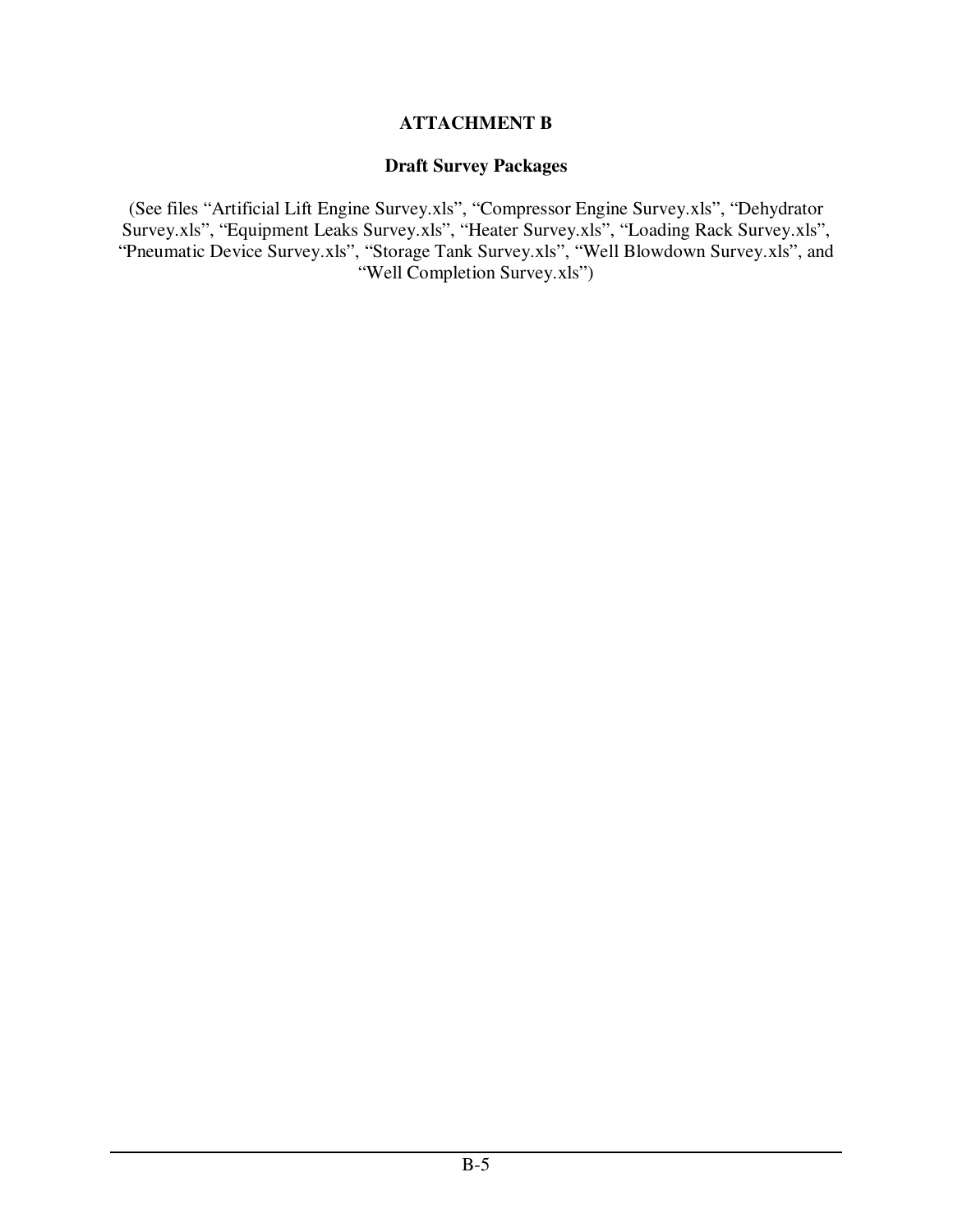**Appendix C - VOC and PM HAP Speciation Data**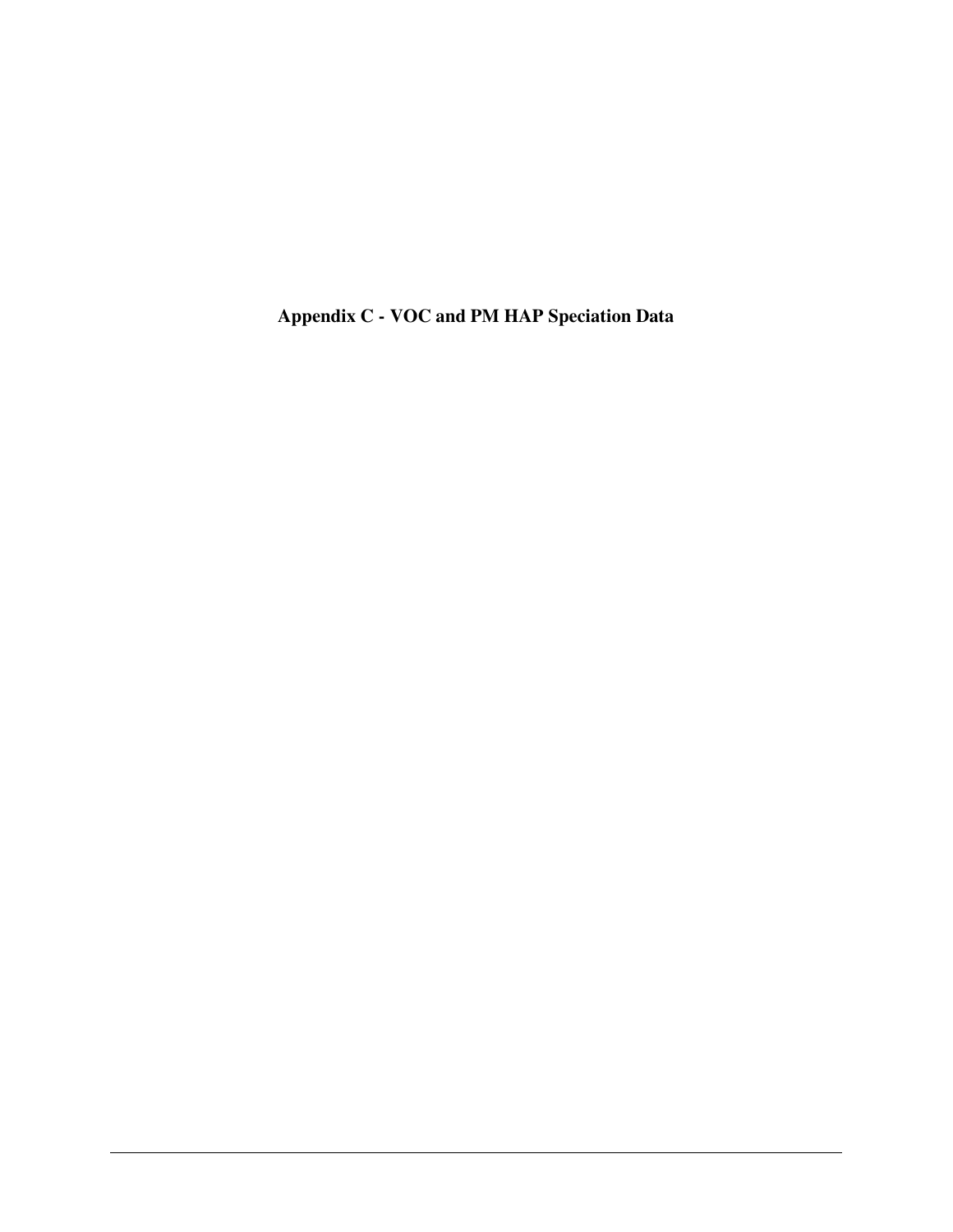#### **Appendix C. HAP Factors**

| <b>Source Category</b> | <b>Fuel Type</b>   | <b>Pollutant</b>                | <b>Emission Factors</b> | <b>Emission</b><br><b>Factor Unit</b> | $%$ HAP      | <b>Emission Factor Source</b>                                                                                               |
|------------------------|--------------------|---------------------------------|-------------------------|---------------------------------------|--------------|-----------------------------------------------------------------------------------------------------------------------------|
| Pump Jack              | Natural Gas        | <b>VOC</b>                      | 0.11259434              | lb/MMBtu                              |              |                                                                                                                             |
| Pump Jack              | <b>Natural Gas</b> | Acetaldehyde                    | 2.79E-03                | lb/MMBtu                              | $2.48E + 00$ | AP-42, Section 3.2 (U.S. EPA 2002)                                                                                          |
| Pump Jack              | Natural Gas        | Acrolein                        | 2.63E-03                | lb/MMBtu                              | 2.34E+00     | AP-42, Section 3.2 (U.S. EPA 2002)                                                                                          |
| Pump Jack              | Natural Gas        | Benzene                         | 1.58E-03                | lb/MMBtu                              | 1.40E+00     | AP-42, Section 3.2 (U.S. EPA 2002)                                                                                          |
| Pump Jack              | Natural Gas        | 1,3-Butadiene                   | 6.63E-04                | lb/MMBtu                              | 5.89E-01     | AP-42, Section 3.2 (U.S. EPA 2002)                                                                                          |
| Pump Jack              | Natural Gas        | Carbon Tetrachloride*           | 1.77E-05                | lb/MMBtu                              | 1.57E-02     | AP-42, Section 3.2 (U.S. EPA 2002)                                                                                          |
| Pump Jack              | Natural Gas        | Chlorobenzene*                  | 1.29E-05                | lb/MMBtu                              | 1.15E-02     | AP-42, Section 3.2 (U.S. EPA 2002)                                                                                          |
| Pump Jack              | Natural Gas        | Chloroform*                     | 1.37E-05                | lb/MMBtu                              | 1.22E-02     | AP-42, Section 3.2 (U.S. EPA 2002)                                                                                          |
| Pump Jack              | Natural Gas        | Dichlorobenzene                 | 1.20E-03                | lb/MMBtu                              | $1.07E + 00$ | AP-42, Section 3.2 (U.S. EPA 2002)<br>Natural Gas Combustion                                                                |
| Pump Jack              | Natural Gas        | 1,3-Dichloropropene*            | 1.27E-05                | lb/MMBtu                              | 1.13E-02     | AP-42, Section 3.2 (U.S. EPA 2002)                                                                                          |
| Pump Jack              | Natural Gas        | 7,12-Dimethylbenz(a)anthracene* | 1.60E-05                | lb/MMBtu                              | 1.42E-02     | AP-42, Section 3.2 (U.S. EPA 2002)<br>Natural Gas Combustion                                                                |
| Pump Jack              | <b>Natural Gas</b> | Ethylbenzene*                   | 2.48E-05                | lb/MMBtu                              | 2.20E-02     | AP-42, Section 3.2 (U.S. EPA 2002)                                                                                          |
| Pump Jack              | Natural Gas        | Ethylene Dibromide*             | 2.13E-05                | lb/MMBtu                              | 1.89E-02     | AP-42, Section 3.2 (U.S. EPA 2002)                                                                                          |
| Pump Jack              | Natural Gas        | Formaldehyde                    | 2.05E-02                | lb/MMBtu                              | $1.82E + 01$ | AP-42, Section 3.2 (U.S. EPA 2002)                                                                                          |
| Pump Jack              | Natural Gas        | Methanol                        | 3.06E-03                | lb/MMBtu                              | $2.72E + 00$ | AP-42, Section 3.2 (U.S. EPA 2002)                                                                                          |
| Pump Jack              | Natural Gas        | Methylene Chloride              | 4.12E-05                | lb/MMBtu                              | 3.66E-02     | AP-42, Section 3.2 (U.S. EPA 2002)                                                                                          |
| Pump Jack              | Natural Gas        | 2-Methylnaphthalene             | 2.40E-05                | lb/MMBtu                              | 2.13E-02     | AP-42, Section 3.2 (U.S. EPA 2002)<br>Natural Gas Combustion                                                                |
| Pump Jack              | Natural Gas        | 3-Methylchloranthrene*          | 1.80E-06                | lb/MMBtu                              | 1.60E-03     | AP-42, Section 3.2 (U.S. EPA 2002)<br>Natural Gas Combustion                                                                |
| Pump Jack              | Natural Gas        | Naphthalene*                    | 9.71E-05                | lb/MMBtu                              | 8.62E-02     | AP-42, Section 3.2 (U.S. EPA 2002)                                                                                          |
| Pump Jack              | <b>Natural Gas</b> | Propylene                       | 0.016842105             | lb/MMBtu                              | $1.50E + 01$ | Air Resources Board. California<br>Environmental Protection Agency.<br>http://www.arb.ca.gov/app/emsinv/cate<br>f form.html |
| Pump Jack              | Natural Gas        | Styrene*                        | 1.19E-05                | lb/MMBtu                              | 1.06E-02     | AP-42, Section 3.2 (U.S. EPA 2002)                                                                                          |
| Pump Jack              | <b>Natural Gas</b> | 1,1,2,2-Tetrachloroethane       | 2.53E-05                | lb/MMBtu                              | 2.25E-02     | AP-42, Section 3.2 (U.S. EPA 2002)                                                                                          |
| Pump Jack              | Natural Gas        | Toluene                         | 5.58E-04                | lb/MMBtu                              | 4.96E-01     | AP-42, Section 3.2 (U.S. EPA 2002)                                                                                          |
| Pump Jack              | <b>Natural Gas</b> | 1,1,2-Trichloroethane*          | 1.53E-05                | lb/MMBtu                              | 1.36E-02     | AP-42, Section 3.2 (U.S. EPA 2002)                                                                                          |
| Pump Jack              | Natural Gas        | Vinyl Chloride*                 | 7.18E-06                | lb/MMBtu                              | 6.38E-03     | AP-42, Section 3.2 (U.S. EPA 2002)                                                                                          |
| Pump Jack              | Natural Gas        | Xylenes (isomers and mixture)   | 1.95E-04                | lb/MMBtu                              | 1.73E-01     | AP-42, Section 3.2 (U.S. EPA 2002)                                                                                          |
| Pump Jack              | Natural Gas        | o-Xylenes                       |                         |                                       | 0.01         | EPA Speciate 4.2 Database                                                                                                   |
| Pump Jack              | Natural Gas        | m-Xylenes                       |                         |                                       | 0.01         | EPA Speciate 4.2 Database                                                                                                   |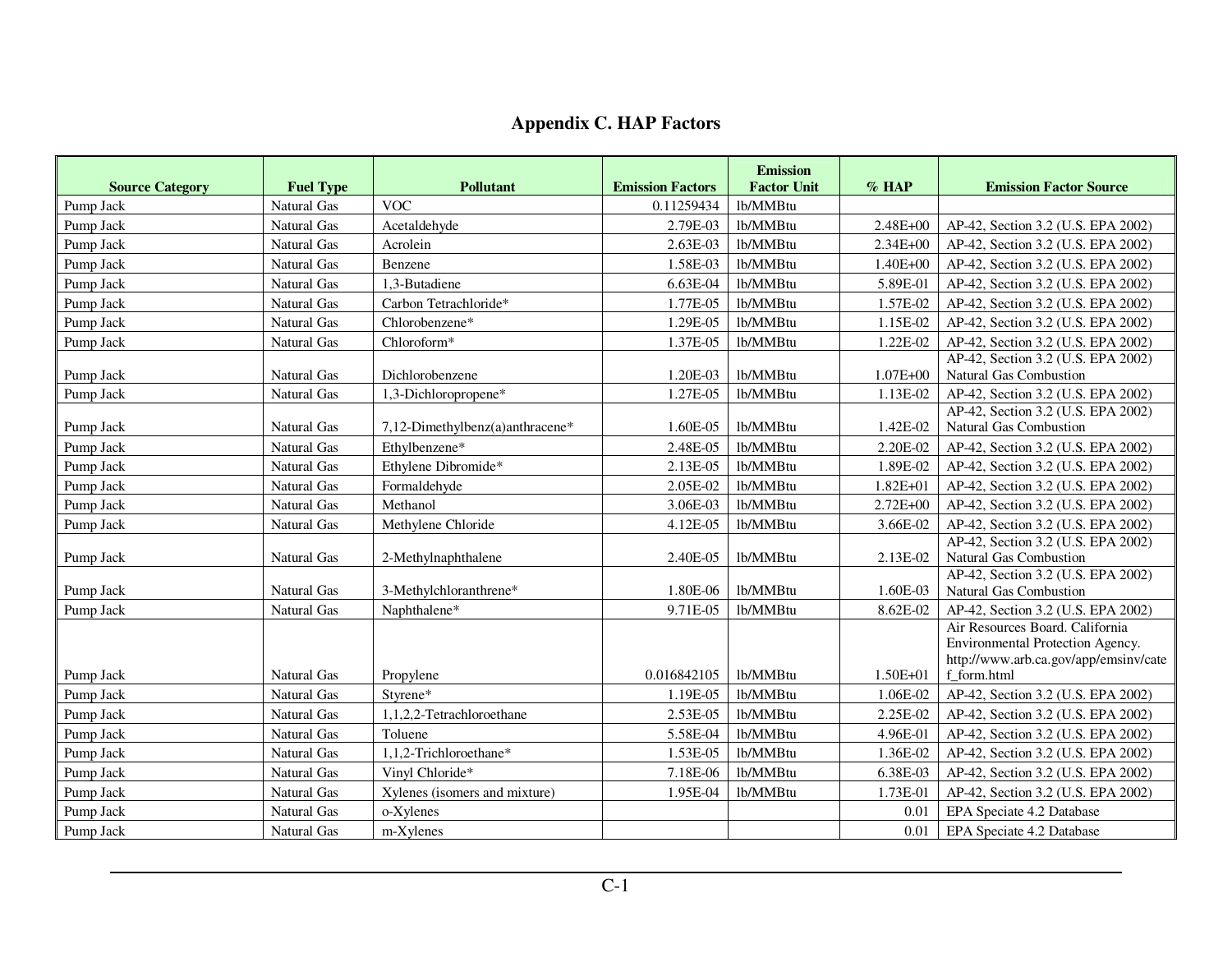|                        |                  |                             |                         | <b>Emission</b>    |              |                                    |
|------------------------|------------------|-----------------------------|-------------------------|--------------------|--------------|------------------------------------|
| <b>Source Category</b> | <b>Fuel Type</b> | <b>Pollutant</b>            | <b>Emission Factors</b> | <b>Factor Unit</b> | $%$ HAP      | <b>Emission Factor Source</b>      |
| Pump Jack              | Natural Gas      | <b>PM</b>                   | 7.70E-04                | lb/MMBtu           |              |                                    |
|                        |                  |                             |                         |                    |              | AP-42, Section 3.2 (U.S. EPA 2002) |
| Pump Jack              | Natural Gas      | Acenaphthene*               | 1.80E-06                | lb/MMBtu           | 2.34E-01     | Natural Gas Combustion             |
|                        |                  |                             |                         |                    |              | AP-42, Section 3.2 (U.S. EPA 2002) |
| Pump Jack              | Natural Gas      | Acenaphthylene*             | 1.80E-06                | lb/MMBtu           | 2.34E-01     | <b>Natural Gas Combustion</b>      |
|                        |                  |                             |                         |                    |              | AP-42, Section 3.2 (U.S. EPA 2002) |
| Pump Jack              | Natural Gas      | Anthracene*                 | 2.40E-06                | lb/MMBtu           | 3.12E-01     | <b>Natural Gas Combustion</b>      |
|                        |                  |                             |                         |                    |              | AP-42, Section 3.2 (U.S. EPA 2002) |
| Pump Jack              | Natural Gas      | Benz(a)anthracene*          | 1.80E-06                | lb/MMBtu           | 2.34E-01     | <b>Natural Gas Combustion</b>      |
|                        |                  |                             |                         |                    |              | AP-42, Section 3.2 (U.S. EPA 2002) |
| Pump Jack              | Natural Gas      | $Benzo(a)pyrene*$           | 1.20E-06                | lb/MMBtu           | 1.56E-01     | Natural Gas Combustion             |
|                        |                  |                             |                         |                    |              | AP-42, Section 3.2 (U.S. EPA 2002) |
| Pump Jack              | Natural Gas      | Benzo(b)fluoranthene*       | 1.80E-06                | lb/MMBtu           | 2.34E-01     | <b>Natural Gas Combustion</b>      |
|                        |                  |                             |                         |                    |              | AP-42, Section 3.2 (U.S. EPA 2002) |
| Pump Jack              | Natural Gas      | $Benzo(g,h,i)$ per ylene*   | 1.20E-06                | lb/MMBtu           | 1.56E-01     | Natural Gas Combustion             |
|                        |                  |                             |                         |                    |              | AP-42, Section 3.2 (U.S. EPA 2002) |
| Pump Jack              | Natural Gas      | Benzo(k)fluoranthene*       | 1.80E-06                | lb/MMBtu           | 2.34E-01     | Natural Gas Combustion             |
|                        |                  |                             |                         |                    |              | AP-42, Section 3.2 (U.S. EPA 2002) |
| Pump Jack              | Natural Gas      | Chrysene*                   | 1.80E-06                | lb/MMBtu           | 2.34E-01     | Natural Gas Combustion             |
|                        |                  |                             |                         |                    |              | AP-42, Section 3.2 (U.S. EPA 2002) |
| Pump Jack              | Natural Gas      | Dibenzo(a,h)anthracene*     | 1.20E-06                | lb/MMBtu           | 1.56E-01     | <b>Natural Gas Combustion</b>      |
|                        |                  |                             |                         |                    |              | AP-42, Section 3.2 (U.S. EPA 2002) |
| Pump Jack              | Natural Gas      | Fluoranthene                | 3.00E-06                | lb/MMBtu           | 3.90E-01     | Natural Gas Combustion             |
|                        |                  |                             |                         |                    |              | AP-42, Section 3.2 (U.S. EPA 2002) |
| Pump Jack              | Natural Gas      | Fluorene                    | 2.80E-06                | lb/MMBtu           | 3.64E-01     | Natural Gas Combustion             |
|                        |                  |                             |                         |                    |              | AP-42, Section 3.2 (U.S. EPA 2002) |
| Pump Jack              | Natural Gas      | Indeno $(1,2,3$ -cd_pyrene* | 1.80E-06                | lb/MMBtu           | 2.34E-01     | Natural Gas Combustion             |
|                        |                  |                             |                         |                    |              | AP-42, Section 3.2 (U.S. EPA 2002) |
| Pump Jack              | Natural Gas      | Phenanathrene               | 1.75E-05                | lb/MMBtu           | $2.27E + 00$ | Natural Gas Combustion             |
|                        |                  |                             |                         |                    |              | AP-42, Section 3.2 (U.S. EPA 2002) |
| Pump Jack              | Natural Gas      | Pyrene                      | 5.00E-06                | lb/MMBtu           | 6.49E-01     | <b>Natural Gas Combustion</b>      |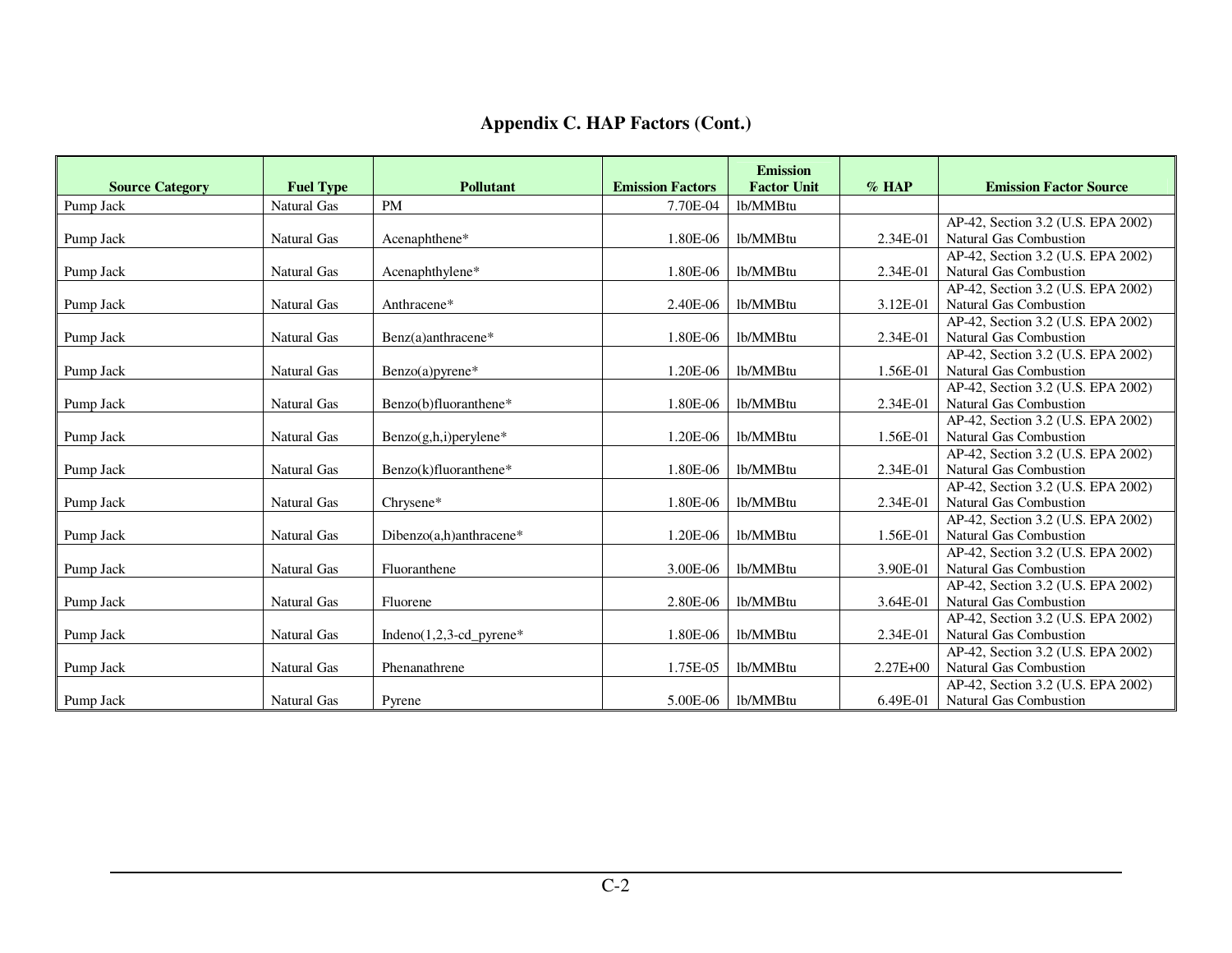| <b>Source Category</b>                 | <b>Fuel Type</b>   | <b>Pollutant</b>                | <b>Emission Factors</b> | <b>Emission</b><br><b>Factor Unit</b> | $%$ HAP    | <b>Emission Factor Source</b>                                                                                               |
|----------------------------------------|--------------------|---------------------------------|-------------------------|---------------------------------------|------------|-----------------------------------------------------------------------------------------------------------------------------|
| Boiler-Max MMBTU/hr<10-                |                    |                                 |                         | lb/MMscf                              |            |                                                                                                                             |
| natural gas                            | Natural Gas        | <b>Total VOC</b>                | 5.5                     | burned                                |            | AP-42, Sections 1.4 (U.S. EPA 2002)                                                                                         |
| Boiler-Max MMBTU/hr<10-<br>natural gas | Natural Gas        | Acetaldehyde                    | 0.0089                  | lb/MMscf<br>burned                    | 1.6127E-01 | Air Resources Board. California<br>Environmental Protection Agency.<br>http://www.arb.ca.gov/app/emsinv/cate<br>f form.html |
| Boiler-Max MMBTU/hr<10-<br>natural gas | Natural Gas        | Benzene                         | 0.0021                  | lb/MMscf<br>burned                    | 3.8182E-02 | AP-42, Sections 1.4 (U.S. EPA 2002)<br>Natural Gas Combustion                                                               |
| Boiler-Max MMBTU/hr<10-<br>natural gas | <b>Natural Gas</b> | Dichlorobenzene                 | 1.2000E-03              | lb/MMscf<br>burned                    | 2.1818E-02 | AP-42, Sections 1.4 (U.S. EPA 2002)<br>Natural Gas Combustion                                                               |
| Boiler-Max MMBTU/hr<10-<br>natural gas | <b>Natural Gas</b> | 7,12-Dimethylbenz(a)anthracene* | 1.6000E-05              | lb/MMscf<br>burned                    | 2.9091E-04 | AP-42, Sections 1.4 (U.S. EPA 2002)<br>Natural Gas Combustion                                                               |
| Boiler-Max MMBTU/hr<10-<br>natural gas | Natural Gas        | Formaldehyde                    | 0.0750                  | lb/MMscf<br>burned                    | 1.3636E+00 | AP-42, Sections 1.4 (U.S. EPA 2002)<br>Natural Gas Combustion                                                               |
| Boiler-Max MMBTU/hr<10-<br>natural gas | Natural Gas        | Hexane                          | 1.8000E+00              | lb/MMscf<br>burned                    | 3.2727E+01 | AP-42, Sections 1.4 (U.S. EPA 2002)<br>Natural Gas Combustion                                                               |
| Boiler-Max MMBTU/hr<10-<br>natural gas | Natural Gas        | 2-Methylnaphthalene             | 2.4000E-05              | lb/MMscf<br>burned                    | 4.3636E-04 | AP-42, Sections 1.4 (U.S. EPA 2002)<br>Natural Gas Combustion                                                               |
| Boiler-Max MMBTU/hr<10-<br>natural gas | <b>Natural Gas</b> | 3-Methylchloranthrene*          | 1.8000E-06              | lb/MMscf<br>burned                    | 3.2727E-05 | AP-42, Sections 1.4 (U.S. EPA 2002)<br>Natural Gas Combustion                                                               |
| Boiler-Max MMBTU/hr<10-<br>natural gas | Natural Gas        | Naphthalene                     | 6.1000E-04              | lb/MMscf<br>burned                    | 1.1091E-02 | AP-42, Sections 1.4 (U.S. EPA 2002)<br><b>Natural Gas Combustion</b>                                                        |
| Boiler-Max MMBTU/hr<10-<br>natural gas | Natural Gas        | Toluene                         | 3.4000E-03              | lb/MMscf<br>burned                    | 6.1818E-02 | AP-42, Sections 1.4 (U.S. EPA 2002)<br>Natural Gas Combustion                                                               |
|                                        |                    |                                 |                         |                                       |            |                                                                                                                             |
| Boiler-Max MMBTU/hr<10-<br>natural gas | Natural Gas        | <b>Total PM</b>                 | 1.9                     | lb/MMscf<br>burned                    |            | AP-42, Sections 1.4 (U.S. EPA 2002)                                                                                         |
| Boiler-Max MMBTU/hr<10-<br>natural gas | <b>Natural Gas</b> | Acenaphthene*                   | 1.8000E-06              | lb/MMscf<br>burned                    | 9.4737E-05 | AP-42, Sections 1.4 (U.S. EPA 2002)<br>Natural Gas Combustion                                                               |
| Boiler-Max MMBTU/hr<10-<br>natural gas | <b>Natural Gas</b> | Acenaphthylene*                 | 1.8000E-06              | lb/MMscf<br>burned                    | 9.4737E-05 | AP-42, Sections 1.4 (U.S. EPA 2002)<br>Natural Gas Combustion                                                               |
| Boiler-Max MMBTU/hr<10-<br>natural gas | Natural Gas        | Anthracene*                     | 2.4000E-06              | lb/MMscf<br>burned                    | 1.2632E-04 | AP-42, Sections 1.4 (U.S. EPA 2002)<br>Natural Gas Combustion                                                               |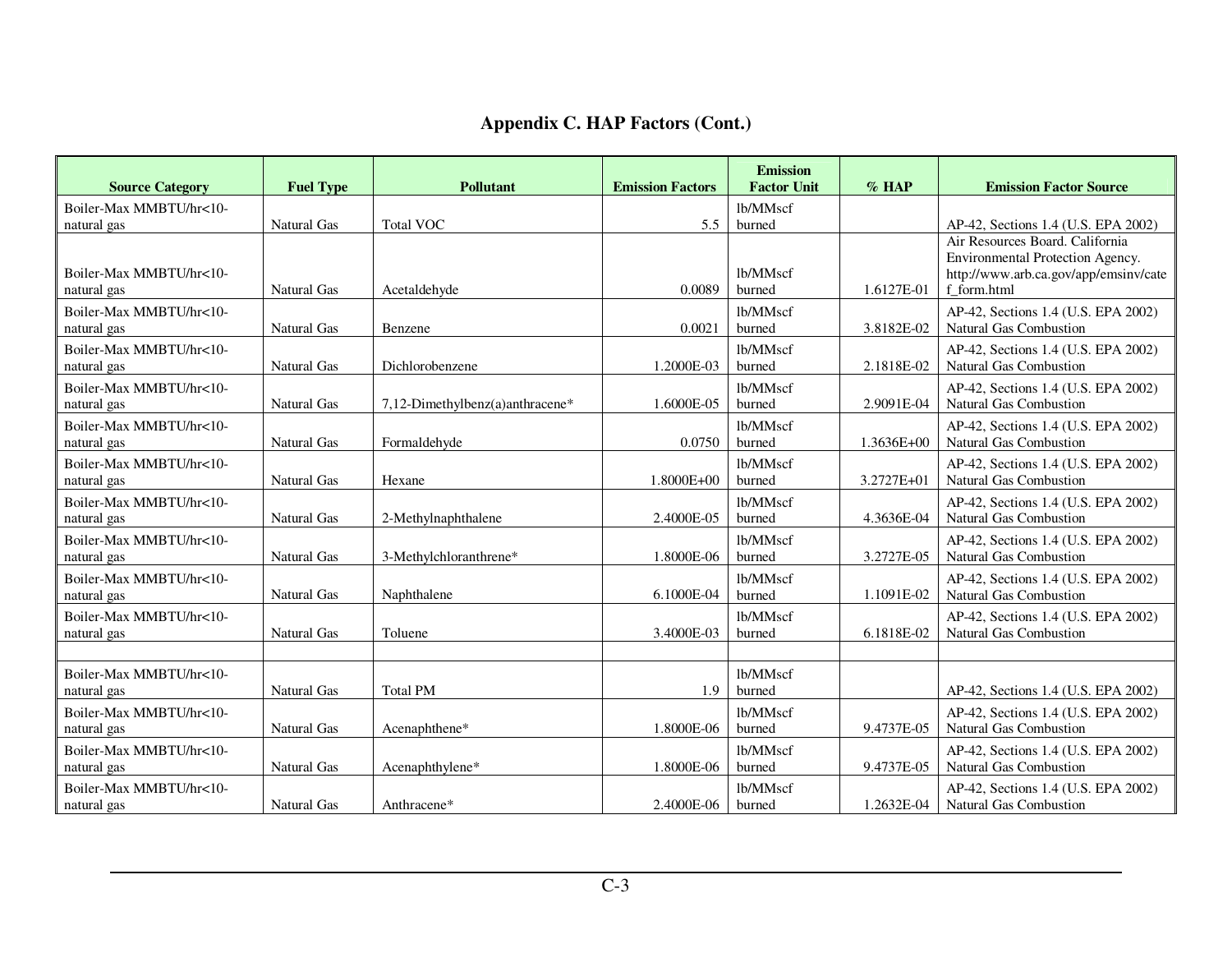| <b>Source Category</b>                 | <b>Fuel Type</b>   | <b>Pollutant</b>            | <b>Emission Factors</b> | <b>Emission</b><br><b>Factor Unit</b> | $\%$ HAP   | <b>Emission Factor Source</b>                                        |
|----------------------------------------|--------------------|-----------------------------|-------------------------|---------------------------------------|------------|----------------------------------------------------------------------|
| Boiler-Max MMBTU/hr<10-<br>natural gas | Natural Gas        | Benz(a)anthracene*          | 1.8000E-06              | lb/MMscf<br>burned                    | 9.4737E-05 | AP-42, Sections 1.4 (U.S. EPA 2002)<br><b>Natural Gas Combustion</b> |
| Boiler-Max MMBTU/hr<10-<br>natural gas | Natural Gas        | $Benzo(a)pyrene*$           | 1.2000E-06              | lb/MMscf<br>burned                    | 6.3158E-05 | AP-42, Sections 1.4 (U.S. EPA 2002)<br>Natural Gas Combustion        |
| Boiler-Max MMBTU/hr<10-<br>natural gas | Natural Gas        | Benzo(b)fluoranthene*       | 1.8000E-06              | lb/MMscf<br>burned                    | 9.4737E-05 | AP-42, Sections 1.4 (U.S. EPA 2002)<br><b>Natural Gas Combustion</b> |
| Boiler-Max MMBTU/hr<10-<br>natural gas | Natural Gas        | $Benzo(g,h,i)$ per ylene*   | 1.2000E-06              | lb/MMscf<br>burned                    | 6.3158E-05 | AP-42, Sections 1.4 (U.S. EPA 2002)<br><b>Natural Gas Combustion</b> |
| Boiler-Max MMBTU/hr<10-<br>natural gas | <b>Natural Gas</b> | Benzo(k)fluoranthene*       | 1.8000E-06              | lb/MMscf<br>burned                    | 9.4737E-05 | AP-42, Sections 1.4 (U.S. EPA 2002)<br><b>Natural Gas Combustion</b> |
| Boiler-Max MMBTU/hr<10-<br>natural gas | Natural Gas        | Chrysene*                   | 1.8000E-06              | lb/MMscf<br>burned                    | 9.4737E-05 | AP-42, Sections 1.4 (U.S. EPA 2002)<br><b>Natural Gas Combustion</b> |
| Boiler-Max MMBTU/hr<10-<br>natural gas | <b>Natural Gas</b> | Dibenzo(a,h)anthracene*     | 1.2000E-06              | lb/MMscf<br>burned                    | 6.3158E-05 | AP-42, Sections 1.4 (U.S. EPA 2002)<br>Natural Gas Combustion        |
| Boiler-Max MMBTU/hr<10-<br>natural gas | <b>Natural Gas</b> | Fluoranthene                | 3.0000E-06              | lb/MMscf<br>burned                    | 1.5789E-04 | AP-42, Sections 1.4 (U.S. EPA 2002)<br><b>Natural Gas Combustion</b> |
| Boiler-Max MMBTU/hr<10-<br>natural gas | <b>Natural Gas</b> | Fluorene                    | 2.8000E-06              | lb/MMscf<br>burned                    | 1.4737E-04 | AP-42, Sections 1.4 (U.S. EPA 2002)<br><b>Natural Gas Combustion</b> |
| Boiler-Max MMBTU/hr<10-<br>natural gas | Natural Gas        | Indeno $(1,2,3$ -cd)pyrene* | 1.8000E-06              | lb/MMscf<br>burned                    | 9.4737E-05 | AP-42, Sections 1.4 (U.S. EPA 2002)<br><b>Natural Gas Combustion</b> |
| Boiler-Max MMBTU/hr<10-<br>natural gas | <b>Natural Gas</b> | Phenanathrene               | 1.7000E-05              | lb/MMscf<br>burned                    | 8.9474E-04 | AP-42, Sections 1.4 (U.S. EPA 2002)<br><b>Natural Gas Combustion</b> |
| Boiler-Max MMBTU/hr<10-<br>natural gas | <b>Natural Gas</b> | Pyrene                      | 5.0000E-06              | lb/MMscf<br>burned                    | 2.6316E-04 | AP-42, Sections 1.4 (U.S. EPA 2002)<br><b>Natural Gas Combustion</b> |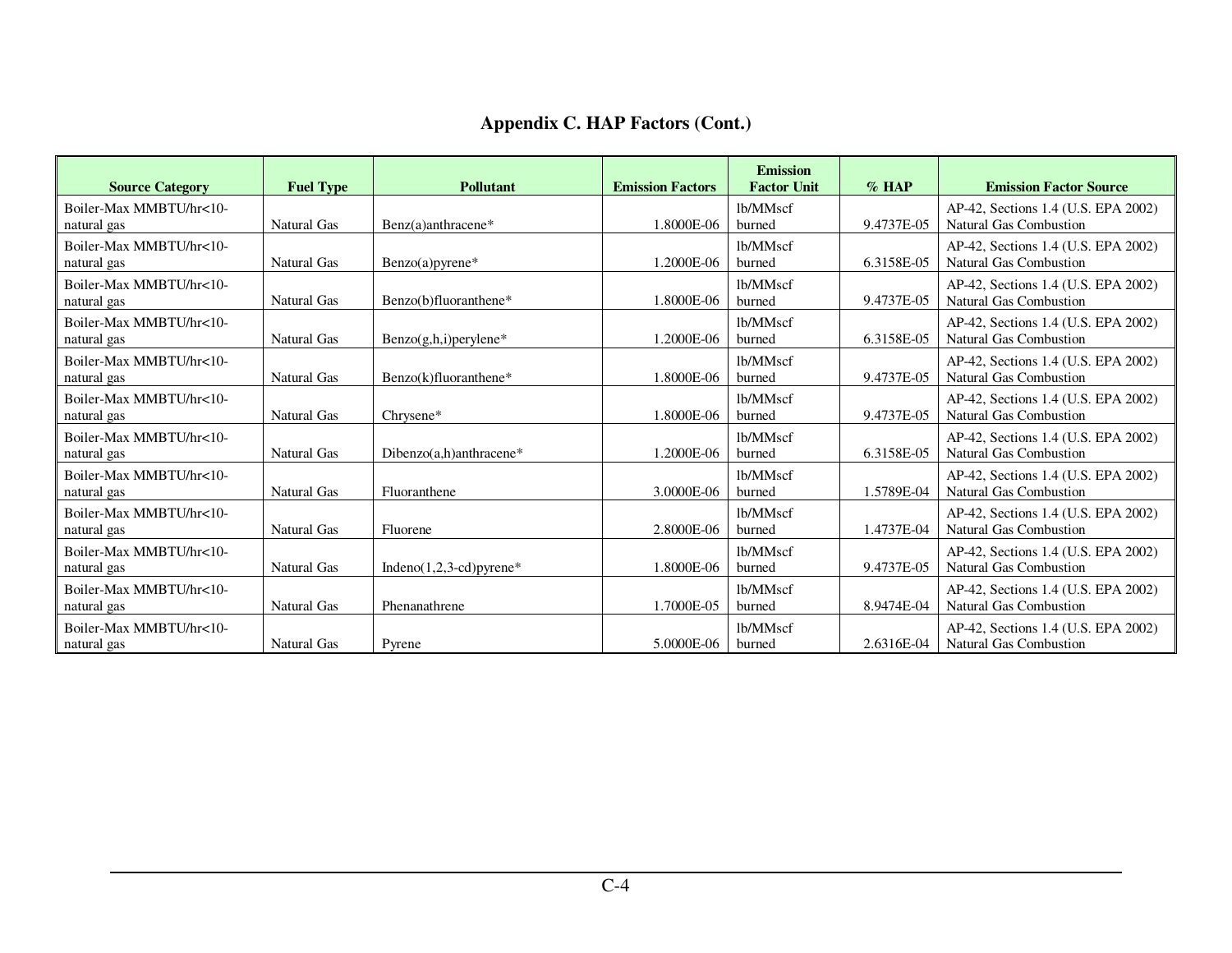| <b>Source Category</b>           | <b>Fuel Type</b>   | <b>Pollutant</b>                | <b>Emission Factors</b> | <b>Emission</b><br><b>Factor Unit</b> | $%$ HAP  | <b>Emission Factor Source</b>                                                                                               |
|----------------------------------|--------------------|---------------------------------|-------------------------|---------------------------------------|----------|-----------------------------------------------------------------------------------------------------------------------------|
| Natural Gas Engines 2 cycle rich | Natural Gas        | <b>VOC</b>                      | 5.152709841             | lb/MMscf                              |          | AP-42, Section 5.2 (U.S. EPA 2002)                                                                                          |
| Natural Gas Engines 2 cycle rich | <b>Natural Gas</b> | Acetaldehyde                    | 2.79E-03                | lb/MMscf                              | 5.41E-02 | AP-42, Section 3.2 (U.S. EPA 2002)                                                                                          |
| Natural Gas Engines 2 cycle rich | <b>Natural Gas</b> | Acrolein                        | 2.63E-03                | lb/MMscf                              | 5.10E-02 | AP-42, Section 3.2 (U.S. EPA 2002)                                                                                          |
| Natural Gas Engines 2 cycle rich | Natural Gas        | Benzene                         | 1.58E-03                | lb/MMscf                              | 3.07E-02 | AP-42, Section 3.2 (U.S. EPA 2002)                                                                                          |
| Natural Gas Engines 2 cycle rich | Natural Gas        | 1,3-Butadiene                   | 6.63E-04                | lb/MMBtu                              | 1.29E-02 | AP-42, Section 3.2 (U.S. EPA 2002)                                                                                          |
| Natural Gas Engines 2 cycle rich | <b>Natural Gas</b> | Carbon Tetrachloride*           | 1.77E-05                | lb/MMBtu                              | 3.44E-04 | AP-42, Section 3.2 (U.S. EPA 2002)                                                                                          |
| Natural Gas Engines 2 cycle rich | <b>Natural Gas</b> | Chlorobenzene*                  | 1.29E-05                | lb/MMBtu                              | 2.50E-04 | AP-42, Section 3.2 (U.S. EPA 2002)                                                                                          |
| Natural Gas Engines 2 cycle rich | Natural Gas        | Chloroform*                     | 1.37E-05                | lb/MMBtu                              | 2.66E-04 | AP-42, Section 3.2 (U.S. EPA 2002)                                                                                          |
| Natural Gas Engines 2 cycle rich | Natural Gas        | Dichlorobenzene                 | 1.20E-03                | lb/MMscf                              | 2.33E-02 | AP-42, Section 3.2 (U.S. EPA 2002)<br>Natural Gas Combustion                                                                |
| Natural Gas Engines 2 cycle rich | <b>Natural Gas</b> | 1,3-Dichloropropene*            | 1.27E-05                | lb/MMBtu                              | 2.46E-04 | AP-42, Section 3.2 (U.S. EPA 2002)                                                                                          |
| Natural Gas Engines 2 cycle rich | Natural Gas        | 7,12-Dimethylbenz(a)anthracene* | 1.60E-05                | lb/MMscf                              | 3.11E-04 | AP-42, Section 3.2 (U.S. EPA 2002)<br>Natural Gas Combustion                                                                |
| Natural Gas Engines 2 cycle rich | <b>Natural Gas</b> | Ethylbenzene*                   | 2.48E-05                | lb/MMscf                              | 4.81E-04 | AP-42, Section 3.2 (U.S. EPA 2002)                                                                                          |
| Natural Gas Engines 2 cycle rich | <b>Natural Gas</b> | Ethylene Dibromide*             | 2.13E-05                | lb/MMscf                              | 4.13E-04 | AP-42, Section 3.2 (U.S. EPA 2002)                                                                                          |
| Natural Gas Engines 2 cycle rich | Natural Gas        | Formaldehyde                    | 2.05E-02                | lb/MMscf                              | 3.98E-01 | AP-42, Section 3.2 (U.S. EPA 2002)                                                                                          |
| Natural Gas Engines 2 cycle rich | Natural Gas        | Hexane                          | 1.80E+00                | lb/MMscf                              | 3.49E+01 | AP-42, Section 3.2 (U.S. EPA 2002)<br>Natural Gas Combustion                                                                |
| Natural Gas Engines 2 cycle rich | <b>Natural Gas</b> | Methanol                        | 3.06E-03                | lb/MMscf                              | 5.94E-02 | AP-42, Section 3.2 (U.S. EPA 2002)                                                                                          |
| Natural Gas Engines 2 cycle rich | Natural Gas        | Methylene Chloride              | 4.12E-05                | lb/MMscf                              | 8.00E-04 | AP-42, Section 3.2 (U.S. EPA 2002)                                                                                          |
| Natural Gas Engines 2 cycle rich | Natural Gas        | 2-Methylnaphthalene             | 2.40E-05                | lb/MMscf                              | 4.66E-04 | AP-42, Section 3.2 (U.S. EPA 2002)<br>Natural Gas Combustion                                                                |
| Natural Gas Engines 2 cycle rich | <b>Natural Gas</b> | 3-Methylchloranthrene*          | 1.80E-06                | lb/MMscf                              | 3.49E-05 | AP-42, Section 3.2 (U.S. EPA 2002)<br><b>Natural Gas Combustion</b>                                                         |
| Natural Gas Engines 2 cycle rich | Natural Gas        | Naphthalene*                    | 9.71E-05                | lb/MMBtu                              | 1.88E-03 | AP-42, Section 3.2 (U.S. EPA 2002)                                                                                          |
| Natural Gas Engines 2 cycle rich | Natural Gas        | Propylene                       | 0.016842105             | lb/MMBtu                              | 3.27E-01 | Air Resources Board. California<br>Environmental Protection Agency.<br>http://www.arb.ca.gov/app/emsinv/cate<br>f_form.html |
| Natural Gas Engines 2 cycle rich | Natural Gas        | Styrene*                        | 1.19E-05                | lb/MMBtu                              | 2.31E-04 | AP-42, Section 3.2 (U.S. EPA 2002)                                                                                          |
| Natural Gas Engines 2 cycle rich | Natural Gas        | 1,1,2,2-Tetrachloroethane       | 2.53E-05                | lb/MMBtu                              | 4.91E-04 | AP-42, Section 3.2 (U.S. EPA 2002)                                                                                          |
| Natural Gas Engines 2 cycle rich | <b>Natural Gas</b> | Toluene                         | 5.58E-04                | lb/MMBtu                              | 1.08E-02 | AP-42, Section 3.2 (U.S. EPA 2002)                                                                                          |
| Natural Gas Engines 2 cycle rich | <b>Natural Gas</b> | 1,1,2-Trichloroethane*          | 1.53E-05                | lb/MMBtu                              | 2.97E-04 | AP-42, Section 3.2 (U.S. EPA 2002)                                                                                          |
| Natural Gas Engines 2 cycle rich | Natural Gas        | Vinyl Chloride*                 | 7.18E-06                | lb/MMBtu                              | 1.39E-04 | AP-42, Section 3.2 (U.S. EPA 2002)                                                                                          |
| Natural Gas Engines 2 cycle rich | Natural Gas        | Xylenes (isomers and mixture)   | 1.95E-04                | lb/MMBtu                              | 3.78E-03 | AP-42, Section 3.2 (U.S. EPA 2002)                                                                                          |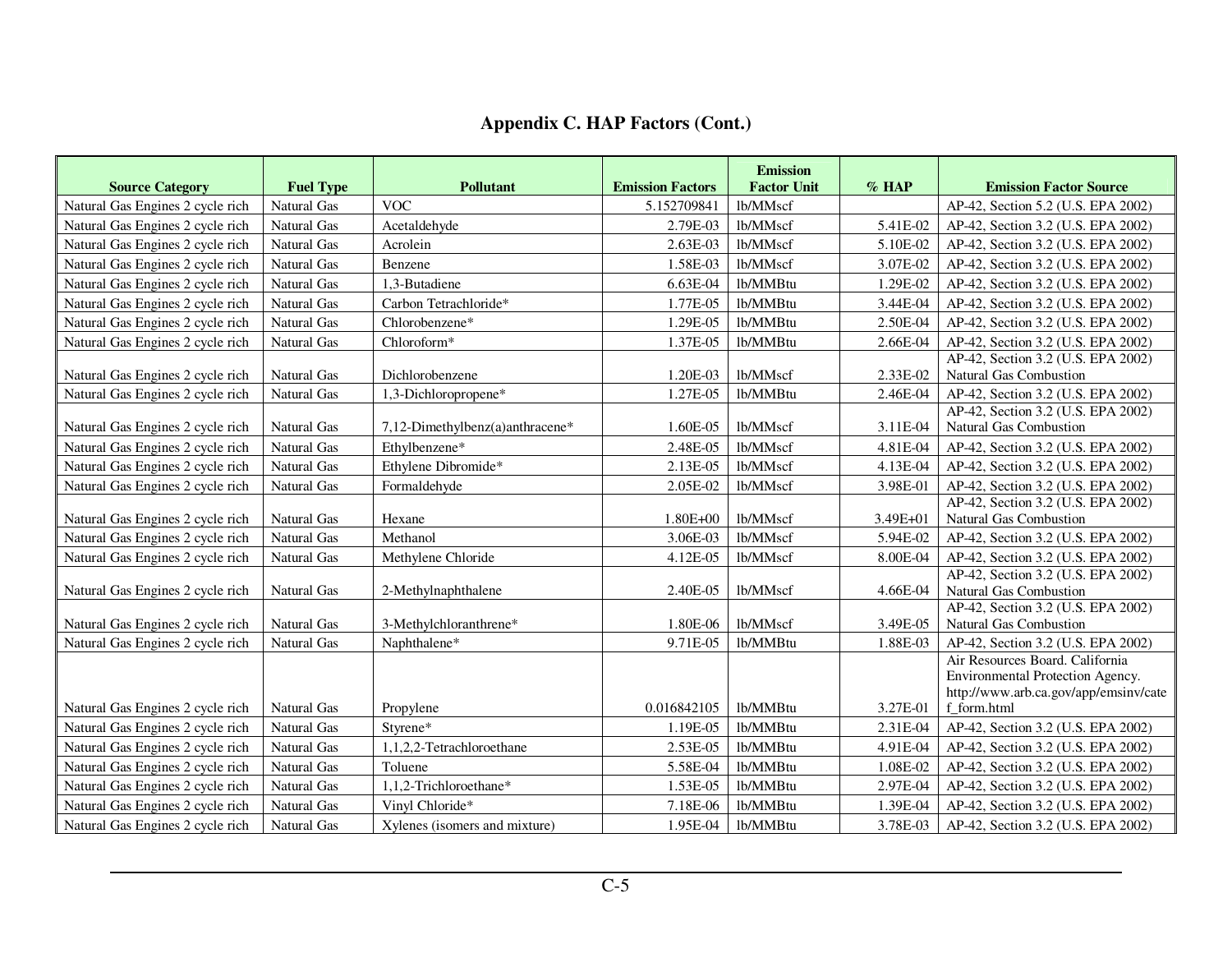| <b>Source Category</b>           | <b>Fuel Type</b>   | <b>Pollutant</b>            | <b>Emission Factors</b> | <b>Emission</b><br><b>Factor Unit</b> | $%$ HAP  | <b>Emission Factor Source</b>                                       |
|----------------------------------|--------------------|-----------------------------|-------------------------|---------------------------------------|----------|---------------------------------------------------------------------|
| Natural Gas Engines 2 cycle rich | Natural Gas        | o-Xylenes                   |                         |                                       | 0.01     | EPA Speciate 4.2 Database                                           |
| Natural Gas Engines 2 cycle rich | Natural Gas        | m-Xylenes                   |                         |                                       | 0.01     | EPA Speciate 4.2 Database                                           |
|                                  |                    |                             |                         |                                       |          |                                                                     |
| Natural Gas Engines 2 cycle rich | Natural Gas        | <b>PM</b>                   | 3.84E-02                | lb/MMscf                              |          | AP-42, Section 5.2 (U.S. EPA 2002)                                  |
|                                  |                    |                             |                         |                                       |          | AP-42, Section 3.2 (U.S. EPA 2002)                                  |
| Natural Gas Engines 2 cycle rich | Natural Gas        | Acenaphthene*               | 1.80E-06                | lb/MMscf                              | 4.69E-03 | <b>Natural Gas Combustion</b>                                       |
|                                  |                    |                             |                         |                                       |          | AP-42, Section 3.2 (U.S. EPA 2002)                                  |
| Natural Gas Engines 2 cycle rich | Natural Gas        | Acenaphthylene*             | 1.80E-06                | lb/MMscf                              | 4.69E-03 | Natural Gas Combustion                                              |
|                                  |                    |                             |                         |                                       |          | AP-42, Section 3.2 (U.S. EPA 2002)                                  |
| Natural Gas Engines 2 cycle rich | Natural Gas        | Anthracene*                 | 2.40E-06                | lb/MMscf                              | 6.25E-03 | <b>Natural Gas Combustion</b>                                       |
|                                  |                    |                             |                         |                                       |          | AP-42, Section 3.2 (U.S. EPA 2002)                                  |
| Natural Gas Engines 2 cycle rich | <b>Natural Gas</b> | Benz(a)anthracene*          | 1.80E-06                | lb/MMscf                              | 4.69E-03 | <b>Natural Gas Combustion</b>                                       |
|                                  |                    |                             |                         |                                       |          | AP-42, Section 3.2 (U.S. EPA 2002)                                  |
| Natural Gas Engines 2 cycle rich | Natural Gas        | $Benzo(a)pyrene*$           | 1.20E-06                | lb/MMscf                              | 3.13E-03 | <b>Natural Gas Combustion</b><br>AP-42, Section 3.2 (U.S. EPA 2002) |
| Natural Gas Engines 2 cycle rich | Natural Gas        | Benzo(b)fluoranthene*       | 1.80E-06                | lb/MMscf                              | 4.69E-03 | <b>Natural Gas Combustion</b>                                       |
|                                  |                    |                             |                         |                                       |          | AP-42, Section 3.2 (U.S. EPA 2002)                                  |
| Natural Gas Engines 2 cycle rich | Natural Gas        | $Benzo(g,h,i)$ per ylene*   | 1.20E-06                | lb/MMscf                              | 3.13E-03 | <b>Natural Gas Combustion</b>                                       |
|                                  |                    |                             |                         |                                       |          | AP-42, Section 3.2 (U.S. EPA 2002)                                  |
| Natural Gas Engines 2 cycle rich | <b>Natural Gas</b> | $Benzo(k)fluoranthene*$     | 1.80E-06                | lb/MMscf                              | 4.69E-03 | <b>Natural Gas Combustion</b>                                       |
|                                  |                    |                             |                         |                                       |          | AP-42, Section 3.2 (U.S. EPA 2002)                                  |
| Natural Gas Engines 2 cycle rich | Natural Gas        | Chrysene*                   | 1.80E-06                | lb/MMscf                              | 4.69E-03 | Natural Gas Combustion                                              |
|                                  |                    |                             |                         |                                       |          | AP-42, Section 3.2 (U.S. EPA 2002)                                  |
| Natural Gas Engines 2 cycle rich | Natural Gas        | Dibenzo $(a,h)$ anthracene* | 1.20E-06                | lb/MMscf                              | 3.13E-03 | Natural Gas Combustion                                              |
|                                  |                    |                             |                         |                                       |          | AP-42, Section 3.2 (U.S. EPA 2002)                                  |
| Natural Gas Engines 2 cycle rich | Natural Gas        | Fluoranthene                | 3.00E-06                | lb/MMscf                              | 7.81E-03 | <b>Natural Gas Combustion</b>                                       |
|                                  |                    |                             |                         |                                       |          | AP-42, Section 3.2 (U.S. EPA 2002)                                  |
| Natural Gas Engines 2 cycle rich | <b>Natural Gas</b> | Fluorene                    | 2.80E-06                | lb/MMscf                              | 7.29E-03 | <b>Natural Gas Combustion</b>                                       |
|                                  |                    |                             |                         |                                       |          | AP-42, Section 3.2 (U.S. EPA 2002)                                  |
| Natural Gas Engines 2 cycle rich | Natural Gas        | Indeno $(1,2,3$ -cd_pyrene* | 1.80E-06                | lb/MMscf                              | 4.69E-03 | <b>Natural Gas Combustion</b><br>AP-42, Section 3.2 (U.S. EPA 2002) |
| Natural Gas Engines 2 cycle rich | Natural Gas        | Phenanathrene               | 1.75E-05                | lb/MMscf                              | 4.56E-02 | <b>Natural Gas Combustion</b>                                       |
|                                  |                    |                             |                         |                                       |          | AP-42, Section 3.2 (U.S. EPA 2002)                                  |
| Natural Gas Engines 2 cycle rich | <b>Natural Gas</b> | Pyrene                      | 5.00E-06                | lb/MMscf                              | 1.30E-02 | <b>Natural Gas Combustion</b>                                       |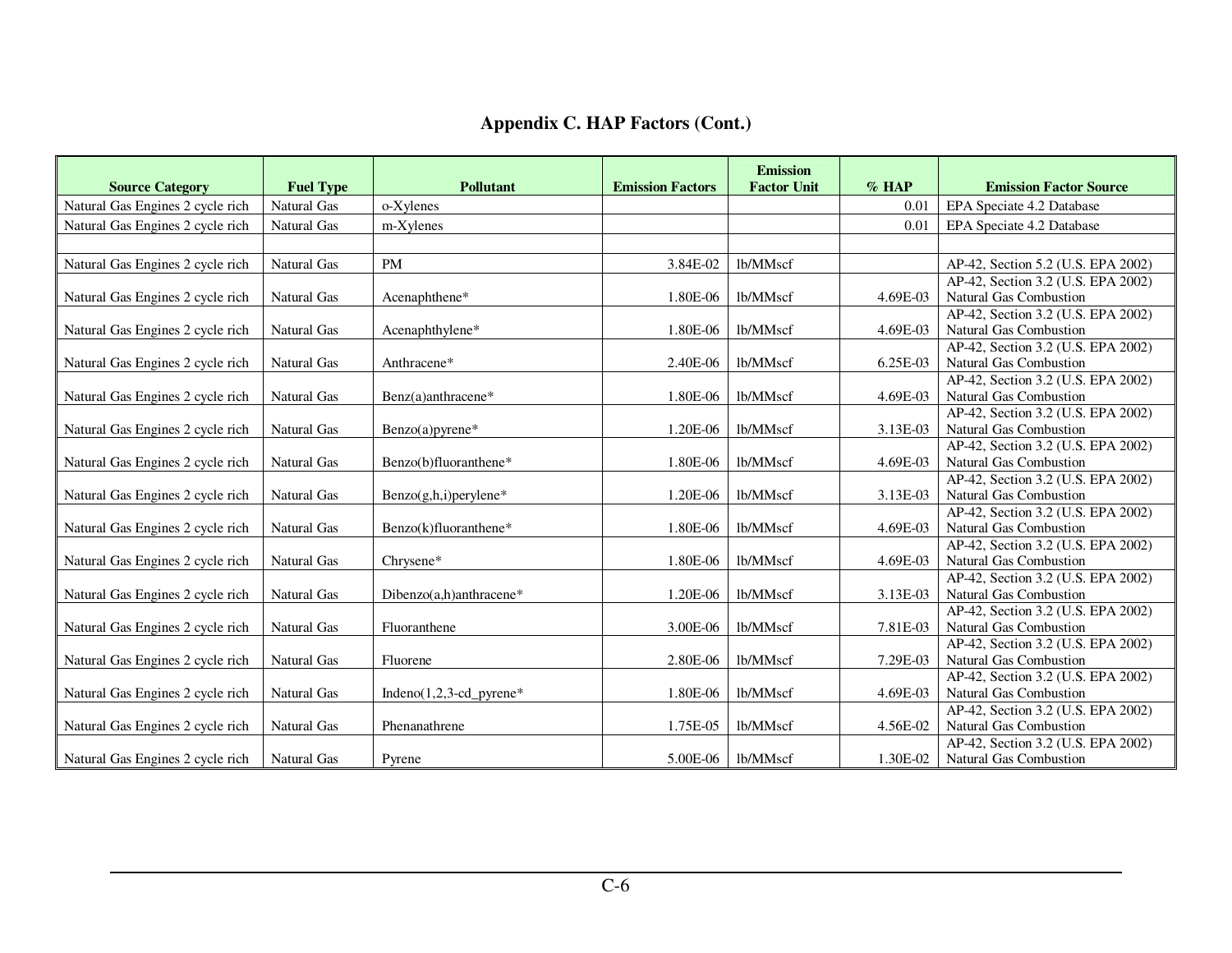| <b>Source Category</b>          | <b>Fuel Type</b>   | <b>Pollutant</b>                | <b>Emission Factors</b> | <b>Emission</b><br><b>Factor Unit</b> | $%$ HAP      | <b>Emission Factor Source</b>                                                                                               |
|---------------------------------|--------------------|---------------------------------|-------------------------|---------------------------------------|--------------|-----------------------------------------------------------------------------------------------------------------------------|
| Natural Gas Engine 4 cycle lean | <b>Natural Gas</b> | <b>VOC</b>                      | 0.12                    | lb/MMBtu                              |              | AP-42, Section 3.2 (U.S. EPA 2002)                                                                                          |
| Natural Gas Engine 4 cycle lean | Natural Gas        | Acetaldehyde                    | 8.36E-03                | lb/MMBtu                              | $6.97E + 00$ | AP-42, Section 3.2 (U.S. EPA 2002)                                                                                          |
| Natural Gas Engine 4 cycle lean | Natural Gas        | Acrolein                        | 5.14E-03                | lb/MMBtu                              | 4.28E+00     | AP-42, Section 3.2 (U.S. EPA 2002)                                                                                          |
| Natural Gas Engine 4 cycle lean | <b>Natural Gas</b> | Benzene                         | 4.40E-04                | lb/MMBtu                              | 3.67E-01     | AP-42, Section 3.2 (U.S. EPA 2002)                                                                                          |
| Natural Gas Engine 4 cycle lean | Natural Gas        | Biphenyl                        | 2.12E-04                | lb/MMBtu                              | 1.77E-01     | AP-42, Section 3.2 (U.S. EPA 2002)                                                                                          |
| Natural Gas Engine 4 cycle lean | Natural Gas        | 1,3-Butadiene                   | 2.67E-04                | lb/MMBtu                              | 2.23E-01     | AP-42, Section 3.2 (U.S. EPA 2002)                                                                                          |
| Natural Gas Engine 4 cycle lean | <b>Natural Gas</b> | Carbon Tetrachloride*           | 3.67E-05                | lb/MMBtu                              | 3.06E-02     | AP-42, Section 3.2 (U.S. EPA 2002)                                                                                          |
| Natural Gas Engine 4 cycle lean | <b>Natural Gas</b> | Chlorobenzene*                  | 3.04E-05                | lb/MMBtu                              | 2.53E-02     | AP-42, Section 3.2 (U.S. EPA 2002)                                                                                          |
| Natural Gas Engine 4 cycle lean | Natural Gas        | Chloroform*                     | 2.85E-05                | lb/MMBtu                              | 2.38E-02     | AP-42, Section 3.2 (U.S. EPA 2002)                                                                                          |
|                                 |                    |                                 |                         |                                       |              | AP-42, Section 3.2 (U.S. EPA 2002)                                                                                          |
| Natural Gas Engine 4 cycle lean | <b>Natural Gas</b> | Dichlorobenzene                 | 1.20E-03                | lb/MMBtu                              | $1.00E + 00$ | Natural Gas Combustion                                                                                                      |
| Natural Gas Engine 4 cycle lean | <b>Natural Gas</b> | 1,3-Dichloropropene*            | 2.64E-05                | lb/MMBtu                              | 2.20E-02     | AP-42, Section 3.2 (U.S. EPA 2002)                                                                                          |
| Natural Gas Engine 4 cycle lean | <b>Natural Gas</b> | 7.12-Dimethylbenz(a)anthracene* | 1.60E-05                | lb/MMBtu                              | 1.33E-02     | AP-42, Section 3.2 (U.S. EPA 2002)<br>Natural Gas Combustion                                                                |
| Natural Gas Engine 4 cycle lean | <b>Natural Gas</b> | Ethylbenzene                    | 3.97E-05                | lb/MMBtu                              | 3.31E-02     | AP-42, Section 3.2 (U.S. EPA 2002)                                                                                          |
| Natural Gas Engine 4 cycle lean | <b>Natural Gas</b> | Ethylene Dibromide*             | 4.43E-05                | lb/MMBtu                              | 3.69E-02     | AP-42, Section 3.2 (U.S. EPA 2002)                                                                                          |
| Natural Gas Engine 4 cycle lean | Natural Gas        | Formaldehyde                    | 5.28E-02                | lb/MMBtu                              | 4.40E+01     | AP-42, Section 3.2 (U.S. EPA 2002)                                                                                          |
| Natural Gas Engine 4 cycle lean | <b>Natural Gas</b> | Methanol                        | 2.50E-03                | lb/MMBtu                              | $2.08E + 00$ | AP-42, Section 3.2 (U.S. EPA 2002)                                                                                          |
| Natural Gas Engine 4 cycle lean | Natural Gas        | 2-Methylnaphthalene             | 3.32E-05                | lb/MMBtu                              | 2.77E-02     | AP-42, Section 3.2 (U.S. EPA 2002)                                                                                          |
|                                 |                    |                                 |                         |                                       |              | AP-42, Section 3.2 (U.S. EPA 2002)                                                                                          |
| Natural Gas Engine 4 cycle lean | <b>Natural Gas</b> | 3-Methylchloranthrene*          | 1.80E-06                | lb/MMBtu                              | 1.50E-03     | Natural Gas Combustion                                                                                                      |
| Natural Gas Engine 4 cycle lean | <b>Natural Gas</b> | Methylene Chloride              | 2.00E-05                | lb/MMBtu                              | 1.67E-02     | AP-42, Section 3.2 (U.S. EPA 2002)                                                                                          |
| Natural Gas Engine 4 cycle lean | <b>Natural Gas</b> | n-Hexane                        | 1.11E-03                | lb/MMBtu                              | 9.25E-01     | AP-42, Section 3.2 (U.S. EPA 2002)                                                                                          |
| Natural Gas Engine 4 cycle lean | <b>Natural Gas</b> | Naphthalene                     | 7.44E-05                | lb/MMBtu                              | 6.20E-02     | AP-42, Section 3.2 (U.S. EPA 2002)                                                                                          |
| Natural Gas Engine 4 cycle lean | Natural Gas        | Phenol                          | 2.40E-05                | lb/MMBtu                              | 2.00E-02     | AP-42, Section 3.2 (U.S. EPA 2002)                                                                                          |
| Natural Gas Engine 4 cycle lean | <b>Natural Gas</b> | Propylene                       | 0.012673684             | lb/MMBtu                              | $1.06E + 01$ | Air Resources Board. California<br>Environmental Protection Agency.<br>http://www.arb.ca.gov/app/emsinv/cate<br>f form.html |
| Natural Gas Engine 4 cycle lean | Natural Gas        | Styrene*                        | 2.36E-05                | lb/MMBtu                              | 1.97E-02     | AP-42, Section 3.2 (U.S. EPA 2002)                                                                                          |
| Natural Gas Engine 4 cycle lean | Natural Gas        | Tetrachloroethane               | 2.48E-06                | lb/MMBtu                              | 2.07E-03     | AP-42, Section 3.2 (U.S. EPA 2002)                                                                                          |
| Natural Gas Engine 4 cycle lean | <b>Natural Gas</b> | 1,1,2,2-Tetrachloroethane*      | 4.00E-05                | lb/MMBtu                              | 3.33E-02     | AP-42, Section 3.2 (U.S. EPA 2002)                                                                                          |
| Natural Gas Engine 4 cycle lean | Natural Gas        | Toluene                         | 4.08E-04                | lb/MMBtu                              | 3.40E-01     | AP-42, Section 3.2 (U.S. EPA 2002)                                                                                          |
| Natural Gas Engine 4 cycle lean | Natural Gas        | 1,1,2-Trichloroethane*          | 3.18E-05                | lb/MMBtu                              | 2.65E-02     | AP-42, Section 3.2 (U.S. EPA 2002)                                                                                          |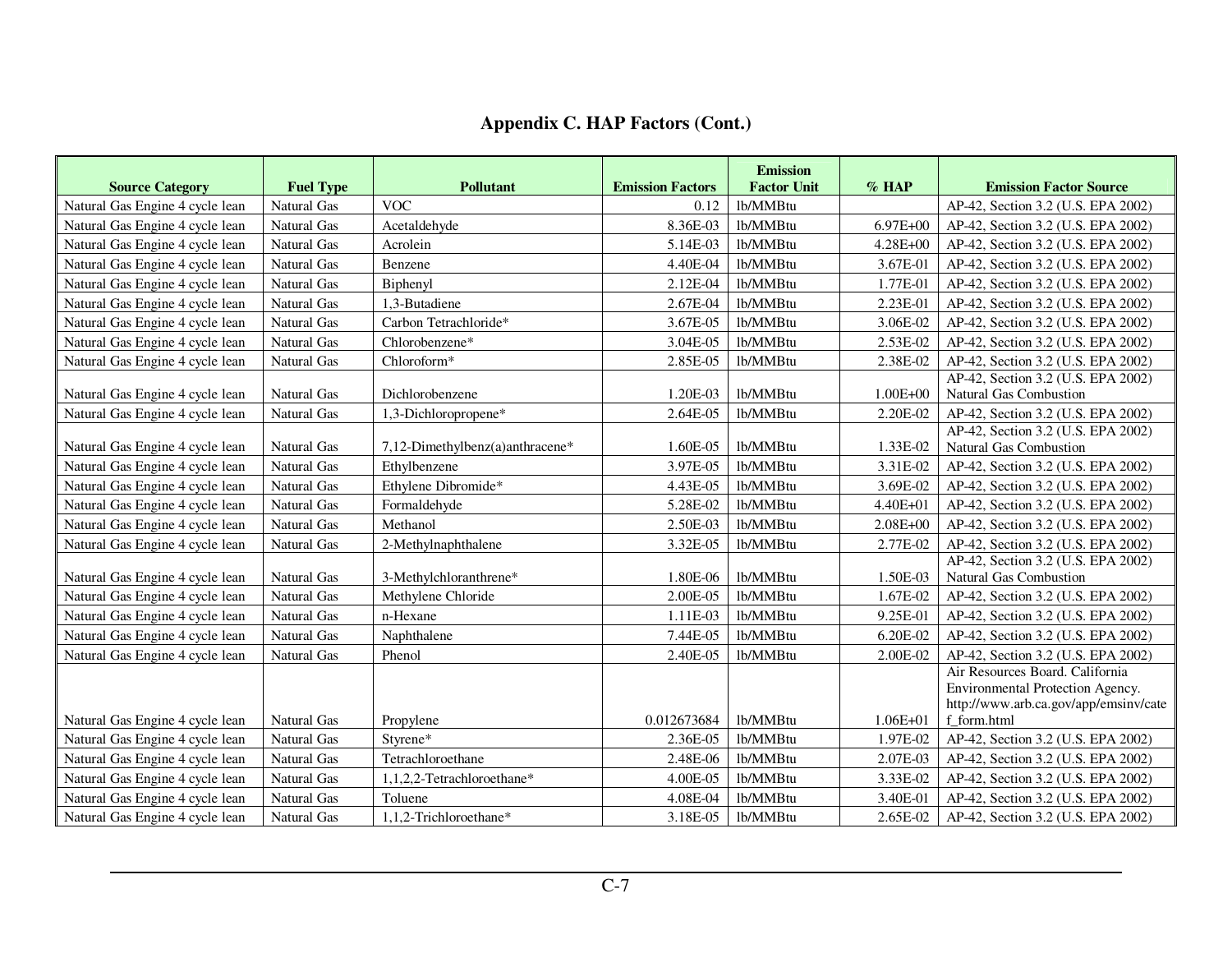| <b>Source Category</b>           | <b>Fuel Type</b>   | <b>Pollutant</b>             | <b>Emission Factors</b> | <b>Emission</b><br><b>Factor Unit</b> | $%$ HAP      | <b>Emission Factor Source</b>                                       |
|----------------------------------|--------------------|------------------------------|-------------------------|---------------------------------------|--------------|---------------------------------------------------------------------|
| Natural Gas Engine 4 cycle lean  | <b>Natural Gas</b> | 2,2,4-Trimethylpentane       | 2.50E-04                | lb/MMBtu                              | 2.08E-01     | AP-42, Section 3.2 (U.S. EPA 2002)                                  |
| Natural Gas Engine 4 cycle lean  | <b>Natural Gas</b> | Vinyl Chloride               | 1.49E-05                | lb/MMBtu                              | 1.24E-02     | AP-42, Section 3.2 (U.S. EPA 2002)                                  |
| Natural Gas Engine 4 cycle lean  | Natural Gas        | Xylene                       | 1.84E-04                | lb/MMBtu                              | 1.53E-01     | AP-42, Section 3.2 (U.S. EPA 2002)                                  |
| Natural Gas Engine 4 cycle lean  | <b>Natural Gas</b> | o-Xylenes                    |                         |                                       | 0.01         | EPA Speciate 4.2 Database                                           |
| Natural Gas Engine 4 cycle lean  | <b>Natural Gas</b> | m,p-Xylenes                  |                         |                                       | 0.01         | EPA Speciate 4.2 Database                                           |
|                                  |                    |                              |                         |                                       |              |                                                                     |
| Natural Gas Engine 4 cycle lean  | <b>Natural Gas</b> | PM                           | 7.71E-04                | lb/MMBtu                              |              | AP-42, Section 3.2 (U.S. EPA 2002)                                  |
| Natural Gas Engine 4 cycle lean  | <b>Natural Gas</b> | Acenaphthene                 | 1.25E-06                | lb/MMBtu                              | 1.62E-01     | AP-42, Section 3.2 (U.S. EPA 2002)                                  |
| Natural Gas Engine 4 cycle lean  | Natural Gas        | Acenaphthylene               | 5.53E-06                | lb/MMBtu                              | 7.17E-01     | AP-42, Section 3.2 (U.S. EPA 2002)                                  |
|                                  |                    |                              |                         |                                       |              | AP-42, Section 3.2 (U.S. EPA 2002)                                  |
| Natural Gas Engine 4 cycle lean  | Natural Gas        | Anthracene*                  | 2.40E-06                | lb/MMBtu                              | 3.11E-01     | Natural Gas Combustion                                              |
| Natural Gas Engine 4 cycle lean  | Natural Gas        | Benz(a)anthracene*           | 1.80E-06                | lb/MMBtu                              | 2.33E-01     | AP-42, Section 3.2 (U.S. EPA 2002)<br>Natural Gas Combustion        |
| Natural Gas Engine 4 cycle lean  | <b>Natural Gas</b> | Benzo(b)fluoranthene         | 1.66E-07                | lb/MMBtu                              | 2.15E-02     | AP-42, Section 3.2 (U.S. EPA 2002)                                  |
| Natural Gas Engine 4 cycle lean  | <b>Natural Gas</b> | Benzo(e)pyrene               | 4.15E-07                | lb/MMBtu                              | 5.38E-02     | AP-42, Section 3.2 (U.S. EPA 2002)                                  |
| Natural Gas Engine 4 cycle lean  | <b>Natural Gas</b> | $Benzo(g,h,i)$ per ylene     | 4.14E-07                | lb/MMBtu                              | 5.37E-02     | AP-42, Section 3.2 (U.S. EPA 2002)                                  |
| Natural Gas Engine 4 cycle lean  | <b>Natural Gas</b> | Benzo(k)fluoranthene*        | 1.80E-06                | lb/MMBtu                              | 2.33E-01     | AP-42, Section 3.2 (U.S. EPA 2002)<br>Natural Gas Combustion        |
| Natural Gas Engine 4 cycle lean  | Natural Gas        |                              | 6.93E-07                | lb/MMBtu                              | 8.99E-02     | AP-42, Section 3.2 (U.S. EPA 2002)                                  |
|                                  |                    | Chrysene                     |                         |                                       |              | AP-42, Section 3.2 (U.S. EPA 2002)                                  |
| Natural Gas Engine 4 cycle lean  | <b>Natural Gas</b> | Dibenzo(a,h)anthracene*      | 1.20E-06                | lb/MMBtu                              | 1.56E-01     | <b>Natural Gas Combustion</b>                                       |
| Natural Gas Engine 4 cycle lean  | Natural Gas        | Fluoranthene                 | 1.11E-06                | lb/MMBtu                              | 1.44E-01     | AP-42, Section 3.2 (U.S. EPA 2002)                                  |
| Natural Gas Engine 4 cycle lean  | Natural Gas        | Fluorene                     | 5.67E-06                | lb/MMBtu                              | 7.35E-01     | AP-42, Section 3.2 (U.S. EPA 2002)                                  |
| Natural Gas Engine 4 cycle lean  | Natural Gas        | Indeno $(1,2,3$ -cd) pyrene* | 1.80E-06                | lb/MMBtu                              | 2.33E-01     | AP-42, Section 3.2 (U.S. EPA 2002)<br><b>Natural Gas Combustion</b> |
| Natural Gas Engine 4 cycle lean  | <b>Natural Gas</b> | Phenanthrene                 | 1.04E-05                | lb/MMBtu                              | 1.35E+00     | AP-42, Section 3.2 (U.S. EPA 2002)                                  |
| Natural Gas Engine 4 cycle lean  | Natural Gas        | Pyrene                       | 1.36E-06                | lb/MMBtu                              | 1.76E-01     | AP-42, Section 3.2 (U.S. EPA 2002)                                  |
|                                  |                    |                              |                         |                                       |              |                                                                     |
| Natural Gas Engines 4 cycle rich | Natural Gas        | <b>VOC</b>                   | 0.03                    | lb/MMBtu                              |              |                                                                     |
| Natural Gas Engines 4 cycle rich | Natural Gas        | Acetaldehyde                 | 2.79E-03                | lb/MMBtu                              | $9.30E + 00$ | AP-42, Section 3.2 (U.S. EPA 2002)                                  |
| Natural Gas Engines 4 cycle rich | <b>Natural Gas</b> | Acrolein                     | 2.63E-03                | lb/MMBtu                              | 8.77E+00     | AP-42, Section 3.2 (U.S. EPA 2002)                                  |
| Natural Gas Engines 4 cycle rich | Natural Gas        | Benzene                      | 1.58E-03                | lb/MMBtu                              | 5.27E+00     | AP-42, Section 3.2 (U.S. EPA 2002)                                  |
| Natural Gas Engines 4 cycle rich | Natural Gas        | 1.3-Butadiene                | 6.63E-04                | lb/MMBtu                              | $2.21E + 00$ | AP-42, Section 3.2 (U.S. EPA 2002)                                  |
| Natural Gas Engines 4 cycle rich | Natural Gas        | Carbon Tetrachloride*        | 1.77E-05                | lb/MMBtu                              | 5.90E-02     | AP-42, Section 3.2 (U.S. EPA 2002)                                  |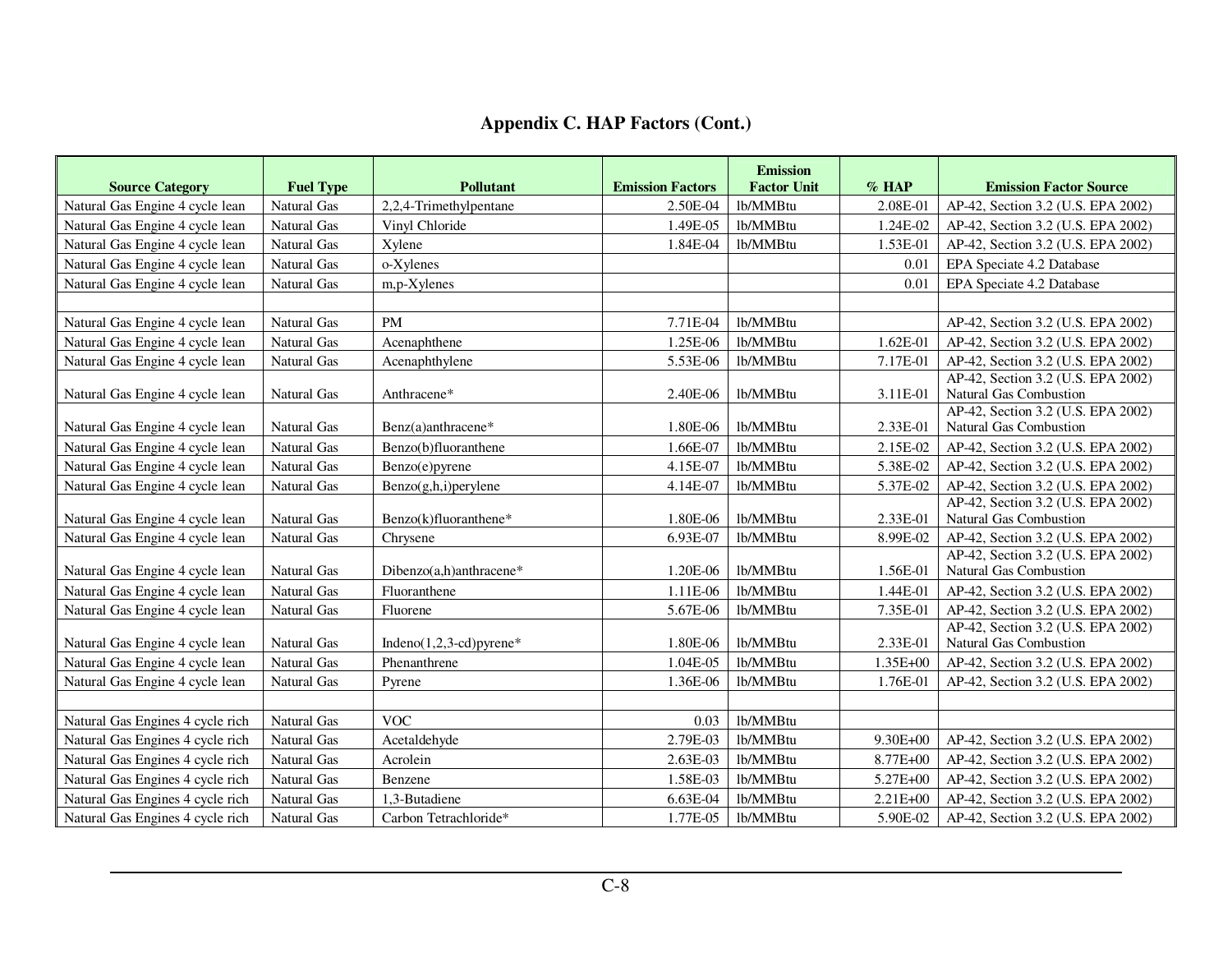|                                                            |                                        | <b>Pollutant</b>                | <b>Emission Factors</b> | <b>Emission</b><br><b>Factor Unit</b> | $%$ HAP      | <b>Emission Factor Source</b>                                            |
|------------------------------------------------------------|----------------------------------------|---------------------------------|-------------------------|---------------------------------------|--------------|--------------------------------------------------------------------------|
| <b>Source Category</b><br>Natural Gas Engines 4 cycle rich | <b>Fuel Type</b><br><b>Natural Gas</b> | Chlorobenzene*                  | 1.29E-05                | lb/MMBtu                              | 4.30E-02     | AP-42, Section 3.2 (U.S. EPA 2002)                                       |
| Natural Gas Engines 4 cycle rich                           | <b>Natural Gas</b>                     | Chloroform*                     | 1.37E-05                | lb/MMBtu                              | 4.57E-02     | AP-42, Section 3.2 (U.S. EPA 2002)                                       |
|                                                            |                                        |                                 |                         |                                       |              |                                                                          |
| Natural Gas Engines 4 cycle rich                           | <b>Natural Gas</b>                     | 1,3-Dichloropropene*            | 1.27E-05                | lb/MMBtu                              | 4.23E-02     | AP-42, Section 3.2 (U.S. EPA 2002)<br>AP-42, Section 3.2 (U.S. EPA 2002) |
| Natural Gas Engines 4 cycle rich                           | Natural Gas                            | 7,12-Dimethylbenz(a)anthracene* | 1.60E-05                | lb/MMBtu                              | 5.33E-02     | Natural Gas Combustion                                                   |
| Natural Gas Engines 4 cycle rich                           | <b>Natural Gas</b>                     | Ethylbenzene*                   | 2.48E-05                | lb/MMBtu                              | 8.27E-02     | AP-42, Section 3.2 (U.S. EPA 2002)                                       |
| Natural Gas Engines 4 cycle rich                           | Natural Gas                            | Ethylene Dibromide*             | 2.13E-05                | lb/MMBtu                              | 7.10E-02     | AP-42, Section 3.2 (U.S. EPA 2002)                                       |
| Natural Gas Engines 4 cycle rich                           | Natural Gas                            | Formaldehyde                    | 2.05E-02                | lb/MMBtu                              | $6.83E + 01$ | AP-42, Section 3.2 (U.S. EPA 2002)                                       |
| Natural Gas Engines 4 cycle rich                           | Natural Gas                            | Methylene Chloride              | 4.12E-05                | lb/MMBtu                              | 1.37E-01     | AP-42, Section 3.2 (U.S. EPA 2002)                                       |
|                                                            |                                        |                                 |                         |                                       |              | AP-42, Section 3.2 (U.S. EPA 2002)                                       |
| Natural Gas Engines 4 cycle rich                           | Natural Gas                            | 2-Methylnaphthalene             | 2.40E-05                | lb/MMBtu                              | 8.00E-02     | Natural Gas Combustion                                                   |
|                                                            |                                        |                                 |                         |                                       |              | AP-42, Section 3.2 (U.S. EPA 2002)                                       |
| Natural Gas Engines 4 cycle rich                           | <b>Natural Gas</b>                     | 3-Methylchloranthrene*          | 1.80E-06                | lb/MMBtu                              | 6.00E-03     | Natural Gas Combustion                                                   |
| Natural Gas Engines 4 cycle rich                           | <b>Natural Gas</b>                     | Naphthalene*                    | 9.71E-05                | lb/MMBtu                              | 3.24E-01     | AP-42, Section 3.2 (U.S. EPA 2002)                                       |
| Natural Gas Engines 4 cycle rich                           | Natural Gas                            | Styrene*                        | 1.19E-05                | lb/MMBtu                              | 3.97E-02     | AP-42, Section 3.2 (U.S. EPA 2002)                                       |
| Natural Gas Engines 4 cycle rich                           | <b>Natural Gas</b>                     | 1,1,2,2-Tetrachloroethane       | 2.53E-05                | lb/MMBtu                              | 8.43E-02     | AP-42, Section 3.2 (U.S. EPA 2002)                                       |
| Natural Gas Engines 4 cycle rich                           | Natural Gas                            | Toluene                         | 5.58E-04                | lb/MMBtu                              | 1.86E+00     | AP-42, Section 3.2 (U.S. EPA 2002)                                       |
| Natural Gas Engines 4 cycle rich                           | Natural Gas                            | 1,1,2-Trichloroethane*          | 1.53E-05                | lb/MMBtu                              | 5.10E-02     | AP-42, Section 3.2 (U.S. EPA 2002)                                       |
| Natural Gas Engines 4 cycle rich                           | Natural Gas                            | Vinyl Chloride*                 | 7.18E-06                | lb/MMBtu                              | 2.39E-02     | AP-42, Section 3.2 (U.S. EPA 2002)                                       |
| Natural Gas Engines 4 cycle rich                           | <b>Natural Gas</b>                     | Xylenes (isomers and mixture)   | 1.95E-04                | lb/MMBtu                              | 6.50E-01     | AP-42, Section 3.2 (U.S. EPA 2002)                                       |
| Natural Gas Engines 4 cycle rich                           | <b>Natural Gas</b>                     | o-Xylenes                       |                         |                                       | 0.01         | EPA Speciate 4.2 Database                                                |
| Natural Gas Engines 4 cycle rich                           | <b>Natural Gas</b>                     | m-Xylenes                       |                         |                                       | 0.01         | EPA Speciate 4.2 Database                                                |
|                                                            |                                        |                                 |                         |                                       |              |                                                                          |
| Natural Gas Engines 4 cycle rich                           | Natural Gas                            | <b>PM</b>                       | 9.50E-03                | lb/MMBtu                              |              |                                                                          |
|                                                            |                                        |                                 |                         |                                       |              | AP-42, Section 3.2 (U.S. EPA 2002)                                       |
| Natural Gas Engines 4 cycle rich                           | Natural Gas                            | Acenaphthene*                   | 1.80E-06                | lb/MMBtu                              | 1.89E-02     | Natural Gas Combustion                                                   |
|                                                            |                                        |                                 |                         |                                       |              | AP-42, Section 3.2 (U.S. EPA 2002)                                       |
| Natural Gas Engines 4 cycle rich                           | Natural Gas                            | Acenaphthylene*                 | 1.80E-06                | lb/MMBtu                              | 1.89E-02     | <b>Natural Gas Combustion</b>                                            |
|                                                            |                                        |                                 |                         | lb/MMBtu                              |              | AP-42, Section 3.2 (U.S. EPA 2002)                                       |
| Natural Gas Engines 4 cycle rich                           | Natural Gas                            | Anthracene*                     | 2.40E-06                |                                       | 2.53E-02     | Natural Gas Combustion<br>AP-42, Section 3.2 (U.S. EPA 2002)             |
| Natural Gas Engines 4 cycle rich                           | Natural Gas                            | Benz(a)anthracene*              | 1.80E-06                | lb/MMBtu                              | 1.89E-02     | <b>Natural Gas Combustion</b>                                            |
|                                                            |                                        |                                 |                         |                                       |              | AP-42, Section 3.2 (U.S. EPA 2002)                                       |
| Natural Gas Engines 4 cycle rich                           | <b>Natural Gas</b>                     | Benzo(a)pyrene*                 | 1.20E-06                | lb/MMBtu                              | 1.26E-02     | Natural Gas Combustion                                                   |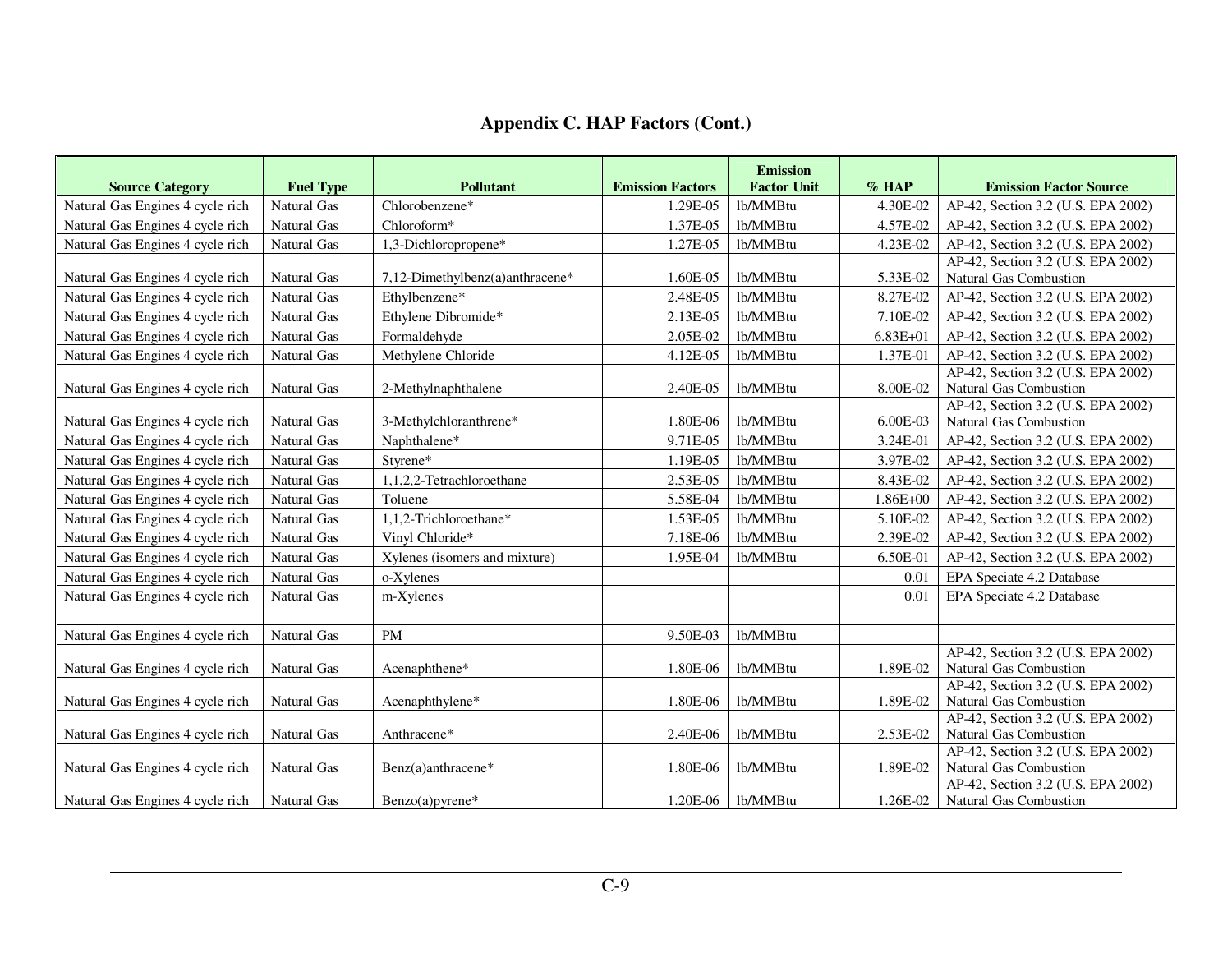| <b>Source Category</b>           | <b>Fuel Type</b> | <b>Pollutant</b>            | <b>Emission Factors</b> | <b>Emission</b><br><b>Factor Unit</b> | $\%$ HAP | <b>Emission Factor Source</b>      |
|----------------------------------|------------------|-----------------------------|-------------------------|---------------------------------------|----------|------------------------------------|
|                                  |                  |                             |                         |                                       |          | AP-42, Section 3.2 (U.S. EPA 2002) |
| Natural Gas Engines 4 cycle rich | Natural Gas      | Benzo(b)fluoranthene*       | .80E-06                 | lb/MMBtu                              | 1.89E-02 | Natural Gas Combustion             |
|                                  |                  |                             |                         |                                       |          | AP-42, Section 3.2 (U.S. EPA 2002) |
| Natural Gas Engines 4 cycle rich | Natural Gas      | $Benzo(g,h,i)$ per ylene*   | .20E-06                 | lb/MMBtu                              | 1.26E-02 | Natural Gas Combustion             |
|                                  |                  |                             |                         |                                       |          | AP-42, Section 3.2 (U.S. EPA 2002) |
| Natural Gas Engines 4 cycle rich | Natural Gas      | $Benzo(k)fluoranthene*$     | .80E-06                 | lb/MMBtu                              | 1.89E-02 | Natural Gas Combustion             |
|                                  |                  |                             |                         |                                       |          | AP-42, Section 3.2 (U.S. EPA 2002) |
| Natural Gas Engines 4 cycle rich | Natural Gas      | $Chrysene*$                 | .80E-06                 | lb/MMBtu                              | 1.89E-02 | Natural Gas Combustion             |
|                                  |                  |                             |                         |                                       |          | AP-42, Section 3.2 (U.S. EPA 2002) |
| Natural Gas Engines 4 cycle rich | Natural Gas      | Dibenzo $(a,h)$ anthracene* | .20E-06                 | lb/MMBtu                              | 1.26E-02 | Natural Gas Combustion             |
|                                  |                  |                             |                         |                                       |          | AP-42, Section 3.2 (U.S. EPA 2002) |
| Natural Gas Engines 4 cycle rich | Natural Gas      | Fluoranthene                | 3.00E-06                | lb/MMBtu                              | 3.16E-02 | Natural Gas Combustion             |
|                                  |                  |                             |                         |                                       |          | AP-42, Section 3.2 (U.S. EPA 2002) |
| Natural Gas Engines 4 cycle rich | Natural Gas      | Fluorene                    | 2.80E-06                | lb/MMBtu                              | 2.95E-02 | Natural Gas Combustion             |
|                                  |                  |                             |                         |                                       |          | AP-42, Section 3.2 (U.S. EPA 2002) |
| Natural Gas Engines 4 cycle rich | Natural Gas      | Indeno $(1,2,3$ -cd_pyrene* | .80E-06                 | lb/MMBtu                              | 1.89E-02 | Natural Gas Combustion             |
|                                  |                  |                             |                         |                                       |          | AP-42, Section 3.2 (U.S. EPA 2002) |
| Natural Gas Engines 4 cycle rich | Natural Gas      | Phenanathrene               | 1.75E-05                | lb/MMBtu                              | 1.84E-01 | Natural Gas Combustion             |
|                                  |                  |                             |                         |                                       |          | AP-42, Section 3.2 (U.S. EPA 2002) |
| Natural Gas Engines 4 cycle rich | Natural Gas      | Pyrene                      | 5.00E-06                | lb/MMBtu                              | 5.26E-02 | Natural Gas Combustion             |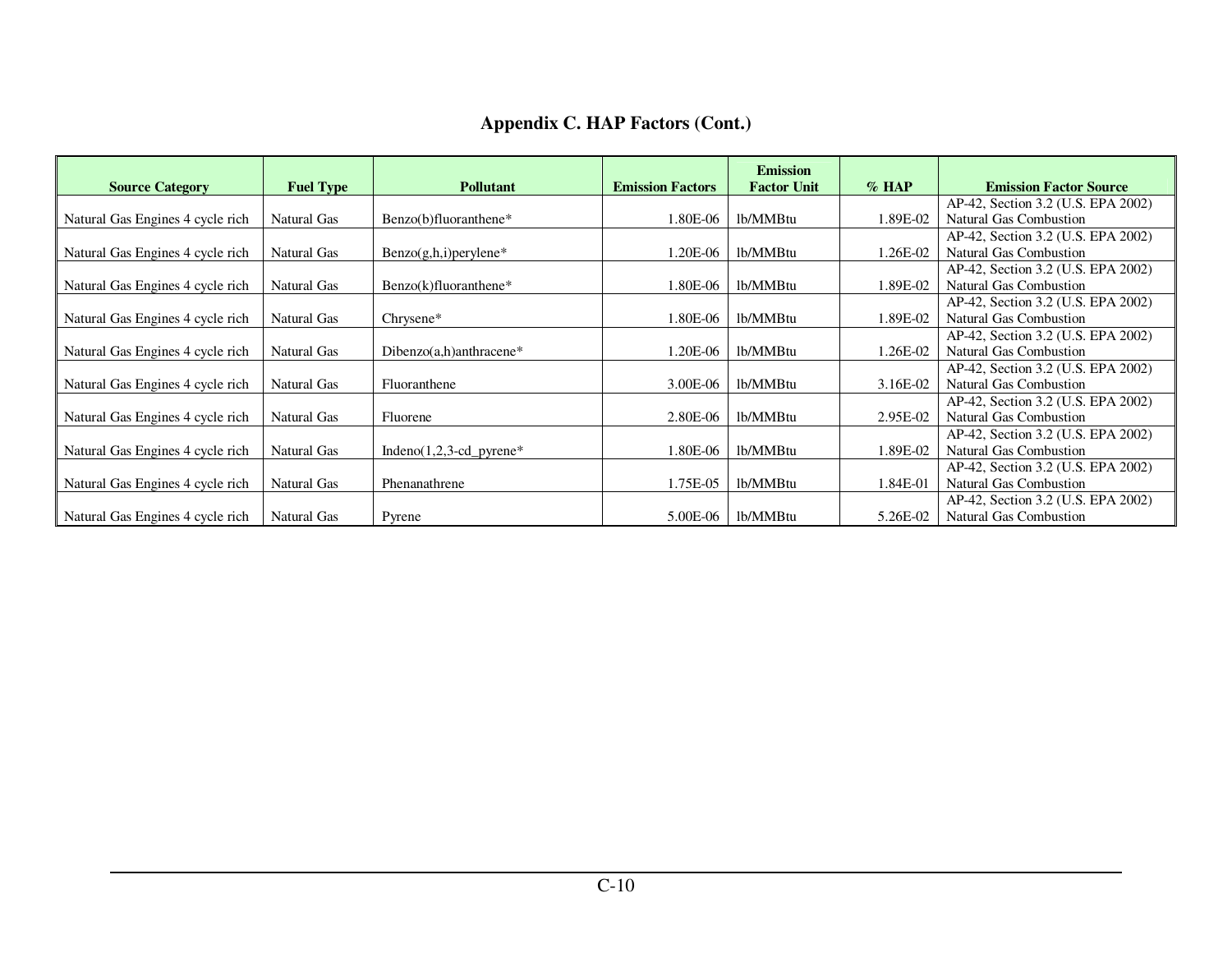**Appendix D – Compressor Engine Workbook**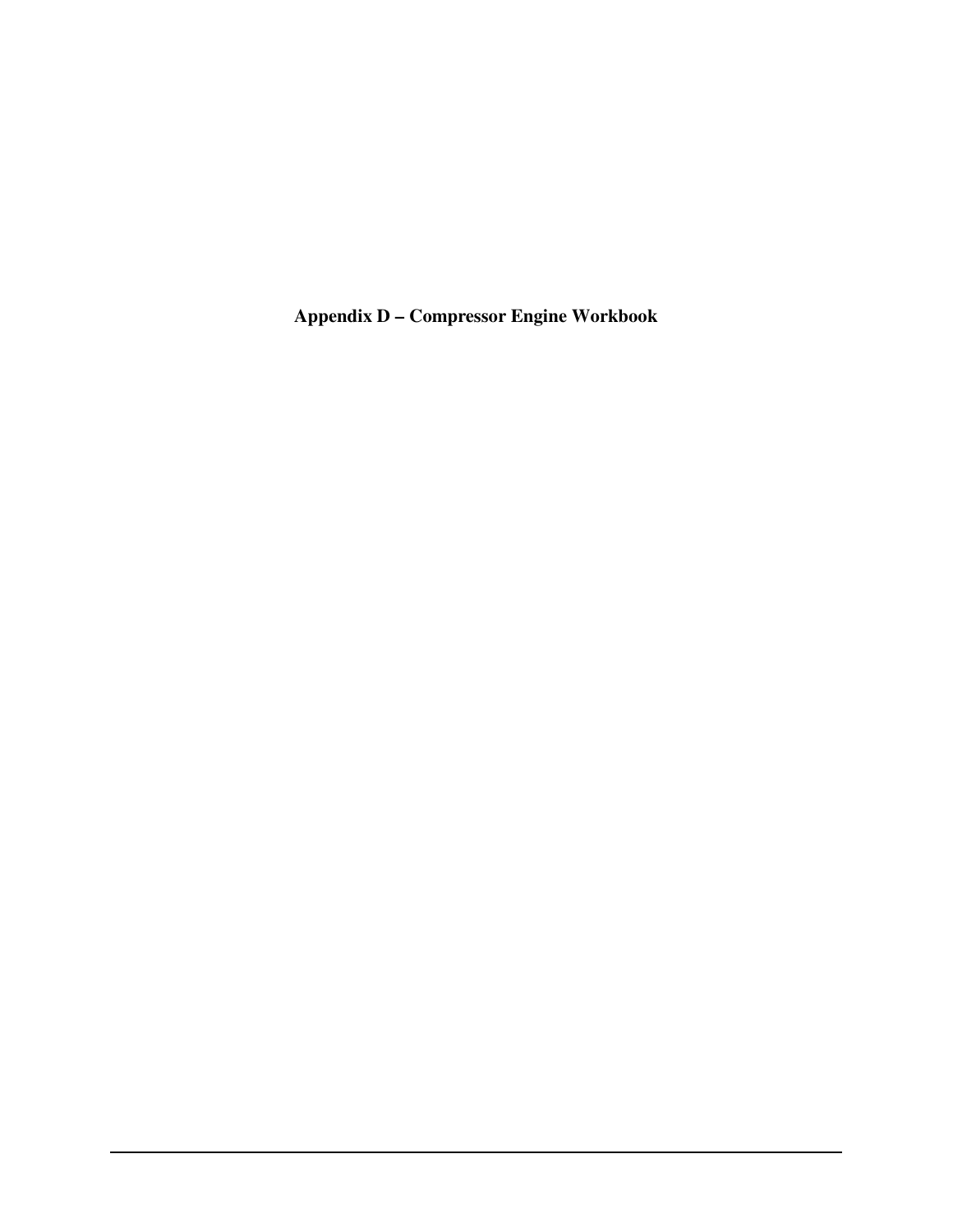**Appendix E – Texas Oil and Gas Emissions Inventory**